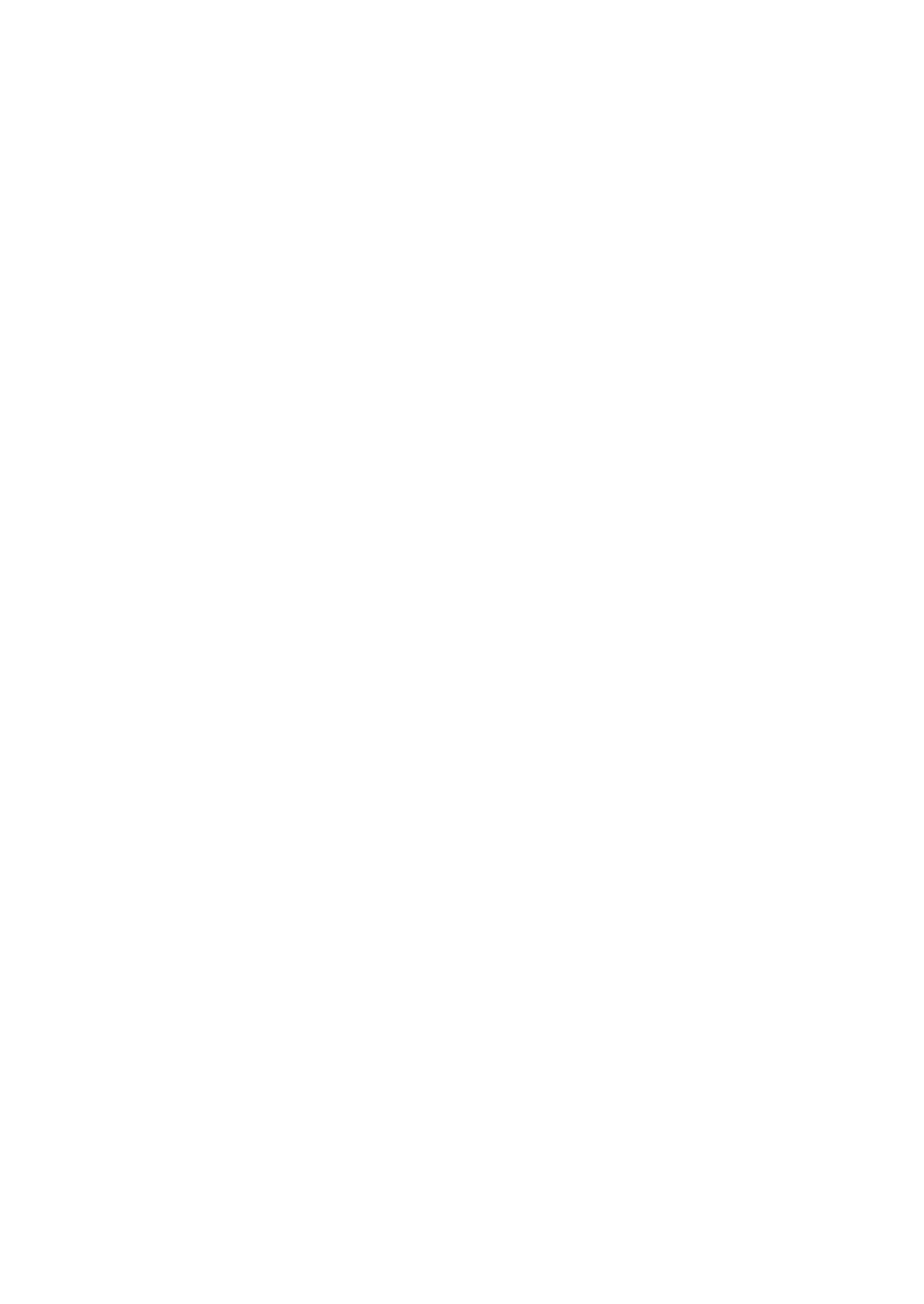# SEXUALITY, GENDER & Education

Edited by Giorgia Brambilla and Joseph Tham

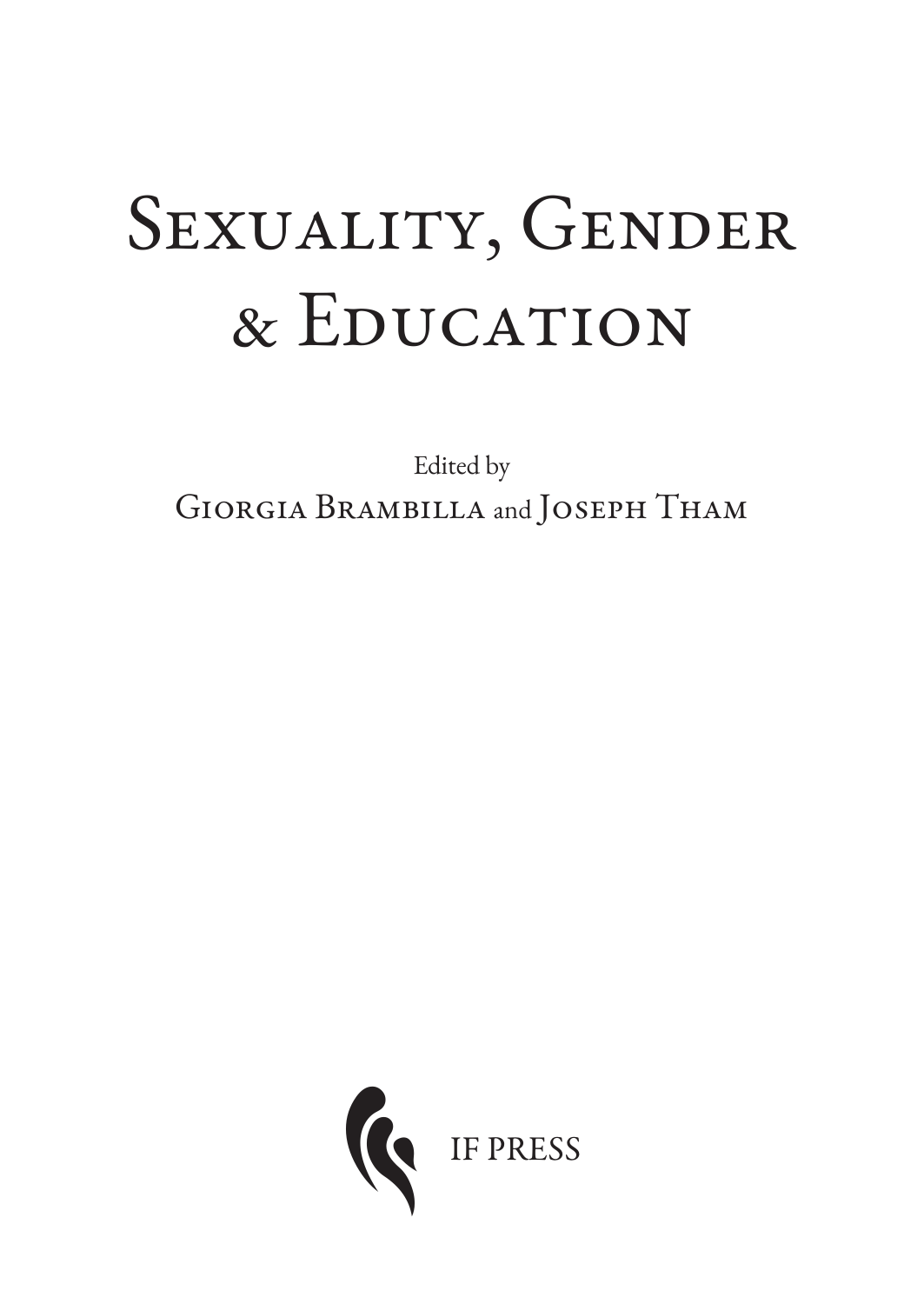Originally published in Italian as Temi scelti di bioetica: Sessualità, gender ed educazione © 2015 by Edizioni Scientifiche Italiane s.p. a., Napoli

Copyright © 2018 by IF Press srl

IF Press srl - Roma, Italy info@if-press.com - www.if-press.com

ISBN 978-88-6788-141-3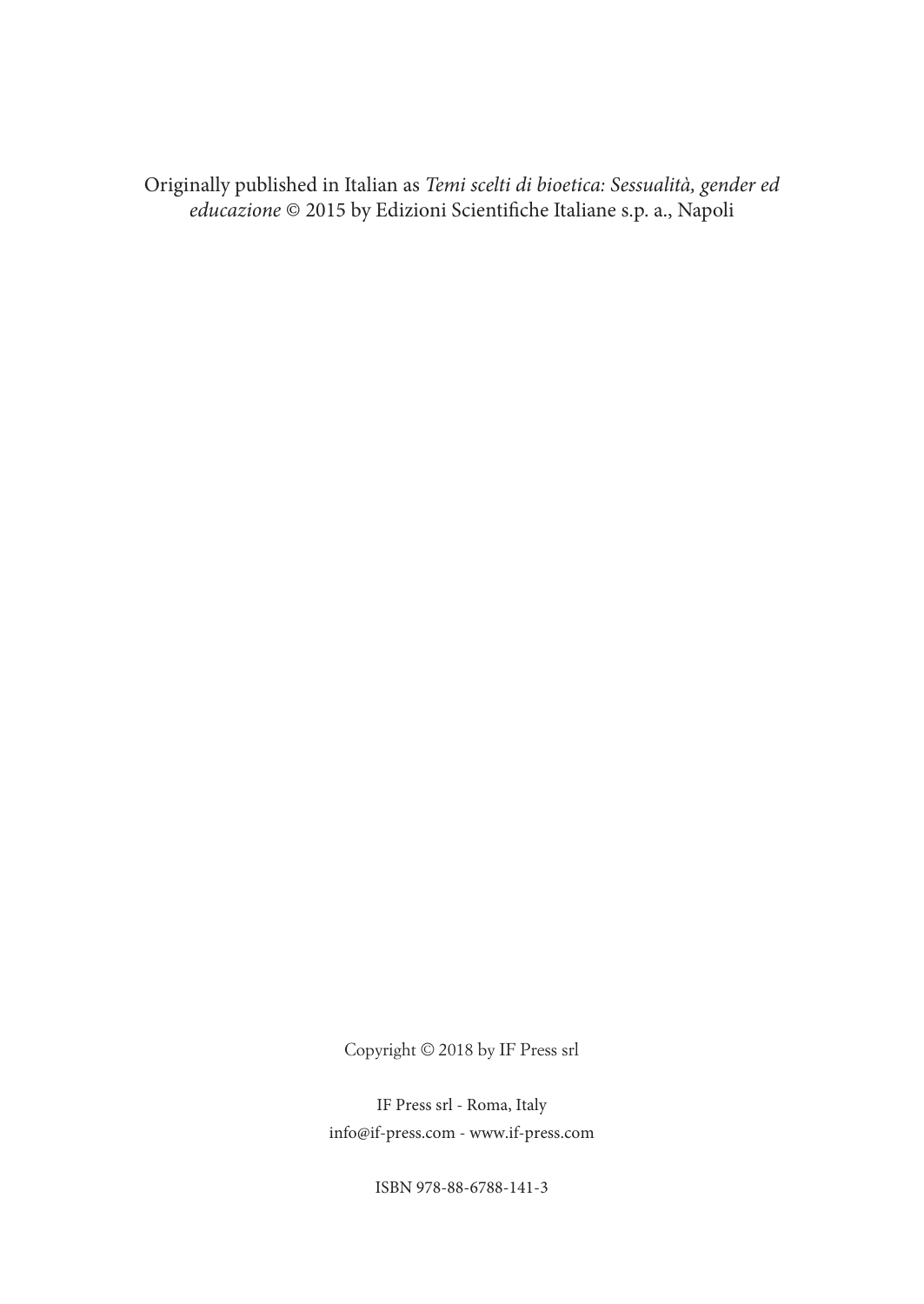# CONTENT

|                                                                                              | <b>VII</b> |
|----------------------------------------------------------------------------------------------|------------|
| PART I                                                                                       |            |
| <b>ISSUES OF BIOETHICS AND SEXUALITY</b>                                                     |            |
| GIORGIA BRAMBILLA                                                                            | 3          |
| <b>GENNARO BRUNO</b>                                                                         | 13         |
| <b>ALBERTO CAPRIOLO</b><br>Transsexualism: New Bioethical and Bio-Juridical Questions        | 29         |
|                                                                                              | 39         |
| PART II                                                                                      |            |
| <b>SEXUAL DIFFERENCES</b>                                                                    |            |
| LAURA C. PALADINO<br>Sexuality, Conjugality and Procreation in the Bible                     | 49         |
| <b>SUSY ZANARDO</b><br>The Fundamentals of Sexual Difference: Are "masculine" and "feminine" |            |

| CHIARA ATZORI |  |
|---------------|--|
|               |  |
|               |  |

# **Part III** The Gender Question: Philosophical and Cultural aspects

| PIERLUIGI PAVONE |  |
|------------------|--|
|                  |  |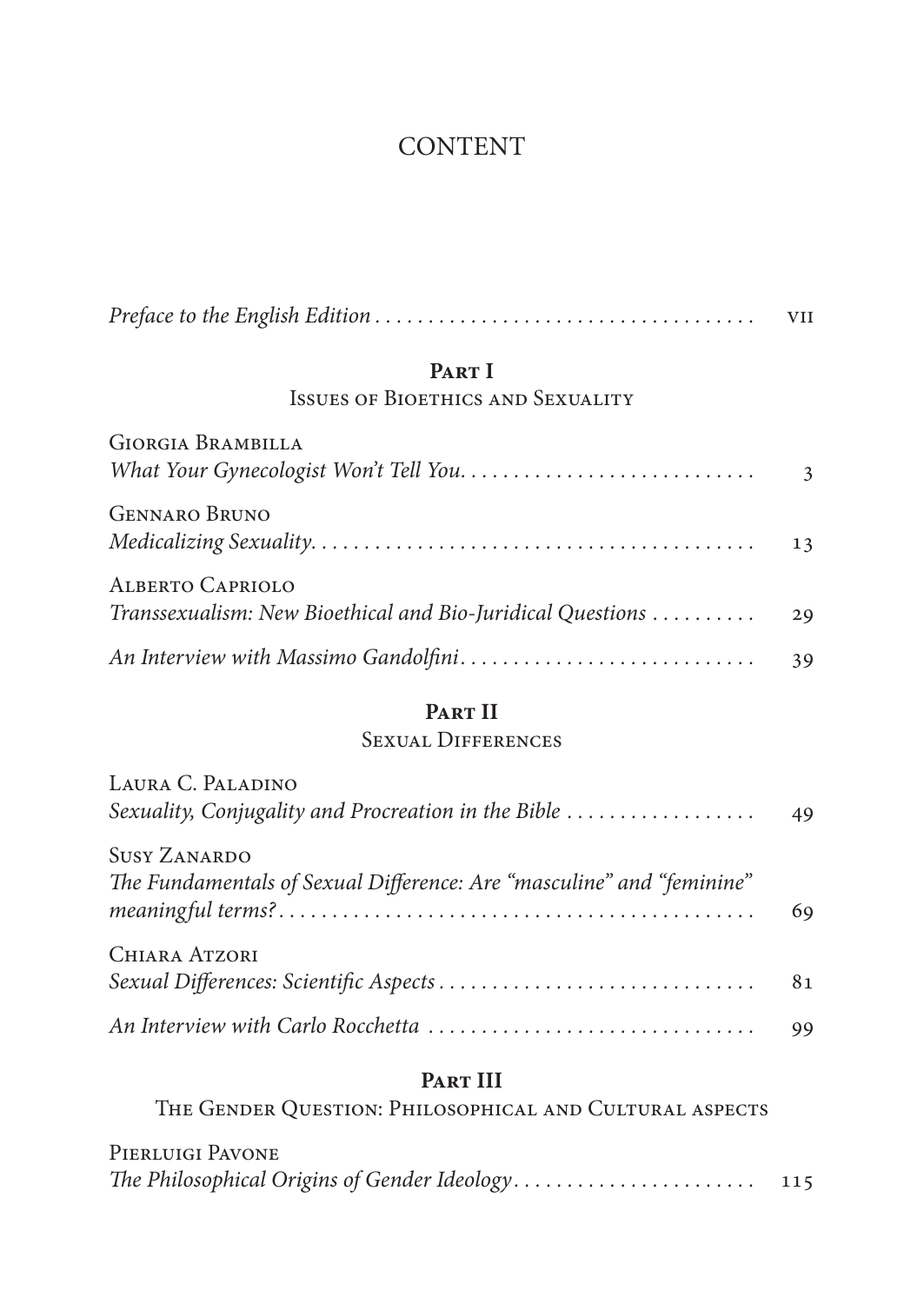| <b>GIORGIA BRAMBILLA</b>                                                 |  |
|--------------------------------------------------------------------------|--|
| Anthropological Aspects of Same-Sex Attraction: Between Bio-Politics and |  |
|                                                                          |  |
| <b>GIUSEPPE MARI</b>                                                     |  |
|                                                                          |  |
|                                                                          |  |

# **Part IV**

# An Interdisciplinary approach to Same-Sex Attraction

| <b>ALESSANDRO FIORE</b>                                                                                                              |  |
|--------------------------------------------------------------------------------------------------------------------------------------|--|
| <b>GIANCARLO RICCI</b>                                                                                                               |  |
| <b>GABRIELLA GAMBINO</b>                                                                                                             |  |
| ROBERTO MARCHESINI<br>The Church and Same-Sex Attraction $\ldots \ldots \ldots \ldots \ldots \ldots \ldots \ldots \ldots \ldots$ 197 |  |
| <b>MIRIAM FIORE</b>                                                                                                                  |  |
|                                                                                                                                      |  |

# **Part V**

# The Family and Education

| <b>FURIO PESCI</b>                                                                             |  |
|------------------------------------------------------------------------------------------------|--|
|                                                                                                |  |
| <b>GIANCARLO CERRELLI</b>                                                                      |  |
| <b>DONATELLA MANSI</b><br>Affective-Sexual Education for the Youth: The Teen STAR Program  277 |  |
|                                                                                                |  |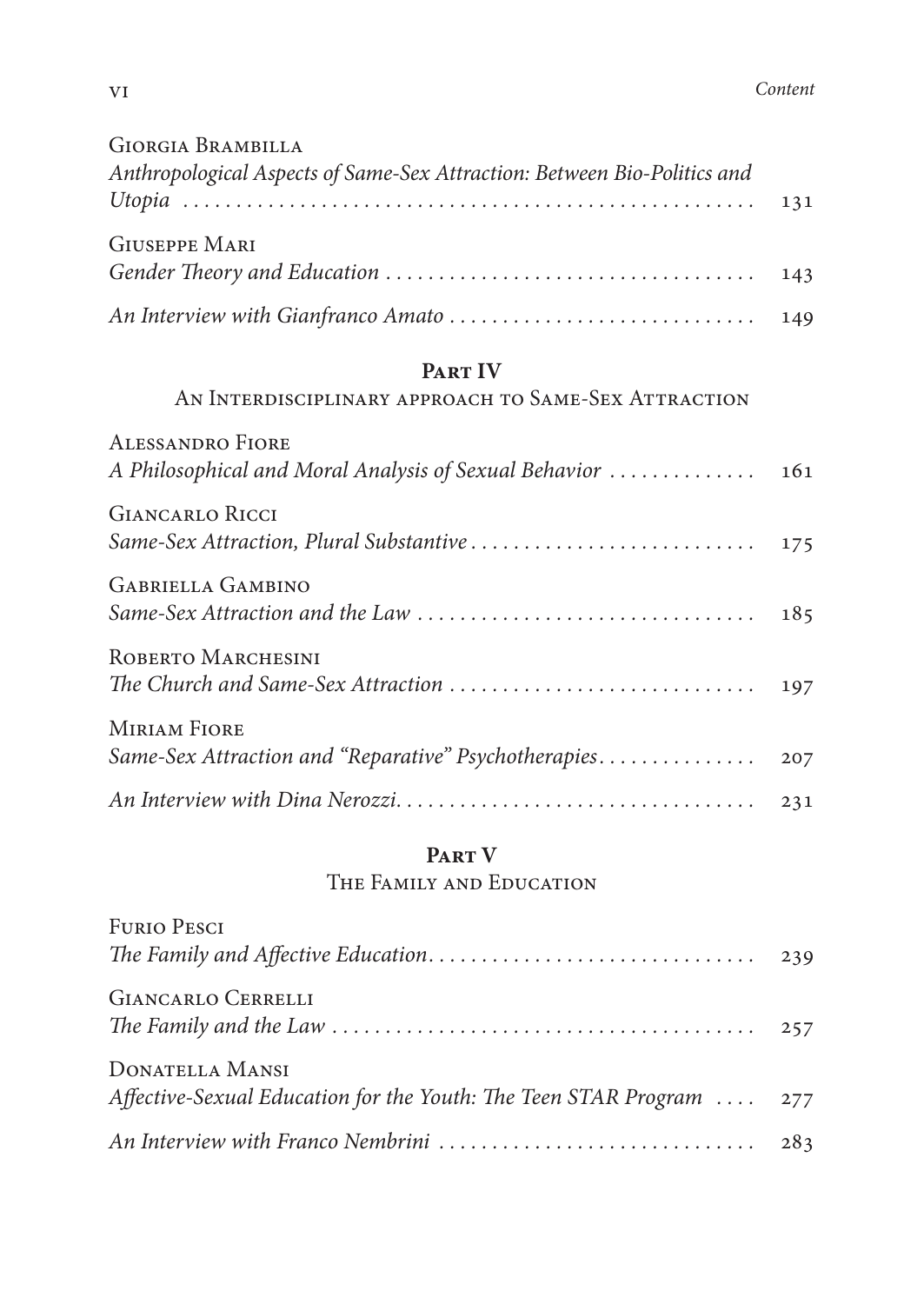## PREFACE TO THE ENGLISH EDITION

A couple of years ago, political forces were seeking to impose a certain sexual "education" agenda over and above parental roles in Italy, a situation that caused a good amount of alarm and unease.<sup>1</sup> Since the public is uninformed about the science and philosophical currents undergirding the questions of gender and sexuality, our university Pontifical Athenaeum Regina Apostolorum organized an academic symposium "Sapere per Educare" (Knowledge for Education). We involved many pro-life and pro-family associations and there was an overwhelming participation of parents, educators, students, religious and pastoral personnel.

Inspired by the urgent need and the widespread interest in the education of gender and sexuality, Giorgia Brambilla eventually published this bioethics text in Italian. Even though the authors are all Italians, we believe an English translation that reaches a broader readership is nonetheless beneficial.

The debates on gender and sexuality are strangely controversial today. There is a claim that two camps are waging a cultural war—between conservatives or so-called "traditionalists" who uphold the time-honored values of family and sexuality, and those who are pushing a "liberal" agenda of change to redefine these traditional roles. The former camp complains about the undemocratic tactics of media and law-makers imposing changes and "gender ideology" on society, an idea that is still far from being commonly accepted. The latter complains of injustice and discriminations against LGBT groups by homophobes, bigots and those who are grossly intolerant and discriminatory towards their lifestyles. This division is global. These discussions are heated in Europe as different authors of this volume attest. Across the Pacific, the US Supreme Court judgment was a watershed moment, galvanizing both sides to greater activism, particularly because of "judiciary activism"—that a federal bill, Defense of Marriage Act (DOMA) voted in by elected officials, was struck down by the difference of one judgment.<sup>2</sup> Judge Scalia's minority dissent laments that this verdict has ironically stifled democratic debates:

See A. MANOTOVANO, "Gender a scuola e ddl Cirinnà. La svolta Lgbt si nasconde nei dettagli", in Tempi, July 18, 2015, http://www.tempi.it/gender-a-scuola-e-ddl-cirinna-lasvolta-lgbt-si-nasconde-nei-dettagli#.WgbJXmhSwus (accessed Nov. 11, 2017).

<sup>&</sup>lt;sup>2</sup> D. DAVENPORT, "Is Gay Marriage The Product Of Judicial Activism?" in Forbes, July 2, 2013, https://www.forbes.com/sites/daviddavenport/2013/07/02/is-gay-marriage-theproduct-of-judicial-activism/#5077b8e33642 (accessed Nov. 11, 2017).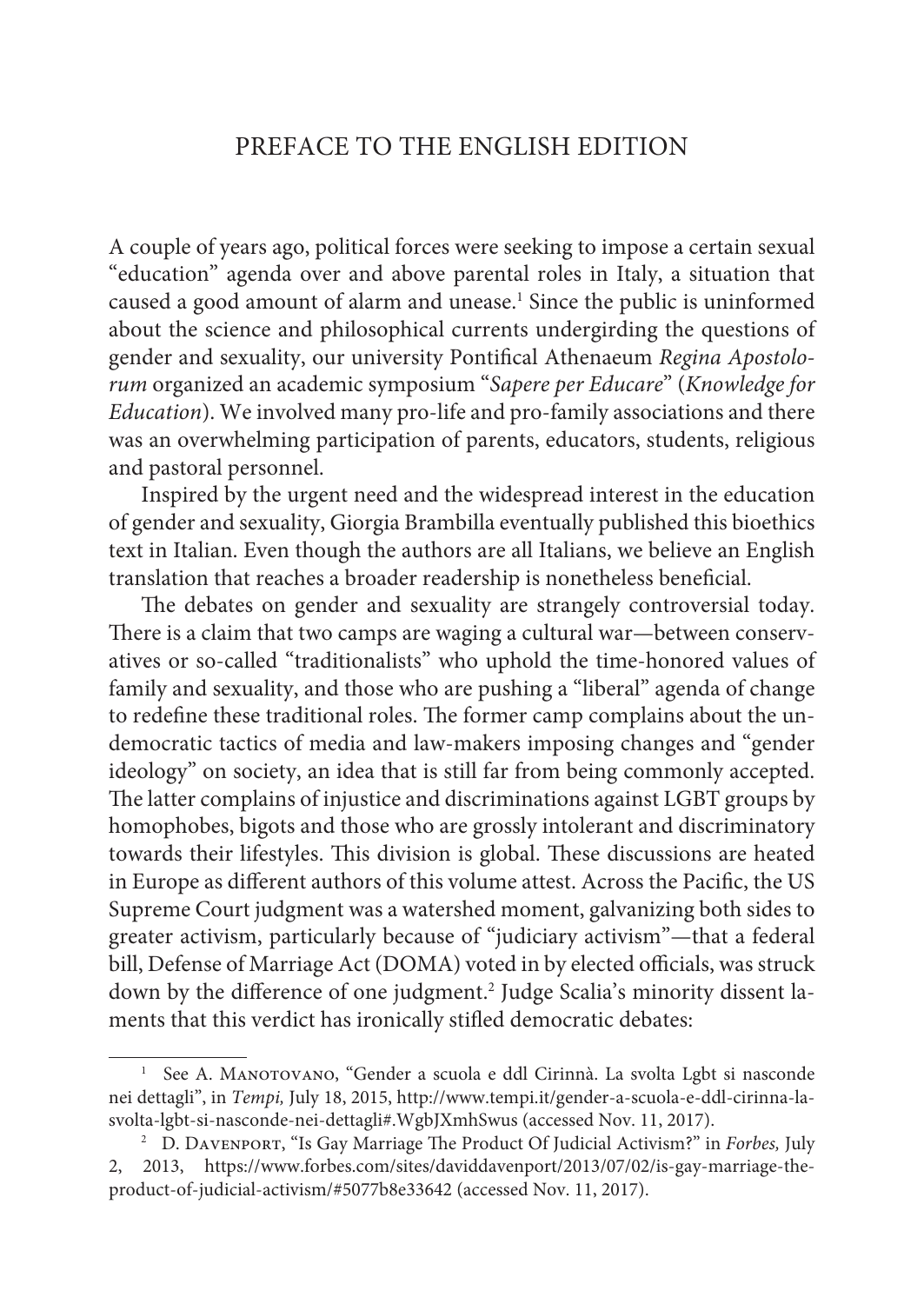By formally declaring anyone opposed to same-sex marriage an enemy of human decency, the majority arms well every challenger to a state law restricting marriage to its traditional definition… The result will be a judicial distortion of our society's debate over marriage.

In the majority's telling, this story is black-and-white: Hate your neighbor or come along with us. The truth is more complicated. It is hard to admit that one's political opponents are not monsters, especially in a struggle like this one, and the challenge in the end proves more than today's Court can handle… But the Court has cheated both sides, robbing the winners of an honest victory, and the losers of the peace that comes from a fair defeat. We owed both of them better.<sup>3</sup>

Unfortunately, the observation of Scalia has borne out, and there seems to be an insurmountable difference between the two sides of the divide. Robbie George points out, for example, that the tactic of demonizing your opponent has worked well for the progressives to effect cultural changes:

By vilifying their opponents, sending a message that no one who supports the idea of marriage as a conjugal union can be a reasonable person of goodwill, they sent a clear signal—a threat, really to anyone who might even consider standing up to them. It was a strategy of intimidation—and it worked. And when strategies work, be they in politics, business, sports, or anywhere else, they are quickly copied. And that is what is happening now.<sup>4</sup>

A recent example of this intimidation played out on the campus of Georgetown University. An LGBT student group accused another group, Love Saxa, of discrimination and hate because it promotes "traditional marriage as defined between a man and a woman." Since Love Saxa promoted this restricted definition of marriage, which incidentally is the one espoused by the Catholic university itself, the school newspaper editorial considered them "fundamentally intolerant and hateful," and asked that the university end the group's funding.<sup>5</sup>

<sup>5</sup> EDITORIAL BOARD, "Defund Intolerance", in *The Hoya*, (October 20, 2017) http://www. thehoya.com/editorial-defund-intolerance/ (accessed Nov. 11, 2017); Mary Hui, "Georgetown students have filed a discrimination complaint against a campus group promoting heterosexual marriage," in Washington Post, Oct. 25, 2017, https://www.washingtonpost.com/ news/acts-of-faith/wp/2017/10/25/georgetown-students-file-a-discrimination-complaintagainst-a-campus-group-that-promotes-heterosexual-marriage/?utm\_term=.5267856b9649 (accessed Nov. 11, 2017).

<sup>&</sup>lt;sup>3</sup> UNITED STATES V. WINDSOR, 570 U. S \_\_\_ (2013) Scalia, J. dissenting, p.24-26.

<sup>&</sup>lt;sup>4</sup> M. E. Bunson, "Robert George on US Society: 'Our Divisions Are Very Deep'" in National Catholic Register, July 19, 2017, http://www.ncregister.com/daily-news/robert-georgeon-us-society-our-divisions-are-very-deep (accessed Nov. 11, 2017).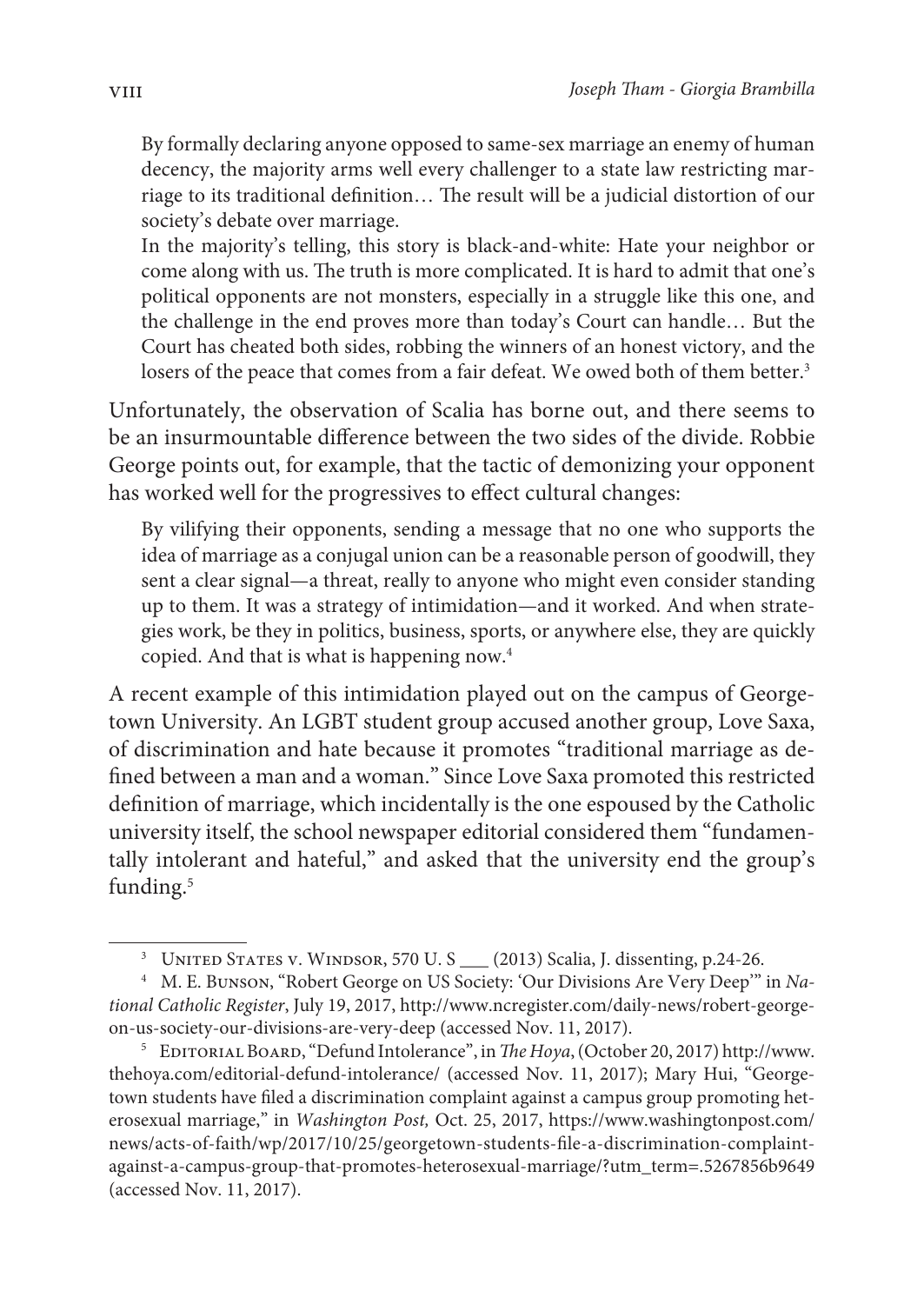In this debate, scientific and empirical studies are often summoned to defend respective positions. Recently two long papers, "Sexuality and Gender" in The New Atlantic and "Sexual Orientation, Controversy, and Science" by Bailey et al. have come up with different interpretations with divergent conclusions about these questions.<sup>6</sup> It is interesting to note that the style of these arguments is what we called "public," based on empirical data rather than humanistic disciplines like philosophy. The fact that both these public reasonings come up with drastically different conclusions demonstrate the inadequacy of this approach.<sup>7</sup> While we acknowledge the importance of science in addressing these issues, we are also aware that even scientific disciplines like psychology and sociology are inexact with many theories and points of view. Interestingly, Bailey's article did not wish to address the question of whether SSA is natural or unnatural from a perspective outside of science, that of philosophy and natural law.<sup>8</sup> At the same time, Judge Alito noted in his dissenting opinion that gender is "a question that philosophers, historians, social scientists, and theologians are better qualified to explore."<sup>9</sup>

Hence, this book wishes to offer a supplement to this lacuna in the debates by taking on an interdisciplinary approach so dear to bioethics. The authors have professional degrees in medicine, neuroscience, psychology, psychiatry, history, philosophy, moral theology, biblical studies, law, bioethics, or pedagogy. They approach the issues from many angles, ranging from medical to psychodynamic to legal and social.

We wholeheartedly agree with Fr. James Martin's recent invitation to build bridges between the Catholic Church and the LGBT community, by fostering a relationship of compassion, sensitivity, and mutual respect.<sup>10</sup> However, as some his critics mention, real bridges also require honesty and not being afraid of offending the other with truth claims. In today's contentious atmosphere, society might label any criticism of the LGBT lifestyle and defense of the traditional model of the family as "hateful." In that sense, this book would

<sup>6</sup> L. Mayer, P. McHugh, "Sexuality and Gender," The New Atlantis, no. 50 (Fall 2016), p.4-143; J. M. BAILEY ET AL., "Sexual Orientation, Controversy, and Science," Psychological Science in the Public Interest 17, no. 2 September 1, 2016, p.45–101, https://doi. org/10.1177/1529100616637616.

<sup>&</sup>lt;sup>7</sup> Bioethicist Robert Veatch writes about the difficulty of being value-neutral in science, especially in controversial debates. R. M. Veatch, Value-Freedom in Science and Technology, Scholar's Press, Missoula, Montana 1976.

<sup>&</sup>lt;sup>8</sup> BAILEY ET AL., "Sexual Orientation, Controversy, and Science," p.64.

<sup>&</sup>lt;sup>9</sup> UNITED STATES V. WINDSOR, 570 U.S \_\_\_ (2013) Alito, J. dissenting, 14.

 $10$  See J. MARTIN, Building a Bridge: How the Catholic Church and the LGBT Community Can Enter into a Relationship of Respect, Compassion, and Sensitivity HarperOne, USA 2017.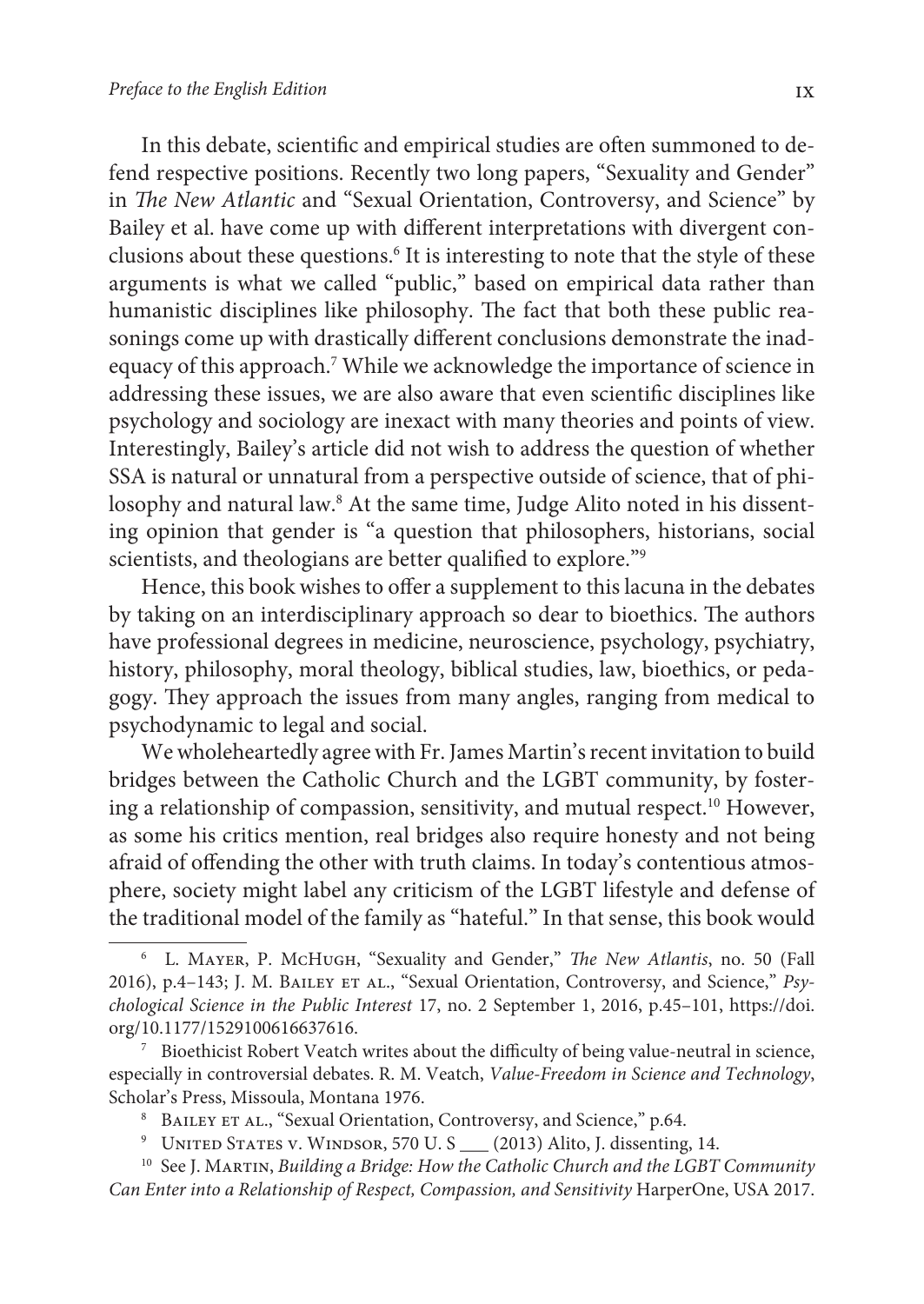not be politically correct. We need to warn that the style of argument might seem forceful and blunt in this work, but this is not due to self-righteousness but rather a passion for the truth. We believe that truth is universal and that every individual can access it. These ideas and arguments are rational and are open to corrections. The strong Catholic views are not meant to be an attack on any LGBT persons but are invitations to a sincere dialogue based on truth. Truth can be uncomfortable, mainly when it affects personal conducts. Truth calls us to change and correspond to the reality, which can be liberating.

While we translate this book into English for a global audience, it is primarily addressed to Catholics and those who seek a greater apprehension of human sexuality and gender. Philosophy, biblical theology, and religious wisdom can help science and humanity to appreciate the complexity of these goods better. In the Catholic and personalist approach of bioethics, the natural law tradition distinguishes the person from his or her acts. In the case of same-sex attractions, the teaching of the Church is clear that the inclination in itself is not sinful, and that persons have full dignity deserving respect and compassion. However, same-sex acts are considered "intrinsically disordered." Once again, this scholastic terminology might sound offensive to the modern ear, but it is a judgment not on the person but any wrongful act.<sup>11</sup>

Accordingly, there are five parts in this book. Each section ends with an interview by an expert in that area.

 Part one addresses the thorny issues of human sexuality: contraception, medicalizing sexuality, and gender dysphoria. These chapters aim not only to raise awareness of various problems but above all to provide arguments to judge these issues adequately. Giorgia Brambilla explains the biological mechanism of human conception, starting from the menstrual cycle leading up to ovulation and ending with implantation and pregnancy. She wishes to highlight the little-known facts of how contraceptives at times work against implantation of the embryo causing loss of human life. Medicalization of human sexuality is the topic Gennaro Bruno wishes to raise. Starting from a historical discussion, this medical specialist in andrology delineates the societal change in its understanding of sexuality—moving from its link to procreation and formation of the family to a hedonistic concept of pleasure. In this trajectory, sex is no longer a wonder to behold in conjugal love, but a market-

 $11$  See J. FINNIS, "Natural Law and Unnatural Acts", Heythrop Journal 11, 1970: 365-387; ID., "Sex and Marriage: Some Myths and Reasons," in Human Rights and Common Good, Collected Essays: Vol III, OUP, Oxford 2011, p.353-388; J. Tham, "The Decline of Natural Law Reasoning: The Influence of Recent Cultural and Intellectual Currents on the Tradition", in National Catholic Bioethics Quarterly 14.2, 2014, p.245-255.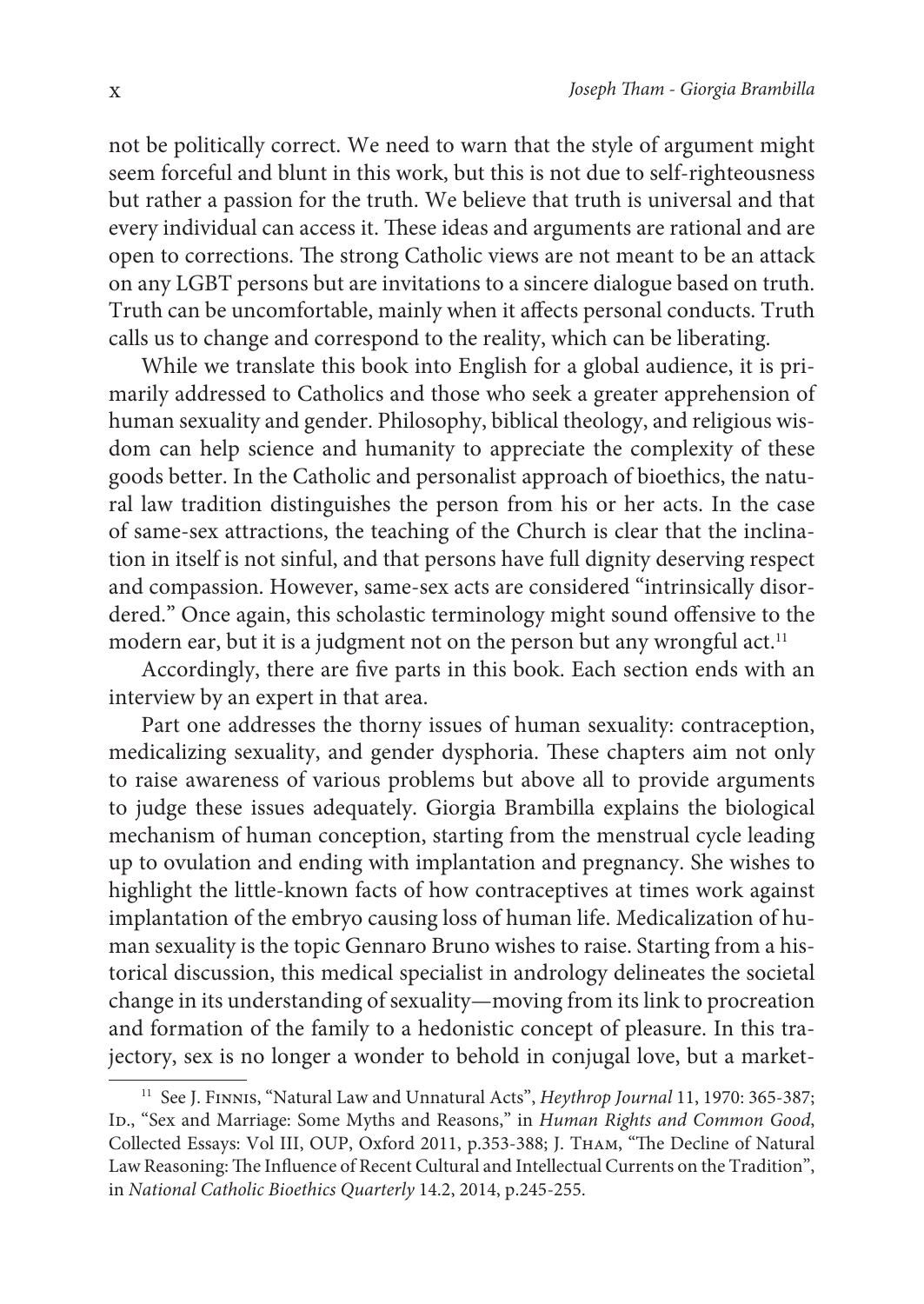able commodity with enhancement drugs like Viagra. He discusses how this change in perspective has deviated the core values of the medical profession by relabeling a physiological diminution of function a disease that requires "treatment." Paradoxically, on the opposite end of the process of medicalization, there is the tendency to declassify sexual disorders as pathologies. Alberto Capriolo analyzes the reclassification of these diseases in the world of psychiatry and psychology, especially in the cases of gender dysphoria and gender reassignment surgeries. This young jurist also expounds the legal ramifications of changing one's gender on birth certificates with or without surgical operations in different countries. Finally, the interview with neurosurgeon Massimo Gandolfini touches on the hot topics of gender theories and deconstruction of sexual identity, and how such changes affect child development and parenting.

According to philosophical anthropology, sexuality is a constitutive dimension of the human person. The second part, therefore, analyzes the question of sex differences from philosophical, exegetical and scientific points of view. Biblical scholar Laura Paladino approaches this topic with an exegesis of the Book of Genesis. Her analysis of the etymological root of the Hebrew words Adam and Eve sheds light on the deeper meaning on several biblical themes: God's image and likeness, masculinity and femininity, stewardship and lordship, identity and difference, generation and sexuality, corporeality and transcendence, paternity and maternity. These topics so hotly disputed today will benefit from such insights. Philosopher Susy Zanardo analyzes the meaning of the terms masculine and feminine to understand better what lies behind sexual differences. Without falling into stereotypes, she traces the difference from the bodily, to its symbolic, relational, and social dimensions, without ignoring the importance of one's cultural background and biographical data. The question is ultimately related to the perception of marriage, procreation and having a family with children. Chiara Atzori proceeds to look at sexual differentiation from a biological and medical angle. She looks at the basis of this difference derived from the studies of genetics, epigenetics, development (during and post gestation), secondary characteristics, hormonal makeup, psychology, and neuroscience. Finally, Carlo Rochetta's interview examines the question of love, as an abused and misunderstood word today. This theologian responds to the question as to whether love is still related to marriage, given the present socio-cultural and legal environment where we can no longer take monogamy and stable relationships for granted.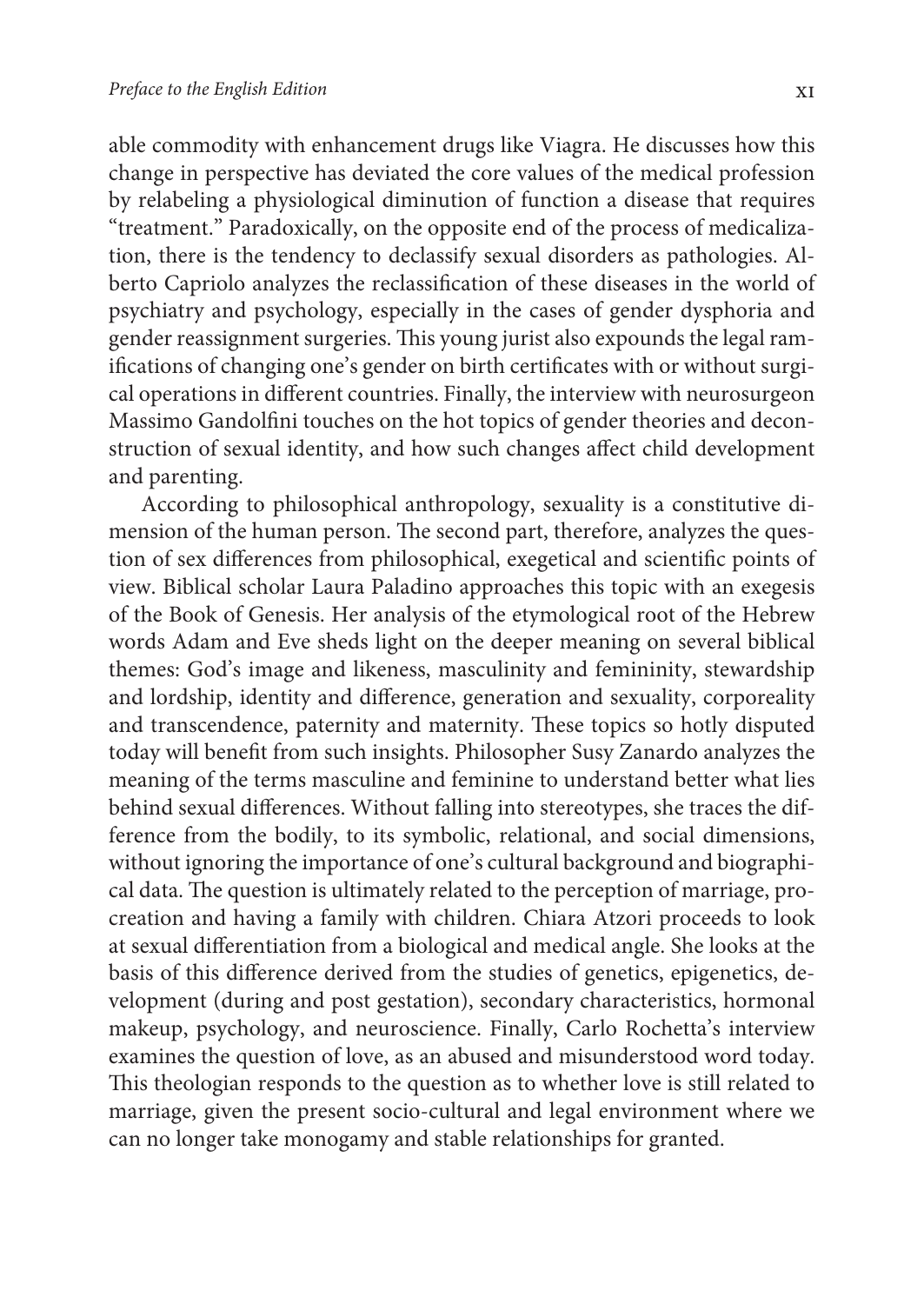After an analysis of this dual reality of the human person, part three of the book looks at gender theory and its cultural implications. The first chapters examine the philosophical roots of sexual difference, by critically analyzing the evolution of the concept of gender identity, their claims and gradual acceptance in social and health sciences, and eventually its transition into legal reality. Pierluigi Pavone traces the history of philosophical thought from Plato to Marx and sees in Gnosticism the key to unlocking today's enigma in gender theories. In it, this Italian philosopher believes that Gnostic humanism emphasis on self-determining and absolutizing perception of the self against any objective nature, truth or religion as a seedbed of these theories. Brambilla also wonders about the strategies to label those who are non-conformant with gender ideology as intolerant and homophobes. She sees in this approach an underlying relativistic mentality that questions authority, a desire to deconstruct traditional understanding of sex, and a promotion of an overly spiritualized, depersonalized and liquid selfhood with practical results. Educator and pedagogy specialist Giuseppe Mari warns about the impact on education. While it is crucial to root out discrimination and bullying from schools, it is another story to inflate diversities and negate all "stereotypes" of social roles in the (sexual) education of the young. The jurist Gianfranco Amato recounts how these theories are making inroads in Italian laws, through media influence and the effects of education reform. He appeals to the recuperation of the category of beauty as a possible antidote to these errors.

Part four of this volume tackles the thorny issue of same-sex attraction. We know that it is impossible to exhaust the subject, but we also believe that we can still say something with intellectual honesty. Alessandro Fiore analyzes the meaning of "nature" and "natural" philosophically. He explains that nature should not be identified with biology, but is the way things are, intrinsically ordained towards its goal or finality. Morality enters the picture with freedom: one can freely choose to do good acts (moral) or acts deprived of good (immoral). He argues that the nature of human sexuality is dimorphic and complementary. So, any action that contradicts the finality of sex (the good of human sexuality) is morally disordered. Psychologist Giancarlo Ricci delineates the different psychological profiles of persons with SSA. This diversity can many times be traced back to one's relationship with mother and father figures in his or her upbringing. Childhood traumas could have affected maturity and development of one's sexual identity. It would be a disservice to persons with SSA when these roots causes are ignored or passed over.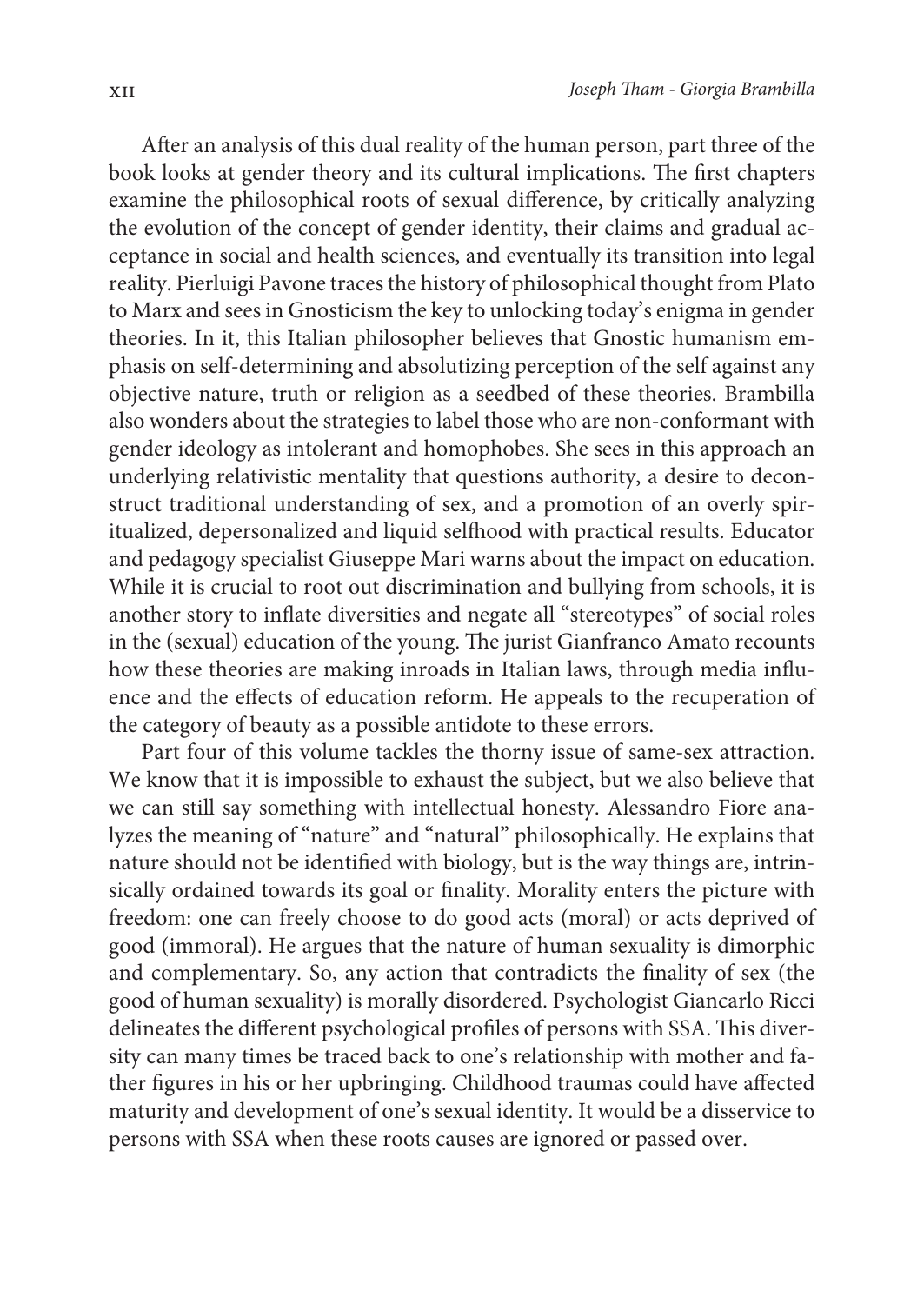Lawyer and philosopher Gabriella Gambino recognizes the need to fight against homophobia as well as the need to protect the physical and moral integrity of the LGBT persons. However, she is concerned about recent legislation that is logically and legally incoherent in redefining marriage. Most of these decisions view human sexuality with a reduction to its functionalist reproductive dimension. The law is the guardian of the proper evolution of relationship dynamics based on sound anthropological principles regarding marriage, family and procreation, parentage and filiation. It cannot disregard the substance of human co-existence and the foundation of society. Roberto Marchesini, psychologist and psychotherapist, reiterates the Catholic Church's teaching on same-sex attraction through different papal pronouncement and church documents. The Church does not condemn persons with SSA as an inclination or orientation and must accept them with respect, compassion, and sensitivity. She should avoid every sign of unjust discrimination in their regard. However, same-sex acts are considered disordered.

Bioethicist Miriam Fiore analyzes the history of the debate on reparative therapies on persons with same-sex attractions. She notices an uneasy relationship of treatment of SSA persons in the early days of psychoanalysis, but modern approaches have moved away from Freud. Today, there is a growing emphasis on the subject's relational, environmental, familial, and social factors, thereby offering a more psychodynamic model. A positive self-vision and formation of habits resulting from specific interactions with parents and peers is the basis of all reparative psychotherapies. Rather than making a change in sexual orientation, its goal is a maturation of gender identity. The patient becomes the primary agent of the therapeutic process. When modern psychiatry rejects reparative psychotherapies, these individuals become victims of reverse discrimination paradoxically. Dina Nerozzi, a specialist in pediatric neuropsychiatry and endocrinology, laments that political correctness has prevented honest discussion on SSA behind the screen of intolerance and bigotry. She believes that we ought to frame this question within a coherent worldview attuned to scientific reality.

Since this book is catered to teachers and parents, part five addresses the increasingly sophisticated forms of education emerging today. The chapters examine the family from the legal and socio-cultural perspectives within the context of diminished roles of fathers and mothers in the family. Aside from weaknesses and the dangers facing the family, there are also strengths and opportunities. They offer best practices and achievable proposals dedicated to the affective education of youths. Education specialist and historian Furio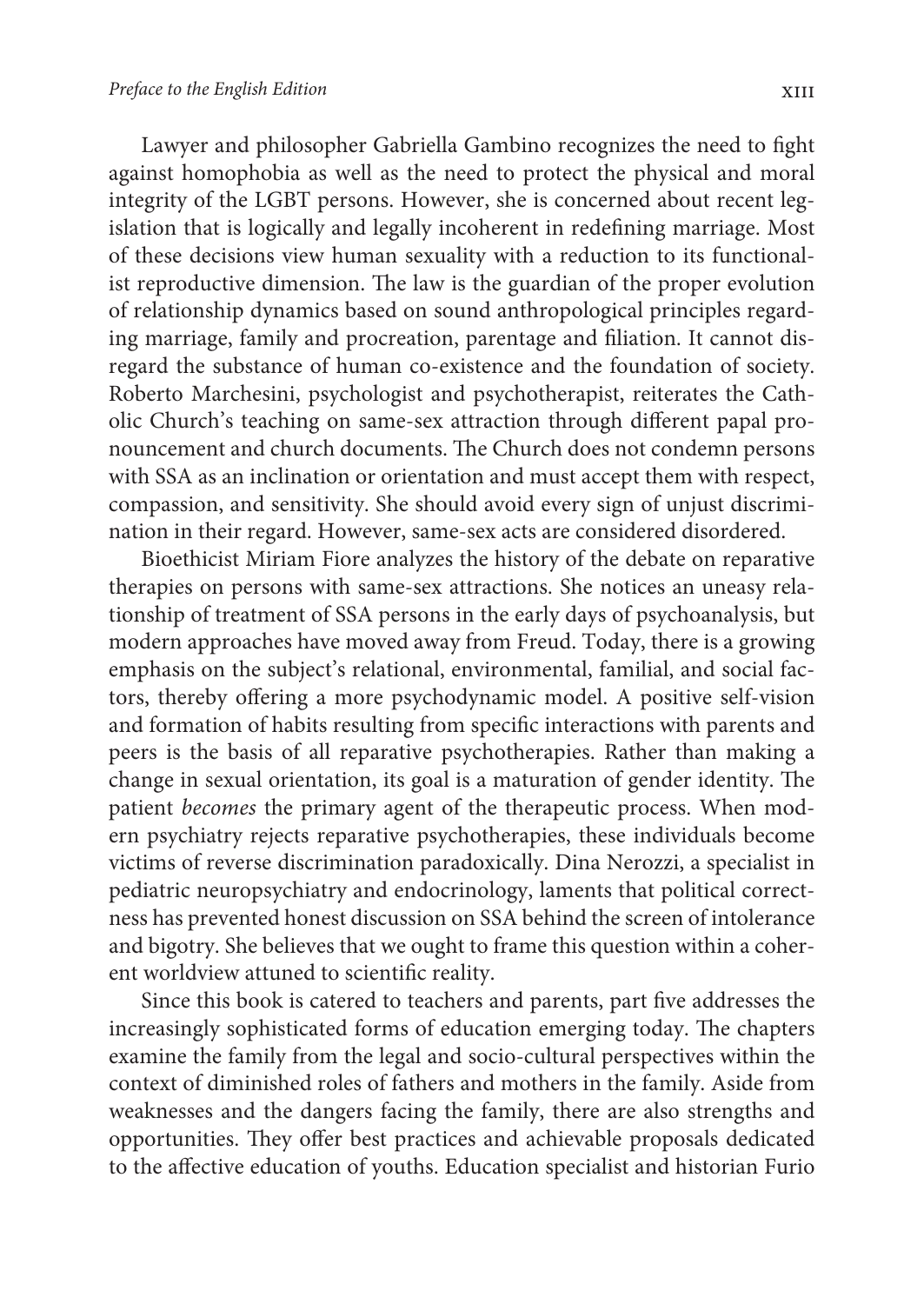Pesci is concerned with the emphasis on autonomy and creativity in today's educational approaches that does not help youth grow into mature adults. He proposes to reestablish the links between ethics, virtues, and happiness which implies an emphasis on duty, moral living, and character formation. In the Christian tradition, the gift of self in love is the real source of happiness and the fulfillment of desire. Educational systems require the presence of role models, be they teachers, coaches or parents. Those who grow up in happy families founded on love, respect and trust will flourish. Hence, the so-called gender-sensitive education proposed in Italy and elsewhere is detrimental to child development, causes identity confusion, and may create difficulties of relations between the sexes in the future.

Giancarlo Cerelli, jurist and canon lawyer, engages in a historical account of the development of Western legal tradition. Lamentably, he notices that laws are no longer aimed at the common good, but are open to manipulation by the powerful. Ideological lobby groups hijack even human rights. He relates the weakening of the family in different historical moments—the Reformation, the French Revolution, communism, and the sexual revolution of the 60s. They paved the way to permit divorce initially and now attempts to redefine marriage and family under the influence of gender theories. Educator Donatella Mansi looks at the current situation of the affective-sexual education for the youth. There is a need to recuperate the real meaning of love and being loved. She proposes this by chastity education through a discovery of the wonder of the teenager's own body.

Finally, for Franco Nembrini, education is the path that leads a person to his or her destiny through beauty. Unfortunately, educators too often forget this and prefer the use of threats, reprimands, and punishments. Instead, attraction to the beauty of a good life moves the human heart and inspires us to live up to our potential. Educational approaches err when they implicitly accept a view of self-sufficient human development, without any help from without, including education. Given the current educational crisis, more and more parents want their rights to be the primary teachers of their children respected.

In conclusion, we hope that this book will also be a resource for those in the LGBT academic community who wish to understand the Catholic position better. In our limited engagement in interreligious dialogue in bioethics, we believe that differences are not detrimental but essential to the process of building bridges. Only through respectful conversation can we achieve such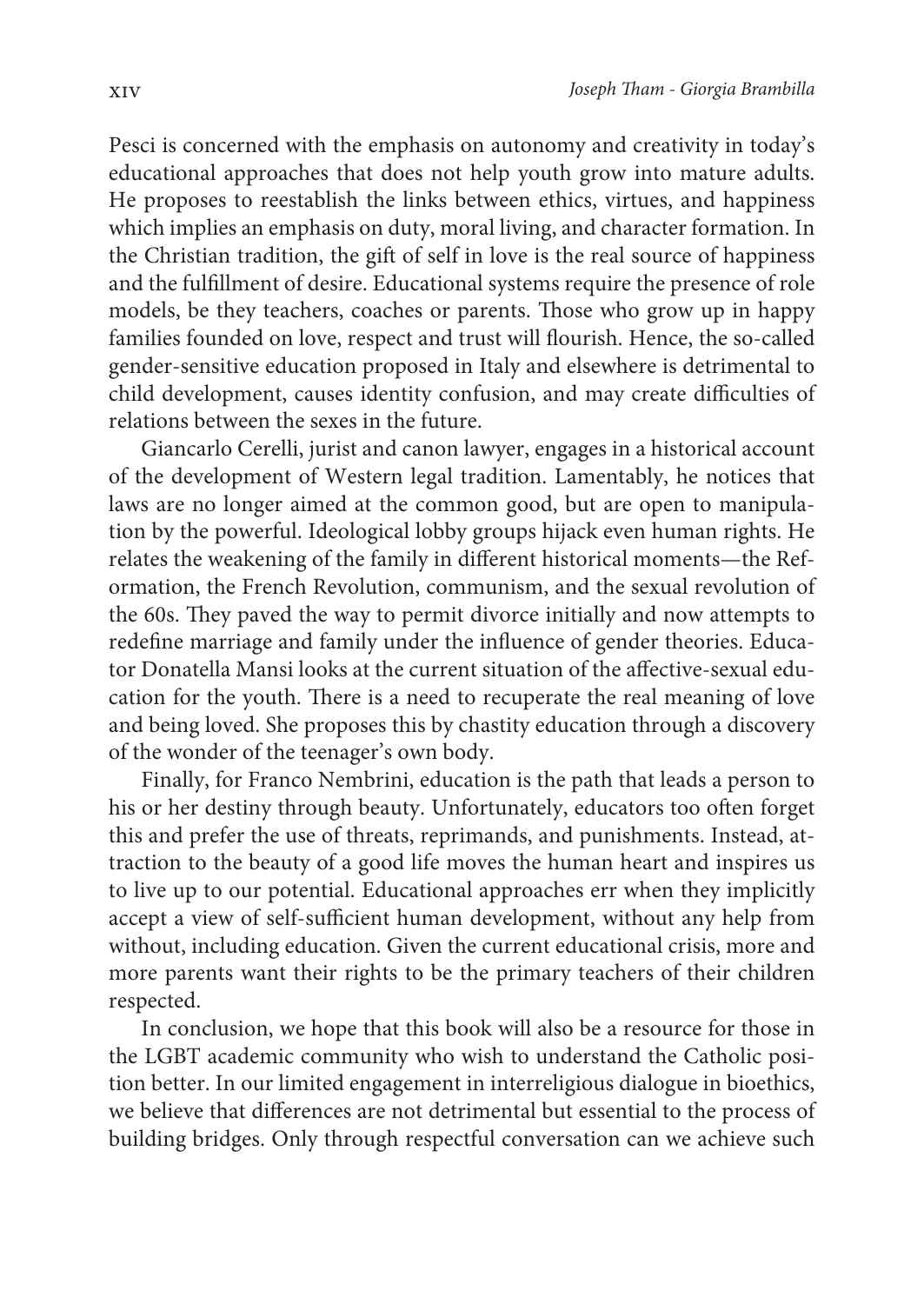appreciation.12 Bridges require understanding the predicaments and languages of the opposite side. Tolerance is much valued today, but it could ironically become a one-way street with intolerance towards those with whom we disagree.<sup>13</sup> We hope there will be tolerance on a two-way street of this bridge, where these chapters could be read with open-mindedness and not censure, even by those who disagree with their conclusions.

> Joseph Tham Giorgia Brambrilla

<sup>&</sup>lt;sup>12</sup> See J. THAM, A. GARCIA, G. MIRANDA, (eds.), Religious Perspectives on Human Vulnerability in Bioethics, Springer, New York 2014; J. Tham, A. Garcia, K. M. Kwan, Religious Perspectives on Bioethics and Human Rights, Springer, Switzerland 2017.

<sup>&</sup>lt;sup>13</sup> See D. A CARSON, *The Intolerance of Tolerance*, William B. Eerdmans Pub., Grand Rapids, Mich. 2012.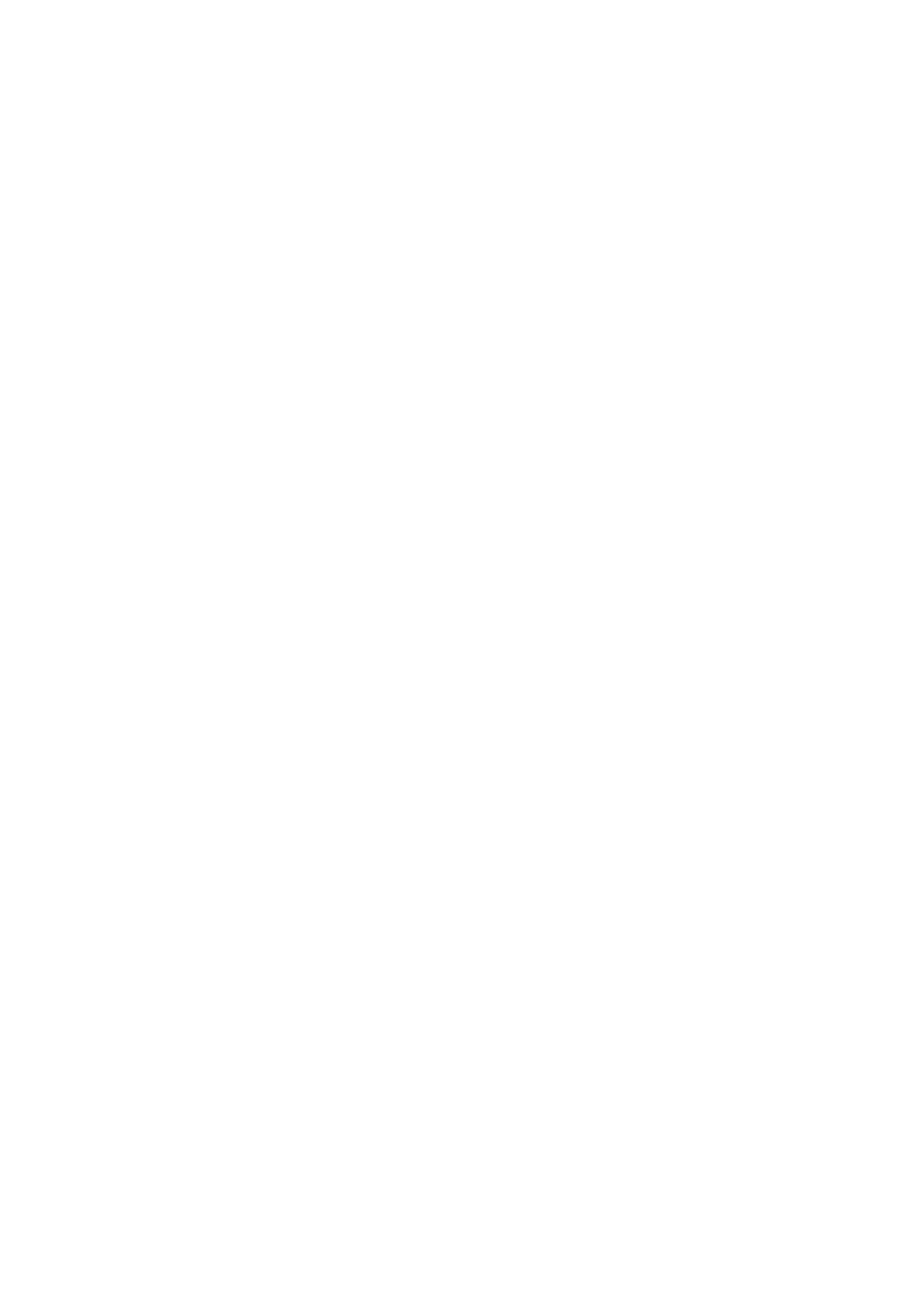# PART I

# ISSUES OF BIOETHICS AND SEXUALITY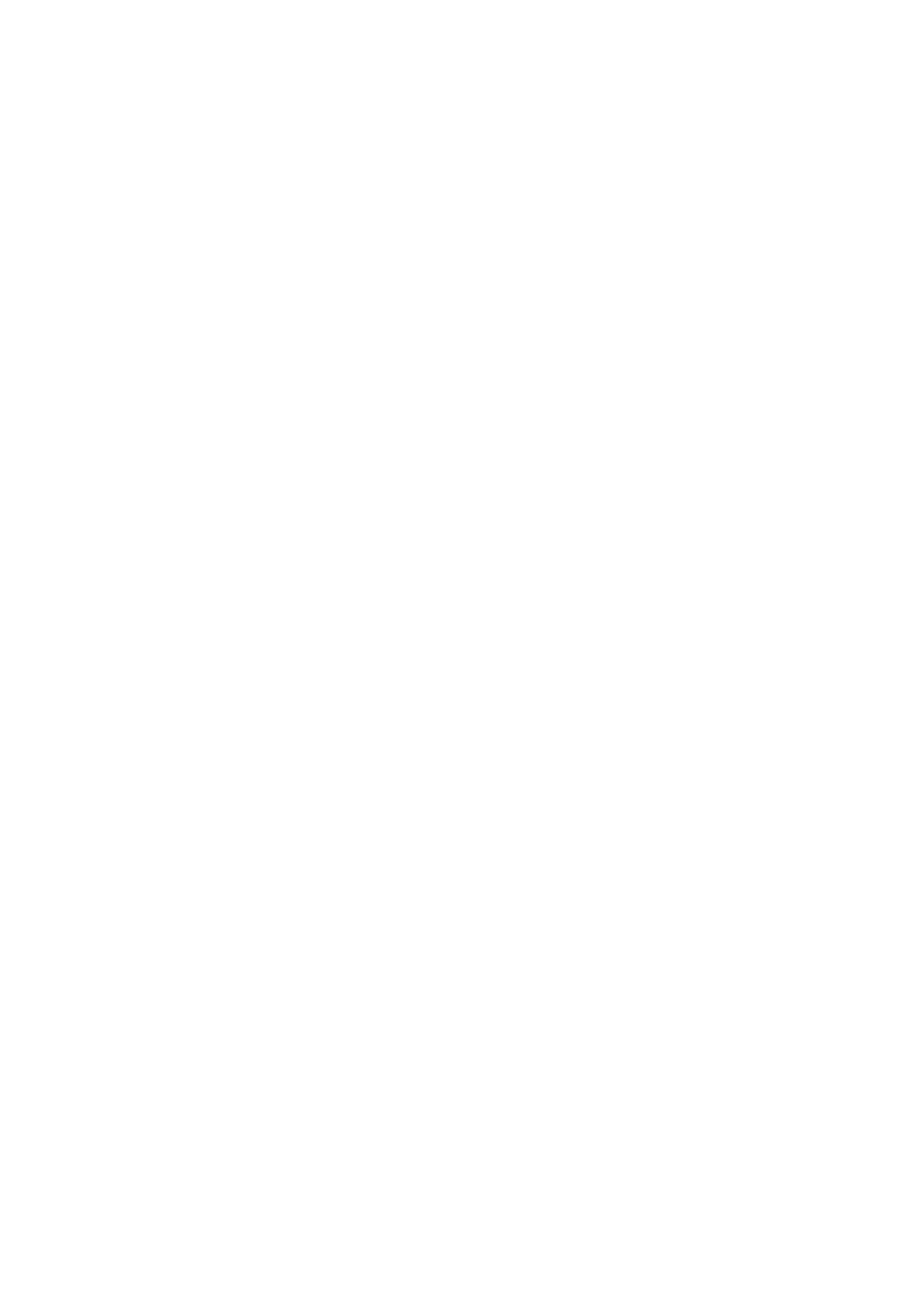### GIORGIA BRAMBILLA\*

## WHAT YOUR GYNECOLOGIST WON'T TELL YOU

"That is the one eternal education: to be sure enough that something is true that you dare to tell it to a child." —G.K. Chesterton

In some lessons, my students stare at me wide-eyed, as if I had told them I know an Avatar (which is somewhat accurate, considering my son's latest attempt to use blue paint as moisturizing cream). Such happens when I explain to them the so-called "side effects" of contraceptives, which patients often take with very little awareness. My intention in this short piece is to recount what gynecologists typically do not say about contraceptives, starting with the basics of the ovarian cycle. I will not present a thorough or innovative treatise on contraceptives. My goal, rather, is to emphasize that, beyond the moral aspects of contraception itself, there is no real awareness about their mechanism of action and, therefore, of the consequences of using them. I will focus on those aspects a gynecologist should have told patients about, given their importance and simplicity, if only to offer them a more informed choice.

#### **. Physiological components in the ovarian cycle<sup>1</sup>**

The female genital apparatus has four functions: to provide female germ cells (oocytes or egg cells); to synthesize female sex hormones; to allow the passage of and survival of sperm within the proximity of ovulation; and to create the most favorable condition possible for fertilization and maintenance of pregnancy.

Ovaries are those organs in which female germ cells mature. At birth, there are between 700,000 and 2,000,000 egg cells. In the ovary, we find follicles as the ovary's most basic units. The follicle is responsible for the growth

<sup>\*</sup> Doctor in Bioethics and Moral Theology, a specialist in Family and Sexual Morality, Adjunct Professor in Bioethics at the Pontifical Athenaeum Regina Apostolorum.

<sup>&</sup>lt;sup>1</sup> For an exhaustive treatment see G.B. CANDIANI, V. DANESINO, A. GASTALDI (Eds.), La Clinica Ostetrica e Ginecologica, Masson, 1996<sup>2</sup>; M. DE FELICI ET AL., Embriologia Umana, Piccin, Padua 2014.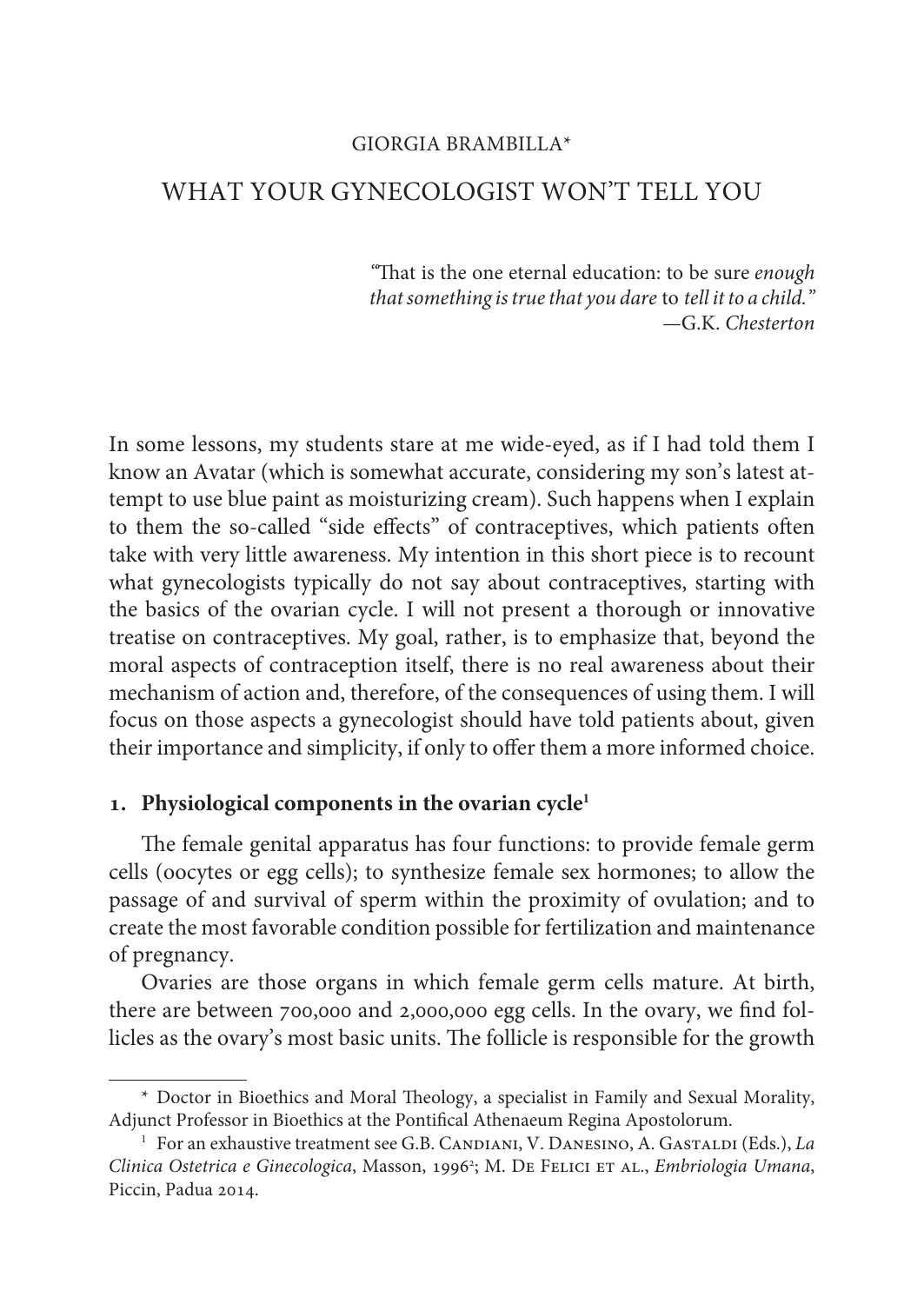and release of egg cells, as well as producing the female sex hormones. In the ovary, the corpus luteum develops from the residual follicle following the release of the egg from the mature follicle (ovulation) and secretes estrogen and primarily progesterone.

The fallopian tubes are ducts that capture the egg released from the ovary. They guide the sperm that have swum up through the cervical canal and uterine cavity to the egg cell and carry the embryo to the uterus following conception. Fertilization and early embryo cell multiplication both occur within the fallopian tubes. After five to seven days, at the blastocyst stage, the embryo embeds in the lining of the uterine wall. The tubal mucosa is composed of cells producing substances needed for the survival of the zygote and ciliated cells. The latter cells, following conception, guide and facilitate the descent of the zygote to the uterus, whereas before fertilization they made it difficult for the sperm to travel.<sup>2</sup>

The uterus is a hollow muscular organ in the form of an inverted pear. It consists of two parts, the cervix and the corpus. The corpus is the upper, broader part of the uterus, shaped to welcome pregnancy. It has several layers. The inner layer is called the endometrium, subject to cyclical changes owing to hormones produced during the ovarian cycle. The cervix is the "gatekeeper" of the uterus, allowing the elimination of menstrual blood loss, the transit of sperm, and the passage of a newborn during delivery. The cervical canal runs along the cervix and is covered with crypts that have a glandular function.

The vagina is a muscular canal that enables sexual intercourse. It also communicates with the external genitalia—the vulva—and shields the internal genitalia. The external genitalia include the labia majora, labia minora, mons pubis and clitoris. The vulva's rich distribution of nerves enables women to detect the presence of mucus conducted from the cervix through the vagina to the external genitalia. This detection is of great importance for the regulation of natural fertility.

All these structures interact within the ovarian cycle—sequence of different stages of maturation (development of follicle, ovulation, formation, and regression of the corpus luteum) occurring cyclically in the ovary—in response to specific stimuli arriving along the central nervous system's "hypothalamic-pituitary-gonadic" axis.<sup>3</sup>

<sup>2</sup> I tell my students it is as if sperm swam "upstream."

<sup>3</sup> See A. Bompiani (ed.), I metodi naturali per la regolazione della fertilità, Centro studi e ricerche per la regolazione naturale della fertilità, Rome 2014.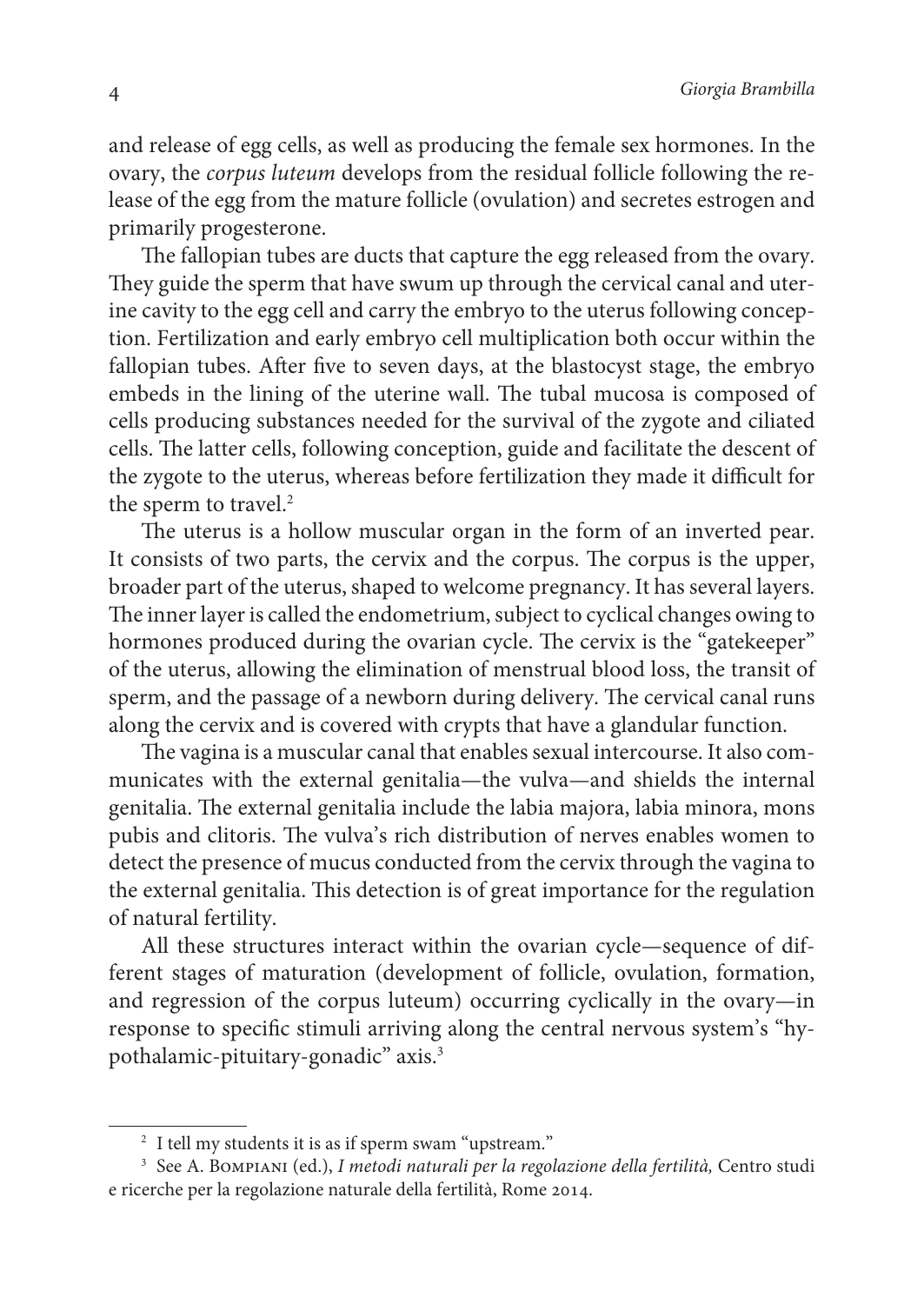This axis causes the release of a hypothalamic hormone, as well as two gonadotropin adenohypophysis hormones called luteinizing hormone (LH) and follicle-stimulating hormone (FSH), which regulate the secretion of sex hormones from the gonads. The gonadotropin-releasing hormone is called GnRH. During menstruation, ovarian hormones function at a shallow level. It is the lowering of hormone levels that causes the endometrium to shed. The hormonal message produced by the pituitary gland is FSH.

When FSH reaches the "threshold level," the targeted follicles start to mature. This maturation causes the release of estrogen from the ovary. When FSH reaches an "intermediate level," estrogen quickly tells the pituitary gland to block further follicular stimulation. This inhibitory effect is called negative feedback. From that moment onward, just one follicle, the dominant one, proceeds to mature while the rest regress. A significant amount of estrogen produced by this follicle stimulates the cyclical activity of the hypothalamus. We call this positive feedback. LH and FSH reach peak levels during a period lasting 24 to 48 hours.

Ovulation is the effect of LH on a mature follicle, occurring about 17 hours after the LH surge. If there is no fertilization, the egg fails to survive more than six to twelve hours. Not only does LH provoke the egg cell's release, but it also transforms the residual follicle into the corpus luteum responsible for the production of estrogen and progesterone. The combined action of these two hormones permits embryo implantation as well as maintenance of pregnancy.

Again, high levels of progesterone and estrogen block the hypothalamicpituitary axis, constituting a negative feedback. It is thus impossible for ovulation to occur. In fact, biovular twin pregnancy occurs when two egg cells which practically mature at the same time and are released by the same LH surge—become fertilized.<sup>4</sup>

If pregnancy does not happen, the progesterone and estradiol plasma levels collapse and reach their lowest levels at the end of the post-ovulatory or luteal phase. Intrauterine mucosa, no longer supported by hormones, begins to shed, and menstruation occurs. If, instead, conception takes place, the corpus luteum is kept active by the hormone HCG (Human Chorionic Gonadotropin), which turns the corpus luteum into a "corpus luteum gravidarum," essential to hormone production and maintenance of pregnancy.<sup>5</sup>

<sup>&</sup>lt;sup>4</sup> R.M. BERNE, M.N. LEVY, Principi di Fisiologia, Ambrosiana Publishing House, Milan 2010.<sup>6</sup>

<sup>&</sup>lt;sup>5</sup> See G. PESCETTO, L. DE CECCO, D. PECORARI, N. RAGNI, Ginecologia e Ostetricia, SEU, Rome 2009.10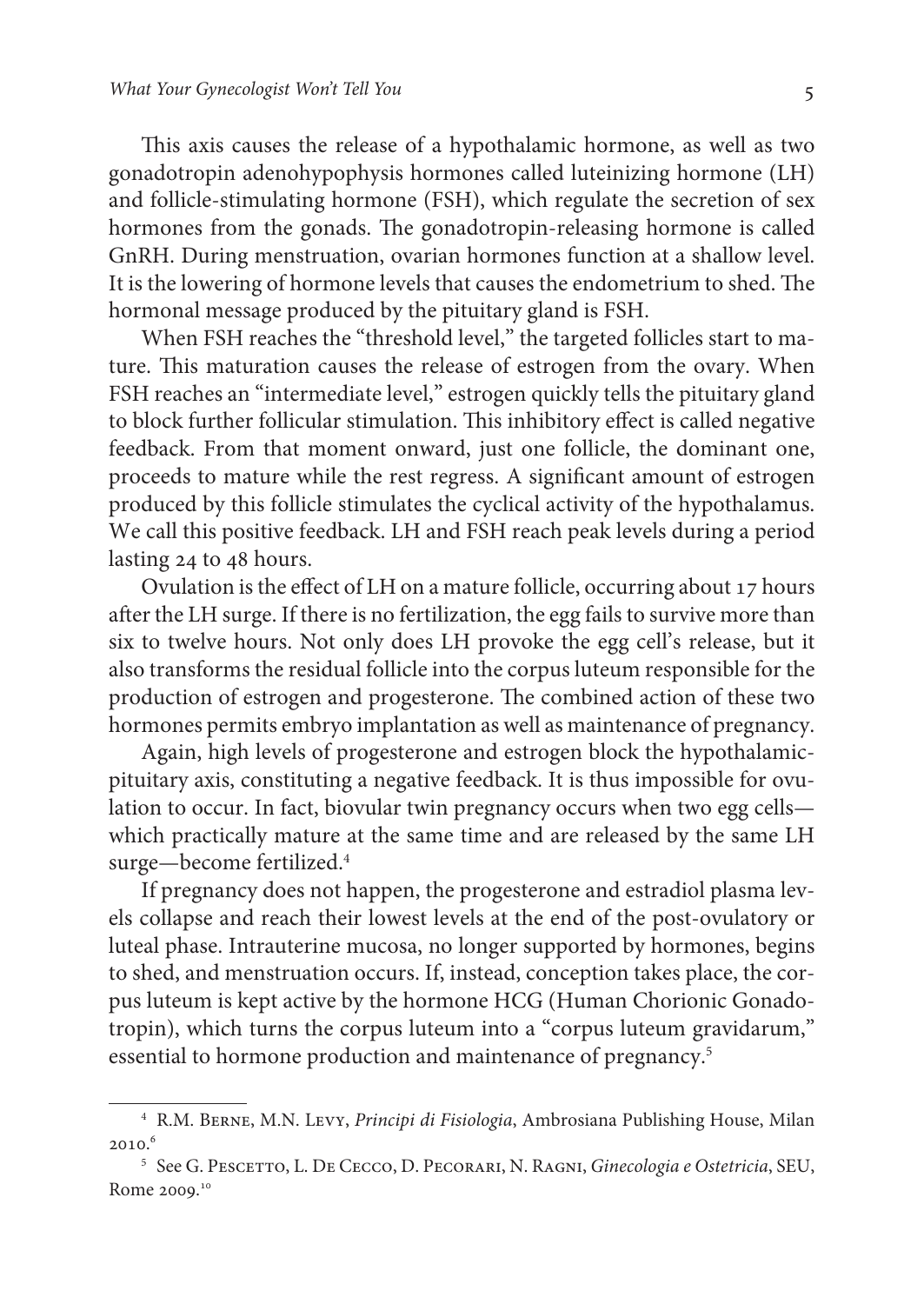This event takes place in the ovaries. Meanwhile, simultaneous to hormonal changes, a necessary mucus alteration occurs within the cervix. Cervical mucus is a hydrogel composite of 90% water together with electrolytes, sugars, protein, fat and enzymes. Specific cells in the cervix sensitive to estrogen and progesterone produce it. This mucus has unique characteristics with thread-like quality. In 1945 Clift described this phenomenon as "spinnbarkeit," noting that this mucus forms filaments 10 to 12 centimeters long halfway through the menstrual cycle, while at the start and the end of the period, they are just a few centimeters long.<sup>6</sup> Iser's classification of "spinnbarkeit" is still used today. Another important feature is its fern-like quality, a tendency to crystallize when left to dry. Observing cervical mucus through a microscope, Papanicolau noticed this typically fern-leaf crystallization.<sup>7</sup>

Using slides, it is possible to observe the "spinnbarkeit" and ferning phenomena in the process of forming crystal dendrites and producing channels. The number of channels increases the closer a woman is to the time of ovulation, causing an increase of mucus permeable to sperm. Oldeblad's studies reveal how throughout the menstrual cycle there are different types of mucus, produced by various cells in the cervix.<sup>8</sup> Crypts located in the lower part of the cervical canal produce type G mucus (in a process called gestagenic action), which close the external cervical orifice and block access to the uterine cavity. This process reveals ovarian inactivity and, thus, an absence of cervical stimulation associated with dry feeling at the vulva. Type G mucus behaves as a net of chaotically distributed protein molecules within 0.1-0.2 μ (micron). As a sperm head is  $3.5 \mu$  in size, type G mucus acts as a sperm barrier.

At the beginning of follicular maturation, increasing levels of estrogen stimulate the secretion of type L (Loaf) mucus, the quantity of which increases daily. Type L mucus is secreted in crypts spread throughout the cervical canal, concentrated mainly in the middle section. When a woman perceives a change and detects the presence of mucus, it means estrogen produced by the follicle has begun to stimulate the cervix. As the mucus barrier gradually dissolves, it permits sperm to enter and survive. In fact, the intermicellar spaces in type L mucus measure 1-3 μ. These areas facilitate the passage of sperm but not their progress.

<sup>&</sup>lt;sup>6</sup> See P. CASTELLUCCI, "Il muco cervicale: fattore ed indicatore di fertilità," in А Вомpiani (ed.), I metodi naturali per la regolazione della fertilità, Centro studi e ricerche per la regolazione naturale della fertilità, Rome 2014, p.37-50.

<sup>7</sup> Ibid.

<sup>8</sup> Ibid.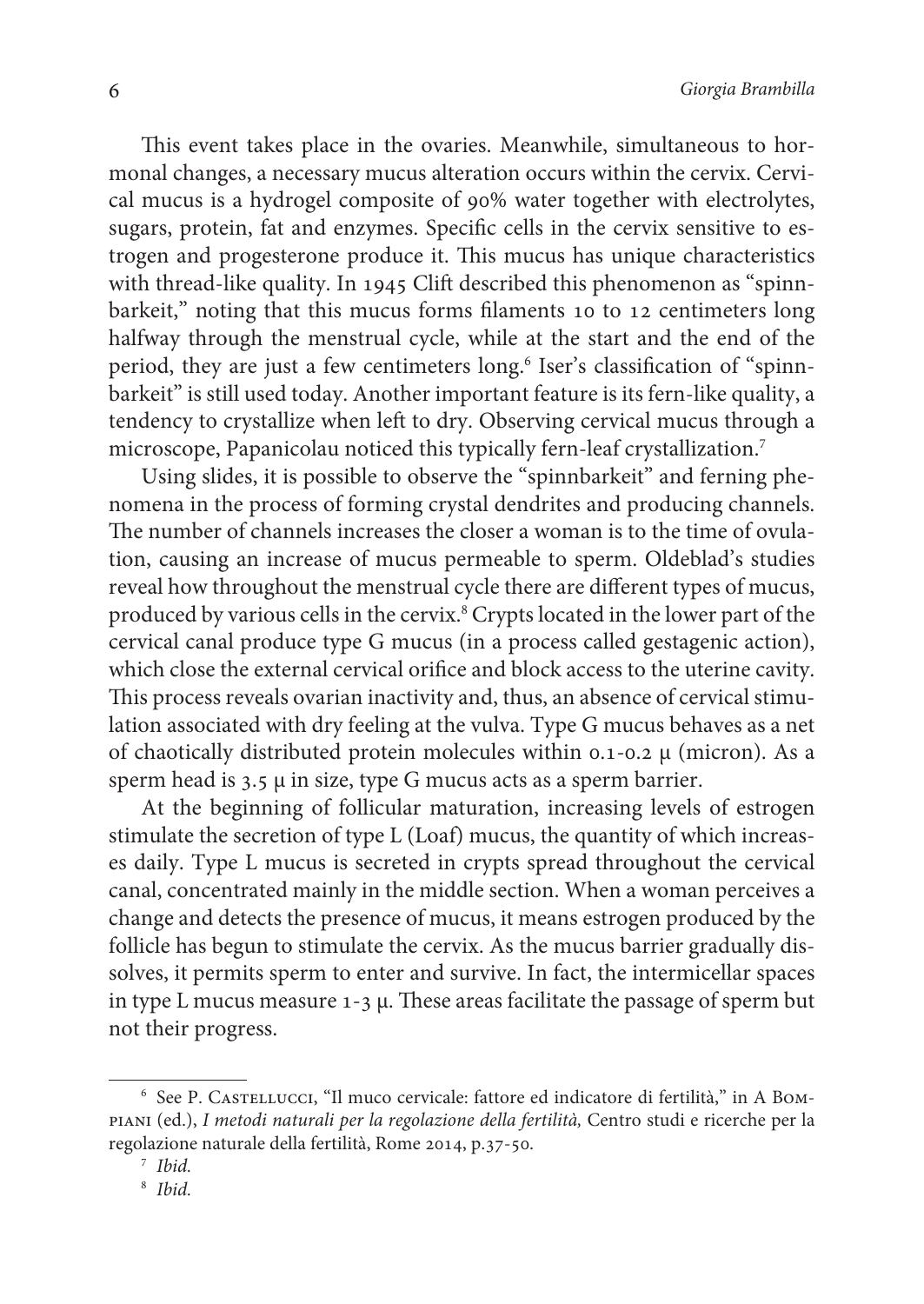The crypts found in the upper part of the cervical canal secrete type S (Strings) mucus. The production of this mucus begins a few days before ovulation and is stimulated not only by a high level of estrogen but also by neurohormonal substances like noradrenalin. As type S mucus microcells are wider than the sperm heads, they permit sperm to pass through. Besides, type S mucus offers a natural means of transport for sperm so they can swim and survive for up to three to five days.

On the day of ovulation, mucus secretion consists in 30-40% type S mucus, 50-60% type L mucus and 5% type G mucus. As the days wear on, sensation in the vulva increases in intensity as mucus becomes increasingly fluid and aqueous. This phenomenon is related to peak estrogen levels preceding ovulation. Another type of mucus, called type P (Peak), is imperceptible till five days before ovulation, when it reaches 3%, before falling and then rising again on the day of ovulation, or peak day. Type P mucus is produced in those crypts highest in the cervical canal and delivers mucolytic action. The estrogen level decreases while progesterone increases after ovulation, thus causing a gradual increase in type G mucus that within three days will constitute 100% of mucus secretion. This phenomenon carries over into the whole postovulatory phase. Progesterone induces the formation of a barrier that within three days closes the cervical canal and blocks the passage of sperm.

## **. Contraceptives or anti-implants?**

Following this summary, it is easy to see how the ovarian hormones estrogen and progesterone act on multiple levels of the female reproductive system. To believe that the administration of progesterone for contraceptive use merely inhibits ovulation, or that the insertion of an IUD only "intercepts" sperm, impeding its movement, is reductive if not absurd. We need further clarification. We commonly define pregnancy to be "the period from conception to birth."<sup>9</sup> Hence, pregnancy is calculated from the date of the last menstrual period—the only specific date a woman remembers typically. When we compare this datum with the actual age of the child, we can calculate the presumed day of conception, when pregnancy begins.

There is thus a variance of two weeks (40 or 38 weeks) depending on whether one calculates from the last period or the moment of conception. It has never been the practice to contemplate pregnancy of 37-week duration beginning with implantation of the embryo. Whereas with in vitro fertiliza-

<sup>&</sup>lt;sup>9</sup> B. MOZZANEGA, *Da vita a vita*, SEI, Rome 2013, p.223.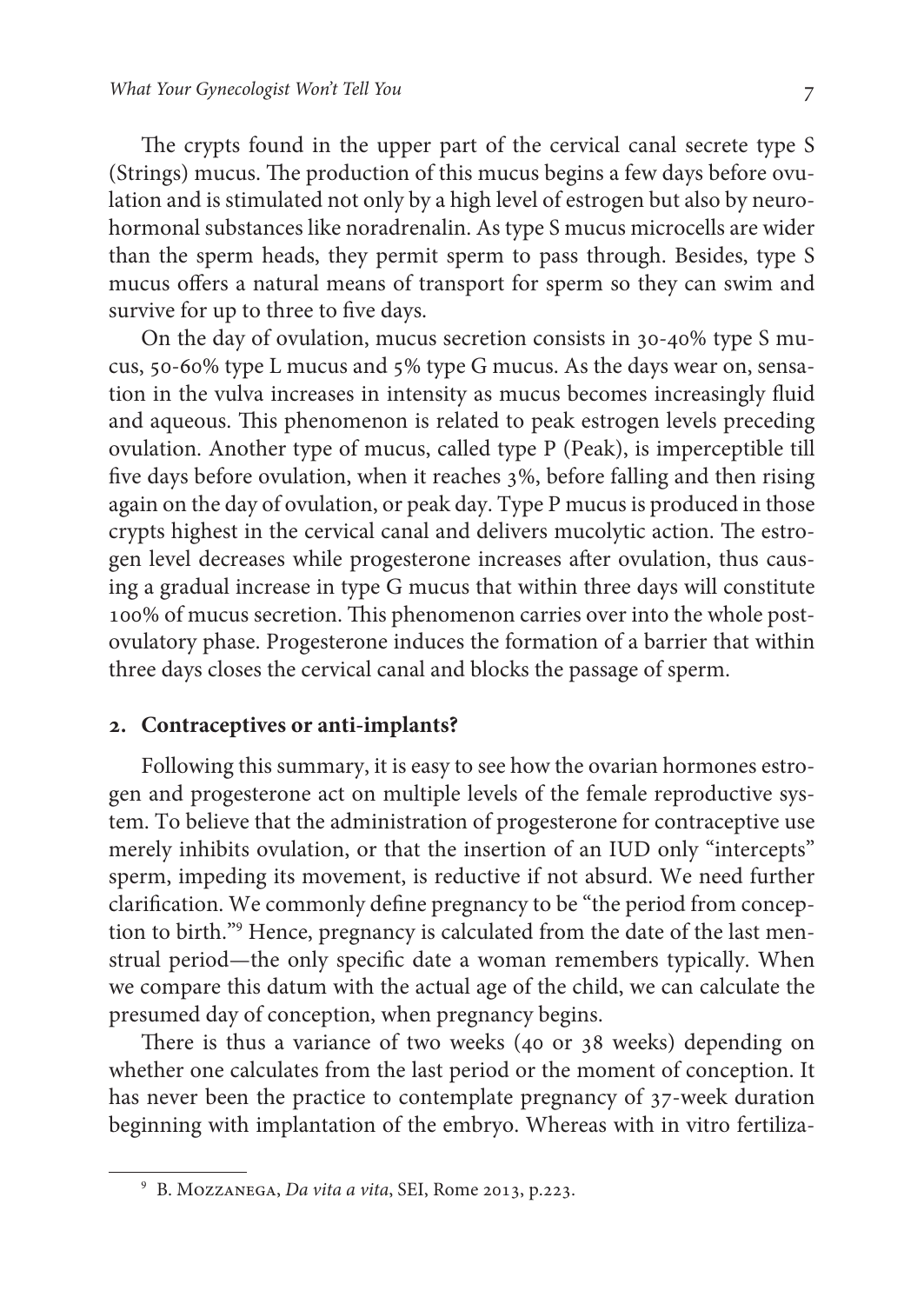tion (IVF), the woman apparently cannot be regarded as pregnant within that span between IVF, the growth of the embryo and implantation in the uterus. For this reason, the American Congress of Obstetricians and Gynecologists (ACOG) and the American Medical Association (AMA) have proposed and established that pregnancy begins with implantation.

According to this logic, if abortion is the ending of the pregnancy, and pregnancy begins at implantation, anything occurring before implantation cannot be considered abortion. (Nevertheless, as any embryology manual can tell you, the embryo is already a full-fledged living human being.) Correspondingly, anything that acts to impede the implantation and not the union between gametes is "contra-ceptive," even though its action, whether primary or secondary, does not aim to "contra-conceive" but rather acts against the newly conceived being that already exists. I have described these mechanisms in detail because I believe any professional who informs a patient about "contraceptives" should do so with intellectual honesty, offering that patient the chance to confront her conscience genuinely. Changing nomenclature does not change the reality of things.

To understand the operation of anti-implantation products, commonly referred to as "contraceptives," we will start by explaining the effects of the known estrogen-progesterone pill, which, in addition to blocking ovulation, induces the following processes:<sup>10</sup>

- a) Changes in tubal motility through obstruction or early interference in the descent of the oocyte and embryo
- b) Modification of the endometrium, with impediment of embryo implantation
- c) Alteration of the cervical mucus, which becomes impenetrable to sperm

As ultrasound demonstrates, there is follicular activity when taking the contraceptive pill. Therefore, the peripheral effects listed above are by no means secondary but rather reinforce the primary ones. Let us start with the first action. In the tube, progestin influences secretion and especially contraction. While normal movement makes it more difficult for sperm to ascend, it favors the descent of the zygote to the uterus.

A change in motility can cause—when there has been conception during the use of the pill—a desynchronized arrival of the embryo to the uterine cav-

<sup>&</sup>lt;sup>10</sup> See P. Castellucci, "Il metodo Billings alla sospensione dei contraccettivi orali," in A Bompiani (ed.), I metodi naturali per la regolazione della fertilità, Centro studi e ricerche per la regolazione naturale della fertilità, Rome 2014, p.138.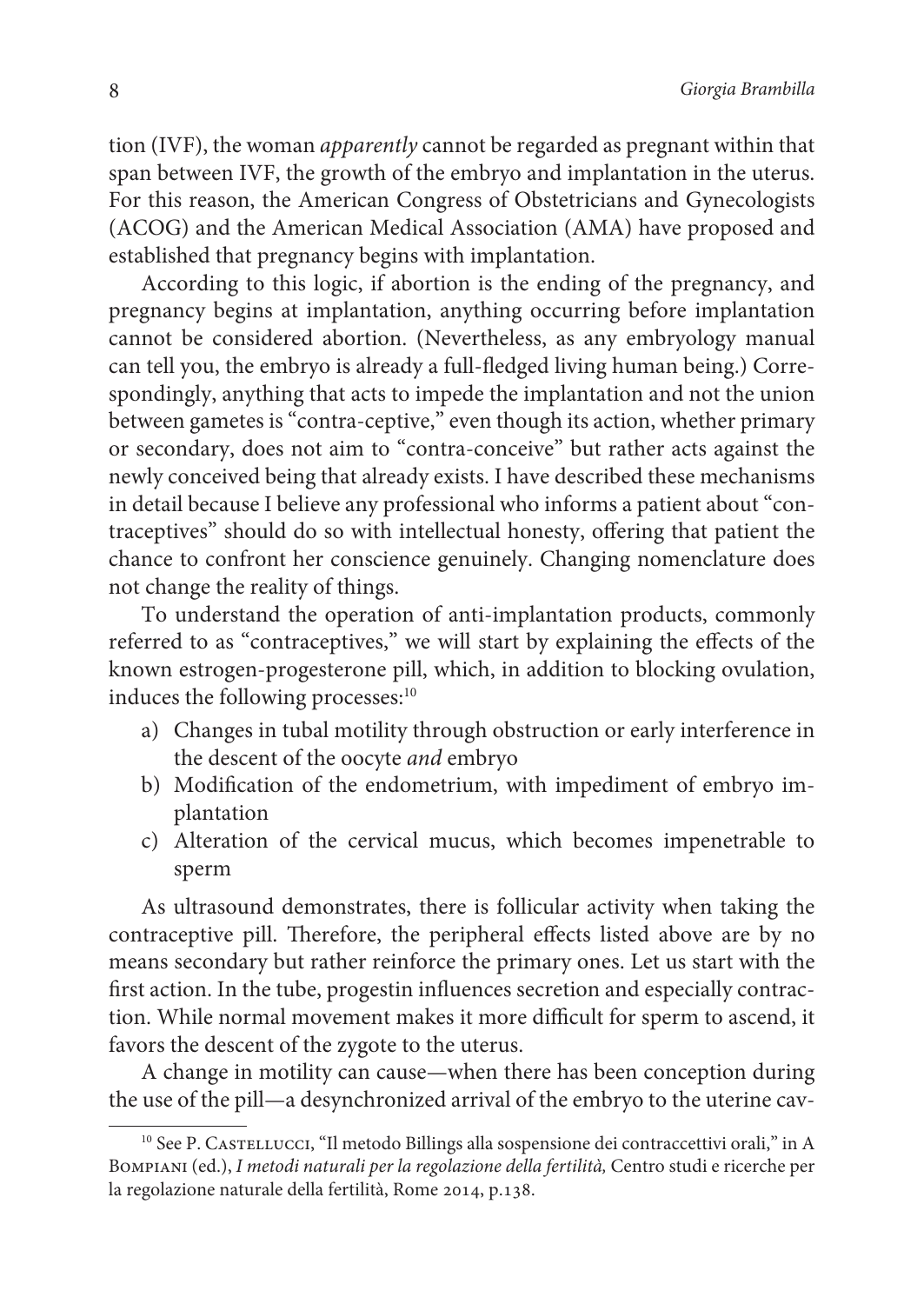ity relative to the "implantation window," resulting in an anti-implantation effect. Progestin changes the structure of the endometrium, rendering it unsuitable for embryonic implantation. Besides, by reducing glycogen production, it decreases energy available to the blastocyst for survival in the uterine cavity.11 In particular, the actions carried out by progestin include the following: blocking the neo-synthesis of estrogen and progesterone receptors, gland atrophy, decreased cell proliferation, decidualization and transformation with an incomplete and transitory secretion of the endometrium.<sup>12</sup> It is interesting to compare this product with others, such as the IUD, that aim to make the uterus inhospitable. It is a device placed near the bottom of the uterus, occupying the entire cavity. Its use causes an inflammatory reaction that renders the uterine cavity inhospitable to the embryo.

To increase the toxicity of the uterine "environment," some devices release progesterone and contain copper. In fact, the IUD's precursor, Ota's ring, initially was sheathed in silver and, later, in plastic material (polyethylene). By the 1960s scientists discovered that adding copper increased its effectiveness, resulting in second-generation devices releasing biologically-active amounts of copper. There are also devices that release progesterone. We currently distinguish two types of devices: medicated (using copper or progesterone) and non-medicated ones (using polyethylene). The Population Council has developed an IUD offering Levonorgestrel graduated-release lasting from five-to-seven years. The device may also be used as so-called "emergency contraception" (EC). It is inserted within five days from presumed fertilization, with an effectiveness rate of 99%.

In this regard, it is important to talk about emergency contraception.<sup>13</sup> It is crucial to understand that the sperm, deposited deeply into the vagina during pre-ovulatory fertile days, reaches the cervical canal within a few seconds and continues traveling to the uterus and fallopian tube in the presence of fertile cervical mucus. There are two ways to prevent pregnancy in this case: block ovulation or else inhibit implantation of an embryo that has reached the uterus. We define EC as the intake of hormones or the application of an IUD to avoid unwanted pregnancies within 72 to 120 hours after unprotected sex, as a remedy to a failed contraceptive method.

<sup>&</sup>lt;sup>11</sup> See S.S.C. YEN, R.B. JAFFE, R.L. BARBIERI, *Endocrinologia della riproduzione. Fisiolo*gia, fisiopatologia e aspetti clinici, Verduci, Rome 2000, p.725.

 $12$  See L. Speroff, P.D. DARNEY, A clinical guide for contraception, Lippincott-Williams & Wilkins, Philadelphia 2000.

<sup>13</sup> See L. Romano, M.L. Di Pietro, M.P. Faggioni, M. Casini, RU-486 - Dall'aborto chimico alla contraccezione di emergenza, ART, Rome 2008.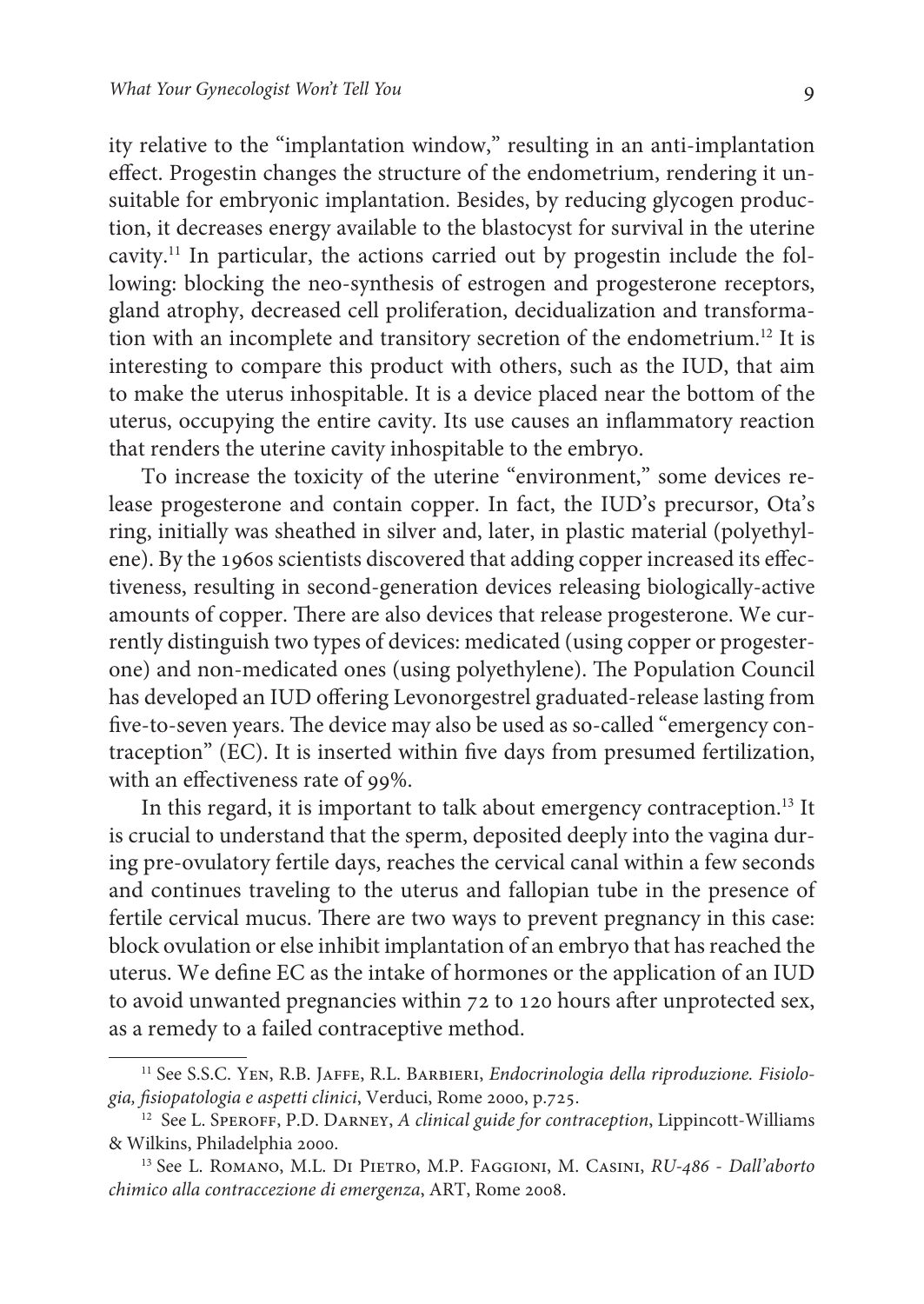According to the International Federation of Gynecologists and Obstetricians (FIGO), high doses of Levonorgestrel (LNG) play both these roles. In fact, scientific literature shows that LNG can inhibit ovulation only if taken before the beginning of the most fertile phase of the cycle and not in the preovulatory days.<sup>14</sup> Ovulation after taking LNG presents a lack of progesterone during an inadequate luteal phase. We already know what this causes in the endometrium—an inhospitable environment. Thus, the primary effect of the "Morning-After Pill" is not properly anti-ovulation, but anti-implantation.<sup>15</sup>

Ulipristal acetate is even more misleading. It is the active ingredient of "Ella," and is commonly known as the "Five-day After Pill." Manufacturers present it as being able to delay ovulation through an anti-ovulatory effect. Instead, scientific studies indicate that, within the fertile window, this is only true on those days preceding the LH surge.<sup>16</sup> During the most fertile days, e.g., the peak day, Ulipristal cannot prevent ovulation. Its effectiveness rate at close to 80% is very high.<sup>17</sup> How does it work if it can be taken up to five days following the presumed date of fertilization, even if sexual intercourse may have taken place the day before ovulation, and after the LH surge it can no longer block ovulation? Ulipristal is a selective modulator of progestin receptors. It belongs to the same category as Mifepristone, an active ingredient in RU486. A single dose of Ulipristal alters progestin receptors in the endometrial tissue, rendering it inhospitable. Once again, this is an anti-implantation agent, not a contraceptive.<sup>18</sup>

Our last point concerns a different matter. It does not address anti-ovulation effects. I believe it is noteworthy, considering today's upsurge of infertility. Estro-progestin artificial hormones exert a decisive action on cervical mucus. They change the mucus produced in the cervical glands by increasing its viscosity and reducing its thread-like characteristics, rendering it less penetrable to sperm. The progestin component of the pill stimulates the production of thick mucus obstructing the penetration and survival of sperm,

 $17$  *Ibid*, p.203.

<sup>&</sup>lt;sup>14</sup> B. MOZZANEGA, *Da vita a vita*, SEI, Rome 2013, p.200.

<sup>&</sup>lt;sup>15</sup> See P.J. YEUNG, E. LAETHEM, S.J. THAM, "Argument Against the Use of Levonorgestrel in Cases of Sexual Assault," in Catholic Health Care Ethics: A Manual for Practitioners, National Catholic Bioethics Center, Philadelphia 2009, p.143-150.

<sup>&</sup>lt;sup>16</sup> B. MOZZANEGA, Da vita a vita, p.200.

<sup>&</sup>lt;sup>18</sup> See J. A. KEENAN, "Ulipristal Acetate: Contraceptive or Contragestive?," The Annals of Pharmacotherapy 45, no. 6 (June 2011), p.813-815, https://doi.org/10.1345/aph.1Q248; R. P. Miech, "Immunopharmacology of Ulipristal as an Emergency Contraceptive", International Journal of Women's Health 3 (November 22 2011), p.391-397, https://doi.org/10.2147/IJWH. S25887.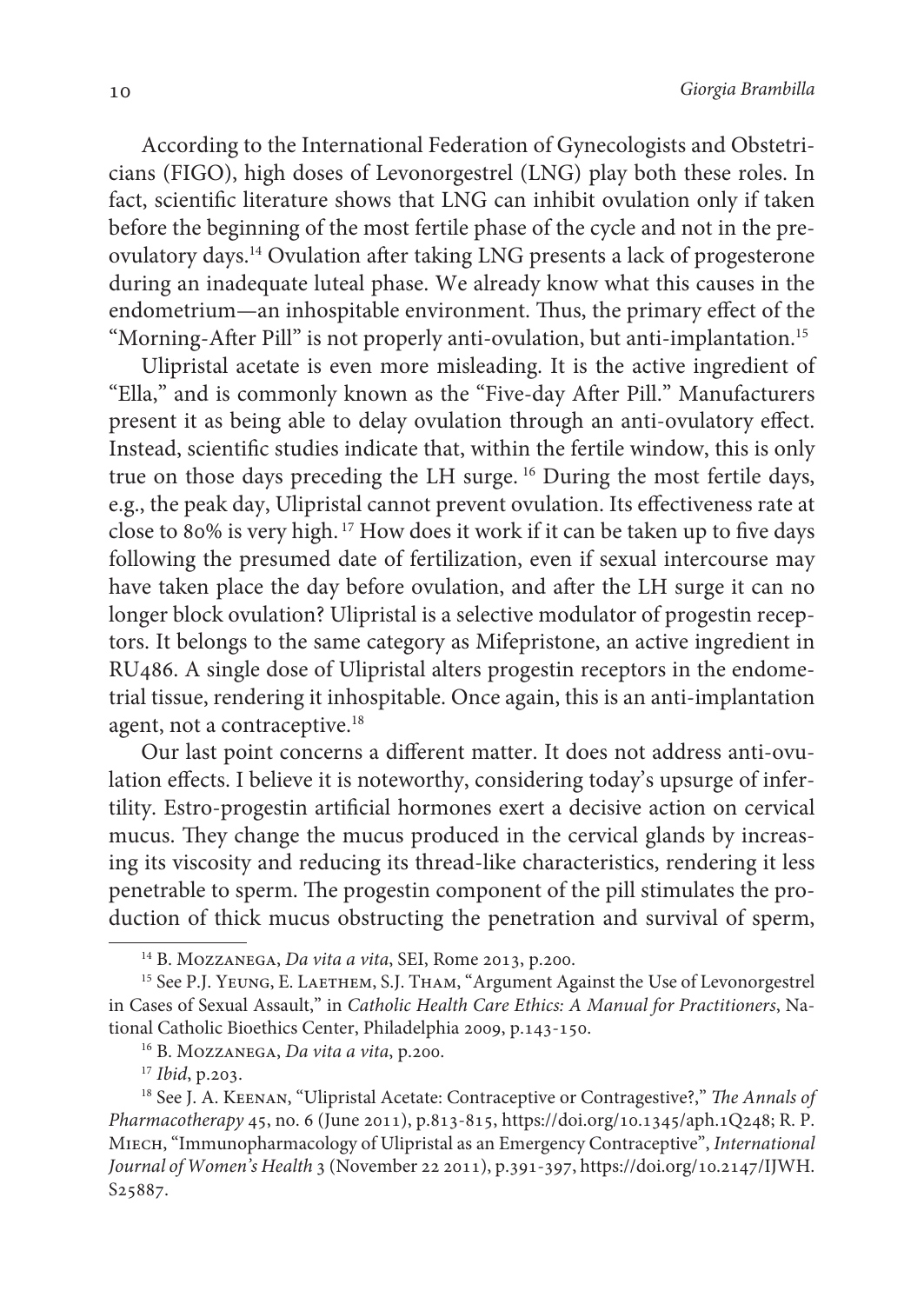creating a barrier that reduces the chance of fertilization. Odeblad has demonstrated that the pill causes uterus atrophy of cells in the upper part of the cervix, those producing types S and P mucus.<sup>19</sup> The longer a woman takes the pill, the more significant the damage to the crypts, until they are progressively replaced by type G mucus ones that block the sperm. We will need to study further what determines these changes in the cervical crypts. We can say the primary aggravating factor is time, as the probability of this occurring increases in proportion to the gap between a woman's first intercourse and first childbirth.

#### **. The moral aspects of a choice**

Following this brief excursus, it is evident that we cannot consider contraception as a single topic from a scientific point of view since some products are treated as contraceptives even when they are not. From a moral point of view, we are confronting very different actions. In fact, the illicitness of contraception itself lies in a perversion of the sexual act that intrinsically has two meanings: unitive and procreative. When using anti-implantation products, the moral consideration includes their abortifacient effects, which, as we have already seen, are directly intended and do not occur as "side effects." This abortifacient action thus takes on a more severe connotation, as it is anti-life. Let me say in no uncertain terms that we are talking about abortive effects here: if conception were to occur, these substances might end a pregnancy.

It is interesting to note that contraception is presented as a symbol of freedom of choice, whereas most women do not even know what they are doing when they choose not to get pregnant. What do gynecologists fear? Perhaps, with increased awareness, many patients might take a step back, deterred by the knowledge that their "sexual freedom" may cause the loss of human life. If gynecologists are so sure of the advantages of avoiding pregnancy, which perhaps is unwanted, and if they claim that before implantation there is no real pregnancy, or that a child formed of just 36 cells holds no real importance then why boycott such information? Why not tell the truth as it is?

As Chesterton said: "That is the one eternal education: to be sure enough that something is true that you dare to tell it to a child." $20$ 

<sup>19</sup> P. Castellucci, "Il metodo Billings alla sospensione dei contraccettivi orali," in A BOMPIANI (ed.), I metodi naturali..., p.139.

<sup>&</sup>lt;sup>20</sup> G.K. CHESTERTON, Excerpts from "Education: Or the Mistake About the Child," in What's Wrong with the World? 1910, http://humanumreview.com/articles/whats-wrongwith-the-school. [accessed September 30, 2017]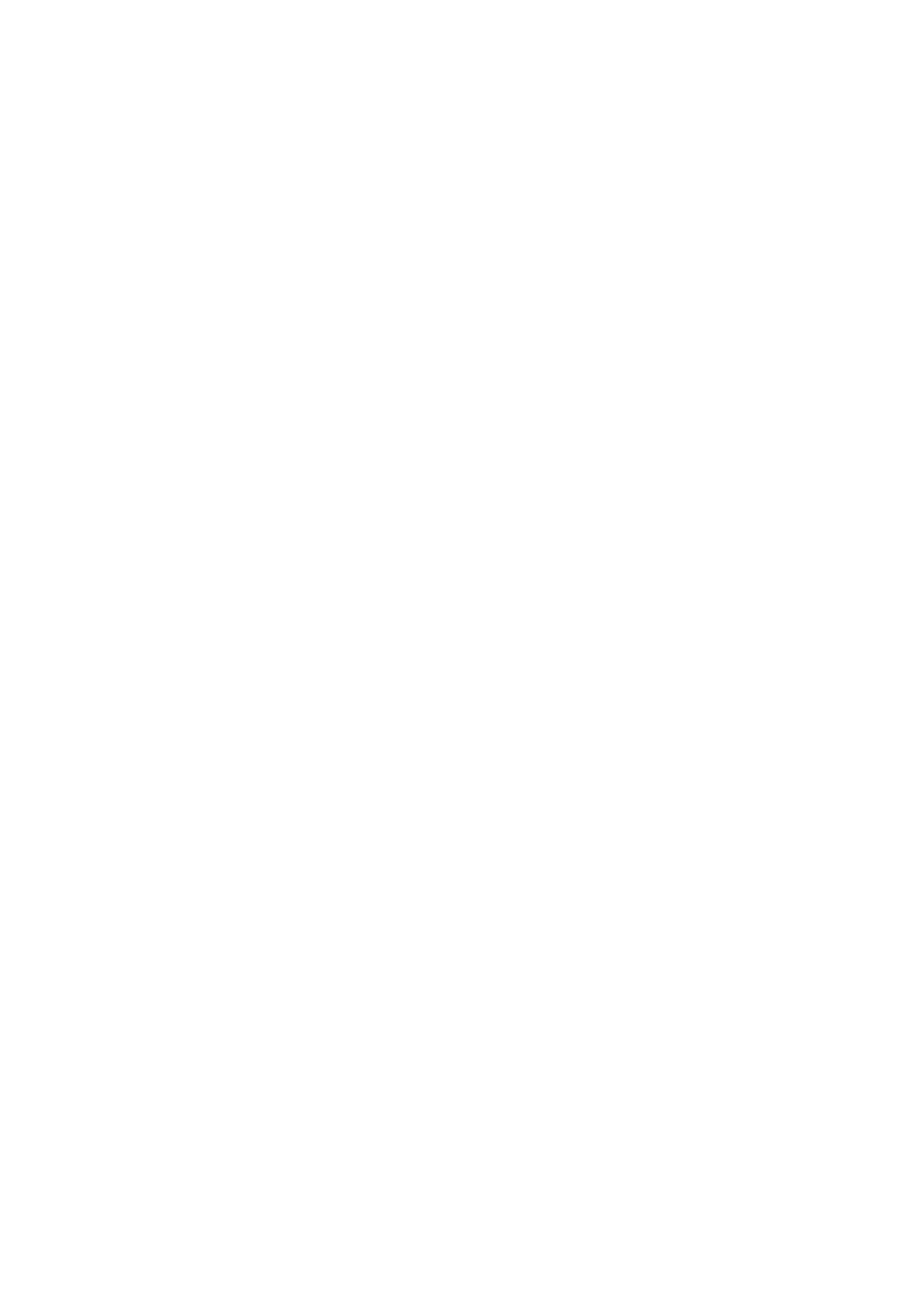#### GENNARO BRUNO\*<sup>1</sup>

## MEDICALIZING SEXUALITY

# **. The definition and development of sexuality in the history of modern thought**

By "sexuality," I mean that set of biological, anatomical, physiological and psychological features which distinguishes and characterizes a person as male or female in society. It is a mutual relationship between the two sexes in every respect, including affectivity, unitive and communicative ability, the potential to plan and realize a life project and a mandate to perpetuate the species.

As numerous studies reveal, "sexuality" is the balance of an interaction between natural and cultural processes that function as "constructors" of a person's delimited sexual identity. Sexual identity is relational and adaptive. Biological difference constructs the "self" enmeshed within relational, cultural and social networks. The psyche (along with its biology, including conscious and unconscious sexual reactions, in addition to genotypic and phenotypic components) and culture (shaped by relationships, education and all that proceeds from them) enter in a wonderfully integrative interaction of all these aspects. "Nature" and "nurture" intersect with each other, inseparable always. Individually extrapolating them from the rest will shatter a person's very identity.

We could call sexuality that remarkable aspect of a human consisting of a "nature" formed by the complex of hormones and genes, by a sexed brain and by prenatal and postnatal exposure that structures behavior. "Nurture" is the socio-environmental and cultural sense in which a person relates to parents and peers. The individual shares his or her positive experiences within an environment where affection, attention, the opportunity to be heard, and role models are present. This setting would include families in which the individual can quickly identify specific roles assumed by men and women, for instance, the particular traits of fatherhood and motherhood. It includes schools that give the student's personality pride of place, and where the stu-

<sup>\*</sup> Assistant Medical Director at S. Giovanni Calibita – Fatebenefratelli (Tiber Island, Rome). Andrologist, sexologist, a permanent deacon of the Diocese of Rome.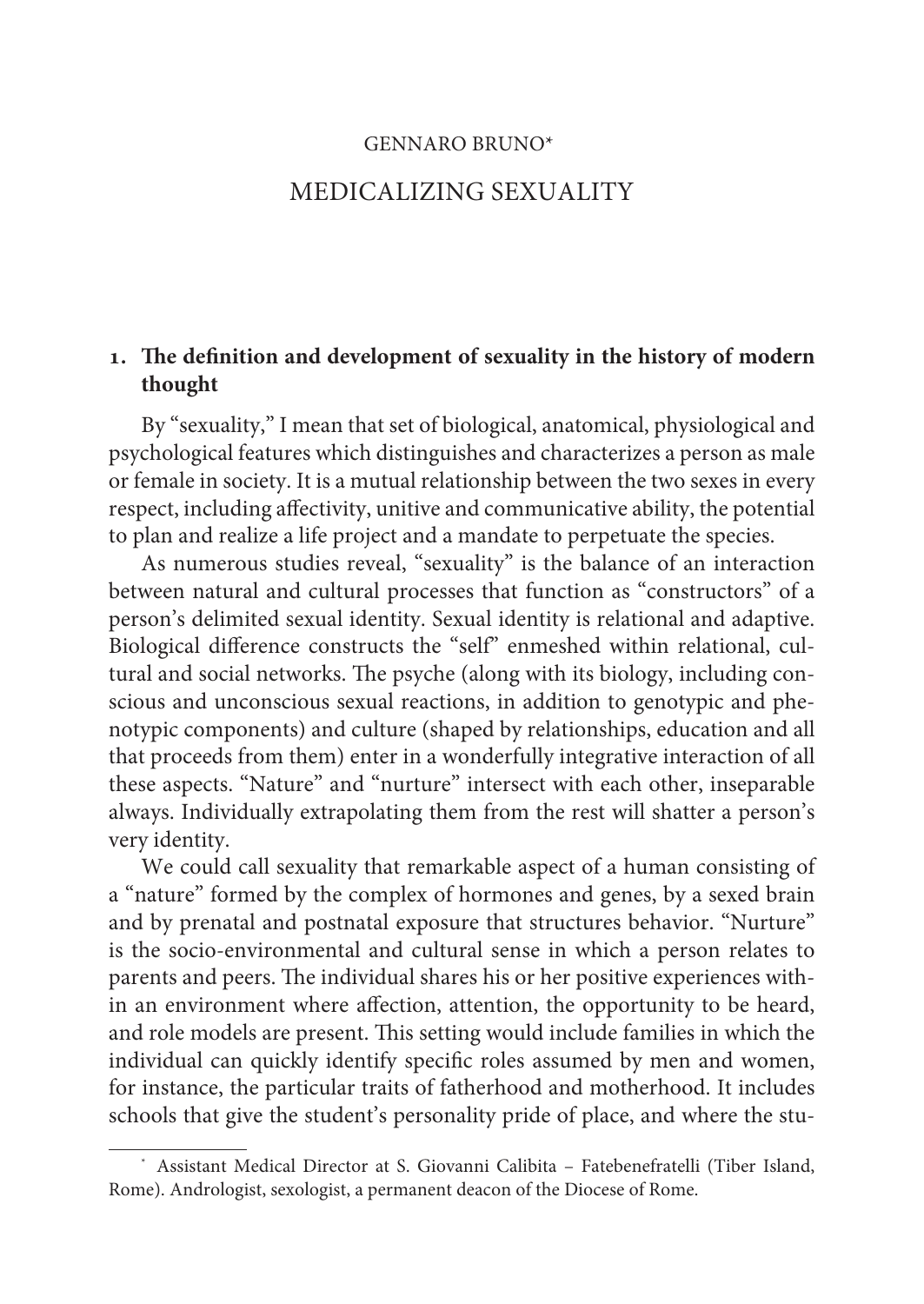dent receives positive educational and scientific attention in essential matters such as sexuality. Where the school handles this in an age-appropriate way, it respects one's sense of modesty and accurate interpretation of the same, as well as educates one to respect both one's own body and those of others. Unfortunately, contrary experiences of sexual violence, pornography, or other possible traumas may also occur as part of the "nurture" that defines sexual identity, including its pathologies.

In this way, nature and nurture, temperament and environment, in mutual and reciprocal interaction, generate or, better put, characterize sexual impulses. In the human being, sex drive is not an automated and irresistible mechanism. It may be modulated, controlled and directed by that capacity proper to a sentient and intelligent being—the ability to offer a rational explanation of reality and the ability to choose, shaped by liberty and will power. Choices can structure and determine behavior.

We must say something about what neurobiological sciences have discovered regarding the human brain. It is a wondrous, mysterious organ displaying an extraordinary plasticity and vulnerability that last a lifetime. It is influenced by a large number of factors, from behavior to repetition and memory, from volition to human conditioning. The brain is affected by chemicals such as drugs, hormones, abusive or superfluous substances, and (metabolic, infectious, etc.) diseases. Thus, when determining sexual identity, neurophysiological elements expressed by cerebral and psychological mechanisms interact—genes, postures, skills, behaviors are "internalized" without awareness as circuits and are triggered and activated by empathy (according to mirror neuron theory). We now better understand how specific behavioral and media manipulation techniques propose role models that, when repeated continuously, can affect the persons exposed to them.

Is there a proper sexual model for humanity, as well as a behavior which ultimately is respectful of nature and truth? During modernity, many theorists and scholars of sexuality have ventured toward a limited and specific definition of this complex and essential aspect of human behavior.

Human sexuality—more specifically, those pathologies related to or associated with it—has long been treated by the scientific-academic community. In 1886 neurologist and psychiatrist Richard von Krafft-Ebing published the work Psychopathia Sexualis wherein sexual pathologies were related to psychiatric disorders. In the early 1900s Freud, father of so-called "pan-sexualist theory," published several works in which he examined sexuality in its influence upon specific mental disorders and in all its polymorphous expressions.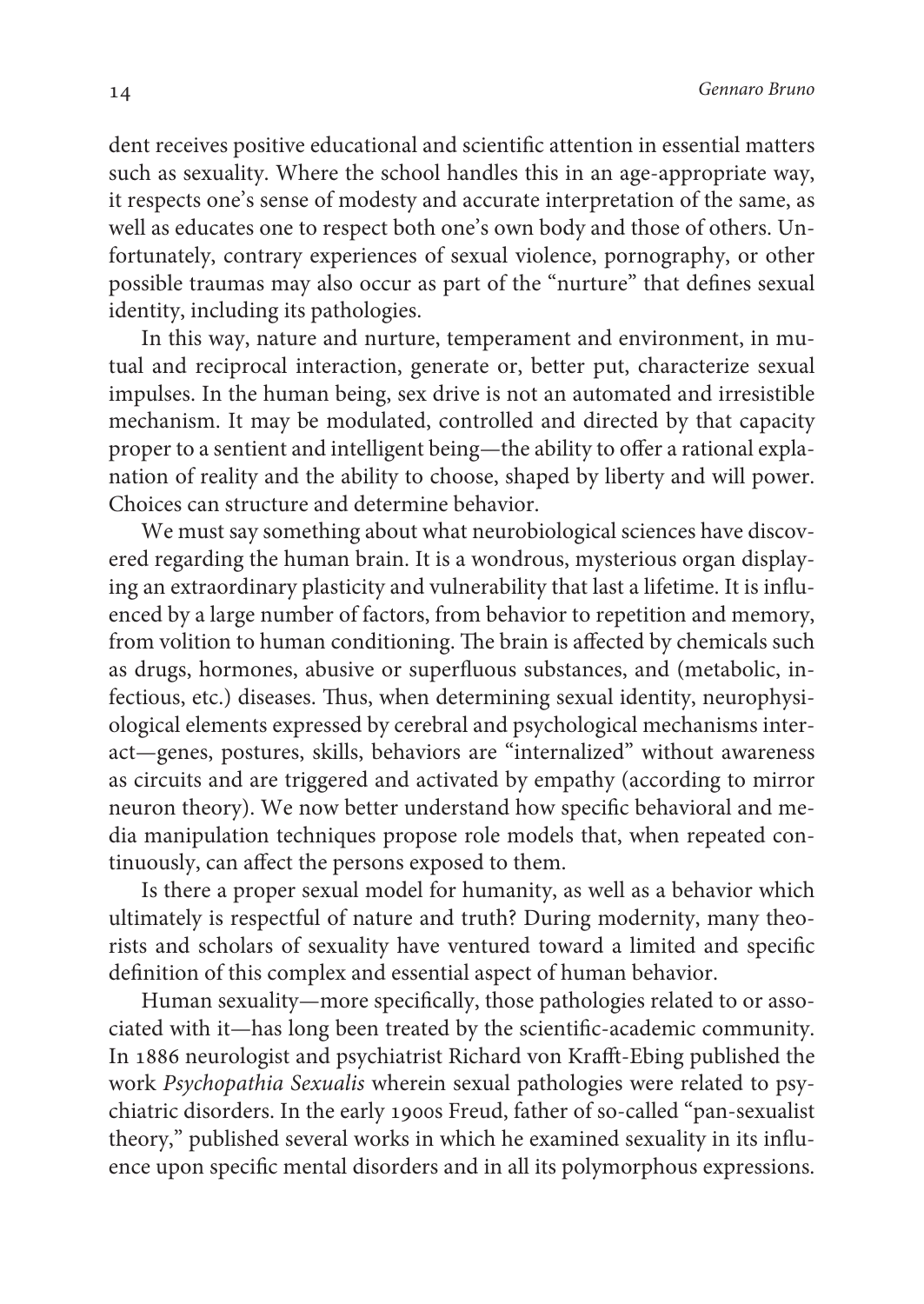Freud's theory regarding the origin of neurosis caused an utterly new and explosive revolution in the scientific community as it represented a profound innovation in ways of thinking about sexuality. In his theory sexuality assumed the characteristics of a determinative and all-conditioning influence upon a person's life from the earliest stages of its development onward.

The Kinsey Reports on male<sup>1</sup> and female<sup>2</sup> sexual behaviors were published in the United States in 1948 and 1953, respectively. With this study on American sexual habits, Kinsey made a statistically documented original claim based on over 17,000 interviews conducted between 1938 and 1956, that reported detailed information (shocking for that time) on the sexual practices of men and women.<sup>3</sup>

Masters and Johnson published *Human Sexual Response*<sup>4</sup> in 1966 and *Hu*man Sexual Inadequacy<sup>5</sup> in 1970, texts in which they offer an in-depth study of human sexual physiology. Their aim, unlike Kinsey's statistical report, was to consider its subject from a clinical-therapeutic point of view. Tools used during the observation of anatomical and physiological responses (i.e., via masturbation and sexual intercourse) of about 700 volunteers over 11 years, included physiological reaction measuring instruments and photographic and cinematographic equipment to record the anatomical areas involved.

Helen Singer Kaplan, an American psychiatrist, proposed a new vision of sexology in the texts *The New Sex Therapy<sup>6</sup>* (1974) Disorder of Desires<sup>7</sup> (1979) and later did work on sex changes<sup>8</sup>. Her contribution consists in introducing a more "scientific-clinical" vision, one more consistent with modern "sexo-

<sup>3</sup> Kinsey's alleged findings (albeit broadly cited at the time and influential in revising American legislation in multiple U.S. states) were already considered suspect by the mid-1950's. They were subsequently "debunked" without any convincing refutation. See J. Reisman, Stolen Honor, Stolen Innocence: How America was Betrayed by the Lies and Sexual Crimes of a Mad "Scientist," New Revolution, Orlando 2012.<sup>4</sup>

4 W.H. Masters, V.E. Johnson, Human Sexual Response, Little, Brown, & Co., Boston 1966.

<sup>5</sup> W.H. MASTERS, V.E. JOHNSON, Human Sexual Inadequacy, Little, Brown, & Co., Boston 1970.

6 H.S. Kaplan, The New Sex Therapy, Brunner-Mazel, New York 1974.

7 H.S. Kaplan, Disorders of Desire, Brunner-Mazel, New York 1979.

<sup>8</sup> H.S. KAPLAN, M. HORWITH, *The Evaluation of Sexual Disorders: Psychological and* Medical Aspects, Routledge Mental Health, New York 1983; H.S. Kaplan, The Sexual Desire Disorders, Taylor & Francis Group, New York 1995.

<sup>&</sup>lt;sup>1</sup> A.F. KINSEY, W.D. POMEROY, C.E. MARTIN, Sexual Behavior in the Human Male, Saunders, Philadelphia 1948.

<sup>&</sup>lt;sup>2</sup> A.F. KINSEY, W.D. POMEROY, C.E. MARTIN, Sexual Behavior in the Human Female, Saunders, Philadelphia 1953.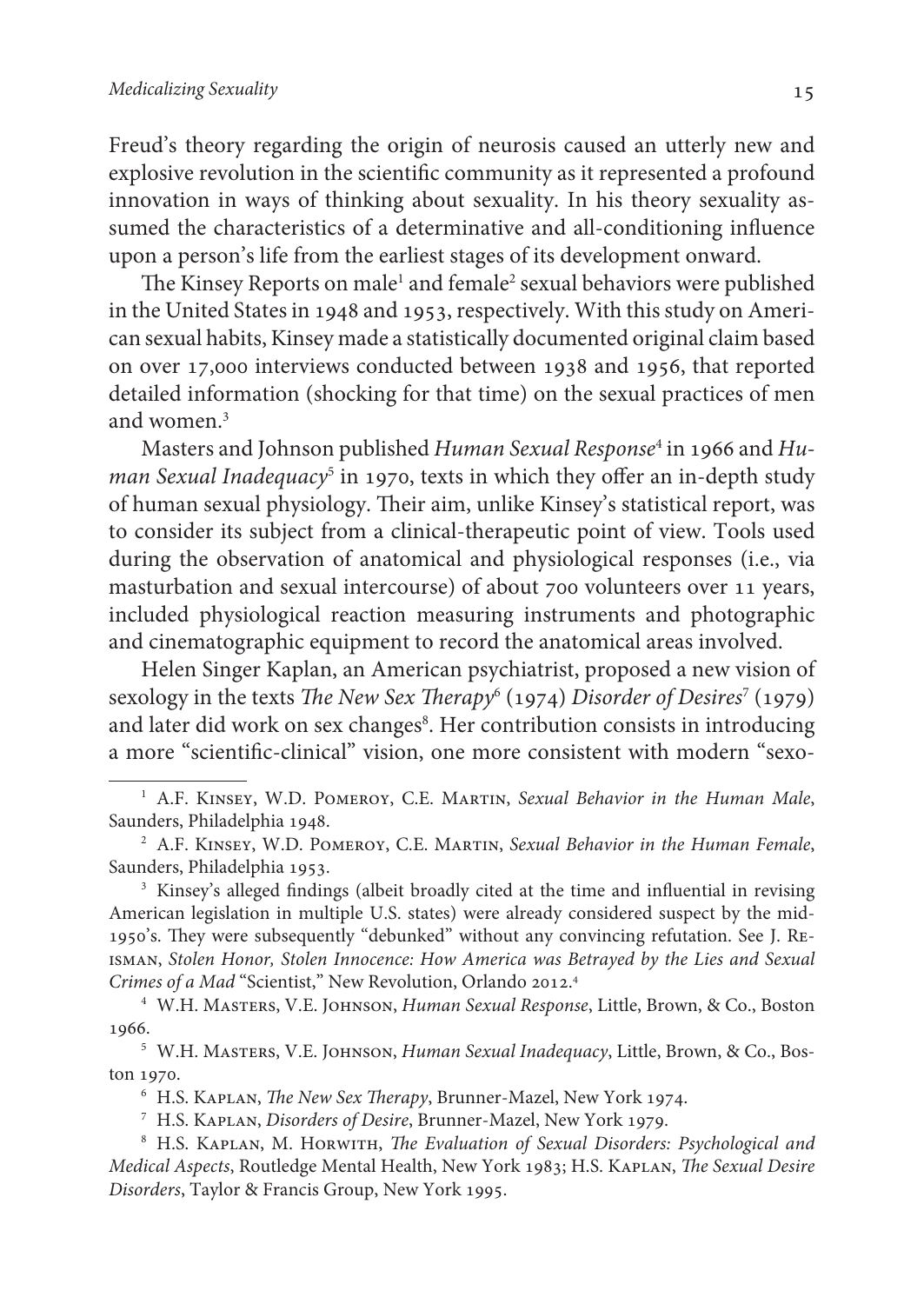logical" science. She also presented a set of intervention techniques to treat sexual dysfunction with behavioral and psychoanalytic therapy. Recent studies on sexuality have highlighted how its constituting elements are essential to the formation of personal identity as well as the individual's socialization:

Human sexuality is not only dictated by instinct or stereotypical behaviors, as it happens in animals, but is influenced on the one hand by the higher mental activities and on the other hand by social, cultural and educational characteristics of the environment in which subjects develop and fulfill their personality. The sexual sphere, therefore, requires an analysis based on the convergence of several lines of development, including emotions, affectivity, and relationships.<sup>9</sup>

Scientific research has not clarified exactly why sexual behaviors are so many and so varied—from the usual "sexual tastes" to rare or abnormal sexual behaviors, perversions and pathologies.

Their variety may owe to the fact that sexual pleasure relates to behaviors that are themselves so variable and specific to each person. That is to say, human sexuality exhibits highly individual dimensions. Research on these questions brings into play the study of human neuro-psychophysiology regarding what generates one specific pleasure perceived as sexual.

Research shows that the capacity and quality of this pleasure does not depend on specialized peripheral receptors, nor upon specific components of the Central Nervous System (CNS). The CNS processes and codifies everything in the cerebral cortex, beginning with the individual's entire sensorial and internal experience, as a product of structured thought.

This process explains the essentially psychological aspect of singular variability in sexuality—no one has the same brain, and men's minds differ from women's in their characteristics or manners of processing. Genetics determine the brain's form, yet its structuring and functionality depend upon experience, which varies from person to person. In fact, genetics alone cannot explain a human being. A biological basis influenced by the environment shapes the mind, and sexuality is one "special" dimension of the human mind that differs from subject to subject. This explains the connections between internal images (so-called "erotic imagination") and memories that condition sexual attraction, falling in love, arousal and orgasm.

Everything passes from and through the body as the decisive place of mediation, fruition and processing of sexuality and all emotions. Sexual life emanates from the mind as an extension, internalization and integration of

<sup>&</sup>lt;sup>9</sup> See L. Boccadoro, S. Carulli, Il posto dell'amore negato. Sessualità e psicopatologie segrete, Tecnoprint, Ancona 2008.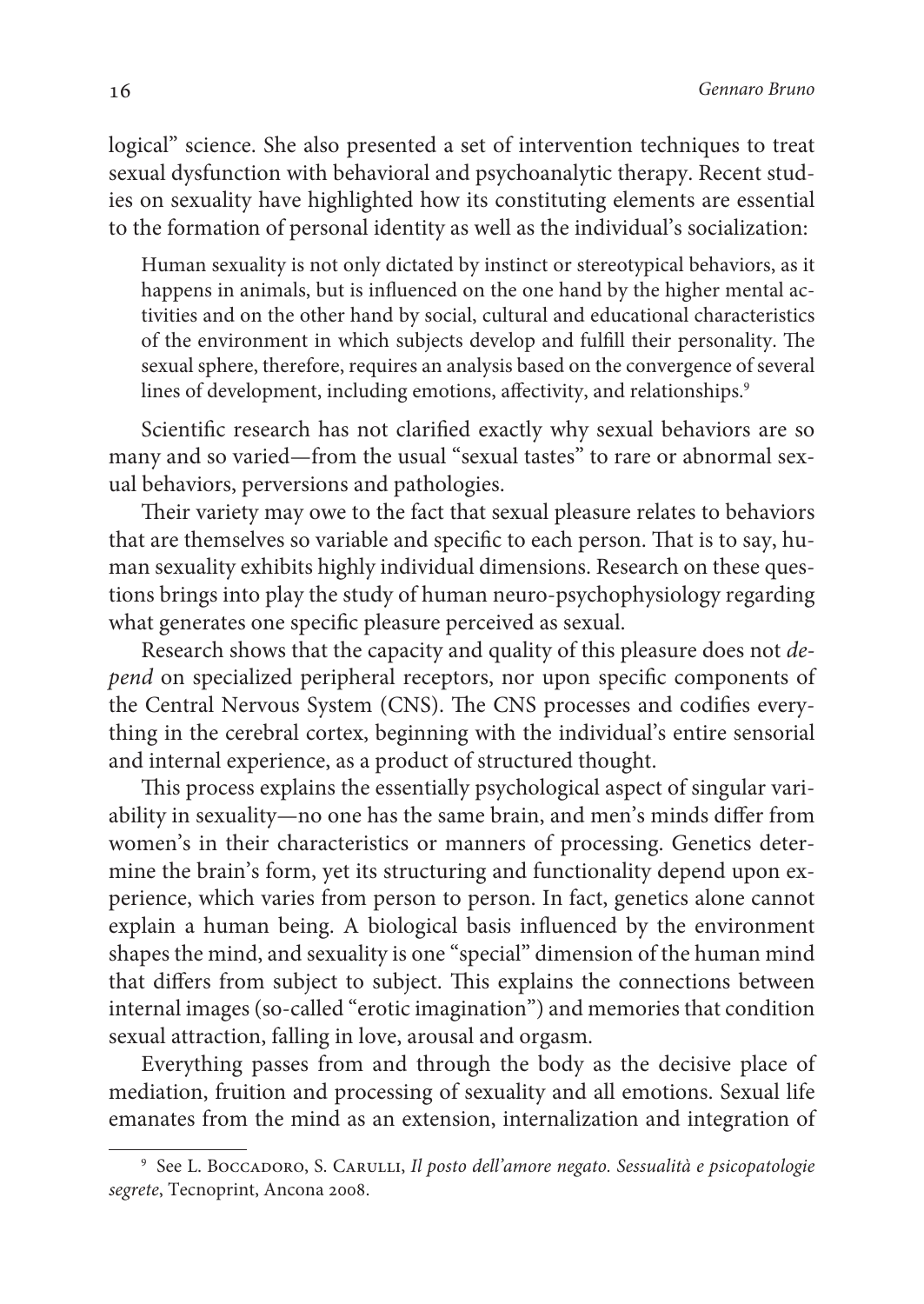corporeality. Abstract sexual identity does not exist any more than a body exists as a mere container of the psyche detached from the neurosensory dimension (hearing, smell, taste, touch and sight). The latter is characterized by a continuous progress because it is involved in an ongoing neurochemical "dialogue" with its environment.

Neurophysiological studies may seem to contradict this interpretation by demonstrating a massive involvement of the neural areas processing emotions. Can human sexuality then be defined as an "emotion," a simple processing of thought, and thus of psychological experience and imagination? Still, as with emotions, even sexuality with its many sets of feelings manifests somatically. Compared with all other emotions, human sexual emotion is peculiar in that its most substantial and most tangible somatic manifestation concerns genitalia in the arousal phase. Thus, the soma, the human body, returns to the center of debate and scientific speculation and remains at the center of a confluence and passage of human emotions.

Indications for therapy for sexual dysfunctions that are not merely pharmacological but also psychological derive from these studies.<sup>10</sup> Solely organic causes cannot explain sexual dysfunctions. They originate from and relate to an intrapsychic cause that has disturbed the normal function of the system it supports. This cause resides in the peculiar functioning of an individual in his or her own "sexual dimension," as well as his or her cultural, social and affective experiences. Clinical Sexology meets Sexual Medicine in a harmonious dialogue and consultation involving both psychological therapeutic techniques and a reasonable selection of medications helpful for alleviating sexual pathologies ordered toward the patient's well-being.

Another revolution, highly disruptive but with no absolute scientific basis, is the so-called "gender theory." Gender theorists affirm that reality is objectively unknowable and reject a distinction between anything normative or deviant, or between what is physiological and what is pathological. This theory amounts to a revolution that entirely disintegrates the person's structural unity through cultural and linguistic deconstruction, reducing everything to a decision detached from the biological. According to gender theory, sexuality is dependent on personal and subjective preferences and results from various reinterpretations of, and emancipation from, a sexual identity created by cultural and social structures.

<sup>&</sup>lt;sup>10</sup> See A. IMBASCIATI, "La buona sessualità e le cosiddette disfunzioni sessuali in una prospettiva transgenerazionale. La 'salute sessuale' e le 'cure materne,'" in Rivista di psicologia clinica online 1, 2008, p.6-19.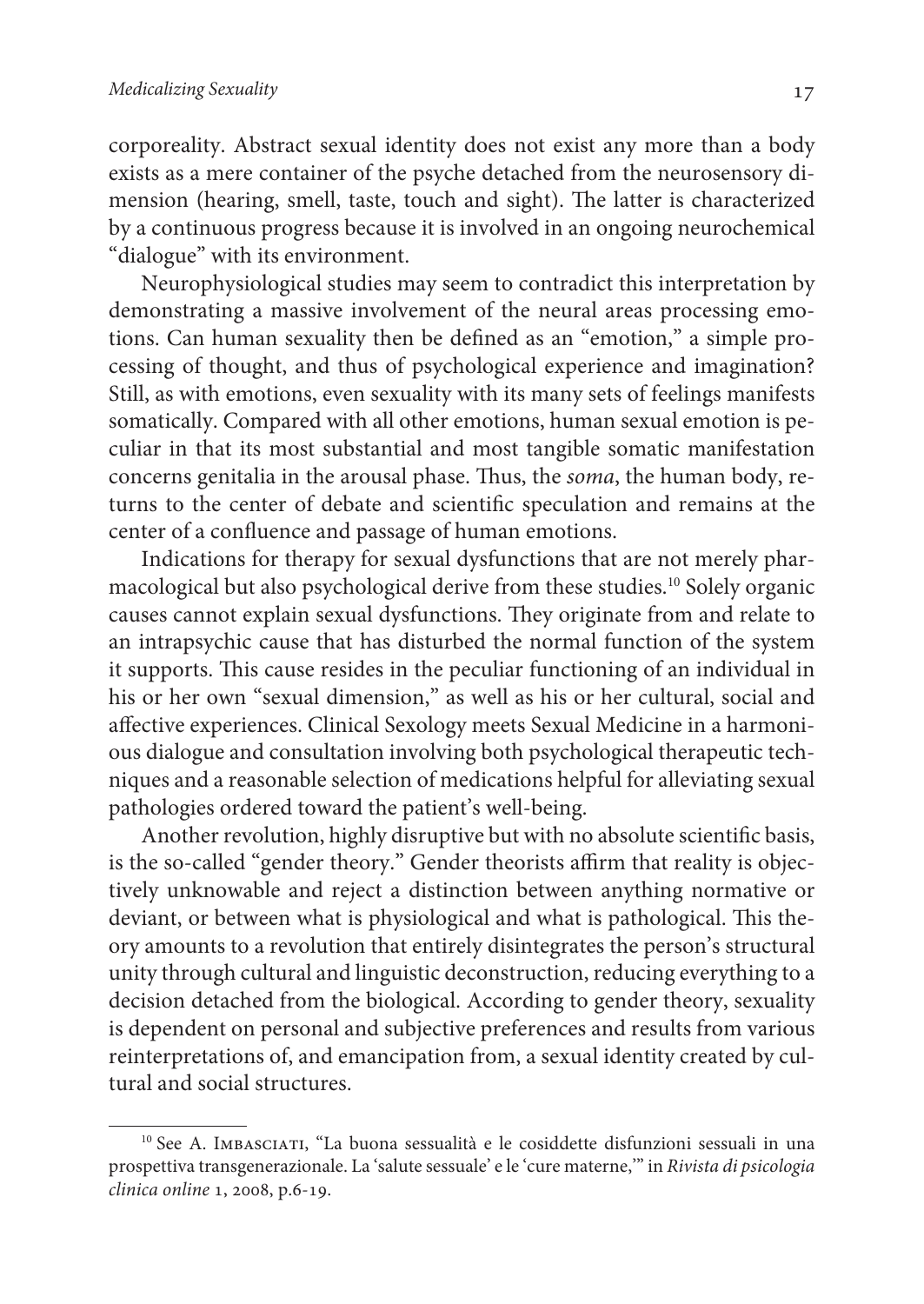We affirm, without fear of being contradicted by any other than purely ideological arguments, that this theory—which finds such eminent precursors as the philosopher Marcuse among others<sup>11</sup>—states that sexuality does not necessarily have any links to biological identity and may safely ignore it. It is a vision of sexuality modulated according to one's individual, fluid, ever changeable and indefinable desire.

How do we define this type of human being? What is this alienated kind of human being if not one who merely needs to consummate and satiate his preferences? His sexual desires thus respond to a categorical imperative to react to induced incitements for satisfying aesthetic criteria, grafted onto a disrupted, soulless human being.

How could industries or markets—for which an undefined body is dragged along by impetus or uncontrolled impulse—ever fear an animalized human existing for the satisfaction of his or her desires? What ethical question could ever arise for such a divided and atomized being?

For one thing, it is easy to manipulate this human being. In the name of an imaginary liberty (and courtesy of a wild and illusory liberation of senses), she becomes codependent upon anything—a drug, medication, a habit, or the manipulation of her existence by a screen. A screen that makes her feel that she, and others like her, are rejected as useless for being unable to satisfy a desire or right to parenthood in the name of mere wish-fulfillment. The screen demands a right to indulge such alleged needs. Precisely for this reason, science, at first vilified and humiliated (a theoretical construction subordinating it), is then instrumentalized to create responses proportional to these alleged needs. Some examples of this are IVF, embryo selection, wombs for rent by hetero or same-sex couples, and surgical or hormonal treatment of institutionalized transgenderism, etc.

Science is first reduced until rendered useless to ideology, then submitted to manipulative processes, and finally harnessed to the fantasy of an entirely new being. What does the increasing medicalization of this strategy, and its issue for a new mentality, signify? Does the support for such theories—constituting a revolution not merely for the concept of sexuality but also for the idea of "person"—by national governments and international institutions such as the WHO conceal less lofty motives? Are these incentives perhaps linked to financial profits consequent upon implementing these strategies?

 $11$  H. Marcuse, *Eros and Civilization: A Philosophical Inquiry into Freud*, Routledge & Kegan Paul, Ltd, London 1956.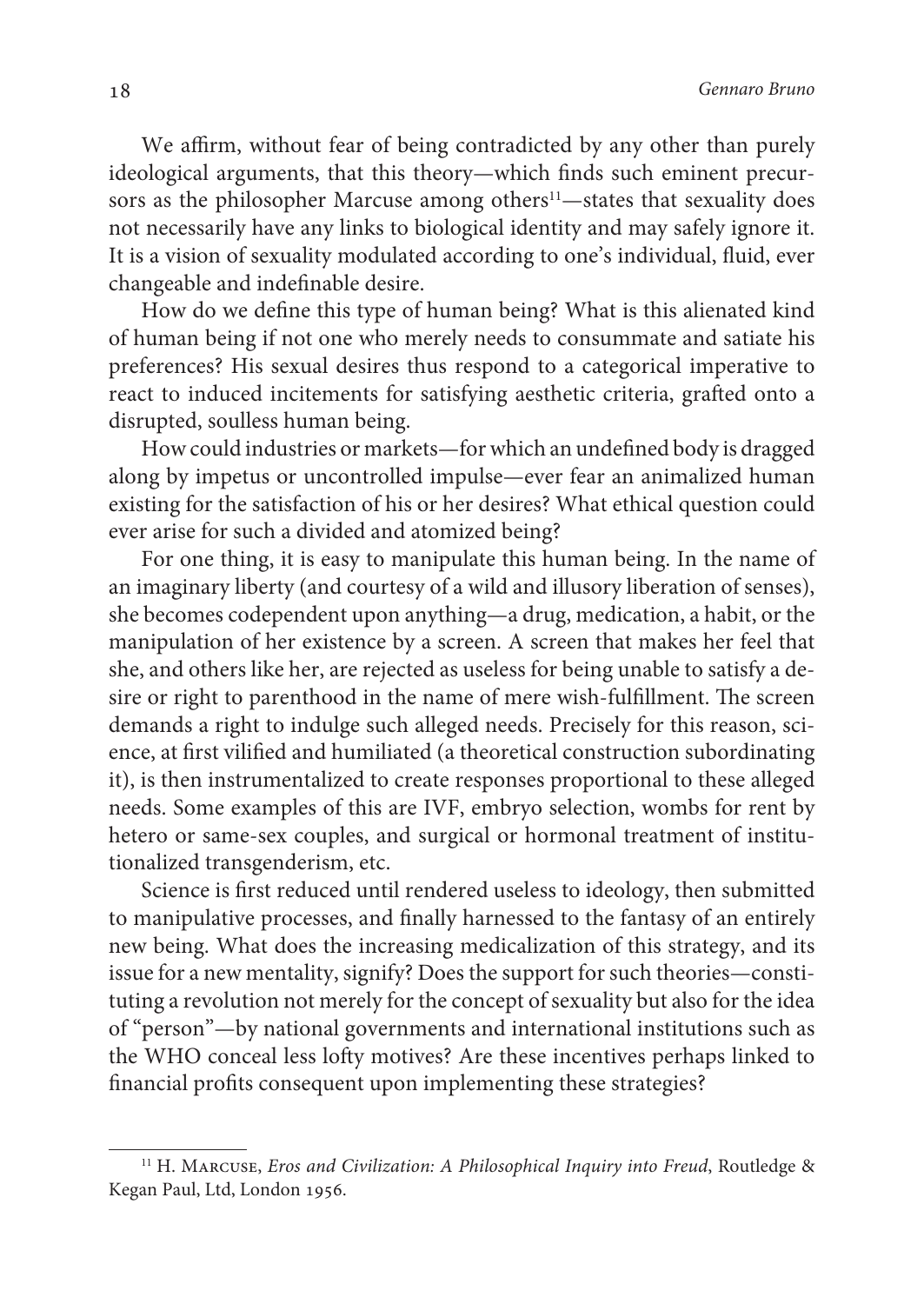## **. Viagra and the medicalization of male sexuality.**

Viagra is one of the most striking examples of the medicalization of sexuality. By medicalization, we mean a process of encroachment by a scientific discipline, i.e., medicine, aiming to swamp its boundaries. In this way, it no longer defines itself as the "art of healing," or as that process and capacity of organizing the knowledge and practices needed to manage and cure an individual's maladies. Instead, it is a science overextending its boundaries, constructed by knowledge and practices that since the 1700s have been directed to specific issues (till that time not always thought to be of medical interest) concerning the community, with the aim of establishing the defense and improvement of health on a broader societal scale.<sup>12</sup>

The physical well-being of the population, as well as the improvement of its health, came to be seen as a fundamental duty for political, economic and financial authorities. They not only sought solutions to poverty and marginalization (in themselves acceptable) but often created a social model of organization and problem-solving in which an aloof and technocratic understanding increasingly regulates, generates and exacerbates the satisfaction of artificial needs.

Through a gradual and ongoing pathologization of a typical, temporal and natural physiological event like senescence, Viagra became a forced and induced need for an "enhancement of performance" that more and more involves men of every age. In this way, imposed social models propose men as more and more imbued with a therapeutic virility that, in our opinion, derives from a utopian progressivism. Linked to the old and ever-recurring dream of a functionally perfect being, this progressivism creates a pornocratic society.<sup>13</sup> The great dream of perfection needs "chemical" promises and safety, as well as increasingly advanced techniques, to ensure for one's entire life efficient and assured physical performances, based on a male sexual model that finds in the phallus its reason for being.

In 1998, the year of Viagra's release, a vast marketing operation associated with the "Modernization Act" of the U.S. Food and Drug Administration paved the way to direct consumer advertising for pharmaceuticals with prescriptions offered in America. Using contrived language with connotations of an emergency, the operation made its way into the pharmacological and therapeutic quest for a circumscribed and vital need, i.e., a probable genital

 $12$  See M. FOUCAULT, The Birth of the Clinic: An Archaeology of Medical Perception, Vintage, New York 1993. Trad. Fr. Naissance de clinique, 1963.

<sup>&</sup>lt;sup>13</sup> See A. DEL NOCE, I cattolici e il progressismo, Leonardo, Milan 1994.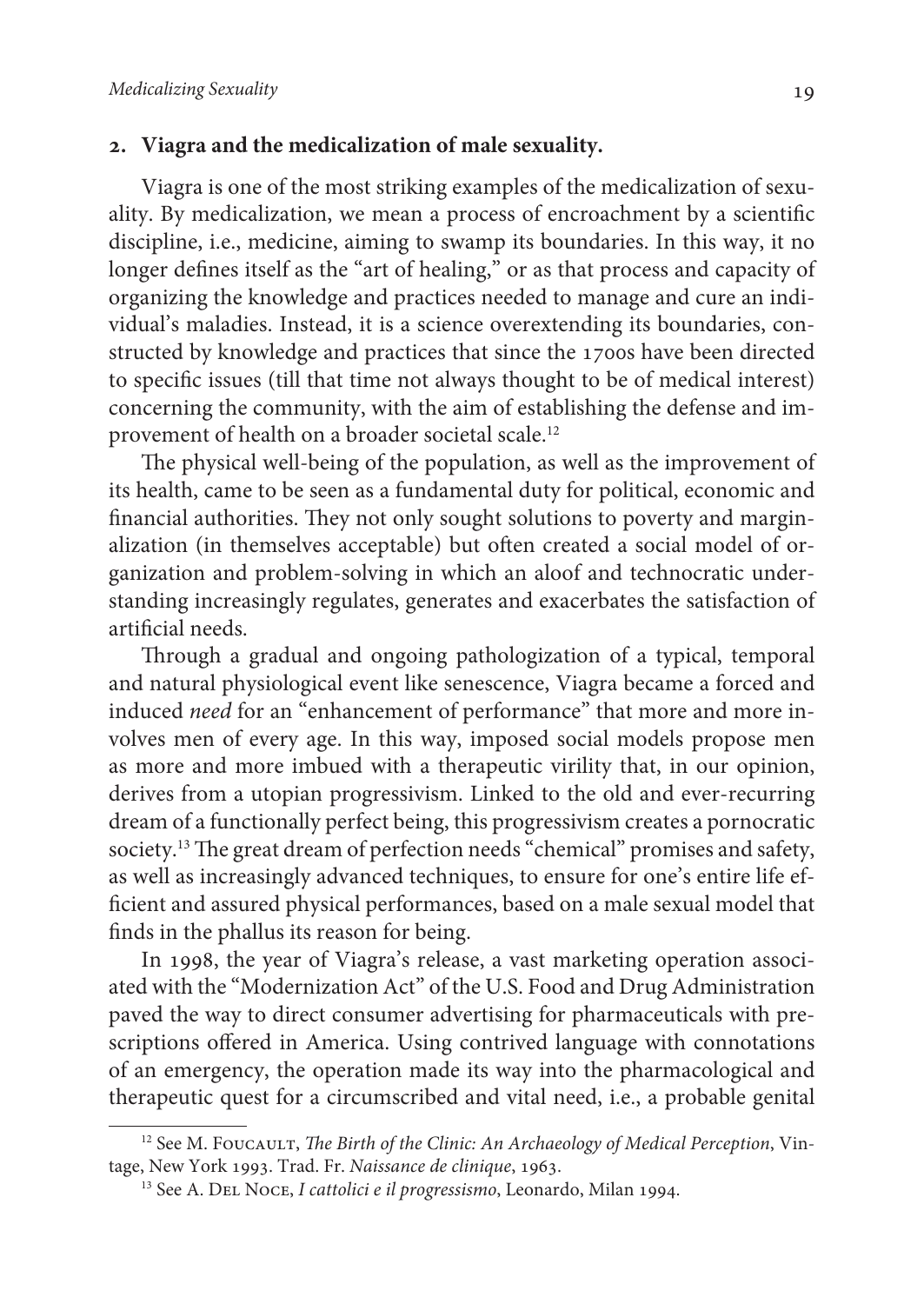dysfunction. In other words, it "induced" a more general and extended need that involved specific segments of the population, i.e., the male population, to which, until then, the industry had not paid much attention. When elaborating the causes of Erectile Dysfunction (ED), the definition of "impotence" as an existential condition characterized by discomfort and involving psychological and relational problems transformed, thanks to linguistic manipulation, into an aseptic and mechanistic definition of erectile dysfunction as a symptom with only an organic cause generated by a vascular pathology.

Andrology for the Clinician<sup>14</sup> defines ED as an "insufficient penile rigidity" failing to facilitate sexual intercourse. Such absence of rigidity may be complete or partial, or else erection can be lost prematurely. In the case of premature loss of erection, the problem is classified as ED if it occurs before ejaculation. It is possible to assign a rating to the severity of the problem using the International Index of Erectile Function (IIEF).

Therefore, the quality of male erection has become an element to measure the satisfaction of male erection and sexual performance. We now witness a massive expansion of the diagnostic and therapeutic horizon. The potential targets now include not only patients suffering chronic severe diseases (such as diabetes mellitus), complicated hypertension, or prostate cancer (ED is a troublesome side effect for them) but also a vast population of men of all ages, including young men who until now have never presented problems. They all line up for phosphodiesterase type  $5$  *inhibitors (PDE5i)*, the category to which Viagra belongs, as they are now dissatisfied with their erectile ability.<sup>15</sup> According to statistics from the Italian Andrology Society, ED "affects" 13% of males between the age of 18 and 70 (about 3 million men) in Italy, and of these only 450,000 currently use medication.<sup>16</sup>

In keeping with official estimates from those monitoring the aging of the Italian population, over the next 20 to 30 years, ED will expand voraciously, afflicting 50% of the male population from ages 40 to  $70$ .<sup>17</sup>

The privileged therapeutic substance to treat this presumed sexual "epidemic" is phosphodiesterase type 5 inhibitors (PDE5i). In physiological terms,

<sup>&</sup>lt;sup>14</sup> W-B. SCHILL, F. H. COMHAIRE, T.B. HARGREAVE (eds.), Andrology for the Clinician, Springer-Verlag, Berlin Heidelberg 2006.

<sup>&</sup>lt;sup>15</sup> See M. LOE, *The Rise of Viagra*, New York University Press, New York 2004.

<sup>&</sup>lt;sup>16</sup> See C. Basile Fasolo, La comunicazione medico-paziente in sessuologia, Kurtis, Milan 2004.

 $17$  See F. Bevere ET AL., "Criteri di appropriatezza strutturale, tecnologica e clinica nella prevenzione, diagnosi e cura delle patologie andrologiche," in Quaderni del Ministero della Salute, 13, 2012.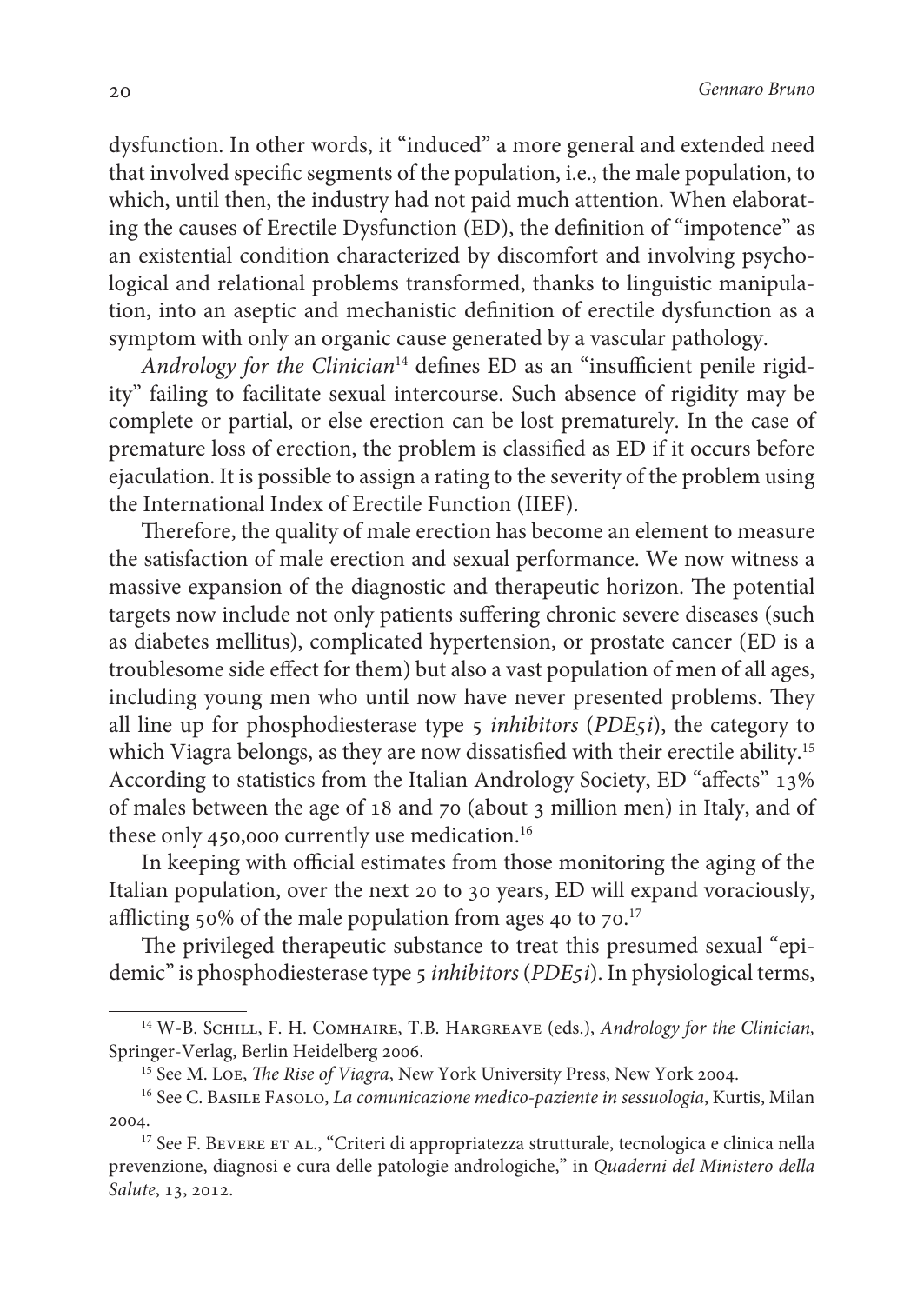relaxation of the smooth muscles of the corpus cavernosum of the phallus, followed by arterial vasodilatation, causes an erection. The parallel constriction of veins involves capillary blockage, causing an erection. The relaxation of the smooth muscles of the corpus cavernosum is a phenomenon mediated by nitric oxide. It activates the guanylate cyclase enzyme, which catalyzes the conversion of guanosine triphosphate (GTP) into cyclic guanosine monophosphate (cGMP), inducing muscular relaxation. Phosphodiesterase degrades cGMP, a catalyst for which we have at least six known isoenzymes. The phosphodiesterase involved in the *corpus cavernos*um is phosphodiesterase type 5 (PDE5).

Sildenafil (Viagra) works by inhibiting the PDE5, causing an increase in blood flow, followed by a rise of cGMP levels and an enhancement in erection. In therapeutic doses, sildenafil does not produce an erection without sexual stimulation or desire. There are other drugs on the market which inhibit PDE5: tadalafil (Cialis), vardenafil (Levitra) and avanafil (Spedra). The first drug in this series of specialized molecules is Viagra, which has enjoyed great success. Pfizer, the firm producing the medication, reports that by 2008 alone Italy was (following England and Germany) in third place among European countries for Viagra usage, with 60 million tablets sold over 10 years, with an average of 4,300 Viagra pills purchased per 1,000 men over 40 years of age.<sup>18</sup>

In 2014 the world witnessed a new boom in the sales of approximately two million packs. This owed to the fact that the multinational's drug patent for Italy had expired. As a result, many other companies started to produce generic competitors.

Generic companies started synthesizing sildenafil in their labs before the middle of 2013 when Pfizer lost its exclusivity in our country. Now in drugstores, there are 12 alternatives to Viagra having the same active ingredient, and offering consumers a product half the cost of the original brand:  $\epsilon$ 22 instead of  $\epsilon$ 54 for four tablets of 50 mg. Savings are a bit less for those buying packages of 100 mg:  $\epsilon_3$ 8 instead of €64. Sales are so profitable that this has become a case of great interest. The Italian Medicine Agency has recently revealed that, among the firms that have lost their patent, generics account for only 30% of the market. In general, Italians prefer to spend a few more euros for a brand name product, helping multinational companies to earn over 710 million euros by the end of each year. But when the problem is impotence, everything changes. In fact, last November, a generic variant on Viagra cornered about 70% of the market.<sup>19</sup>

<sup>&</sup>lt;sup>18</sup> See www.pfizer.it/cont/pfizer-italia/pfizer-italia.asp [accessed June 13, 2015.]

<sup>&</sup>lt;sup>19</sup> See M. Bocci, "Il Viagra riconquista gli italiani: assalto al clone che costa la metà," in La Repubblica, January 30, 2015.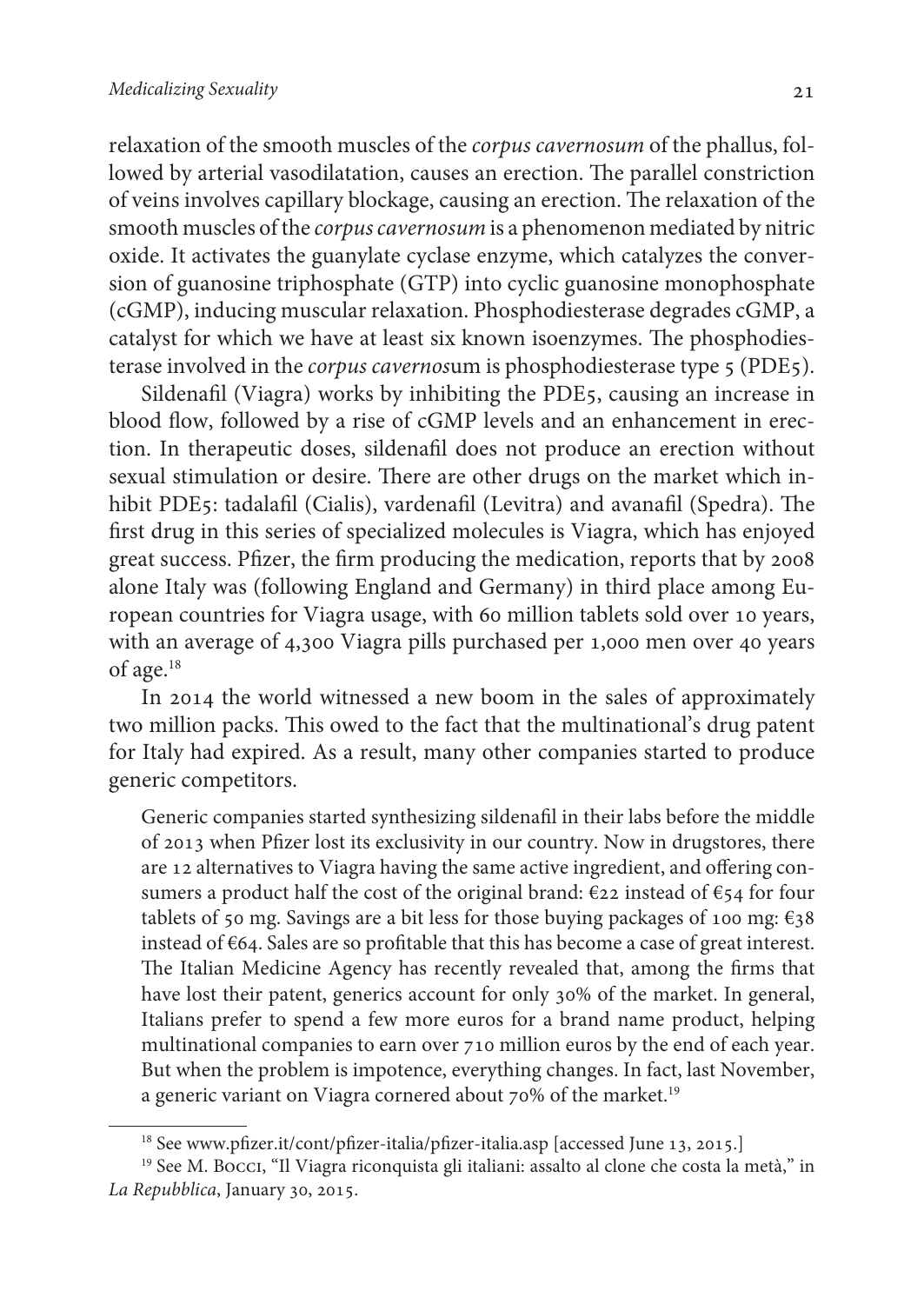Direct consumer advertising of drugs is banned in Italy, as it is in the rest of Europe. Awareness campaigns became the chief marketing method for andrological pathologies. We can recall such propaganda, including "Get help" (Chiedi aiuto) in 2012. "Love without worries" (Amare senza pensieri) soon followed in 2013, succeeded by yet another called "Enough excuses" (Basta scusa) and, finally, "Men and health" (Uomo e salute). Incidentally, pharmaceutical company Eli Lilly, producer of Cialis, financed all of them. In recent years the Italian Andrological Association has extensively used these campaigns and received support from major pharmaceutical companies, as well as the Italian Ministry of Health.

Awareness and prevention campaigns, together with an overwhelming amount of information on the web, reveal a structured strategy never seen before—to medicalize male sexual health by using Italian scientists to impart a robust social undertone to the andrological matters in question. It is clear to us that men's health is becoming an area subject to intense tensions and conflicts among professionals. The legitimacy of a profession, i.e., that of urology, demands more attention to the prevention and solution of other medical issues studied in that discipline.<sup>20</sup> This urgency probably arises from the fact that, until that moment, the various medicalization trends in our country had not influenced the field of male sexuality. It is undoubtedly true that Italian men have very little disposition to seek medical attention regarding their sexual health. This likely is due to a neglect of their bodies, as well as ignorance of possible therapeutic solutions available. It is most definitely related to cultural attitudes typical of Latin (Southern European) males. All of this encourages and pushes the medical profession to address them using strategies which, as we have seen, often forces the issue. They present ED as a vascular and purely organic condition resolvable with the use of medications. This pathology is propagated as a grave health problem, which more than 50% of Italian males between the ages of 40 and 70 suffer.

The message of various campaigns becomes less "precise" as ambiguous language is used, such as, "It is not surprising that most men experience erection problems at some point in life." Evidently, the number of potential medication users expands accordingly.

<sup>&</sup>lt;sup>20</sup> G. VICARELLI (eds.), *La dominanza medica*, Franco Angeli, Milan 2002.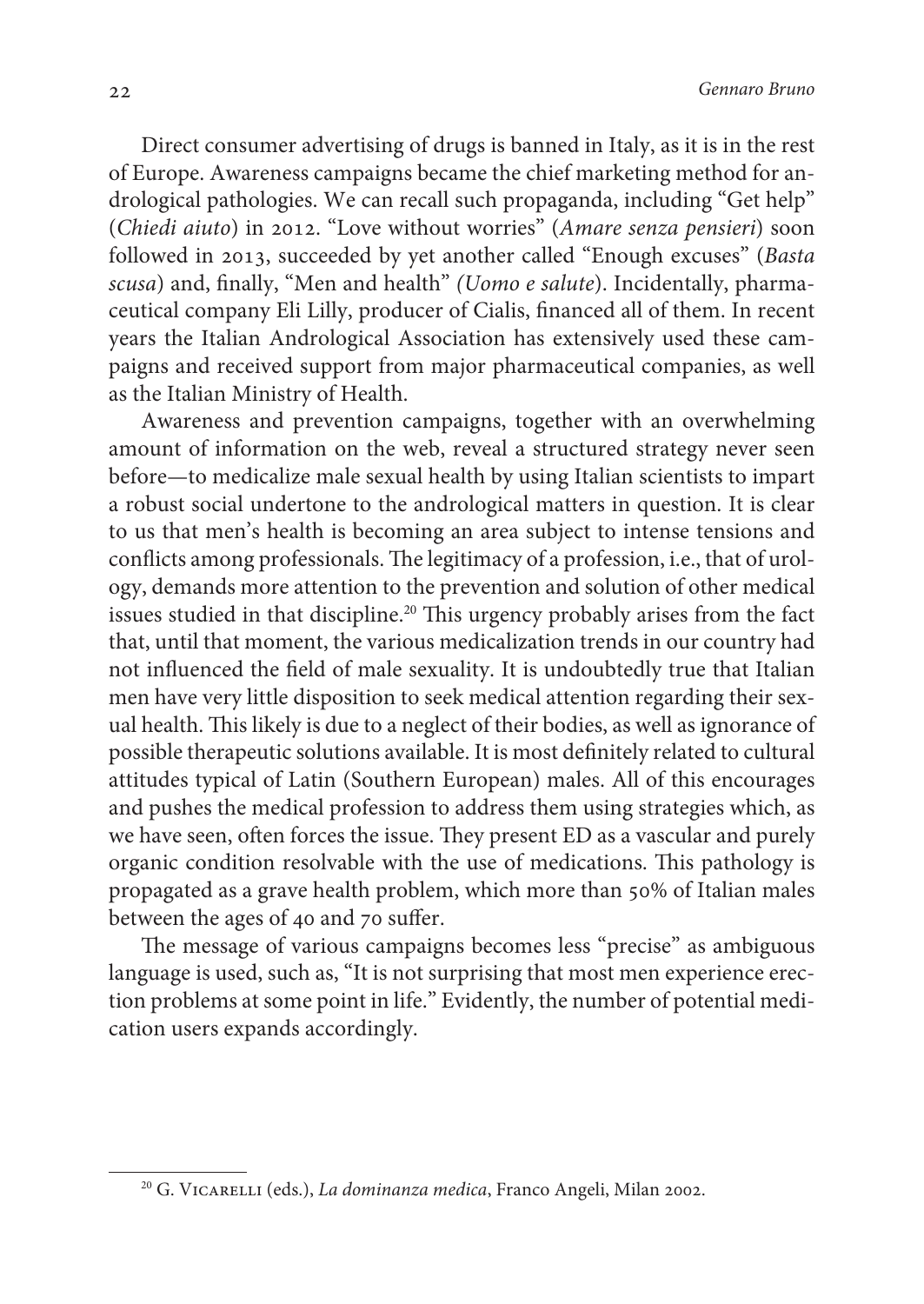## **. International Index of Erection Function (IIEF)**

 There is a "measurement tool," a self-assessment questionnaire, that increases such open-ended feeling by inquiring about the quality of penetrative intercourse. Five graduated questions produce a benchmark for the culmination of maximum erectile function and the degree of pleasure experienced. And yet they are wrenched out of context in that they fail to consider the importance of the subject's relational ability, his environment and his general health condition. This questionnaire is the IIEF-5 or International Index of Erection Function.

Sexual health measured and standardized in this way refers to the functionality of the male reproductive organ and reduces the male world to a homogeneous conception of efficiency resembling an android. Performance is what matters. Following IIEF-5 parameters, everything regarded as suboptimal performance becomes dysfunctional, and so a measurement is developed that identifies optimal and standard according to functional or dysfunctional parameters.<sup>21</sup> This tool favors that massive medicalization of male sexual health which, from the view of underperformance, urgently calls for a potentially endless pursuit of human enhancement.<sup>22</sup>

When a patient resolves the psychological aspect of this problem by appealing to the functional-organic understanding of ED, he no longer "has bats in the belfry." As a result, he need not feel ashamed of not living up to expectations or fear being a "screwball." It's just a "vascular issue," and so can be treated like any other disease with the use of a single drug! Since the entry of PDE5i into the market, there has been an impressive increase in ED diagnoses. This increase is not due to a numeric growth of the pathology but the effectiveness of media campaigns. This "Quick-Fix Technological Solution"<sup>23</sup> is now available on the market.

Is there an ongoing attempt to change human sexuality, with the help of medications like PDE5i, that encourages a progressive "hyper-enhancement" of performance-erection as an indicator of masculinity? Is this a push beyond the normal standard, when appearance and physical performance become the parameter? Is Viagra truly the new "elixir of the gods" rendering men immortal or omnipotent? Is it an elixir of eternal youth for those deluded enough to seek triumph over the inexorable march of time? Has it become a security

<sup>&</sup>lt;sup>21</sup> See S. KATZ, B. MARSHALL, "Is the Functional 'Normal'? Aging, Sexuality and the Biomarking of Successful Living," in History of the Human Sciences, 17, 2004, p.53-75.

<sup>&</sup>lt;sup>22</sup> See A. MATURO, La società bionica, Franco Angeli, Milan 2012.

<sup>23</sup> See M. Loe, The Rise of Viagra.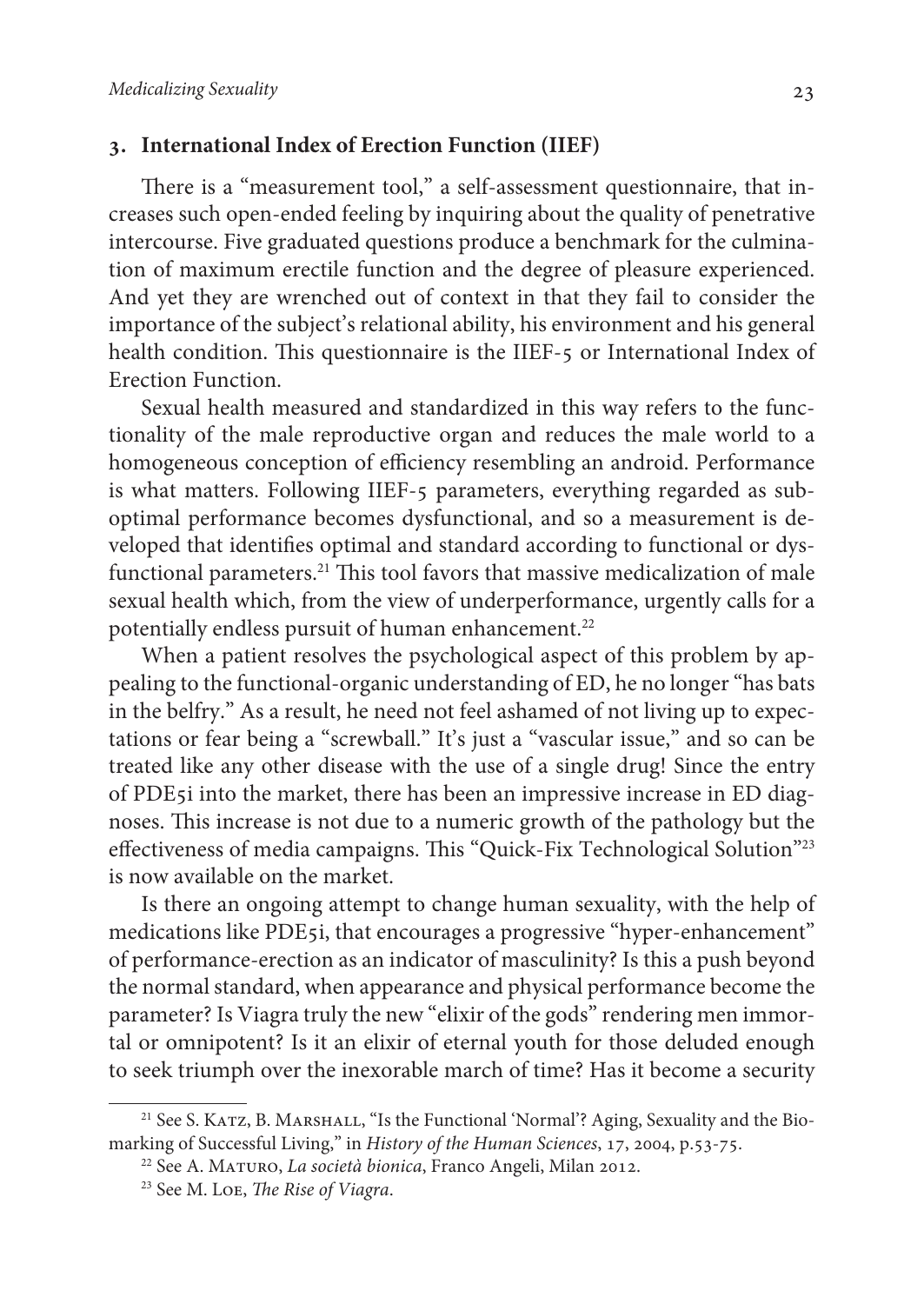blanket for patients and young consumers with existential uncertainty and without stable points of reference, who are struggling with sexual and relational inexperience mired in performance anxiety?

Who are the real patients that require treatment? We do not exclude a priori the goodness of these medications or deny that in many carefully evaluated cases they can improve the health of patients who need them. But we deplore awareness-raising initiatives in the media that tend to broaden and expand diagnostic limitations, thereby shifting the boundaries between normality and pathology and raising the bar of sexual performance. This shift results in the medicalization of the quality of sexual performance, enhancing it indefinitely.

These performance-enhancing drugs have two sides to it. On the one hand, they can be "therapeutic," on the other hand doctors are prone to sidetrack the necessary diagnostic process. Often my colleagues will prescribe the drug while skipping the preliminary and needed diagnosis, saying, "Try this and see what happens, then come back and we'll see." In my opinion, this way of prescribing is often unwarranted. The drug is too often given for "recreational" reasons, thereby raising the standard of sexual performance to an idealized and visionary model of functionality. It induces many consumers to use such drugs in dangerous cocktails with alcohol and other substances, reducing the doctor to a mere prescriber. Viagra and its siblings are considered "magic potions" with aphrodisiac capacity that enhance the consumer's love skills. Apart from young consumers, patients between 50 and 60 years of age ask for them when dating younger partners, impelled by the fear and dread of "failure." When not medically indicated, physicians should categorically refuse to prescribe the drug and encourage the patients to make the sexual relationship "qualitatively" better by working on mutual comprehension.

The fine line between a consumer and a patient—between one who feels he has a right to improve his performance due to the media propaganda of eternal sexual youth, and one who is genuinely and legitimately in need still needs to be defined. Serious questions remain regarding the management of men conditioned by powerful but unrealistic commercial promises, who nonetheless experience failures due to physiological decline with age.

Personally, I agree with my colleagues that simplification and trivialization of the male sexual universe is a form of "biological reductionism." I believe we should locate the topic of sexual health within the context of a patient's existential experience. He is a human being who relates, has a personal history and, above all, responds to a cultural reference point that began with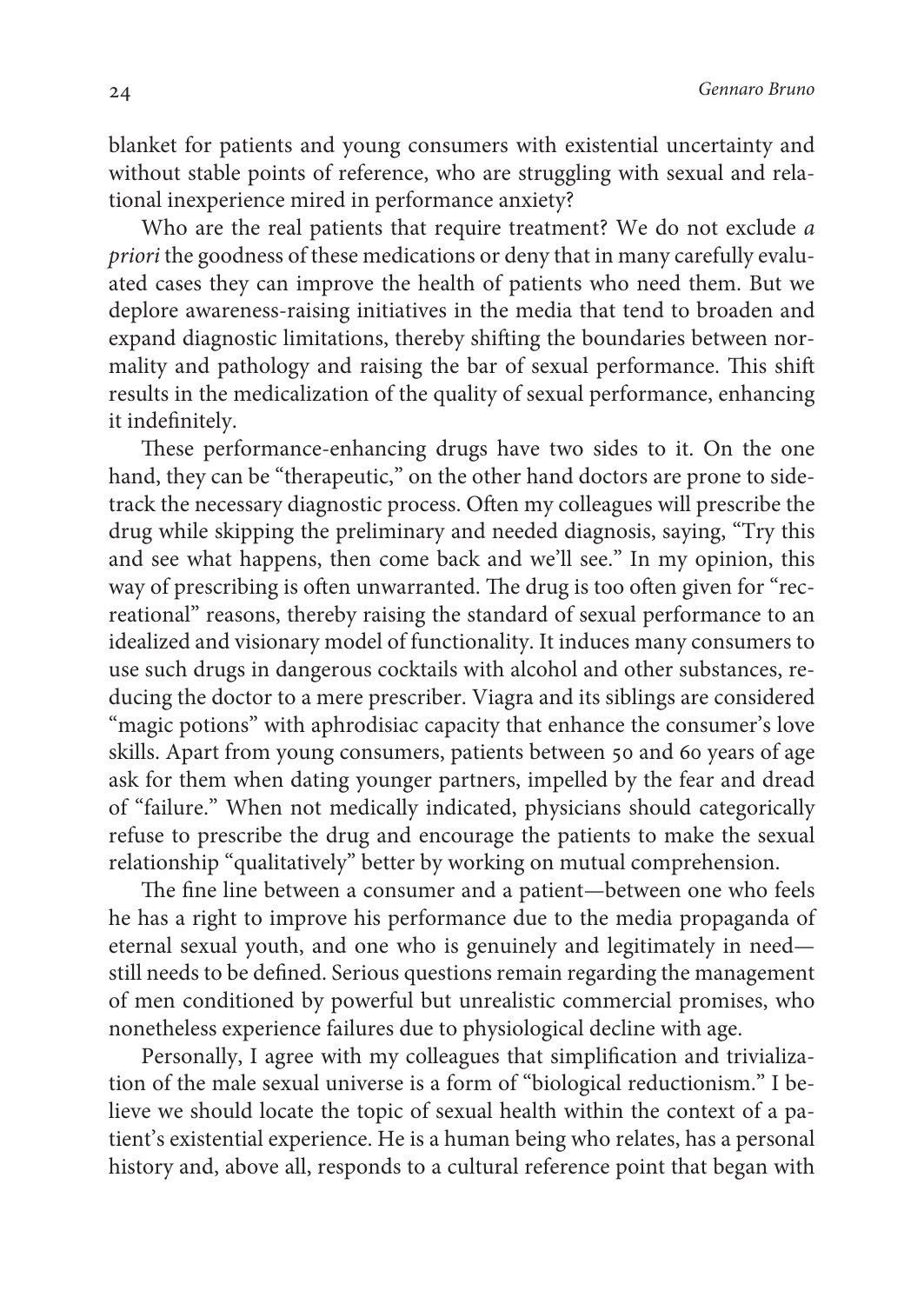his family and his education. Sexual pathologies may consist partially, though not exclusively, in organic-functional signs and symptoms. As an internist, the andrologist must study each case carefully to produce a differential diagnosis through clinical signs, lab works and diagnostic imaging to identify the possible causes of the symptoms, which could be related to etiology like diabetes. The physician then has the responsibility to elaborate an appropriate course of treatment, which can include changes in lifestyle, nutrition, a better understanding of his life events, and, if indicated, prescription of a proerection medication.

It is paramount to explain to the patient that erectile function consists of a range of possible measurements and is not merely an on-off mechanism. In the physiology of phallic erection, the variations correspond to those found in human sexuality, and we cannot reduce them to mere genitality. Male sexuality is not just erection and ejaculation, power and control over physiological mechanisms. It presupposes a desire that is necessary and fundamental, yet variable and contextualized—the relationship with his partner.

Male and female relational and sexual desire begins in the brain and moves through the senses, from the innermost, wondrous recesses and motions of the soul to the body—across the extraordinary diversity of privileged relationships, perfectly complementary, between males and females. We cannot reduce the desire to physiological impulse or "pure instinct." Man is not the "sex machine" some wish to create.<sup>24</sup> He is not someone with a desireinstinct that requires an enormous technocratic effort to satisfy his longings with anyone anywhere. A relationship should be at the center of desire as a constituent element of human sexuality, formed by an encounter with the Other. It should be an awe-inspiring universe to explore and immerse oneself in, a universe that for the man is a woman, and for the woman is a man.

Where is the woman when discussing issues of male sexuality? When facing discomfort in ED, it is always good to relate this to the couple's health seen from the perspective of a holistic model (except, of course, in single patients with occasional partners).<sup>25</sup>

<sup>&</sup>lt;sup>24</sup> See F. CAMOLETTO ET AL., "Italians (Should) Do It Better?", in *Modern Italy*, 4, 2012, p.433-448.

<sup>&</sup>lt;sup>25</sup> E.A. JANNINI, A. LENZI, M. MAGGI, Sessuologia medica, Masson, Milan 2007.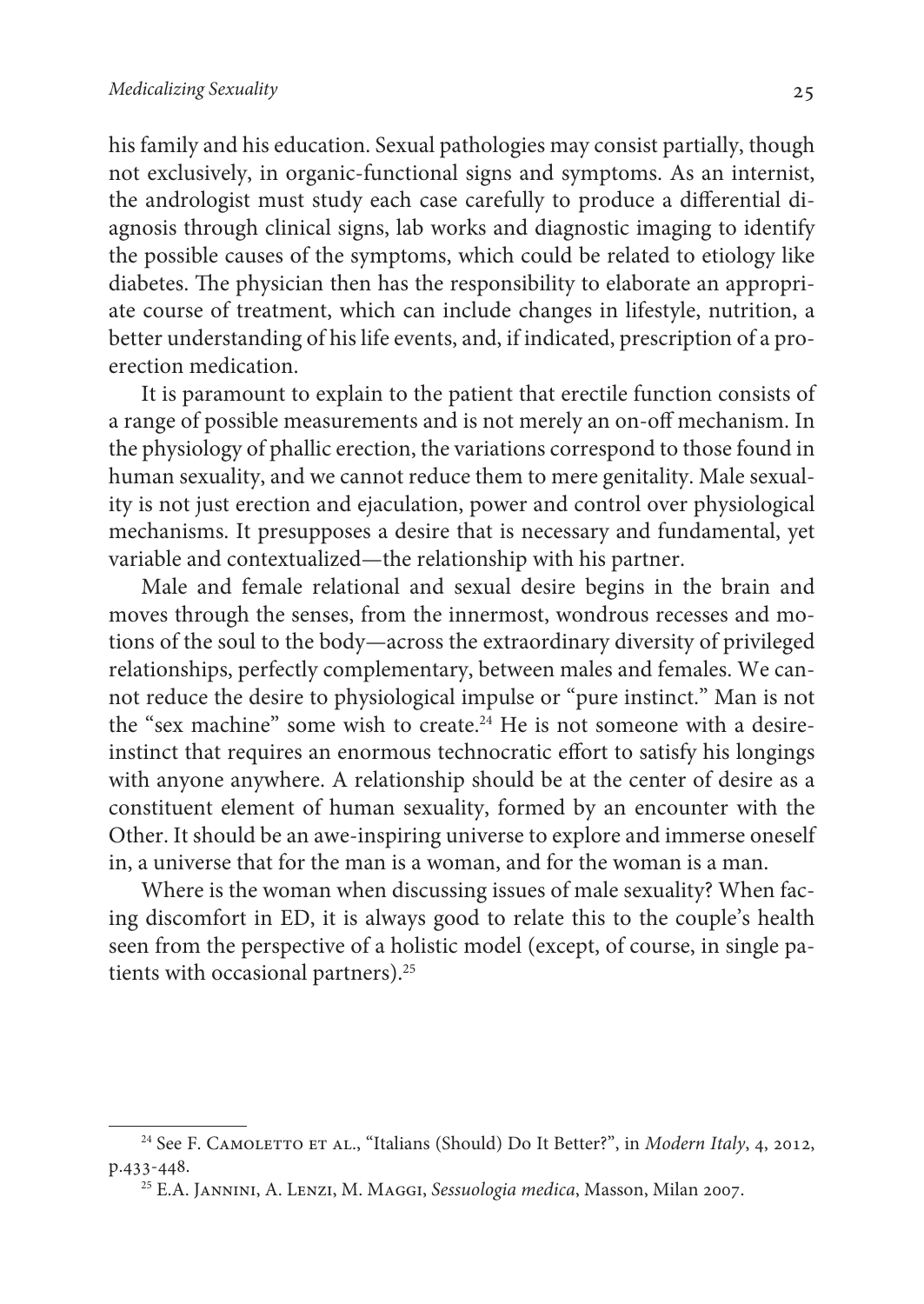# **. Viagra for woman—The pill of desire**

Now and then, we read in the news about the release of a drug that would help women increase their sexual desire. The Italian newspaper Il Fatto Ouotidiano reported in an article by Stefania Prandi on June 18, 2013, that:

Following the treatments for pain from penetration and hypoactive sexual disorder, there is now a testosterone-based nasal spray to bring women to orgasm. Liz Canner, the author of an investigative documentary on the pharmaceutical industry, warns that "First, someone will invent a dysfunction, then they will sell the remedy."

"Viagra-mania-for-women" is bursting. After the marketing of Osphena (a drug for the treatment of dyspareunia, or pain during penetration which affects some menopausal women) in the United States, the company "Emotional Brain" announced that it would market a drug called Lybrido in 2016. It will treat hypoactive sexual desire disorder (HSDD), a condition characterized by a sharp drop in sexual desire and fantasies. In recent months a new arrival has been announced: Tefina, a testosterone-based nasal spray that, taken two hours before intercourse, guarantees orgasm.<sup>26</sup>

Canner, who took nine years to complete her investigation and documentation, explains that after the marketing of Viagra, the search for a female equivalent began. To authorize the development and testing of a new drug, the [U.S.] Food and Drug Administration wanted a precise definition of the disorder. And so, they found the description of "female sexual dysfunction."<sup>27</sup>

And how would female sexual dysfunction be diagnosed? Prandi writes that the tests

are not very scientific, as there is no objective way to establish the parameters of individual sexuality and the degree of pleasure they feel. Some may have never experienced an orgasm because of a lack of proper stimulation or because of past traumas. Apparently, if they imply that we must have an orgasm every time we have relations, or that when we are 60 years old we must have the same libido we had when we were 20, a lot of us would think that there is something wrong with us and that we need a cure. $^{28}$ 

Canner emphasizes that according to American statistics, 43% of women suffer from sexual dysfunction. In the U.S. they have invented the "orgasma-

<sup>&</sup>lt;sup>26</sup> See S. PRANDI, "Viagra per le donne, è mania negli USA. Ma il calo del desiderio non diventi malattia," in Il Fatto Quotidiano, June 18, 2013.

 $27$  Ihid.

 $28$  Ibid.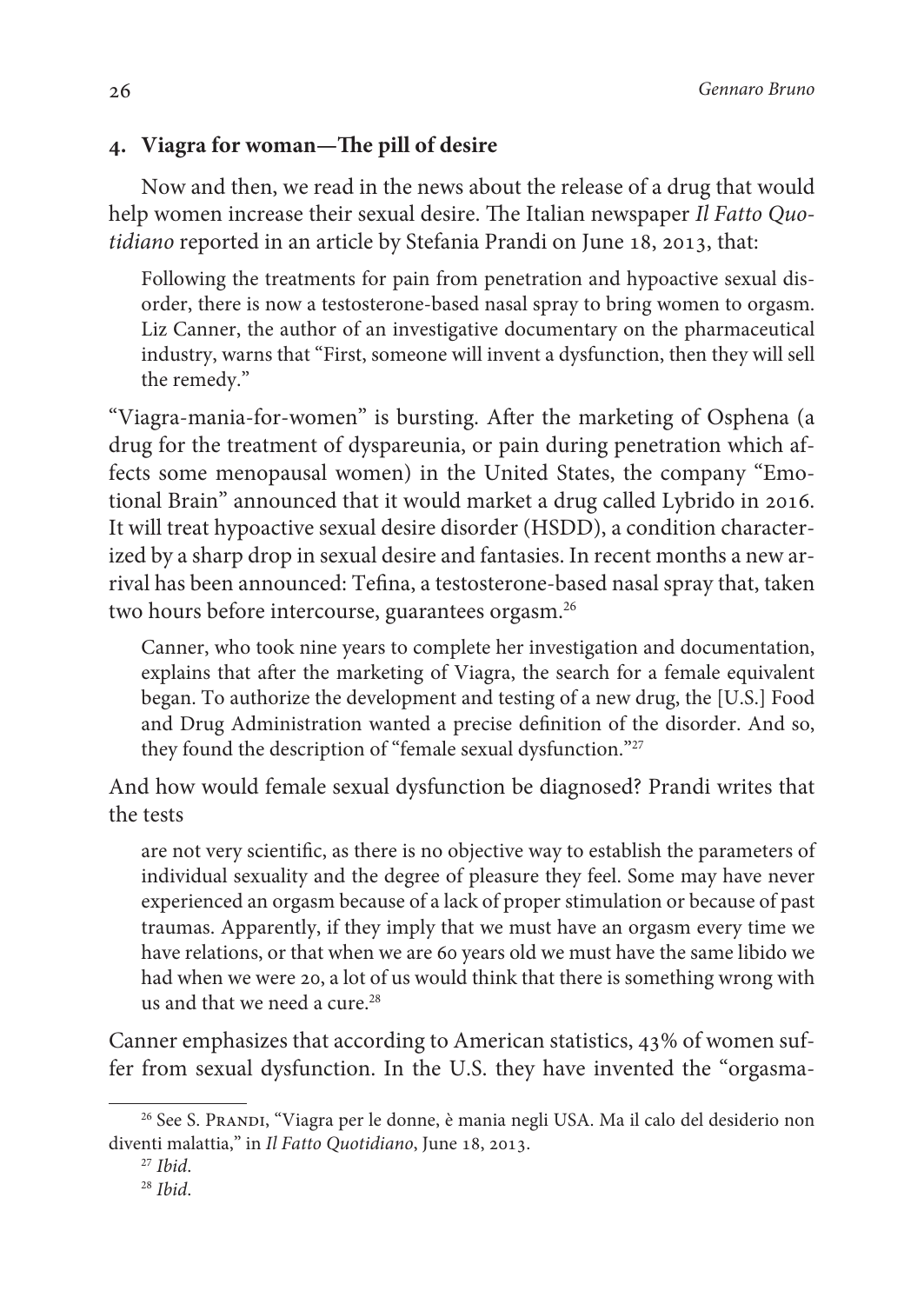tron," a spinal device to cause an orgasm by an external stimulus regulated by remote control. A documentary reports the story of a woman who installed the gadget by means of a painful operation, with the only result being that she experienced uncontrolled shocks in her right leg.

## **. Conclusions**

As a conclusion to my analysis, I propose what Karol Wojtyla writes regarding sexuality in Love and Responsibility:

Sexology formulates principles and standards that acquire moral force because of the high importance attached to health... [T]he sexual urge [i]s a specific orientation of the whole human being resulting from the division of the species Homo into two sexes. It is directed not toward sex as an attribute of man, but towards a human being of the other sex… The existence of somatic differences and the activity of sex hormones release and direct the sexual urge, which, however, cannot be completely reduced to a combination of anatomical and somatic or physiological factors. The sexual urge is a special force of nature for which those factors are only a basis... Sexology introduces us, in a much more detailed fashion than has been done here, to the complex of somatic and physiological factors conditioning the sensual reactions in which the sexual urge manifests itself in human beings… [These] manifestations of the sexual urge can be converted in the interior of a person into the real ingredients of love.<sup>29</sup>

 $29$  The first line of this quotation is translated from the Italian version. K. WOJTYLA, Amore e Responsabilità, Marietti, Genova 1980, p.198. The rest comes from, Id., Love and Responsibility, Ignatius Press, San Francisco 1993, p.268.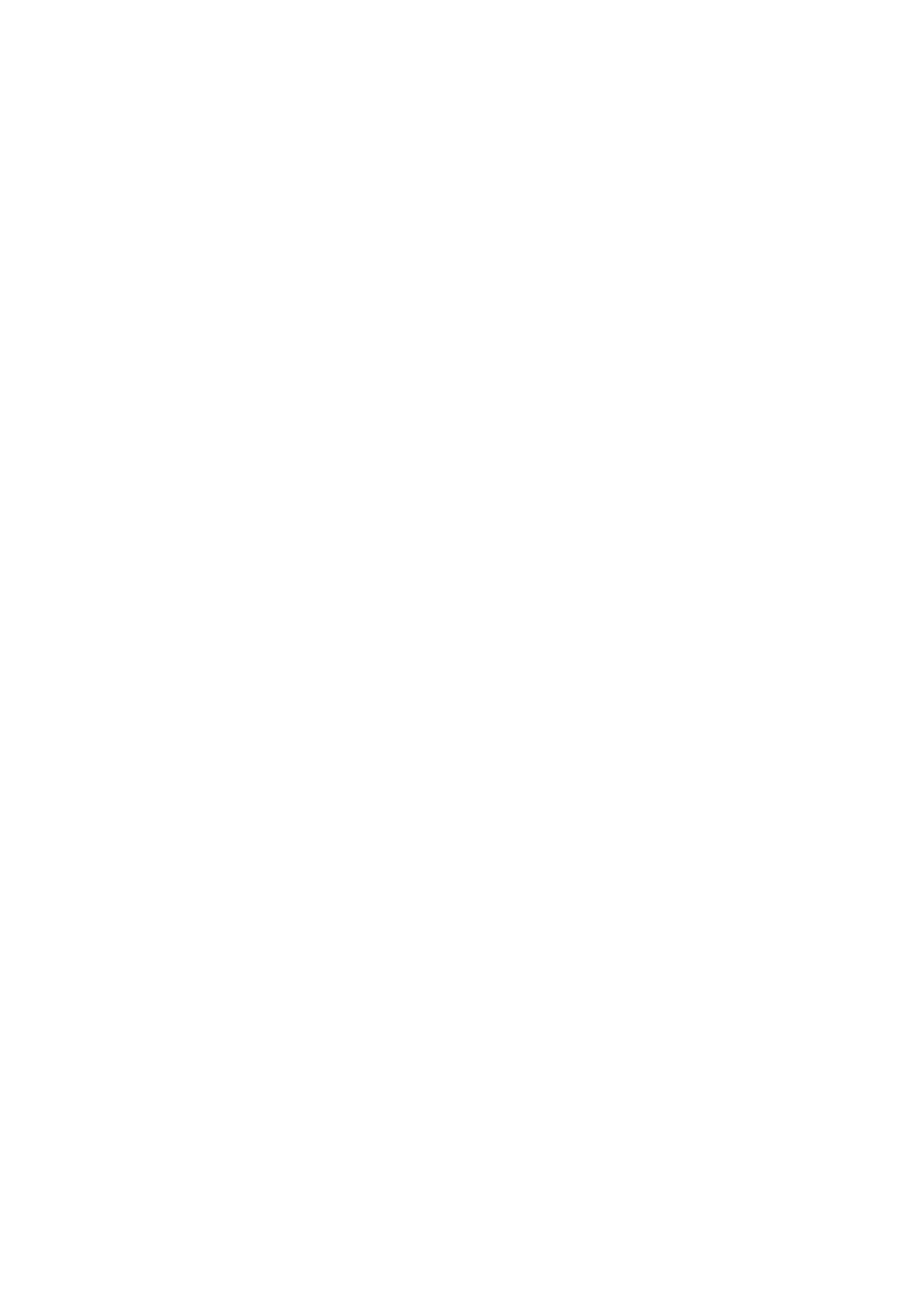#### ALBERTO CAPRIOLO\*

# TRANSSEXUALISM: NEW BIOETHICAL AND BIO-JURIDICAL QUESTIONS

#### **. Framing the problem and making distinctions**

Psychopathology is the discipline that offers the first conceptualization and definition of transsexualism. David Cauldwell coined the term in  $1949<sup>1</sup>$ and Harry Benjamin disseminated this description of the transsexual as someone "who feels and wants to be and to act as a member of the opposite sex."<sup>2</sup>

The contextualization of transsexualism within successive editions of the Diagnostic and Statistical Manual of Mental Disorders (DSM) is indicative of the evolution of its psychiatric nosography. It classifies transsexualism within the pathological sphere, more precisely as a psychiatric syndrome in the DSM III. In the DSM IV, this condition becomes Gender Identity Disorder, defined as a "strong and persistent identification with the opposite sex, accompanied by persistent discomfort with their sex or with the sexual role of their sex."

 The most recent edition (DSM V, 2013) introduces a new diagnostic classification for the purpose of outlining transsexualism as Gender Dysphoria. This latest definition emphasizes the concept of "gender incongruence" rather than "identification with the opposite sex," as well as a simultaneous weakening, at least linguistically, of any connotation of a pathological condition.<sup>3</sup> However, a marked discrepancy remains between the gender one experiences

<sup>\*</sup> Doctoral student in Bioethics, Pontifical Athenaeum Regina Apostolorum, as well as Philosophy of Law Major at Rome's LUMSA University.

<sup>&</sup>lt;sup>1</sup> D.O. CAULDWELL, "Psychopathia Transexualis," in Sexology, 16, 1949, p.274-280.

 $^2$  H. Benjamin, *The Transsexual Phenomenon*, Ace Pub. Co, New York, 1966; C. Lorè Per una ricostruzione dei primi studi sul transessualismo; P. MARTINI, Aspetti e problemi medico-legali del transessualismo, Milan 1991, p.35 ff.

<sup>&</sup>lt;sup>3</sup> See the following for significant information on the issues in defining gender dysphoria, B. FABRIS, S. BERNARDI, C. TROMBETTA, "Cross-sex hormone therapy for gender dysphoria," in Journal of Endocrinological Investigation, 38, 2015, p.269-282; J. MARCHAND, E. Pelladeau, F. Pommier, "From transsexualism to gender dysphoria: conceptual clustering or confusion," in Evolution Psychiatrique, 80, 2, 2015, p.331-348; T. Steensma, J. Van der Ende, F. Verhulst, P. Cohen-Kettenis, "Gender variance in childhood and sexual orientation in adulthood: a prospective study," in J Sex Med, 10, 2013, p.2723.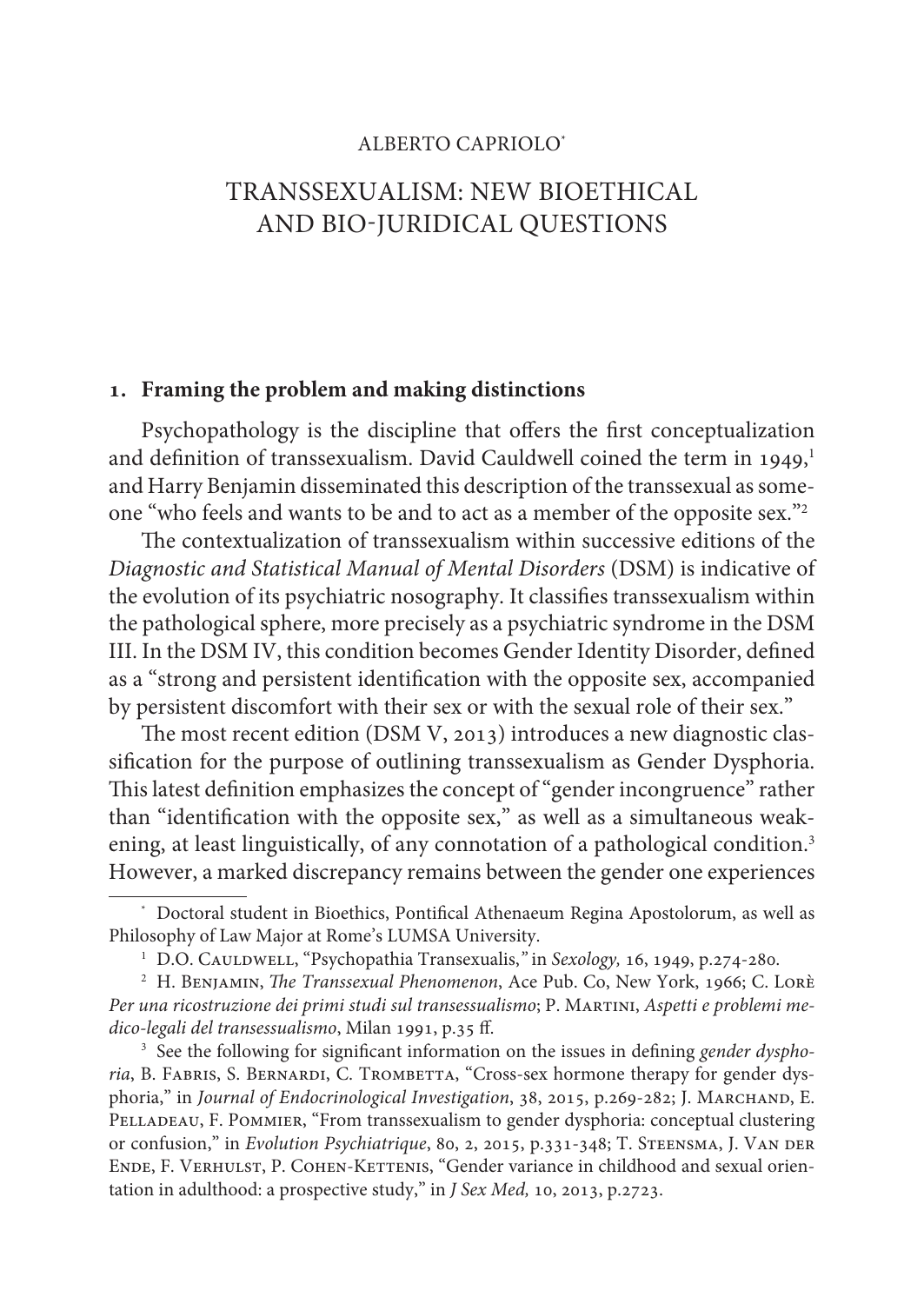and a "gender assigned" at birth; or, better put, a discrepancy between gender identity and biological sex.<sup>4</sup> It is important to note that Italy's National Health System uses another classification system. The ICD (International Classification of Diseases) classifies transsexualism as a gender identity disorder.<sup>5</sup> To be more precise, we must distinguish transsexualism from the intersex states and transvestism or cross-dressing. "Intersex" refers to a multiplicity of clinical conditions characterized by the dissonant development of specific components of one's biological sex (genetic, gonadal, genital).<sup>6</sup> A person seeking a "transitional path," however, need not present chromosomal abnormalities, endocrine deficiency, or signs of hermaphroditism. Comparatively, transvestism as a disorder falls within the paraphilia category. Unlike transsexualism, transvestism is a lewd behavior which involves dressing (episodically or over extended periods of time) in the clothing of the other sex, albeit without identifying with the latter.<sup>7</sup>

Still, it is more problematic to demarcate a dividing line between "transsexualism" and "transgenderism." The word "transgender" introduced in the social sciences refers to one who, though living a gender identity at odds with his or her biological sex, may still not wish to submit to treatments or interventions to amend primary or secondary sexual characteristics.<sup>8</sup> Instead, this

<sup>4</sup> See A.A. Lawrence, "Gender Assignment Dysphoria in the DSM-5," in Archives of Sexual Behavior, 43, 2014, p.1263. He observes, "the DSM-5 conceptualization of GD as reflecting an incongruence between gender identity and 'assigned gender' necessarily renders the new diagnostic criteria semantically incorrect as written, because it is biologic sex, not gender, that is recognized—and is 'assigned' only in accordance with that recognition—at hirth"

<sup>&</sup>lt;sup>5</sup> Paragraph F64.0 defines transsexualism as the "desire to live and be accepted as a member of the opposite sex, usually accompanied by a sense of discomfort with, or inappropriateness of, one's anatomic sex, and a wish to have surgery and hormonal treatment to make one's body as congruent as possible with one's preferred sex."

<sup>6</sup> I.A. Hughes, "Disorders of sex development: a new definition and classification," in Best Pract. Res. Clin. Endocrinol. Metab., 22, 2008, p.119-134; B. DALLAPICCOLA, "Genetica della determinazione sessuale," in I Quaderni di Scienza e Vita, 2, 2007, p.11-13; M.L. Di PIETRO, "Aspetti clinici, bioetici e medico-legali della gestione delle ambiguità sessuali," in Medicina e morale, 50, 2000, p.51-83.

 $^7\,$  A. Ceretti, I. Merzagora, "L'istinto sessuale e le sue alterazioni," in Trattato di medicina legale e scienze affini, 4, Padua 2009, p.349.

<sup>&</sup>lt;sup>8</sup> See F. GARGIULO, E. ORLANDO, R. ROMEO, "Transgenderismo come luogo del postmoderno," in P. Valerio, R. Vitelli, P. Fazzari (eds.), Figure dell'identità di genere, Rome 2013, p.190 ff.; Y. Taylor, S. Hines, M. Casey, Theorizing Intersectionality and Sexuality (Genders and Sexualities in the Social Sciences), Palgrave Macmillan, Hampshire UK, 2010. About the philosophical foundations of transgenderism, even if from conflicting views, see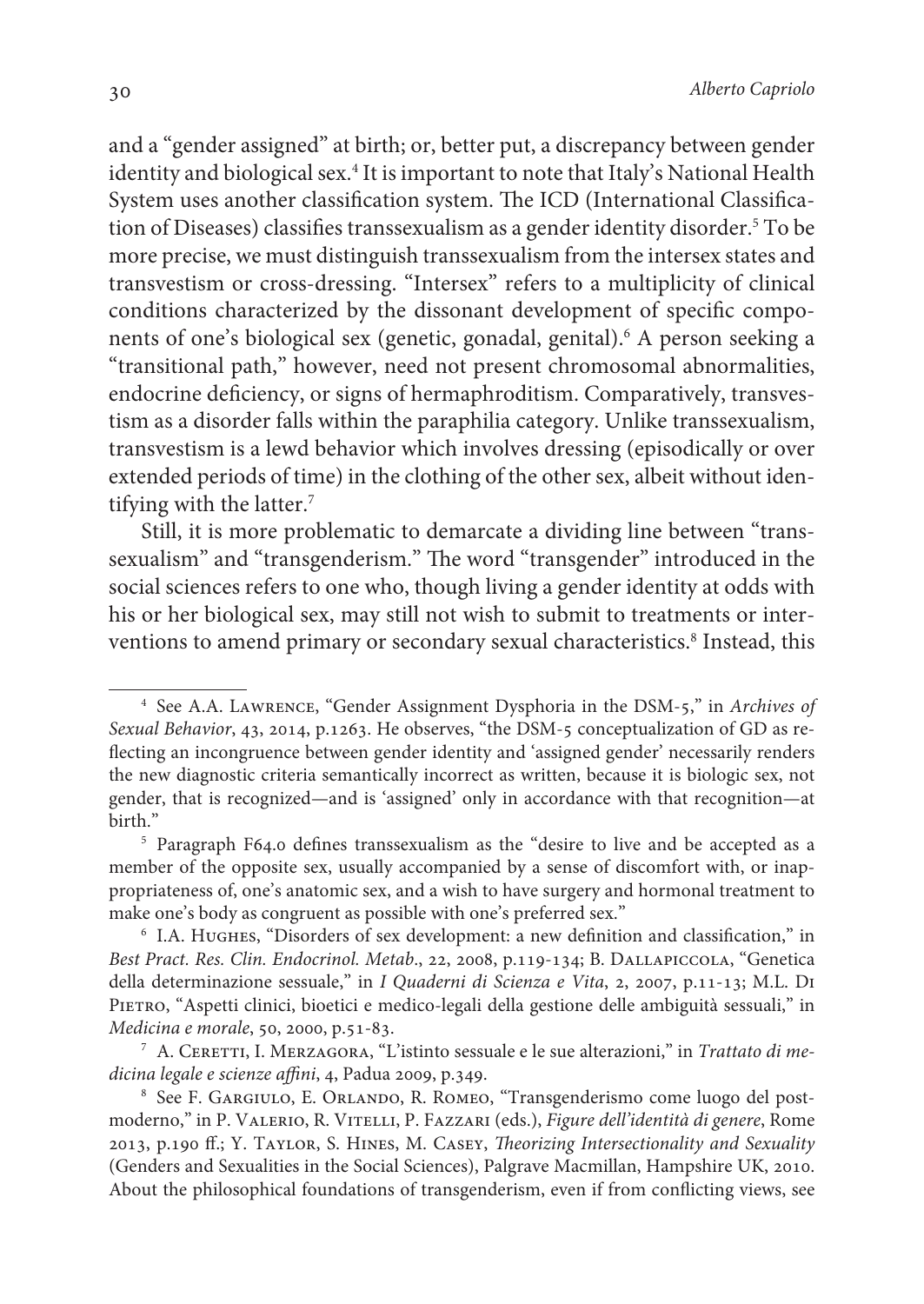person claims to channel a feeling of man or woman that transcends anatomical structure via behavior and personal relationships. The term, in a broader sense, also refers to a condition marked by the fluidity of gender identity, an identity which might not readily correspond to either masculine or feminine genders.<sup>9</sup>

## **. Misunderstanding "gender reassignment"**

In recent years the question of transsexuality has been pervaded by an insistent demand—made to medical science and to legislative bodies alike—to shrink from any medical or therapeutic approach to this condition. As we will see further on, the transition process from the operative phase is already an option in many places. However, given the exercise of that choice, where legalized, there remains recourse to a modification of primary sexual characteristics with the aim of a best possible match between soma and psyche.

For this reason, despite new avenues made possible by transitioning, it does not seem inappropriate to examine the question of interventions altering the phenotypic sex in light of clinical ethics. Coordinates of reference for this brief survey include contributions made by personalist bioethicists in recent years.

First, a surgical correctional intervention does not assign masculinity (when female) nor femininity (when male) to those who seek it. Sexuality is an original dimension: the person who has undergone treatment will present the opposite sex merely phenotypically, offering only a semblance of the same, but is unable to ground a new sexual identity. There remains, on the one hand, a discrepancy between an "original" status (which is unavoidable) and on the other, a surgically constructed acquired identity. The first is not interchangeable with the second.

Accordingly, the phrase "gender reassignment" is inadequate. It is more appropriate to refer to this as "surgical and registry modification." We must now consider whether and under what circumstances this practice respects the therapeutic principle of the totality of health and the person.

J. Butler, Undoing Gender, Routledge, New York and London 2004, p.72 ff.; L. Palazzani, Gender in Philosophy and Law, Springer, Dordrecht 2012, p.84 ff.

<sup>9</sup> P. Currah, "Gender Pluralisms under the Transgender Umbrella," in P. Currah, R.M. Juang, S. Price Minter (eds.), Transgender Rights, University of Minnesota Press, Minneapolis 2006, p.3-31.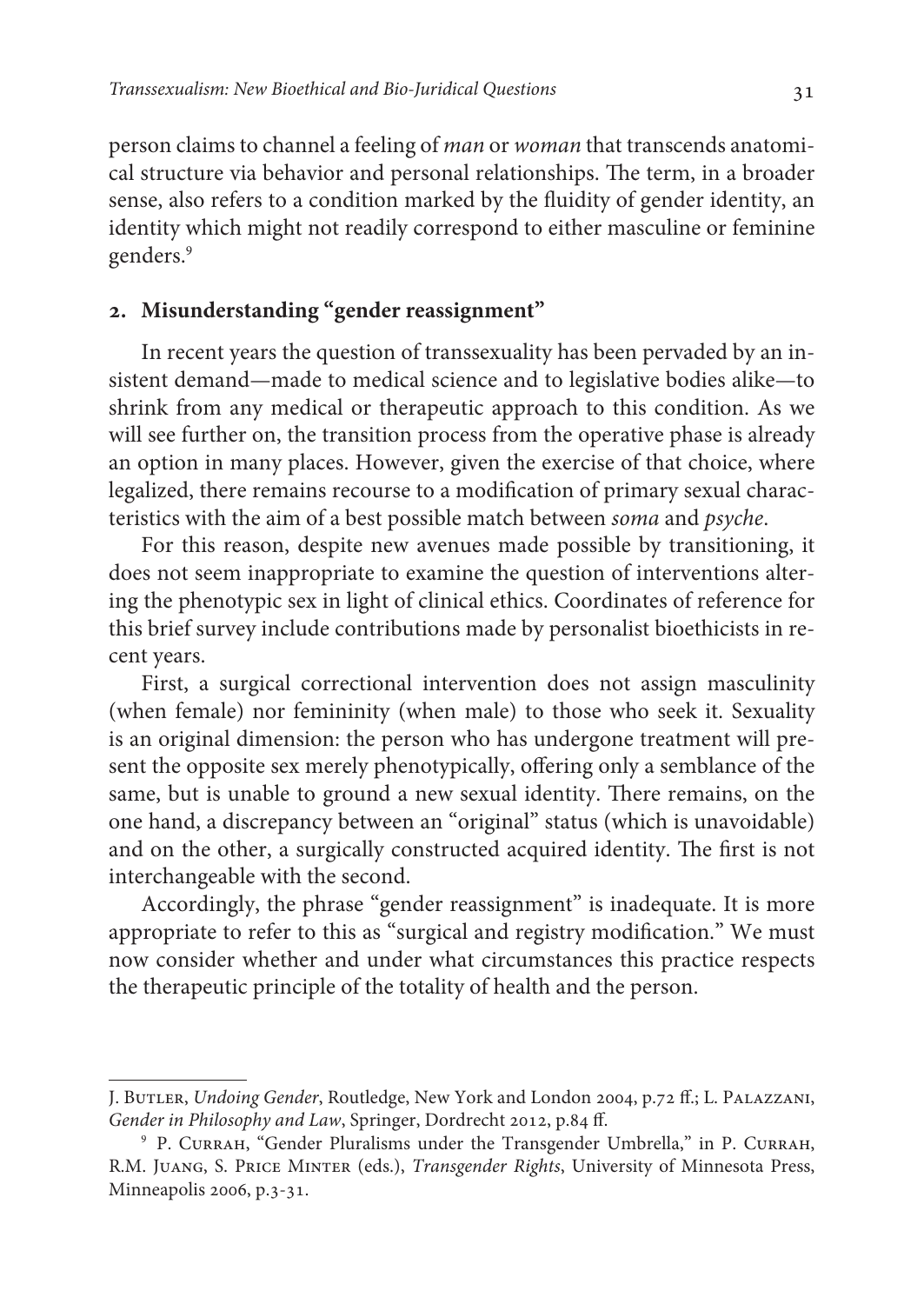Correct application of therapeutic interventions requires meeting some criteria.10 First, a therapeutic intervention should aim at the good of the entire body and only eliminate the diseased part as a last resort when there are no other alternatives. In the case of transsexualism, the surgical operation is done on a physically healthy part, as the sexual organs of the subject in question are intact and not affected by diseases or abnormalities. It is, therefore, a mutilation and invalidating a body out of desires and purposes alien to it.<sup>11</sup> It introduces a new imbalance between chromosomal-gonadal elements and the exterior organs. Deprivation of copulative and procreative functions follow. For this reason, instead of offering a therapeutic value, this operation reveals a manipulative nature, not justifiable by the principle of totality.<sup>12</sup> The debate within the personalist bioethics community tends to conclude that psychiatric treatment is the most (clinically) appropriate as well as the most (ethically) opportune approach to reestablish the subject's psycho-physical harmony.<sup>13</sup>

Some scholars debate the admissibility of surgery, designating it in some instances as "palliative" in limited situations.<sup>14</sup> They permit the recourse to phenotypic correction as a palliative cure when the following risk factors are present:

<sup>12</sup> M.L. DI PIETRO, "L'educazione della sessualità e la procreazione responsabile," in E. SGRECCIA, A. SPAGNOLO, M.L. DI PIETRO (eds.), Bioetica: manuale per i diplomi universitari della sanità, Vita e Pensiero, Milan 2002, p.321; N. TONTI-FILIPPINI, "Sex Reassignment and Catholic Schools," in The National Catholic Bioethics Quarterly, 12, 2012, p.85-90; E. Sgreccia, Manuale di bioetica, p.133; F. D'Agostino, Sessualità. Premesse teoriche di una riflessione giuridica, G. Giappichelli Editore, Turin 2014, p.154.

<sup>13</sup> S. Cipressa, Transessualità: tra natura e cultura, Citadella, Assisi 2010, p.61-63; M. P. FAGGIONI, "I disturbi della sfera sessuale", in E. LARGHERO, G. ZEPPEGNO (eds.), Dalla parte della vita. Itinerari di bioetica, Vol.II, Effatta Editrice, Turin 2008, p.386; M. De Rosa, "Terapia medica del transessualismo maschio-femmina", in E.A. Jannini, A. Lenzi, M. Maggi (eds.), Sessuologia medica, Elsevier Masson, Milan 2007, p.94 ff.; E. Sgreccia, Manuale di bioetica, p.126 ff.

<sup>14</sup> See M.P. FAGGIONI, I disturbi della sfera sessuale, p.387-394; G. Russo, "Transessualismo", in Enciclopedia di Bioetica e Sessuologia, Elledici, Rome 2004, p.1708; S. Cipressa, "Transessualità", in S. LEONE, S. PRIVITERA (eds.), Nuovo dizionario di bioetica, Città nuova, Rome 2004, p.1186-1187; G. Russo, T. Forzano, "Problemi di bioetica sessuale", in G. Russo (eds.), Bioetica della sessualità, della vita nascente e pediatrica, Elledici, Turin 1999, p.203.

<sup>&</sup>lt;sup>10</sup> For more information: F. D'AGOSTINO, L. PALAZZANI, Bioetica: nozioni fondamentali, La scuola, Brescia 2013; A. Sergio, La libertà responsabile della ricerca, Aracne, Rome 2010, p.30-32; M. Cozzoli, "La legge naturale a difesa della vita. Le ragioni e i limiti della difesa della vita fisica," in La cultura della vita: fondamenti e dimensioni. Atti della Settima Assemblea Generale della Pontificia Accademia per la Vita, Vatican City 2002, p.179-206.

<sup>&</sup>lt;sup>11</sup> See E. SGRECCIA, Manuale di bioetica: aspetti Medico-Sociali, Vita e Pensiero, Milan 2007, p.132 ff.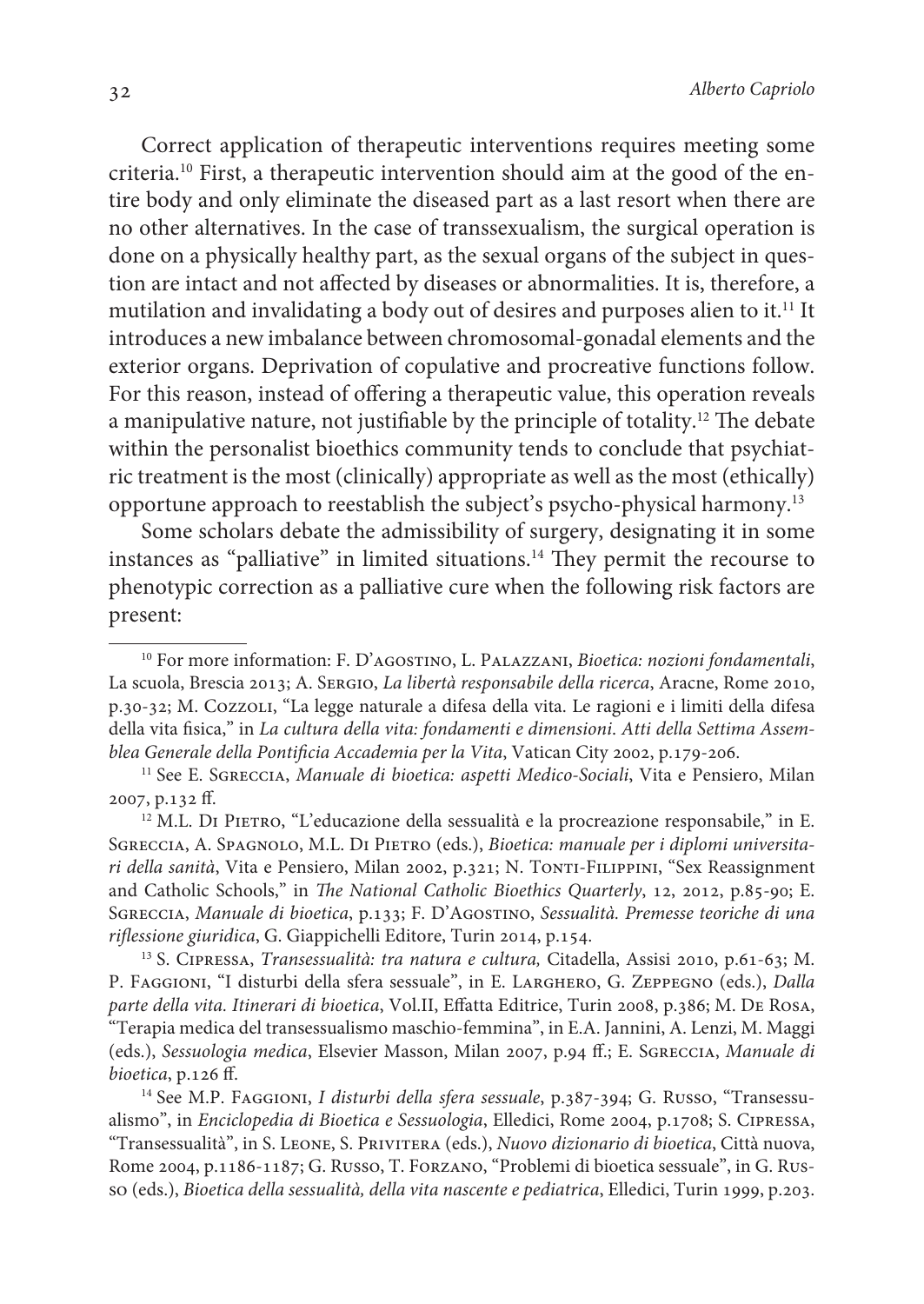- a) risk of severe and permanent impairment of mental equilibrium of the subject, due to the discomfort of belonging to the opposite sex to that of the perceived gender;
- b) state of anguish enough to seriously undermine the subject's very survival;
- c) the absence of valid and appropriate alternatives (e.g., psychiatric help and medication) to prevent or mitigate the behaviors deriving from this situation (e.g., suicide).

While we understand the delicate nature (and, at the same time, the drama) of these situations, there is still insufficient information to make a precise evaluation. We do not have clear indicators to decide what constitutes extreme circumstances, nor do we have a sufficient number of cases to evaluate. We will need them to delineate a hypothesis of admissibility for corrective surgery. Although it is easy to understand the nature and purposes of palliative cure, we cannot call this type of approach "therapy" in the genuine sense of the word, since they conflict with the therapeutic criteria indicated above.

## **. Rectifying Registry without Surgery**

We are witnessing locally and internationally an ongoing petition to allow modifying one's civil registry even without a "sex reassignment" operation. Most recently, these applications are receiving particular attention in the legislature, even when a full implementation has failed in several significant cases.

The success of kleine Lösung and grosse Lösung in the German legislation has progressively enriched an international framework with disciplinary measures to regulate the phenomenon.<sup>15</sup> The UK 2004 Gender Recognition Act is especially significant.<sup>16</sup> This provision allows people to alter their civil registries without the need for primary or secondary sex treatment, requiring merely a medical certificate stating the existence of a gender dysphoria. The Spanish law 3/2007, "Reguladora de la rectificatión registral de la mención relativa al sexo de las personas [Regulator of the registry rectification of the mention regarding the person's sex]" confers great importance on the "gender identity felt by the applicant or his psychosocial sex" (art. 4) and expressly excludes the need for surgery (Article. 4.2).<sup>17</sup>

<sup>15</sup> https://www.gendertreff.de/2013/09/10/kleine-losung-grose-losung/.

<sup>16</sup> http://www.legislation.gov.uk/ukpga/2004/7/contents.

<sup>&</sup>lt;sup>17</sup> https://www.boe.es/buscar/pdf/2007/BOE-A-2007-5585-consolidado.pdf.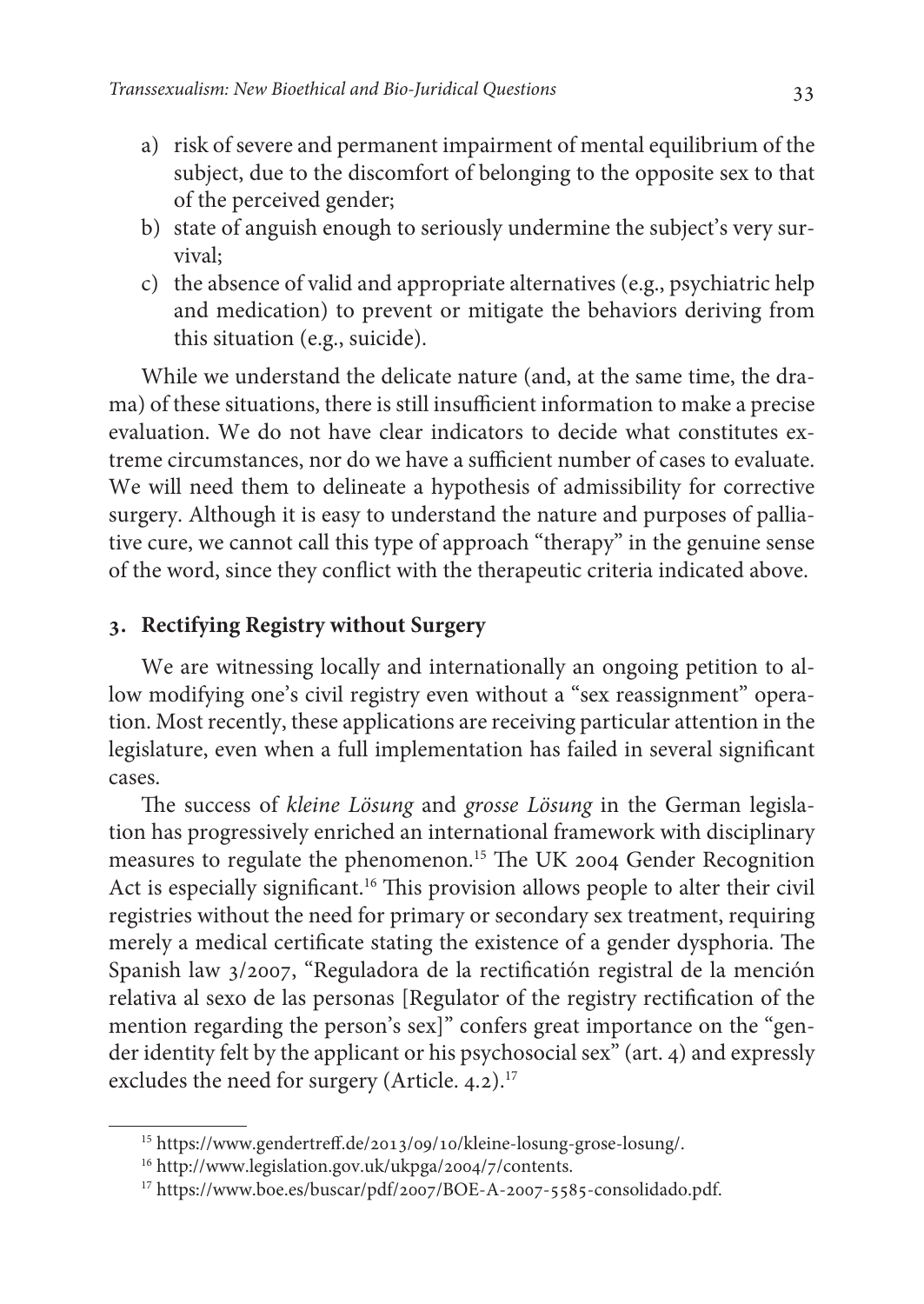A more liberal approach marks the Argentine Statute 26,743 of 2012 on "derecho a la identidad de género de las personas [the right of gender identity of the persons]." It establishes the principle for everyone to be treated juridically in consonance with one's gender identity (art. 1). Presence or absence of prior genital reassignment surgery or medical evaluation does not condition the rectification of civil registry (art. 4).<sup>18</sup>

Two critical resolutions are emblematic of the legislative and political lines pursued by the EU. With n. 1728 of 29 April 2010, the Parliamentary Assembly of the Council of Europe exhorted the Member States to introduce new and appropriate regulations on procedures for alterations in civil registries due to sex changes, regulations that eliminate surgery as a necessary condition.19 The European Parliament resolution on 12 March 2015, "Annual Report on Human Rights and Democracy in the World 2013," and the European Union policy are remarkable in that they ban "sterilisation as a requirement for legal gender recognition" (para. 164).<sup>20</sup> They allege an incompatibility of such medical treatments with the principle of self-determination. The European Parliament frames the requirement of surgery as a violation of human rights. More specifically, it is the "right to bodily integrity and of sexual and reproductive health and rights" (para. 164).

The latest trends in the law are similar. Of particular relevance is ECHR, Y.Y. v. Turquie, 03.10.2015.<sup>21</sup> The European Court regards as unacceptable the requirement of an applicant's prior sterilization as a condition for altering the civil registry. Explicitly, it considers illegitimate the provision of art. 40 of the Turkish Civil Code, which makes the inability to procreate a condition for authorizing sex change. The EU Court bases its decision on a violation of "personal freedom to choose one's gender" as guaranteed by a juridical principle of self-determination (para. 102: la Cour observe que la procédure qui s'est déroulée devant les juridictions nationales mettait directement en jeu la liberté pour le requérant de définir son appartenance sexuelle, liberté qui s'analyse comme l'un des éléments les plus essentiels du droit à l'autodétermination).

<sup>18</sup> http://www.ilo.org/dyn/natlex/docs/ELECTRONIC/90297/104004/F23938899/ ARG90297.pdf.

<sup>19</sup> http://assembly.coe.int/nw/xml/XRef/Xref-XML2HTML-EN.asp?fileid= 17853&lang=en.

<sup>20</sup> http://www.europarl.europa.eu/sides/getDoc.do?pubRef=-//EP//TEXT+TA+P8-TA-2015-0076+0+DOC+XML+V0//EN.

<sup>&</sup>lt;sup>21</sup> J. Dute, European Court of Human Rights, ECHR 2015/14 Case of YY v. Turkey, 10 March 2015, no. 14793/08 (Former Second Section), Eur J Health Law, 2015 Jun;3)22):-297 300.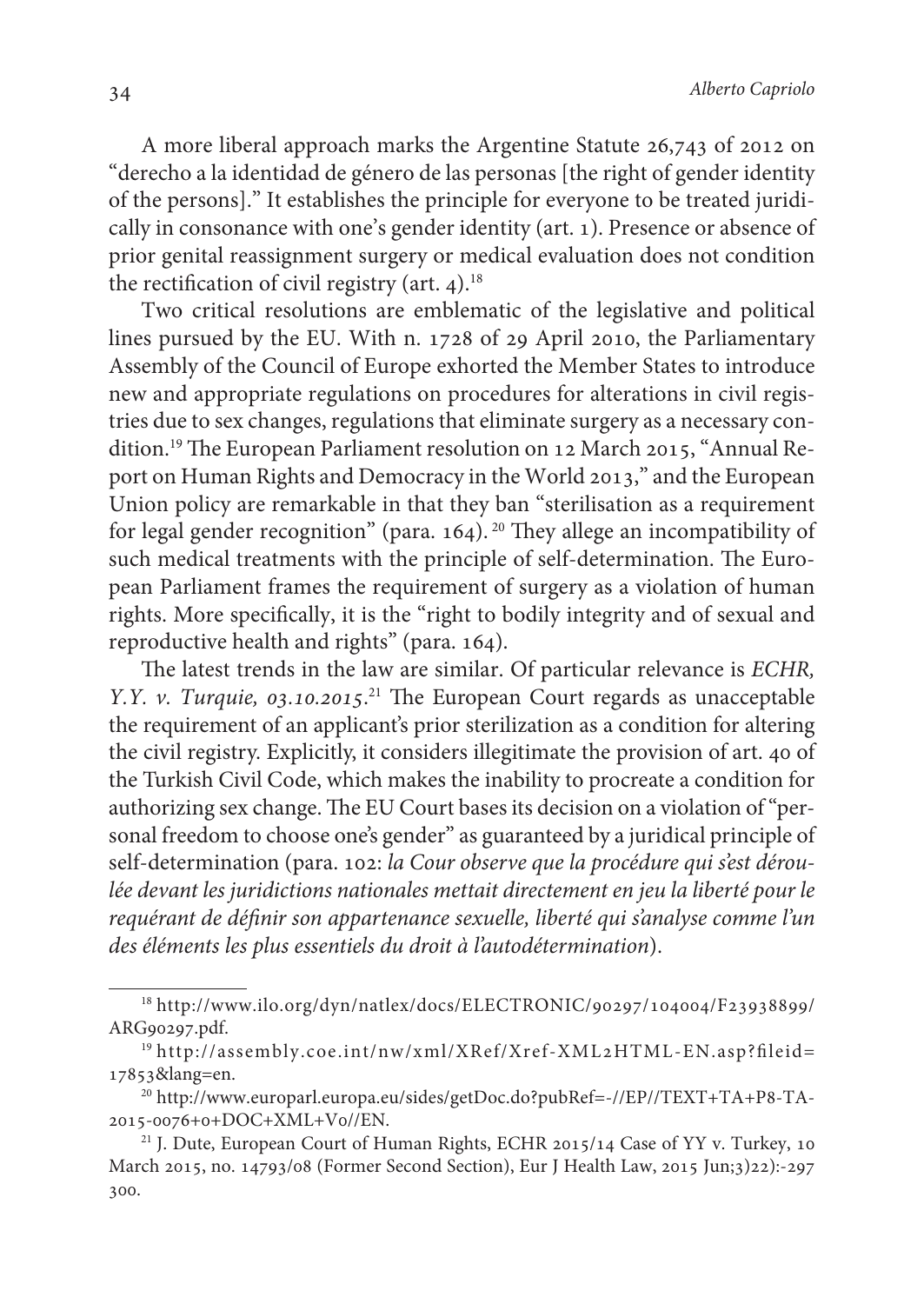The current position of Italian courts regarding this matter is also significant. The most recent tribunals' decision concerning the rectification of civil registries to reflect a sex change is interesting both for the discontinuity with traditional juridical precedent and for its hermeneutical approach to interpret the wording of Statute No. 164/1982.<sup>22</sup>

Similar to other international experiences, one policy approach in Italy opposes the requirement of destructive-reconstructive intervention. It conserves the legality of a diverse but coexisting juridical, sexual and gender identity. There is a renegotiation of boundaries between the biological dimension and social construction.<sup>23</sup> In this way, the natural-organic dimension increasingly becomes disengaged from personal identity, and the focus centers on that which is purely volitional.<sup>24</sup>

As a result, the "right" to gender identity is devoid of any sexual connotation (i.e., denial that sexual characterization is constitutive of identity). This right presumes to transcend gender, reject conformity and will likely mutate several times over (in accord with the premise that gender is a continuum).<sup>25</sup> From here a novel self-determination paradigm develops. The primacy of choice unhinged from any relational or factual conditioning replaces the non-judgmental approach of the law (not to mention moral reflection). This paradigm merely involves acknowledgment and ratification of any option the subject chooses to embrace.<sup>26</sup>

<sup>24</sup> Court of Trento, sect. I, on Aug. 19, 2014: "The interpretation of Article.1, first paragraph, of the law 14 April 1982 n. 164, requires that sexual rectification is to be excluded in the absence of the modification of primary sexual characteristics of the person; however, the right to choose one's sexual identity is subordinate to the modification of one's primary sexual characteristics and so, in irreparably jeopardizing the exercise of the right, has thus set itself at odds with the constitutional and conventional protection of a right to gender identity."

<sup>25</sup> Court of Trento, sect. I, on Aug. 19, 2014: "the fundamental fact is no longer the biological sex, but the gender that can be defined as a 'sociocultural variable' ... Gender may differ from biological sex, as well as mutate into various forms and directions over time." Along the same lines, see the Court of Rovereto, sect. I, May 2, 2013.

<sup>26</sup> On the juridical principle of self-determination and the right to gender identity, see, among other things, M. CARTABIA, "Riflessioni in tema di eguaglianza e di non discriminazione," in M. D'Amico, B. Randazzo (eds.), Alle frontiere del diritto costituzionale. Scritti in onore di Valerio Onida, Giuffrè, Milan 2011, p.437; M. Ronco, "La tutela penale della

<sup>22</sup> http://www.esteri.it/mae/doc/l164\_1982.pdf.

<sup>&</sup>lt;sup>23</sup> Court of Messina, sect. I, on Nov. 4, 2014: "In the present case the right to sexual identity is fully recognized and extended not only to those who, deeply feeling that they belong to the other gender, have modified their primary sexual characteristics, but also to those who without changing the primary sexual characteristics have built a different gender identity."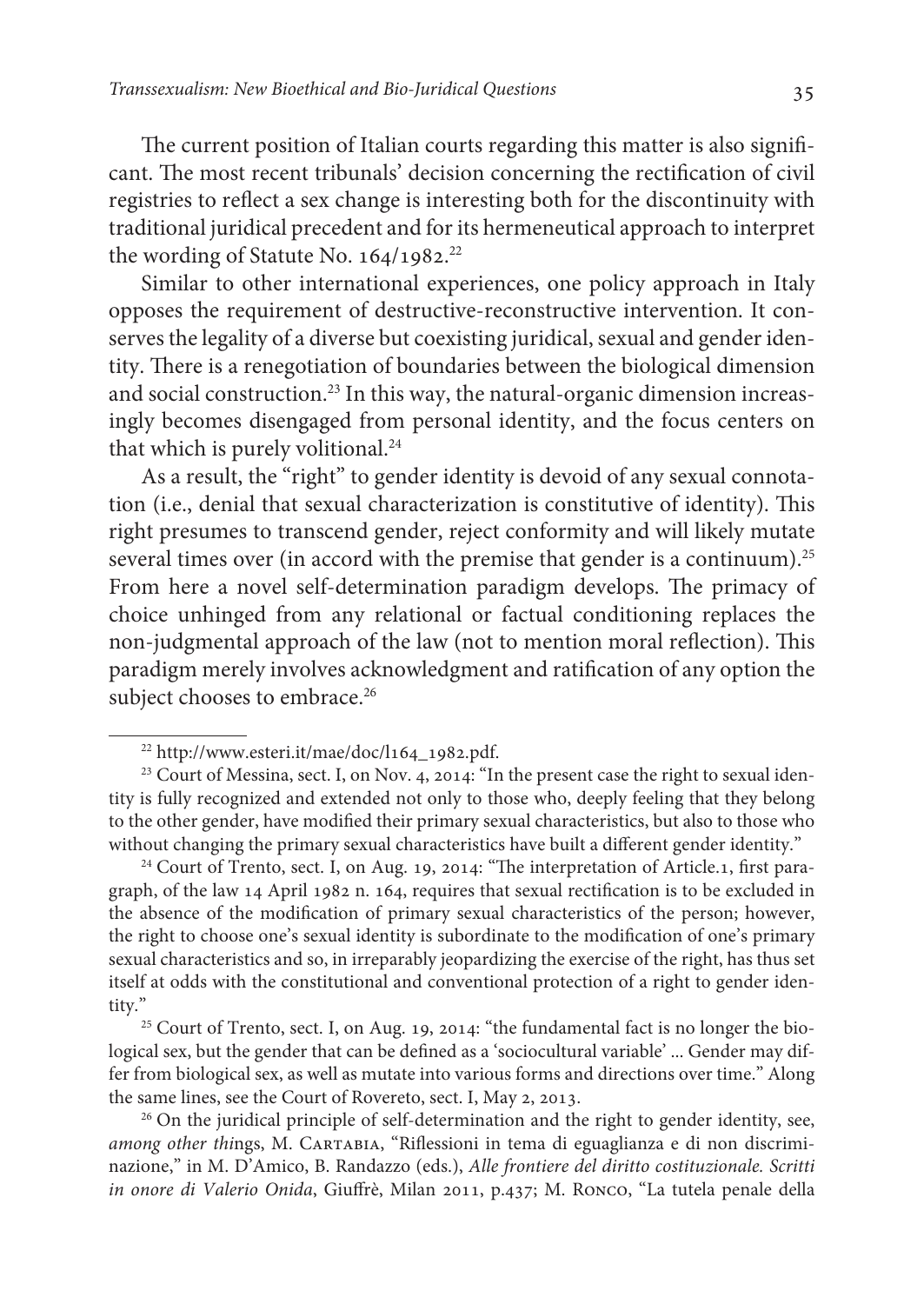#### **. The issue of de-pathologization**

Gender studies gradually validate, especially in the social sciences, a sexual identity status that transcends the masculine and feminine categories. This validation de-naturalizes the sexual binary while demanding the naturalization (and normalization) of the plurality and indefinability of gender experiences. The current debate on the de-pathologization of transsexualism derives from these theoretical premises. It is controversial not only from the standpoint of clinical ethics but also for its implications for politics and health. The latest version of Standards of Care from the World Professional Association for Transgender Health lends major support to the movement to declassify transsexualism from the list of psychopathological conditions. The document states that "the expression of gender characteristics, including identities that are not stereotypically associated with one's assigned sex at birth, is a common and culturally diverse human phenomenon [that] should not be judged as inherently pathological or negative."<sup>27</sup>

According to another thesis, the experience of gender dysphoria is not within the subjects themselves. Instead, they are victims of "minority stress" difficult and prohibitive social adaptation is the cause of their psychopathological problems. In other words, it is not endogenous components but perceived social stigma that causes discomfort/disorder and subsequent need for medical care.<sup>28</sup>

This thesis, from a perspective detached from analysis and clinical evidence, affirms that the non-alignment of that identity with the "natural malefemale binarism that characterizes the biomedical view" would have determined the pathological classification of the *trans* condition.<sup>29</sup> Even then, it is a

persona e le ricadute giuridiche dell'ideologia del genere," in F. D'Agostino (ed.), Identità sessuale e identità di genere, Giuffrè, Milan 2012, p.65 ff.

<sup>&</sup>lt;sup>27</sup> http://www.wpath.org/site\_page.cfm?pk\_association\_webpage\_menu=1351.

<sup>28</sup> See H. Meyer, "Prejudice, social stress, and mental health in lesbian, gay, and bisexual populations: conceptual issues and research evidence," in Psychological Bulletin, 129, 5, 2003, p.674 ff.; V. Lingiardi, Citizen Gay. Famiglie, diritti negati e salute mentale, il Saggiatore, Milan 2007, p.74 ff.; A. Schillaci, "Dignità umana, comparazione e transizioni di genere. La lezione della Corte suprema dell'India," in GENIUS, 2, 2014, p.179.

<sup>29</sup> B. Busi, "Oltre la transizione, verso un modello polimorfico del genere," in C. Ballarin (ed.), Esquimesi in Amazzonia: dialoghi intorno alla depatologizzazione della transessualità, Mimesis, Milan 2013, p.25. Similmente, E. Arfini, Scrivere il sesso: retoriche e narrative della transessualità, Meltemi, Rome 2007, p.26 ff.; B. Preciado, Manifesto contra-sessuale, Il Dito e la Luna, Milan 2002, p.97-98.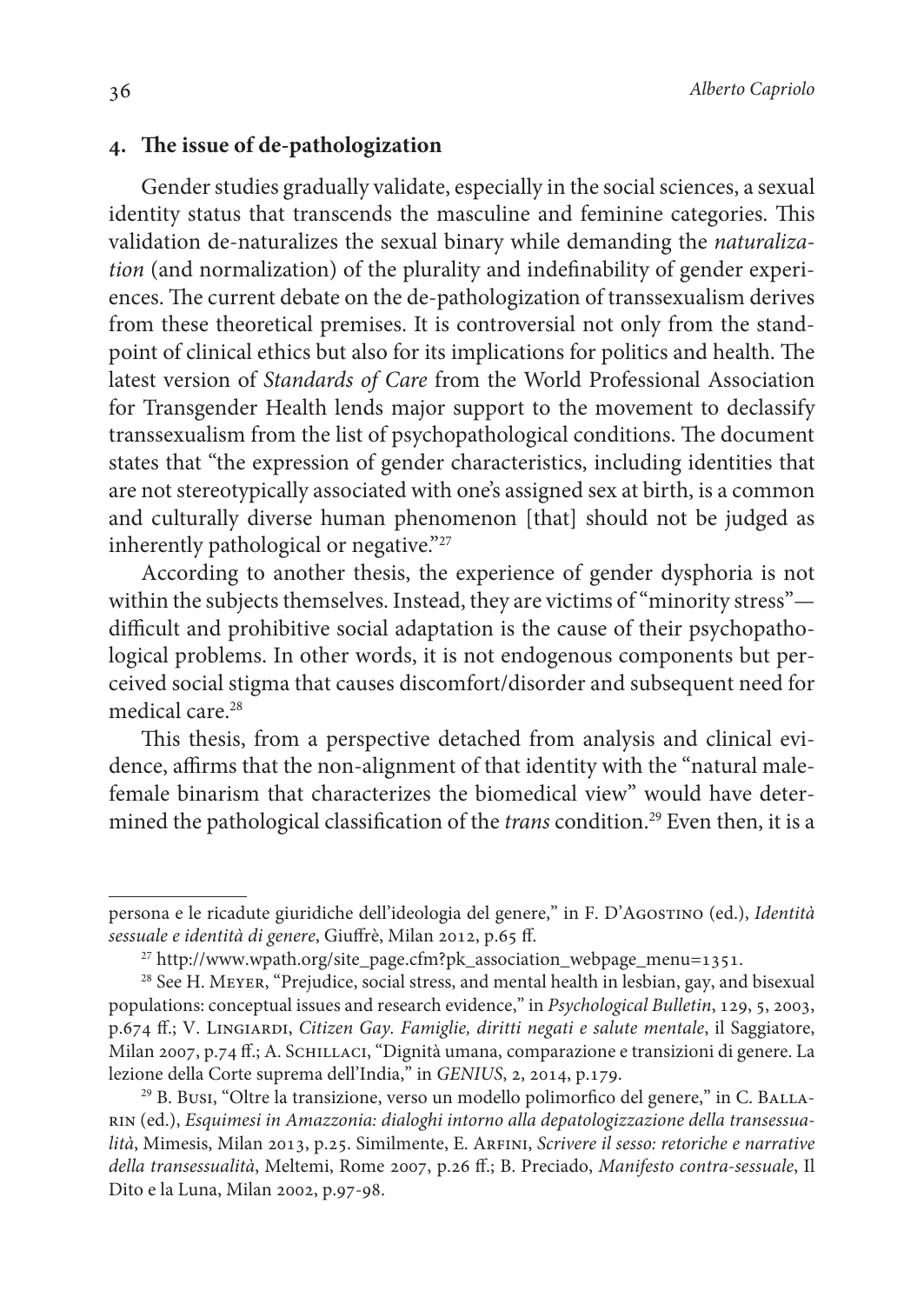thesis that defends the emancipation of transsexual and transgender persons from any psychopathological reference.

One objection comes precisely from movements that protect the rights of transgender persons.30 In fact, deleting transgenderism from the list of disorders has reverberations in health policy. If a specific condition is no longer pathological, it is can no longer make demands or have free access to the national health services. In that case, health care will no longer cover psycho-diagnostic interventions, including surgical, endocrinological and pharmaceutical ones. As the condition is based on personal choice and no longer related to the subject's health, the burden of health cost will fall upon the applicant.

There are proposals to circumvent this difficulty in safeguarding access to free treatment, for example, by reframing the discussion with terms like depsychiatrization instead of de-pathologization.<sup>31</sup> However, despite erasing the reference to pathology, transsexual and transgender persons continue to seek medical and pharmacological services not only during the transition period but also in the initial and successive phases. On the assumption that de-pathologization does not imply loss of health benefits, there is another proposal to "synthesize welfare policies that guarantee health rights to trans people, while stripping the label of illness from a dimension, such as that of trans, that must be socially and culturally seen as one of the variations of gender identity."<sup>32</sup>

Such policies of de-pathologization followed by procedural changes are logically inconsistent. First, there is methodological inconsistency. It transposes the categories of "pathology" and "care" from the clinical ambit to socio-cultural and biopolitical ones. When it encroaches on the medical field, this approach uses instruments that are alien to medicine. Second, regarding its goal, it does not seem that the de-pathologization model has developed strategies to protect the health of the transgender persons. Where such policies try to engineer a primacy of culture over nature, they seem more interested in ideological propaganda—for the full exercise of one's choice over biological ties—than real individuals' needs.

Pressure in favor of de-pathologization has come not only from associations or occasional scientific output but also from political and legislative bodies. The European Parliament's resolution of September 28, 2011, on Hu-

<sup>&</sup>lt;sup>30</sup> See A. LORENZETTI, Diritti in transito. La condizione giuridica delle persone transessuali, FrancoAngeli, Milan 2013, p.80.

<sup>&</sup>lt;sup>31</sup> In particular M.G. TONIOLLO, "Chi ha paura della depatologizzazione?", in C. BALLArin, Esquimesi, p.73-74.

<sup>&</sup>lt;sup>32</sup> C. D'Ippoliti, A. Schuster, DisOrientamenti. Discriminazione ed esclusione sociale delle persone LGBT in Italia, Armando Editore, Rome 2011, p.29.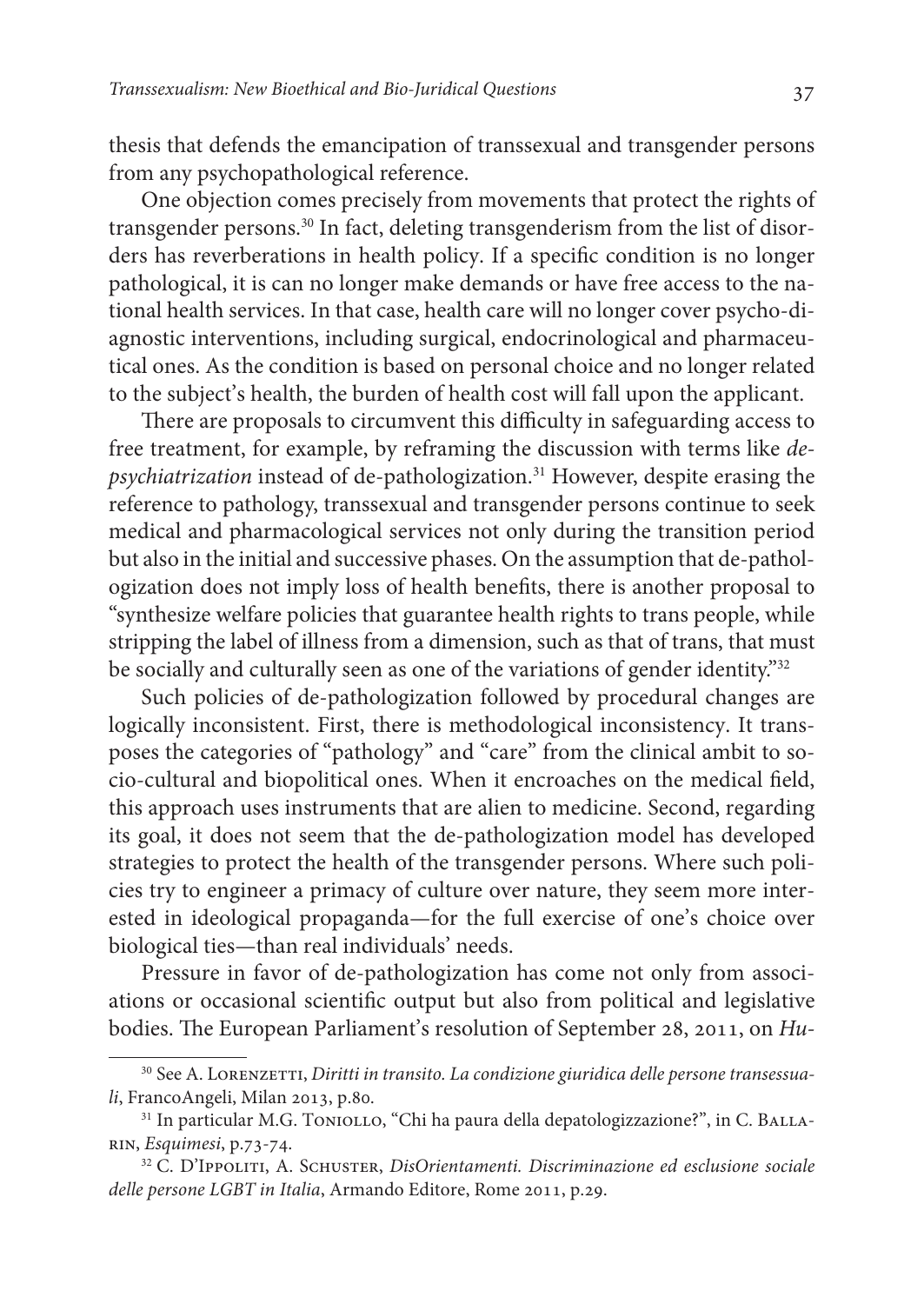man rights, sexual orientation, and gender identity within the context of the United Nations, states in Section I, para. 13 that it:

Roundly condemns the fact that homosexuality, bisexuality, and transsexuality are still regarded as mental illnesses by some countries, including within the EU, and calls on states to combat this; calls in particular for the depsychiatrisation of the transsexual, transgender, journey, for free choice of care providers, for changing identity to be simplified, and for costs to be met by social security schemes.<sup>33</sup>

Finally, para. 16 of the same resolution "calls on the Commission and the World Health Organization to withdraw gender identity disorders from the list of mental and behavioral disorders, and to guarantee a non-pathological reclassification in the negotiations of the 11th version of the International Classification of Diseases (ICD-11)."

The aforementioned European Parliament Resolution of March 12, 2015 "calls on the Commission and the WHO to withdraw gender identity disorders from the list of mental and behavioral disorders; calls on the Commission to reinforce its efforts to end the pathologisation of trans identities; encourages states to ensure quick, accessible and transparent gender recognition procedures that respect the right to self-determination." (para. 163)

These measures are troubling. There seems to be a replay of the strategy that led the American Psychiatric Association at WHO's urging to remove same-sex attraction (SSA) from a list of mental disorders in 1974. The association adopted this indication in DSM III. Because of this, we must repeat—with no prejudice to legislative prerogatives—the inappropriateness of political bodies seeking to guide the nosology and classifications of psychosexuality.<sup>34</sup>

In fact, these areas belong, by their nature, to the competence of medical expertise. The tactic of politically engineering, more or less explicitly, a revision of diagnostic criteria and categories is an unwarranted interference that inevitably compromises the autonomy of the scientific community.

<sup>33</sup> http://www.europarl.europa.eu/sides/getDoc.do?pubRef=-//EP//TEXT+TA+P7- TA-2011- 0427+0+DOC+XML+V0//EN.

<sup>&</sup>lt;sup>34</sup> P. FRATI, E. MARINELLI, S. ZAAMI, "Innovazioni legislative in tema di rettificazione di attribuzione di sesso", in Rivista italiana di Medicina Legale, 2, 2012, p.841-844.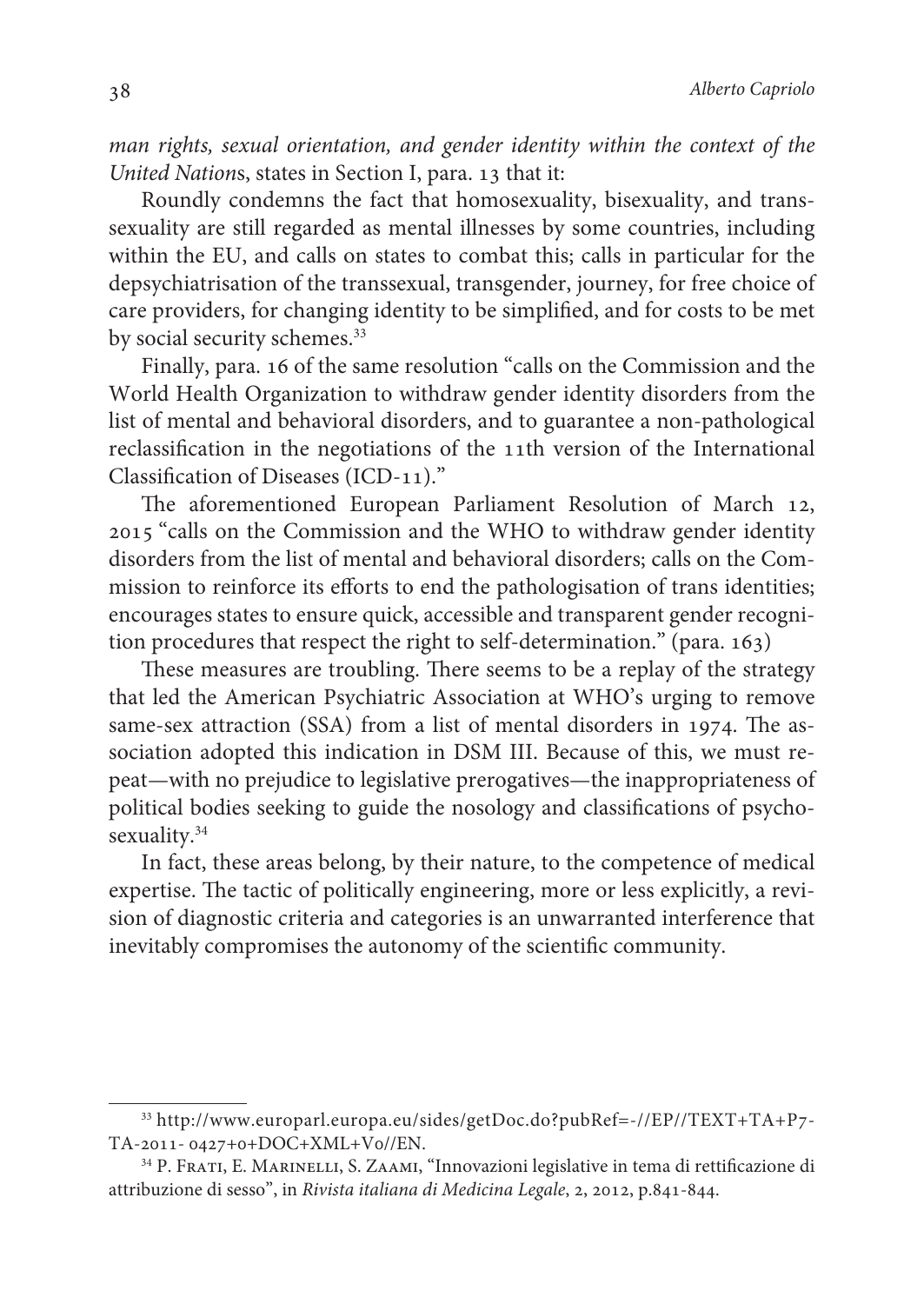# AN INTERVIEW WITH MASSIMO GANDOLFINI\*

### **Sexual identity is a fact of the human condition that was considered beyond debate until recently. When did the process of its deconstruction begin?**

The biological and psychical structure of man, the development of the male and female personalities, and the subsequent relational, personal and social lives are closely linked and continuously interdependent throughout the entire life of every human being. Until the 1950's-60's, when "gender theory" began to emerge, sexual identity as a biological and anthropological given that characterizes every human being from the hominid onwards as male or female was a commonly accepted fact.

Momentarily setting aside the religious idea of creation, we affirm that biological evolution itself has shaped us this way, making us suitable for the inter-human and intersexual relationships that ensure the preservation of the species. The concept of the male and female sexes outlines a clear and straightforward idea of sexual identity. Each sex contains specific and unique differences whose integration perpetuates humanity. There are differences, in fact, but not diversity. Just as "sex" has its etymological root in the Latin verb secare (to differentiate, separate), "difference" finds its semantic and cultural root in the Latin verb fero, (to carry, bear). For this reason, it is correct to state that men and women "carry" specific characteristics that, taken individually, do not describe humanity as a whole but do when supplementing and completing each other.

In the late 1950s, Alfred Kinsey, Harry Benjamin and John Money—to mention only the most notorious "forefathers"—initiated a cultural process of "deconstruction" of the human being. They sought to reduce the biological sexual structures of the human person to insignificance and irrelevance, converting male and female to merely cultural phenomena. They reinterpreted biological corporeity as a sort of neutral structure, modeled and moldable by cultural conditioning and by self-determined free choice. Biological features, from this standpoint, have no say about one's gender, and sexual orientation

<sup>\*</sup> Adjunct professor in neurosurgery. President of the Catholic Medical Association of Lombardia and National Vice-President of the "Scienza & Vita" Association.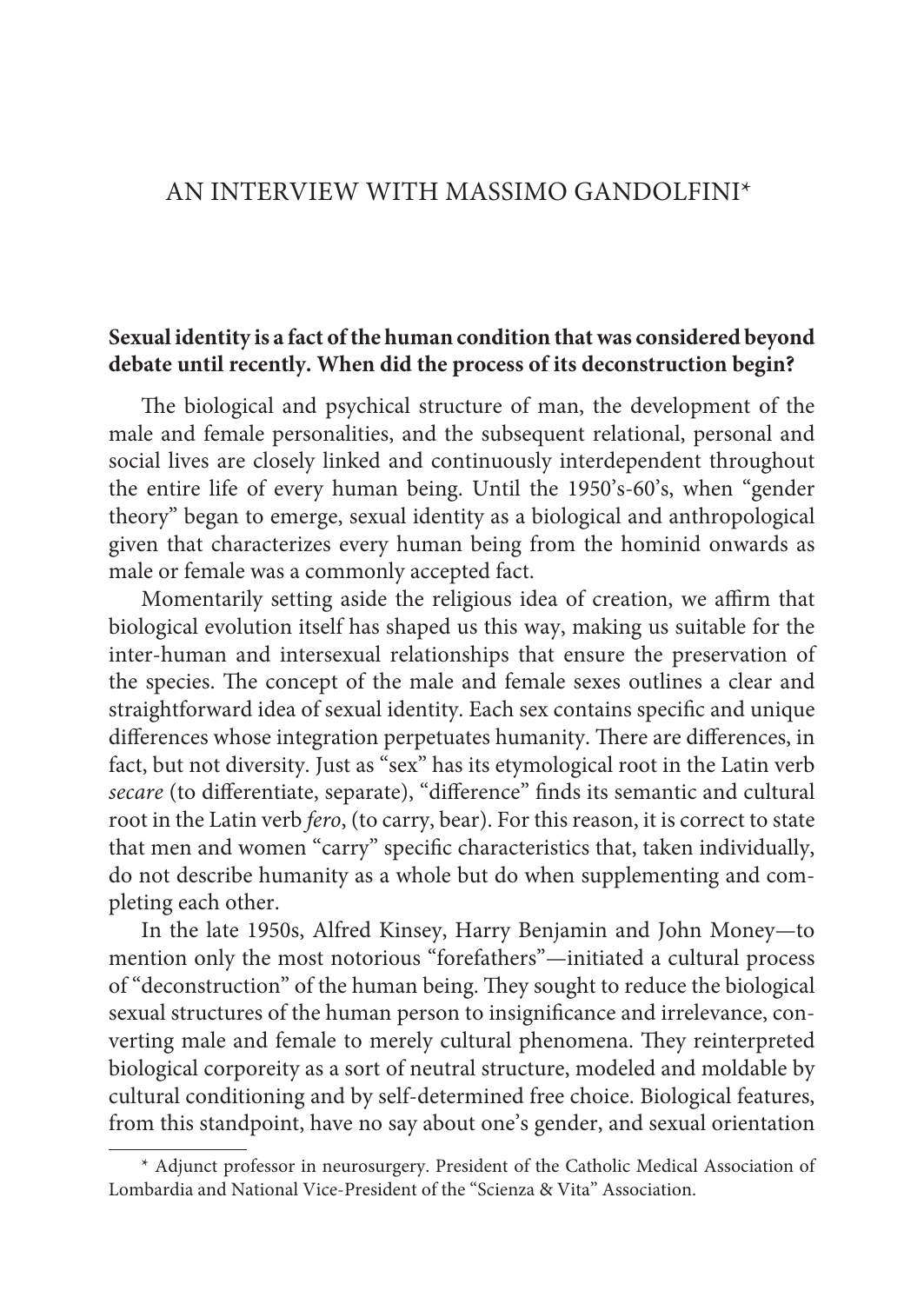is chosen instead by the individual. Culture vs. Nature: two-nil. Michel Foucault, one of the poststructuralist philosophers who most contributed to the concept of "no identity" or identity "without essence," effectively describes this new face of humanity. "Man's identity is like sand which the sea's waves rhythmically erase, like shifting figures entrusted from time to time to actualizing the decisions that history periodically lumps together and imposes as a wavering model of the human being." Not even the body possesses an essence but is constructed by culture.

# **But is this true? Or are we merely playing a dangerous game, the result of creative theories of denial with no scientific basis, aiming to "construct and deconstruct, do and undo the human being," as Judith Butler would say, "shaped by the performativity of action and being"?**

On the contrary, science—genetics, biology, medicine, psychology and neuroscience—has a lot to say. Male and female sexuality is neither a choice nor a cultural product. Rather, it is structurally imprinted upon every cell of our body. The sex chromosomes, XX for female and XY for male, with their related hormone production (estrogen and androgen), are the genetic substances that regulate and develop all of our corporeity. Primary sexual characteristics, the gonads and genitals, and secondary sexual characteristics the skeleton, muscles, breasts, subcutaneous fat, skin tissue, and hair—are structured and shaped by the sex chromosomes. The Y chromosome is the determinant of male biological sexual development; its presence affects masculinization while its absence causes feminization.

Primordial gonads are bi-potent up to the seventh week of gestation, at which time the presence of Y determines the development of the male gonads, while its absence allows the development of female sex organs (ovaries, fallopian tubes, uterus, etc.). In recent decades, owing to extraordinary growth in the field of neuroscience (a complex discipline that brings together neurology and classical neurophysiology, studies somatic functioning and explores the cognitive and symbolic workings that characterize the mind and the construction of thought), we are acquiring an understanding, based on pure empirical evidence, of the differences between the feminine and masculine personalities. We can now objectively define and describe the sexual dimorphism that involves the entire body, including the brain. Today we can speak of "brain sex," meaning that the female and male brains have different anatomical and functional specificities. Functional neuroimaging techniques allow us to "read" and "photograph" those areas of the brain involved in the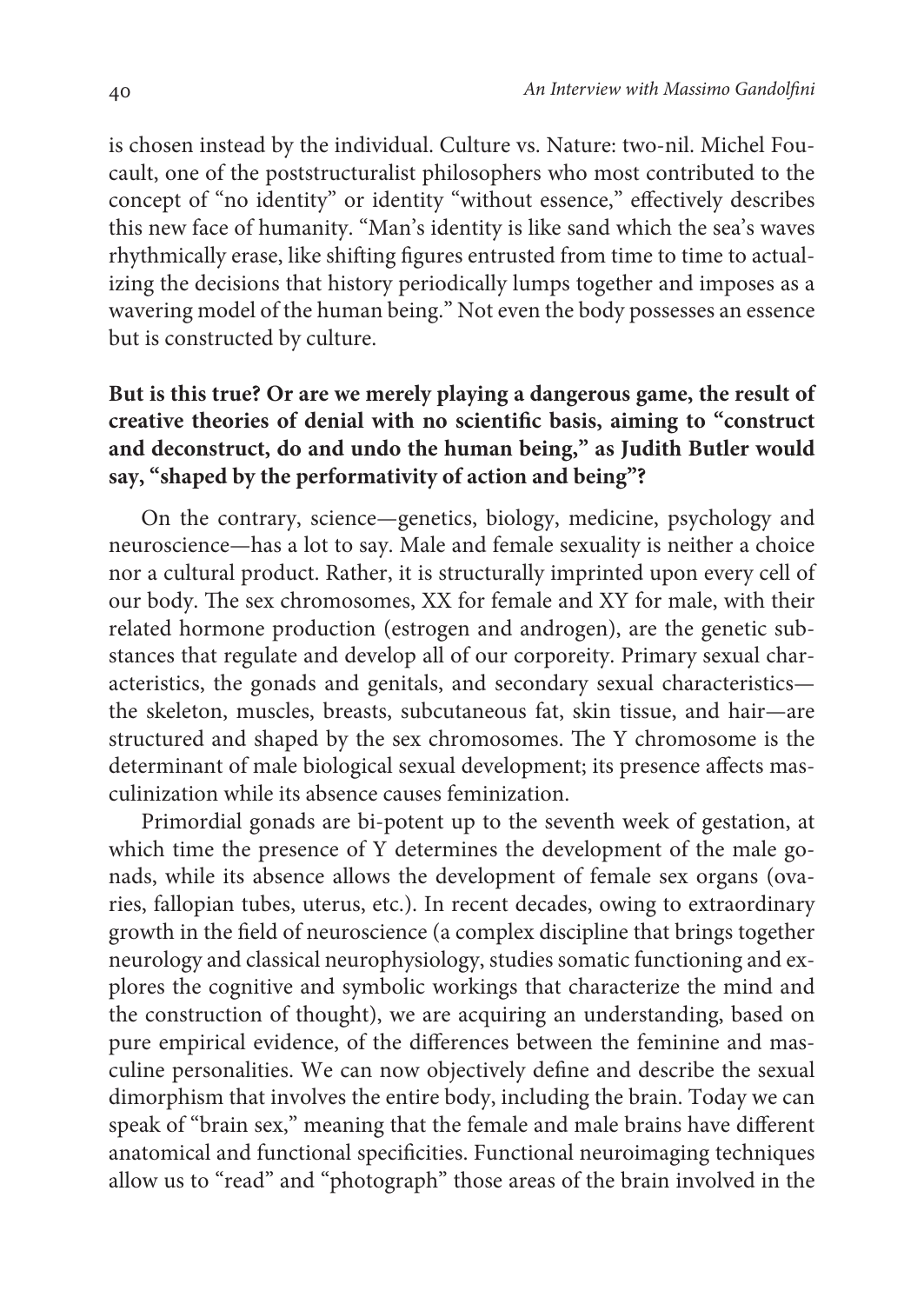execution of certain tasks or the performance of given functions, including complex symbolic functions such as language, emotions and feelings. They indicate that male and female brains have specificities that explain differences in personality (this is called "mind theory"). To the best of our knowledge, there are eight anatomical and functional regions of the brain that present sexed characteristics, almost all connected with complex tasks of the cognitive-emotional life. The amygdala, hippocampus, anterior cingulate cortex and prefrontal cortex, hypothalamus-pituitary axis and insula are parts of the "limbic system," a region involved in the structuring of memory, emotions, impulsive behavior, general cognition and empathic relations.

## **Isn't it true that all these functions plot our personality and significantly model our choices, conduct and daily behavior?**

As a matter of fact, since the 1930's, studies in behavioral psychology portrayed masculine and feminine personalities as characterized by different ways of functioning. Concerning thought, for example, they described a "linear" mode in men and a "circular" one in women. Linear thinking means preferring to deal with one concrete or abstract task at a time. On the contrary, circular thinking is the simultaneous management of multiple tasks or functions. Today—thanks to the information presented above—we know the anatomical and functional interpretative bases that mediate these differences in behavior. The "female" brain is characterized by a lower hemispheric specialization (i.e., less anatomical and functional asymmetry between the two hemispheres of the brain), while the "male" brain has a marked asymmetry in favor of the dominant hemisphere (usually the left), along with a rigid lateralization. It entails, in the male, a strict dominance of the left hemisphere regarding language, for example, and of the right hemisphere regarding the visual-spatial functions. For the female, dominance of the left hemisphere is possible, but there would usually be functions in both hemispheres. With a touch of irony and drawing from computer language, some have distinguished women from men by their ability to "multitask."

## **Can we talk about "gender medicine"? What is it?**

A precise and rigorous biological dimorphism is right at the base of what we call "gender medicine." Its existence and interpretation lie in the biological difference characterizing sexuality. Births are one example of this. More males are born than females (120/100), including both those born at term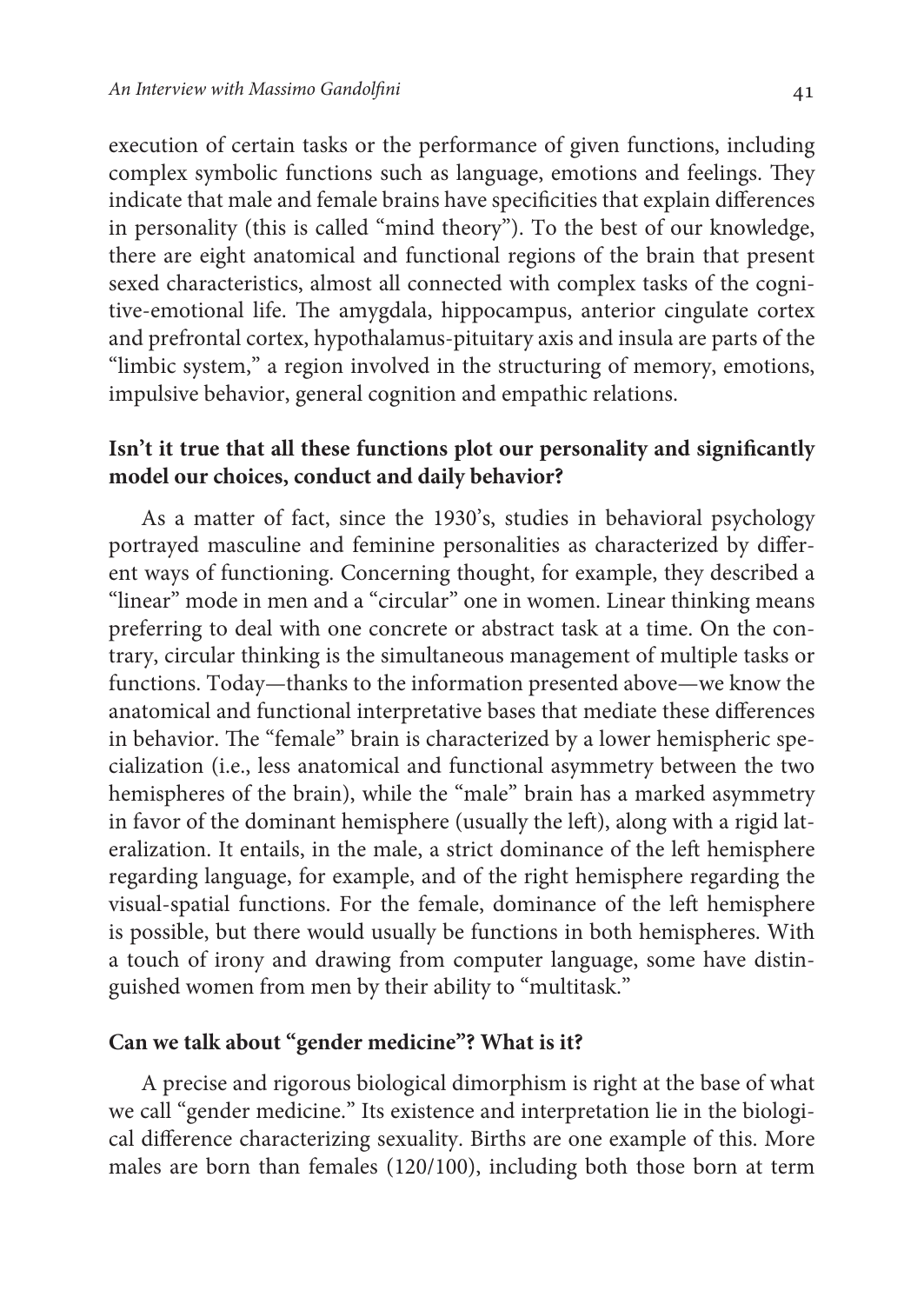(110/100) and those born alive (106/100). The opposite happens at the other end of the spectrum, death. The life expectancy for women is about 84.5 years, for men 80.1. Now even drug-genomics (the study of the interaction between genetic and individual drug treatments) suggests a gender difference. Take the case of levodopa, the drug used to treat Parkinson's. Given in equal doses, the unwanted side effects (dyskinesia and "on-off" phenomenon) are more frequent and appear earlier in men than in women.

Other aspects of great importance that neuroscience is interpreting and following with particular interest are the cognitive functions and, in particular, the study of the processes of psychical structuring, personal identity and the human personality during childhood (0 to 6 years). According to Gordon Alports, "personality is the dynamic organization within the individual of those psychophysical systems that determine his unique adjustments to his environment." From this definition, we can see the harmonious participation of several aspects and functions in the formation of one's personality, from relationships to co-parenting, from inter-corporeity to mental representation, and from haptonomy to identification.

#### **How does all of this affect a child's development?**

Relationships are the starting point. The human being, as a mammal, establishes a close inter-corporeal connection with the mother's body, which is not an inert and indifferent "container" for developing life, like an oven used to bake a cake. Rather, the maternal-fetal relationship is biologically active and integrated in such a way that some authors speak of a continuous and enriching "conversation" between mother and child. This dialogue consists of a complex exchange of fluids (mostly, but not only blood), proteins, cells, electrically charged ions, magnetic fields and neurotransmitters in a "Promethean" effort of mutual help and getting to know one another. Such an intricate and vibrant weave influences the very first structure of the child's psyche and, reciprocally, the mother's personality. Each one changes and somehow affects the other.

Another relationship of great importance is referred to as "inter-subjectivity" or "inter-corporeity," that is, the close acquaintance established between the child's and the parents' bodies. The bodies of the mother and father mediate the psychic world of personal identity that molds the child and which she grasps. Conversely, the child's physicality stimulates the mental structuring of the parents qua parents. Closely related to this process is inter-corporeity, which is the continuous and reciprocal interactions (present from the first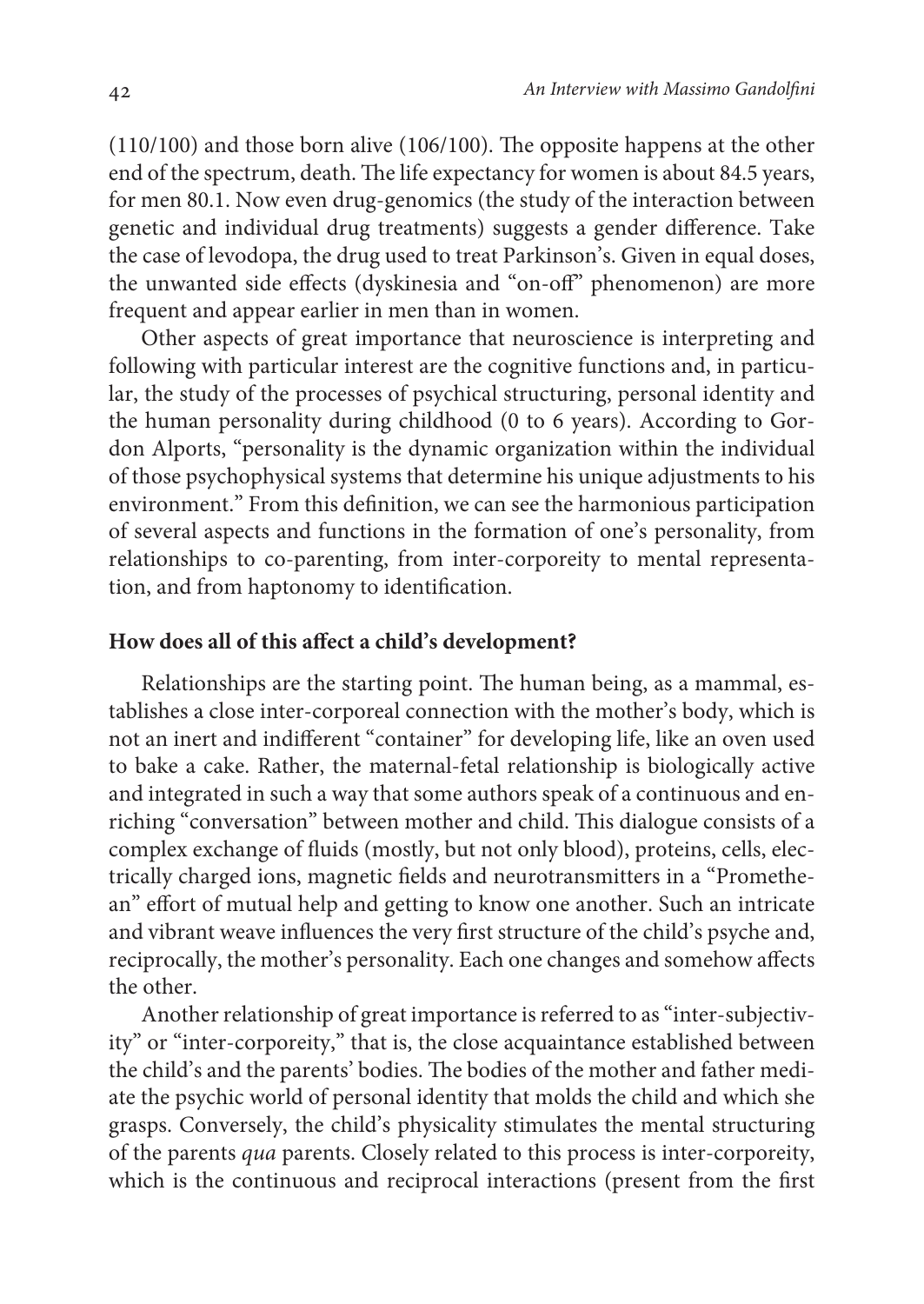days of the child's life) through which humans come to know themselves. It is the first step towards understanding another person's mind, which is the real "Rubicon" separating humans from all other living beings. We all know the child's cognitive abilities cannot develop from hypothetical mental categories, but require direct and concrete sensorial perception, mediated by the parents' bodies.

Knowing the mother's body—which conveys the female personality—and the father's body—which expresses the male personality—the child learns to identify herself somatically and, at the same time, structures her psyche and character. This structuring process has two channels: one of identifying with the parent of the same sex, the other of differing from the parent of the opposite sex. The instrument used unconsciously is the haptonomic ability (from the Greek hapsis, meaning "touch"), a form of proto-cognition (some authors speak of "proto-mimesis") occurring through touch. In early childhood the child is a haptonomic being par excellence: he needs to touch, smell, lick or eat the object of his attention to know it. The parents' affection for their child, expressed in words, actions, sounds, attitudes and facial expressions that necessarily vary between mother and father, is grasped by the child through body reading. In this way, he gradually becomes aware of the personality differences (and thus roles) of his mother and father.

# **Can we say then that corporeity gives the child a "mental representation" of his parents?**

 Inter-corporeity and inter-subjectivity are like wax seals impressing themselves upon the child's psyche, leaving an almost indelible mark we call mental representation, a fundamental concept in the history of psychoanalysis (e.g., Freud, Sandler and Rosenblatt). This stamp is the result of the child's concrete and objective experience, especially from birth to age three, and it will accompany him for the rest of his life as an original and indelible imprint. It involves two separate concepts: a stable and internal mental organization, and personal experience (real facts and unconscious fantasies). The further development of cognitive abilities, intellectual and cultural tasks and maturity can influence and even modify this imprint, but it is almost never entirely erased. For example, the mental representation of the concept "dog" comes from a concrete experience of a real "dog" from the early years of one's life. Someone who has had a negative experience—who has been attacked by a dog, for instance—forms a mental representation of "dog" as a dangerous animal that it is best to avoid. As she grows older, she may learn (through cog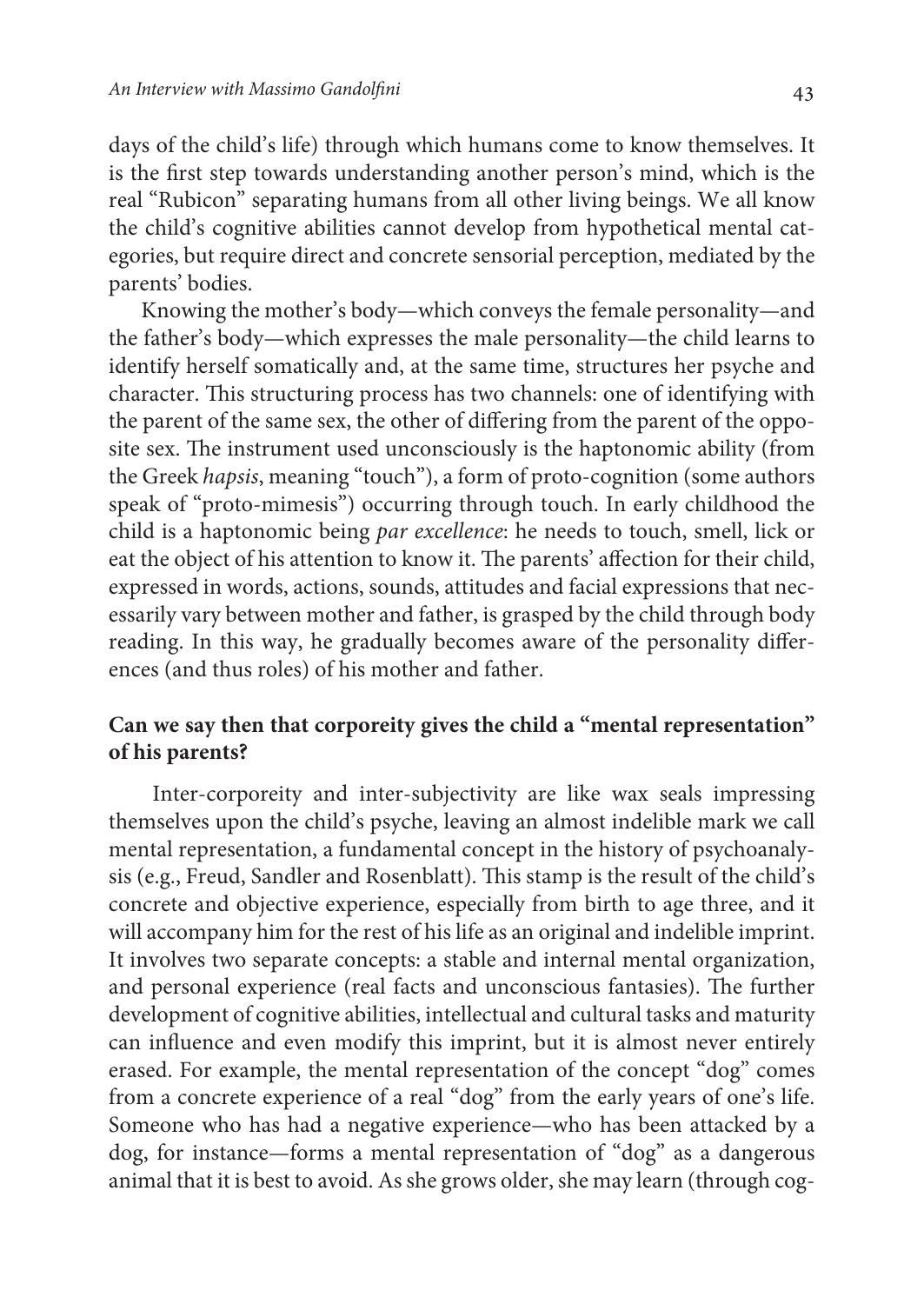nitive action) that things are not as they appear and may form a different idea of "dog." But the original mental representation remains. Therefore, when she spots a dog in the distance, her first reaction will be to avoid it. In conclusion, it should be quite clear that the internal psychodynamic organization (or "personality") is structured—not entirely, but significantly—during the early life of the child based on her inter-corporeal and inter-subjective experiences. For this reason, the environment within which the child grows during the first years of life is anything but irrelevant and neutral. It can influence, even profoundly, the structuring of his personality.

## "**Gender studies" try to ratify LGBT parenting as natural. What can we say about this position?**

 Concerning the harmonious and balanced mental development of the child, we readily understand how LGBT parenting seriously ignores all that science has said in the last century (from Freud till today). Freud writes in Totem and Taboo (1921) that, "Every human relationship formed with one's parents during childhood, whether consciously or unconsciously, will have a decisive influence on the development of the subject's personality."

A child who grows up with two mothers or two fathers is effectively deprived of an essential touchstone for the proper structuring of his personality. This physical and biological absence can only be an impairment of the intersubjective process (since one of the two subjects with whom to relate—the female or male—is missing). It is also an element of confusion in the haptonomic/mental representation process given that the male body conveys the masculine personality and the fatherly role, while the female body expresses the feminine character and the maternal role. The adoption of a sound precautionary principle—universally accepted when it comes to defending the ecosystem of the biosphere and GMOs—should be the minimum countermeasure for avoiding social experimentation on children, whose supreme interest is undoubtedly that of having a father and a mother.

Gender ideology outlines and tells an entirely different story. From its perspective, biological sex (male and female) completely dissociates from sexual orientation and gender identity. The latter is the result of education, imposed through masculine and feminine "stereotypes" that condition the male to become a "man" and the female to become a "woman," and to belong to a different gender is considered socially unacceptable. Assuming the unproven axiom that biological sexuality has nothing to do with the structure of personality (is considered the result of culture and nature), everyone can and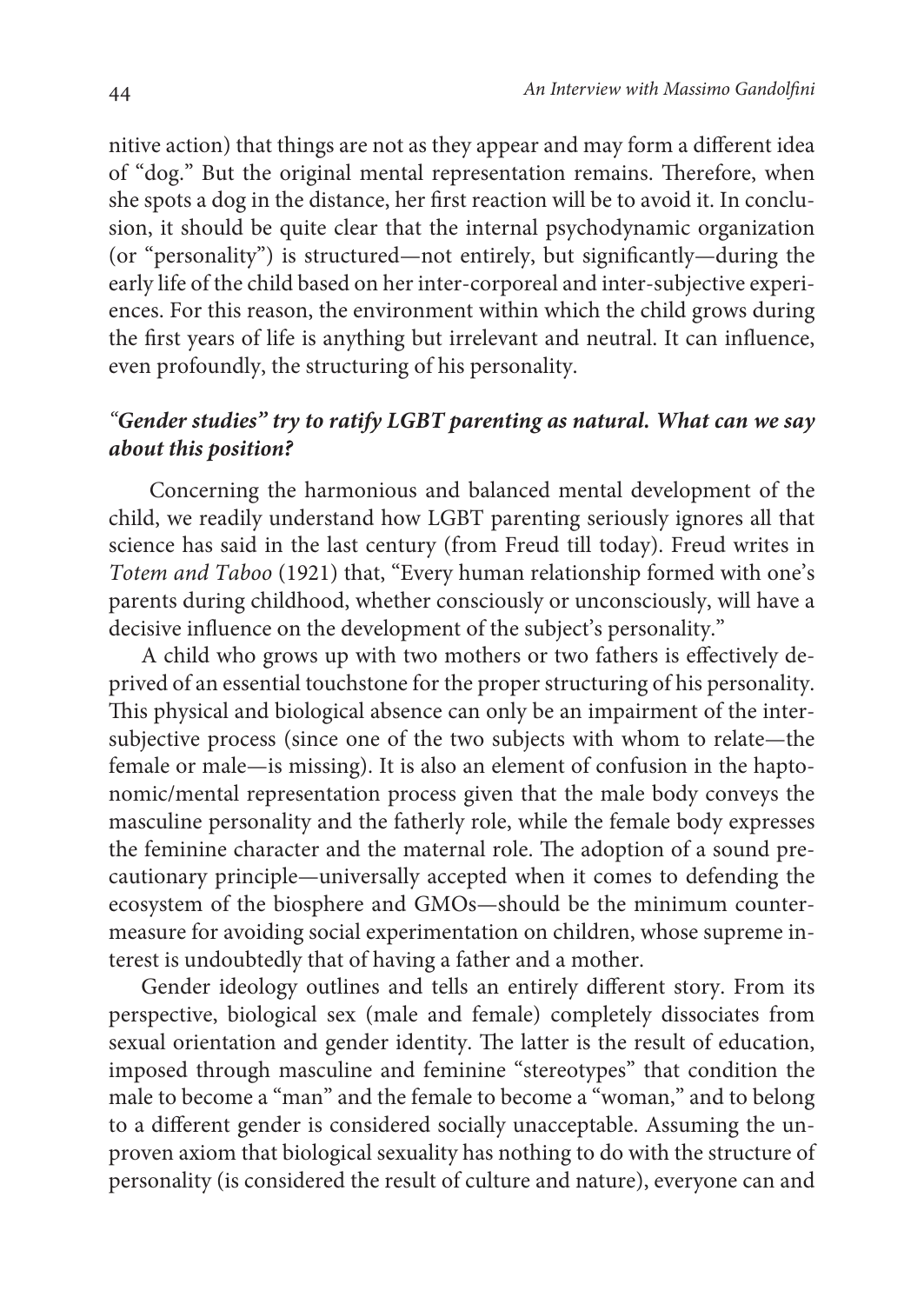must make and unmake, build and deconstruct one's chosen gender based on desires and self-perception that can be experienced at any time and are, therefore, variable and changeable. In a short time, we have gone from four genders (LGBT), proposed in the sixties and seventies, to a growing list that today includes 58 different genders. It prompted Judith Butler to propose (in the late 1980s) "queer" as a kind of "fluid gender" that can include all possible and conceivable genders.

#### **What are the origins of gender ideology?**

Gender ideology was born in a medical environment (Kinsey, Benjamin and Money) and then in a political-philosophical one (Marcuse, Levi Strauss, Simone De Beauvoir, Foucault and Derrida) that created a historico-cultural blend with the radical feminist movement (Firestone, Witting, Butler and Kristeva). Its social pervasiveness was such that, in the academic world, colleges were founded and intended to study the sexual orientations present in populations. In this way "gender studies" was born. To be honest, this was nothing new or original, since Alfred Kinsey's famous "Reports," based upon empirical-statistical criteria and drafted between 1948 and 1953, claim that femininity and masculinity are cultural constructs that must be eliminated to establish genuine equality between human beings.

The first stage was the "linguistic revolution" from "sex" to "gender," with the explicit intent of relegating sexuality to a biological field that has nothing to say about social construction, which consists of roles related to the individual's self-determination. Thus, the human being could be asexual or pansexual because the only important thing is the free choice of identity and sexual orientation. "Gender studies" is, therefore, nothing more than an attempt—based on opinion polls—to prove that certain genders naturally exist among populations and are not the product of ideology or philosophy. Consequently, they should be naturally welcome and adequately developed in society. But the commonality between gender ideology and gender studies lies in the total absence of any scientific evidence. We are still waiting for someone to provide genetic, hormonal, phenotypic, neurological or some other type of evidence—as long as it is objective, intelligible and describable in scientific terms—of how a person can be "naturally" queer in the morning and gay or lesbian in the afternoon, after being heterosexual for the first twenty or thirty years of his or her life.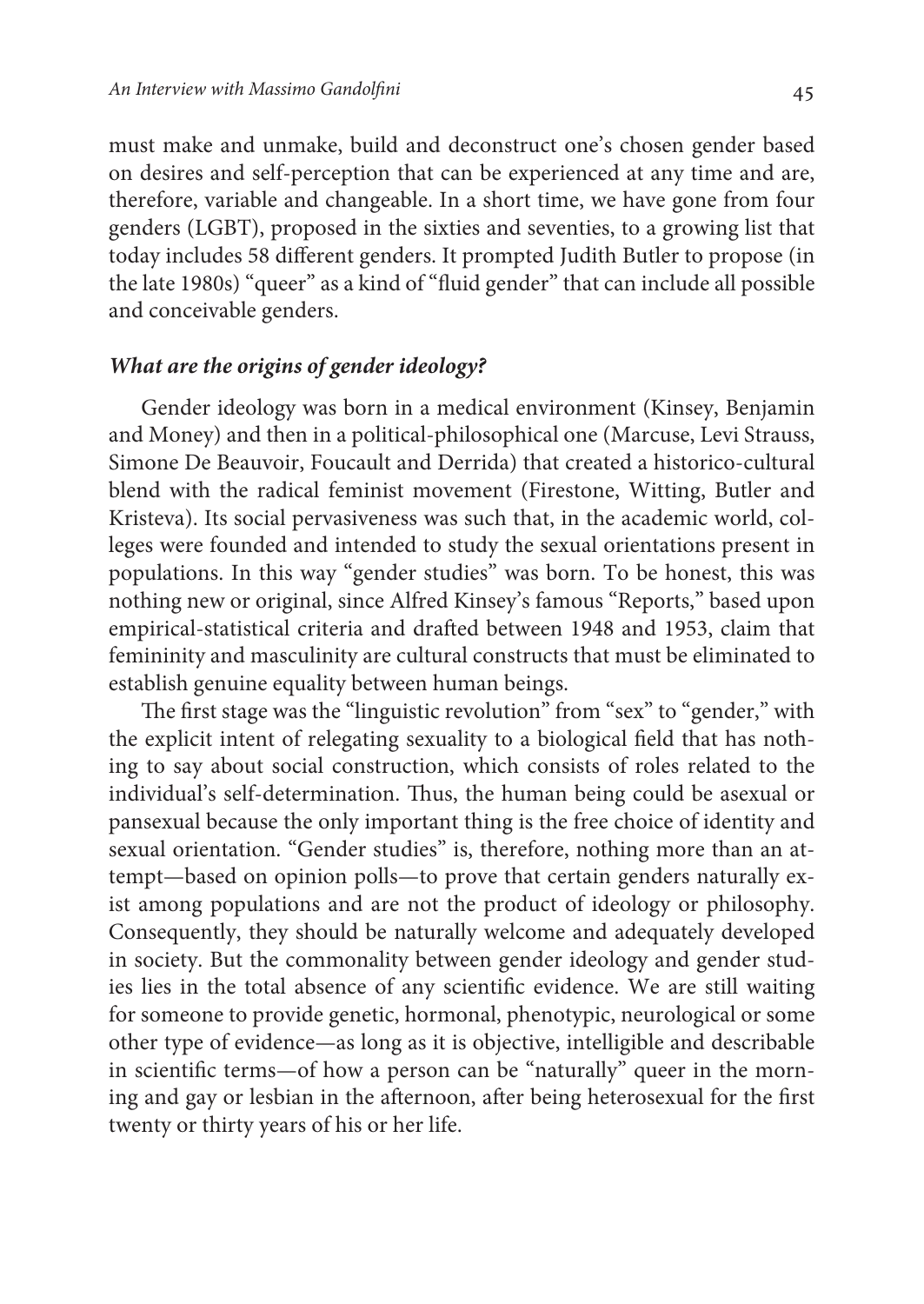"In a time of universal deceit, telling the truth is a revolutionary act." Let's hope that Chesterton's words help us find each day the courage to swim against the tide of the "politically correct."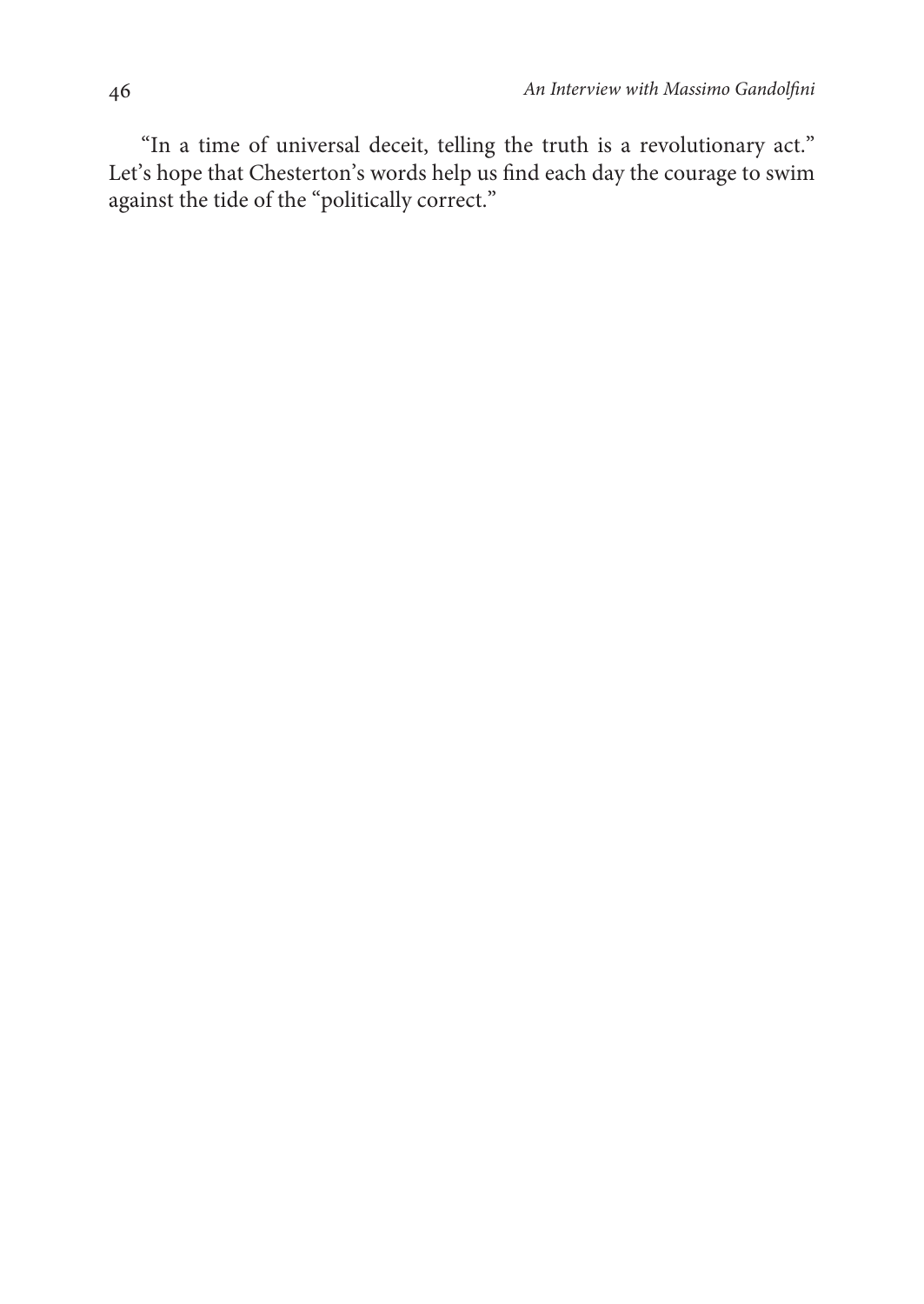# PART II

# SEXUAL DIFFERENCES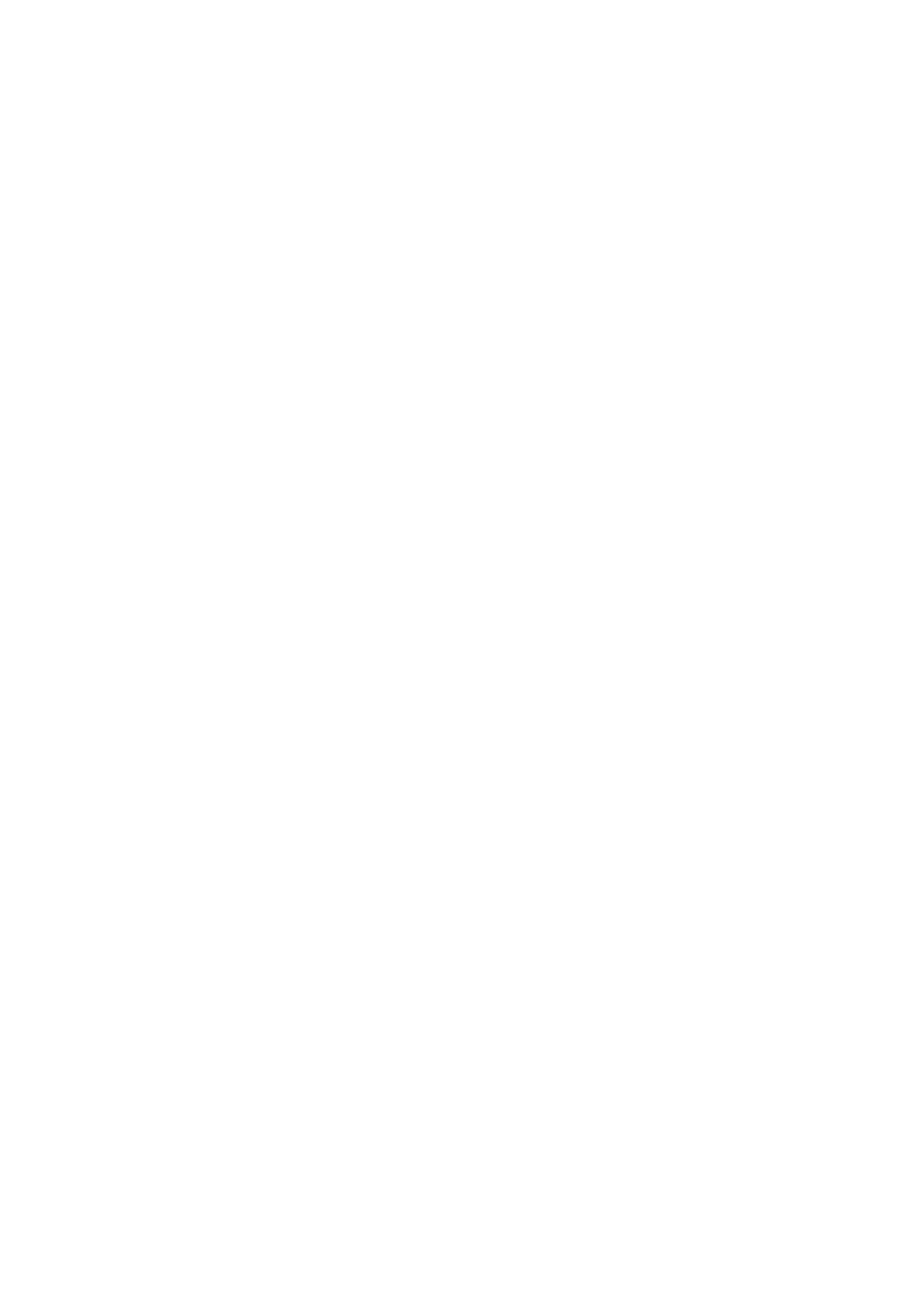#### LAURA C. PALADINO\*

# SEXUALITY, CONJUGALITY AND PROCREATION IN THE BIBLE

These reflections come from the opening chapters of Genesis and examine in depth sexual differences and related issues, such as procreation and the family. These themes presuppose a Biblical vision, the foundation of Judeo-Christian tradition. We outline a broad framework that, starting from the theological arguments of salvation and vocation to relational dynamics, examines the inherent symbolism in the stories of creation and explores the conceptual issues of conjugality and generativity. It analyzes the specific difference between male and female, along with their anthropological dimension of complementarity and reciprocity, reflected in the biblical texts and understood as the supreme expression of God's image. The human being manifests and reveals the vocation of being made in God's image and likeness as a creature capable of relation, fecundity and responsibly assuming motherhood or fatherhood.

## **1. A linguistic clarification: "separation" in the context of the Old Testament**

As the great interpreter of Heidegger's philosophy, Luce Irigaray, wrote: "Sexual difference is one of the issues or the issue in our time... which could be our salvation, a new horizon of fertility not yet seen if we thought it through."<sup>1</sup>

We are not sure what Irigaray means by the word salvation. However, there is no doubt that in the Old Testament, the issues of difference and separation have much to do with salvation. The concept of separation, expressed by the root badal in Hebrew, is of capital importance in the post-Exilic biblical vision, as it is the best means of preserving the Chosen People and the favor of the Lord<sup>2</sup>

<sup>\*</sup> Biblical scholar, Professor of Biblical Theology and Biblical Historiography at the European University of Rome, and the Pontifical University Regina Apostolorum.

<sup>&</sup>lt;sup>1</sup> L. Irigay, Ethique de la différence sexuelle, Minuit, Paris 1985. She wrote the work in parallel with a series of lectures she gave as the prestigious Jan Tinberg Chair at the Erasmus University of Rotterdam in 1982. We do not share all of Irigay's conclusions, but we have gladly mentioned a quote that maintains its significance and value in the contemporary context.

<sup>&</sup>lt;sup>2</sup> It is a theological concept that actively operates in postexilic biblical texts and produces different currents of thought that I have examined in depth elsewhere. See L.C. PALADINO,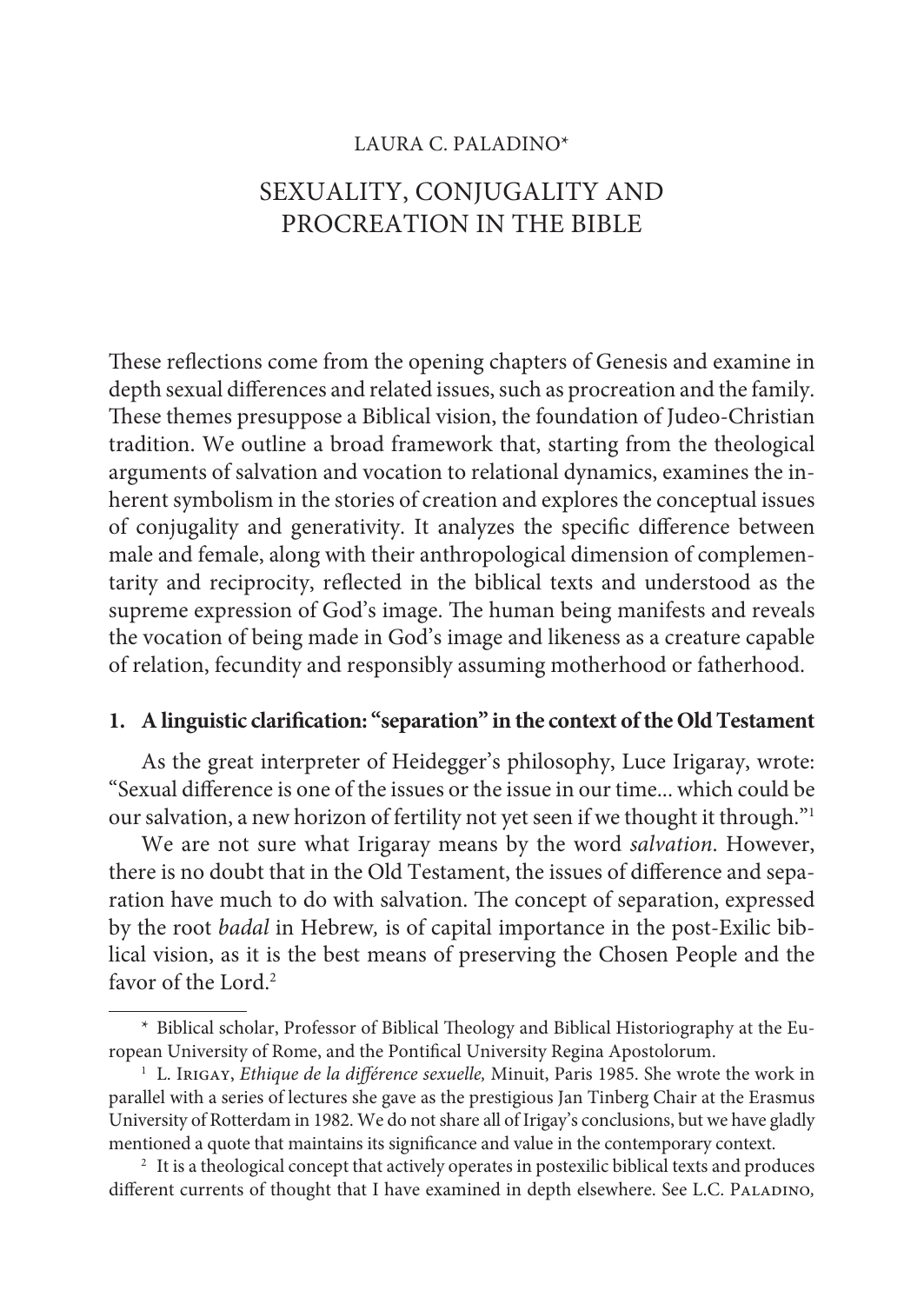The salvific dimension of differentiation emerges clearly from the very first verses of the book of Genesis. It tells the creation of the world and describes God's intervention as one of order and the elimination of chaos through an act of separation and distinction. The distinction is considered a prerequisite for life even before man and woman, from the beginning of creation. In creating, God separates and orders. On the first day God separates the light from the darkness (Gen 1:1-5). On the second day God separates the waters above from the waters below. On the third day He separates the water under the firmament from the dry ground (Gen 1:9-13). On the fourth day He creates the sun and the moon to separate day from night and to distinguish light from darkness (Gen 1:14-19). On the fifth and sixth day, God makes all living creatures of the sea, sky and earth, separating and distinguishing them precisely according to their kind as He had done for the plants in the fourth day (Gen 1:12, 21, 25). God saw all creatures, day by day, and it was good. The Creator's specific gaze defines an implicit blessing that precedes and accompanies all the explicit blessings pronounced by God upon the animated creatures<sup>3</sup> that can listen<sup>4</sup> to his voice.

Tutelare l'identità. Studi storico-filologici sulle versioni antiche della Bibbia. Testo Ebraico Masoretico e Testo Greco dei Settanta, Pensa Multimedia, Lecce-Brescia 2012. It is interesting to underline how in the biblical language the root of the word "confusion"—balal—differs from that of "separation" in one letter: the central consonant. The Biblical message that also manifests through language is obvious: difference is order in chaos, while confusion is ambiguity. Even if it may seem that there are completeness and wholeness in confusion, in reality there is only disorder as an absence of difference.

<sup>&</sup>lt;sup>3</sup> For this, see L.C. PALADINO, "Dal creato all'uomo, dall'uomo alla storia: la benedizione nei racconti biblici", in Coscienza, 4-5, 2014, p.37-46; also see L.C. Paladino, Dire bene di Dio, dire bene dell'uomo: le preghiere di benedizione nel Pentateuco e nei libri storici dell'Antico Testamento. Un confronto tra le versioni antiche (TM – LXX), Arte Tipografica, Naples 2012.

<sup>&</sup>lt;sup>4</sup> The importance of listening in the biblical context already emerges here, in the choice of differentiating the way of blessing from the existence of the sense of hearing: it is the ability that allows one to respond to God's call, to His blessing and His election. This ability is, therefore, the creatures' gift par excellence—they listen to the creator after seeing Him, recognizing beauty and covering themselves with His look of goodness and blessing. See, in this regard, the commandment of the good Israelite, who is invited to listen: "Hear O Israel, the Lord is our God, the Lord is one" (Deut. 6:4). Mark recalls this dispute of the great commandment in Mk12:29-30. We will later address the value of listening to the biblical texts and the symbolism inherent in it. For more information, see L.C. PALADINO, Dal creato all'uomo, dall'uomo alla storia, ...; L.C. PALADINO, Dire bene di Dio, dire bene dell'uomo, ...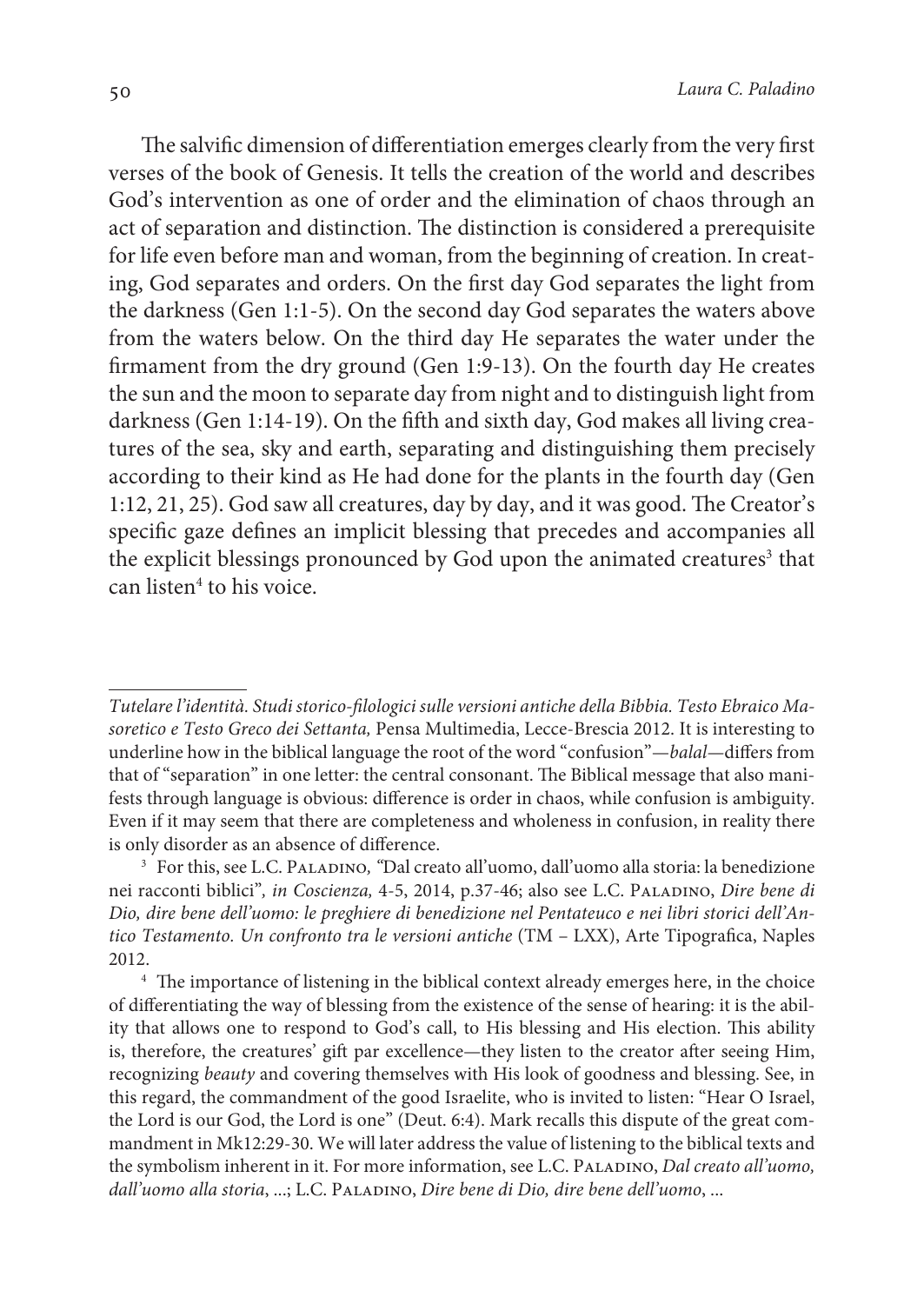## **2. "In the image and likeness of God": the vocation of humankind as male and female, guardian of the Garden of Eden, creatures in relation.**

To seal the entire creation, God resolves to create humanity "in his image and likeness" on the sixth day (Gen 1:26). "In the image of God he created them; male and female he created them," as Gen 1:27 emphasizes.

In the Bible, "'adam," humankind, is conceived as sexually differentiated from the beginning. Two distinct possible expressions, the masculine and the feminine, reveal humankind's being in time.<sup>5</sup> Its existence is ontologically and inevitably denoted by a difference between male and female, even in the identity of their human nature in the one expression of 'adam. Male and female together are called "man" by God since the day of their creation.<sup>6</sup>

As they receive their calling, they assume God's blessing and the vocation to be fruitful and increase in number, to tend the land and rule over the creatures, together in their condition of complementarity and reciprocity as evoked by their differences.<sup>7</sup> Humankind, male and female, is, therefore, created in God's image and serves to bring a beam of God's presence into the world through the senses. 'adam, as the name itself recalls,<sup>8</sup> amounts to a gift for creation, which otherwise would not have a guardian "in the image of

<sup>&</sup>lt;sup>5</sup> The two terms that define male and female in this step are *zacar* and *neqebâ*, which have an explicit sexual value, even in their etymology: the same words are used to refer to animals in many contexts in the Old Testament. The story of the great flood repeats these words in the entrance of every animal, "the male and his female" (Gen 7:2, 3:8-9) "to keep the species alive on the earth" (Gen 7:3).

<sup>&</sup>lt;sup>6</sup> "This is the book of the generations of 'adam. In the day that God created 'adam, in the likeness of God made he him; Male and female created he them; and blessed them, and called their name "'*adam*," in the day when they were created." (Gen 5:1-2).

<sup>7</sup> Gen 1:28. We must point out the significance of the name in Hebrew sensitivity. It indicates a vocation, and its assignment or modification denotes an essential change in life itself. This calling is repeated in various contexts of the Old and New Testament, such as the call of Abraham (17:5) and Peter (Matt 16:18-19). Naming has a capital value in the Bible and is the prerogative of the father figure in the Jewish tradition (see also NT, about John the Baptist and Jesus: Lk 1:13-63; Matt 1:21. In the passage of Gen 5:1-2, God assigns a name to man, assuming in this way the dimension of creator and father. In return, the Lord gives the man the task to name the creatures (Gen 2:19), because 'adam is the manifestation of God in the world, and holds the position of chief and guardian of creation, showing the paternal face of the Lord.

<sup>&</sup>lt;sup>8</sup> Significantly, man, male and female, receives the name of "adam " from God. In fact, in the name itself it is possible to identify the connection with the 'adamâ, land, which must be guarded by man. Even linguistically and etymological 'adam is the guardian of the 'adamâ. See more on this aspect below.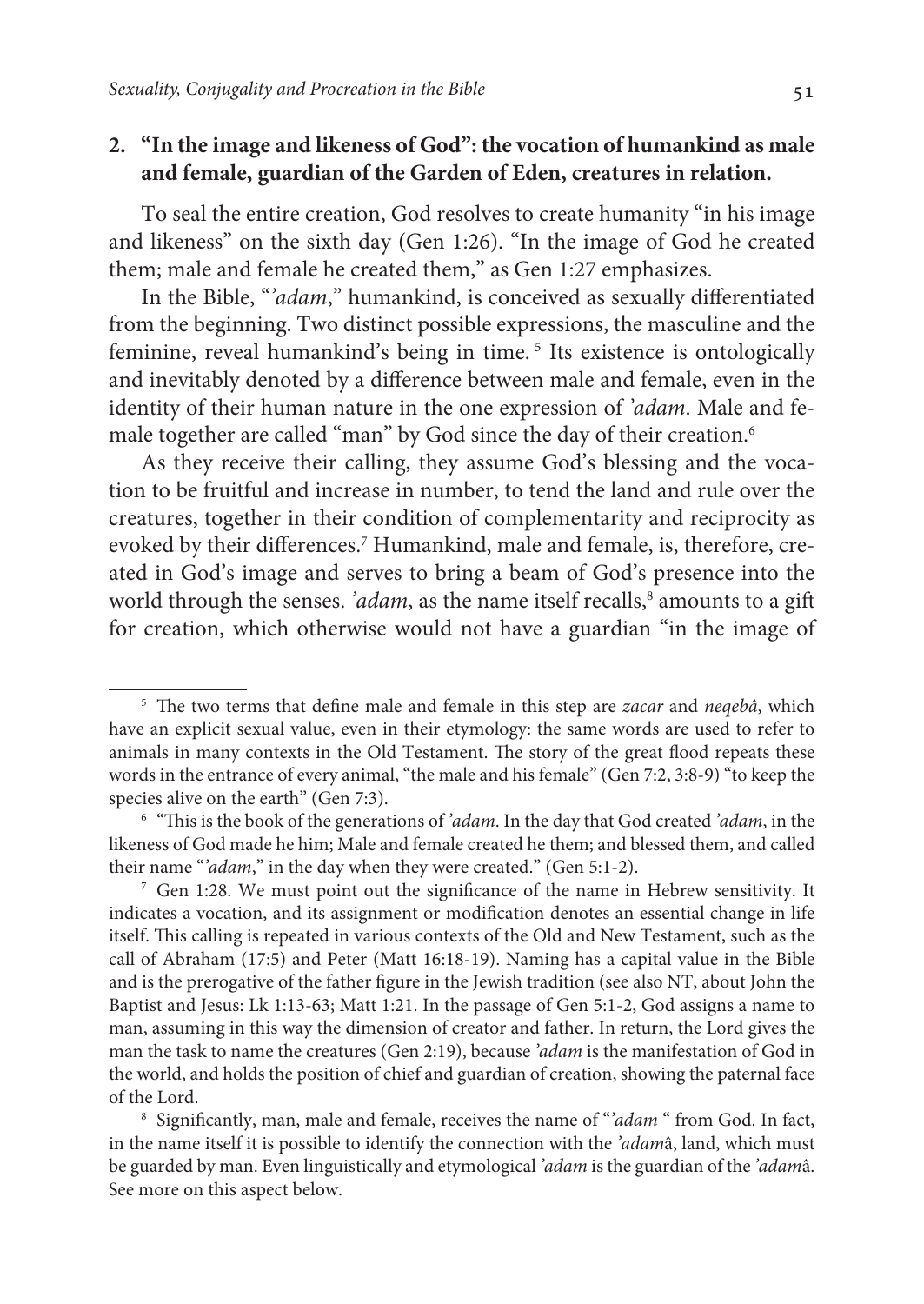God." It makes clear to the entirety of creation that, without humanity, creation itself would remain hidden.<sup>9</sup>

God confers upon all creatures differentiation, separation, ordering and salvific distinctions. However, in humans, this is conferred not according to kind,<sup>10</sup> as is the case for animals or plants, but in God's image. This image is explicitly identified in the sexual difference revealed by each human being, living and concretely existing as male or female.<sup>11</sup> Therefore, the relational dimension of 'adam, ontologically related because made male or female in a limited and complementary condition, is made in the image of God. For this reason, the relational dimension of 'adam is intended as a divine image. He is created as ontologically related in a condition of limited and reciprocal complementarity that simultaneously evokes and manifests a potential for completeness and wholeness.

Male and female bear within themselves the same relational dimension characterizing the God of Israel. This relationship is present in many contexts in the Bible. It is a prophecy of the Trinitarian dogma later institutionalized by Christianity.<sup>12</sup>

# **3. "It is not good for the man to be alone" (Gen 2:18): the woman and her difference, "a helper suitable for him."**

This relational dimension, which is fundamental to human nature and, according to the Bible, appears as an expression of God's image in the sexually differentiated human being, is confirmed with an emphasis in different sections of Gen 2 (in a way more detailed than in Gen 1). This passage describes

<sup>9</sup> The prophecy fulfilled in Christ, "the image of the invisible God, the firstborn of every creature," as St. Paul says to the Colossians (Col 1:15), is already present in these passages of the Genesis.

 $10$ . This almost formulaic clause appears in the entire first chapter of Genesis when referring to the creation of all living things, plants (Gen 1:11-12), fish and birds (Gen 1:21), and land animals (Gen 1:24-25).

 $11$  On sexual difference see E. ROZE, Verità e Splendore della differenza sessuale, Cantagalli, Siena 2014 and the extensive biography referenced in that work.

<sup>&</sup>lt;sup>12</sup> Theology sees the relational dimension of the God of Jesus Christ, One in three Persons, foreshadowed in the abnormal plural content in Gen 1:26: "And God said, Let us make man in our image, after our likeness." The passage about Abraham encountering three men contains such a symbolic value (Gen 18:1-16). There is also a sudden change from plural to singular in the dialogue (Genesis 18:9-10) between Abraham and his guests. It ends with the prophecy, made by the three men, of Sarah's maternity.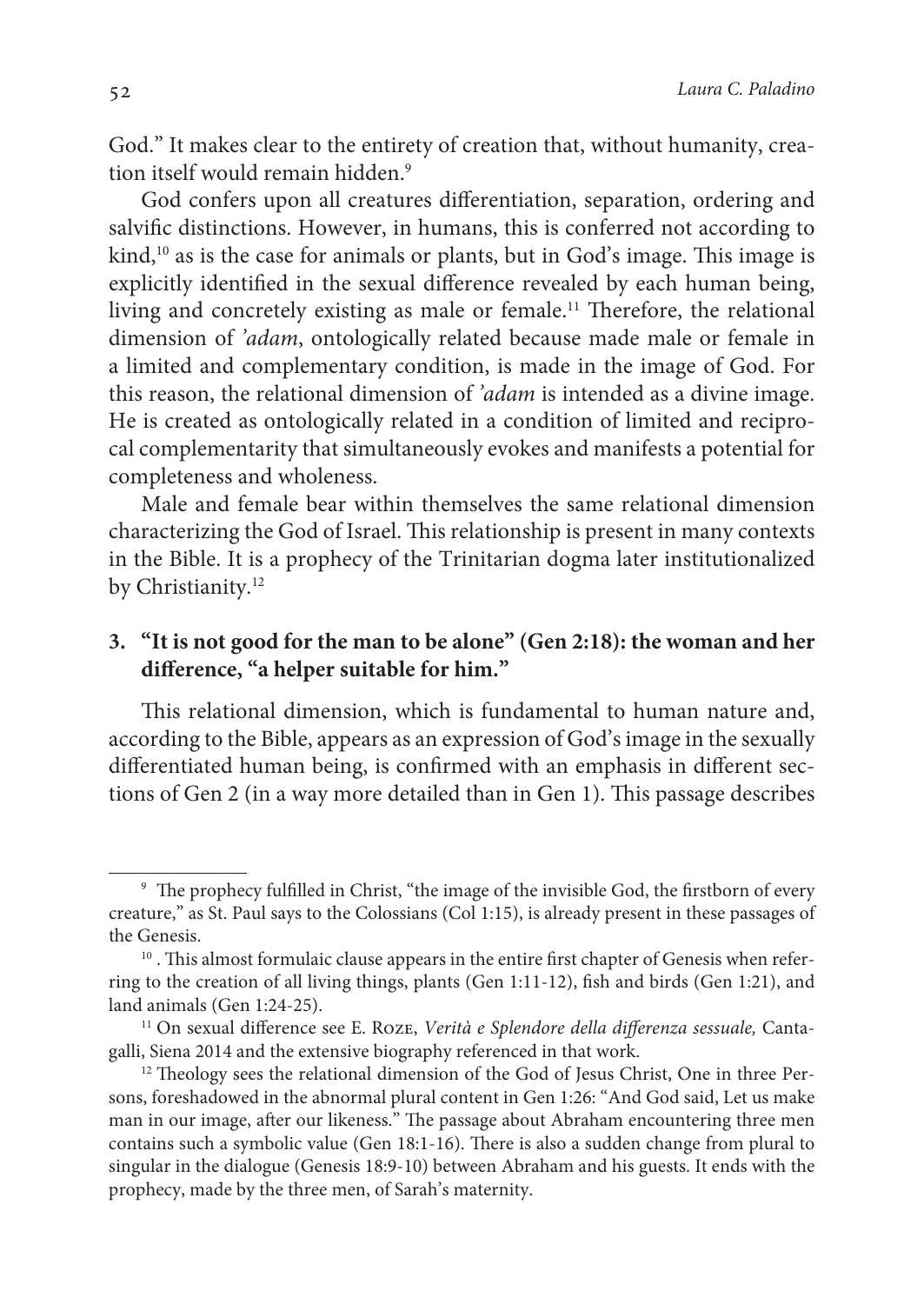the creation of man ('adam) from the dust of the ground ('adamâ), $13$  man who is gifted with a spirit infused by the Creator, and placed as the only living being in the Garden of Eden "for him to work and take care of it" (Gen 2:15).

In the same context, 'adam is commanded to not eat from the tree of knowledge, or he will die (Gen 2:16-17).<sup>14</sup> God creates all the animals for 'adam, and after him, not before, as told in Gen 1. God leads all the animals, one by one, to man for him to name.<sup>15</sup> God finds a "helper suitable for him," since God saw that "it is not good for the man to be alone"(Gen 2:18). This presence of a denial is of great importance in the Bible. In the first chapter of the Genesis, God saw that every creature He called into existence "was good." Here instead, in total and deliberate contrast with the positive affirmations of creation, God sees that the loneliness of 'adam is "not good." That is why He seeks "a helper suitable for him,'' who reveals himself (according to the translation that most fully expresses the richness of the root nagad in the Hebrew  $text)$ <sup>16</sup>

However, among "all the livestock, the birds in the sky and all the wild animals no suitable helper was found for 'adam (Gen 2**:**21). Only when God forms the woman (išâ) from the rib He had taken out of 'adam (Gen 2:22), 'adam proclaims all her splendor and recognizes her as "flesh of his flesh and bone of his bones." For this reason, he reiterates that she shall be called a woman, išâ, for she originates from the man (iš). With this statement, through lexical contiguity, iš recognizes himself as guardian of išâ, just as God made 'adam the guardian of 'adamâ.

<sup>15</sup> Man's position of superiority relative to creation and his role as a guardian of creation, assigned by God because made in His image and likeness, is seen in this operation. According to Gen 5**:**2, as the Lord gives a name to man, in the same way, man, as the manifestation of God in the world, is given the task of naming the creatures. The act of naming now assumes its primary value, the ultimate meaning and complex implications of which are understood further on.

<sup>16</sup> For the meaning of "revealing" see, e.g., the occurrence of nagad in Isa 44**:**7. For this and other lexical references in this study, see as well, G.-J. BOTTERWECK, H. RINGGREN Grande lessico dell'Antico Testamento (ed. it. Edited by P.G. BORDONE), Paideia, Brescia 2007.

<sup>&</sup>lt;sup>13</sup>. The etymologic similarity of terms translating "ground" and "man" is characteristic of Hebrew, and has theological value at different levels, as we have already mentioned and will see better further on. There is similar etymologic similarity in Latin, through the correspondence humus-homo.

<sup>&</sup>lt;sup>14</sup> For further information on the tree of life and on theological issues regarding the prohibition in the passage of Gen 2:16, see L.C. PALADINO, "'Dio non è dei morti, ma dei viventi' (Mt 22:32; Mk 12:27; Lk 20:38): vita e morte, immortalità e resurrezione nelle Scritture Sacre", in M. Krienke (ed.), Morte e immortalità nel dibattito interdisciplinare, Atti delle conferenze di studio (Lugano 2014), Messaggero, Padua 2015.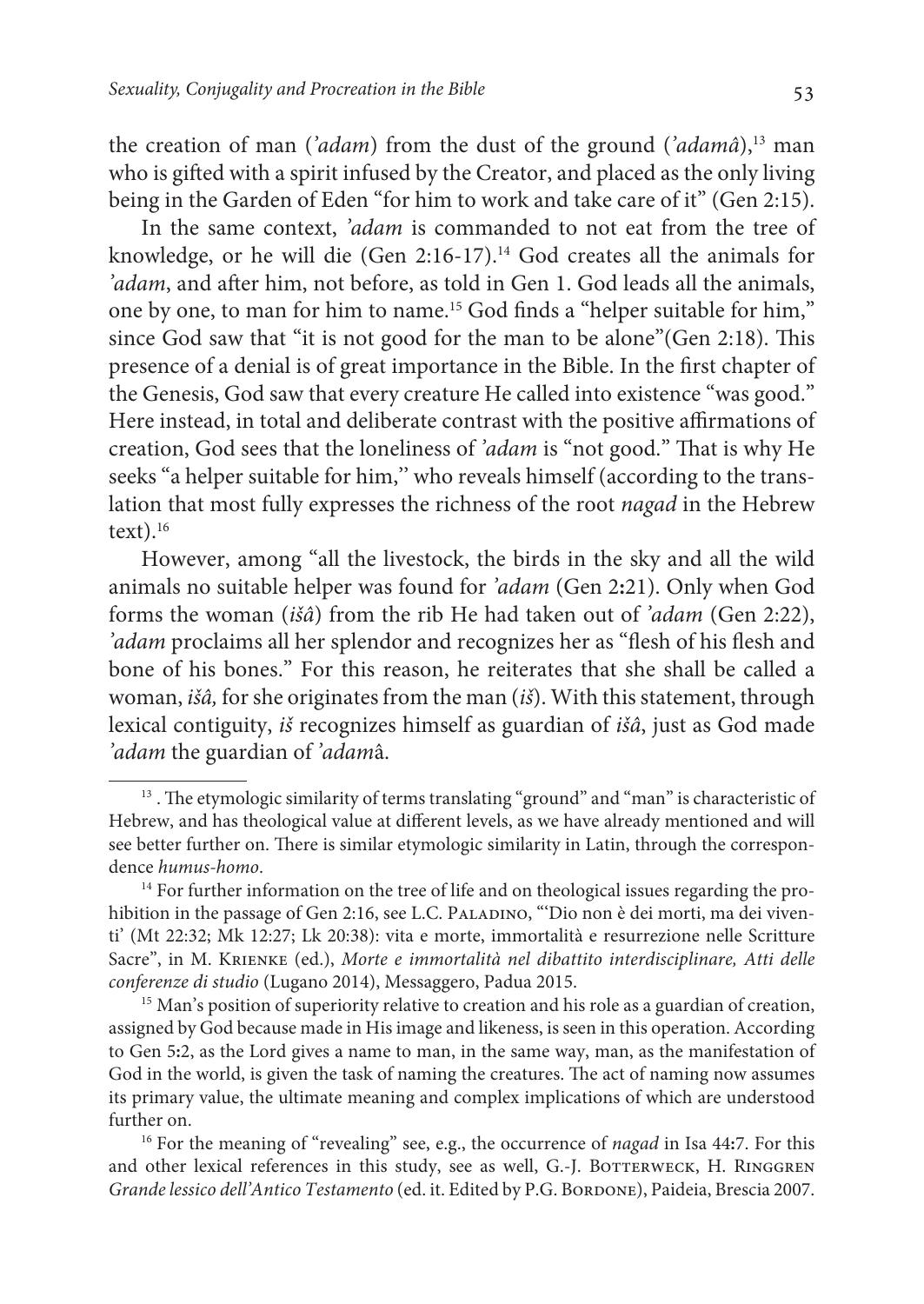It is worth noting how in the biblical vision is recognizes himself as such only when he meets the woman, išâ. In fact, the noun iš appears for the first time in Gen 2:22. After that, the term išâ appears in Gen 2**:**21 when the woman is made from the rib of 'adam. In short, the identity of human nature is in 'adam, but it necessarily differentiates into iš or išâ, which linguistically is identified by the same root declined to male and female, which are different but not radically diverse.<sup>17</sup> From a conceptual point of view, in the very moment the woman appears, characterized as is and as is a, we understand that masculine and feminine differences form 'adam, or the human nature.

In these brief symbolic notations, the Hebrew mind perceives that sexual difference is marked precisely by the arrival of the woman. Her appearing reveals to man the very meaning of his sexuality, the value, meaning and purpose of his being male (zacar).

## **4. So he made an išâ from the rib of 'adam: the identity, difference and sacredness of human sexuality in the Bible.**

The account of the woman's formation in Gen 2:21**-**24 is even more explicit. The woman is not created since God forms her nature at the very moment of creation of 'adam. When referring to her, Genesis uses the verb of construction and generation,<sup>18</sup> instead of the verb of creation bara'. The Bible uses the verb of construction to describe the founding of cities<sup>19</sup> and homes,<sup>20</sup> places where the living dwell, or spaces consecrated to God.<sup>21</sup> It also refers to

<sup>&</sup>lt;sup>17</sup> We can focus on the etymology of these two adjectives, which show how these are not equivalent in their meaning since they derive from two different Latin roots, that of differo ("to bring elsewhere," and so to extend) and divorto/diverto (to distance, or separate). Man and woman, distinct from the rest of creation in being made "in the image and likeness of God," are not offered a further separation or diversity of species but instead are given a sexual difference (išâ; iš) in the unity and identity of human nature ('adam).

 $18$  As we have already seen about *badal* and *balal*, the slight difference in the root always has a conceptual value in Hebrew. Here, too, there is a semantic shift, in the second consonant of the root, but this difference is essential, and it establishes otherness between the two concepts, partly contiguous, but different.

<sup>&</sup>lt;sup>19</sup> See, e.g., Gen 10:11 on the foundation of Nineveh, Num, 13:22 on that of Heshbon, and Num 32 on that of the cities of the twelve tribes of Israel. See 2Sam 5 concerning the construction of the city of David in Jerusalem.

<sup>20</sup> Gen 33:17; Deut 8:12

<sup>&</sup>lt;sup>21</sup> See, e.g., Gen 8:20 on the altar built by Noah after the flood, and Gen 12:7-8, 13:18 concerning the altars made by Abraham to thank God for the promise of the offspring and the land. Isaac (Gen 26:25), Jacob (Gen 35:7) and Moses (Ex 17:15, 24:4) built additional altars.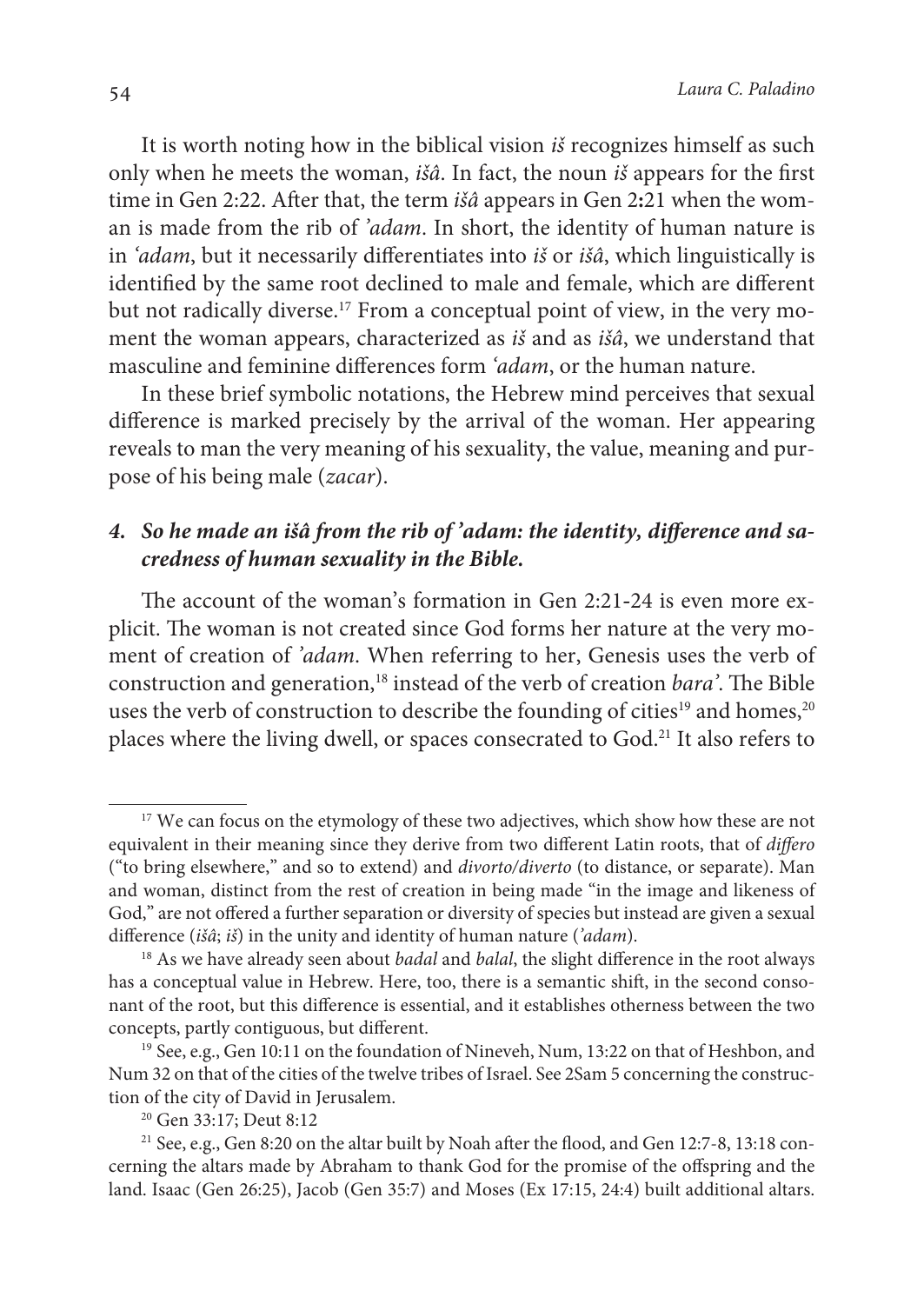the procreative act of human couples, especially those of the patriarchs and matriarchs, and undoubtedly that of mothers.<sup>22</sup>

According to the Genesis account, the woman is formed from the rib (şela') of 'adam. It is a noun that appears about fifty times in the Old Testament and defines the side, the hip of the human body. It is the most important and significant part of the body since it is particularly strong. The woman comes out right from the side, as a help, support and column<sup>23</sup> for her man. The woman is robust and can offer help because she comes from the rib, a dynamic part capable of supporting the whole person.

This verse in Genesis seems to say that the woman is at the man's side to help and support him, to prod him beyond his inertia and share his vocation as guardian of the common good. The Bible assigns her this arduous task when appraising her, giving her the vocation to be a helper ('ezer), modeling after God. If she accepts and fulfills this task, she will inspire the man to realize the best of himself. Otherwise, her intervention can only contribute to his ruin.<sup>24</sup>

In addition to strength, şela' recalls the theme of sacredness in the Bible. Gen 32:32 recounts that after fighting with the angel and meeting God, Jacob limped in that part of the body identified by the noun şela'. It is in this condition that God manifested to the Patriarch. It is a presence to which no one is

See the use of the verb in 2Sam 7 about the claim of David to build a house for the Lord, and the altar made by David in 2Sam 24:25.

 $22$  The verb has this meaning for the first time in Gen 4:17, referring to Cain's wife, the mother of Enoch. It again appears with Sarah in Gen 16:2, referring to Hagar; see Gen 30:3 on Bila, Rachel's maid, and on Hagar in the stories of Jacob. Finally, see the use of the term in Ruth 4:11 concerning Rachel and Leah. It is a true and proper metaphor that unifies and clarifies all the meanings mentioned before.

<sup>&</sup>lt;sup>23</sup> It is not a coincidence that the book of Sirach, undoubtedly recalling this passage from Genesis, designates woman as the help and pillar upon which a man can lean. The man who takes a wife has the makings of a fortune, a helper to match himself, a pillar of support (Sir 36:24). The book of Tobit echoes this belief, recovering and adding to the concept described above a reference to the story of creation: "You it was who created 'Adam you who created Eve his wife to be his help and support. From these two the human race was born. You it was who said: 'It is not right that the man should be alone let us make him a helper like him'" (Tob 8:6).

<sup>&</sup>lt;sup>24</sup> From here all the reflections contained in the biblical text warn against the wicked woman, often identified with the foreign woman, for reasons I have already discussed in L. C. Palapino, Tutelare l'identità...: see only the passages of Proverbs (Prov 5, and the opposite praise of the wise woman, which closes the collection in Prov 31:10 ff.), or the significant and exemplary story of Jezebel, King Ahab's wicked wife, contained in the books of Kings (1Kings 21).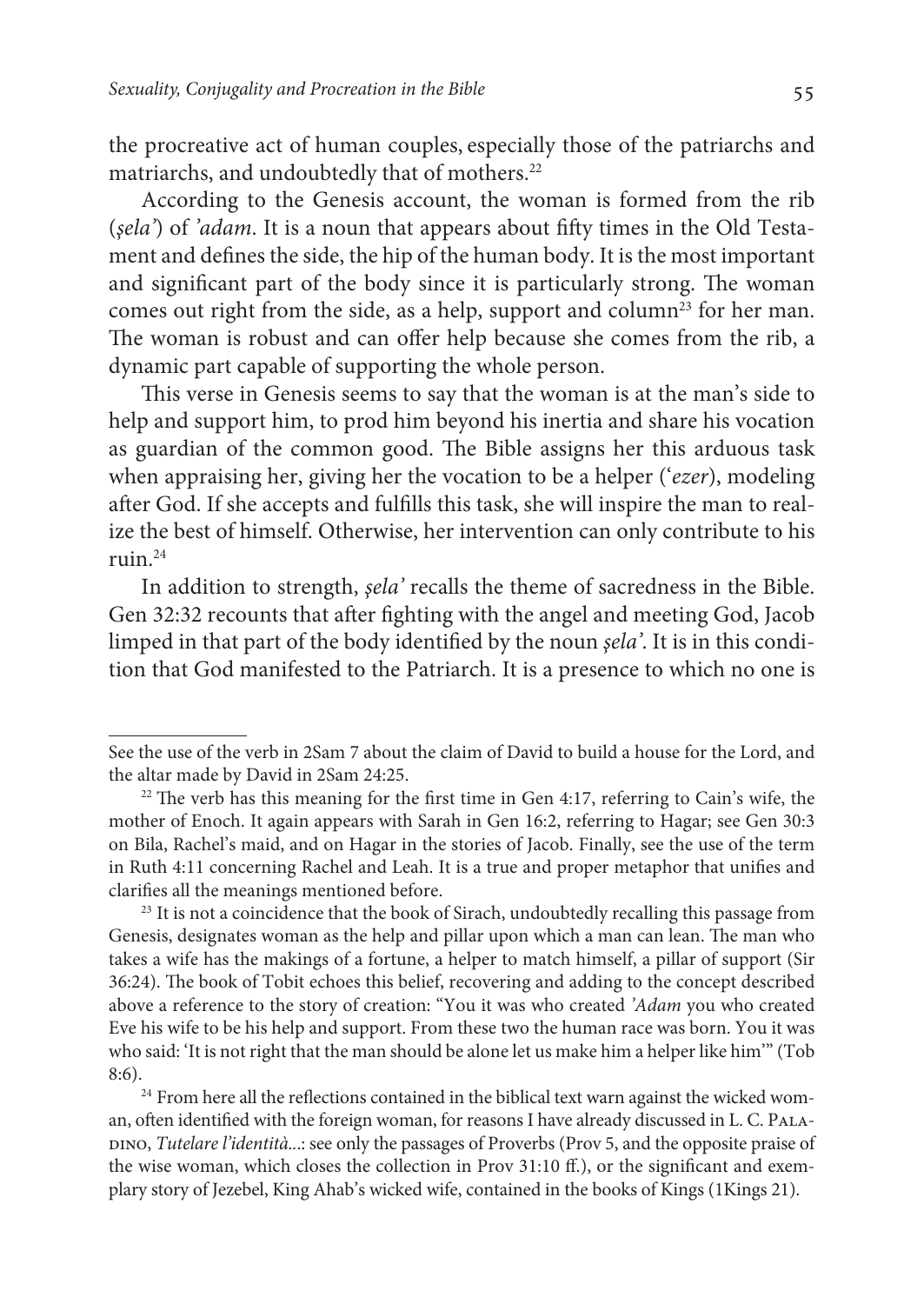left indifferent.<sup>25</sup> Afterward, Jacob changed his name to the eponymous name of the people of Israel. The term appears again in Exodus 25-26 to define the sides of the Ark of the Covenant, God's dwelling, as well as in 1 Kings 6 to describe the temple walls supporting the architecture. For this reason, şela' describes the holy places par excellence in Jewish theology, first the Ark of the Covenant and then the Temple.

Christian theology finds a correlation between the rib of 'adam and the side of Christ's body, the new temple and place of the new covenant,<sup>26</sup> as well as of the final generation of life<sup>27</sup> and man. Just as  $i\dot{s}\hat{a}$ , the spouse of  $i\dot{s}$  and mother of the living, is born from the rib of 'adam, so the Church, the bride of Christ and mother of believers,<sup>28</sup> is born from Christ, the side of the new 'adam. The woman comes from 'adam, and human nature is a gift before the man, led by God Himself. The verbs used in Gen 22:22-23 recall those of a wedding in which the Lord assumes the image of the father who leads his daughter as a bride to the groom. God gives Himself to man through the woman. Just as 'adam is for 'adamâ, so išâ is for iš a manifestation of God's presence. It is no coincidence that before forming her, God defines her as help suitable for him 'ezer kenegdô.<sup>29</sup> She stands before the man, stable, energetic and in a condition of equality and dignity. In the Bible the term 'ezer or help

<sup>29</sup> Gen 2:18.

<sup>&</sup>lt;sup>25</sup> Once again, we should notice that the intervention of the calling changes the patriarch's name, and its theological meaning given above.

<sup>&</sup>lt;sup>26</sup> See Jn 2:13-22, where Jesus defines his body as  $nabn$  (temple) and predicts his glorious resurrection in the expulsion of the merchants from the Jerusalem Temple. This episode is repeated in other moments in the NT. In fact, it also appears in the trial of Jesus in the Gospel of Matthew (Mt 26:61), where the verb used by the false witnesses is a more accurate verb, one related to construction and edification. The semantic shift of the Jewish lemma banâ is maintained, with deep meanings in other contexts. As for the generative function of Christ's sacrifice, from which the Church is born, see the reference to the flow of blood and water from Christ's side, who, already dead upon the cross, is pierced by a soldier in Jn 19:33-34.

<sup>&</sup>lt;sup>27</sup> Once again, the value of the verb *banâ* is examined as was done above. Consider the calling of Peter as well, called to be the foundation of Christ's Church, mother of believers (Mt 16:18-19), where the verbs used are highly specific and related to the topic of material construction, equivalent to those mentioned above in Mt 26:61. The two values of generation and construction continuously intertwine in theological reflection.

<sup>&</sup>lt;sup>28</sup> The spousal imagery central to the biblical texts, and frequently used to define the relationship between God and the people of Israel, remains active in the New Testament, and especially in the Pauline writings about the relationship between Christ and the Church. In the context of the New Testament, through reference to the woman's offspring in Gen 3 and the figure of Mary, Mother and bride of the Word, the spousal imagery is rich with uniquely maternal symbolism.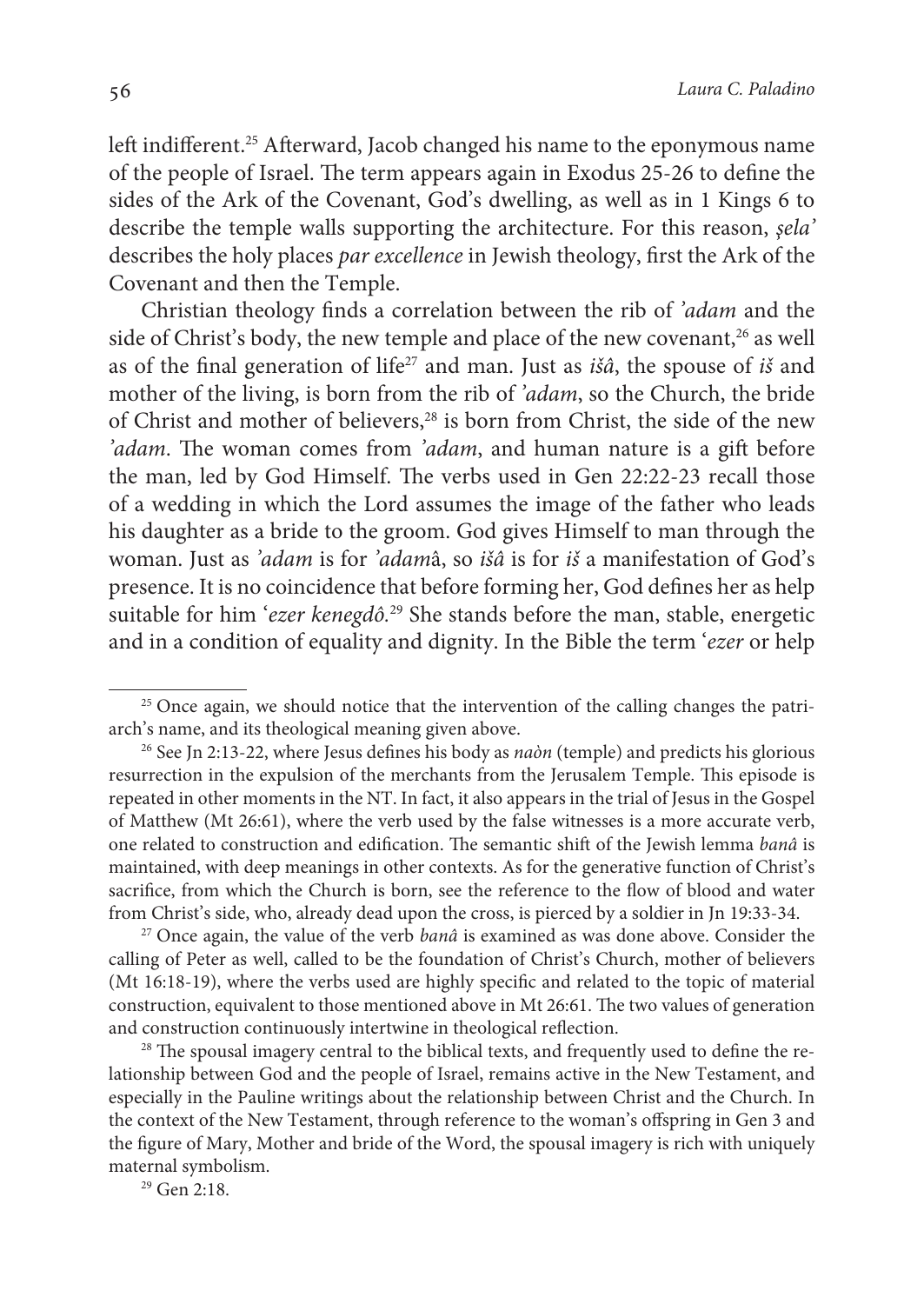is often used to designate God himself.<sup>30</sup> This linguistic symbol expresses once more the theological significance of the woman's formation, leading the man to be the sacrament of God's love.

For this reason, marriage is the symbol of monotheism very early in the Bible,<sup>31</sup> which is sacred and holy.<sup>32</sup> Not surprisingly, in the subsequent verses, we read that "a man will leave his father and mother and be joined to his wife, and they become one flesh" (Gen 2:24).<sup>33</sup>

# **5. "Flesh of my flesh, bone of my bones": the love song and symbolism of sexuality, breaking with sin.**

The beauty of sexual difference is recognized by 'adam, who breaks out into an exclamation of surprise when he meets the woman, "This is flesh of my flesh and bone of my bones."

These are the first words in the history of salvation. Until now only God's voice, the voice of the One who loves, is heard by his beloved creatures and resounds in the book of Genesis. The moment the woman appears, a sea

<sup>31</sup> L.C. PALADINO, Tutelare l'identità...

 $32$  The Hebrew word for marriage is *Qiddušin (Qodešim)*, the plural of the root *qodeš* (holy), which possesses a formidable theological value. (Qodešim means holy, sacred things and in Greek is often expressed by an adjective with a similar meaning: àgion. Hence the philological and theological reflection, which leads one to locate a possible condemnation of adultery and divorce in the obscure reference to tò  $\dot{a}$  detay contained in Mt 7:6. They take into account the direct derivation of Matthew's Gospel, as today we possess it in Greek today, from an original Hebrew or Aramaic text now lost. "Do not give to dogs what is sacred (tò àgion); do not throw your pearls before swine. If you do, they may trample them underfoot and turn and tear you to pieces." (Mt 7:6).

<sup>33</sup> I have noticed the rhetorical construction of the verse, which posits man and woman as contrasting terms and father and mother as middle terms of a proposition. This structure is an attempt to point out the centrality of the terms  $i\ddot{s}$  and  $i\ddot{s}\hat{a}$  by their stylistic position, terms that here as elsewhere in the Bible assume the dual role of man and husband, woman and wife. The whole mystery of existence, the couple and the family is condensed and even rhetorically structured in the short proposition of Gen 2:24. This verse involves and includes both the differences that are enhanced and protected in marriage and the family; i.e., the sexual and generational differences. For more information on the meaning and rules of Semitic and biblical rhetoric differing from the Western languages, see R. MEYNET, "Rhetorical Analysis: Introduction to Biblical Rhetoric," Journal for the Study of the Old Testament Supplement, Sheffield Academic Press, 1998.

<sup>30</sup> There are multiple recurrences, see, e.g., Gen 49:25; Ex 18:4; Deut 33:7, 26, 29; 1 Sam 7:12; 1Chr 15:26; see in particular the passages in the Psalms: Ps 20 (19):2-3, 28 (27):7, 30 (29):11, 33 (32):20, 37 (36):40, 46 (45):6, 54 (53):6, 115 (113B):9-11, 121 (120):1-2. "A Song of Ascents. I look up to the mountains, from where will my help come? Our help is in the name of the Lord, the Maker of heaven and earth," Ps 124 (123):8.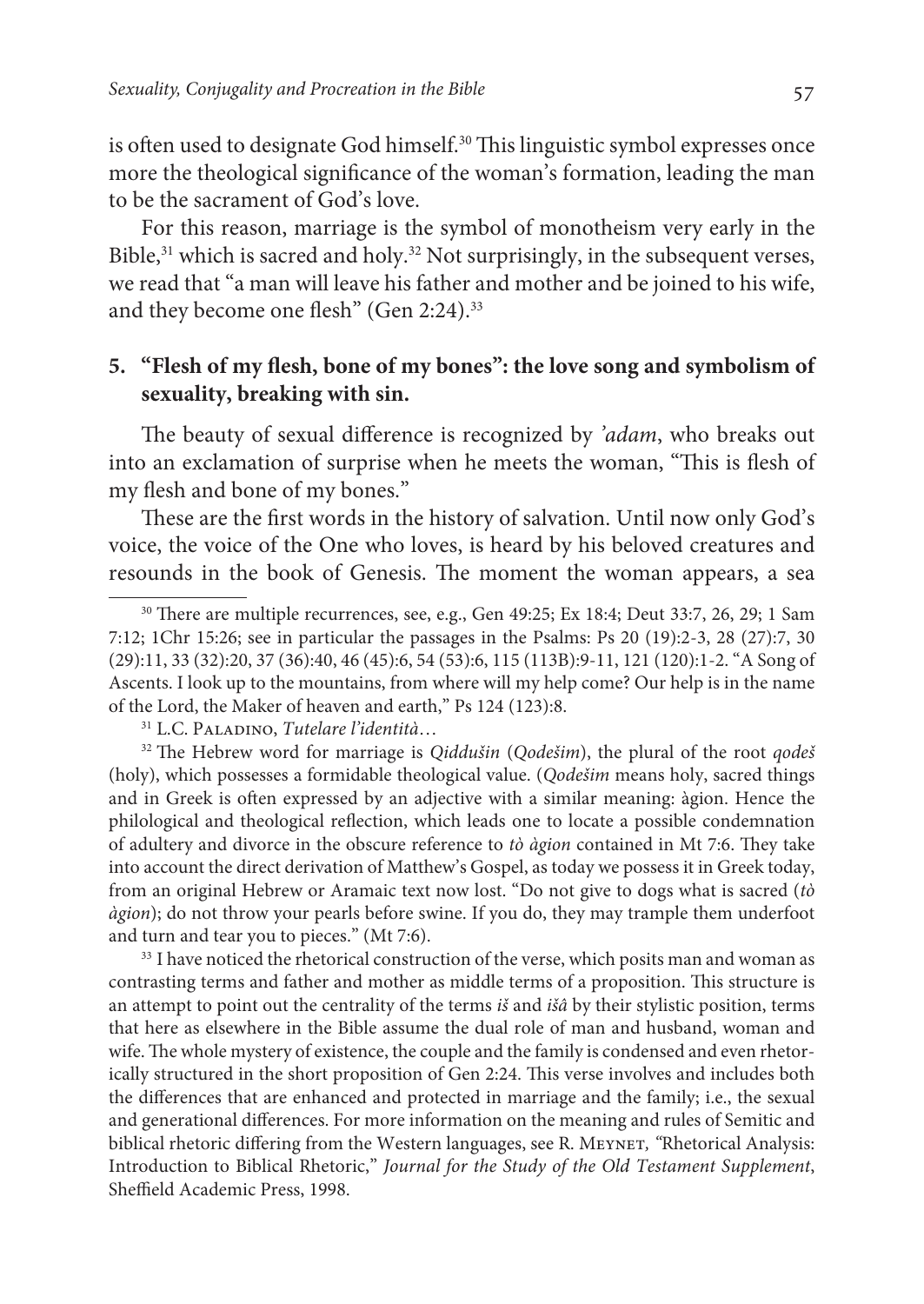change occurs in the Garden of Eden. For the first time, the man's voice resounds, and that woman who is a beloved creation hears the voice of one who loves. As God beholds his creatures, recognizing their goodness and beauty, the man beholds the woman, also recognizing her goodness and beauty. He speaks both of her and of himself, both to her and to himself, about this extraordinary and original beauty.

He recognizes the identity of human nature characterized by sexual difference.<sup>34</sup> In the brief passage of Gen 2:23, the man reveals himself to the woman through words, to which she listens, and she reveals herself to him through her image, which he beholds. The dynamic God-creature relationship, especially the dynamic of love and election established between God and his people, repeats and manifests itself in all creation through the dynamics between men and women. It is a metaphor wherein the senses of sight and hearing imply deep and precise theological meanings. It is for this obvious analogy that from the very beginning, spousal symbolism becomes a sacred symbol that describes that relationship of profound love that binds God as a spouse to the chosen people, the people of Israel whom God contemplated, loved and treasured as a bride.<sup>35</sup>

The sentence that the man pronounces, describing the absolute wonder of both humanity and the woman's femininity, is one of deep emotion. None-

<sup>&</sup>lt;sup>34</sup> The recognition of the identity of human nature occurs in the first part of v. 23: "This is now flesh of my flesh and bone of my bones." The specific reference to sexual difference is located in the second part of the verse: "she shall be called *išâ* for she was taken from *iš*." Here the two assume two names, different in kind but identical as to the root that is the same and evokes once more the unity of nature.

<sup>&</sup>lt;sup>35</sup> The reader will recall the spousal symbolism in the books of the prophets: see Isaiah, in particular Isa 62; see also Ezekiel and Hosea, which have extreme accents, as they operate within the topos of the beloved, a restored yet unfaithful prostitute; see in particular Ezek 16, and Hos 1-3. See the prophet Malachi's position on marriage, which establishes a specific continuity between the prescription in Gen 2:24 and the prohibition of repudiation. He remembers that "God made them one" and urges the Israelites, because of this original truth, to "be on (your) guard, and do not be unfaithful to the wife of (your) youth" (Mal 2:14-16). On the topic, see L.C. Paladino "ll ta'am e il profetismo femminile: approfondimenti lessicali sulla sapienza delle donne e casi di donne sapienti nell'Israele Biblico," in SEL Studi Epigrafici e Linguistici su vicino Oriente Antico, 31, 2014, 139-169. The spousal imagery remains strong in the New Testament, where Christ is often the groom explicitly or through parables. He defines himself as such: Mt 9:15, 25:1-13; Mk 2:19-20; and Lk 4:34-35. See also the juxtaposition between the kingdom of heaven and the wedding in Mt 22:1-14; Rev 19:7, 21:2, 10. The new Jerusalem appears as a bride adorned for her husband, the same Jerusalem that Paul, in Gal 4:26, defines as "our mother," in a welding of nuptial and maternal symbolism. We will return to this below.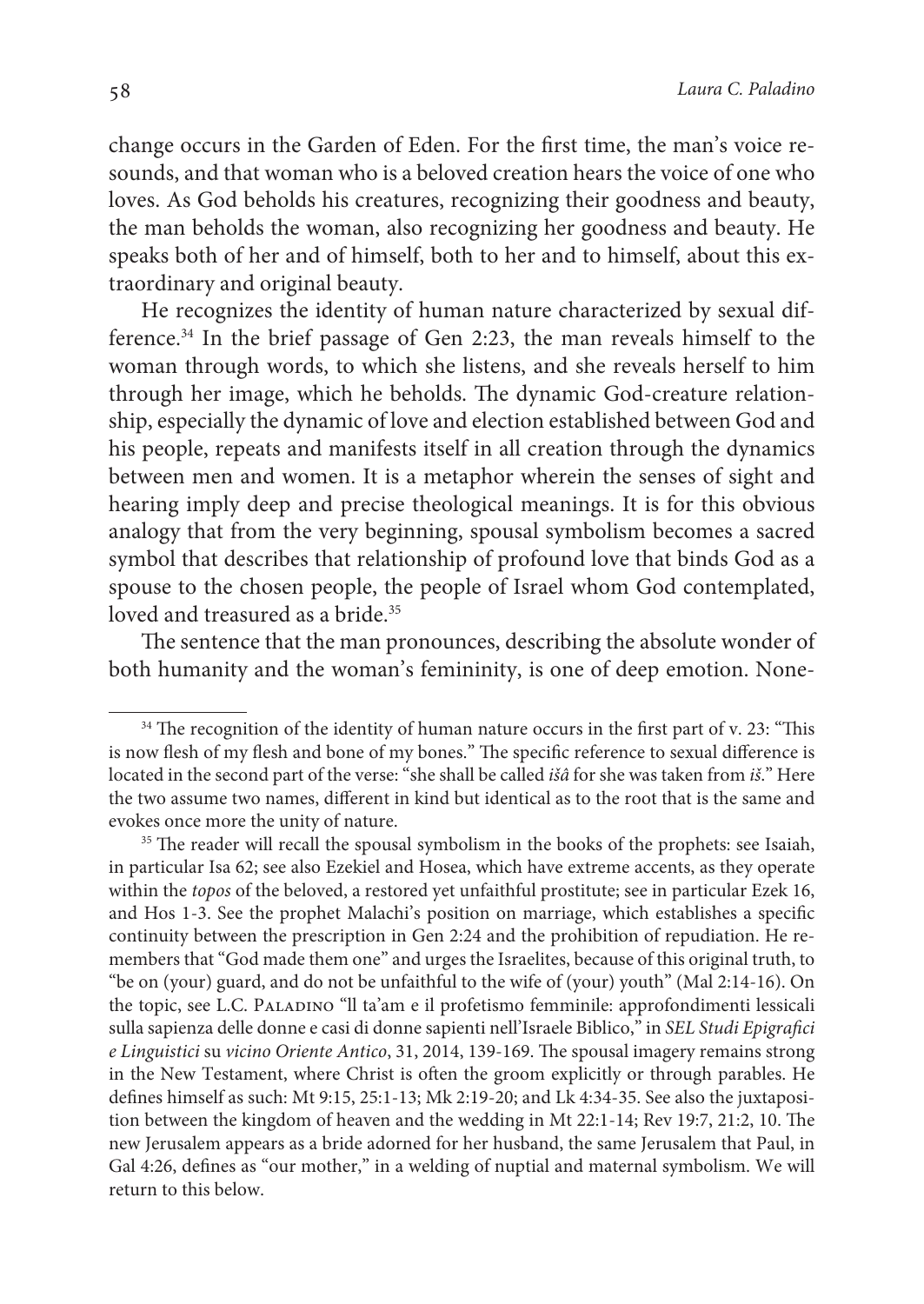theless, the woman is silent, listening to the man's words, as she experiences wonderment within a different sensitivity. Staying silent and listening is specifically feminine, precisely how the creatures embrace the creative word of God at the dawn of time. It is as believers that they embrace salvation in silence and awe. It is the first commandment of Israel—šemâ—which involves the faithful act of listening.<sup>36</sup>

The spousal imagery is, therefore, sacramental. It reveals a transcendent truth directly connected to the theological dimension. Man, driven by love, reveals himself to the woman. The woman meanwhile lovingly accepts the man's revelation. She offers him her acceptance, hearing and presumably embracing his words**.** <sup>37</sup> John Paul II emphasizes that the Song of Songs, a real song to human love in biblical literature,<sup>38</sup> demonstrates the same dynamic.<sup>39</sup>

We must interpret the Pauline exegesis of Genesis in the Letter to the Ephesians in this sense.<sup>40</sup> These verses call husbands to love their wives with the very love of Christ,<sup>41</sup> who unreservedly reveals himself to the Church by giving up his life. Paul invites wives to "obey" their husbands as they would the Lord, recovering the etymological sense of the Latin verb obaudire, which properly means "to listen," and reiterating the female vocation of listening and acceptance. This verb does not imply humiliation but is instead a sublime expression of difference and specificity. In this way, believing entails an aspect of the feminine since everyone is called to listen, to accept and to re-

<sup>&</sup>lt;sup>36</sup> Deut 6:4 and above. For more information on the value of the šemâ, see L.C. PALADIno, "La Sapienza nei testi biblici," in A. Ercolani, P. Xella (eds.), La Sapienza nel Vicino Oriente e nel Mediterraneo Antichi, Carocci, Rome 2013, p.197-249.

<sup>&</sup>lt;sup>37</sup> This hosting dimension finds a sublime model in the New Testament and Christian context, i.e., in Mary. She fulfills the Word of God and shelters it within the flesh of her womb (Lk 1:38). She ponders the mystery of words (tà rèmata) and treasures these in her heart (Lk 2:19).

<sup>&</sup>lt;sup>38</sup> See the bride's female response to the groom's ample praise, with male initiative guiding her. He sings and speaks, and she responds, expressing her desire to listen: "Let me hear your voice, for your voice is sweet" (Song 2:4).

<sup>&</sup>lt;sup>39</sup> JOHN PAUL II, Man and Woman He Created Them: A Theology of the Body, Pauline Books & Media, Boston, MA (2006) [1986].

<sup>40</sup> Eph 5:21-33.

<sup>&</sup>lt;sup>41</sup> The love of Christ for the Church, mentioned by Paul in Eph 5:25 as a model for husbands to love their wives, is the same love of God for the people that appears in Old Testament symbolism. The verses recover the bodily dimension in the spousal metaphor of the Old Testament referenced above. In particular, Paul's invitation is to cherish one's wife as one's flesh: once again the "guardianship" symbolism returns, a wonderful symbolism in the story of creation, confirmed by the prophet Malachi in his exegesis in Gen 2:24, concerning the prohibition of repudiation, as mentioned above.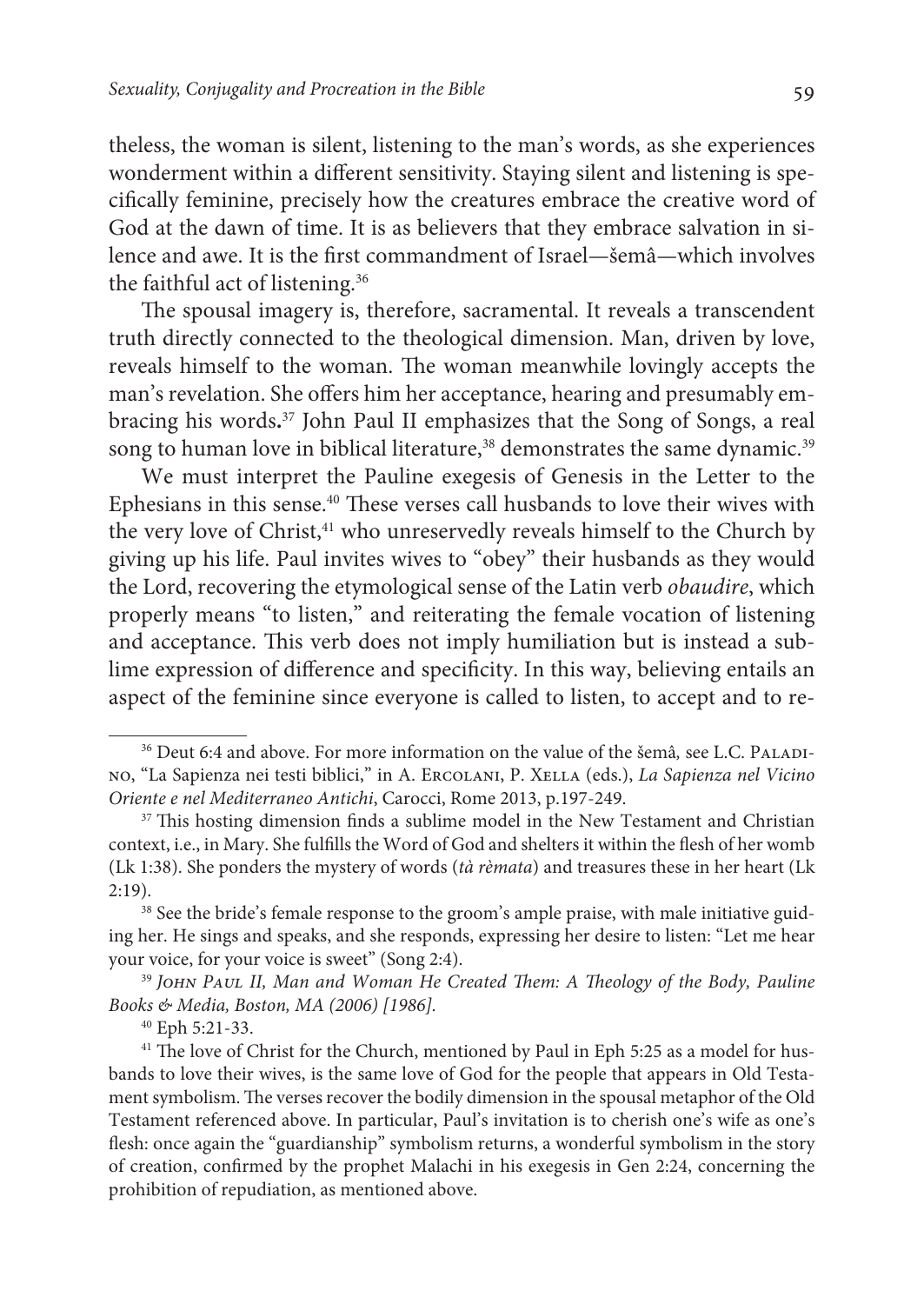ceive salvation. God's role is masculine as He gives and speaks to believers, calling them into existence through his voice. There is a beautiful symbolism of sexuality underlying the Genesis texts. It reveals how the warping of roles and unilateral domination are, by contrast, the result of temptation and sin.

In this way, we can better appreciate the dynamics in the third chapter of Genesis. It presents symbolically many anomalies in the first two chapters of Genesis. In Gen 3, the woman listens to the words of another creature, the most cunning of all, and not to the man who is her husband and guardian. The man is not physically present on the scene and, therefore, fails in his duty to protect the woman. In his absence, the woman "saw that the tree was good for food, pleasant to the eyes and a tree to be desired to make one wise."<sup>42</sup> The tempter seduces the woman through hearing, which is the sense that distinctively characterizes her. She succumbs to the temptation of sight. She sees and recognizes beauty outside instead of the beauty inside her. She speaks for the first time and does not simply listen but takes the initiative to give something to the man.<sup>43</sup> Instead of welcoming, she initiates. Here we witness a reversal of the masculine and feminine roles symbolically described in Gen 2. This image is taken up anew by Paul, in a spousal metaphor for the relationship between Christ and his Church.

In Gen 3, all the original boundaries, the communion within, are broken. There is a rupture in the communion between man and God, as the creatures hide from their Creator. There is a break in the communion between man and woman. Ashamed, they cover themselves to defend from one another.<sup>44</sup> There is a break in the communion between man and nature—the moment the fruit is plucked and eaten, the relationship between 'adam and 'adamâ changes from one of mutual preservation to one of exploitation. Among all these ruptures, the man-woman couple suffers most, obscuring their former

<sup>&</sup>lt;sup>42</sup> It is noteworthy that here the woman is guilty, specifically, of all three lusts outlined by John the Evangelist in one of the Catholic Epistles—lust of the flesh (good for food), lust of the eyes (good for the eyes), and pride of life (a craving for success). These things do not come from God but the world, as John warns and glosses in 1Jn 2:16.

<sup>&</sup>lt;sup>43</sup> The tempter uses a woman's dowry, that of hearing and welcome, to induce her to disobedience. The passage from Gen 3:1-6 describes the dynamics of temptation, in which the dialogue between the woman and the serpent concerns a confusion regarding the forbidden tree.

<sup>44</sup> Gen 3:7. It is the second reference to the nudity of the pair; the first is in Gen 2:25 and is placed immediately after the verse about the meaning of marriage. There, before sin, the nudity of the two symbolizes openness, intimacy, sharing, a willingness to encounter each other, a full expression of being one and of the same vocation; here, after the fall, nudity now becomes a vulnerability, while each becomes a potential attacker.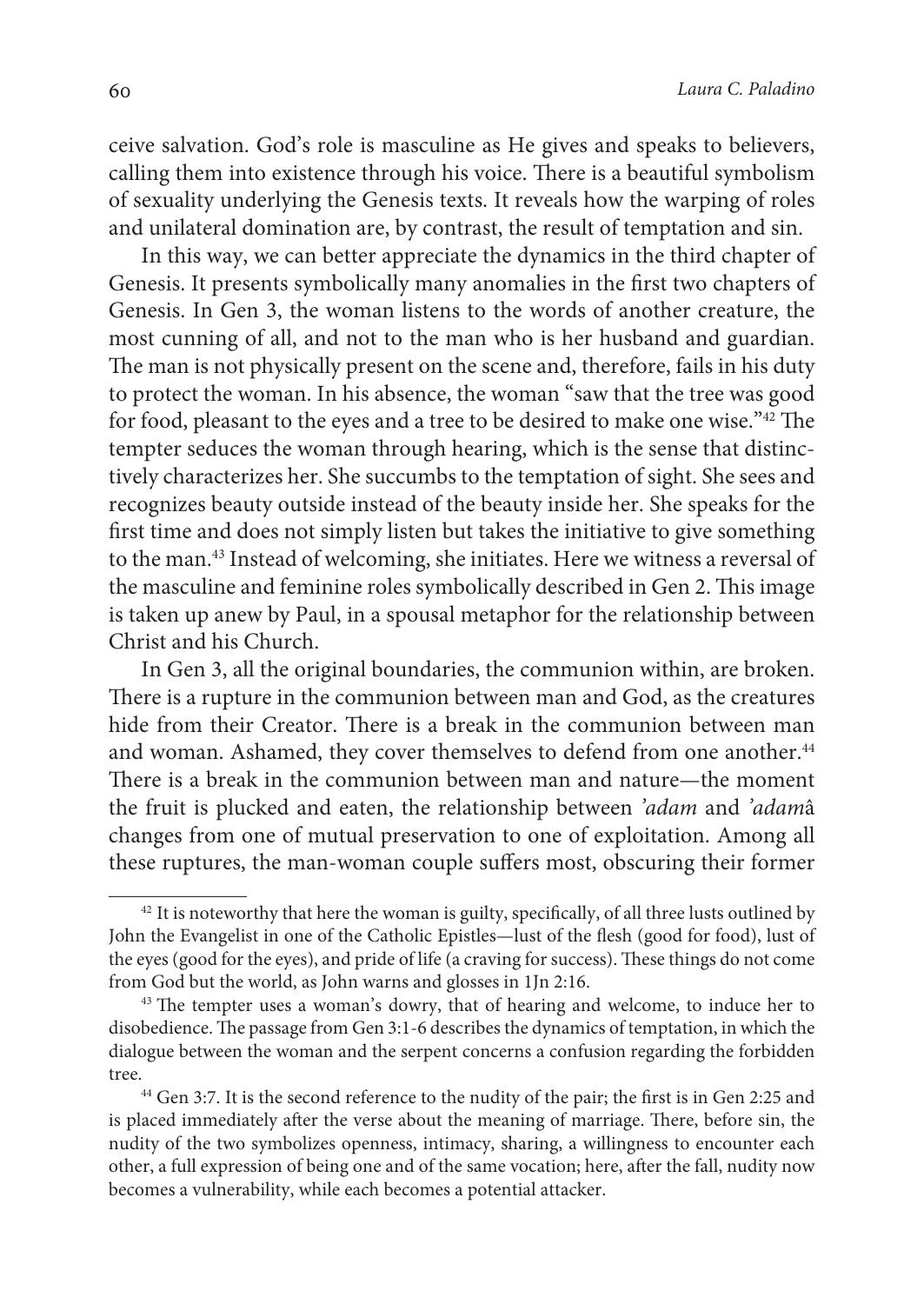complementarity and reciprocity. Now there is a dominion of one over the other, scarring sexuality and motherhood. Man now exploits and subdues woman like any other creature of the earth. He is oblivious to the fact that the woman is different from all other living beings, taken from his rib as the only suitable helper who can reveal man to himself.<sup>45</sup> The sign of this new phase characterized by an asymmetry of domination between man and woman, the fruit of sin and the rupture of communion—is birth pains and the woman's new name Eve.

The name Eve is different from the first one, išâ. The original name implies a recognition of beauty, of perfection, of giving. It describes a truth about mutual complementarity and highlights the revelation that her name and presence holds for the man.

Motherhood now becomes a symbol of subordination. The name Eve directly refers to her generative role. The name išâ is, therefore, more significant than Eve, which 'adam imposes in a way not much different from the way he has given names to all the animals as a sign of the dominion over creation he was granted by God.<sup>46</sup> Sin has affected motherhood, which in human history will be used to dominate the other, man or woman alike. It has become a source of pride for the female, who thinks she can do without the male.<sup>47</sup> It is a dynamic that has nothing to do with marital life. For this reason, the prophecy of redemption in Gen 3:15-16 explicitly mentions that from the woman's seed a child will save us from sin and defeat the author of temptation.<sup>48</sup> It is only fair that a woman, a mother, will defeat the serpent and the evil it symbolizes. It will be a maternity that no longer condemns but completes her femininity, restoring all the woman's and the man's original beauty.

<sup>45</sup> Gen 3:16.

<sup>46</sup> God now establishes such domination of women in Genesis 3:16 as to assign them a new name, in Gen 3:20.

<sup>47</sup> Read Eve's exclamation in Gen 4:1, during Cain's birth: "With the help of the Lord I have acquired a man." The etymological issues obviously lead back through the name of Cain (Qain) to the verb for "to acquire" (qanâ), recovering a powerful metaphor in several languages and dialects. In the experience of motherhood, the woman can experience the pride of having given birth to a man (that pride of life warned of 1Jn 2:16), as well as experience the temptation to exclude the man from this joy, ignoring, paradoxically, the father's contribution.

<sup>48</sup> This prophecy, in itself formidable, will be enriched and reiterated in Isaiah's text and will always be powerfully connected with the mystery of motherhood in Isa 7:14.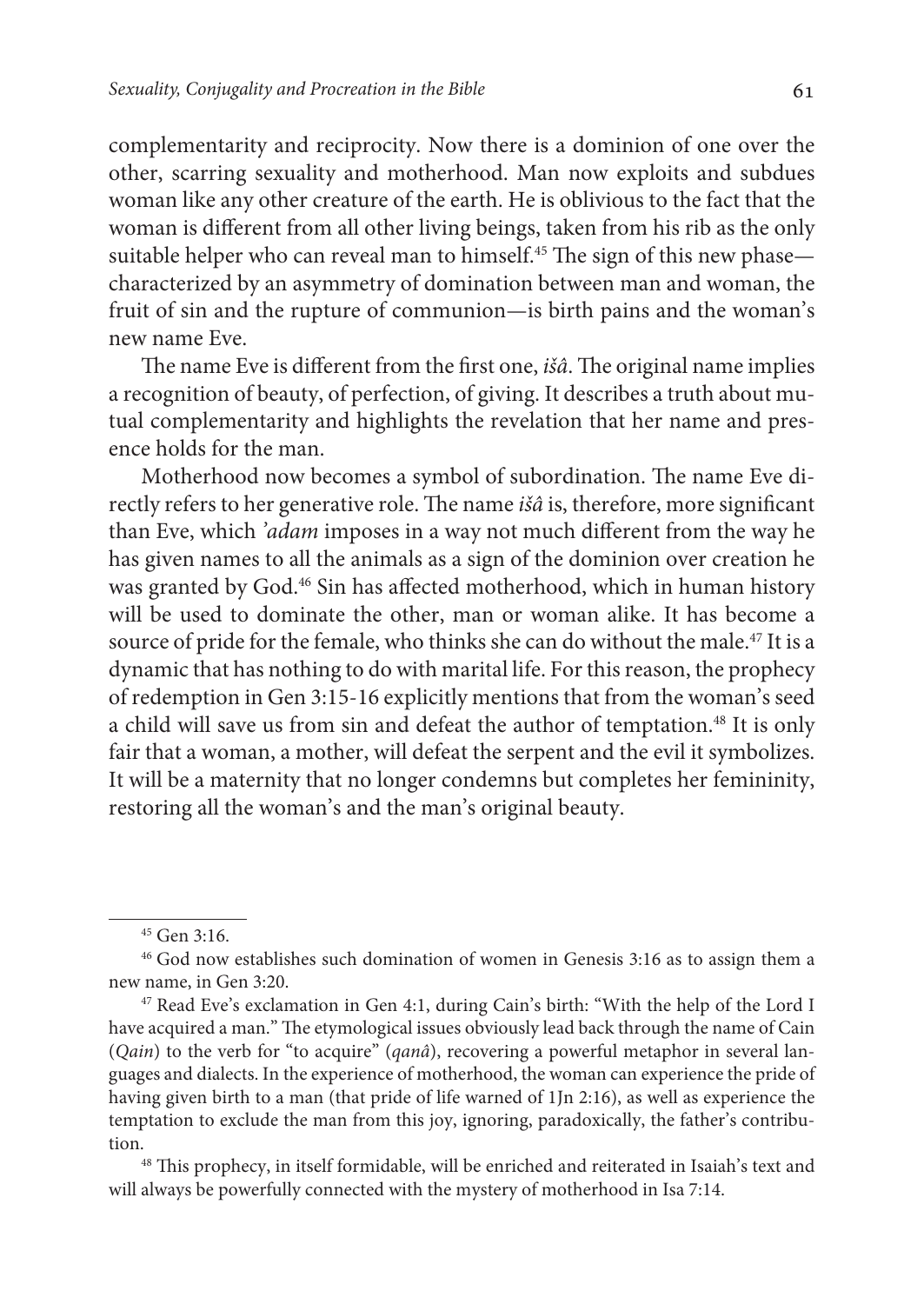# **6. The sleep of 'adam, among corporeity, transcendence, and conjugality: "And the two shall become one flesh."**

According to the account in Gen 1, the creation of the world takes place in the absence of 'adam. He came to life at the end and culmination of God's work, to live and preserve the already existent creation.

This diachrony implies a wise theological truth. Since the man was not present at the creation of the world, he cannot demand to know its mysteries and subvert its structures. Such are God's words to Job, in one of the most significant texts of Jewish tradition, where Job questions God on what men do not understand: "Where were you when I laid the foundations of the earth?" This answer echoes and takes on its full meaning in this reflection. During the formation of išâ, 'adam is asleep. It is no accident that the biblical texts emphasize the sleep that God sends upon 'adam before making the woman.<sup>49</sup> The message emphasizes that it is God's creative act. While human nature participates in and collaborates with the substance that makes the woman, neither the man nor the woman, being creatures, knows the origin and the ultimate laws.

The message in Genesis emphasizes the behavior required of 'adam vis-àvis the world and himself—he must listen to the creation and others as God's gifts. As such, these gifts do not belong to man, who has not created life nor the world but belongs only to the Creator who has called them into existence. If creatures do not participate in the creation of the natural order, they do not have the right to modify it but instead are called to guard and cultivate it, to make it fruitful.<sup>50</sup> The sleep of *'adam* evokes an ulterior truth undeniable at an anthropological level. Man and woman can never entirely and mutually possess each other.

Human love and the relationship between male and female do not initially lead to possession or dominion and do not permit either one to sum up all of humanity.<sup>51</sup> They do not eliminate the constitutive difference between man and woman but instead produce a mutual complementarity. The person always remains a mystery, alteri incommunicabilis. This mystery happens because man and woman are different, never exhausting all the humanity in one

 $49$  Job 38:4.

<sup>&</sup>lt;sup>50</sup> In the Romance languages, the profound semantic value of the term "nature," from the deponent verb nascor, describes an action by the person who does not generate the result but requires something from outside the actor.

<sup>&</sup>lt;sup>51</sup> Disparity and domination come into man's life with the original sin, according to Gen 3 and particularly in Gen 3:16, as was already seen.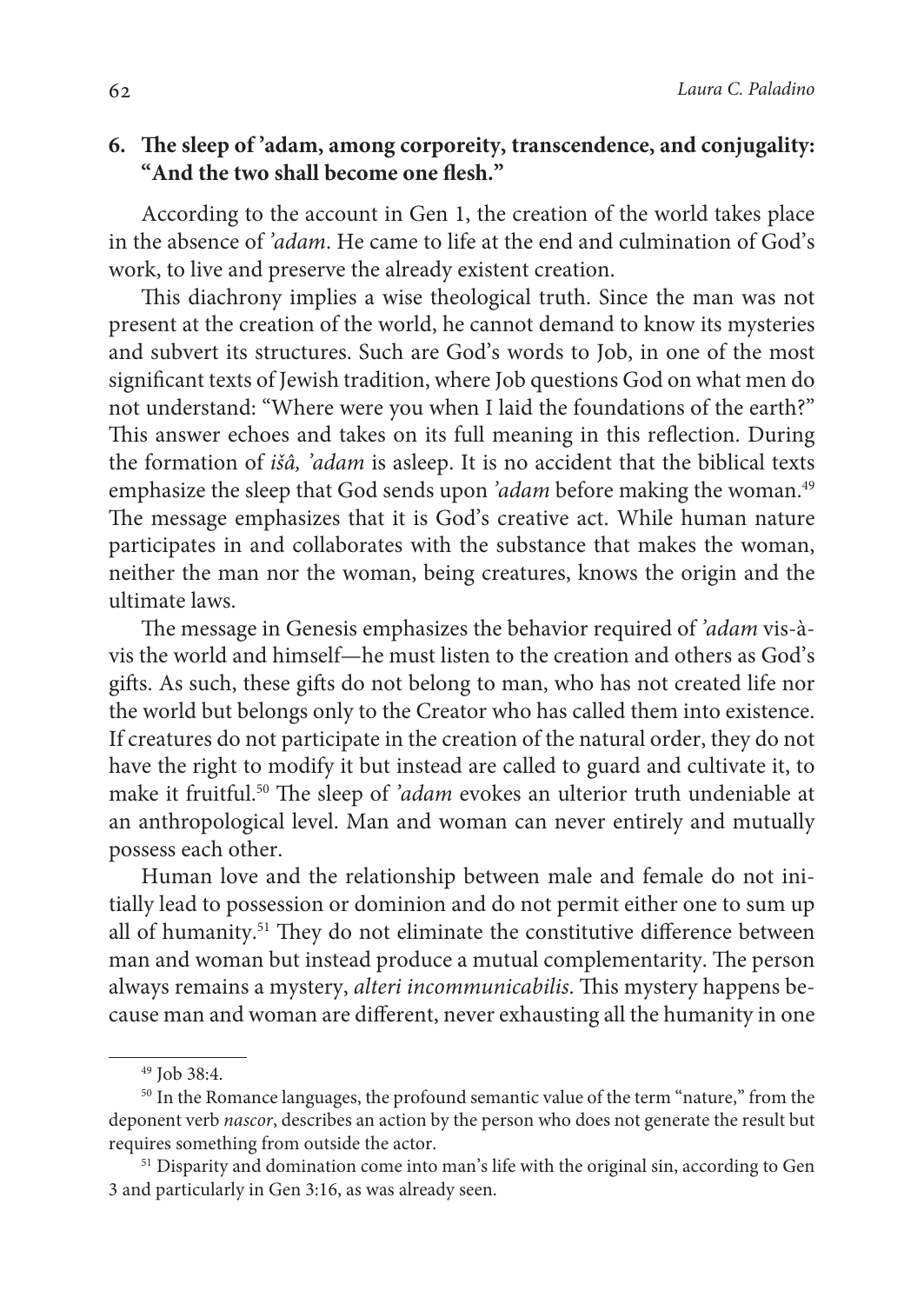or the other but representing only one of two possible incarnations as male or female. There is an initial inaccessibility that the union of the sexes cannot transcend and that allows one to contemplate in wonder, moving toward the unknown without dominating it.

 Prov 30:18-19 reads, "There be three things which are too wonderful for me, yes, four which I know not: The way of an eagle in the air; the way of a serpent on a rock; the way of a ship in the middle of the sea; and the way of a man with a maid." Precisely because of its inaccessibility, the relationship between men and women stands as a metaphor for the relationship between God and man, between the Creator and the creature.

The exegesis of Gen 2:24 in the Gospels, attributed to Jesus himself in Mk 10:1 and Mt 19:1-9, adds to Genesis the explicit unlawfulness of the breach of marriage, permitted by the law of Moses due to the hardness of the human heart.<sup>52</sup> "Therefore, what God has joined together, let man not separate," the Gospel commands.

The whole passage uses significant verbs transparently traceable to the vocabulary used in the Greek version of the Torah.<sup>53</sup> It recovers, by contrast, the concepts of difference, distinction and separation that constitute God's action in Genesis. The human creature cannot arbitrarily construct his evident salvific significance except by distorting the original order and destroying God's image in the world. The spouses express this significance both in their indis-

<sup>52</sup> Mt 19:9 and Mk 10:5. There is an echo of Malachi's prophecies condemning repudiation, as aforementioned.

<sup>&</sup>lt;sup>53</sup> In the quotation from Gen 2:24, cited in Mk 10:7, Jesus uses the verb *proskollàein*, the Septuagint version for the Hebrew verb dabaq in the Masoretic text of Genesis. It is a macroscopic anomaly since these verbs are usually not used to indicate sexual union in the Bible—verbs such as yada in Hebrew, gignòskein in Greek, are preferred. It is significant that before sin, i.e., before the fatal fall that is firmly connected with life and knowledge, as I have emphasized elsewhere (L.C. PALADINO, Dio non è dei morti, ma dei viventi...). God uses the sexual union verbs at the foundation of the first indissoluble marriage in what John Paul II calls "theological prehistory." These imply a total and complete sharing: dabaq and proskollàein indicate "to adhere inextricably" entirely. It is important to recall that these are the same verbs that in the Bible indicate a deep love and are used to announce adherence to God and the monotheistic faith codified in the Torah (e.g., Deut 4:4, 10:20, 11:22,13:5). They indicate a firm, steady faith, as demonstrated by the use of tenses that, in Gen 2:24, in Hebrew, unlike in Greek, are not in the future tense but the perfect tense. Again, through lexicon and language, the Bible indicates that a single marriage is a representation of faith in one God and is a sacrament of the love, proper to Him, that He has for man.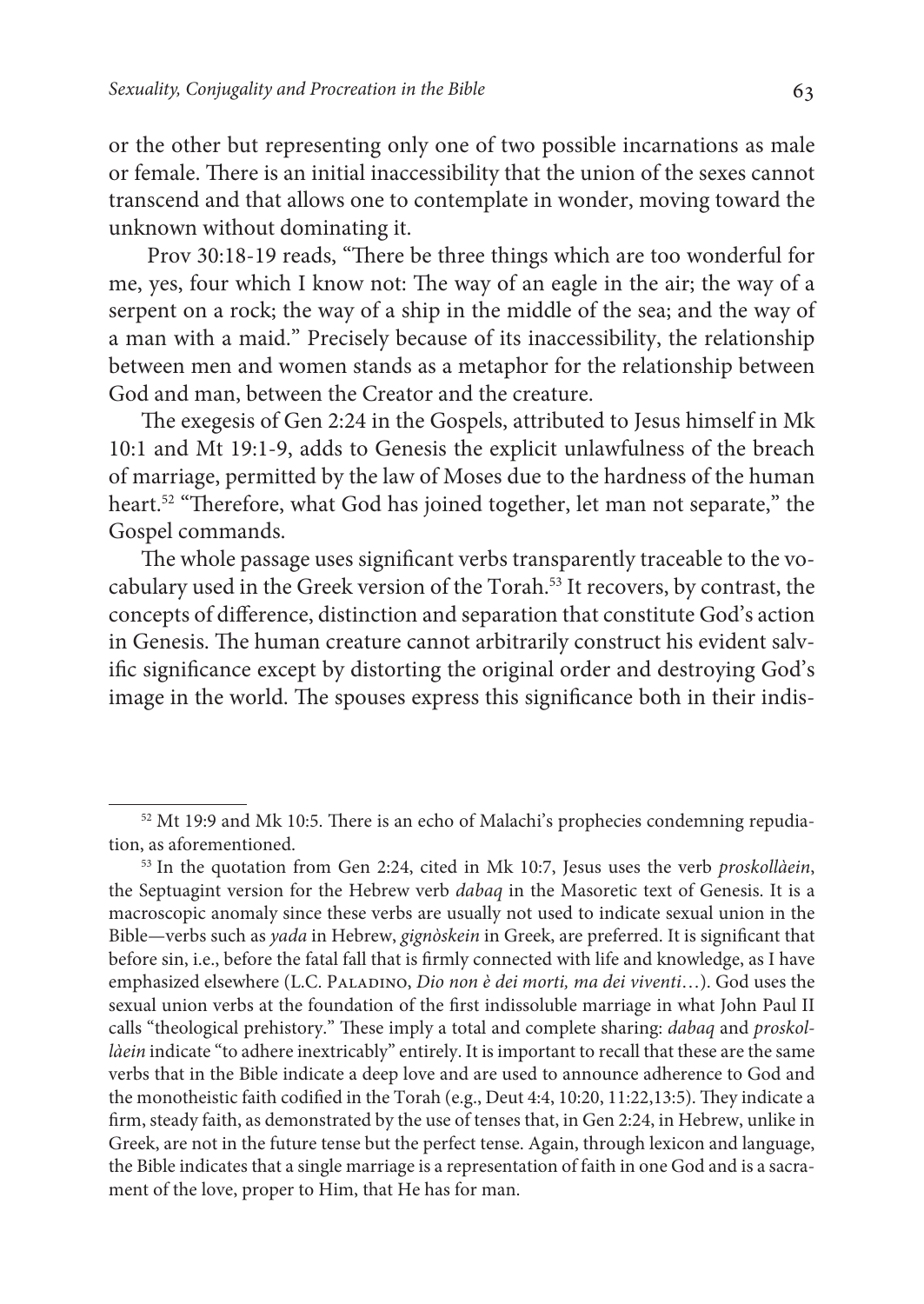soluble unity<sup>54</sup> and as a sacrament.<sup>55</sup> While human love allows the meeting of the two separately, it also makes them one flesh. As the text of Genesis affirms, unity, which remains dual, is the manifestation of the Creator, as it renders visible the relationality of the God of Israel. The word flesh (basar) also means "manifestation" in Hebrew.<sup>56</sup> The unity of the two in marriage is, therefore, an expression of the divine, revealing God's love for the world as well as its intimate relational dimension. That is why it is also a sacrament.

The uniqueness of this flesh and manifestation reflects and mirrors God's originality. It is "One alone," 'ehad according to the most genuine professions of faith in the Biblical texts.<sup>57</sup> This oneness confirms the necessity for marriage to be indissoluble, a necessity highlighted by the prophets and confirmed by Christ.

<sup>56</sup> It is the root used in Hebrew to describe the living body, which in Greek is typically expressed with the word sarx. By contrast, a different noun describes the corpse and is preferably translated by the word soma in Greek, not without a semantic shift. It is geviâ, correlative to goi, which distinguishes the different peoples, often polytheistic and dangerous for the faith of Israel, from the one elected, as I have emphasized elsewhere (LC PALADINO, Tutelare l'identità ...). The root is, therefore, deliberately ambivalent, as it also seeks to evoke the danger of idolatrous corruption; basically, it is an invitation to meditation upon how the body can become an utterly hostile witness to God's plans if it does not manifest the presence of God and fails to be a basar, a revelation. For the noun geviâ, e.g., see Deut 10:6; Judg 14:8; Neh 9:37.

57 Deut 6:4: "Listen, Israel: Yahweh our God is the one, the only ('e*ḥ*ad) Yahweh".

<sup>&</sup>lt;sup>54</sup> The verb used in Greek to indicate this communion is *sunzeugnumi*, which bears within it the root of the "yoke," the bond that leads together two different living beings, leads them together and induces them to advance. By contrast, the verb of separating is chorizomai, which closely follows the Greek version of Gen 1, where exactly this word is used to translate badal. For more on the image of the yoke and other issues related to marriage, see J. Granapos, Una sola carne en un solo Espíritu. Teología del Matrimonio, Palabra, Madrid 2014, trad. It. Cantagalli, Siena 2014.

<sup>55</sup> In the New Testament and Christian tradition, marriage assumes an additional sacramental symbolism, as it becomes an image of Christ's incarnation, an encounter between the divine and human nature that indissolubly takes place in Him, and is repeated every day in the Eucharist. The indissolubility of marriage acquires its importance in Christianity, specifically in the mystery of Christ, guarded by the Church. The Incarnation and the Eucharist, the sacrament of Christ's flesh, are both symbolized in the indissoluble marriage, a sign of the unity between God and man. That is the man whom God has wanted to restore by sending His Son into the world, to redeem the ancient fault, not by chance defined as "felix culpa" in the Easter Sequence hymn Exsultet. A wedding is an ultimate symbol, evoked when referring to the Lamb as mentioned earlier in Revelation. For more on the theological relationship between sacramental marriage and Holy Communion, read E. ANTONELLI, Crisi del matrimonio ed Eucaristia, Ares, Milan 2015, with a preface by E. Sgreccia.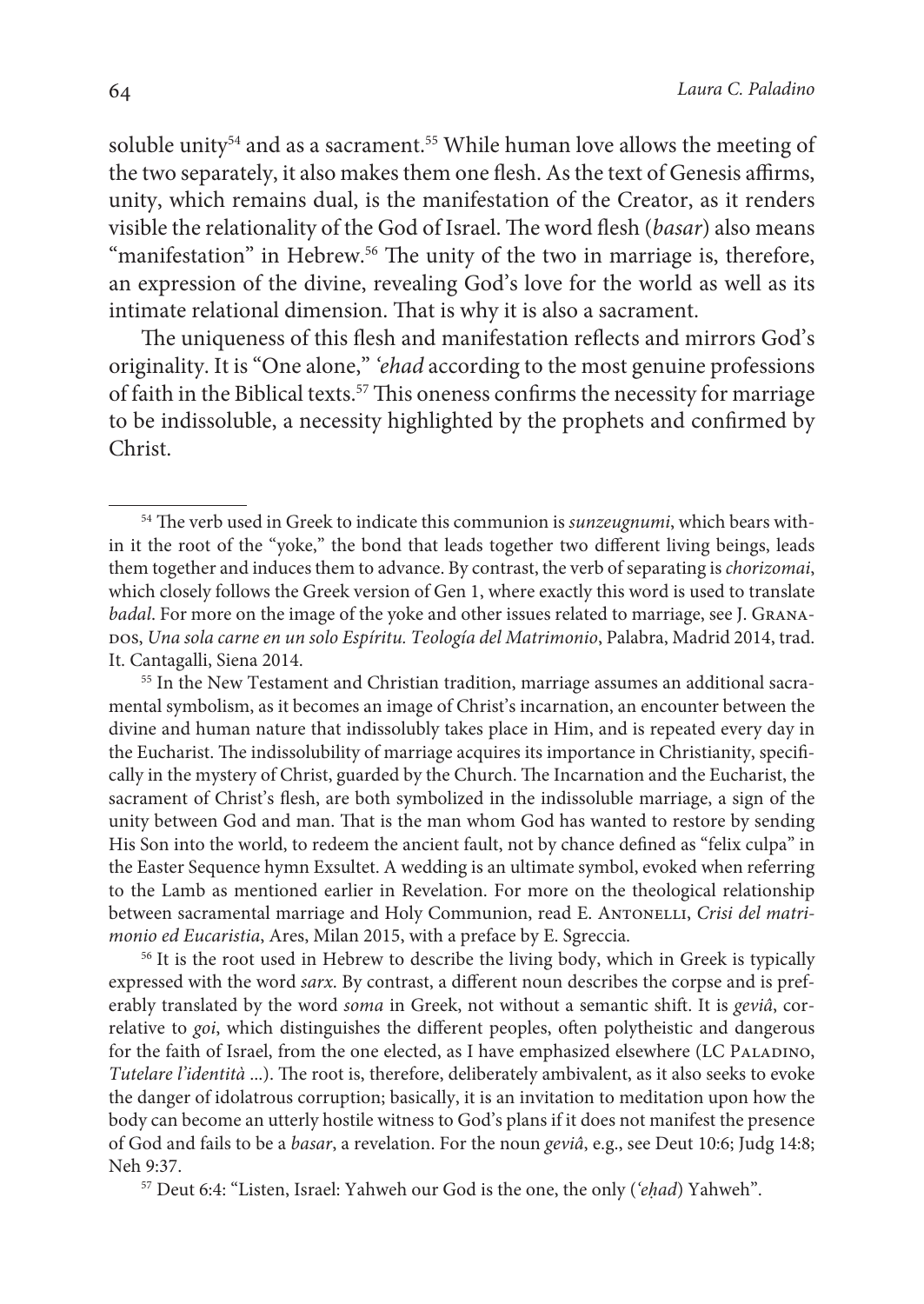# **7. Procreation and unity within distinction: family, fatherhood and motherhood in the biblical texts.**

The unity of two people consecrated in marriage opens the way to the generation of new life. Through generation, the difference perpetuated in a male or female child makes God's love visible, as paternal and maternal love in the Bible. In the Sacred Scriptures, numerous passages confer a paternal role upon the Lord as one who leads his people, as a father who leads his son beyond the secure perimeters of his birthplace, beyond the experience of the family into the chaos of the world.<sup>58</sup> At the same time, the Bible portrays the Lord with the sensitivity of a mother who feeds her infant with love and who tirelessly welcomes and protects the child.<sup>59</sup>

The fact remains that the paternal dimension attributed to God is most predominant and distinctive in all the biblical texts. Scriptures unreservedly attribute paternal roles to God, with His creative activity, of which the perfect creature is 'adam. The male and female pair carries on the task of naming creation from generation to generation. The man-father specifically has this task due to the symbolic meanings we have already examined, whereas the mother embodies closeness and warmth. Paternal responsibility consists in setting a standard indispensable for the child to achieve autonomy. This distance also contributes to giving thanks to God the Father "who is in heaven."<sup>60</sup> It manifests the father's prototypical authority, who with his strong voice passes on the code of the Covenant and the laws of the Decalogue.<sup>61</sup>

Thus, the father embodies the ultimate authority in the family, even when he is physically distant for different reasons, and is the one we wait for. This dimension of God is evident in the biblical texts when the authority and distance increase.<sup>62</sup> It is part of the vocation as a father who is sometimes looked upon as ungrateful because he rigorously imposes "no" on his children. While this negative is functional and necessary for their psychological development, it can also produce major recriminations. The father is often the one who, after a week of hard work, painfully experiences the frequent ingratitude of

<sup>&</sup>lt;sup>58</sup> Just think of Abraham's experience or the great epic of the Exodus.

<sup>59</sup> Isa 49:14-15, 66:13; Ps 131:2-3.

<sup>60</sup> 2Chr 20:6; Jb 16:19; Ps 2:4, 8:3.

<sup>61</sup> Ezek 20:1-21; Deut 5:1-22.

 $62$  Numerous are the Psalms of waiting, which also insist on God's silence. E.g., see Ps 6, 13 (12), 42 (41), 85 (84). God seems absent at times, and man invokes him in order not to be abandoned: Ps 22 (21). It is interesting to notice that the very opening words of this Psalm are uttered by Christ, the Son, on the cross, to invoke the Father in times of trial.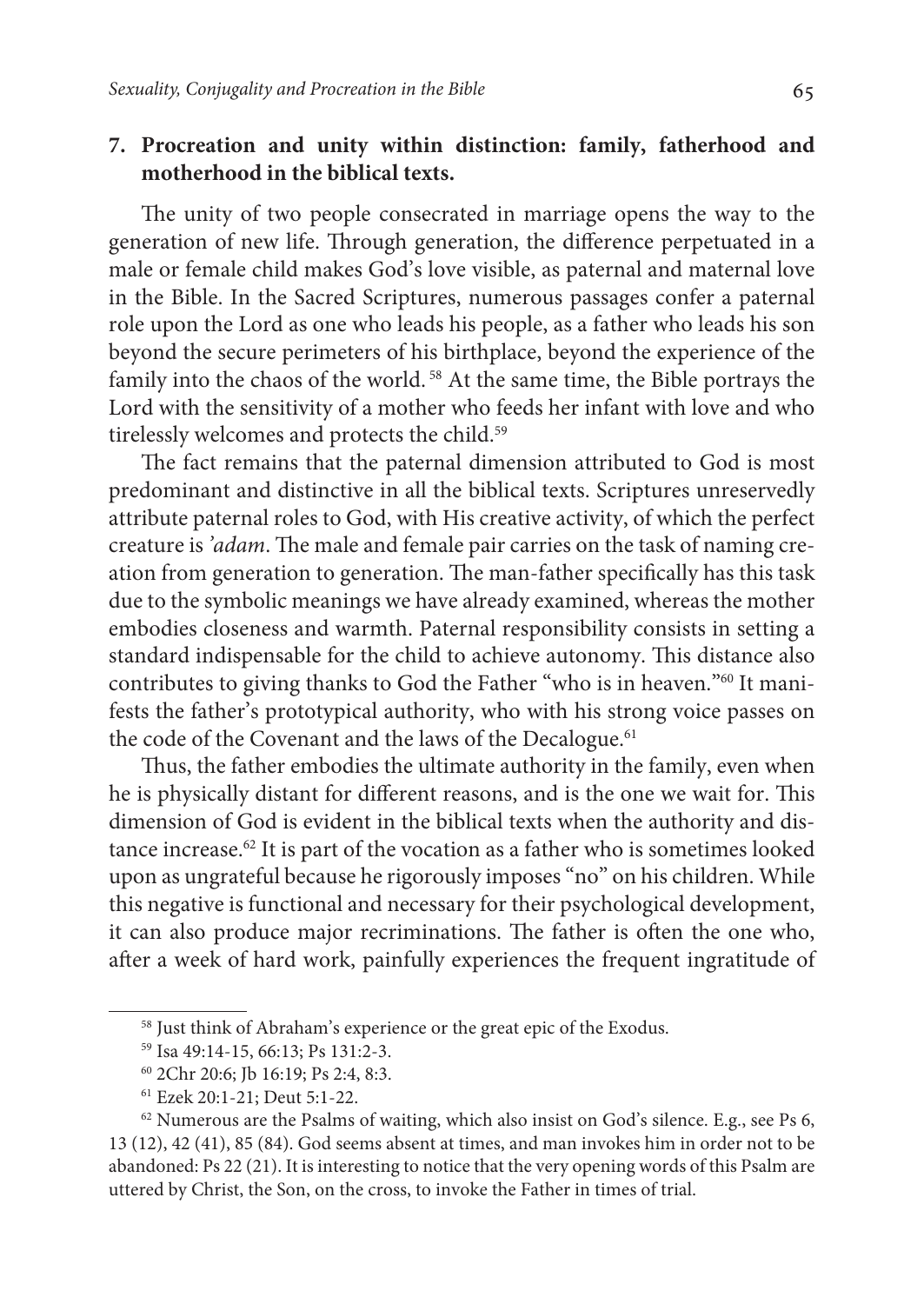his children. Similarly, the Bible depicts God as a loving father whom his ungrateful people repeatedly reject in calling upon other gods.<sup>63</sup>

The Lord's multifaceted paternal dimension is so pervasive in the Old Testament that Paul of Tarsus labels God as the one "from whom every family in heaven and on earth takes its name."<sup>64</sup> Christianity further emphasizes this with the Father as the first person of the Holy Trinity, who resolutely decides to send his Son to incarnate as a man for the salvation of the world.<sup>65</sup>

In anthropological terms, reaffirmed in the theological language of the Bible, the man-father's role in the family is impartial. He is called to separate the child from his mother in imitation of God the Father and Creator, who separates, divides and distinguishes reality, extracting order and differentiation from chaos. This takes place from the first instant until the supreme moment of the woman's formation, distinct from man.

Similarly, the man-father is called to raise his child, on the model of God, for autonomy and maturity. God is the Father who chooses and blesses humans, sending them to fill the earth and subdue it in his name. He calls Abraham to set his eyes on the future and sends him to a new land. "Go," exhorts the Father. "Go from your country," your kindred and your father's house, "and leave."<sup>66</sup> It is the father, not the mother, who guides the child to autonomy and spurs him to gaze beyond what he currently sees.<sup>67</sup>

It is the father who tests his son while the mother would like to spare him from suffering. The episode of Jacob wrestling with the angel, which symbolizes the sacredness of God's presence in history, is also an expression of God's fatherhood. It manifests the male's resoluteness, strength and firmness, like

<sup>66</sup> Gen 12:1.

 $63$  This situation is recurrent in the Book of Judges: e.g., Judg 2:11, 13, 3:7, 10:6. Cf. also in 1Sam 12:10, 1Kings 16:31-32; 18:18ff. For more on this theme, see Psalm 106 (105) on the people's true confession for their sins of idolatry.

<sup>64</sup> Eph 3:14-15.

<sup>65</sup> The "Parable of the Vineyard" contained in the three Synoptic Gospels foreshadows the Father's decision: Mt 21:33-46; Mk 12:1-12; Lk 20:9-19. God's paternal dimension is powerful in the New Testament: see the parable of the merciful father (Lk 15:11-31) and Christ's habit of calling God "Father," which culminates in the prayer "Our Father."

 $67$  The notation contained in a gloss of the first verse of Gen 12, immediately after God's call to Abraham to leave his country, is not of secondary importance. The biblical text adds "go to the land that I will show you." God's vision of the future is powerful, dependable, and unfurls into the full blessing of Gen 12:2-3. Once again, the symbolism of life and hearing returns, and Abraham immediately assumes an attitude of attentive listening typical of the chosen creature and goes forth "as the Lord commanded him" (Gen 2:4).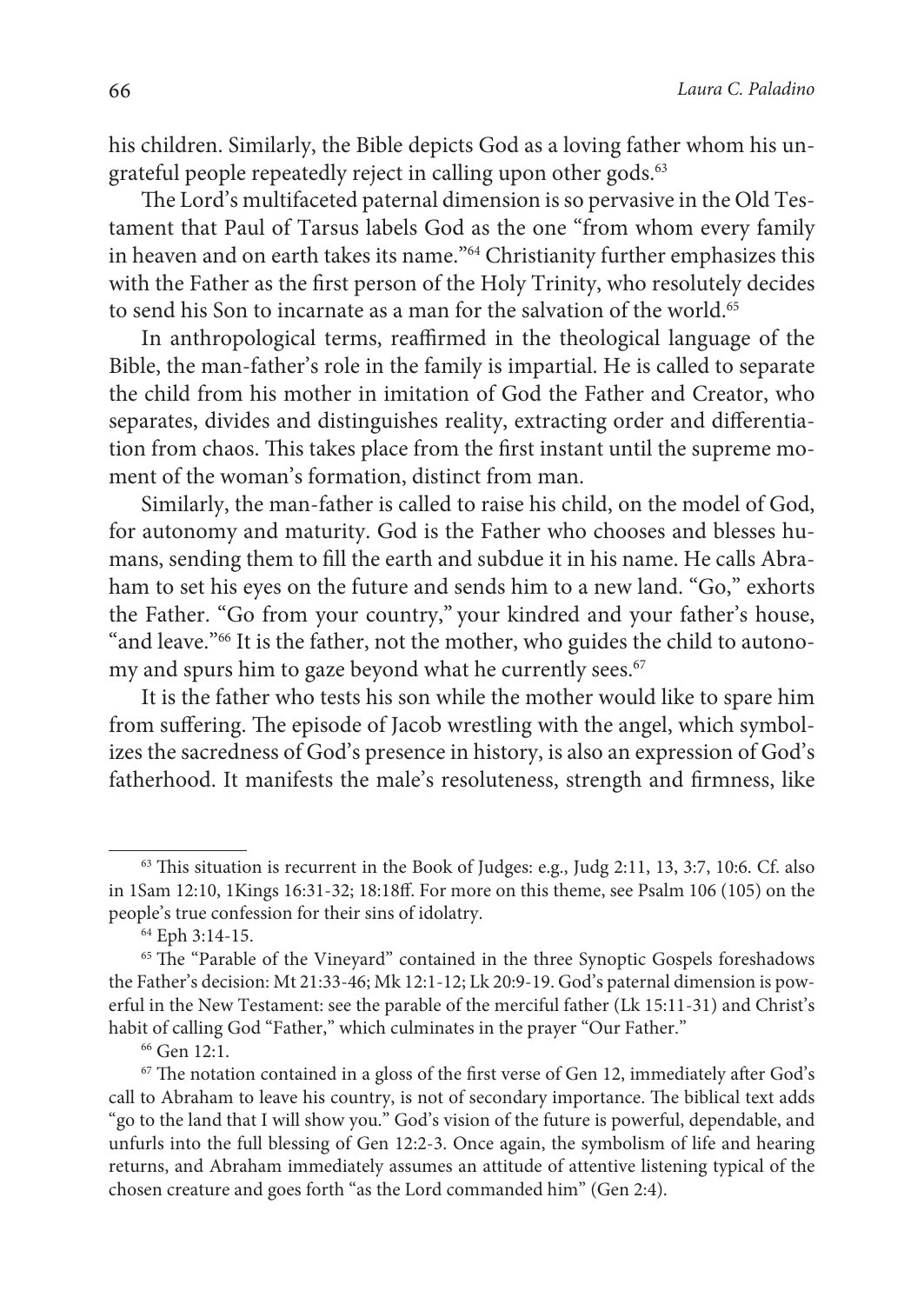a rock upon which the child and the mother can rest.<sup>68</sup> At the same time, the Bible describes how he maintained his strength flawlessly and tenderly.<sup>69</sup>

If the woman marks the sexual difference in the couple and, in the Garden of Eden, manifests and reveals to the man who he is, then the man characterizes the procreative difference in the family and gives his child a name.<sup>70</sup> He invites the child to explore beyond the family's boundaries and consciously forms his or her conscience.

At the same time, the generative dimension belongs to God the Father. He allows for the possibility of both fatherhood and motherhood in the couple's generativity, in the unity of that pair. The couple reveals the image and likeness of God, an analogy with the divine "generation"<sup>71</sup> that never leaves us "orphans."<sup>72</sup>

The meaning of the verb bana, examined in Gen 2 concerning the woman's formation, allows procreation to take on an extraordinarily sacred value. It prompts the couple to assume the task the Creator assigns them—to continue human life in the image and likeness of God. It is the task to "build" the city of the living, the home of the Lord and his people because "the glory of God is man fully alive."<sup>73</sup>

<sup>&</sup>lt;sup>68</sup> The symbolism of the rock is most present in the context of the Old Testament and, once again, describes God's reliability as the Rock of Salvation: e.g., Deut 32; Ps 18:2-3; 42:10; 78:35.

<sup>69</sup> See the prophetic passages in Jer 3:19 and Hos 11:1-4.

<sup>&</sup>lt;sup>70</sup> The icon of the father in the Christian context is Joseph, Mary's husband: he embodies all the complexity of the paternal figure as it has been outlined above, presupposing the multiple and sometimes contrasting attitudes a father must display to a child for him or her to mature and confront life with confidence.

<sup>&</sup>lt;sup>71</sup> See specifically Ps 2:7: "He said to me, You are my son, today have I fathered you." <sup>72</sup> Jn 14:18.

<sup>73</sup> Irenaeus of Lyons, Adversus Haereses, IV, 20, 7.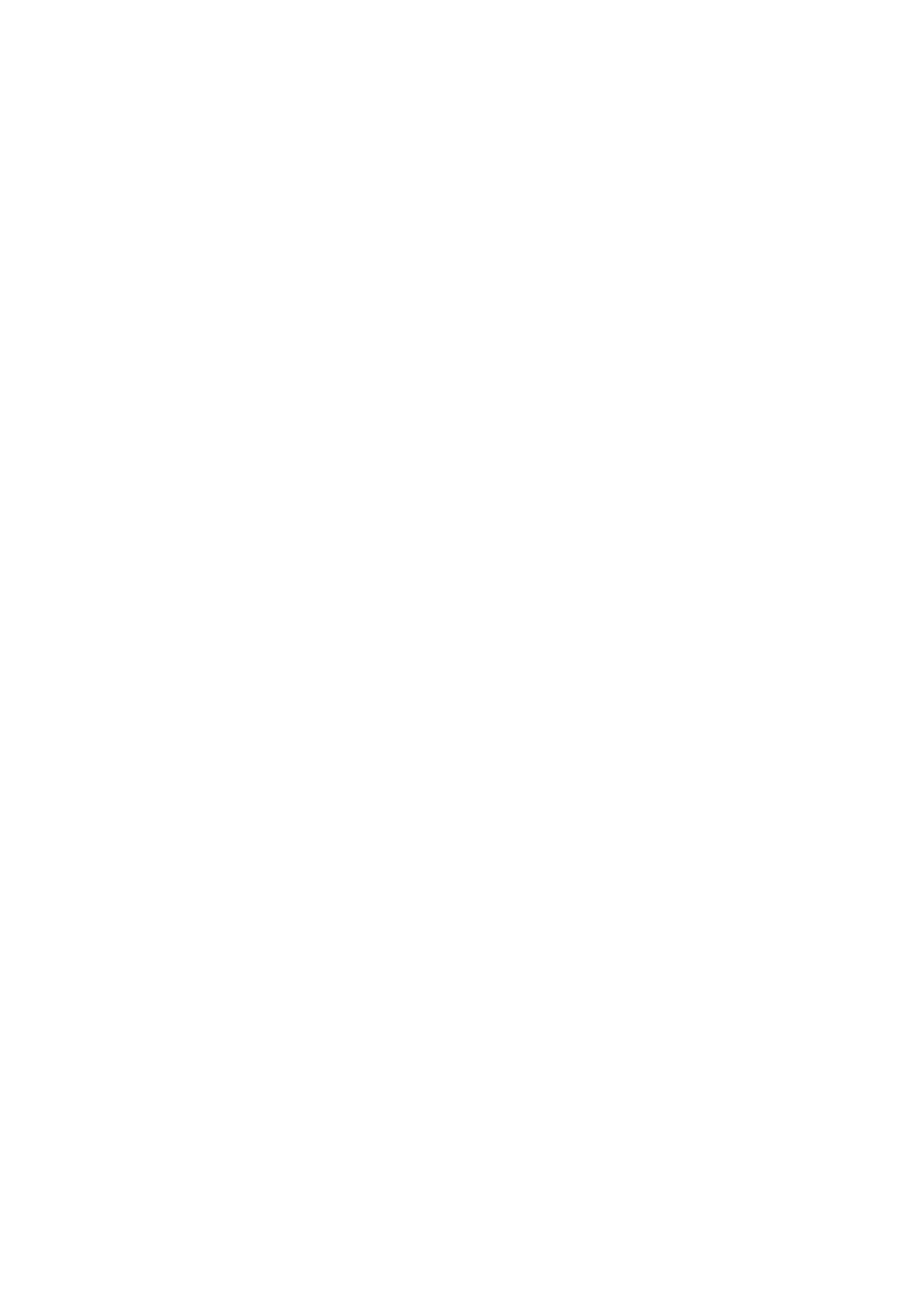## SUSY ZANARDO\*

# THE FUNDAMENTALS OF SEXUAL DIFFERENCE: ARE "MASCULINE" AND "FEMININE" MEANINGFUL TERMS?

#### **1. Identifying the issue**

We are increasingly witnessing either an indifference towards or an acceptance of the interchangeability of masculine and feminine roles and identities. In fact, many in society contest the idea of a male and female specificity today. This character has been reinterpreted as a historical and conventional construction, an imaginary projection we produced. Does being male or female not have any identifiable features?<sup>1</sup>

Today's culture addresses the issue from at least two paradigms. The gender theories prevalent today represent the first, which ignores corporeity. They reject sexual dualism in favor of an indefinite production of variations. They assume gender to consist of practices, representations and institutions that produce male and female identity and roles culturally.<sup>2</sup>

The second paradigm emphasizes sexual difference as a principle in various ways. We will distinguish three models. The first is the biblical model, according to which God's desire for creation culminates in the relationship between the two sexes. Biblical anthropology reveals not only that man and

<sup>\*</sup> Associate Professor of Moral Philosophy at the University of Europe in Rome and member of the Governing Council of the Italian Society of Moral Philosophy

<sup>&</sup>lt;sup>1</sup> See J. BUTLER, Gender Trouble: Feminism and the Subversion of Identity, Routledge, New York 1989. Catholic theologian Benedetta Selene Zorzi explains the difficulty of specifying identifiable contents for masculinity and femininity. In fact, she claims that, if we proceed inductively, by comparing the characteristics of a statistically significant number of women from a variety of cultures, we risk producing ever-changing contents or else limit ourselves to a perspective that is either parochial or trivial. If instead we seek to use a deductive method, we either fall back into an undue naturalism (from which, given a woman's body, we can draw some indications); or else hypostatize a feminine essence or nature, of which every woman would be a "defective" instantiation. In this case, the risk lies in the prescription of normative contents to the detriment of those who do not fit into a category.

<sup>&</sup>lt;sup>2</sup> For an introduction, see S. ZANARDO, "Genere e differenza sessuale. Un dibattito in corso," in Aggiornamenti sociali, 65, 5, 2014, p.379-391. See also L. Palazzani, Sex/gender. Gli equivoci dell'uguaglianza, Giappichelli, Turin 2011.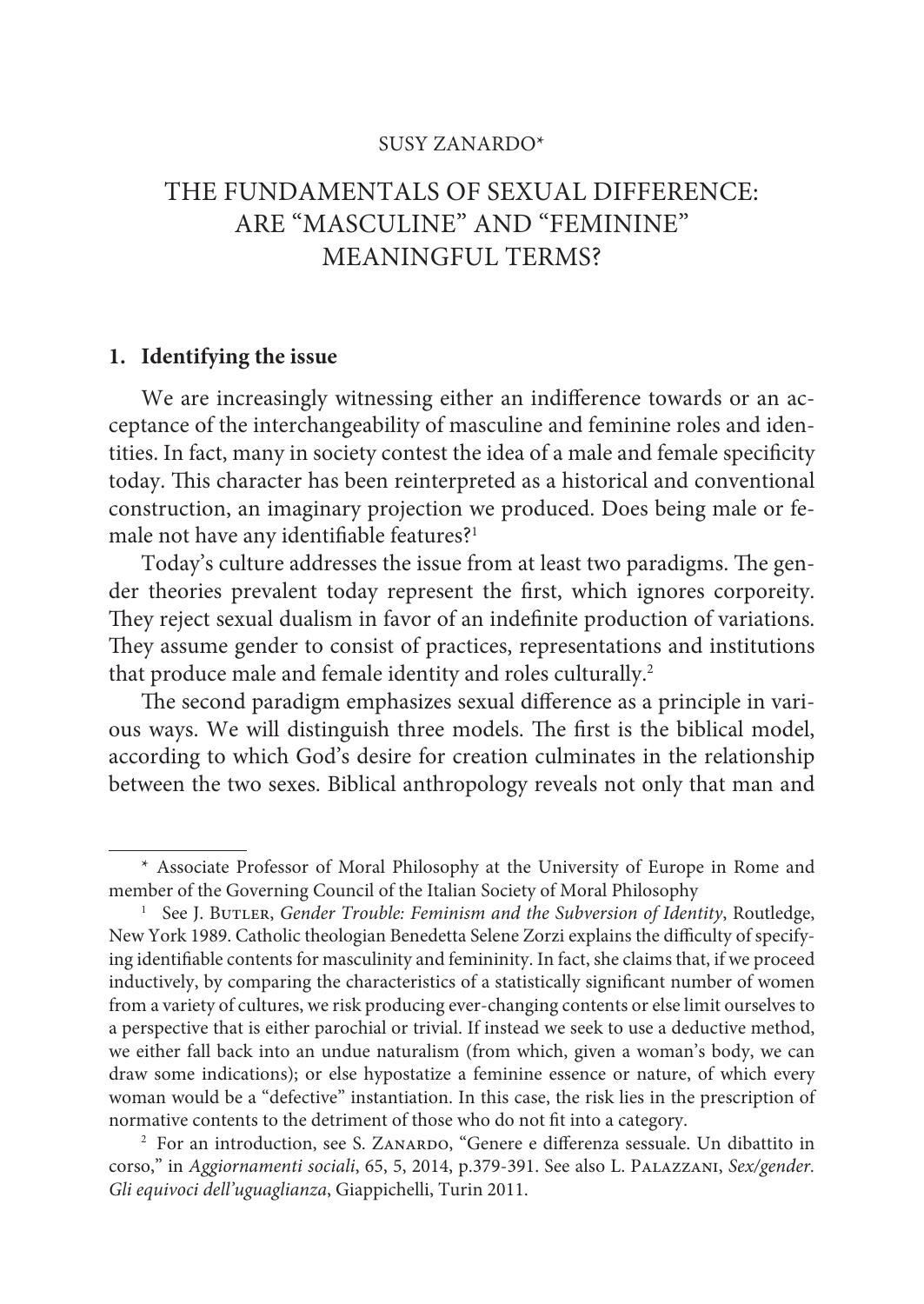woman are made in God's image but that the Creator's face shines on the couple's difference as mutual desire and self-donation.<sup>3</sup>

The second model refers to sexual difference as a simple biological fact, an "empirical state."<sup>4</sup> The sexual difference is merely the result of evolution, which results in material and social organization but does not have any symbolic significance. There is a risk of reifying male and female identity by hypostasizing them as ahistorical essences. The factuality of this difference in the division of labor and the relationship between the sexes constitutes the principle of political exchange and thought production, which change and evolve with time.

A third model in the current thinking of sexual difference insists on developing an autonomous female subjectivity and offers symbolic expression as evidence of a clear sense of difference. This model has been introduced by Second Wave feminism with Luce Irigaray in France, Libreria delle donne of Milan and the Comunità filosofica femminile Diotima in Italy.<sup>5</sup>

## **2. Sexual difference**

How can we think of sexual difference today without falling into stereotypes (as gender culture warns)? How do we do this without vapid, abstract terms lacking any real meaning (as the thinking on sexual complementarity warns)? Can we locate any fundamental difference? Can we find words in which we see ourselves, words that resonate with some portions of our experience? To answer these questions, we will analyze the current debate on sexual difference which are theoretically stimulating and pragmatically efficient. We can draw on two significant points from this line of thinking.

1. Sexual difference is a personal, contextual and original bond of the body and the word. It is an endless trade-off among biological, symbolic, relational and social dimensions. There are three levels involved: a. The living and sexed body;

<sup>&</sup>lt;sup>3</sup> JOHN PAUL II, The Original Unity of Man and Women, Pauline Books and Media, Boston 1981. See also the current volume the contribution of Laura Paladino.

<sup>&</sup>lt;sup>4</sup> G. Fraisse, La differenza tra i sessi Bollati Boringhieri, Turin 1996, p.46.

 $^{\rm 5} \,$  See L. Irı $aaray, Speculum. L'altra donna (1974), Feltrinelli, Milan 2010; Id.,$ *Etica del*la differenza sessuale Feltrinelli, Milan 1985; LIBRERIA DELLE DONNE DI MILANO, Non credere di avere dei diritti. La generazione della libertà femminile nell'idea e nelle vicende di un gruppo di donne, Rosenberg & Sellier, Turin 1987; DIOTIMA, Il pensiero della differenza sessuale La Tartaruga, Milan 1987; L. Muraro, Tre lezioni sulla differenza sessuale e altri scritti, Orthotes, Naples 2011.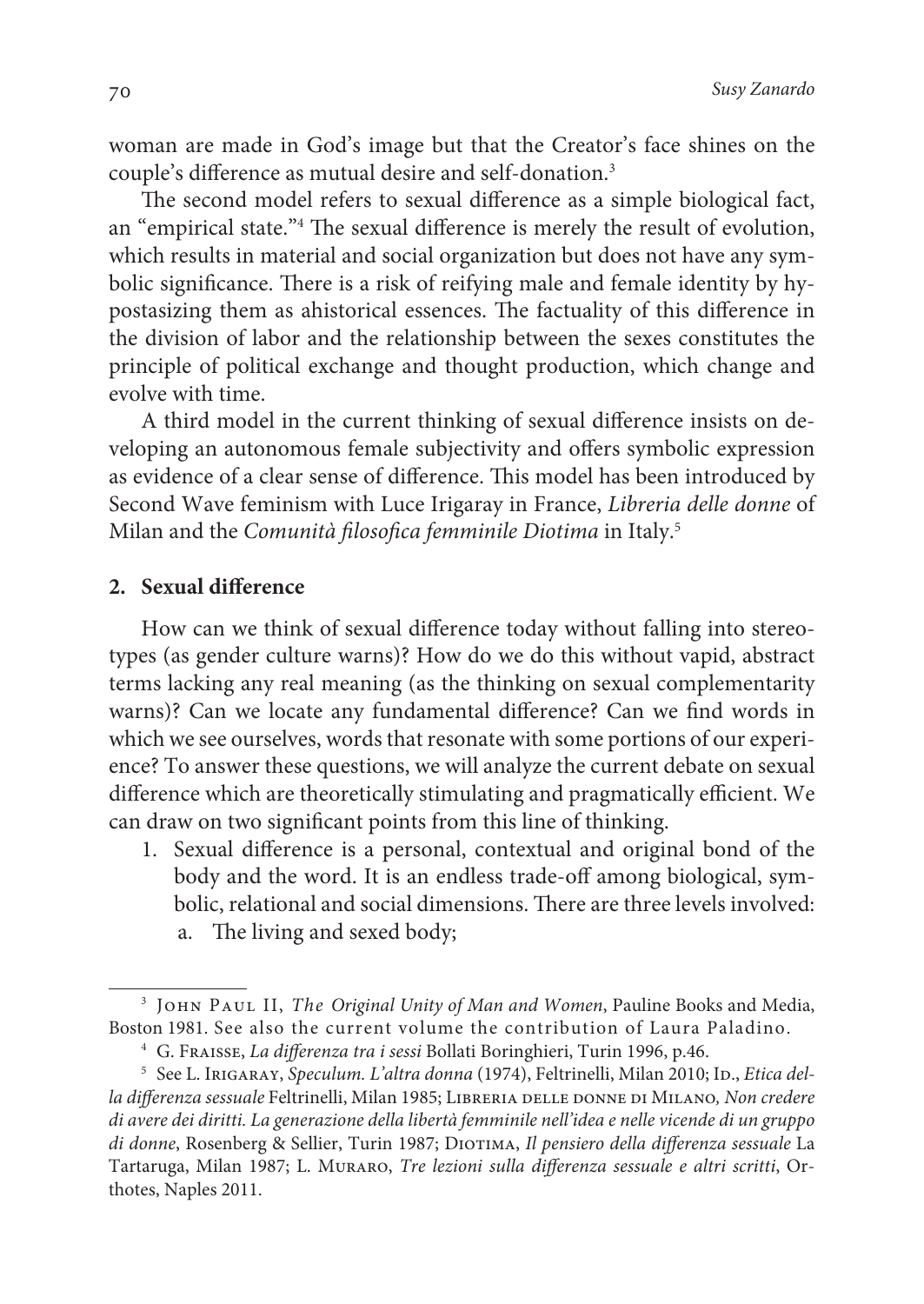- b. The symbolism arising out the body within the cultural context, or else the processing of a new symbolic order (we are always part of a society that influences our way of being in the world);
- c. The singularity or biographical data (which ties each one of us to a body, culture and desires, conferring meaning on being a woman or a man). The weaving together of these analytical levels makes the sexual difference an inclusive category.
- 2. The second insight on sexual difference is the impossibility of bypassing matter. We cannot ignore the issue. It forces us to seek cultural and symbolic mediation to signify our embodiment (conferring meaning upon its expression, recognition of our bodily experience and its relational modalities). In other words, the body is not confined to its immediacy but is also symbolic. It is necessary to answer the "passion" of the difference, conceived as something that one experiences "passively," with a reflection upon concepts and the speech order that must be mediated precisely through the person (in this case, the thought of a woman who is writing this). This point seems particularly necessary, above all in contemporary culture, which accelerates towards an experience of instantaneity—concentrating on the intensity of the moment seems the most promising way forward for a critical and constructive approach to this issue.

Which flashpoints provide the best position for dialogue?

1. Sexual difference is a signifier with no identifiable signified, or else it finds itself within the most varied contents and inevitably turns into a paradox. We have not offered a definitive answer to the question of sexual difference because its contents are elusive and mobile within time. In what way is sexual difference distinct from any individual difference that one cannot identify, even circumspectly or in an analogical or symbolic way, some "constant" or female form that resists historicity and the individuality of all the responses? In what sense is sexual difference a horizon between the human race and individual differences?<sup>6</sup> We positively need to avoid any oversimplification. One objection says: If I, for instance, attribute to women the "inclination" to care for,<sup>7</sup> the privileged contact with the body, an emotional depth

<sup>6</sup> For the formulation of this question, see G. Salmeri, Determinazioni dell'affetto, Aracne, Rome 2013.

<sup>7</sup> I take this term from A. Cavarero, Inclinazioni. Critica della rettitudine, Raffaello Cortina, Milan 2013.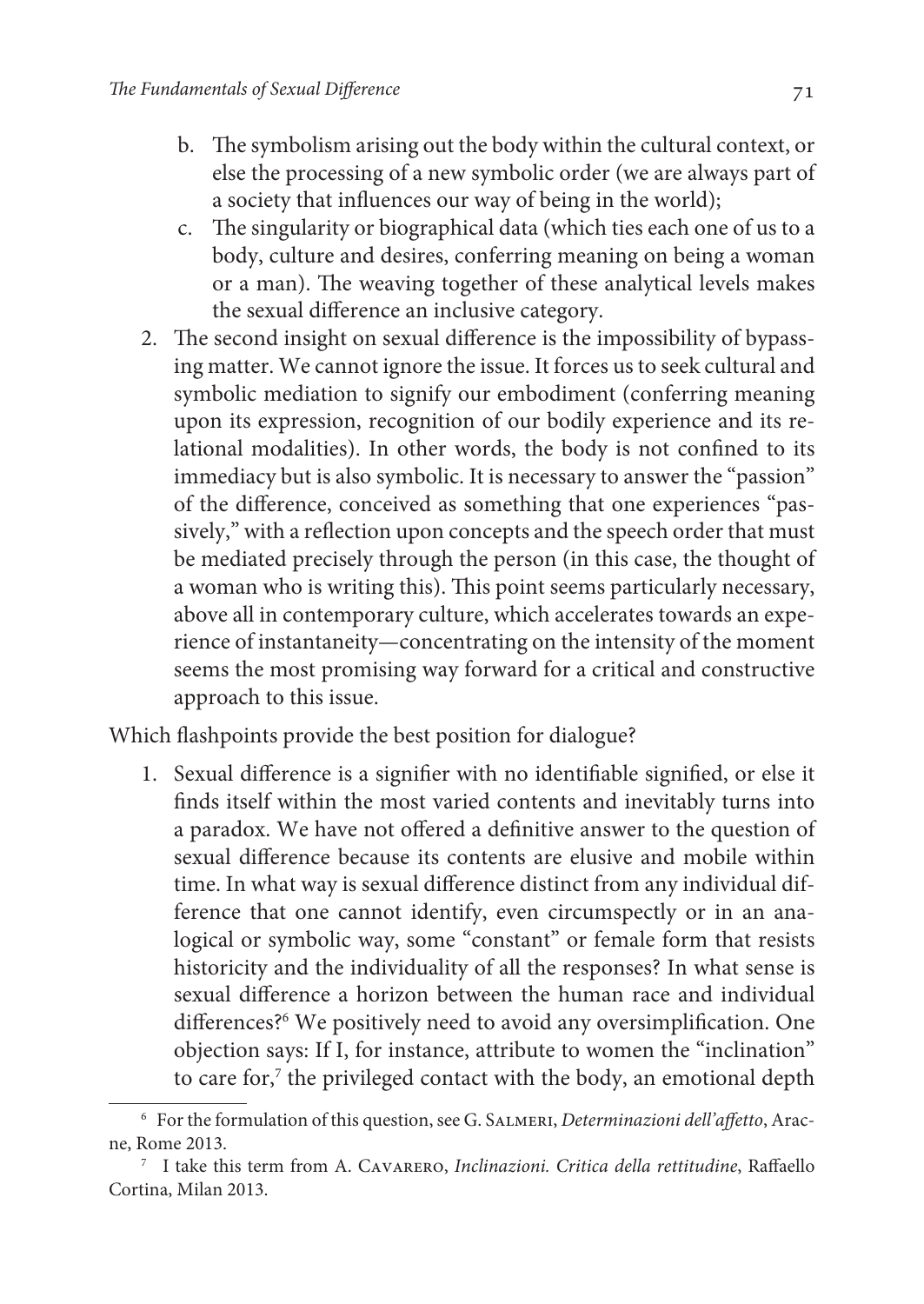and a rich interpersonal syntax (which concerns "women more than men"),<sup>8</sup> might I not risk marshaling responses that bind women to a normative ideal which—even if it corresponds to the experience of many —causes discomfort to others who feel they do not fit such categories? If we propose substantive content for sexual distinction, might we not risk rigidifying feminine qualities, impeding one's selfdefinition?

 Leaving the debate open so that everyone can begin with herself, listen to herself, and question herself constitutes a significant formative function. It is essential especially at a time when everyone is accustomed to inserting queries into an internet search engine from which a bewildering number of replies (ready for use and selected via automated filtering) tumble out.

 On the one hand, such caution may dovetail with the idea of the human being as a mystery, and sexual difference an inaccessible threshold precisely because it is human, bearing the imprint of a being open to infinity. Sex variance, in the human form, transcends any single determination of experience as well as any sum of them because none of them can exhaust it all. It is impossible to say everything about sexual difference, not even one's own, just as it impossible to say everything on the subject of human beings because it remains something "beyond," something we cannot reduce to a formula.

 On the other hand, if we do not seek any interaction or synergy between the signifier (at the origin of the signification process) and the signified content, are we not depriving ourselves of the chance to say something about what it means to be a woman? Would we not risk sitting down at a lavish banquet without tasting the food? Would we not get lost setting sail on an open sea and not finding any points of reference? It may be necessary to identify further mediations between an indefinitely open horizon of meanings and the lived body. It will be good to trace the slender and ineffable threads that support becoming a woman (or a man), without which the process of sexualization becomes either biologically determined or reduced to a mere mirror of the age.

2. A second point consists of the fact that sexual difference is "earned" within a process of self-signification. It is developed not just relation-

<sup>&</sup>lt;sup>8</sup> I take this espression from Libreria delle donne di Milano, Sottosopra verde. Più uomini che donne, Milan 1983.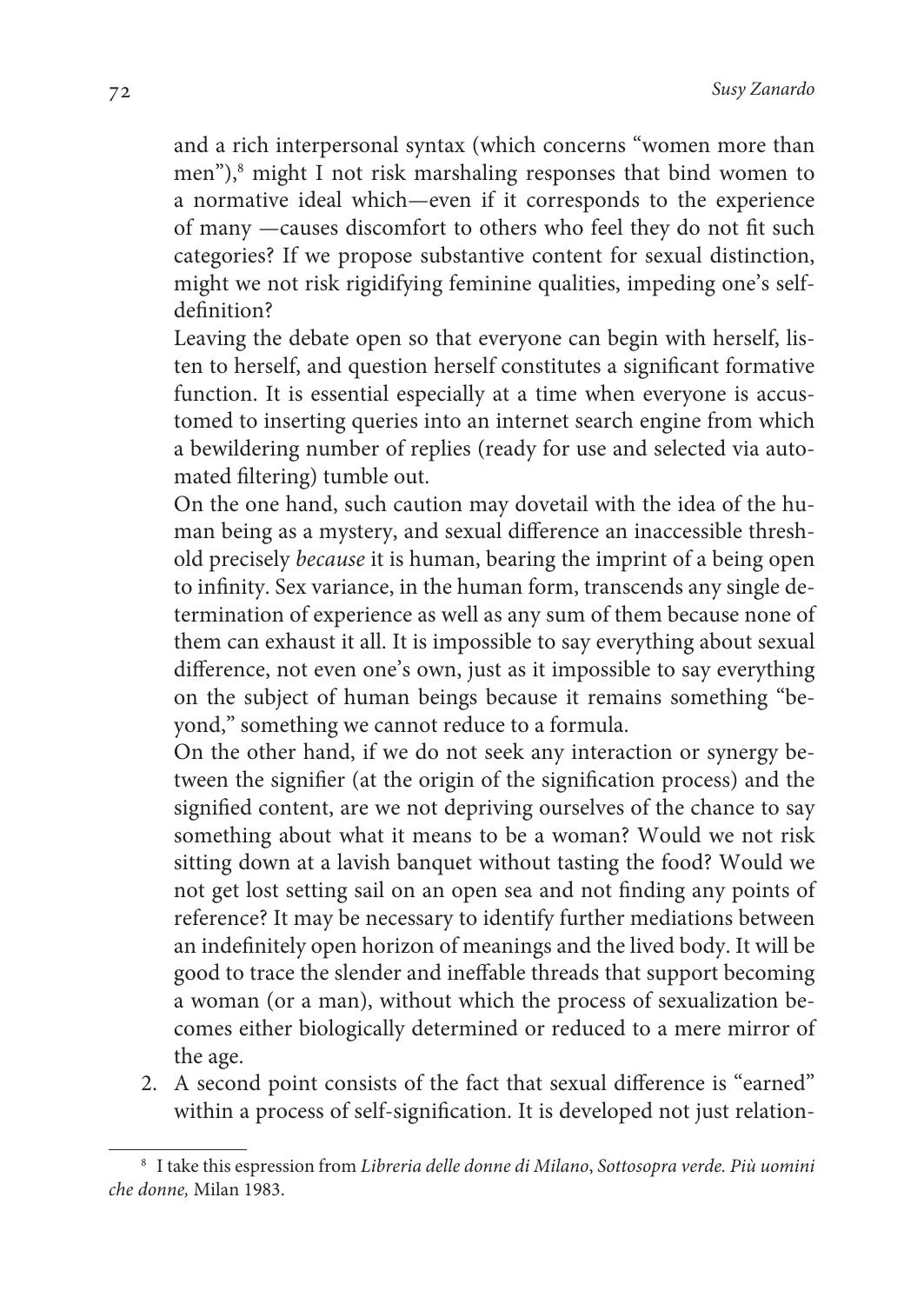ally but also subjectively. For example, it manifests via feminine mediations within peer relationships. In fact, the difference is not just between me (a woman) and the *other*, but within me, inside of me.<sup>9</sup> It is a sign of our incompleteness. This incompleteness does not just find its fulfillment in complementarity. If it did—we are obliged to add—we would be forced to seek ourselves in another endlessly and find ourselves in a pre-existing totality that we can never reach. The following reflection seeks to avoid two tendencies. On the one hand, the fallacy of defining one sex according to another model. Historically this happened to women when they were expected to conform to a male paradigm, either in a denigrating or an idealized way, leaving

women no symbolic order of their own. On the other, an ambiguous and merely functionalist account of complementarity, like two pieces of a ripped card that match each other, leaves us unsatisfied. While we understand these concerns, what is missing in such claims is the reference to a human couple. This absence constitutes as great a lacuna in gender theory as in any speculation on sexual difference. We shall return to this issue further on.

## **3. The body at the origin of the difference**

If we can neither accept the ideal of a woman as an incomplete and deficient incarnation nor give up on female difference altogether, then we must think this through. More fundamentally, what is the root of this variance? To answer this question, we must look at the sexed body. We are not referring to the organic matter, but to the living body or lived experience.

The objection addressed to those who draw attention to the difference in the body is the following: Isn't there a risk of falling into reductionism? Aren't we condemning the human being to mere animality? Wouldn't we end up living sexual difference merely as animals? At this point, it is appropriate to interrogate the human quality of sexual difference. As one might expect, it lies upon the fault-line of body and thought. Everything within the human being is the body and thought already transformed within the flesh. Body and logos are two dimensions that explain the human condition in its entirety. Together they include all human experience, but neither of them alone can say it "all." They say it together. This duality is not, however, the sum of one plus one. We might instead say that one dimension is wholly wrapped up within the other,

<sup>9</sup> See L. Muraro, "La differenza sessuale c'e," conference, Milan, March 29, 2015, www. youtube.com/watch?v=aaKcqXcC6gI&t=4s [accessed October 31, 2017]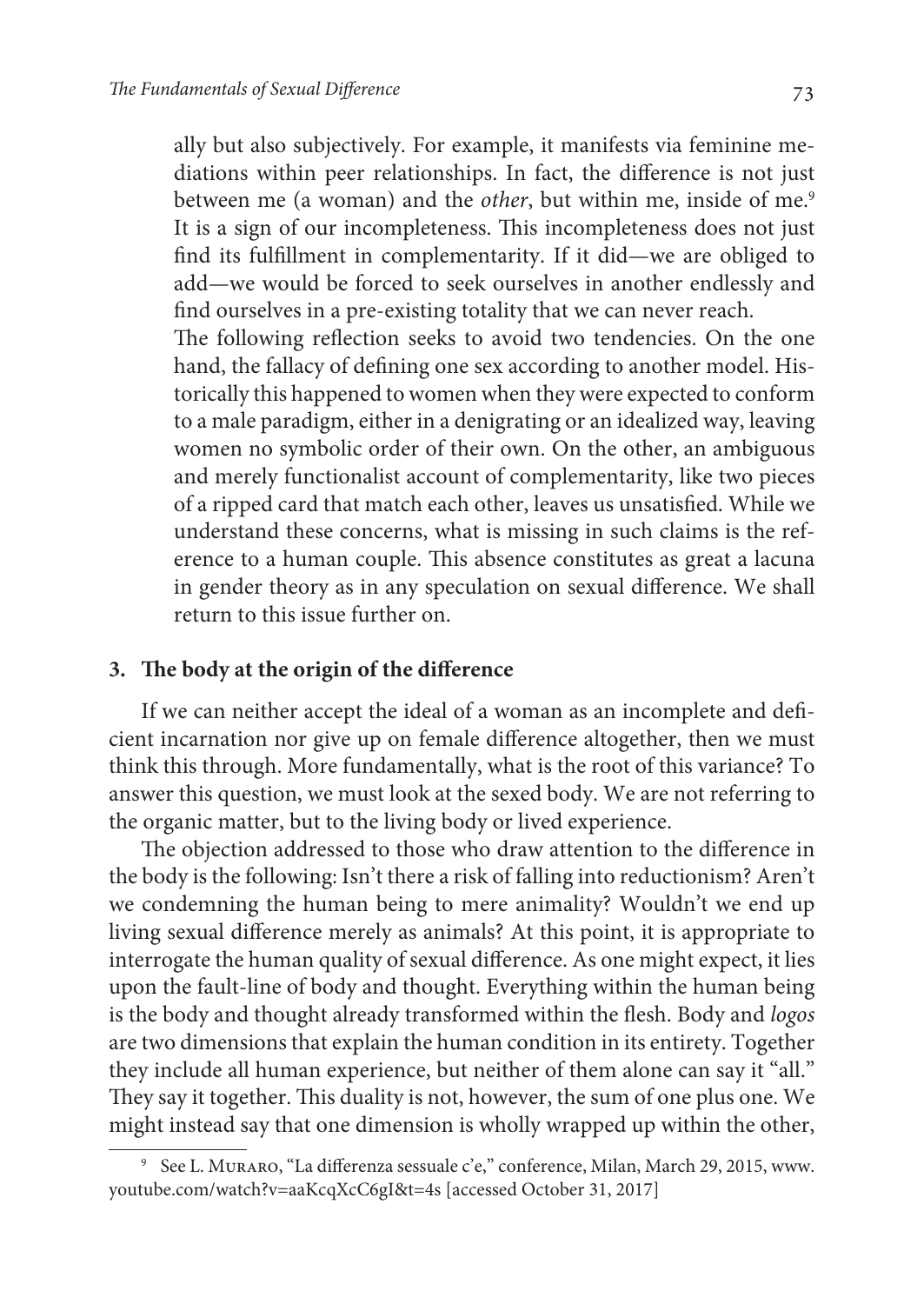to the point of one altering the other's meaning and expression. In this way, there is an asymmetrical reciprocity that the logos directs.

The logos, in fact, knows all about the body. It measures the urgency of the body's instinctual impulses and extracts meaning from its experiences, all within a process of labeling and signifying. The body also exerts action upon thought and human desire. As a lived body, the logos imprints the soul, colors the horizon of experience and leaves behind symbolic impressions for decoding. Logos itself is the opening of a world, as it modulates one's understanding of reality while mediating one's relation to it.

What do a woman's and a man's body "evoke"? A woman can do anything a man can do (if not in the same way), and a man can do anything a woman can do (though not in the way she does it). The sphere within which neither of the two can do what the other does is in the exercise of sexual procreation (which, naturally, should not be reduced to merely mechanical or biological data, but should rather be regarded as an interweaving of all human dimensions).

We appropriately interpret sexual difference as a relational difference, as a different way of relating with oneself and with the other, in love and within procreation. Now with these two relational modalities, we will dwell on the second, which is more radical. In the temporal order, sexuality precedes the process of generation. But it is also true that procreation precedes sexuality as the former confers intelligibility upon the latter. In fact, sex is ordered to reproduction (as well as the regeneration of the couple), and not the other way around.<sup>10</sup>

At present, the experience of procreation expresses the highest and most specific way of "living" the body. We say "at present," because the dominant technological instrumentalization and visionary designs of a post-human order—which intends to manipulate genetic material and interrupt the order of procreation—could alter this scenario.<sup>11</sup> Still, it is an illusion to believe that we

 $10$  This point is illustrated efficiently by C. VIGNA, "Antropologia trascendentale e differenza sessuale" in R. FANCIULLACCI and S. ZANARDO (eds.), Donne, uomini. Il significare della differenza, V&P, Milano 2010, p.218.

 $11$  It can occur in several ways: 1) through the selection of embryos or gamete donors offering characteristics deemed desirable in a child according to the whim of the one giving birth. 2) through an alteration of the symbolic order of procreation, according to which a woman may carry her daughter**'**s ovum in her womb (fertilized by her son-in-law), becoming grandmother and mother of the same infant. Likewise, a transsexual person could, after completing the transition, carry his partner's ovum in his womb (fertilized by an anonymous donor), simultaneously becoming mother and father. 3) Finally, by the violation of the incest taboo upon which human civilization is built (as in the case of a woman who carries the oo-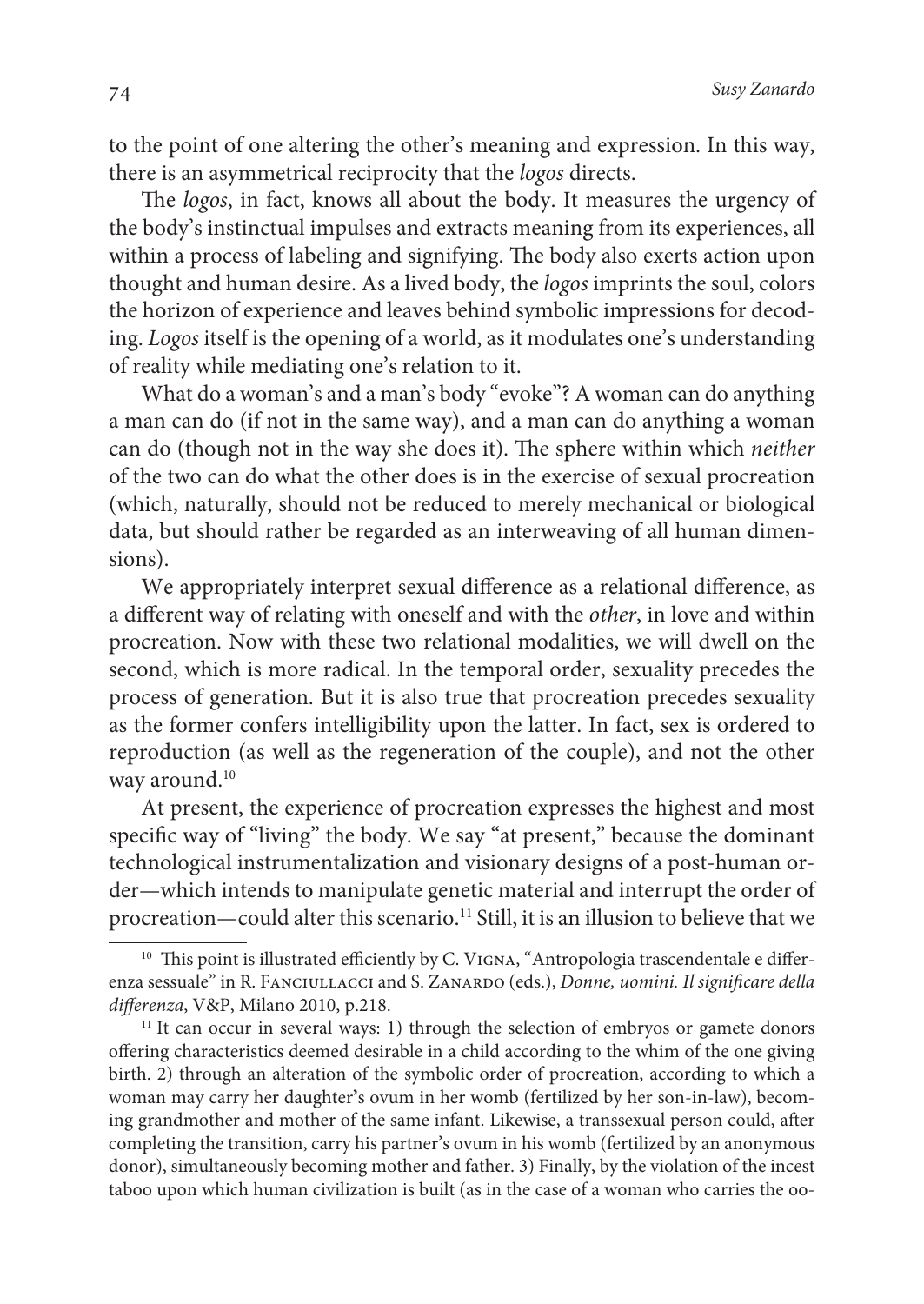can change the relational style of the sexed body, from sentient life to the innermost layers of our being, without eliciting a profound agitation of violent passions, uncontrollable fears and rampant depersonalization.

## **4. Woman as body-word**

I will dwell primarily on the symbolism of the female body because of my experience, as I have no immediate access to a man's unique experience.

How to decipher this body? It is the most delicate of topics, and we must avoid two extremes. On the one hand, we must not rush to assign a clear and distinct content, because being a woman, just as being a man, in the depth of one's humanity, is ultimately a mystery. If we inscribe femininity within biological matter alone, we may curtail her freedom and original significance.

On the other hand, if we renounce any differential content, it becomes such an abstract and empty figure as to be sterile and meaningless. How to confront this dilemma? We believe a woman's body is a sign and a reminder (including for men) of her "capacity for the other"12 inscribed within her corporeality.

In love, and even more in gestation, her body prepares for the other as the womb of an alliance open to life. Her body becomes that space which contains the longings of a small infant. Even more, the space (and time) of a triangle of desire is present. It is present in her yearning, as well as in that of the tiny baby fiercely attached to the mother's womb. And it is present in the father who entrusts the infant to her and coats her flesh in a language of love pronounced by them all.<sup>13</sup>

Within this triangle likewise converge a family, its ancestries and its cultural expectations. This amalgam of desires, hopes and fears can be explosive due to a mother's overexposure at this point. When we assume she "lives" her body and gestation with immediacy and instinct, we neglect all the whirling and symbolic strands she must unravel in a tangled web of desire without falling into the dark, sensorial, archaic power of the maternal imago. This interweaving of flesh can demand a sudden transformation of the body, a donation

cyte of a donor fertilized from her brother's gamete). The examples are from E. ROUDINESCO, La famiglia in disordine, 2002, Meltemi, Rome 2006.

 $12$  See J. RATZINGER, Letter to the Bishops of the Catholic Church on the Collaboration of Men and Women in the Church and in the World, no.13, in www.vatican.va/roman\_curia/ congregations/faith/documents/rc\_con\_cfaith\_doc\_20040731\_collaboration\_en.html

<sup>&</sup>lt;sup>13</sup> See F. DOLTO, L'immagine inconscia del corpo. Come il bambino costruisce la propria immagine corporea (1984), Bompiani, Milan 2002.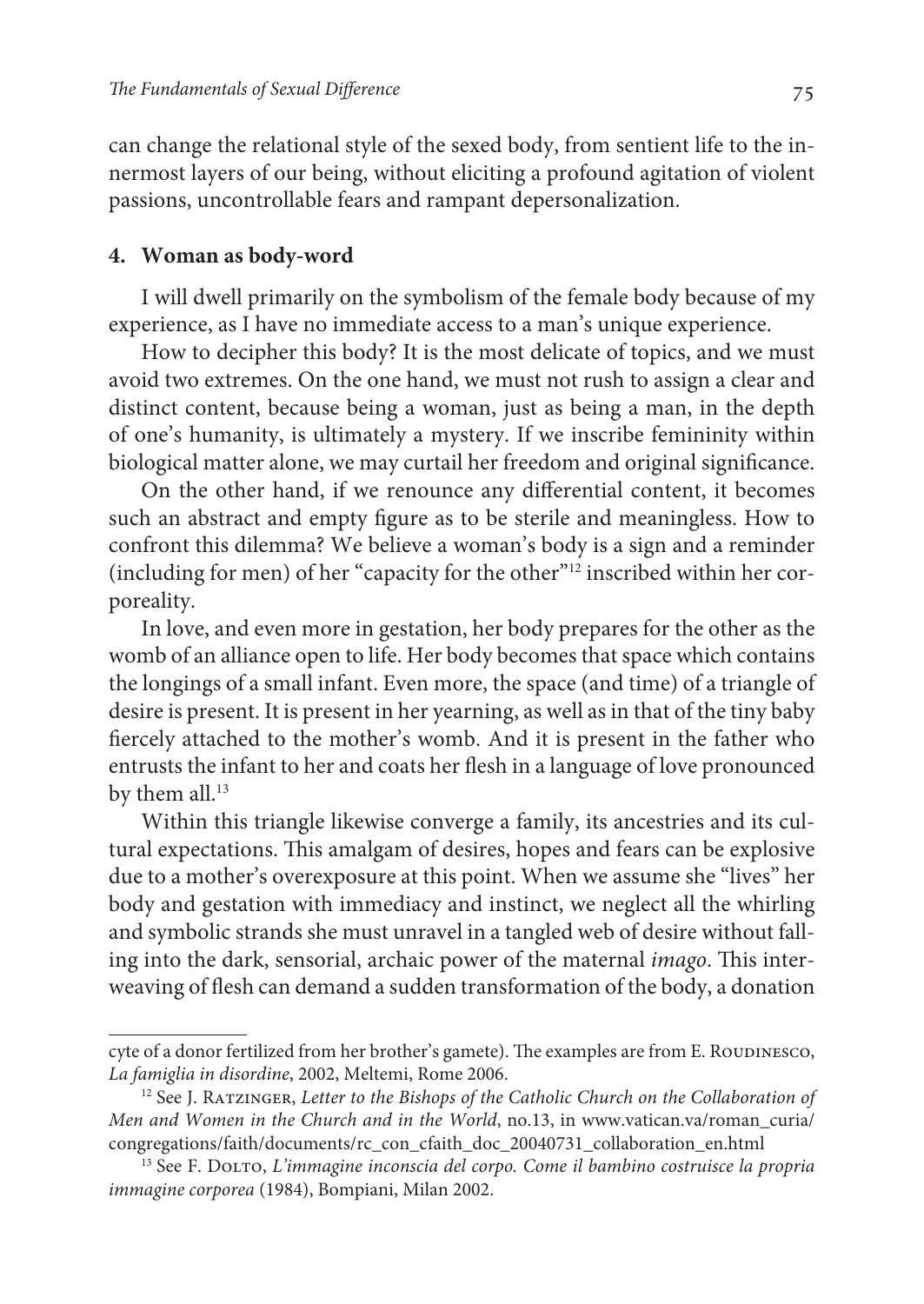of meaning, a relationship to a baby's father, the relational web to inhabit, and the reorganization of her time and way of life. The tendency to churn thoughts, fantasies and desires, as well as dealing with the regressive specter of gestation's darker side, begins very early in a woman's life.

Psychoanalyst Silvia Finzi Vegetti claims that a girl withdraws into herself to process the changes of her body, as well as both the idealization of motherhood and the fear of infertility from her early youth.<sup>14</sup> We could probably say that the girl's dreams represent a sure way to draw another to her, even when he is absent. In her dreams and imagination, she is open to a fantasy encounter with the other, still before this meeting is real. In this intermediate zone, she experiences the appearance of desire, which sketches out a plot within which she rehearses this encounter. Often, though, the boy struggles to follow her in this area and to keep pace with the acceleration of her longing, which remains within a transition zone wherein they first learn more about each other.

Some may argue that the experience of pregnancy described above may be too anatomical and excludes women who do not wish to or cannot procreate. This objection is interesting as it implies two risks. On the one hand, there is the risk of ending the discussion by founding everything upon a merely physical motherhood, one reduced to blind organic production. On the other side, there is the risk of bending motherhood too quickly towards a merely symbolic and spiritual one, detached from the body. If spiritual motherhood does not contain the token mediation of flesh (without dealing with a living organism), it can acquire a sour taste. It is as if before the majesty of a pregnant body, any other form of maternity loses its power.

To this objection, we answer that the difference lies not in pregnancy itself, but in its physical and symbolic process. (A woman can become a mother without understanding its deeper meaning.) Another objection is that, without physically being a mother, one can become a mother to all humanity. Alternatively, as in the experience of adoption or child custody, she can find love that transcends blood ties and love the other person beyond her dreams of gestation. When the child becomes a son or daughter, the boundary between generated flesh and beloved flesh disappears. The two mental categories fuse while remaining distinct. She still needs to work out the stories of love and absence, attentive that the two categories do not lose their identity. Procreation

<sup>&</sup>lt;sup>14</sup> S. VEGETTI FINZI, Il bambino della notte. Divenire donna, divenire madre, Mondadori, Milan 1996, p.83.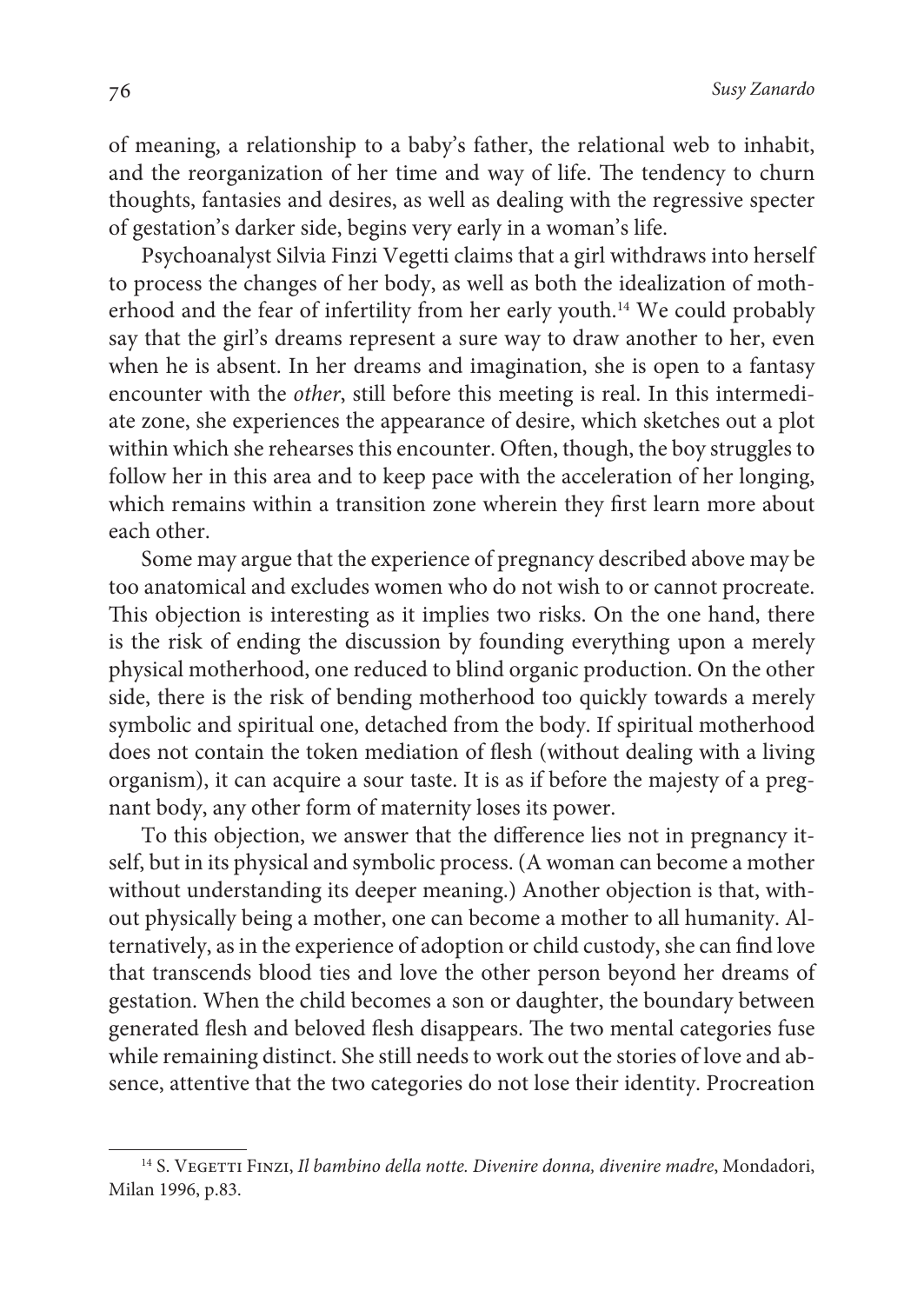is not only about bodies, as there is an ulterior sense that no merely corporeal form can fully capture.

To avoid possible splitting of the self, we cannot overlook the carnal dimension. The body calls forth, but is not exhausted by, the experience of pregnancy. It introduces pregnancy while leaving space for other lessons. There is an imprint of the body—both evident and unconscious, superficial and internal, transparent and secret, wanted and suffered. The impression does not have a physical meaning alone. Every woman must confront it, even if she decides to extend her body in the form of surrogate motherhood.

We have talked about the mother's body as a woman who becomes a mother. We will now address a daughter's point of view. This observation is not secondary. While not every woman is a mother, every woman is always a daughter—apparently the daughter of a couple. Yet the daughter's identification with the mother's body is a particularly complex issue. In fact, there is no symmetry between the two sexes with regard to adhesion and contiguity with the mother's body. A daughter enjoys the relational advantage of being like the mother, identifying herself with the fantasy of an internal, primitive and generative body. Being like the mother is being able to become a mother, or to enlist generation within her body image. This identification can accentuate experiences of closeness to, and contact and intimacy with, the origin of life.

Nonetheless, it can be morbid if the daughter falls into the body's silent vortex and becomes paralyzed.<sup>15</sup> In comparison to the mother's procreative body, the child experiences an insurmountable disproportion because her generative power exists in dreams. It is about imagination but also absence, inadequacy and fear. Being born with the same sex of the mother, according to Luisa Muraro, "is a great but onerous privilege, because it impresses the opportunity to be a mother upon the body and the mind. This opportunity is an advantage, yet in its impression it can also be a 'minus,' a deficiency."<sup>16</sup>

Due to the extent of a non-differentiation from the mother's body, "the little girl remains 'absorbed' with the mother alone for much longer, reinforcing a mutual ambivalence and confusion."17 According to Muraro, this absorption makes a woman more intimate with the maternal language, that matrix of knowledge "made up of loving dependence, pleasures without meas-

<sup>&</sup>lt;sup>15</sup> G. BUZZATI, A. SALVO, Il corpo-parola delle donne. I legami nascosti tra il corpo e gli affetti, Raffaello Cortina, Milan 1998, p.38-68.

<sup>&</sup>lt;sup>16</sup> L. MURARO, Il Dio delle donne, Mondadori, Milan 2003, p.130.

<sup>&</sup>lt;sup>17</sup> G. BUZZATI, A. SALVO, Il corpo-parola delle donne..., p.61.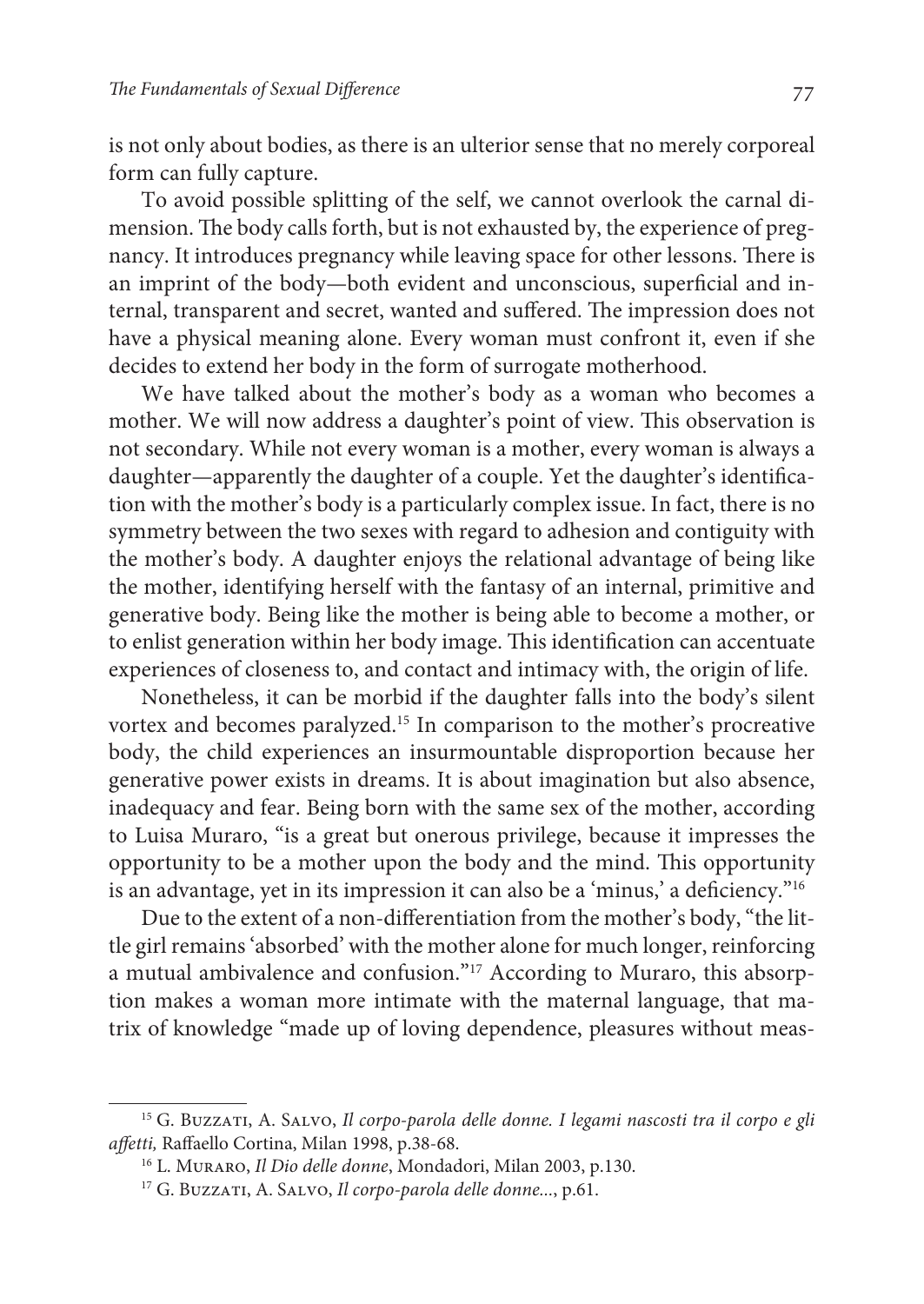ure, needs with no response, and arbitrary excesses."<sup>18</sup> In maternal language, thinking occurs in the presence of things, in contact with their dense and opaque materiality. Here, words become animated, tactile, sensitive. They relate to each other like beads on an endless string or a woven mesh under the hands of an expert who focuses on each point of the fabric, embroidering stories, starting with one's own.

On the one hand, such a language highlights the most basic and minute things in everyday life. On the other, it is traversed by suspensions, hesitations and roundabouts in an involved and enveloping proximity (with ideas and experiences). In fact, in maternal language words and things search each other out, play together, agree, elude each other and multiply. A woman's body is the privileged point of observation to understand sexual difference as a call to the other.

How might a male body experience the absence of all this? A man generates out of himself. He utters a word of love, respectful and heartfelt, that awaits a response. Of course, he can second a mother's work, but he must pervade a woman's body since, without her who bears the flesh of his child, the power of his fertility dissipates into a barren waste. Otherwise, it turns to violence and domination. Every man, whether he becomes a father or not, must lay his desire before her. To do this, he must place it within a space that is hers alone. For this reason, he must discipline himself to transcend both himself and his peers, becoming attuned to a broader and richer relational syntax. To embrace sexual difference, rather than just put up with it, means being able to provide the conditions needed for communication. It is a fact that the use of different emotional syntaxes can lead to continuous misunderstanding and painful conflicts.

It happens, for example, during adolescence. A girl tends to project her specific relational disposition onto a boy, imagining that her counterpart shares her dynamics and emotional modulations. She expects a response that is not just reciprocal but symmetrical. The love she requests, as Lacan puts it,<sup>19</sup> is a love for something indeterminate, a demand for the whole space of another's desire. Such a request is often frustrating for the male because even if he corresponds, he does so from within a different emotional syntax. "She offers the boy a relationship between individuals that lack any specified goal,

<sup>&</sup>lt;sup>18</sup> L. MURARO, La maestra di Socrate e mia, in Diotima, Approfittare dell'assenza. Punti di avvistamento sulla tradizione Liguori, Naples 2002, p.33.

<sup>&</sup>lt;sup>19</sup> J. Lacan, *Encore: Le séminaire, livre XX.* (1972-1973), Seuil, Paris 1999.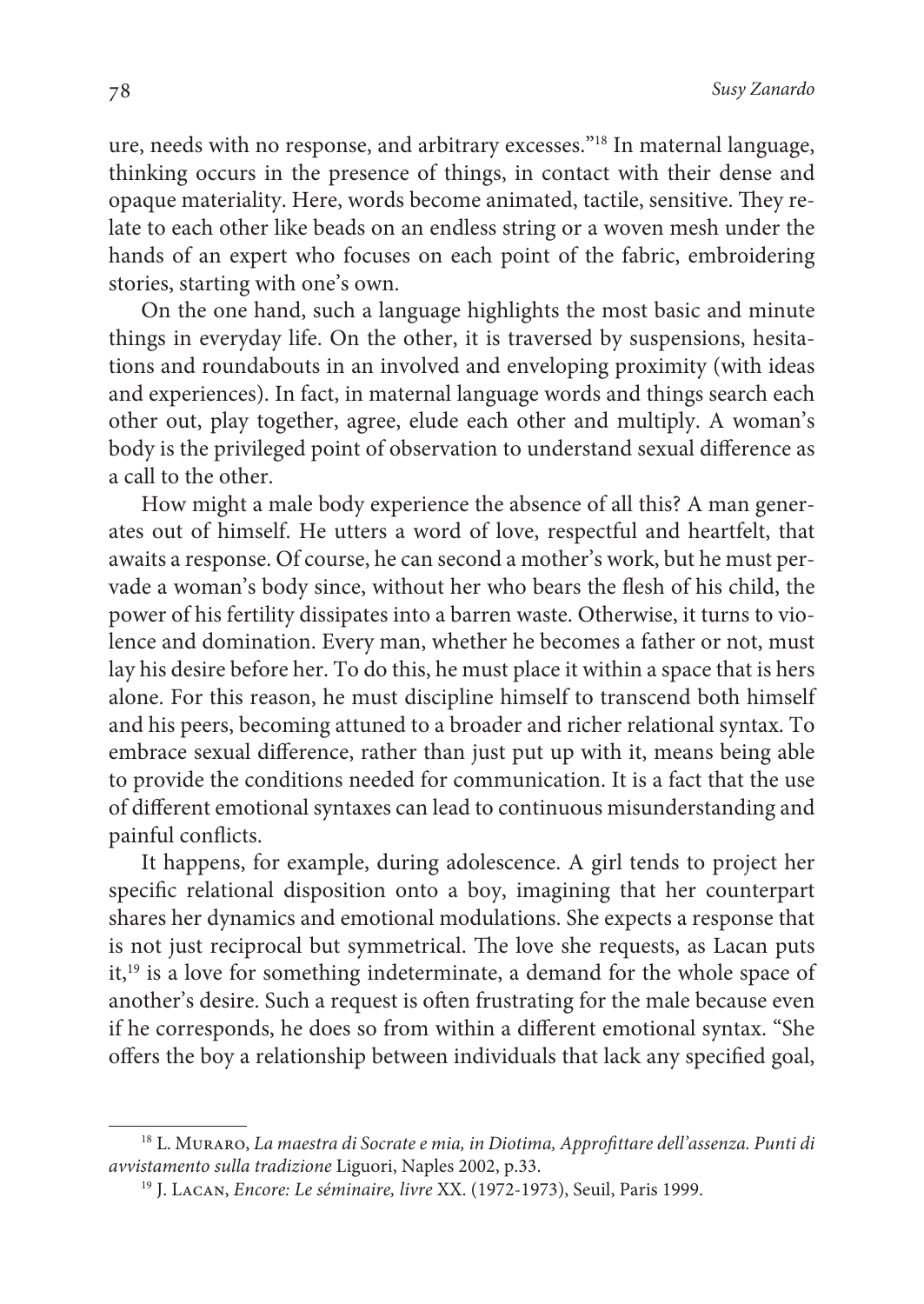which he cannot stand, and of which he is not capable. She tries to attract the boy into a relationship that he fears, rejects and flees."20

For a woman, the disparity is likely to result in a charming game of being in demand. For the male, it issues either in withdrawal from the relationship or else in a temptation to dominate. This dynamic reinforces a relapse into gender stereotypes, which intensifies when a relation based on difference is absent. On the contrary, a consideration of sexual difference as an unavailable threshold may prevent one from seeing his or her symbolic framework as the only one possible. Nevertheless, in an era of non-differentiation models ending in a unisex vision, the loss of disparity risks taking boys and girls out of themselves, out of the experience of their bodies. It risks exposing them to the loss of a desire for the other and constructing social bonds that are ever more tenuous.

#### **5. The human couple and the gift of the difference.**

The disquieting aspect is that today couples seem vacuous in their ideation and creativity, as if there were no longing between them. Children are not orphans of one father or one mother only but sometimes find themselves in alien family constellations. They may have "too many" mothers and fathers. The problem is not having an experience of the couple's generative relationship, or of longing and its symbolic extension. They lack that emotional nourishment that proceeds from a flowing gift of self-donation.<sup>21</sup>

We are dealing with double bonds, along with their sequential multiplications, in which the problem lies in the passage to a third person—the offspring who is the other. The child should not be viewed merely as an instrument for the transmission of desire. On this apparent inconsistency of the couple, the third person struggles to find his or her place. However, if there is no room for this third person, there is no closure for the family. If the family unit does not hold, then the entire society suffers. If there is no bond between the parents as a married couple, the child confronts an experience of emptiness (of meaning and love).

Nothing is more painful for a child than to think that she is the result of chance, rather than a rely to love which elicits a shared "word." When this word transcends speech, it becomes flesh.

<sup>&</sup>lt;sup>20</sup> L. Irigaray, Oltre i propri confini, Baldini Castoldi Dalai, Milano 2007, p.50.

<sup>21</sup> See M. Francesconi, "Tra-mutazioni antropologiche", in Psiche 2, 2008, p.118-119. See also T.H. OGDEN, Rêverie e interpretazione, Astrolabio, Roma 1999, p.57. [English original: Reverie and Interpretation, Jason Aronson, 1997]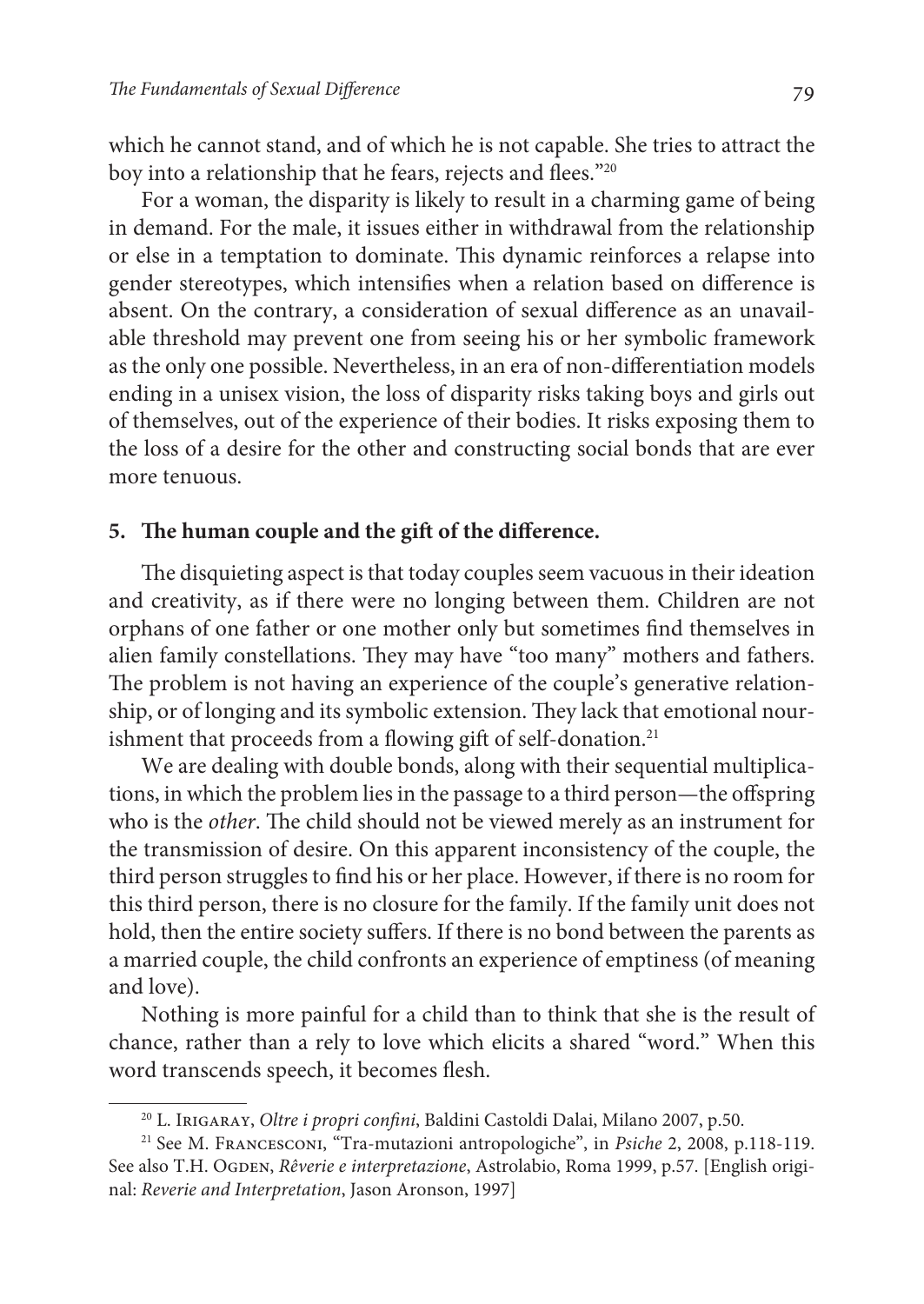The only path left is to re-enchant the world with the gift of difference. To donate difference means to offer my partiality and insufficiency. This insufficiency is the most precious thing I have because it is a space for the other.<sup>22</sup> To donate my incompleteness is to grant my desire for the other, offering space and time to the horizon of his meaning. Here, he may find in the area I have preserved that path through which he seeks, builds up and expands his longing.

Difference—becoming a place for the other, in reciprocity—can then nourish the infinite. It always generates beyond itself a world, children, meaning, civilization, the future.

 $22$  On this, Laura Muraro has written passionate pages in the above Il Dio delle donne.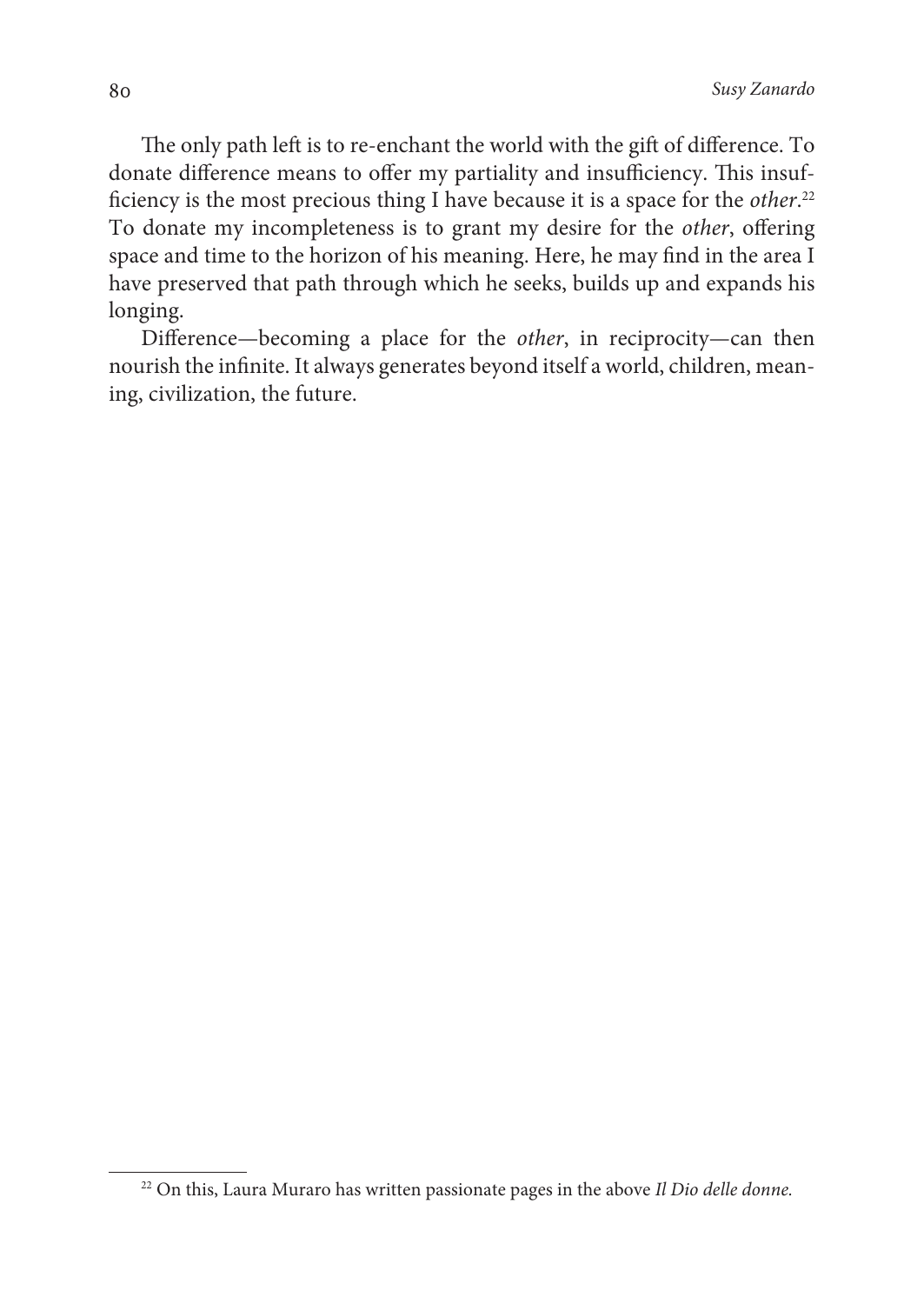## CHIARA ATZORI\*<sup>1</sup>

# SEXUAL DIFFERENCES: SCIENTIFIC ASPECTS

Since time immemorial, the family has consisted of a man and a woman who, united by a stable and public bond, took responsibility for the fruit of their carnal relationship—the children born from their marriage. The two fundamental axes of every human experience are present in this triangle. The horizontal axis of the sexual difference, and the vertical-generational axis, which connects origin with a child's vocation that fully blossoms into maturity.

Thanks to this triangle, every child can verify the existence of differences in humans without any scientific or anthropological knowledge. Every child can ascertain that the sexual difference is fertile and that his or her identity originates from it. This identification is not vague or optional and is limited to membership in one of the two sexes. It is both a received gift and an entrusted task.

Within the family, the couple is the first model of a relationship between sexually diverse entities. We recognize without elaborate explanation the spouses' ability to unite, interact naturally and complementarily at a physical level, transmitting life through mutual care.

This model can exist in an atmosphere of harmony, affection and mutual esteem or, conversely, can be unbalanced, manipulative, oppressive and violent. The parents' behavior towards each other and their children—the fundamental triad of relations—influence their sexual identity for better or for worse. Through this attachment, the children's identification or non-identification, body comparison and internalization—initially linked to sensorial, emotional and affective contents—progress with the development of their cognitive and rational faculties.

Today, society tells us that there are several types of "families" or "parental forms." New forms of unions have taken over the "traditional" family. These new unions have rights irrespective of their sexual orientation to produce the baby they desire technologically.

The images of Foster, spread globally and provocatively renamed as "Gay Nativity" by the media, is illustrative. Attached to the photos was the fol-

<sup>\*</sup> Medical director of the L. Sacco-Azienda Ospedaliera-Polo Universitario hospital and member of Scienza & Vita in Milan.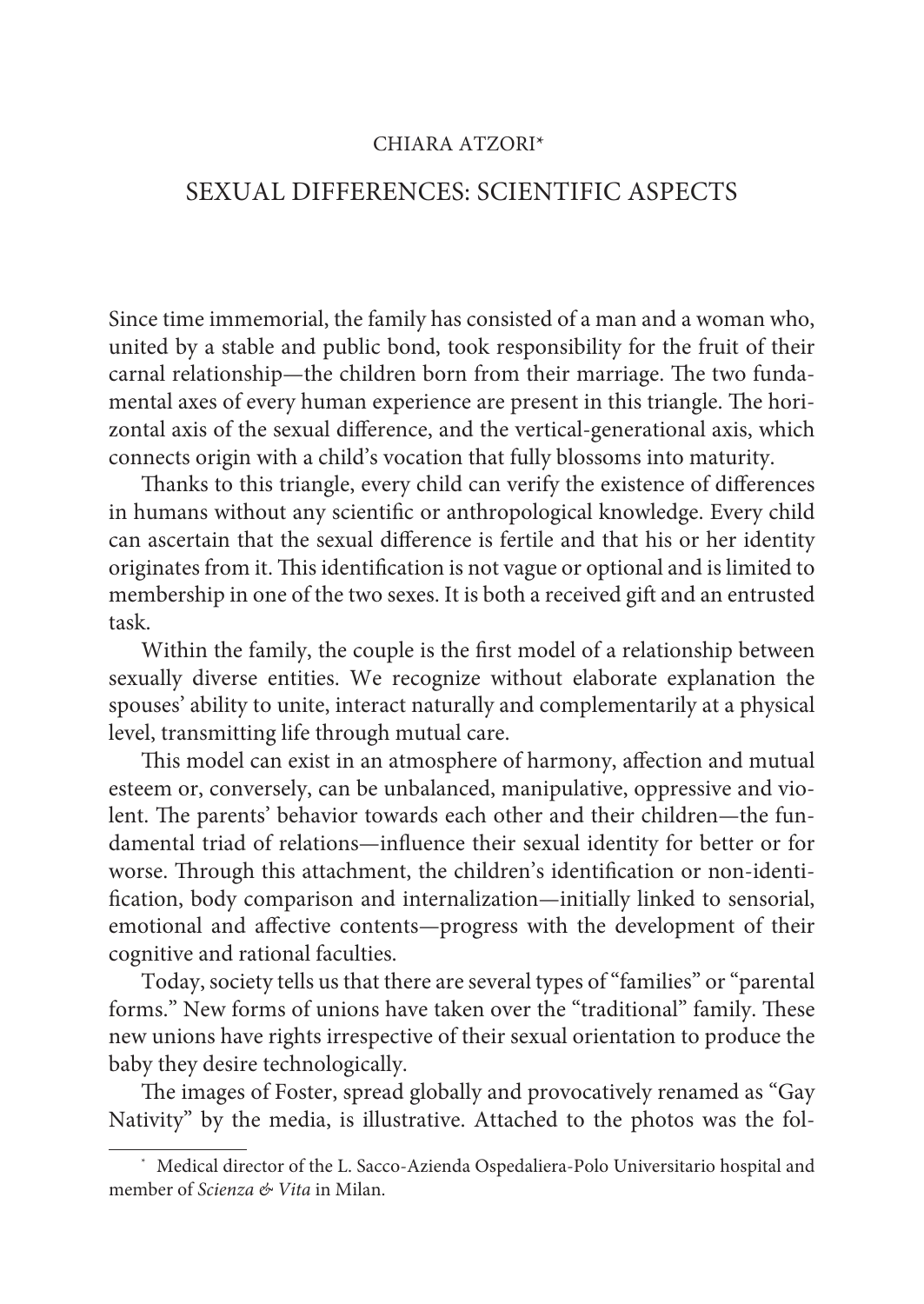lowing note: "Milo was born on June 27 [2014] via an unrelated surrogate who did not use her own eggs. The two fathers, BJ and Frankie, were barechested when they hugged their son for the first time since direct skin contact has a calming effect on infants."<sup>1</sup> With these words, the first pictures of the baby, born from a surrogate mother and handed over to two gay men, were launched worldwide.

The surrogate mother's non-involvement from a genetic point of view further emphasizes the techno-scientific method of the birth. It presents an icon of the anthropological revolution that we are witnessing. We live in a society where sexual activity has been separated from procreation thanks to the birth control pills. Subsequently, reproduction is severed from sex through IVF, making it possible to freeze embryos. "Sperm banks," "ova banks," "wombs for rent" and the development of artificial wombs are some of the consequences.

The photos of a baby's birth are emotionally captivating. Nonetheless, the act of separating a baby from the female body that for nine months has given him nourishment, warmth, delight and a wide range of reassuring sensorial experiences, and catapulting him onto a man/customer's chest is particularly troubling. Milo is one of many "desired" children whose conception violates the anthropological, biological and psychological facts that form our natural, cultural and scientific heritage.

Apart from economic considerations and the "objectification" of the child (also applicable to different forms of ART), this anthropological distortion requires careful consideration:

- 1) In what way is sex difference relevant in biological, psychological and symbolic terms? These three perspectives are related since psychical sexuality is emanation, extension, internalization and integration of corporeality in the psychic life through symbolic codes.
- 2) Will this deconstruct male and female roles at will within the family and education?

Looking at the first point, we may consider a simple logical-mathematical formula: if A (woman) and B (man) are different, can A+A or B+B be equal to A+B? We live in an age of widespread social irrationality, where emotion and impulsiveness trump logic. Pseudoscientific subordination requires us to provide "scientific" or "evidence-based" arguments even for issues of common sense.

<sup>&</sup>lt;sup>1</sup> See http://www.ilfoglio.it/articoli/2014/07/05/la-lacrimosa-nativit-gay-e-post-moderna-che-emoziona-il-mondo\_\_\_1-v-118863-rubriche\_c414.htm, [accessed 30/5/2015].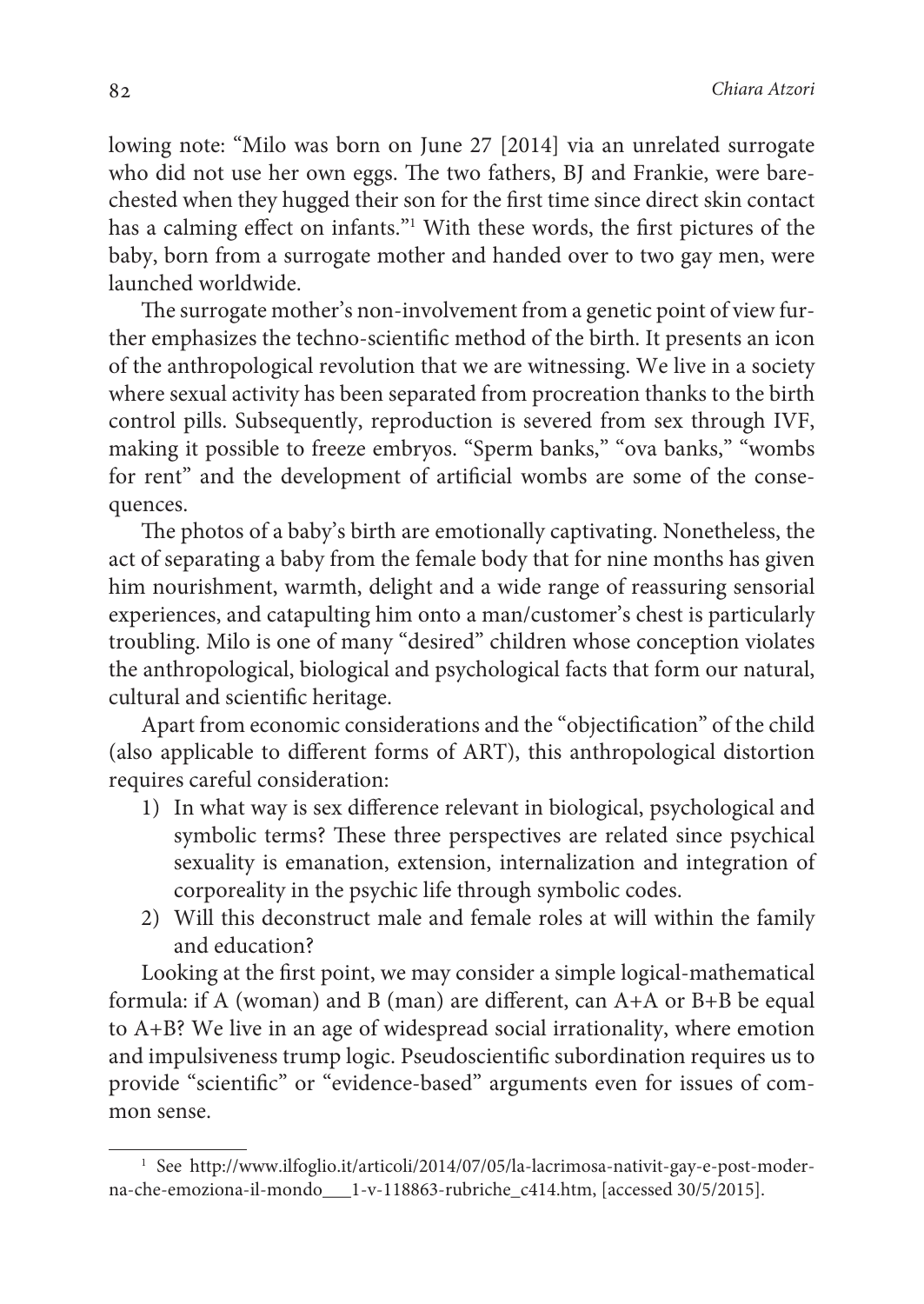The question of "roles" carries within it the insuperable dichotomy of male and female. In fact, deeply rooted in the human being is an aptitude for symbolism. We cannot deny the universally recognizable "symbolic" or "archetypical" nature of male and female roles, regardless of the varied and culturally diverse expressions of these roles in different geographical areas and historical periods. "Pointed" and "perforated," penetrating and enveloping, linear and circular are all expressions attributable to the symbolic world of sexual differences. Men and women are different in their biology, psychology and behavior. Regardless of the different cultures and educational approaches, they evoke through their very existence as sexual bodies a symbolic role that cannot be denied or obscured by any theory or ideology that separates sex and gender. Men and women are human beings with the same dignity, yet they are different in many ways, from the shapes of their bodies (the biological phenotype) to their psychological traits, attitudes, activities and specific characteristics such as stereo-spatial skills, memory, language and response to stress.<sup>2</sup>

When speaking of "roles" in the family—role understood as a manifestation of identity—we must remember that from the first cell to the whole organism, one's identity is shaped by sexuality. We cannot deny the importance of the biological differences between the two sexes without introducing a fundamental error into any consideration of the cultural effects on the manifestations of identity. Male and female roles are not reducible to abstract cultural constructions, which are amorphous, deconstructible, and reconstructible as if the human being were only inert or "sexless" material.

The relational dimension is connected to the biological component. Relation presumes a difference, an encounter, a dialogue. It is what happens on the ultramicroscopic level in each cell and on the social scale in every human being.

Each characteristic of the body is affected by a modulation that, for the sake of simplicity, we define as the "environment," or to use a more scientific term, "epigenetics." We are "relational" in our very structure as living matter.

An American author with degrees in physics, medicine and Jungian psychoanalysis wrote, in a fascinating way and with broad scientific support, that we humans have a "quantum" mind. Quantum physics confirms the untenability of previous perspectives and shows the seemingly stunning but increasingly convincing evidence that matter itself is made up of relationship, inter-

<sup>&</sup>lt;sup>2</sup> See E. LUDERS, C. GASER, K.L. NARR, A.W. TOGA, "Why Sex Matters: Brain Size Independent Differences in Gray Matter Distributions Between Men and Women," in The Journal of Neuroscience, 29, 2009, p.14265-14270.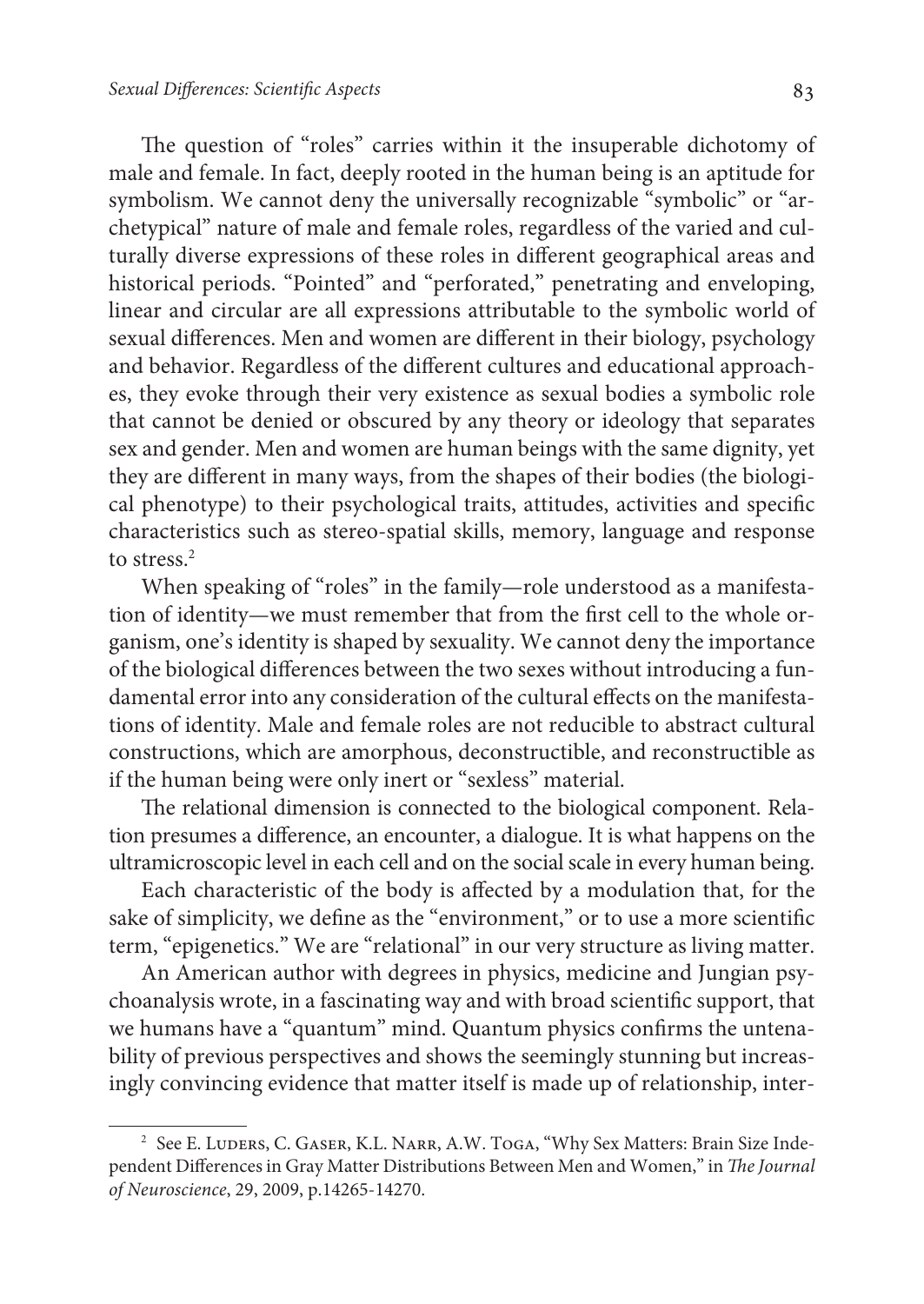action and dynamism.<sup>3</sup>Without going into disciplines beyond the subject of this chapter, and focusing on the issue of sexual identity and differences, we can summarize the question in the following way. The essential core of who we are at an individual level lies within the genome. Far from being a static structure, the gene pool or DNA (of which X and Y chromosomes determine its sex) is subject to an on/off gene expression (corresponding to whether the individual genes are active or not) that is in continuous dialogue with the surrounding environment. Using a symbolic image, we can visualize the DNA as material immersed in a "soup" of expanding concentric circles. The nuclear and cellular matrix not only affect it but, in turn, are subject to the continuous modulation taking place in the tissue matrix that contains the cells. As for the tissues, there is a "dialogue" between the different organs and systems, as well as between these (which together constitute the body) and the "control unit" of the brain. This setup leads us finally to consider the influence of the external and internal environments on the body through the senses and receptors of the body itself.

We can scientifically agree that every individual, despite her uniqueness and individuality, is not a thing—an isolated and self-sufficient monad—but rather a distinct substance who lives owing to a continuous relation between her inner, biologically constituted world and her outer world. The self is "self-in-relation." There is still no scientific explanation for the self-awareness of existence perceived as a unified and unifying experience (the self) that naturally tends toward communication through language, poetry and music—all "higher" faculties than the pure instinct of self-preservation. Above all, there is the typical human possibility to exercise the freedom to act or not. This choice occurs according to ideal, ethical or moral motivations in response to the emergence of spontaneous impulses or as resistance to forms of coercive conditioning.

From the macro-observation of any man or woman to the ultramicroscopic evidence of the epigenetic-DNA dynamism, without which there would be no life, the human being is relational, originating in an encounter with something different. It is very significant that the zygote, the first cell of every individual, forms from the meeting between gametes (egg and sperm) that come from people of different sexes. ART clinics that offer their services to those who want a child are well aware of this fact.

Thus, there are fundamental differences between the sexes rooted in biology, yet continuously modified by the environment. Concerning sexual iden-

 $^3$  See J. Sa $\tau$ INOVER, The Quantum Brain: Freedom and the Next Generation of Man, Wiley, New York 2002.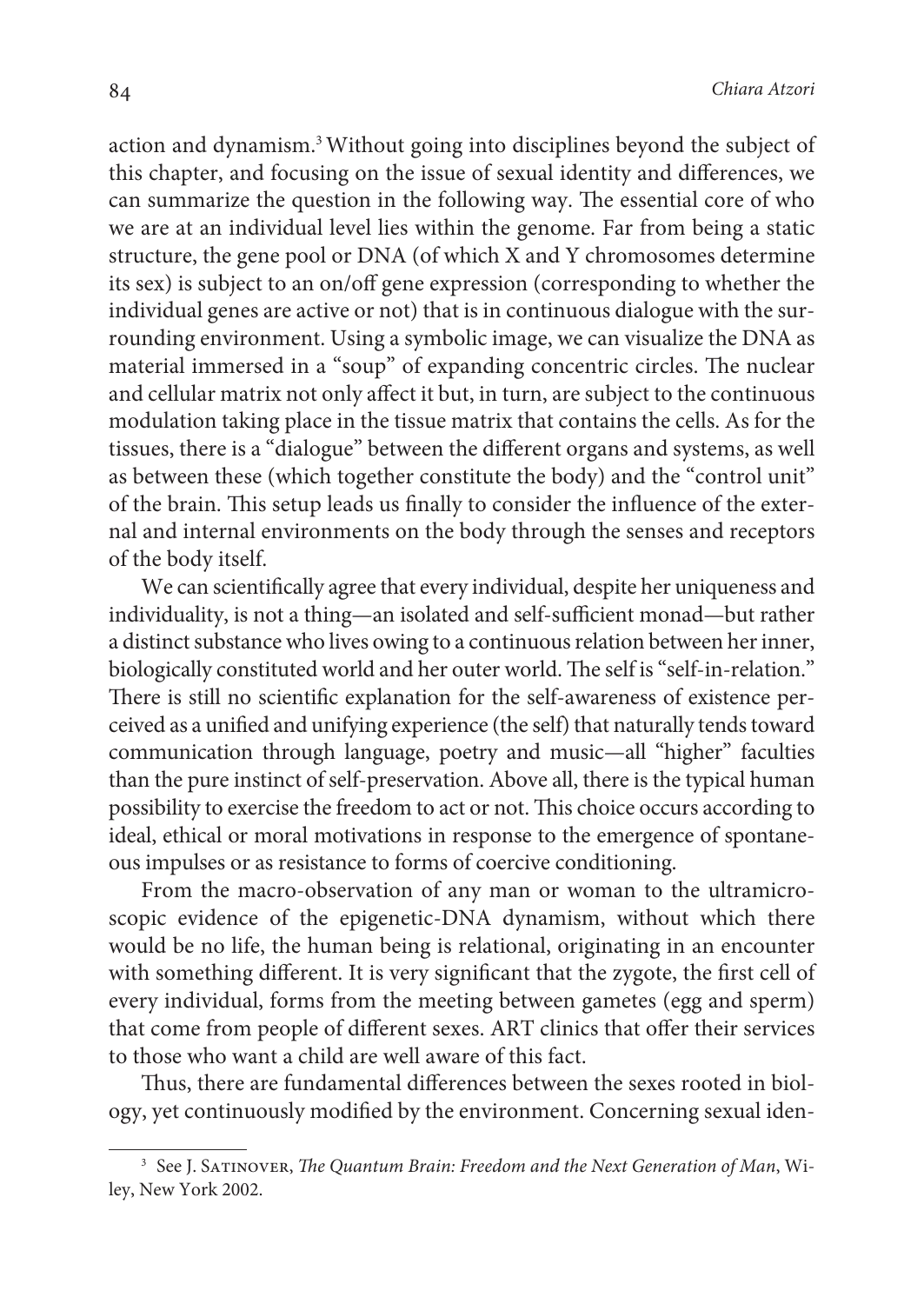tity, it is not scientifically defensible to consider the link between "nature" (not in its ontological but rather in its biological meaning) and "nurture" (the relational factors, together with the internal and external environments) as either-or, contradictory or outright absent. In place of a static or purely material concept of the brain as a network of cells, there is evidence today for the plasticity of organs mediated by chemical and sensory stimuli that modify, create and eliminate cell connections in the synapses. Aggregates of cells (nuclei or brain areas) react to the connections between them in a widespread network of communication, including both sensory inputs coming from the "periphery" of the body and the chemical composition of the body. This "soup" tends toward self-preservation through continuous responses to perceived changes in an innate model (homeostasis).

The unconscious impulses of regulation and self-preservation (e.g., temperature, nutrition, energy) depend strictly on sensory receptors. The receptors are arranged in various ways in the body and rely anatomically and functionally on the person's sex. Therefore, there is a sexual neuro-sensory map of the body's boundaries, or what we call personal identity (who I am and who I am not), of which we are cognitively and consciously unaware. Nevertheless, our brains are continually comparing this map with the surrounding world to maintain a balanced homeostasis. A simple example of the different modes of distribution and processing of the sensory receptors is the perception of heat and cold in men and women under the same ambient condition. Another example of the variation felt by the sexed body is the man's inability to have a subjective sensory awareness of vaginal lubrication and conversely the woman's failure to experience penis erection. It is true, nonetheless, that these feelings can be indirectly felt by touch in the moment of intimate relations between the two sexed bodies. It is an awareness of the existence of personal identities, desirous of a relationship, that meet in an irreducible otherness.

Antonio Damasio offers detailed information on the integration of one's substantial cognitive unawareness of the inner world and body boundaries, on the one hand, with the mysterious origins of consciousness and full selfawareness on the other. It is a process typical of every human being, whether man or woman, but naturally dependent on the body phenotype through which the person manifests.<sup>4</sup> The sexual differences in the masculine and feminine brains have significant implications. They uniquely influence biochemical processes and contribute to one's susceptibility to diseases and specific behavior.

<sup>4</sup> See A. Damasio, Il sè viene alla mente, Adelphi, Torino 2012.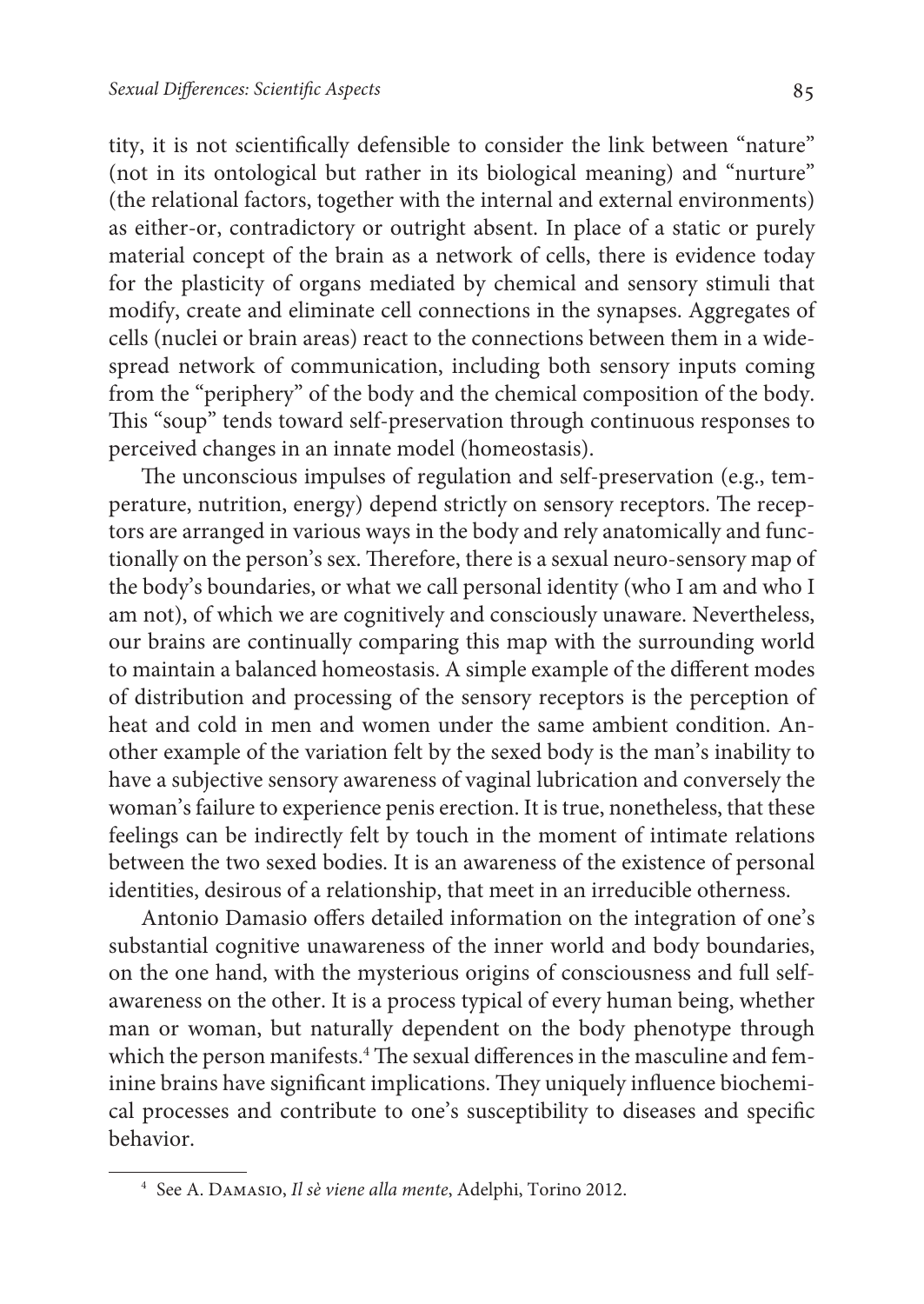These differences between the male and female brains do not refer to superiority or inferiority in a possible discriminatory confrontation. They are merely scientific facts. Knowing these variations enables us to understand the complexity of men and women, differences that sometimes generate conflict. Such complexity is the object of study for researchers and physicians today who are more attuned to the existence of "gender medicine."

By considering these natural differences, we can address critical issues of how genetic sex differentiates the etiology and progression of diseases, drug metabolism, neuronal maturation linked to cognitive activities, and finally behaviors with evident influences on roles. "Brain sex" and the resulting behavior are not genetically determined solely by the mediation of hormones secreted physiologically by the gonads (testes in 46XY or ovaries in 46XX) from the first moments of embryonic development. Although this mechanism is prevalent, sexuality is also a result of the direct effects of genetic expression in non-gonad cells, which function according to sexual differences.<sup>5</sup>

In today's era of gender ideology, we tend to disregard the many biological variances between males and females. It is most apparent at the macroscopic level, where differences are noticeable without unique biomedical skills or knowledge of the statistical distribution of height, weight and external genitalia. Less obvious are physiological differences that are nonetheless critical, such as susceptibility to various diseases and the ability to metabolize drugs and nutrients. There are also forms of adipose buildup that separate men from women, as well as the varying frequencies of disorders like anorexia-bulimia.

Without neglecting these biological and physiological disparities and their impact on male and female roles, it is worth documenting disparities in the brain anatomy and chemistry, such as the prevalence and functions of neurotransmitters. The two sexes have similar but not identical brains according to the popular classical explanation of neuroscientist Brizendine.<sup>6</sup>

Studies on the contrast between male and female brains initially focused on "measurable" data, such as the size of specific brain regions. Today, dynamic methods of functional neuroimaging unexpectedly confirm that the on/off modalities and the dialogue between distinct areas are dimorphic in the sexes when stimulated in real time.

Damasio presents a convincing scientific synthesis on the unity between the body and the brain and the continuous relation between the body and the en-

<sup>5</sup> See T.C. Ngun, N. Ghahramani, F.J. Sánchez, S. Bocklandt, E. Vilain, "The Genetics of Sex Differences in Brain and Behavior Frontiers," in Neuroendocrinology, 32, 2011, p.227-246.

<sup>&</sup>lt;sup>6</sup> See L. Brizendine, *The Female Brain*, Bantam Press, Great Britain 2007.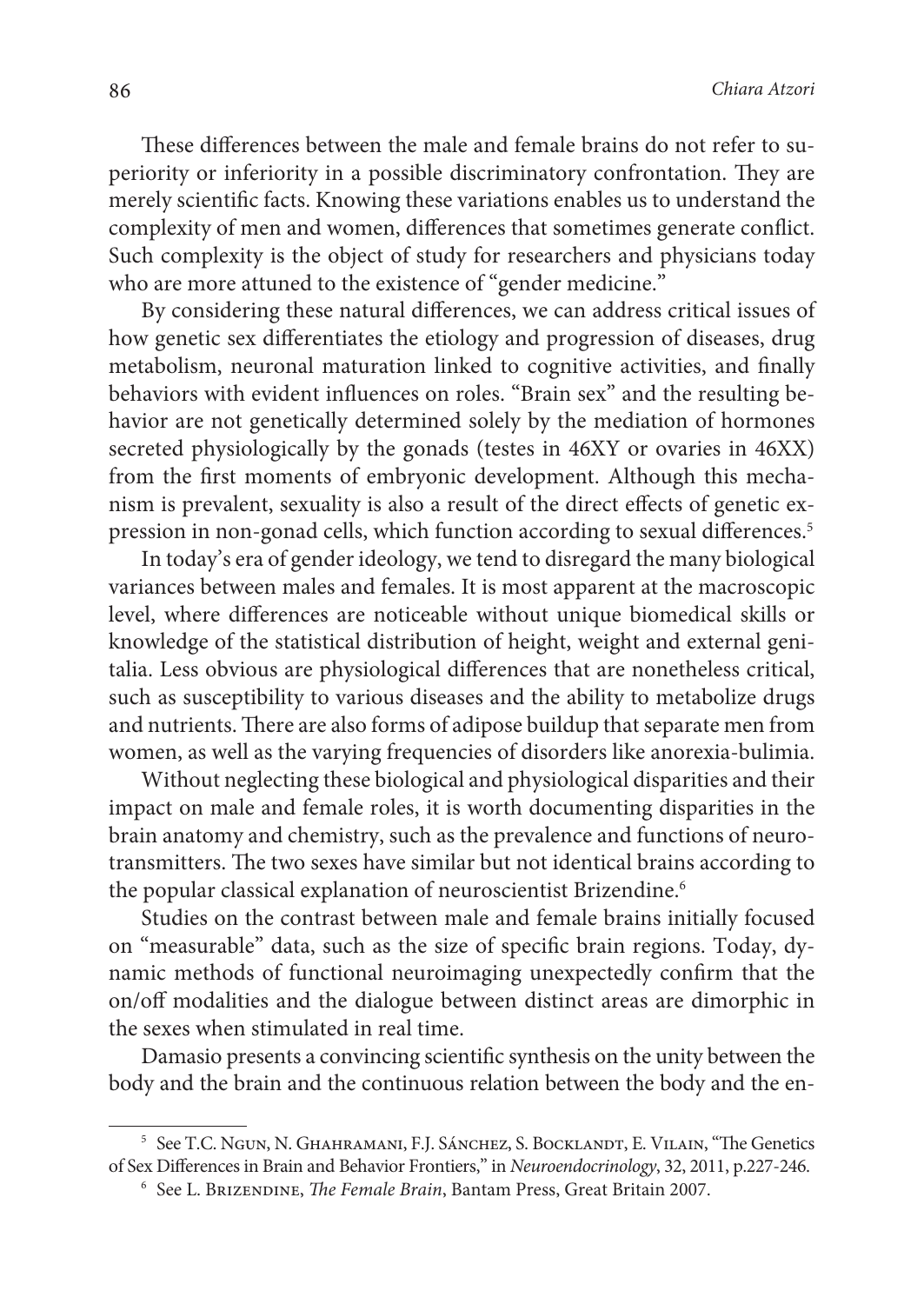vironment. One perceives himself according to various levels of self-consciousness, from the most primitive (the "proto-self") to the highest (extended consciousness). Damasio's works explore the intricate interrelationships among body, brain, mind and thought. We in the West are heirs of a philosophical Platonic dualism, who also suffer from a cyclic recurrence of Gnostic dualism that tends to separate the body from the mind. This heritage is evident in the current field of science in thoughts about gender, with recognizable cultural and political influences.<sup>7</sup> Scientific studies by the likes of Damasio are particularly significant because they cautiously recognize the interdependence and limits of a biochemical-genetic-biological substrate. Damasio does not linger on the question of human sexual dimorphism, which is a biological fact since the discovery of chromosomes and DNA. Every human cell, whether somatic (diploid cells with 46XX in the female or and 46XY in the male) or germ (haploid sperm cells with 23X or 23Y and haploid ova cells with 23X), is unmistakably marked by this dichotomy, whether physiological or pathological.

A binary system characterizes a similar "separation." The choice of symbols used in the binary system—0 (zero) and 1 (one)—already carries in itself an interesting symbolic reference. The former sign is concave and circular while the latter is a vertical line that psychoanalysts would probably call "phallic." Thus, even the binary system can represent "sexual" signs.

In biology, this orderly system, based on a parallel harmonious program including the gonadal, hormonal, genetic and phenotypic modes of sexuality, is recognizable in physiology. It is possible both to identify deviations (pathology) and to propose potential remedies (therapy). If we drop the first distinction between what is physiological and pathological, any question about sexuality becomes unclear, ambiguous, confused and incomprehensible. This chapter will not deal with topics of diseased states or make a value judgment about those with genetic, gonadal, hormonal or phenotypic defects.

Brain sex differences are found not only in neuronal morphology but at a subtler level as well. The protrusions that connect and dialogue with the nerve cells (synapses) are affected by hormones that are both sexually conditioned and conditioning. Hormones influence not just the synaptic connections, but also neuron density, cell lifespan and the mode of programmed cell death (apoptosis)<sup>8</sup> .

<sup>&</sup>lt;sup>7</sup> See E.S. Lodovici, Metamorfosi della gnosi, Ares, Milano 1991.

<sup>8</sup> See C.D. Good, I. Johnsrude, J. Ashburner, R.N.A. Henson, K.J. Friston, R.S.J. Frackowiak, "Cerebral Asymmetry and the Effects of Sex and Handedness on Brain Structure: a Voxel-Based Morphometric Analysis of 465 Normal Adult Human Brains," in Neuro-Image, 14, 2001, p.685-700. For further study, see M. Hines, Brain Gender, Oxford University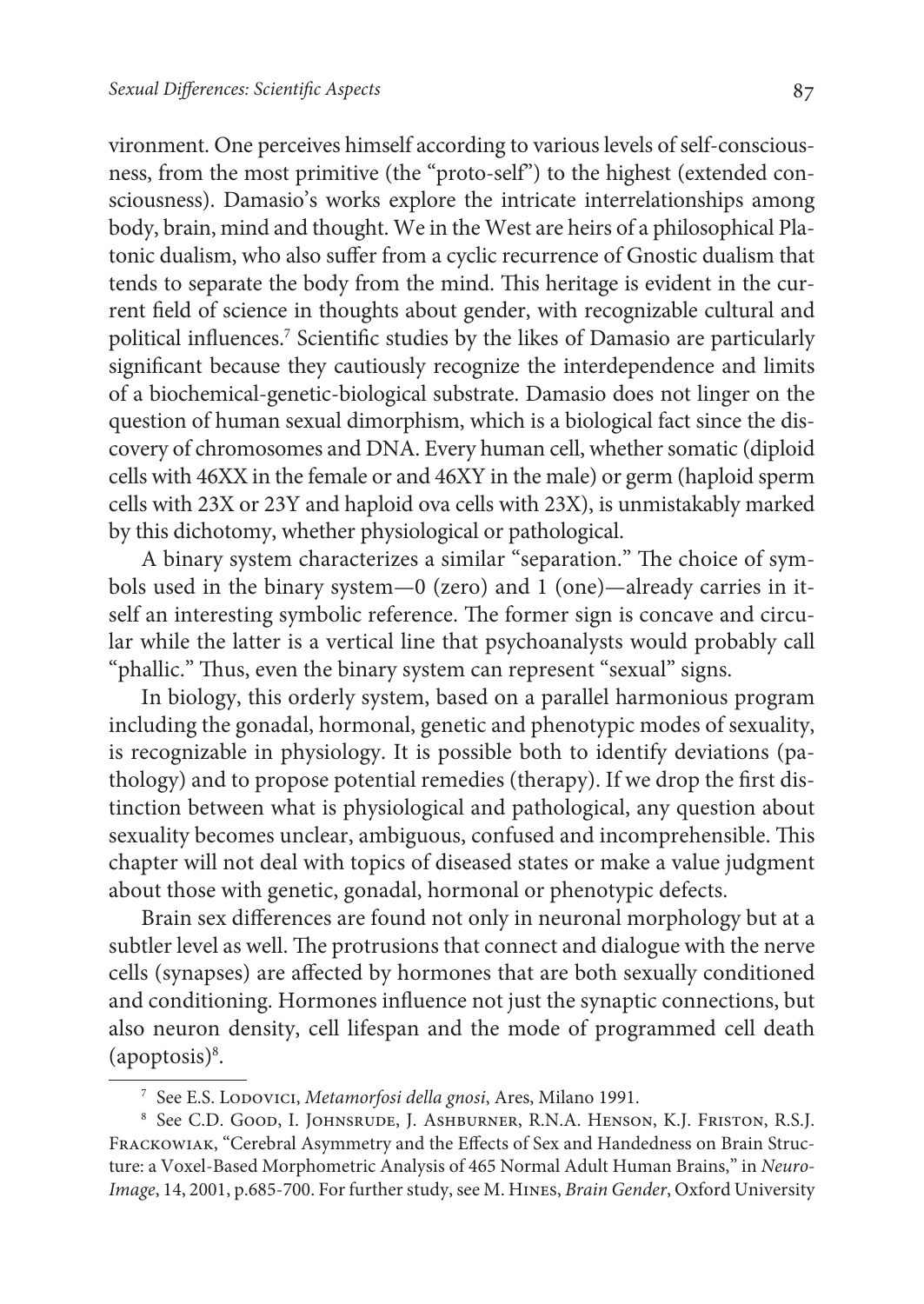Men and women have unequal patterns of secretion, transmission, regulation and processing of biomolecules called neurotransmitters, chemical messengers between neurons.

Studies carried out on animals, and especially on rodents, have identified many of the neurochemical sex differences. When we extrapolate the results to humans, they should be interpreted cautiously. Despite the claims to overcome "speciesism" by researchers and gender theorists like Haraway and others, scientists are aware of the differences between humans and the animals.<sup>9</sup> We cannot apply animal and even mammalian models to humans crudely and uncritically, especially when it comes to sexual identity. All the same, we would not have developed effective drugs for mood disorders (anxiety and depression) and insomnia, or major psychiatric diseases (antipsychotics), if there was not a reasonably reliable correspondence in experiments with the differences observed between males and females. An example of neurotransmitter sexual dimorphism is the monoaminergic system involved in neurological diseases and various psychiatric disorders that affect men and women differently. Monoamine neurotransmitters are small molecules that help control multiple processes, including sexual behavior, breathing and stress response.<sup>10</sup> There are also divergences between the sexes in some mental disorders, such as the affective and autistic pathologies, in terms of frequency and manifestation.<sup>11</sup>

The significant catecholamines, commonly known as "stress agents," are dopamine, norepinephrine and epinephrine, all synthesized from an amino acid called tyrosine. The dopamine regulation affects the level of the other catecholamines, as they derive from dopamine itself (the cascade effect). There are common clichés about them. "You have high-dopa" refers to a state of hyperexcitability, including sexual one. "I am pure adrenaline" is a response to a stressful environmental or relational situation. Besides the apparent varia-

Press, Oxford-New York 2004, p.191-197; G. Einstein, Sex and the Brain, MIT Press, Mass, Cambridge 2007; J.B. Becker, Sex Differences in the Brain: From Genes to Behavior, Oxford University Press, Oxford-New York 2008.

<sup>9</sup> See D. Haraway, Simians, Cyborgs and Women: the Reinvention of Nature, Routledge, New York 1990. See http://www.antispecismo.net, https://restiamoanimali.wordpress.com, https://musiemuse.wordpress.com.

<sup>&</sup>lt;sup>10</sup> See L.H. GARGAGLIONI, K.C. Bícego, L.G.S. BRANCO, "Brain Monoaminergic Neurons and Ventilatory Control in Vertebrates", in Respiratory Physiology & Neurobiology, 164, 2008, p.112-122; C. KORDON, J. GLOWINSKI, "Role of Hypothalamic Monoaminergic Neurons in the Gonadotrophin Release-Regulating Mechanisms," in Neuropharmacology, 11, 1972, p.153-162.

<sup>&</sup>lt;sup>11</sup> See M.V. SEEMAN, "Psychopathology in Women and Men: Focus on Female Hormones," in The American Journal of Psychiatry, 154, 1997, p.1641-1647.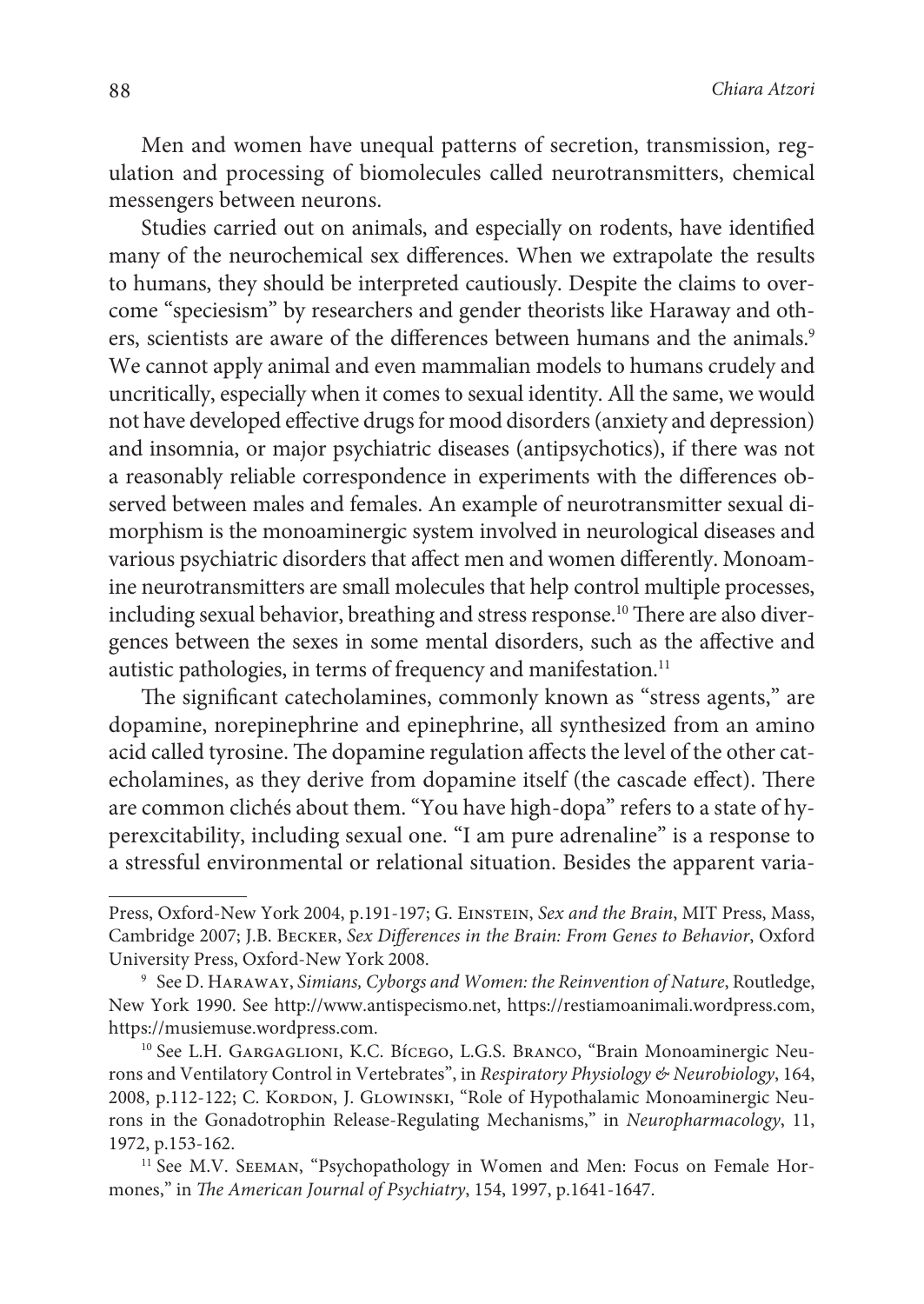tions in individual response to stress, there are pronounced variations of neurochemistry in males and females in response to same experimental stimuli.

The organization of the response to stress differs in males and females before birth. It is therefore not the result of cultural or educational pressures but the expression of a pre-genetically coded mechanism. Emotional and behavioral effects, the ability to react to adversities (resilience), occur through hormonal and neurotransmitter mediation. Curiously, and contrary to the collective imagination, males are more vulnerable to stress. This weakness manifests itself in a higher frequency of male than female embryos at conception, with a corresponding higher incidence of disease and overall mortality.

During pregnancy, when development proceeds at a pace that is unequal to any other stage of life, the human embryo—due to the peculiarities of "performance" in the brain structure—is particularly sensitive to chemical disturbances. Studies focused on exposure to prenatal adversities have discovered chemically-mediated neurological changes, the basis of an increased risk of mental illnesses. Since conception, males and females show different trajectories of development and stress response. It is likely that the organization of sex-dependent neuronal circuits can explain the differentiated vulnerability of mental health during the fetal period. Scientists have examined the relation between prenatal sexual dimorphism and stress exposure in early life, and the link with two developmental disorders—emotional problems (higher prevalence in women) and autism spectrum disorders (more male-dominated).<sup>12</sup> The differences in some attitudes and sexual behaviors between the two sexes may have a biological basis. Without forgetting the caution in extrapolating data on humans, we find in the rat neuro-anatomic selective differences in the sexually dimorphic nucleus of the pre-optic area (SDN-POA), which is involved in the regulation of male copulative behavior. Select injuries of the SDN-POA result in a slowdown of response (regardless of testosterone levels linked to sexual desire par excellence). The equivalent of SDN-POA in the human brain is the INAH-3 nucleus, which is on average 2.6 times larger in males than in females.<sup>13</sup>

Another example of a significant divergence is the Anteroventral Periventricular Nucleus (AVPV) responsible for the regulation of the female luteinizing hormone (LH). AVPV also affects the male sexual behavior. It is 2.2 times

<sup>&</sup>lt;sup>12</sup> See E.P. Davis, D. PFAFF, "Sexually Dimorphic Responses to Early Adversity: Implications for Affective Problems and Autism Spectrum Disorder," in Psychoneuroendocrinology, 49, 2014, p.11-25.

<sup>13</sup> See L.S. Allen, M. Hines, J.E. Shryne, R.A. Gorski, "Two Sexually Dimorphic Cell Groups in the Human Brain," in Journal of Neuroscience, 9, 1989, p.497-506.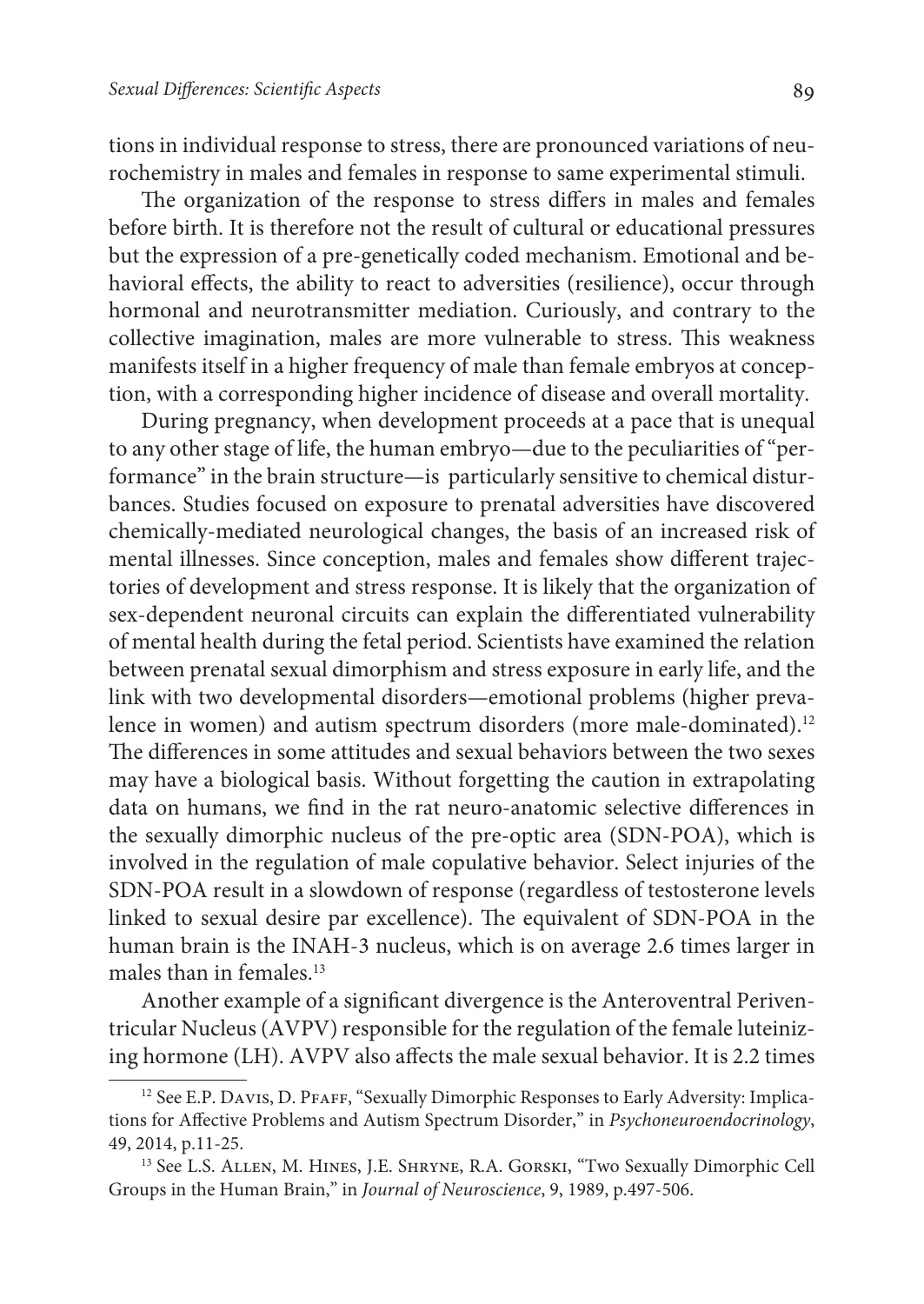larger in females and equipped with a higher cell density. Another nucleus that monitors male sexual behavior is the bed nucleus of the stria terminalis (BNST), involved in the release of gonadotropins (that regulate the hormonal fluctuations in the testes and ovaries) and the modulation of stress.<sup>14</sup> The primary nucleus (BNSTp) has a higher volume in males. There is a constant feedback between the cerebral peduncle involved in the release of hormones and the effects exerted on the brain by the differentiated "male" and "female" hormones. There is a different rate of programmed cell death related to the exposure to sex hormones.

The latter are qualitatively present in both sexes but selectively linked in quantity and temporal variations to genetic sex and different stages of life. As a symbol, the female menstrual cycle and masculine linearity are related to the influence of the neuroendocrine brain stem called the hypothalamus. The latter is influenced by a complex web of connections that form the brain surface, called "cerebral cortex." Regarding sexual dimorphism we can also mention the bridge structure called corpus callosum, which connects the two hemispheres of the brain, enabling the exchange of information.<sup>15</sup> Even if corpus callosum is fuller in male babies, there are more interconnections in women, which means less lateralization of functions to the right or the left. It is particularly true for a feature in which the female brain seems to excel, that of spoken language. That is why we sometimes jokingly call the female brain "a chatterbox" for its richness of expression and emotional content due to a wide exchange between the left and the right brain. The greater lateralization to the left of the male's language skills can anecdotally explain the inability to "silence" a woman with a well-aimed pat on the left side of her head, which otherwise is probably enough to shut a man up!

The cerebral cortex has a wide range of processes, from memory<sup>16</sup> and language<sup>17</sup> to emotional processing,<sup>18</sup> and it maintains a constant dialogue be-

<sup>&</sup>lt;sup>14</sup> See D.L. WALKER, D.J. TOUFEXIS, M. DAVIS, "Role of the Bed Nucleus of the Stria Terminalis Versus the Amygdala in Fear, Stress, and Anxiety," in European Journal Pharmacologist, 463, 2003, p.199-216.

<sup>&</sup>lt;sup>15</sup> See R. SPERRY, "Some Effects of Disconnecting the Cerebral Hemispheres," in Science, 217, 1982, p.1223-1226.

<sup>&</sup>lt;sup>16</sup> See D. BADRE, A.D. WAGNER, "Semantic retrieval, mnemonic control, and prefrontal cortex," in Behavioral Cognitive Neuroscience Review, 1, 2002, p.206-218.

<sup>17</sup> B. Shalom, D. Poeppel, "Functional Anatomic Models of Language: Assembling the Pieces," in Neuroscientist, 14, 2008, p.119-127.

<sup>&</sup>lt;sup>18</sup> K.N. OCHSNER, "The Social-Emotional Processing Stream: Five Core Constructs and Their Translational Potential for Schizophrenia and Beyond," in Biological Psychiatry, 64, 2008, p.48-61.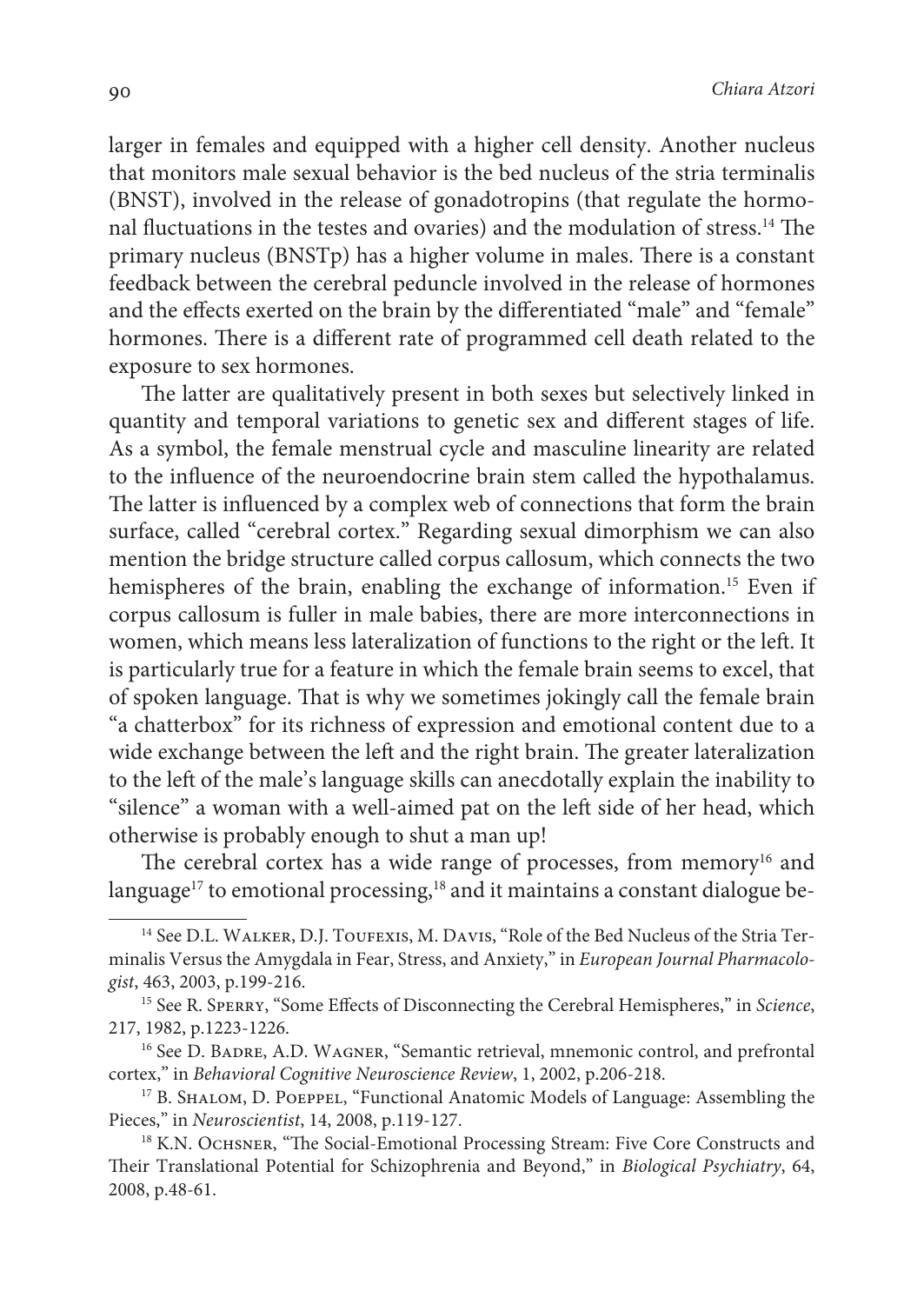tween the right and left hemispheres (known to neurosurgeons). However, all this occurs in different ways in the male and the female brain. The posterior cortex is thicker on the left only in males and, in fact, gonadal hormones play an important role in maintaining sexual difference (as shown from oophorectomy, which "masculinizes" the female cortex). No hormonal intervention can radically transform a male brain into a female brain or vice versa.<sup>19</sup> The female brain's sexualization seems to depend on estrogen, and reduced prenatal exposure to testosterone strongly influences it. In the complete form of Morris syndrome (complete androgen insensitivity syndrome, CAIS), the genetic male with 46XY karyotype is incapable of responding to androgens and prevents the development of male secondary sexual characteristics. They also have structural and functional features of an apparently "female" brain.<sup>20</sup>

Other dimorphisms involve the arcuate nucleus (ARC), which helps to regulate the estrogenic hormonal cycle, appetite and body weight; and the amygdala, which strongly influences emotions and decision-making. The medial amygdala is more extensive in males due to circulating androgens, so females have fewer synapses than men. The organizational effects exerted by testosterone, when detected adequately by the receptors in the fetus, are crucial to the development of the male brain and its maturation during adolescence. They are present especially in those areas almost entirely formed by dopaminergic neurons.

Dopamine is involved in the control of motor activity, and females have 20% fewer dopaminergic neurons. It does not mean that women have an inferior motor ability but are merely different from men. In sum, one cannot deny the evidence that neuronal organization, neurotransmitter compositions and structures controlling emotions and actions affected by hormonal modulation are different between the sexes.

Even the so-called psyche can be differentiated since the structure dealing with complex emotional, motor and behavioral processing is established and structured in a dimorphic way. Men and women have equal dignity but distinct organizations, in which the environment influences neuro-sensorial "receptivity" from the beginning. Unable to escape from biological differences, men and women consequently differ in many psychological and behavioral aspects. For example, men statistically perform better in specific visual-

<sup>&</sup>lt;sup>19</sup> M.C. DIAMOND, G.A. DOWLING, R.E. JOHNSON, "Morphologic Cerebral Cortical Asymmetry in Male and Female Rats," in Experimental Neurology, 71, 1981, p.261-268.

<sup>&</sup>lt;sup>20</sup> See D.G. ZULOAGA, D.A. PUTS, C.L. JORDAN, S.M. BREEDLOVE, "The Role of Androgen Receptors in The Masculinization of Brain and Behavior: What We've Learned from the Testicular Feminization Mutation," in Hormones and Behavior, 53, 2008, p.613-626.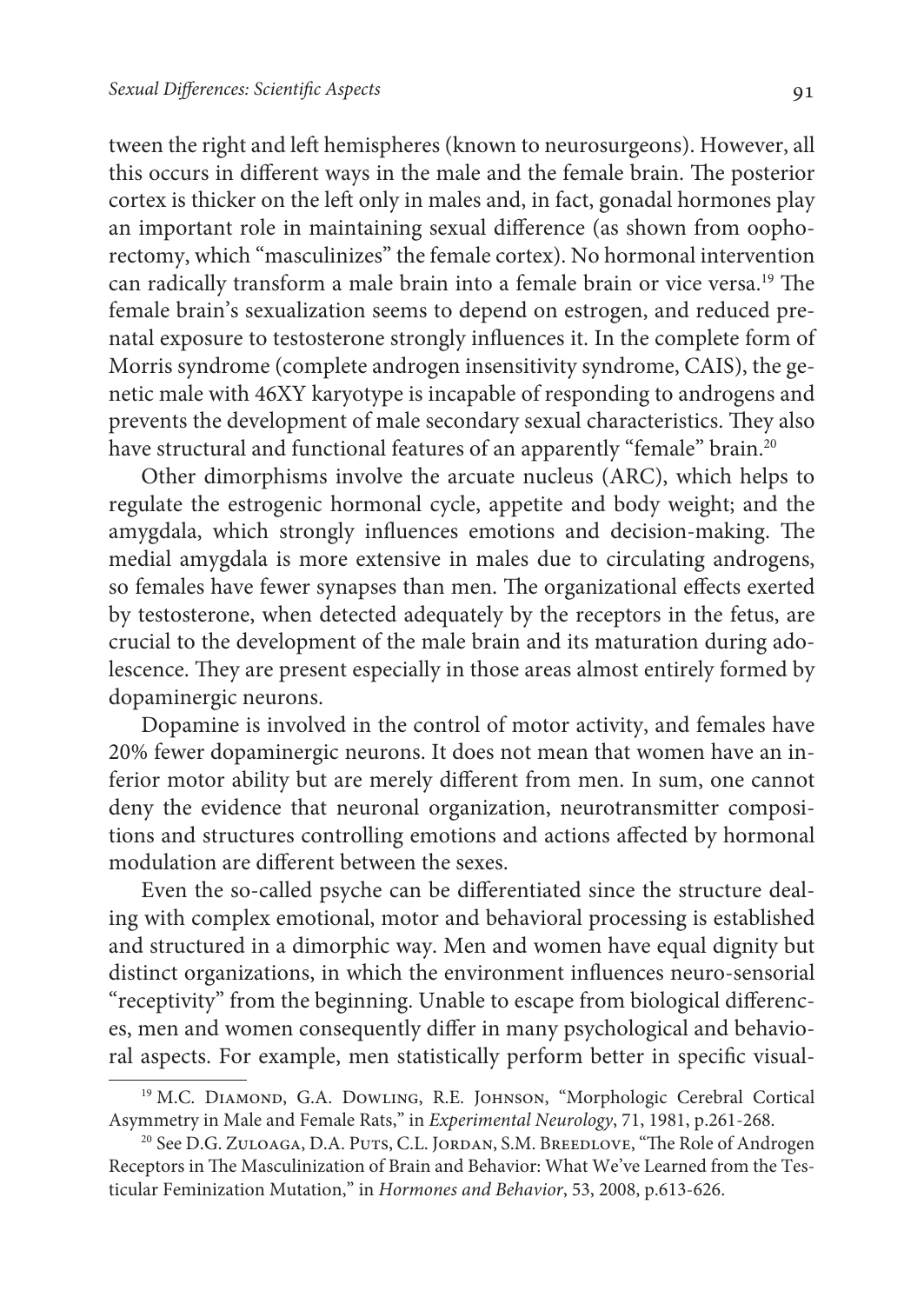spatial tasks (e.g., mental rotation) compared to women. Women generally show better performance in language skills than men<sup>21</sup> (e.g., verbal fluency). Besides, there is a big difference in the interests and sexual behaviors between the sexes, in random sex, multiple sexual partners and sexual visual stimuli (e.g., pornography). $^{22}$ 

Some may argue that these differences are due to social and gender socialization; however, biological traits are at the basis of many role differences.<sup>23</sup> By and large, understanding the biological factors involved in male and female expressions can explain the relationship between the body and the sexed brain, environment and behavior, and the emergence of symbols. It can clarify how biological sex influences different modalities of relation and learning. Social or cultural factors alone do not explain the diversity in behaviors and roles of different eras, cultures and geography. They are therefore not attributable to "sexist" cultural stereotypes and cannot be deconstructed arbitrarily.24 Biological sex and gender as a culturally stratified layer of behaviors identifying one as male or female, therefore, cannot be separated except ideologically or abstractly.

Life sciences have demonstrated that sexual differences owe primarily to genes and sex hormones, which assist phenotypic dimorphism and brain sexualization after the gonad differentiation. Another issue regards abnormalities caused by endocrinological genetic defects affecting the adrenal hormones or otherwise linked to sexual development disorders (called the intersex states).

Science once thought that the gonadal hormone under the influence of sex chromosomes is the only determining factor in the physiological development of humans with a harmonious sexual identity. Evidence now suggests that other genetic abnormalities may also have direct effects. Sexual determination (46 XY, 46 XX) and sexual differentiation may not precisely coincide. Determination is the process by which the bipotent gonad develops into a testis or an ovary. Differentiation of reproductive structures, the external genitalia and other non-gonadal differences are affected not only by gonadal

<sup>&</sup>lt;sup>21</sup> See J.S. Hyde, "The Gender Similarities Hypothesis," in American Psychologist, 60, 2005, p.581-592.

<sup>22</sup> See R.A. Lippa, "Sex Differences in Sex Drive, Sociosexuality, and Height Across 53 Nations: Testing Evolutionary and Social Structural Theories," in Archives of Sexual Behaviour, 38, 2009, p.631-651.

<sup>&</sup>lt;sup>23</sup> See M. SYLVESTER, S.C. HAYES, "Unpacking Masculinity as a Construct: Ontology, Pragmatism, and an Analysis of Language," in Psychology of Men and Masculinity, 11, 2010, p.91-97.

<sup>&</sup>lt;sup>24</sup> See C. ATZORI, Il binario indifferente, Sugarco, Milano 2010.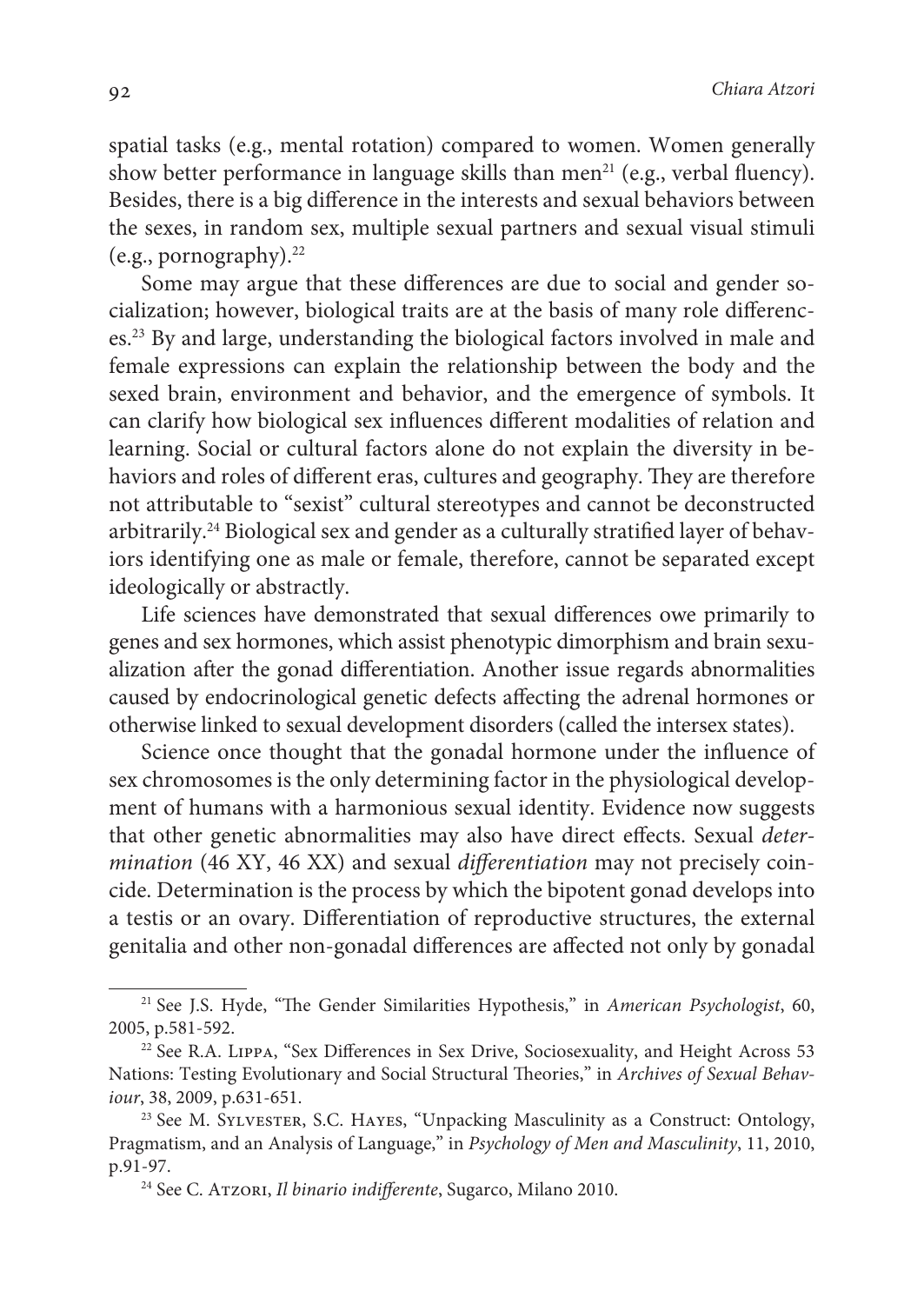hormones (whether physiologically or pathologically transposed in CAIS) but maternal environmental influences as well. Gestation is the relational modality par excellence. The other, despite its radical dissimilarity, is hosted and immunologically "tolerated" in the body through a continuous and dynamic chemical mediation until birth, marking the physical "detachment" of the mother-child dyad.

Decades of research has demonstrated that these organizational effects depend on hormones and gonadal synthesis of the child and her sex. The results consist of cell proliferation, migration and organization, which lead to a recognizable and irreversible morphological structure produced during embryogenesis and fetal maturation. The body and brain organize in a harmonic and physiological male or female pattern or else develop pathologically (e.g., intersex states). It all happens within a hosting body that is biologically female.

This itinerary is subject to possible "environmental" disturbances. The embryo-genetic program is subject to factors related to the circumstances of the mother, who is a living person affected by her environment. Maternal stress can produce chemical substances and circulating hormones (prolactin, oxytocin, catecholamines, etc.) with effects on the placenta, which metabolizes them in different ways depending on the genome and sex of the child, as the placenta is also a sexed structure of somebody different from the mother. These effects are short-term changes that occur in the body. Depending on the presence or absence of hormones or biologically active substances, they can influence the child's "genetic" program in continuous dialogue with the environment. These direct epigenetic modulations are extensive and may include the effects of locally produced hormones (from the metabolism of the placenta) or other non-hormonal but metabolically active messengers (e.g., smoking, drugs, substance abuse).

There are examples of brain sexualization differences, known for their role in brain structuring, that predispose male and female behavior. With the discovery of hormones and DNA, these differences are first attributed solely to "static" biological factors. The emerging research now shows that the interaction between subject and environment, as well as between individuals, has a direct effect on "biological" mechanisms. Environmental influences can modulate expression of the genes (epigenetics).

We now analyze how biology is related to the topic of "roles." For those who consider parenthood only from an ethnologic point of view (and consider the human being as an "animal"), parenting is a set of social behaviors regarding care that evolution has conserved with a predictable trajectory and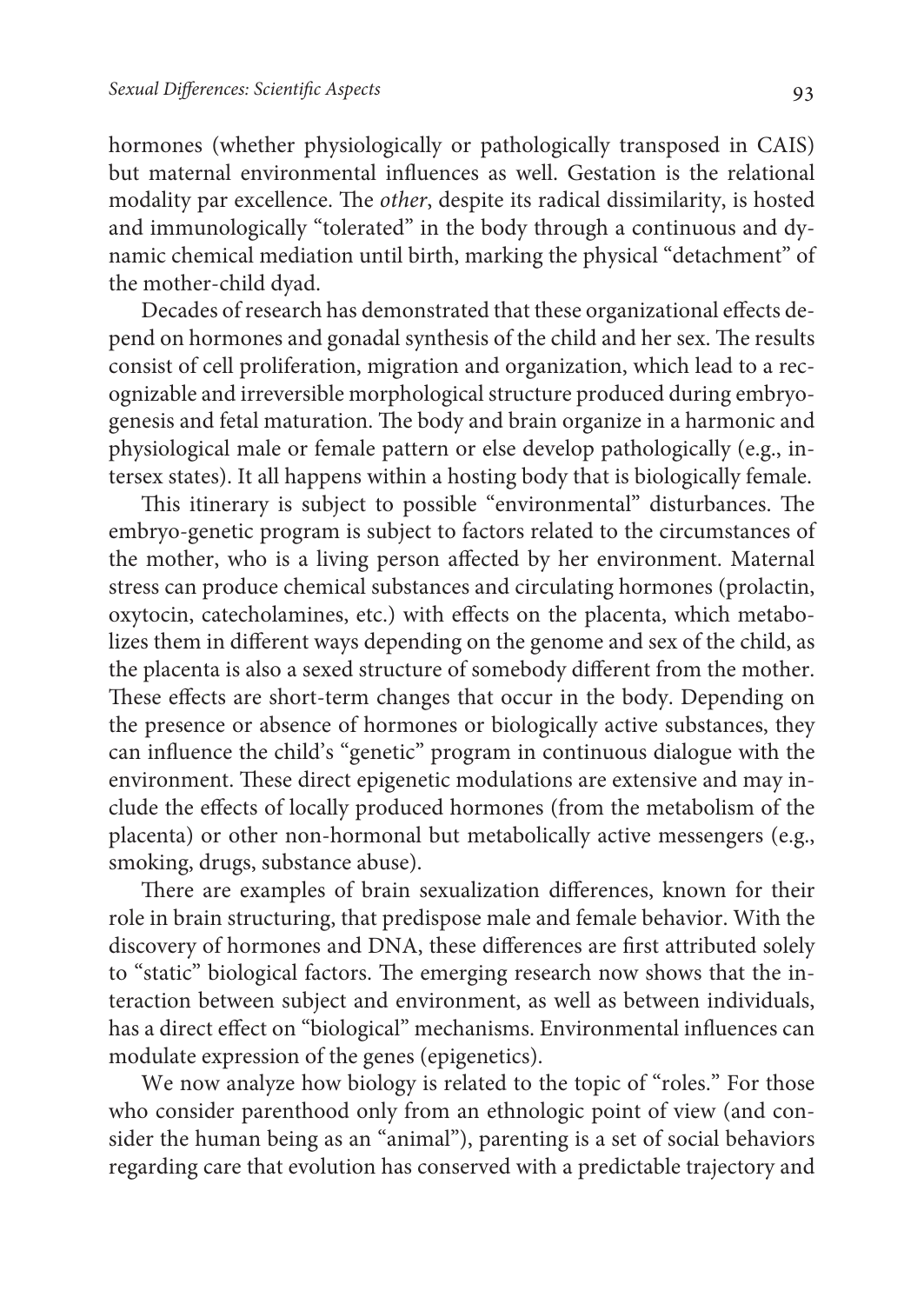exclusive contents. However, the relationship of each parent to a child and the motivation to provide parental care offers a wide margin of variability and a unique spectrum of possibilities. It is because the exercise of freedom is an exclusive prerogative of the human being (for better or worse) even in that most "binding" of biological relationships between parents and their children. Animal behavior is aimed primarily at preserving life and conserving the species through instincts that are rigidly constrained, repetitive and possibly trainable through punishment or gratification but otherwise mainly determined by the genome. Alternatively, there is an impulsive behavior in humans. Impulse differs from instinct as it is adaptable, plastic, easily influenced, educable and free.

From a historical and anthropological point of view, there is a spectrum of diversified possibilities in which parental care or roles express themselves through time and the specific cultures of people and traditions. But in every culture and time, a fundamental dichotomy linked to sexual difference is recognizable. There are many varied and diverse expressions of the parental role in different ages and cultures. However, there is a symbolic role based on the sexual difference that could be called "archetypal." We find this from the beginnings of "civilizations," regardless of the geographic coordinates, with global ethnic echoes linked to the myth of "mother earth" and "father sky."

This primitive symbol, attributable to the sexual difference in its repetitiveness and persistence, supports its anthropological importance as more than a simple cultural "construct," a Greek-Judeo-Christian heritage, obscurantist and now freely surmountable. This symbolism holds even in the difference detectable in relationships between parents and children. Quite apart from PC language, "Parent 1" or "Parent 2" does not exist. While in gender (etymological root: genus, common to generate, genital, etc.), there are male and female, man and woman, father and mother. In parenting, the symbolic role is inscribed within a matrix that has specific natural maternal and paternal connotations and that emerges particularly in the early stages of life, in what is called the primary caregiver.

Bearing in mind the definition of a person (individual substance of a rational nature, relational, sexed and possessing language), the theme of "roles" in the family is dimorphic, not "stereotypical" but realistic. It is not crystallized within a "biologically determined" behavioral modality but rather is based on a difference that is biologically incontrovertible and so necessarily symbolically insurmountable. There is an intrinsic "symbolic" value, precisely because sexual difference, in itself, indicates a rupture and an impassable limit, called sex. The typical human characteristic of symbolization, present from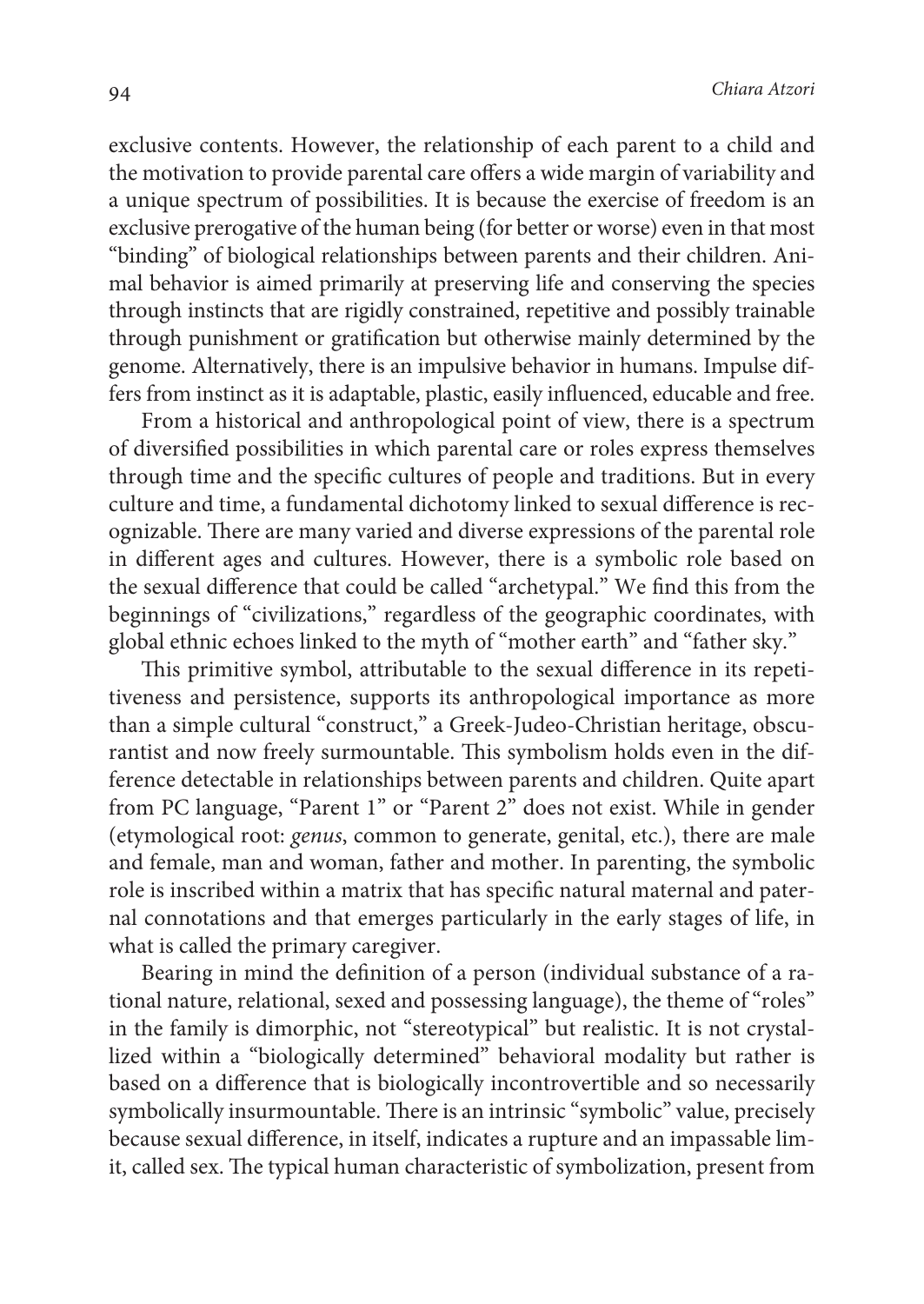birth, appears inextricably linked to "primitive" sensory experiences like the satisfaction of basic needs. To be fed through oral suction in a mouth without teeth, to be dressed and to be kept clean in both the anal areas, the same for males and females, and the genital areas, different in males and females. From Freud onwards, we can say that the symbolic importance of the "holes" and "bumps" of the body, different in males and females, appears to be an accepted fact true for all ages, even if today there is an ideological will to obscure these elements of psychoanalytic contribution.

The symbolic meaning of sexual difference is transmitted, regardless of "culturally modified" actions, through language, even a simple "sound." Human beings, gifted with the word, are provided with a linguistic "instinct." The center of language and its organization (in addition to timbre and the voice box) appear differentiated and recognizable in the two sexes. The simple way of talking to a baby already "transmits" a symbolically different auditory binary code, which is certainly captured in a pre-rational, but not for this reason less important, way in the different sexes. It happens without taking into consideration the feminine rather than the masculine way of transmitting thoughts and sentences or approaching the child with a special tone of voice. For this reason, psychoanalyst Simona Argentieri's recent reflections appear confusing. In an essay entitled "The Maternal Father," she seems to minimize, if not deny, the psychological and symbolic results of the physical mediation of early male nurturing. In other words, the effects of what the author simplifies as a "maternalization" of paternal roles. In the oxymoron title of "the maternal father," this proposal (perhaps ironic, certainly semantically questionable) cannot ignore the sexual difference contained in the noun (what is "father"?) and the adjective (what is "maternal"?).<sup>25</sup>

An easily accessible and valid contribution to rediscovering the symbolic difference between father and mother is by Francoise Dolto, a Lacanian psychoanalyst, doctor and mother who believes that children do not experience sex but the sexes—those of their parents. Sex does not exist for them if the adults around them do not represent it. Therefore, it is not possible to distinguish sociocultural factors from biological ones. It is impossible even regarding each family's style, every triangle of father-mother-child. All family structures, traditional or not, are favorable to the development of the child as one who is led in the dynamic of becoming male or female in a future act of procreation within the complementary encounter of the sexes.<sup>26</sup> Returning to the famous image of

<sup>&</sup>lt;sup>25</sup> S. ARGENTIERI, Il padre materno, Einaudi, Torino 2014.

<sup>&</sup>lt;sup>26</sup> F. DOLTO, I problemi dei bambini, Mondadori, Milano 2003.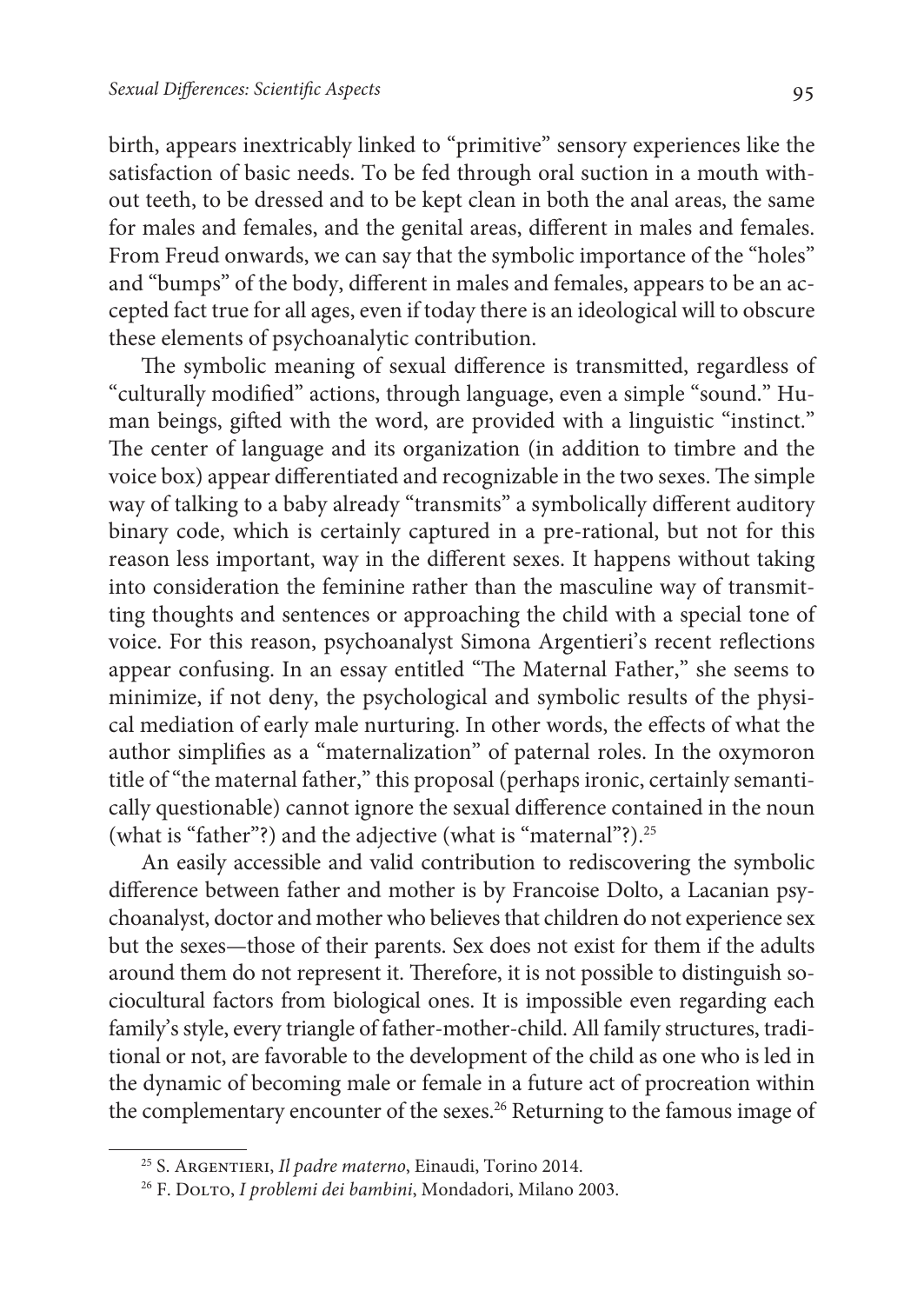"gay nativity," it is clear now that gender vision has distorted the neurophysiological and neurobiological bases of the mother-child and father-child relations. Gender theories demand the painless replacement with the sterile term "parenting" in a relationship in which all the involved parties are asexual. But this relationship is "ontologically" sexed, in every constitutive cell, body shape, brain and mode of interaction, through an inescapable symbolic binary code.

Among the various theoretical frameworks regarding the child's needs within the parent-child relationship, attachment theory seems to have the most significant scientific validity. Today we know that this argument has a neurobiological basis.27 It originates in a study of the association between maternal deprivation and juvenile delinquency. One of the points of reference in contemporary evolutionary psychology is psychotherapist John Bowlby. He postulates the universal human need to form a primary psycho-affective proximity as a newborn, upon which depend personal balance, responsibility and commitment as an adult. This form of attachment is based on the fundamental relationship between mother and child. Bowlby strongly affirms that this attachment is an innate biological system that promotes closeness between the child and a specific caregiver. All newborns attribute the bedrock of their security to those who take care of them, even if it has been rough or negligent. There are various models of attachment. If the child had sensitive figures for their physical and emotional needs, they tend to show patterns of "secure" attachment. However, if the primary caregiving is chaotic, unpredictable, rejecting, negligent or inadequate, the child can develop anxious, insecure, disorganized or aggressive behaviors. An initial stage of secure attachment is crucial for the child's life. It provides the relational environment for modeling identity, temperament and future behavior.

Much research has explored the neural basis of attachment at molecular, cellular and behavioral levels. The studies have found many parallels between Bowlby's original thesis and the biological systems that form the basis of attachment and the ability to respond to stress. Rodent cubs are dependent on a specific set of maternal postpartum behaviors for survival—maintaining the nest, taking care of cubs, defending them from predators. These behaviors are attuned to the progeny's needs expressed through vocalization, the rooting reflex, lactation permission and the experience of aromas and flavors. Let us consider the baby in the "gay nativity" scene, placed on his fathers' bare chests.

<sup>&</sup>lt;sup>27</sup> J.E. SWAIN, J.P. LORBERBAUM, S. KOSE, L. STRATHEARN, "Brain Basis of Early Parent-Infant Interactions: Psychology, Physiology, and in Vivo Functional Neuroimaging Studies," in Journal of Child Psychology and Psychiatry, 48, 2007, p.262-287.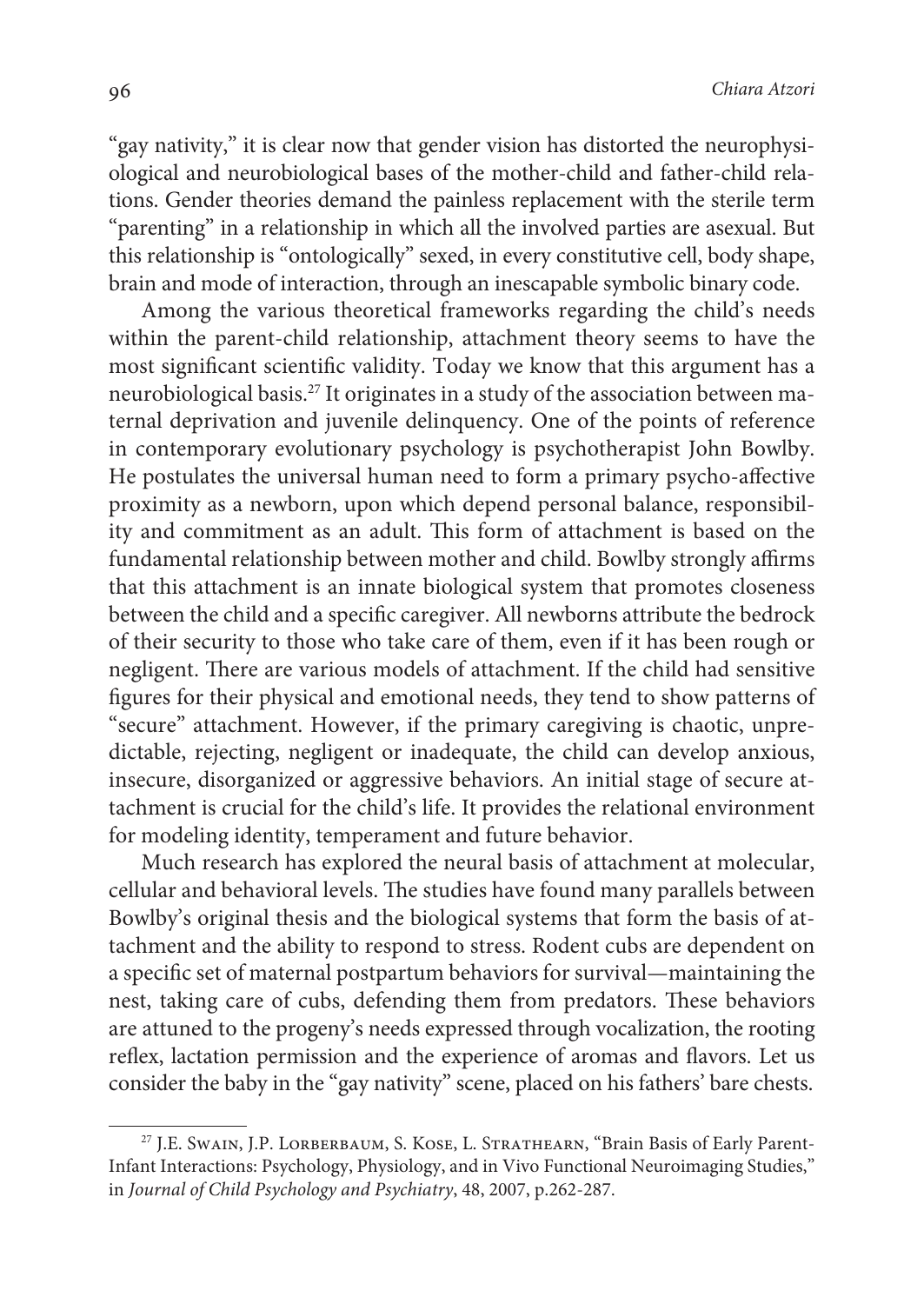Body care and feeding are parental behaviors best associated with the newborn care. Women describe breastfeeding as a unique, intimate, very physical, sometimes sensuous experience that creates an extraordinary union between the mother and her baby. Also, cleaning, dressing, playing with the baby and other gestures create a lasting significance as they allow proximity between parent and child, and allow for frequent inspection and manipulation of the child's body by an adult. The presence of fixed behavioral patterns in parents may seem minimal, suppressed or perhaps insignificant in humans compared to other animals. However, detailed analysis of filmed parent-child interaction is leading us to appreciate its biological importance as being regulated by critical hormones and neurotransmitters. In particular, maternal behaviors are influenced by child stimuli and have a direct sensory impact (auditory, visual) that activates certain sexually dimorphic neurotransmitters, including oxytocin, prolactin, vasopressin and dopamine. The oxytocinergic system is vital for the formation of social and spatial memory, affiliative behavior and emotions. The oxytocin receptors are related to a mother's demeanor and are notably present in the brain areas and in many cognitive and emotive activities, including the management of social stress and establishment of trust.

Joyfully expressed love and a balanced concern for the child's safety and well-being, rather than an anxious tension between joyful fantasies and worries that something terrible might happen to compromise the relationship, will produce different emotional states in the child.

Due to dimorphism in their brains, stress and reactivity are different for men and women. We know by now that a parent's frequency and intensity of joy and worry, anxiety and depression, as well as their substance abuse, reverberate in their children, causing obsessions, compulsions, addictions, attitudes toward life and the insurgence of subsequent romantic inclinations.

The frequency of psychiatric disorders and substance abuse (from alcohol to drugs) is statistically different in people with different sexual orientations, with higher prevalence in persons with SSA and in men who have sex with men (MSM).<sup>28</sup> The claim of "equal parenting" for same-sex couples—leaving aside the lack of sexual difference according to the neurobiology and neurophysiology of caregiving—should be prudently viewed through the lens of epidemiological analysis. "Same-sex parents" statistically tend to have higher

<sup>&</sup>lt;sup>28</sup> M.G. FLORES, S. KOBLIN, B. HUDSON, S. MCKIRNAN, D. COLFAX, "Alcohol and Drug Use in the Context of Anal Sex and Other Factors Associated with Sexually Transmitted Infections: Results from a Multi-City Study of High-Risk Men Who Have Sex with Men in the USA," in Sexually Transmitted Infections, 84, 2008, p.509-511.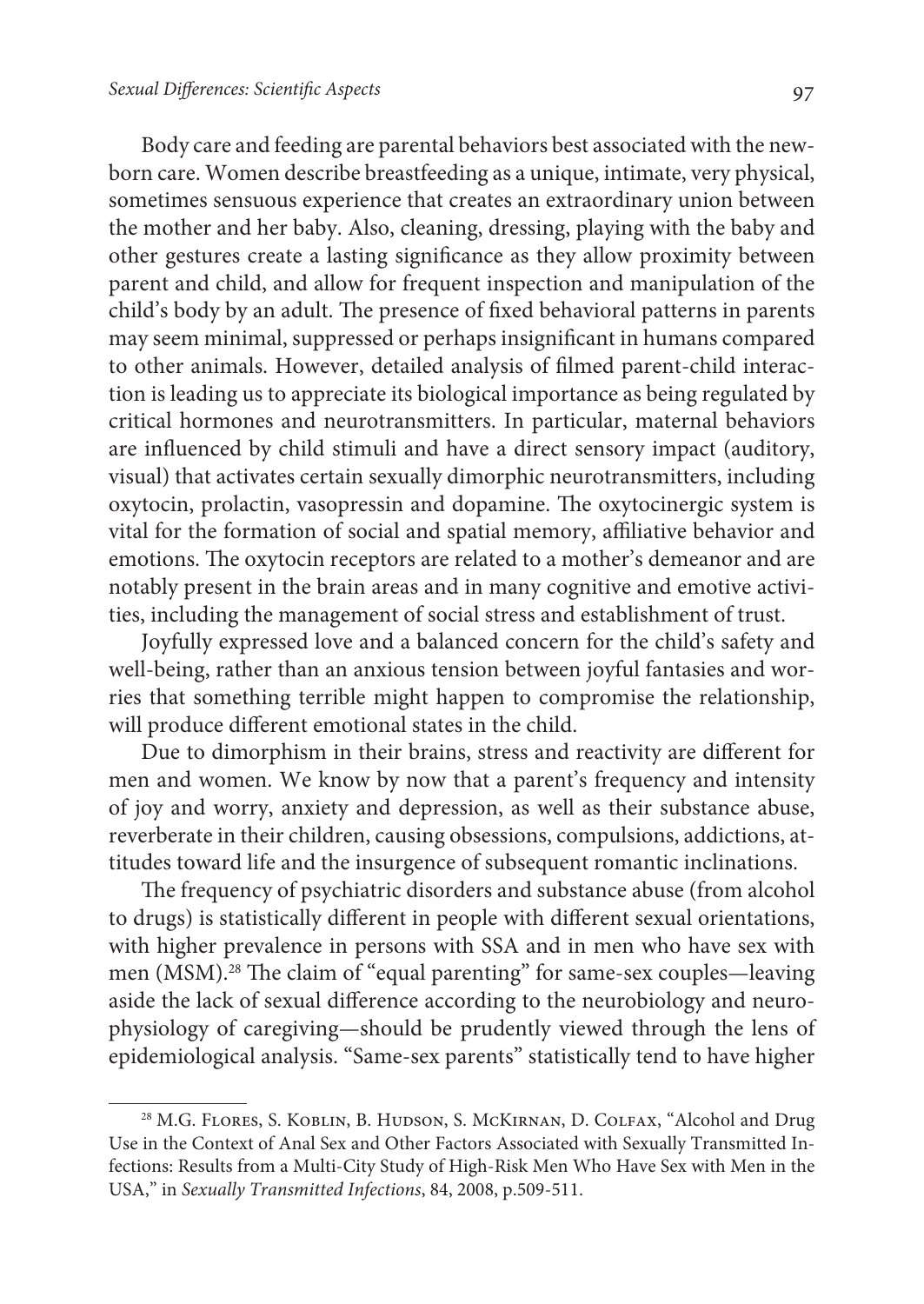exposure to recreational substances (alcohol for women and drugs for males), which can impact the child's mental health. Parental behaviors crucially affect the neonate through that first imprint, which will later influence the future actions of the child, adolescent and adult. The parent-child relationship offers children their early social experience, forming paradigms of what to expect from others and how to meet the other's expectations.

In a study by Swain, the author focuses on the neurobiology of parental behavior, including data from experiments using functional neuroimaging (fMRI). The psychological aspects of parenting based on neuroscience reveal brain differences between the sexes. Without falling into "biologism," the study supports the importance of the biological bond of early attachment. Looking at the neuro-hormones essential for the regulation of social bonds, and their complete deregulation of the normal parenting mode in cocaine abuse, the study highlights the fragility and sensitivity of these biological bonds under the influence of substance abuse. The most interesting part concerns the description of the brain circuitry underlying the interaction between child and parents. From an animal model (rodent) with a species "approach" through studies of non-human primates, one can arrive at the human experience. These conclusions must be calibrated in view of the difference between animal instincts and human impulses. Through the review of functional neuroimaging studies in humans, research suggests that the neural networks, called the hypothalamic-midbrain-limbic-paralimbic-cortical, act jointly to support the parental response to children. These processes include emotion, attention, motivation, empathy and decision-making. All these brain features, as we have mentioned before, are strongly influenced by processes of brain sexualization, distinctly experienced by men and women. They inextricably bind the response of "parental role" to sexual difference.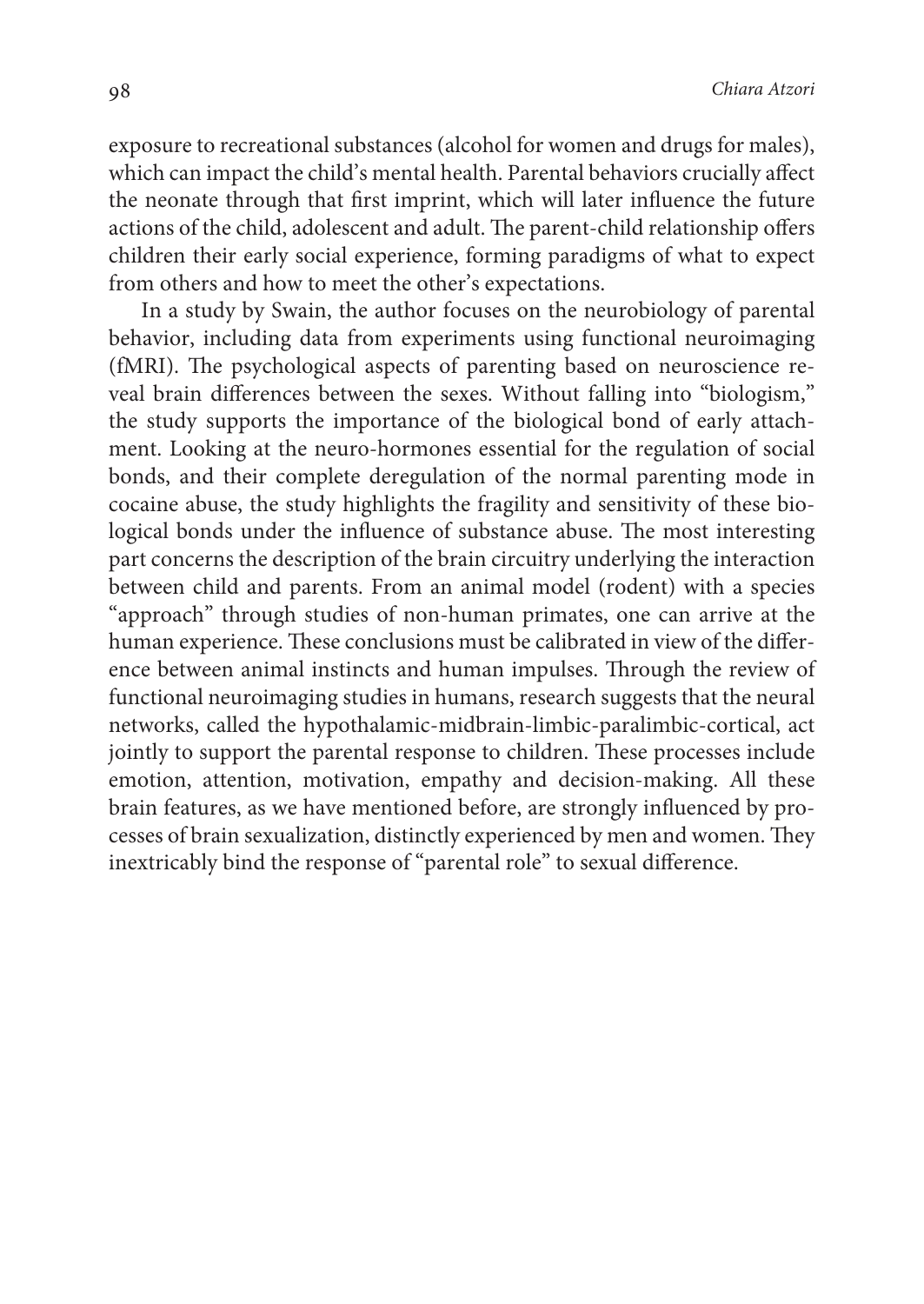## AN INTERVIEW WITH CARLO ROCCHETTA\*

## **Today we witness a real abuse of the word "love." The current view perceives love as primarily attributable to the truth of "feelings." However, what is its deeper meaning—instinct, spontaneity, reason, will or sacrifice?**

The word "love" is probably the most commonly used in everyday language, and the most abused and misunderstood. The neo-Latin verb "to love" originally derives from the verb kamare, where the preposition ka/kam indicates an impetus towards, a desire for, and an encounter oriented towards another. The etymology already reveals a potentiality, a dynamic force within the spiritual-corporeal human identity (of a man or woman) that tends toward giving, acceptance, and sharing. There can be no real love in an individual who is withdrawn. Love means an opening-up, an interpersonal communication in two directions. It applies to all forms of love. It is as valid for the love of a young couple as for spouses, for the love of parents toward their children and of children toward their parents. It is true for every real friendship and love toward the other.

The first step in every education to love, therefore, is educating someone to pass from childish selfishness to a mature, self-sacrificing choice, from narcissism to a spousal relationship. As such, love goes beyond a mere emotion or epidermal feeling. It implies a decision involving the whole person, his relational vocation and his life project. The second step in every education in love requires being able to ensure that the spiritual self guides the orientation to love and be loved. When this does not happen, when the only logic of "Go where your heart takes you" prevails, then love's potential turns into a form of arbitrary spontaneity having no direction. It is like a wild horse out of control, unable to carry one beyond a chosen life project. The vocation to love needs to be guided by the person's deeper self and by the higher faculties that distinguish her—reason, will and moral conscience. Only then does it take place as a complete, fully human and humanizing experience. Love's potential in us knows a variety of applications.

The Greek language offers three particular words: philía, éros, and agápē. The first word, philía, indicates love-friendship as an interpersonal relationship characterized by the elective correspondence between two or more peo-

<sup>\*</sup> Professor of Theology, and director of Perugia's Centro Familiare Casa Della Tenerezza in Italy.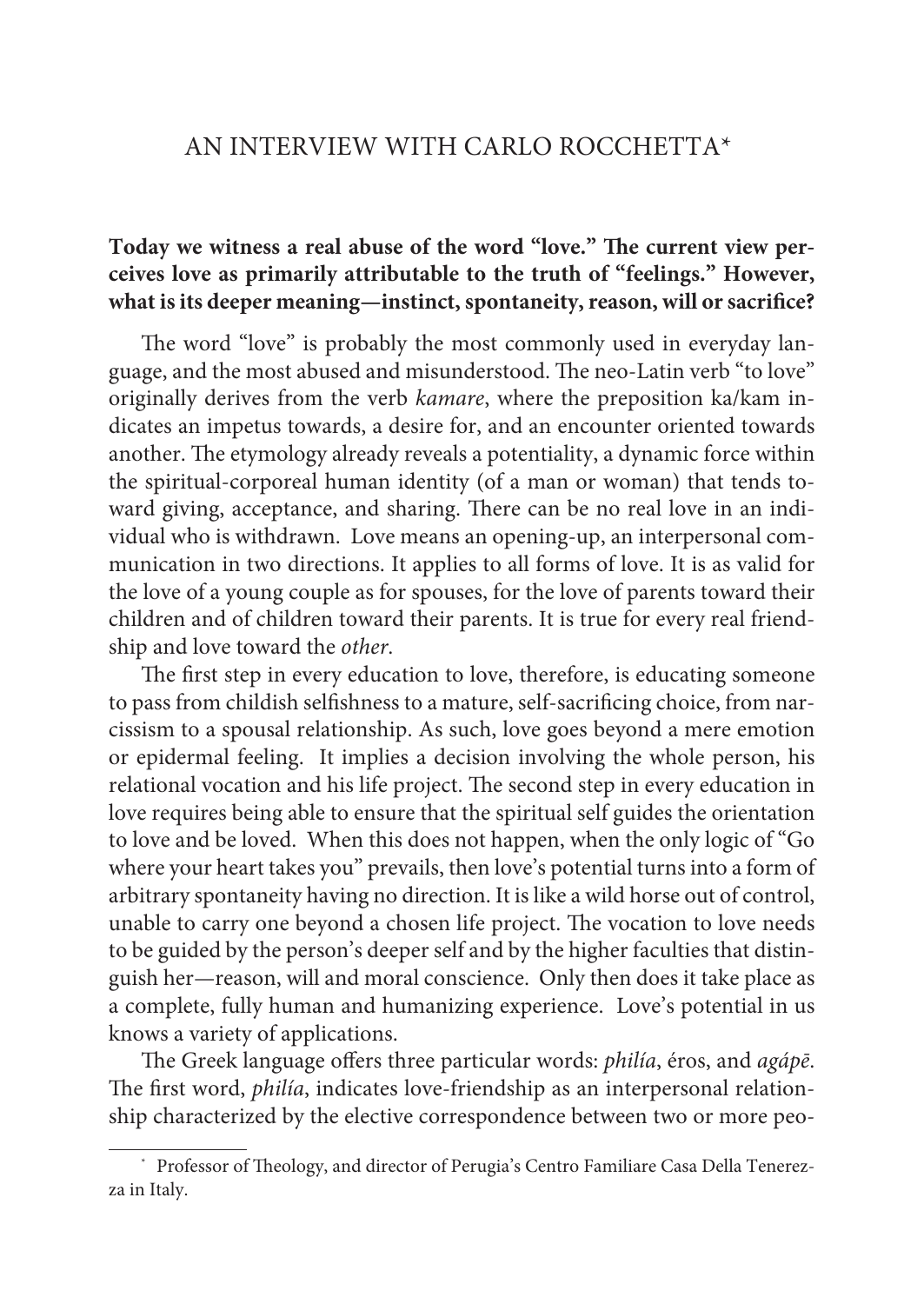ple. The second category, éros, refers to falling in love as the attraction to the opposite sex and implies a powerful sensory, emotional and passionate experience. The third category, agápē, indicates love as gratuity, including a profoundly spiritual dimension. It is selfless love, the giving of oneself to the point, if necessary, of offering up one's life for the other. The Christian vision captures these three meanings together, in profound correlation among themselves and with God. The consequence is clear**.** Those who wish to learn to love must grow within all three horizons and accept the hardships of the art of controlling one's selfishness and instinctual impulses. This implies selfdetermination within a chosen perspective of giving, acceptance and sharing. Love in all its forms requires a choice, and implies an attitude, that cannot be improvised but is only learned by actually living it out.

In relation to the couple, then, the most important moment is to know how to pass from an initial stage of falling in love over to true love. Only love makes it possible to build lasting and strong relationships and can build a relationship able to resist through thick and thin. As for young couples and spouses, the question is whether falling in love, at a nascent state, manages to evolve into a relationship of conscious love. Love is a conscious ability to accept the other, for what he/she is, and not for what we idealistically would have liked. It means accepting his/her limitations, and to work to draw out his/her best qualities. Conscious love is the ability to promote the other person and to create an equal exchange (symmetric and asymmetric at times), whereby one feels loved and appreciated in each other's respective experience, without being flattened or canceled out. Conscious love is an exchange and a profound communication, heart to heart, soul to soul, in which both learn to support each other in their weakness and to grow together, with an ever newly effective and affective encounter, full of beauty and enchantment.

Falling in love is essential at the beginning of the relationship. But only a conscious and mature love allows one to put up with "everything" and the "forever" of spousal existence. A conscious and mature love is one in which each perceives the other as a welcoming gift, in joy and sorrow, in sickness and in health, just as the spouses promise on their wedding day. The story of so many couples who after twenty, thirty, fifty years of marriage say they are more in love than when they were very young testifies to how this goal is possible, and is not an unattainable mirage at all. What is required is to learn the grammar of an adult and responsible love.

At this point it is essential to take one further step. What has been said so far is true for everyone, even for those who do not believe in God. Yet those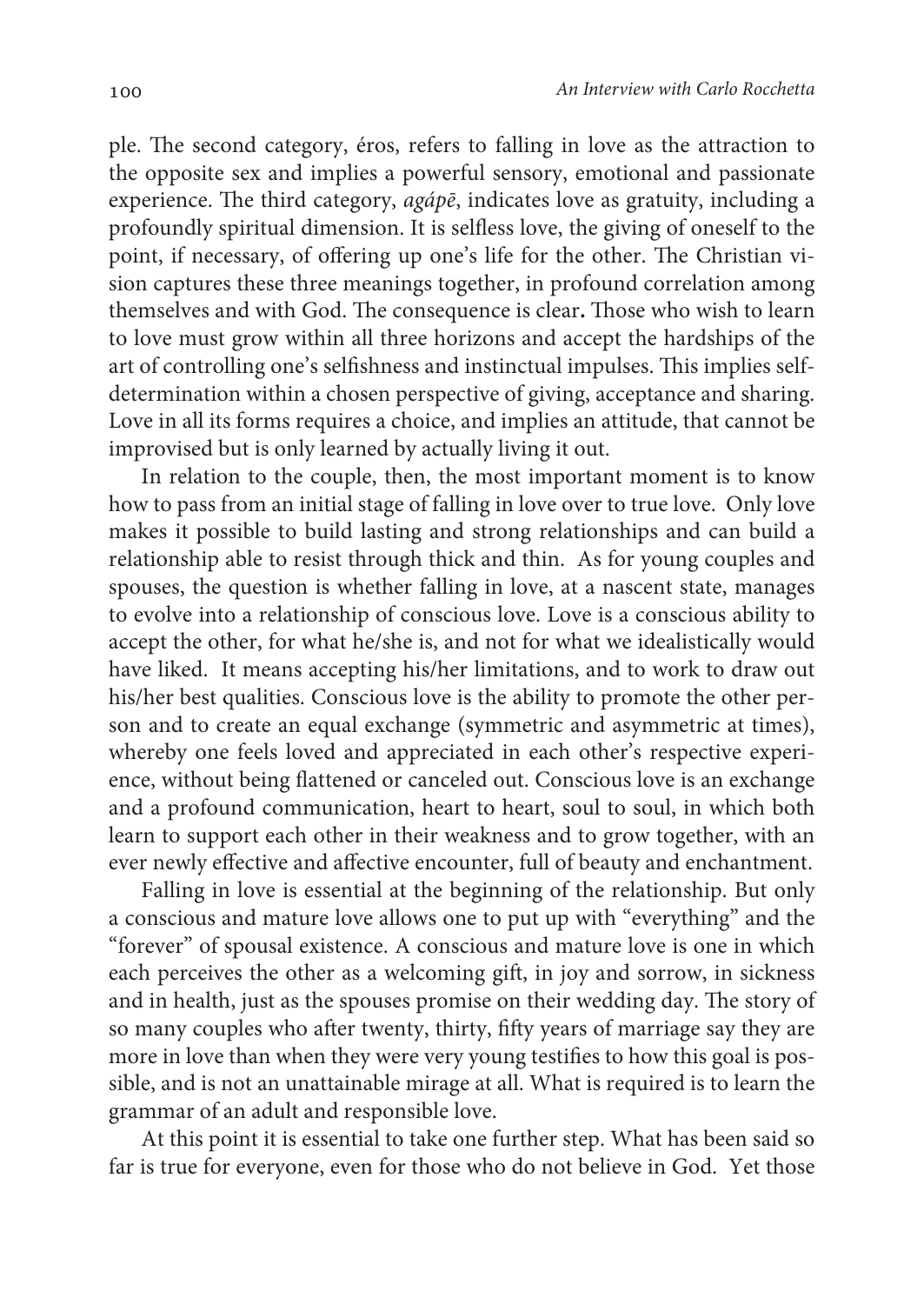who marry "in the Lord" welcome a newness in themselves that comes from above as an added value. It is a newness that springs from the transfiguring Love of the Triune God and from the gift of the Spirit to newlyweds with the marital sacrament. The sacrament of marriage, in fact, is an event of grace embracing the male-female relationship and determining a new way of being for two baptized persons in the Church and in the world. The entire journey of the couple's life will be forever marked by the presence of Christ the Bridegroom. Nothing will any longer be unknown to His presence. The spouses can always appeal to the gifts of the sacrament—permanent union and sanctifying grace—to fulfill the deeper meaning of their nuptial relationship and intimacy.

If, on an anthropological level, love stands as an "ascending love," a love that reaches to heaven, on a sacramental level it meets with the "descending Love" of God, who has given himself to humanity and has redeemed it in his Son, Jesus of Nazareth. These are two dimensions of love inseparable from one another, just as Pope Benedict XVI explained perfectly: "Eros and agápē—ascending love and descending love—can never be completely separated. The more the two, in their different aspects, find a proper unity in the one reality of love, the more the true nature of love in general is realized."<sup>1</sup> In the New Testament the category of agape corresponds to the Love of God ("God is agápē," 1 Jn 4:8,16), which can transform the spouses' human love and their conjugal sexuality, elevating it.

Agápē does not represent the ascending human love reaching God that is éros, but rather God's Love descending to man to the point of the madness/ scandal of the cross. It is a love that made charis, grace, within a Trinitarian ontology, spread out in the heart of the baptized by virtue of the Spirit's gift: "the love of God has been poured into our hearts through the Holy Spirit that has been given to us" (Rom 5:5). On this matter the Catholic vision differs radically from the conception of Lutheran theologian A. Nygren, who, in a famous study, concluded an absolute irreducibility between éros and agápē: éros is a possessive love centered on the satisfaction of ego, a material love, whereas agápē, is gift-love, oblation, spiritual love.<sup>2</sup>

Nygren's position reflects a Protestant tradition extending from Luther to K. Barth, according to which in human nature—and therefore in the natural love between men and women—there cannot be anything positive, as

<sup>&</sup>lt;sup>1</sup> BENEDETTO XVI, Deus caritas est, Vatican City 2005 n. 7.

<sup>&</sup>lt;sup>2</sup> See A. Nygren, Agape and Eros: The Christian Idea of Love, trans Philip S Watson, University of Chicago Press, Chicago 1982.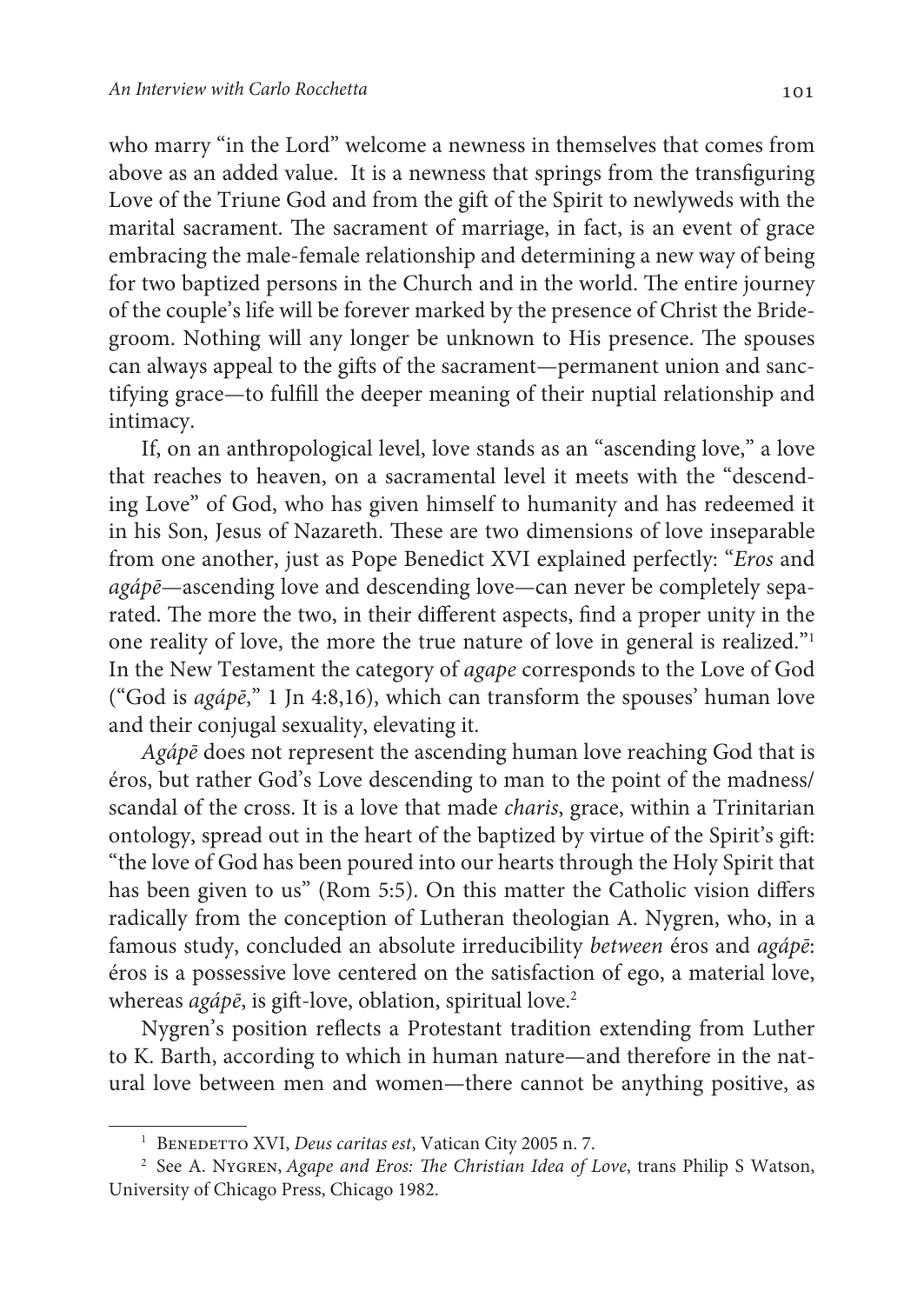it has been radically corrupted by original sin. Only agápē love would have value and deserves consideration. The question is whether a dualism of this kind truly reflects the teaching of Revelation and is consistent with both the original idea of éros and the same biblical concept of agápē. Undoubtedly the Christian idea of agápē differs from the Greek idea of éros, but this does not mean that the two forms of love are incompatible with each other or even opposed. There is no opposition, but reciprocity between the love of man who seeks God and the love of God who comes to meet man. Once éros indicates a love tending upwards as Poverty (Penia) seeking a greater perfection (Póros), what impedes receiving this love descending from above as an announcement of the newness of God's agápē manifested in Jesus the Bridegroom and the effusion of his Spirit?

In fact, this is not only possible but necessary, because without the powerful support of grace proceeding from the Redeemer, "human nature" would be left to its own devices. What is true for love in general is also true for the intimacy of a couple. In virtue of the sacrament of marriage, grace springs from Christ's marriage to the Church and the gift of his Spirit configuring the entire loving relationship of spouses, making it a sacrament. The sacramental gifts model marriage on the nuptial Christ-Church relationship rendering it a sign of grace. The human love of the spouses is purified, assumed, elevated by the divine love of Christ the Bridegroom for the Church his Bride. It is transformed into grace, just as at the Cana wedding when water became fine wine.

Can we still talk about marriage? Or, given the legal but especially anthropological-cultural tendency to legitimate various forms of unions, such as those which ignore sexual complementarity or even exceed the bounds of monogamy, should we use the word "marriages" in plural?

We absolutely must continue to speak only of "marriage," not of "marriages." The forms of unions that are propagated with so much emphasis today may possibly be qualified as "civil unions," but marriage is that only between a man and a woman. It is not only demanded by Christian revelation, but by the anthropological statute of sexual duality. Only a man and a woman can welcome each other and give themselves respecting their deepest identity and their own body structure. The woman is a being that welcomes man, and the man is a being that gives himself to his woman. Both are beings capable of sharing not something but their very selves and are dutifully open to life.

Behind the denial of the uniqueness of marriage, there are—as you know—"gender theories". Already the use of the word "theory" is incorrect, as it seems to give a scientific rigor that it absolutely does not have. It is more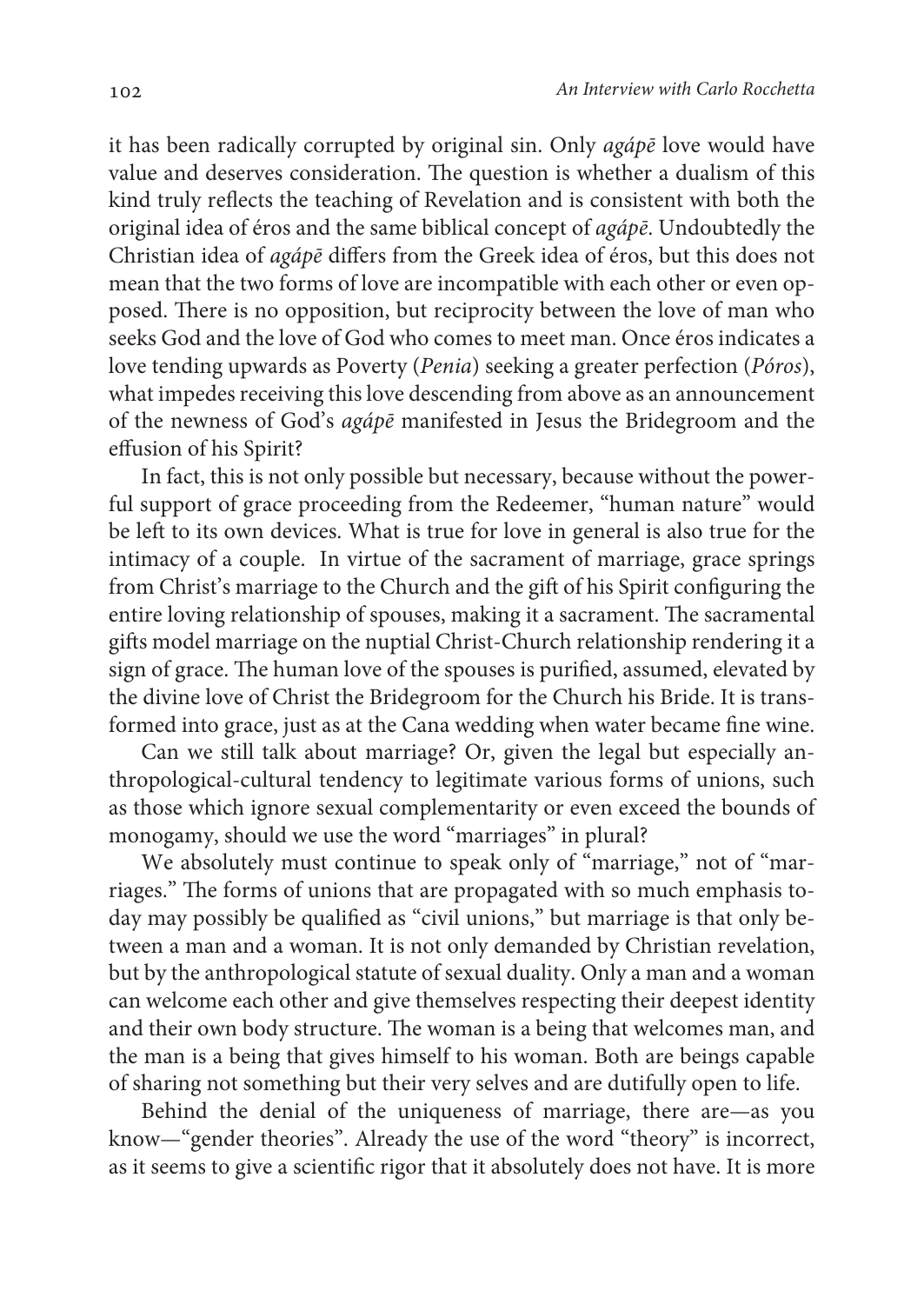correct to call it well-oriented gender ideology that offers serious philosophical or biomedical reflections. Intended to pursue the equality of roles between men and women, this ideology asserts the irrelevance of biological sex in defining the masculine and the feminine and supports the rights of everyone to identify themselves as male or female based on how they feel or want to be. Sexuality does not belong to the corporeal-natural dimension of the person, but only to the dimension of individual choice. The "subjective feeling" is ontologized and the ontic and objective foundation of nature is denied. Behind this ideology there are strong powers that propagate and finance it, with the aim to destroy the family and to manipulate individual at will. The American Secretary of State, in October 2013, expressly stated that the United States (through the Global Equality Fund) financed the LGBT projects in more than 50 countries in the world.

The Church's position is clear: no to homophobia; yes to the natural family based on marriage between a man and a woman; no to gender ideology and its attempt to colonize humanity. No to homophobia, as each person must be respected and attitudes of contempt are not acceptable. As it is stated in the Catechism of the Catholic Church (CCC 2357 to 2358), same-sex persons "must be accepted with respect, compassion and sensitivity. Every sign of unjust discrimination in their regard should be avoided." Of course, people are one thing, behaviors are another. It is the latter that is ethically unacceptable, not people. Yes, to the family founded on the encounter between men and women and their openness to another third born from them, their child. The family community is the icon of God the Trinity-of-Love. According to the stories of the Genesis, the male-female couple is manifestation of the person's unique subjectivity, male or female (Gen 1-2), and is the historical expression of the eternal intra-Trinitarian communion. We have to remember that the Christian monotheism is radically different from Jewish or Islamic monotheism in this regard. The one God in whom we believe in is not an I-Solitude, but an I-Com/union—Three-in-One<sup>3</sup> . At the beginning there isn't the loneliness of the One, eternal, isolated Being. At the beginning there is the communion of the Triune.<sup>4</sup> The one God is not an I-Solitude, but an I-We, a God-communion, the one God as Father, Son, and Holy Spirit. According to the theological concept of Trinitarian perichoresis the divine persons are not closed in upon themselves, but exist in an eternal self-giving relationship to the point that none of them could exist without the other. It is an interre-

<sup>&</sup>lt;sup>3</sup> L. BOFF, Trinità: la migliore comunità, Citadella, Assisi 1990, p.12.

<sup>4</sup> Ibid. p.21.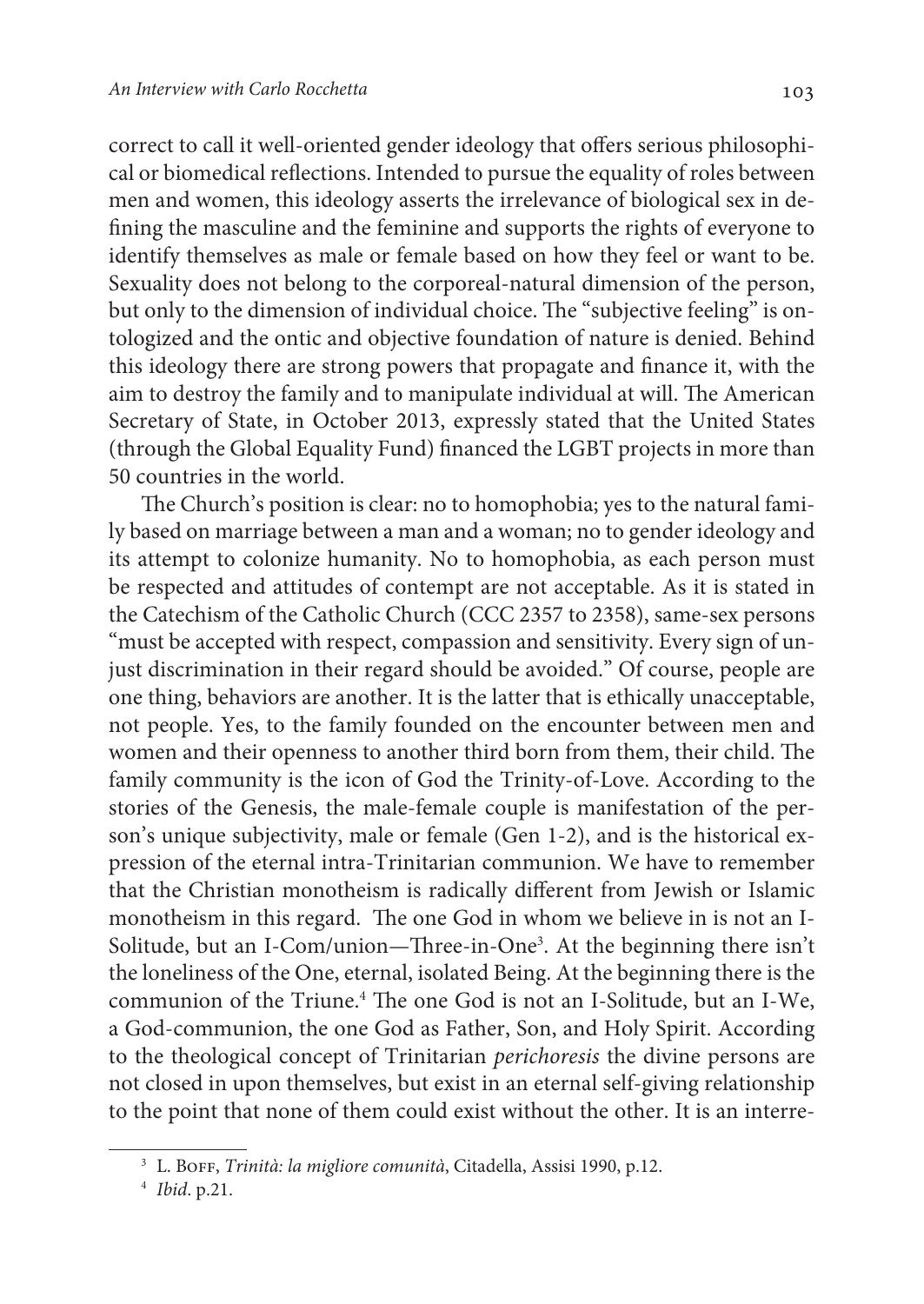latedness that says the God of faith is the One-God-Communion of Love (1 Jn 4:8,16). And it is crucial that it is so. If there were One Solitude, loneliness would exist. Behind the Universe, so different and harmonious, there would be no communion, but only loneliness. Everything would end as the tip of a pyramid. If there were Two Singles, the Father and the Son, there would primarily be separation. One would be other from the other and exclusion would dominate, since one wouldn't be the other and there won't be communion. Instead perfection is reached with the Trinity because there is unity and inclusion. It avoids the loneliness of the One and exceeds the separation of the two, going beyond the exclusion of one from the other. Trinity allows communion and inclusion. The Trinitarian figure reveals the openness and union of opposites. It is therefore not arbitrary that God is a communion of the Triune. The Trinity shows that a dynamic communion inhabits in everything that exists and moves.<sup>5</sup> To believe in the Triune God is to believe that at the root of all that exists arises an eternal communion of the Three in the unity of the One.

The male-female couple which opens to the other third is the greatest manifestation in act of the mystery of God-One-Trinity-of-Love. In fact, the male-female duality alone offers an incomplete picture of the Triune God. Once established, this duality needs to open up to the dimension of the third. The vocation of being man and being woman reaches its perfection becoming "one flesh" only in the child. In the child, father and mother are united under a new self-relationship that exists in itself and for itself at the same time that it fulfills and manifests their indissoluble unity. Man's and woman's I-you reciprocity is directed towards an "us." The vocation of the "two" in "one" leads to becoming "three," as Maurice Blondel noted with a direct but effective language, "In marriage, two beings are only one, and that is when their one becomes three."<sup>6</sup> It is not an exaggeration to connect parenthood to the Trinitarian communion and its eternal fecundity. Read theologically, procreation supposes at least two fundamental contents. It has its roots in the eternal fecundity of God-Trinity of which marriage / family is a revelation and historical implementation. And it is formed on the model of that fecundity from which it recovers the dynamics of acceptance, donation and sharing<sup>7</sup>.

<sup>&</sup>lt;sup>5</sup> Ibid. p.23-24

 $6$  M. BLONDEL, L'Action II, L'action humaine et les conditions de son aboutissement, Alcan, Paris 1949, p.264. "Dans le mariage, deux êtres ne sont plus qu'un, et c'est quand ils sont un qu'ils deviennent trois."

 $7$  For more information on the family as an icon of the Holy Trinity, see C. ROCCHETTA, Teologia della famiglia, Fondamenti e prospettive, EDB, Bologna 2011, p.133-222.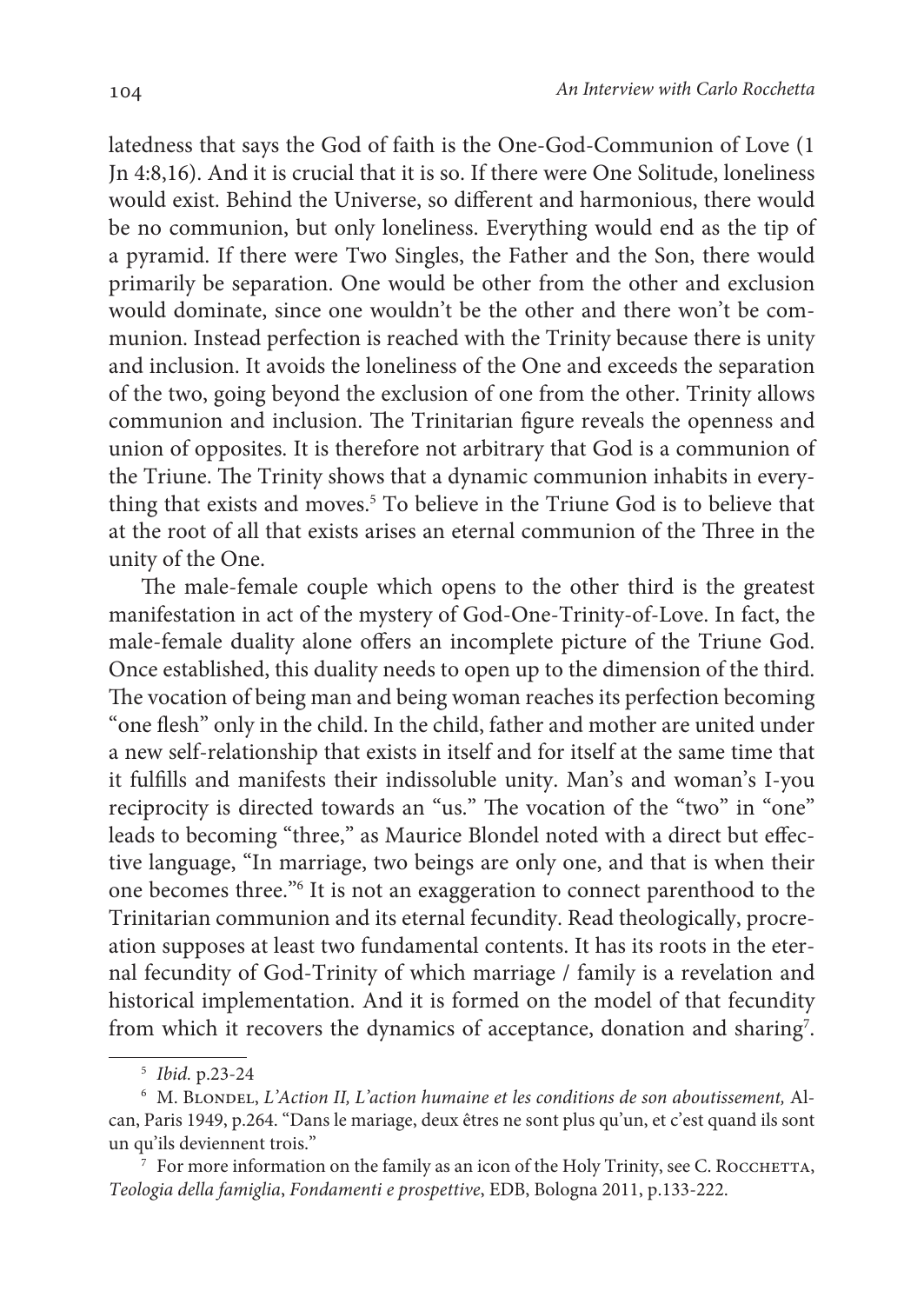An inseparable reciprocity must be affirmed on the basis of this Trinitarian foundation. This Trinitarian foundation affirms an inseparable reciprocity—

between the unitive and procreative meaning of the conjugal act, between conjugality and parenting, and between parenting and filiation. It is a unitary indissoluble path. Unity and Trinity are inseparable in God—one does not exist without the other. God is communion of Three in One; and only because the basis of God's being is communion that unity is possible, and vice versa. Is it not the same for parental fertility? Becoming fathers and mothers is an act that manifests the communion in unity and unity in communion. In the logic of the nuptial mystery, becoming spouses and becoming parents is part of a continuum. From the perspective of faith, it is therefore not acceptable to undo what belongs to the unified plan of the Creator and is confirmed by the revelation of the Begotten and the gift of his Spirit to the Church. As Familiaris Consortio (FC) 14 beautifully evokes, the reality of the son is a living reflection of the spouses' love, permanent sign of their unity, living and inseparable synthesis of their becoming father and mother. The three separations in act today, made possible by biotechnology, cannot be considered an advancement, but rather a regression and a serious threat for the future of humanity, a manifestation of a true "delirium of omnipotence".

As a popular saying goes, "God forgives, but nature never forgives." To go against nature is never without consequences, as it always brings about uncontrollable chain reactions. Not everything that is technically possible is also ethically acceptable. The final criterion to look at is what is good for the human person, is to start with the weakest. Just think, by way of example, of the child's right to tenderness—the right of every child who comes into the world to have a male figure and a female figure who welcome her and make her feel loved, who protect and help her discover the world. An inborn and inalienable right totally unacknowledged today, both in the laws of the various States and in the Charter on the rights of the child. The paradox is that we continually debate on the civil rights of the same-sex persons, but no one talks about the civil rights of the child, the weakest being, to have a father and a mother who hold him in their arms, and make him feel like a person. Is this not the first right that society must protect? In fact, it is on the foundation of this right that Christian vision rejects as normal or natural child adoption by a single person or same sex couples. Nobody can prevent civil societies to move in the other direction, but they do so taking on the full responsibility towards future generations and their good. The absence of one of the two parental figures will impede the child's identification/differentiation essential in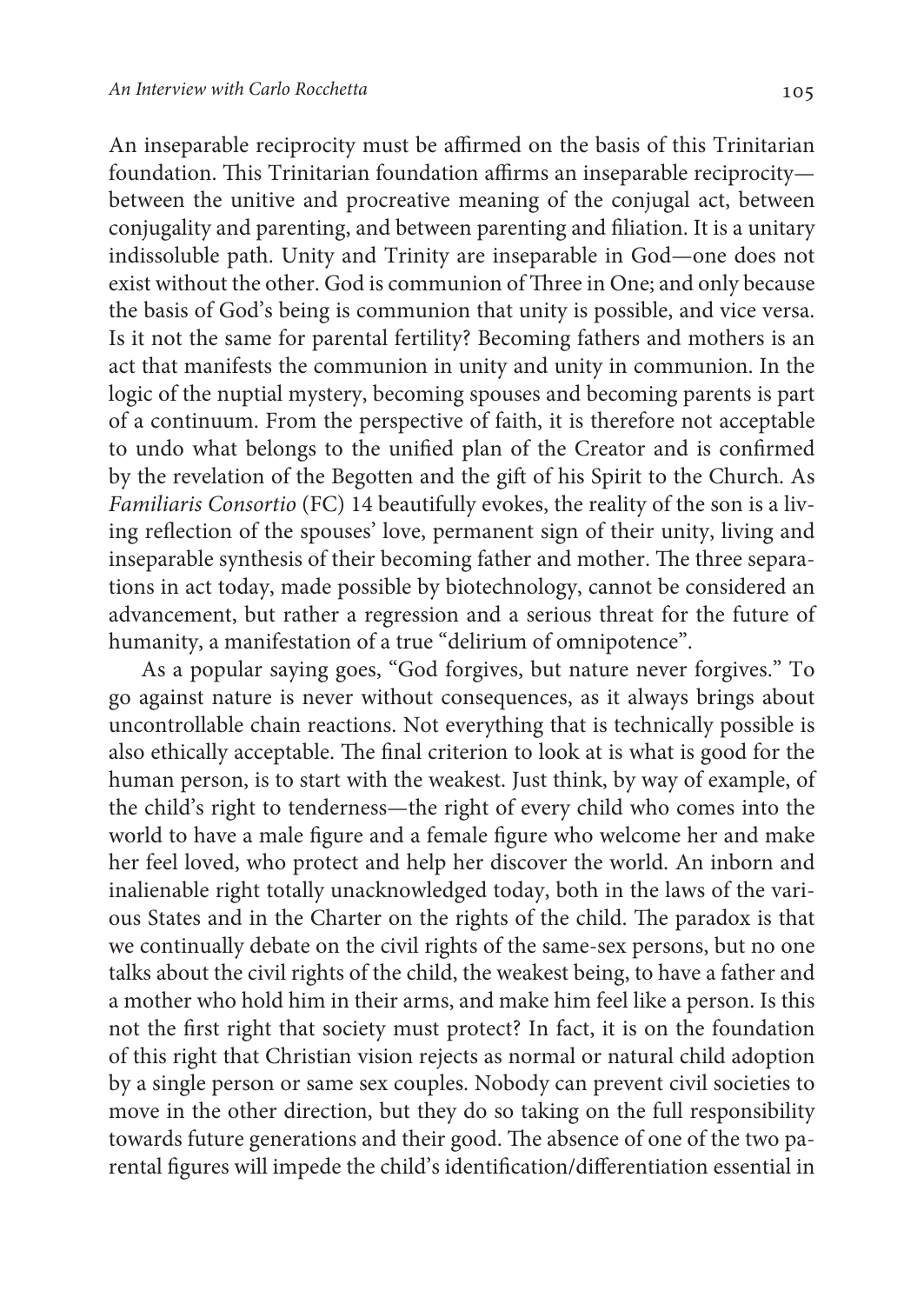the development of sexual identity. Similar considerations can be applied to overthrowing monogamy and permitting polygamy. Choices of this sort do not only concern the individuals and their free will, but the common good of humanity.

## **Is it outdated to talk about conjugal chastity today, in a society where sex is reduced to consumption? What aspects of beauty can tenderness bring to the life of a couple?**

It is not at all obsolete, but it is indeed indispensable. It is known that the problem we face today is a troubling affective analphabetism. It is an analphabetism that dominates the horizon and affects every private and public sector, every age group and the couples themselves. Arturo Paoli is right when he observes, "Most human beings have experienced sexuality before true love. They ignore affectivity and its tender forms. They ignore the emotional needs dominating the person and their ability to turn into tenderness."<sup>8</sup> Tenderness is relegated as part of the indefinite, the unsaid, useless or irrelevant. We have discovered the Human Genome and we are in the process of identifying the genetic map of every individual. Yet very few worry about their affective world and are prepared to choose tenderness as a life project and lifestyle. Now, many psychologists affirm that neurosis and psychosis are caused by the lack of tenderness, leading to not-feeling-loved and not being able to love. This induces in the depths of the person, man or woman, a permanent desire for revenge or vindication. Personality disorders are usually the result of an unfulfilled life in terms of affective integration, and thus about tenderness offered and received. Affective education is therefore not only a problem of psychology or family pedagogy. It is an anthropological matter since people's or a couple's state of happiness or misery depend greatly on it. From the moment we are born, when we open ourselves to the smile, we are already relational beings manifesting a desire for tenderness. Our first groan is not the beginning of a "life of tears", as G. Leopardi thought, but an appeal to be recognized as persons who need affection, to love and feel loved. The problem today regards what is the best way to arrive at an appropriate understanding of tenderness, without ambiguities particularly common in this field.

Unfortunately, romantic novels have reduced the sentiment of tenderness to sentimentalism. We must reject this reduction and seek the most adequate

<sup>8</sup> See A. Paoli, Della mistica discorde, La meridiana, Molfetta 2002, p.14-15.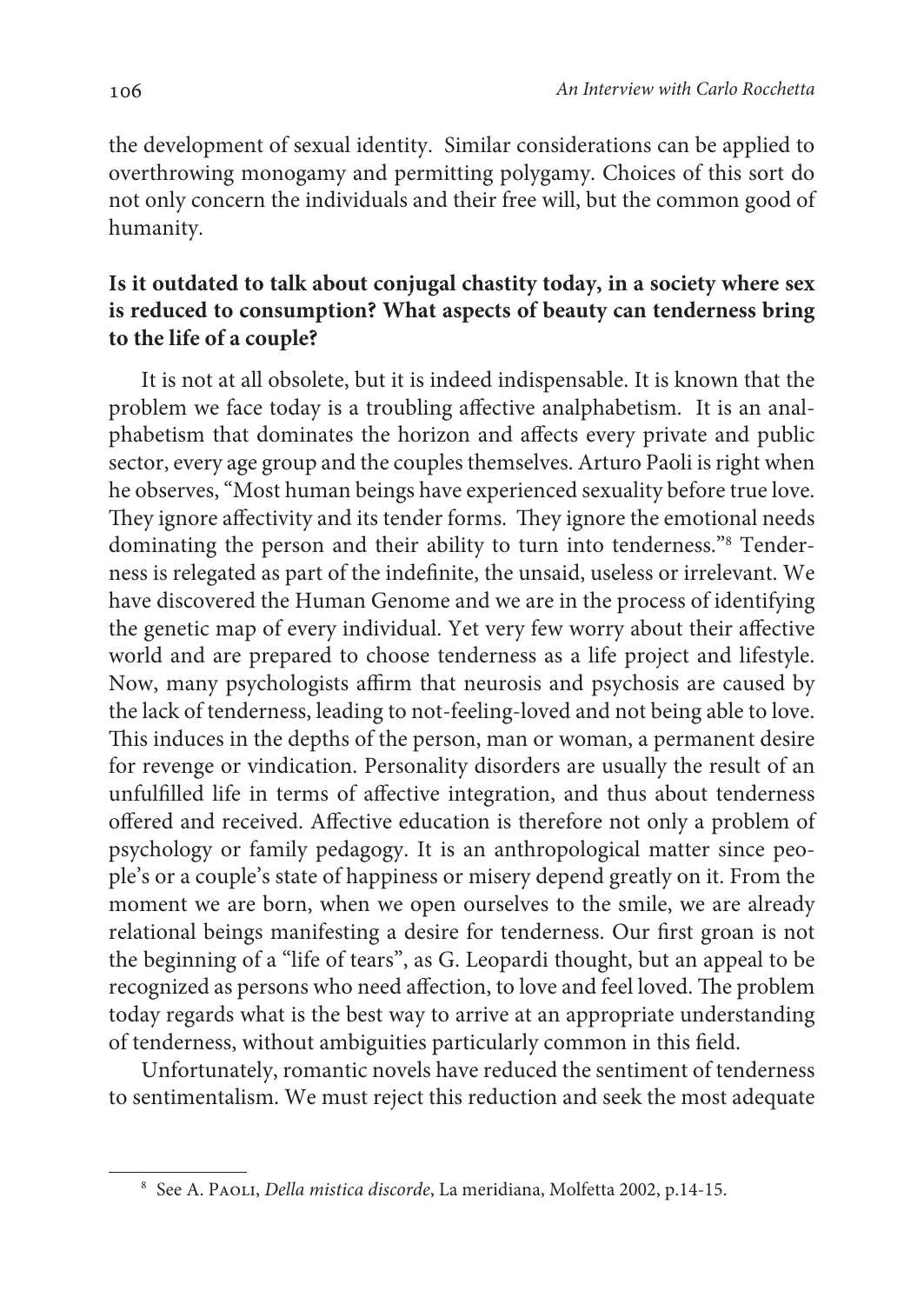answer possible.<sup>9</sup> Dictionaries define "tenderness" as a feeling of "sweet emotion," a "sweet and gentle affection" of "loving attention." However, they qualify "sentimentalism of tenderness" as a "mushy" attitude, an "excess of sentimentality", "fluff" or "false tenderness." The difference jumps out, and this is essential. Tenderness belongs to the radical experience of being a person and fulfills itself in the openness to the other, in a dimension of loving acceptance, gift, and sharing. On the contrary, the sentimentalism of tenderness is the retreat on oneself and is predominantly captive. It searches the other for selfish benefit. One considers tenderness as "being"; another considers tenderness as "having." The former is combined with fortitude and creativity; the latter is synonymous with weakness and passivity.<sup>10</sup> In the former, the ethics of responsibility dominates; in the latter, superficiality. Tenderness is a strong sentiment that touches the deepest chords of the person and involves his whole being and put him in "relation with" and in "relation for" positive, free and liberating exchanges. On the other hand, sentimentalism is a fleeting emotion, a "faint feeling" oriented to create dependencies or dominion on both parties. The difference is critical, but not always adequately understood or taken into account. Hence, there are so many misunderstandings like those regarding emotions and feelings, infatuation and love.

Sexuality is inseparably combined with the human person's vocation to tenderness. What the soul is to the body, tenderness is to sexuality and its exercise. E. Fuchs writes, "Between desire and sexuality there is a way of humanization by way of tenderness, which is a wondrous recognition of the other's otherness. It gives meaning to desire, and desire itself—strength of life and gift of joy—becomes the source of all possible tenderness."<sup>11</sup> Tenderness offers what sexuality alone is not able to guarantee—the sense of giftedness, the joyful wonder of encounter, the generous and creative liberality. It allows the sexual gesture to remain at the aurora and always growing. The ability

<sup>&</sup>lt;sup>9</sup> On the theology of tenderness, see C. ROCCHETTA, Teologia della tenerezza. Un "vangelo" da riscoprire, EDB, Bologna 2000 (con bibliografia, p.439-440); Id., "Tenerezza", in AA.Vv, Temi teologici della Bibbia, Cinisello Balsamo 2010, 1371-1376; C. ROCCHETTA, R. Manes, La tenerezza grembo di Dio Amore. Saggio di teologia biblica, EDB, Bologna 2015. On the spirituality of tenderness, see C. ROCCHETTA, Viaggio nella tenerezza nuziale. Per ri-innamorarsi ogni giorno, EDB, Bologna 2004; Id., Elogio del litigio di coppia. Per una tenerezza che perdona, EDB, Bologna 2004; Id., Gesù medico degli sposi. La tenerezza che guarisce, EDB, Bologna 2008; Id., Le stagioni dell'amore. In cammino con il Cantico dei cantici, Bologna 2009.

<sup>&</sup>lt;sup>10</sup> For more information on the difference between "being" tender and "having" tenderness, see: C. ROCCHETTA, Teologia della tenerezza..., second chapter.

<sup>&</sup>lt;sup>11</sup> E. Fuchs, *Desiderio e tenerezza*, Claudiana, Torino 1988, p.7.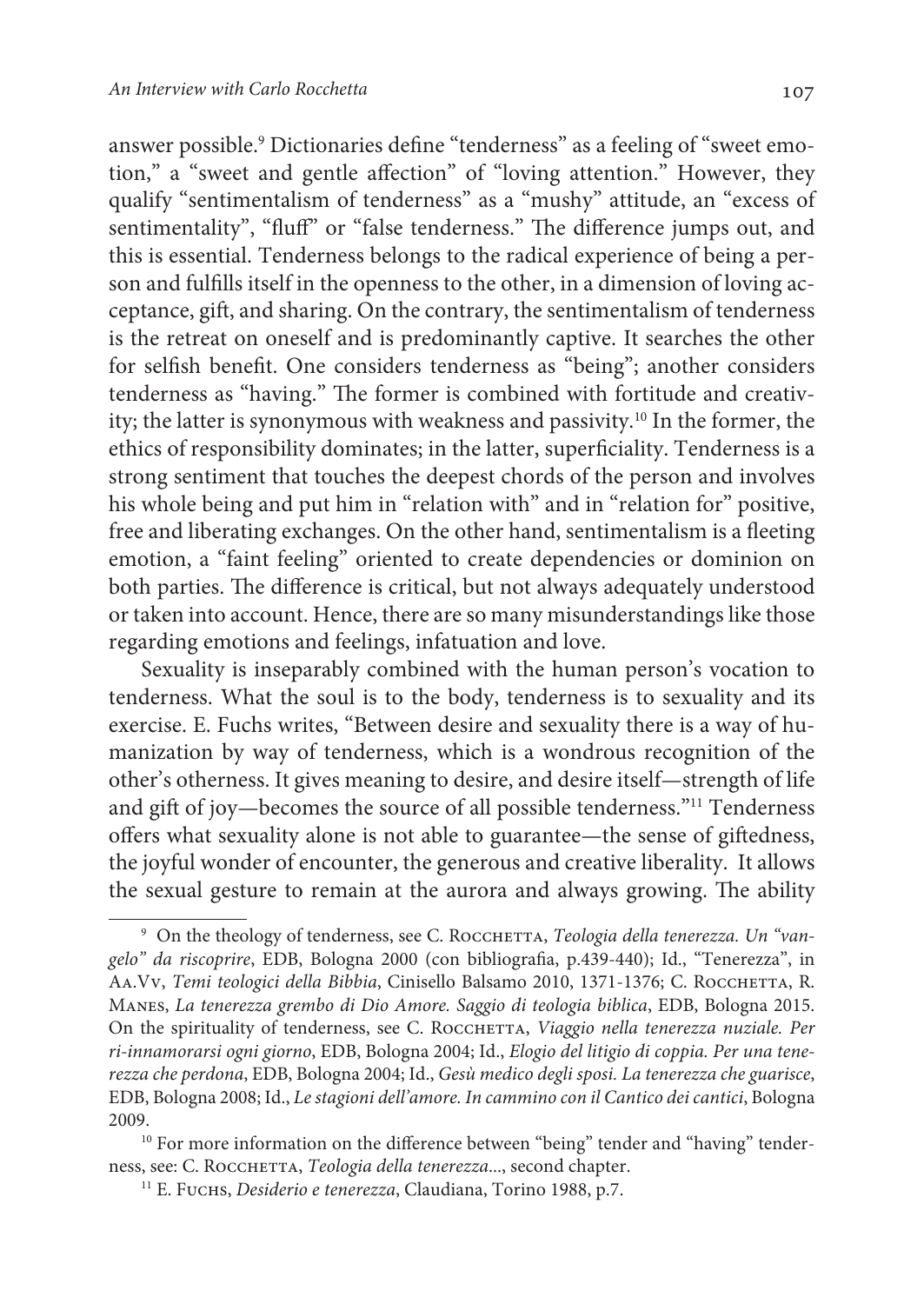to be tender is not of lesser importance and is neither optional nor secondary to sexual intimacy. On the contrary, it is constitutive for the realization of its highest meaning. Only in this way, conjugal sexuality does not lose its profound meaning and is not reduced to a mere satisfaction of instincts or mechanical routines, but is implemented as an interpersonal occasion of gift and acceptance, the fruit of Love and growth in Love. Conjugal chastity must be understood in this context.

One point must be made clear beforehand—chastity is not a virtue reserved only to those who are consecrated to God. All Christians are called to chastity in relation to their state in life or vocation. For the baptized, chastity is the moral virtue that regulates—according to right reason enlightened by faith—the sense of sexuality and its exercise. It is a virtue that concerns every Christian both outside and within marriage. It affects the spouses' life in the same measure it channels their sexuality in direction of their love. In this sense, conjugal chastity is an ethical imperative and corresponds to the Pauline discourse on the use of the body for the sanctification and glorification of God, and not for immorality (1 Cor 6:12-20; 1 Thes 4:4-5; Rom 6:19). Familiaris Consortio 37 is right when it says that, "In this context education for chastity is absolutely essential, for it is a virtue that develops a person's authentic maturity and makes him or her capable of respecting and fostering the 'nuptial meaning' of the body." Chastity in marriage arises in this direction and represents an expression of intimate love for the spouses as significant and real as marital intimacy. The same dynamics of the bodies and of conjugal love involves renunciation and waiting. Of course, these times must be experienced as an expression of a consensual, free and responsible choice, and must harmonize with their path of growth, avoiding any form of abuse.

In 1 Cor 7:2-5, Paul offers a fundamental point of reference. According to the Apostle, spouses have an equal and mutually exclusive "right" to each other, in relation to their acts of marriage. Equality is established in opposition to each state of inferiority of women with men, as it was for the Jewish and pagan law. The spouses can renounce to this right, but they must do so based on a "mutual and temporarily agreement" avoiding the danger of "incontinence" they could encounter (v. 5). Paul wants to offer the principles of balance that curb the untimely zeal of one or both spouses, but at the same time reveal the merits of conjugal chastity that can harmonize with the demands of marriage, granting a specific space to "encounter with God" ("for your prayers," v. 5). The choice to abstain from marital relations, in this case, has nothing negative or phobic. On the contrary, it is an option designed to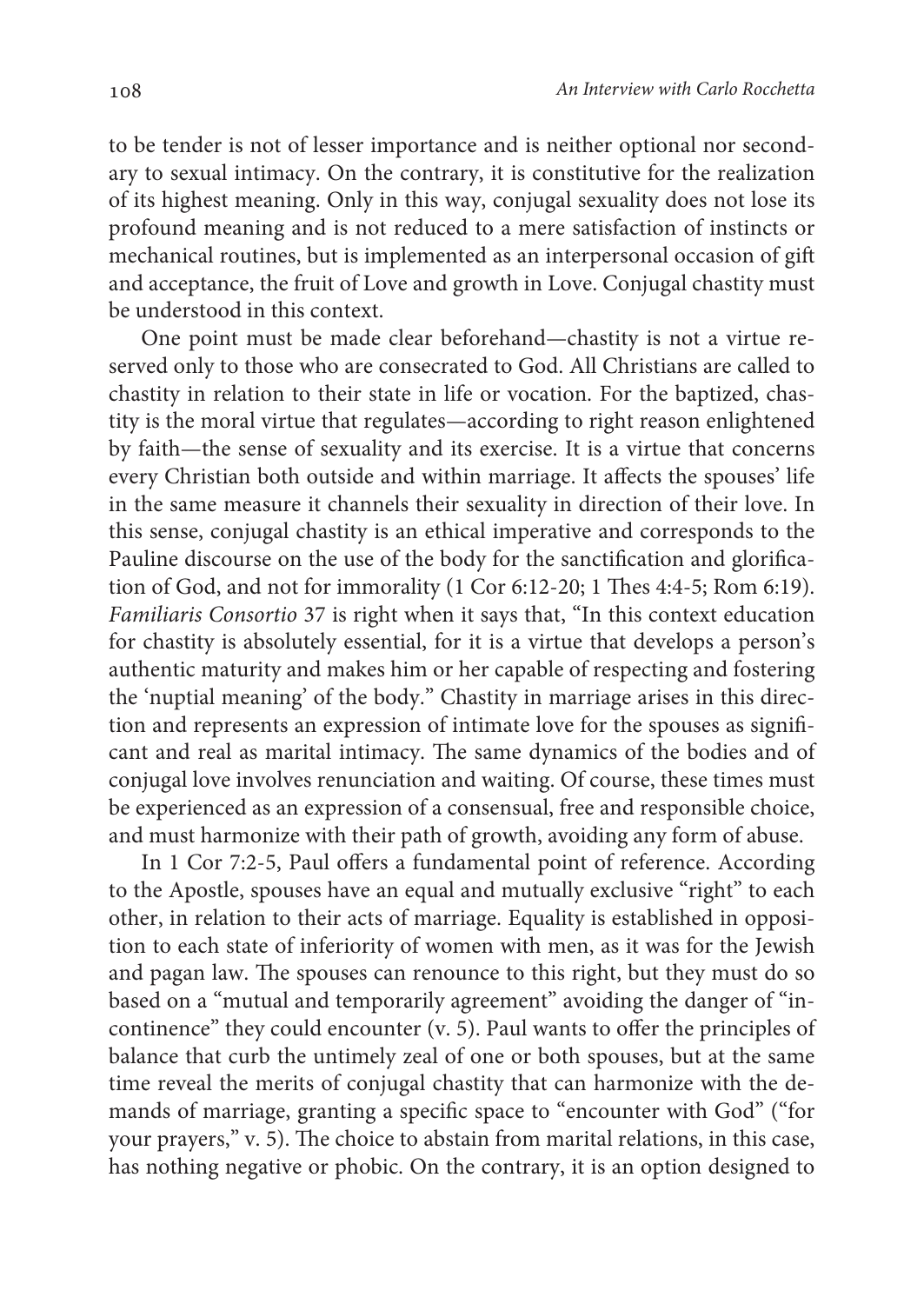grow in mutual love and grace of the sacrament. The choice of conjugal chastity is in this case the ability to love each other more, with the effect of freeing the couple from the danger of narcissism and elevate the joys of an intimate oblation of a spiritual love that goes from person to person, and not just from body to body. It should of course be balanced with the effective enhancement of the spousal body language, beginning with the language of tenderness and multiple affective manifestations typical of conjugal love.

### **How can the Church, faithful to the truth of marriage, respond to the civilly divorced and remarried?**

It is not a cold, aseptic or neutral fact for the Christian community to meet with many separate and "wounded families." Rather it must rethink itself as a community capable of acceptance similar to Christ's acceptance. The Magna Charta enunciated by Paul in Romans 14-15, is a clear imperative, "Welcome one another as Christ has welcomed you for the glory of God" (Rom 15: 7). No one should feel excluded. Each and one of us, in our own way, is part of Christ's body which is the Church. Who is stronger in faith must indeed know how to draw near to the weaker, without judging their hearts (Rom 14:1), "Why then do you judge your brother? Or you, why do you look down on your brother? For we shall all stand before the judgment seat of God... So [then] each of us shall give an account of himself [to God]. Then let us no longer judge one another, but rather resolve never to put a stumbling block or hindrance in the way of a brother" (Rom 14:10-13). Meeting with the separated and "wounded families" provokes our communities to come out from their false security or a state of inactivity. It is a call to rediscover itself as the people of God on its journey in history, including within her womb saints and sinners who are on the path of penance and renewal (LG 8). Before all this, ecclesial communities cannot close their eyes or sit back and watch as if nothing was happening. Much less should they limit to generic speeches about today's family crisis and the need to rediscover its value. It requires a precise and concrete answer that gives shape to charity and organizes hope at the service of those brothers and sisters living in a situation of marginalization and loneliness. It is not exaggerated to speak of a class of the "new poor." The separated and divided families represent the "new poor" because—although economically well off—they experience years of suffering. They are unable to extricate themselves from it, with endless conflicts, even from a legal viewpoint, violence and retaliation of all types. They are the "new poor" because if they are not helped in a real and effective way, they continue to harm and massacre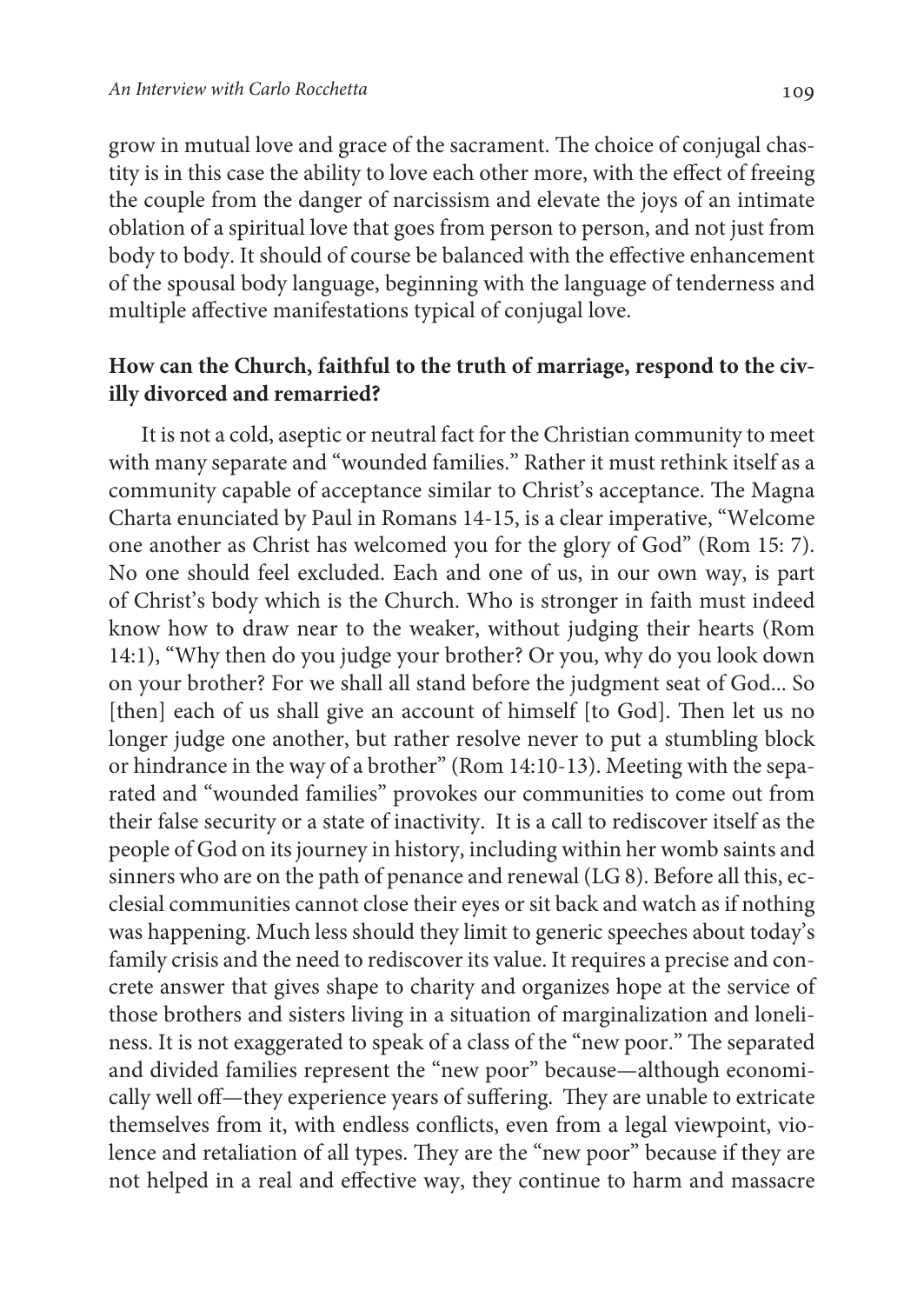their children even after the separation. They are the "new poor" because they experience suffering, humiliation and are wounded without end. They arrive to exploit their children for their own purposes, making them "elements of contention in a battle without boundaries." Before these brothers and sisters, we can paraphrase the Gospel of Mt 25:31-46 addressed to each one of us, "I was separated and you left me alone! I lived the suffering of a divided family, and you did not come to see me! I was the son of the separated and you did not show any affection! You could have prevented the separation of my parents and the suffering it implicates but you have done nothing to be close to me, nor have you put in place adequate structures! You could have helped me when I lost my way, but you crossed the other side of the street!"

What kind of pastoral plans are we implementing as pastors and family counselors? Faced with this question, we must recognize that we are quite deficient. We must seek a creative imagination that makes the Church more welcoming, the same way Christ's heart is. As the Italian Episcopal Conference (CEI) Family Pastoral Directory (DPF 96) states, "Every family and all families are entitled to the Church's loving and maternal care. For this reason, the Church's concern will not be limited only to the closest Christian families, but broadening its horizons similar to Christ's heart, it will be even closer to all the families and in particular to those who find themselves in difficult or irregular situations."

The Directory's text offers what represents the underlying directive of the whole family pastoral plan, the heart of Christ—broadening its horizons in the same measure of Christ's heart. And this is the paradigm of all pastoral activities—the compassionate tenderness of the Begotten Incarnate who died and rose for all. There can be no other horizon. The text speaks of "difficult or irregular situations," meaning by difficult all critical situations where it is still possible to prevent the separation, and meaning by the irregular situations the divorced, the divorced with new partners (DPF 210-212), the remarried, the civilly married, and cohabitants (DPF 213-230).

The text also assumes those who have experienced separation or divorce without having desired it, and therefore are not responsible for their situation, "to not get involved in a new union and engage in fulfilling their family duties and Christian responsibilities" (DPF 211). In this case, "there is no obstacle in itself for the admission to the sacraments" (DPF 209). Different is the situation of those who are in a new union or have remarried. These two situations are in fact objectively different both existentially and ecclesialspiritually speaking.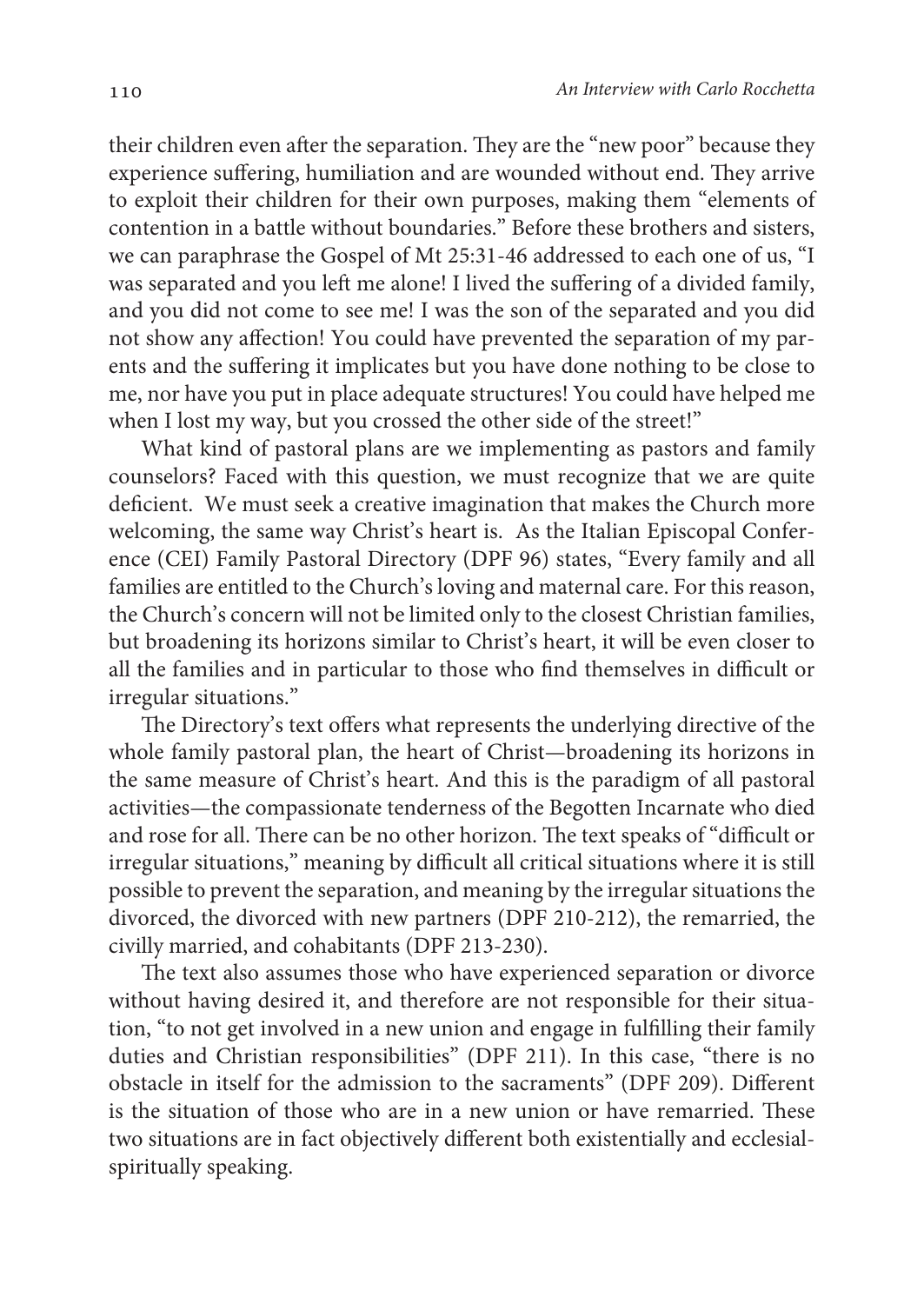Regarding sacraments for the faithful who have been separated, the documents of the Church offer them closeness, welcome and support. The CEI invites priests and deacons, sensitive couples and Christian communities to draw these separated faithful close to the sacrament "with care, discretion and solidarity." With care: to recognize "the value of the testimony of fidelity when the innocent party bears and accepts the suffering and loneliness of the new condition." With discretion: to share their reality and invite them "to participate in the life of the community with charity and prudence," avoiding the possible risk of self-withdrawal. With solidarity: to lavish esteem, understanding, kindness and practical help, especially at times when the loneliness is so strong that they will be tempted to not attend the liturgy (DPF 208). The underlying task remains to help these brothers and sisters to "help them to cultivate the need to forgive which is inherent in Christian love and to be ready perhaps to return to their former married life" (FC 83).

The issue of those separated or divorced with new partners or remarried is more complex, also because of the many variations they present. "We see before us in our daily experience quite a number of people who after divorce, move on to new unions, obviously civilly. Some of them are totally detached from the Church and live almost in a general religious indifference. Others are not fully aware of the fact that their new union is against God's will. Others, even though they are aware of not living in accord with the Gospel, continue their Christian life in their own way, manifesting sometimes the desire for greater participation in the life of the Church and its means of grace." (DPF 213)

Weighted discernment. Not all situations are equal and have the same ethical weight. Pastors and family counselors must be alert to these differences and the causes that led them to the new life choices.

Leave every sterile confrontation. One path is chosen to overcome the sterile contraposition of the dialectic "yes / no sacraments" which contains this type of reasoning: since the sacraments cannot be granted to the divorced with new partner or remarried, there is nothing to do than to await a change in doctrine. In the meantime, one can only stand still, leaving these brothers and sisters in a kind of limbo as in a dead-end alley. In this regard, we want to strongly reiterate three key points: 1) The failure of a marriage does not break one's relationship with God, and does not exclude those affected from his infinite tenderness. 2) The failure of a marriage does not erase faith. To believe and to love God and respond to His love with our love is not deleted from the event of separation and/or a second marriage. 3) The failure of a marriage and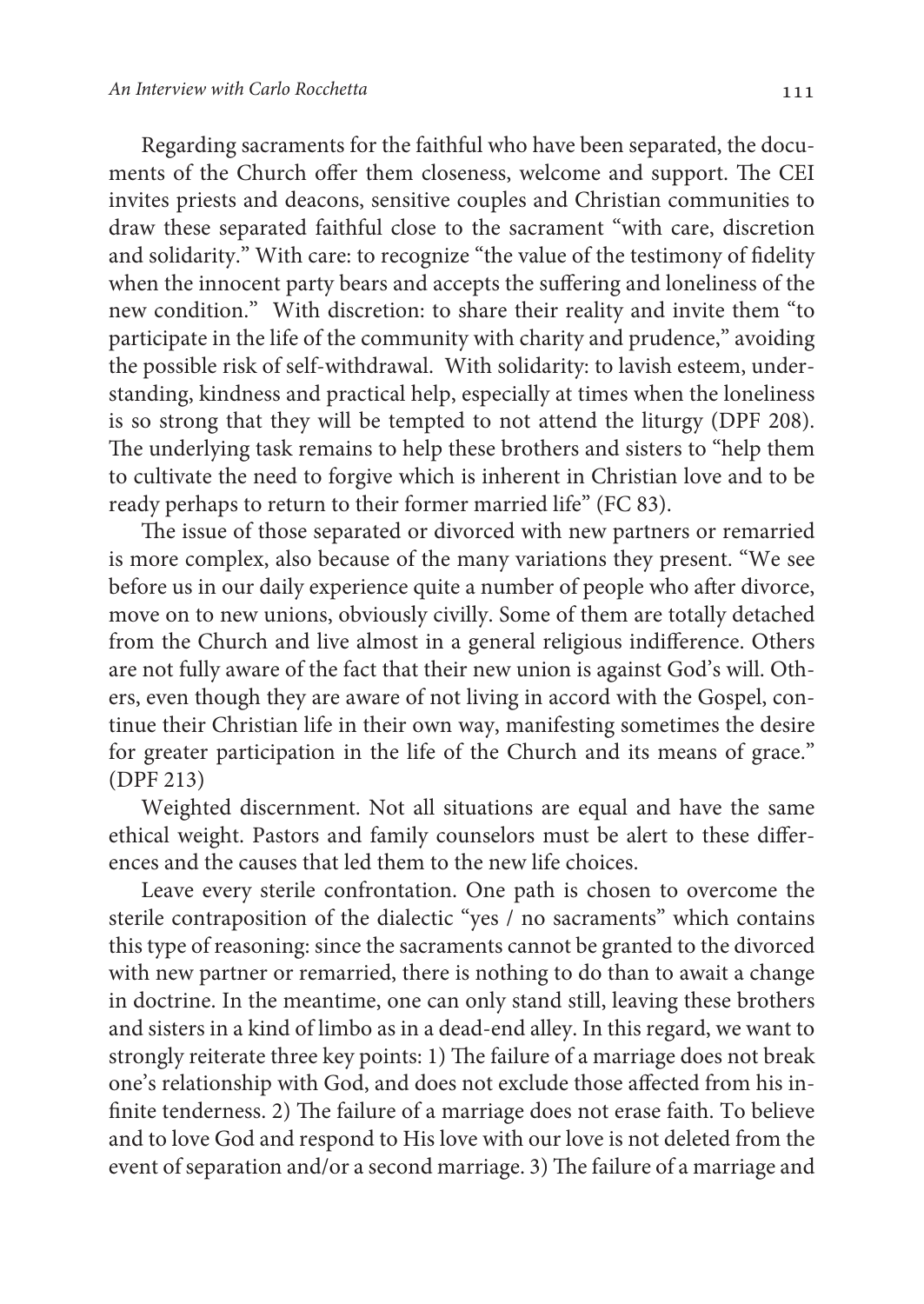the consequent new bond does not cancel the baptismal communion with the Church, even if it injures it. It does not destroy the participation of the baptized to its life and mission. The baptismal font is indelible, "Once a Christian, always a Christian."

The post-conciliar documents and the New Code of Canon Law (1983) have started a new path, stating that they remain part of the Church and are subject to its life and edification, although they are not in full communion with the ecclesial community.

Benedict XVI, after reaffirming the ineligibility to the Eucharistic communion of the divorced remarried, goes on to say, "Yet the divorced and remarried continue to belong to the Church, which accompanies them with special concern and encourages them to live as fully as possible the Christian life through regular participation at Mass, albeit without receiving communion, listening to the word of God, eucharistic adoration, prayer, participation in the life of the community, honest dialogue with a priest or spiritual director, dedication to the life of charity, works of penance, and commitment to the education of their children."<sup>12</sup> The effort of pastoral workers should be oriented in this direction and must welcome these spouses with God's heart.

<sup>&</sup>lt;sup>12</sup> BENEDICT XVI, Sacramentum caritatis, n. 29. Also see, CONGREGATION FOR THE DOC-TRINE OF THE FAITH, Pastoral Care of the Divorced and Remarried, LEV, Vatican City 1998.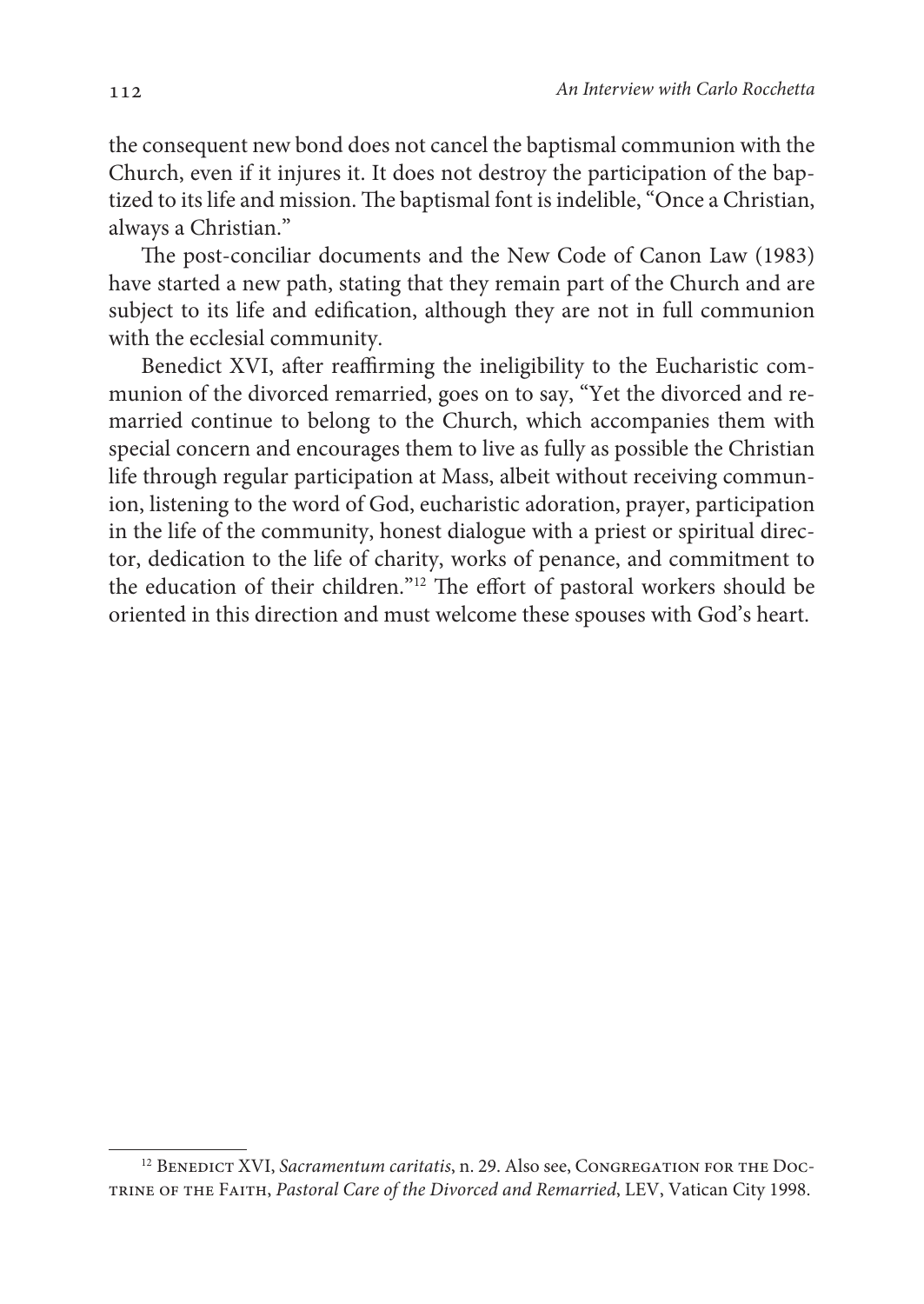## PART III

# THE GENDER QUESTION: PHILOSOPHICAL AND CULTURAL ASPECTS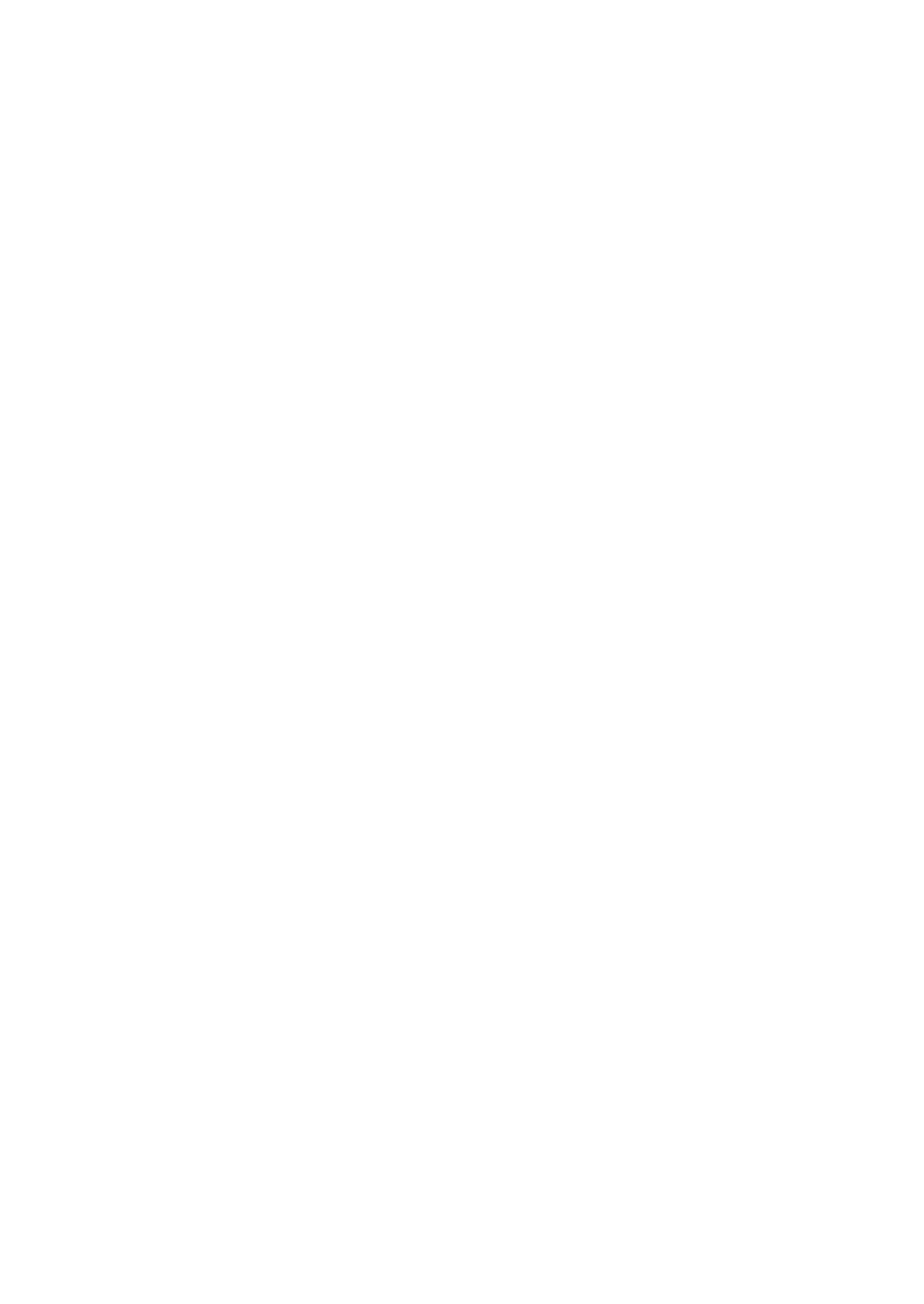#### PIERLUIGI PAVONE\*

## THE PHILOSOPHICAL ORIGINS OF GENDER IDEOLOGY

#### **Logic is no mere technique of reason. It can also be a habitus.**

It is a mindset that spurs one to seek the first cause of things, that favors straightforward discourse over ambiguity, and that always strives to develop an overarching view of things. In "Perfect Information" Game Theory, it is "Game Screening." Only those who have a skill for interpretation may understand how something works. Otherwise one learns, or even just repeats complicated concepts, while understanding nothing.

With respect to nothing, to "understand nothing" has a relative meaning. It means understanding "nothing" *about* that thing, that lesson, that discourse, that rule, etc. It means that "nothing" is not always relative, it could also be absolute. For example, scientists claim the universe expands not in space, but in nothingness, because it creates time and space precisely through the mutual estrangement of the galaxies, starting from their initial singularity. This phenomenon, at least, according to the Big Bang theory, does not exclude a "Big Crunch" or a ceasing of expansion and the start of an inverse process of cosmic contraction. This hypothesis comes from the Theory of General Relativity.<sup>1</sup>

One could also create—with due prudence—a comparison between these theories of singularity, gravitational concentration, anti-gravitational force, expansion-contraction, space-time continuum and determination of light, on the one hand, and, say, Kabalistic mysticism, on the other. The latter focuses on the ad intra becoming of a God of indeterminacy. It is a divine infinite principle that contracts within itself (in a self-alienating movement), to then become an explosion of light, radiant, with gradual enactment of the ten di-

<sup>\*</sup> Doctor of Philosophy, Visiting Professor at the Pontifical Athenaeum Regina Apostolorum, and Professor of History and Philosophy at the Pontifical Institute St. Apollinaris.

<sup>&</sup>lt;sup>1</sup> These are complex and debated issues, which proceed by groping and hypothesis to be confirmed over the long run, even for the scientists at CERN in Geneva. The charm of a "Theory of Everything" persists for some, to offer a valid unified law for any cosmic phenomenon, the secrets of God's Mind. For one approach, see S.W. Hawking, A Brief History of Time: From the Big Bang to Black Holes, Bantam, New York 1998; M. Gasperini, Lezioni di relatività generale e teoria della gravitazione, Springer Verlag, Milan 2010.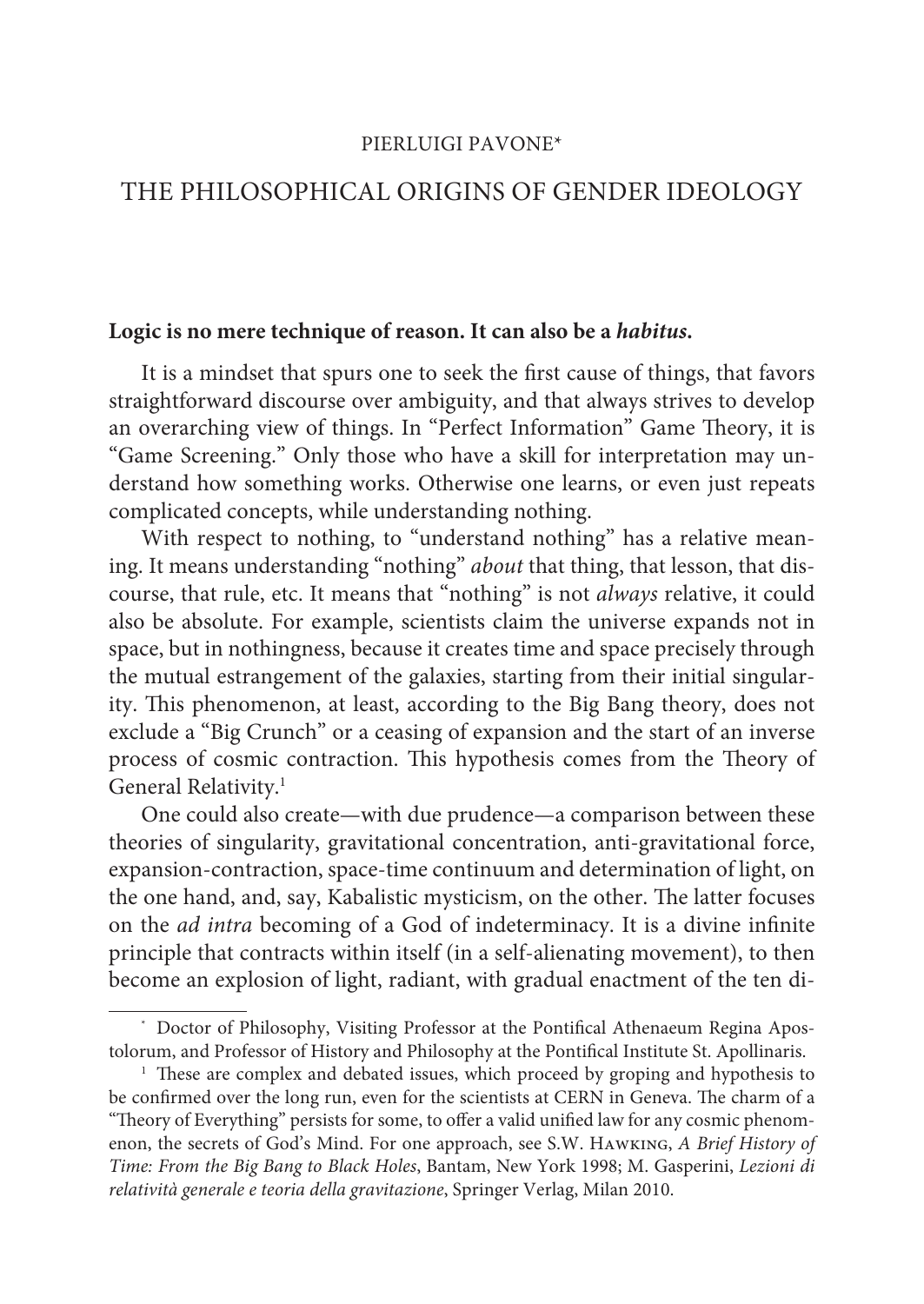vine powers. This process is retraceable backwards from man, to elevate him from the material to the spiritual level. $^2$  All with the goal of self-deification.

It is the alternative, mystical method, that of substituting the traditional biblical concept of the creation of the world, according to which God created everything ("the heavens and the earth" in the Semitic expression) from nothing. In fact, the universe was not shapeless matter to be molded, as Plato plausibly narrates in his Timaeus. It is true that this is not an easy concept. In Genesis, it is not expressed directly in this way, and the book of Wisdom, written in Greek in Alexandria, Egypt, is influenced by Platonic tradition. It is 2 Maccabees 7:28 that is the explicit landmark which presents us with the possibility of creation's not proceeding from already existing things. This expression likewise appears in the Shepherd of Hermas and in Theophilus of Antioch in his three books To Autolycus—which supports the originality of Christian thought regarding belief in creatio ex nihilo. On the other hand, we owe to Tertullian in his Apologeticum the first use of the term de nihilo, to indicate precisely "from nothing." Moreover, for the Christian faith, it is appropriate to bear in mind that only the Fourth Lateran Council in 1215 defended, for the first time in a magisterial document, creatio ex nihilo against the hypothesis of pre-existing matter. In any case, when one speaks of creation from nothing, it does not intend to mean the "nothing" of God or a "nothing" that is God.

 Now in hindsight, even the self-alienation of God is not an easy concept. It opens up a type of mystical pantheism. If you care to become acquainted with the heterodox texts of a medieval exegete, then the Calabrian monk Joachim of Fiore, offers you all elements needed for your conversion to New Age thought. He is convinced of a concord between the Old and New Testament with a historical order based on the Trinity and punctuated by three ages (those of the Father, Son and Holy Spirit).

You need, besides, the following noteworthy supplements. First, you must reassume the denial of Original Sin, as Pelagius proposed. You must make sure that you are no longer interested in salvation in the heavenly realm but instead you must concentrate here on earth. Finally, you must make sure this impending earthly salvation can be reached through an inner process of consciousness-raising (for this dear Hegel is the master) and—presto!

If you struggle to believe that the entire universe can be a living being, because in high school your teacher made you skip the physics of the Stoics,

<sup>&</sup>lt;sup>2</sup> See G. Busi, E. LOEWENTHAL (eds.), Mistica ebraica: Testi della tradizione segreta del giudaismo dal III al XVIII secolo, Einaudi, Turin 1995; G. Sholem, Le origini della Kabbalà, Dehoniane, Bologna 2013, and I segreti della creazione, Adelphi, Milan 2003.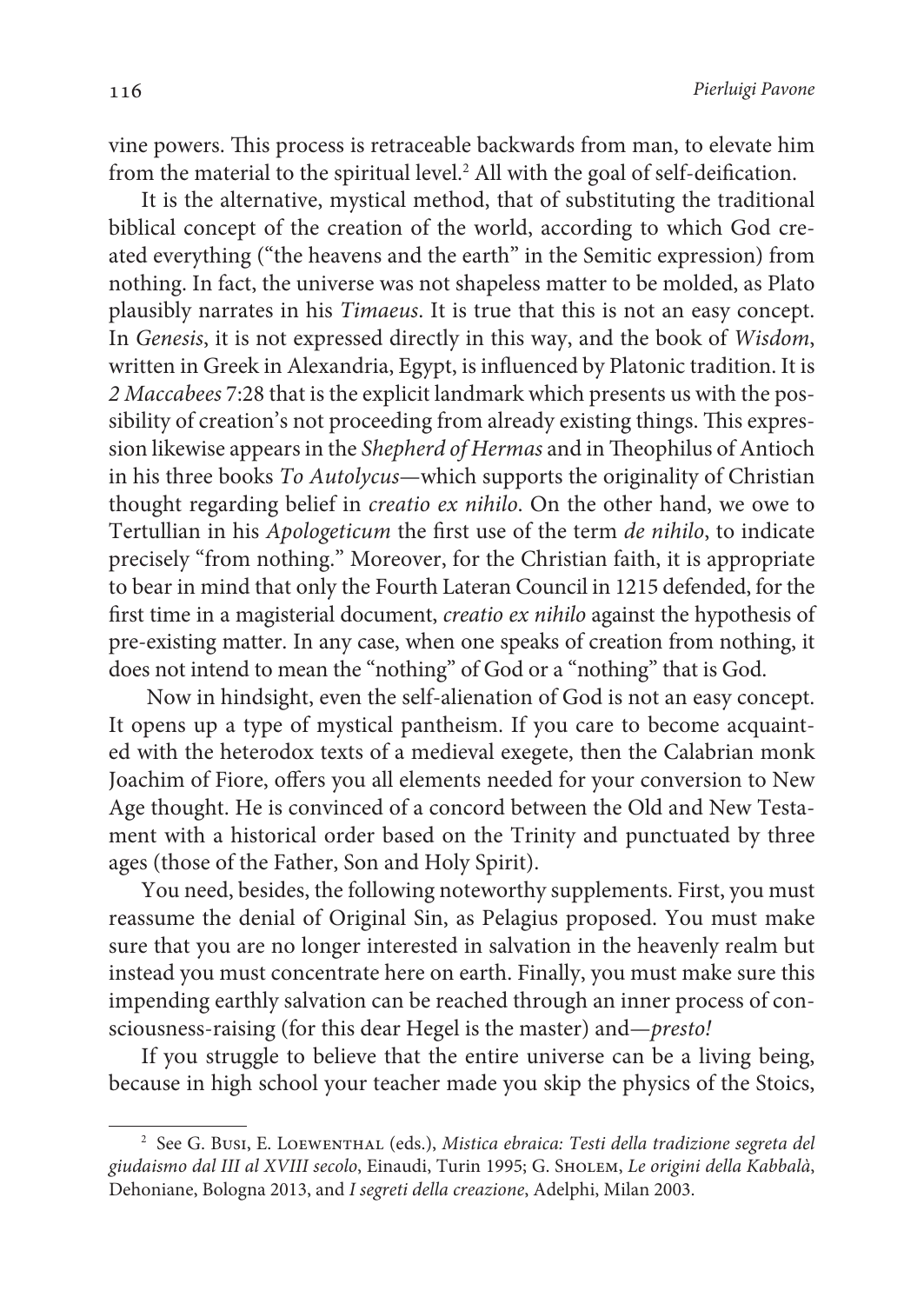you are welcome to watch that fantastic film Avatar, and apply the creed of synapses among the roots of the trees of Pandora to planet Earth, according to the noble perspective of Deep Ecology.

If you manage to navigate the collateral effects of considering man just as part of a divine totality (and perhaps as the cancer on the planetary organism, a lethal virus within the Great Mother), maybe then you too can attain the mystic condition of a Cosmic Self, inaugurating a spiritual era, a new spring for Humanity.<sup>3</sup>

Let me be clear. Even the Catholic Church sixty years ago thought that with Modernism it would have found a "new springtime." Instead, it found "the smoke of Satan" as Paul VI declared and a "silent apostasy" as John Paul II noted. But maybe the "Age of Aquarius" will be different! Maybe there will be no need to guillotine anyone as the Jacobins did (as always, of course, to bring to fruition the era of Peace, Brotherhood and Freedom).

#### **It is not an easy concept, that of the self-alienation of God.**

Hans Jonas proposed this too, to offer the Hebrew God a second chance after the Shoah. Because the apparent silence and absence of God either conducts Hebraic thought toward the direct negation of God (He cannot exist) or renders God immanent within the historical process, itself abandoned to the tragic responsibility of man.<sup>4</sup>

Here, the Christian must always bear in mind how the sacrifice of Christ has had the triple value of redemption from sin, the defeat of the works and reign of Satan, and the bearing of all pain, innocence, injustice and scandal. It pains one to find an immense number of Christians who consider themselves to be such while denying sin, the personal reality of the devil and, ultimately, the very sacrifice of Christ itself. Or perhaps denying even Christ himself. If the allegedly "Catholic" theologian Hans Küng can allow himself to say that to believe in the Son means to "believe in the revelation of the one God in the man Jesus of Nazareth."<sup>5</sup> Has the fact escaped him that this very man—at least according to Christians—is the incarnation of God?

<sup>&</sup>lt;sup>3</sup> See G. FILORAMO, "Antica e nuova gnosi: proposte per un confronto", in I. ТоLОМІО, Ritorno della Gnosi?, Gregoriana Libreria Editrice, Padua 2002.

<sup>&</sup>lt;sup>4</sup> See H. JONAS, "The Concept of God after Auschwitz: A Jewish Voice", published in The Journal of Religion, Vol. 67, No. 1, Jan. 1987, p.1-13.

<sup>&</sup>lt;sup>5</sup> H. Kung, H. Von Stietencron, J. Van Ess, Christianity and World Religions: Paths to Dialogue, Maryknoll Orbis books, New York 1993.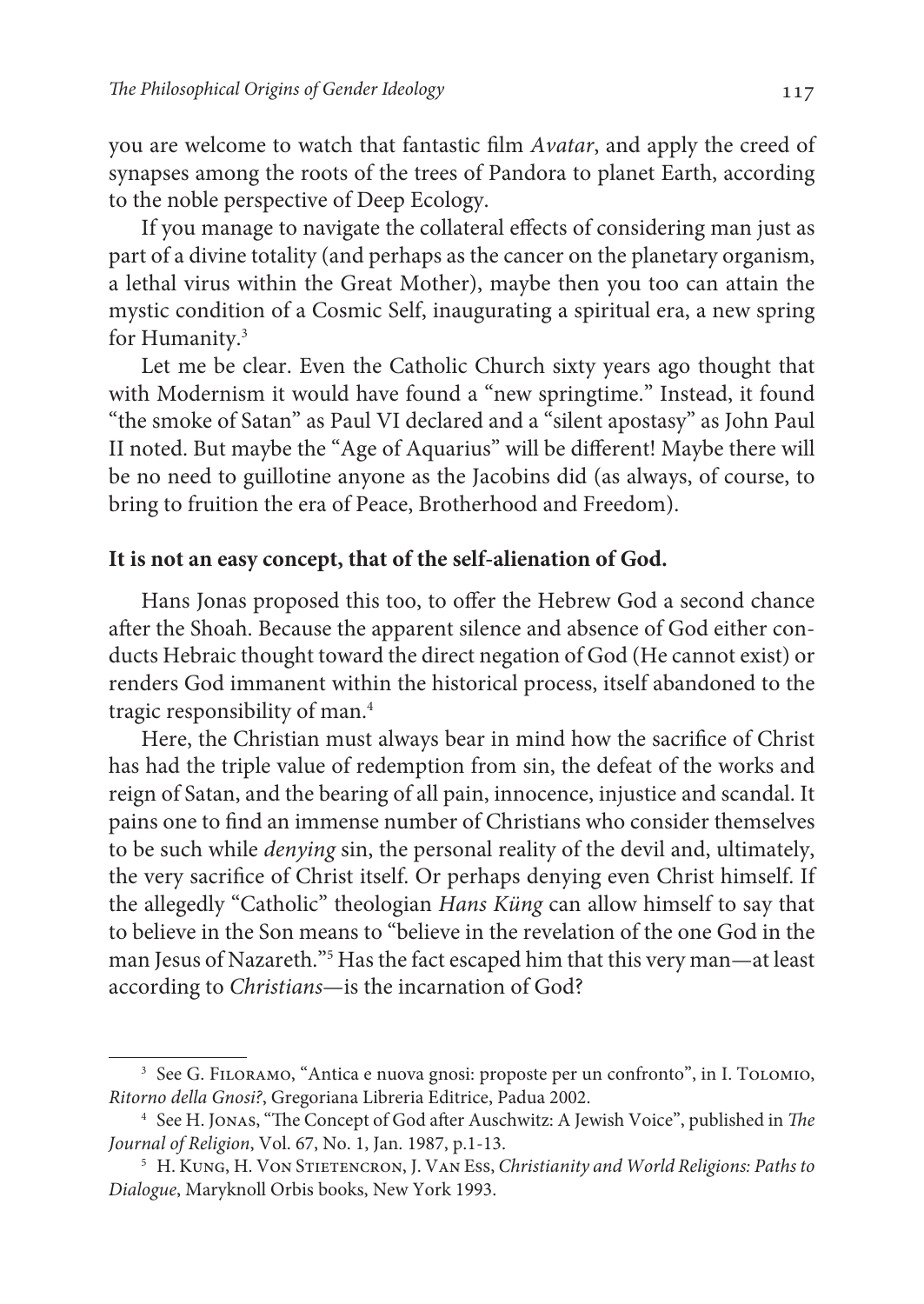In any case, this same idea of self-alienation constitutes the very essence of the Modern Era. I am, in fact, convinced that all modernity has been forged by an interpretation of itself as a New Era. Joachim of Fiore was convinced that, in the immediate future, those same Catholics who would have suffered the persecution of the Antichrist, stayed loyal to the Church, and persevered in the faith, would await a brief period of pause before the ultimate battle, the Final Judgement, the end of time. It is a spiritual order that would have been formed in an age marked by the living presence of the Holy Spirit. It is a period following the Antichrist but preceding the last persecution and Final Judgement, an impressive detonator for every heretic, schismatic and opponent of the pope or the papacy. It is easy for many, from the "Spiritualist" wing of the Franciscans to the Pilgrim Fathers in the English colonies of America, to see in themselves that "new" spiritual order, and to find traces of Antichrist in the older structure, in the opposing power.<sup>6</sup>

It also reveals how the idea was secularized—by renouncing the Holy Spirit, the universal Judgement and the Kingdom of Heaven. It humanizes and renders worldly the earthly kingdom, reinterpreting a naturalized Christianity as the vital energy of historical order (similar to what was re-proposed by Maritain). It overlooks the action of Satan, who (according to Scripture) is the prince of this world. It focuses on the present age as one to be overcome, bent upon building a future etsi Deus non daretur.

Marxists and fellow travelers (Liberation Theologians—our revolution with a human façade) would apply this logic most thoroughly. For instance, in the Mexican Revolution amid the ruins of the old order, they offered to build a new, just and immaculate modern society directed against God. "Communist" Catholics tried doing this against God in the name of Marx and God alike. In fact, this is done in the name of an anarchic revolutionary carpenter, Jesus of Nazareth, the alleged forefather of Che Guevara.<sup>7</sup>

Today globalized capitalism chases the same ends using the far more hidden power of monetary control by some central banks (the system's heart is money, not the means of production as Marx envisioned it). It relies on the seemingly harmless ideas of progress and the education of human beings, as Lessing proposed during the age of Enlightenment.<sup>8</sup> Today this education is

 $6$  For the classic statement of this, see H. DE LUBAC, La postérité spirituelle de Joachim de Flor: De Joachim à nos jours (Oeuvres d'Henri de Lubac) Cerf, Paris 2014.

 $7$  A beautiful text that offers an analysis of the age is G. MORRA, Marxismo e religione, Rusconi, Milan 1976.

<sup>&</sup>lt;sup>8</sup> See E. VOEGELIN, *The New Science of Politics*, University of Chicago Press, USA 1987.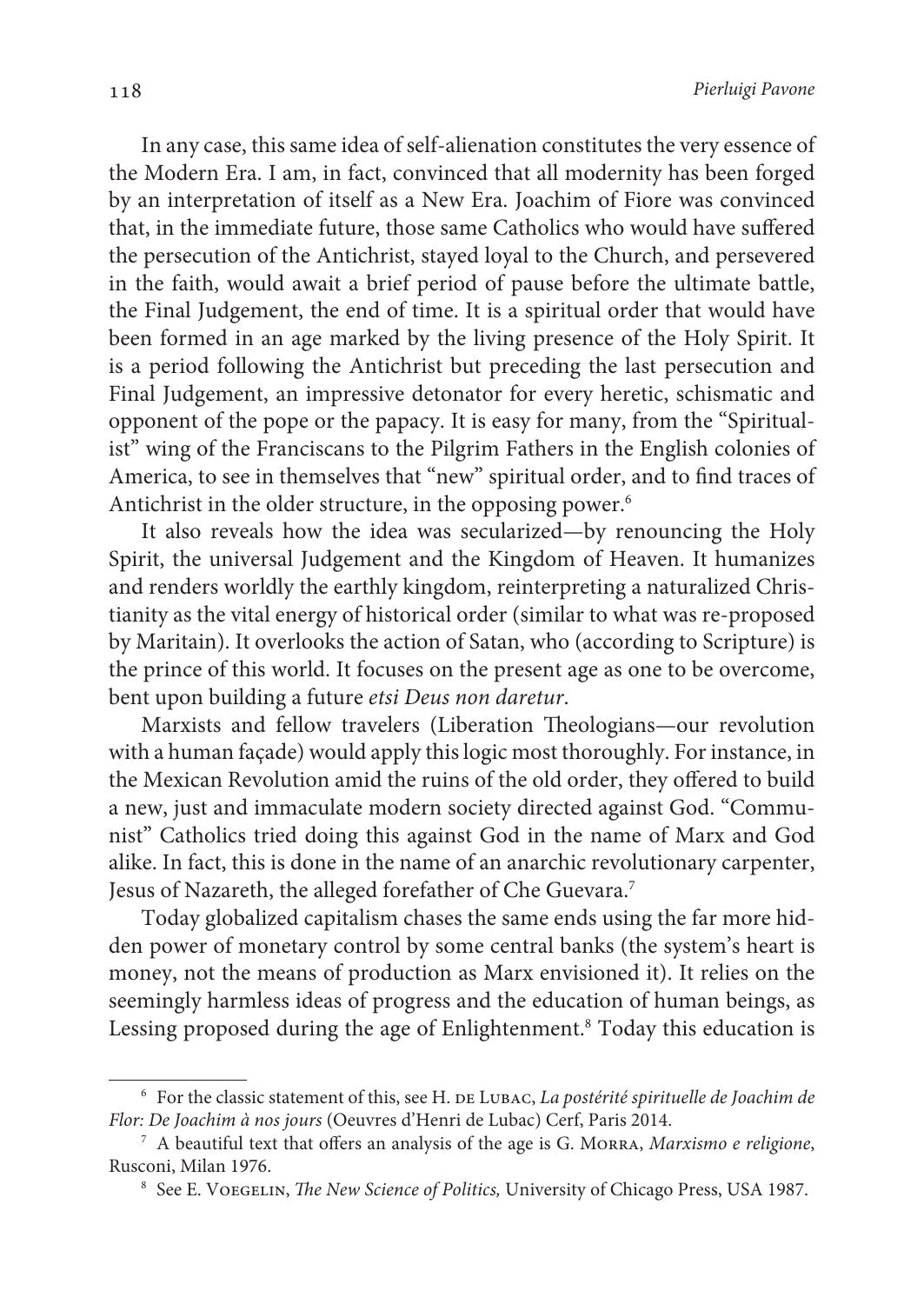called "family planning," sex ed, gender theory, rights to eugenics, abortion and euthanasia, and the application of social Darwinism.<sup>9</sup>

But Joachim of Fiore and his legacy have not been enough. There is still a need for an ancient idea of man, for an anti-Christian anthropocentrism. It is found in the classical doctrine of Gnosticism.<sup>10</sup>

This doctrine teaches that this world is a cosmic prison, analogously to the way Buddhists interpret the world as an illusion from which one must escape, over and against the Christian creed of a benevolent cosmos created by God with infinite love. It is a doctrine that viewed the God of Genesis as a fallen creator, a demiurge who along with his archons dominate the cosmic prison of matter. They see body and soul as distinct layers of imprisonment against which a spiritual person must rebel. It is a doctrine in which a religious man should affirm his dominion, his victory, his antinomian and anti-cosmic action. He is indifferent to political laws, condemns marriage, is confident when performing any perversion in this worldly prison thanks to the spirit's immunity to matter, and is convinced of the individual's self-determination as the resolution of power.

Gender ideology today trusts this self-determination as the absolutizing of a perception of the Self against any objectivity. And objectivity is traced back to a subjective impression that is always momentary, experiential, continuous and fluid. In the modern era, Descartes first relativizes being for human thought, then Luther relativizes God's subsistence within the experience of individual conscience, inaugurating a standard principle of Anthropocentric Immanence.

But there is more. Ancient Gnosticism teaches that the words of the devil in the temptation of the Garden of Eden were real, that God was an executioner against whom one must rebel, offering one's law against nature. It was to become a rainbow of reversed colors, like the one the satanic Theosophical Society conjured up and from which stems the current flag of "peace." It is a doctrine that teaches one to despise God and to consider oneself "god" (as in Augustine's "earthly" city of man). It teaches that the ultimate truth of man is the creed of Lucifer and can be summarised in non serviam, I will not serve.<sup>11</sup>

Nonetheless, this doctrine of European humanism is in need of a final decisive ingredient. For ancient Gnostics, the world coincides with evil. That

<sup>9</sup> See E. Roccella, L. Scaraffia, Contro il Cristianesimo, Piemme, Casale Monferrato 2005.

<sup>&</sup>lt;sup>10</sup> See H. JONAS, *The Gnostic Religion*, Beacon Press, Boston 2001.

<sup>&</sup>lt;sup>11</sup> Giorello acknowledges with intellectual honesty that such is the ultimate, militant truth of true atheism. See G. GIORELLO, Senza Dio. Del buon uso dell'ateismo, Longanesi, Milan 2010.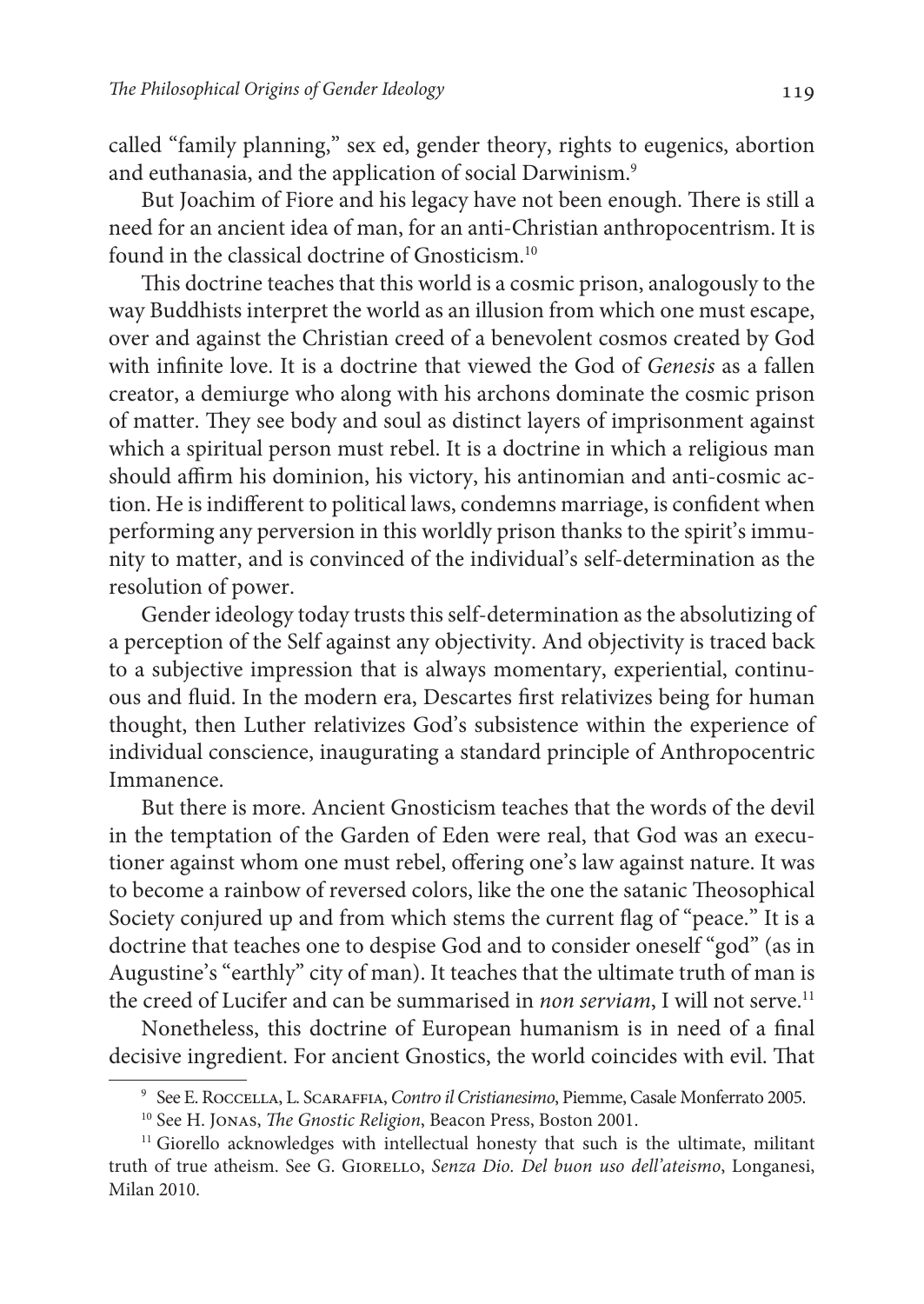same evil Luther imputes to man in order to save the Creator, thus founding the atheist and nihilistic heritage of modern thought.

Until one achieves the utopian future upon Earth, a correction and condemnation are needed.<sup>12</sup> The condemnation is that of medieval Christianity as a forgery of original Christianity. Such is the Gnostic turn, with every philosophy and religion of ancient arcane knowledge and their offspring. Consequently, in humanist Florence, the Corpus Hermeticum was translated, and this idea is legitimised by the erroneous dating of these books. This knowledge is the Kabbalah, which constitutes a transformation of the ancient Gnosticism.<sup>13</sup>

The Kabbalistic doctrine (from which also stem Jonas's proposals we hinted at above) replaces belief in creation with that of God's "self-contraction." It renders the divine spirit immanent and relocates God and man within a relationship of descent and ascent that ultimately makes man divine, placing him within the sphere of the divine—that root from which all Modernism stems (Catholic Modernism included).

It renders the world a divine-human process, as in Teilhard de Chardin. It makes the world not a prison anymore, but the very abode of God.<sup>14</sup>

Pico della Mirandola is convinced of this, asserting that Kabbalah is the ancient and the only knowledge from which all philosophies and religions derive in accord with a perfect universal syncretism. He thereby shows dissatisfaction with accounts of human dignity by offering his idea in line with principles of self-generation.

In his work De Dignitate Hominis Pico attributes to God an explicit intention of creating man with an indeterminate nature, leaving him with the will and capacity to define his role, his own home, his private law, his essence. In this way, man would affirm his superiority over the beasts in his autogenetic freedom, with the potential to achieve self-awareness and reach ultimate truth—his divinity (from which we get Hegel).

#### **Here we must consider something carefully.**

Luther would have condemned man to his evil, opposing man to the distant justice of God, an anarchic God whose benevolence and decision-making possess nothing analogous to human rationality.

<sup>&</sup>lt;sup>12</sup> See F. A. YATES, Giordano Bruno e la tradizione ermetica, trad. It., Laterza, Roma-Bari 1992.

 $13$  See his important contributions in P. PINI (eds.), Il Neoplatonismo nel Rinascimento, Istituto della Enciclopedia Italiana founded by G. Treccani, Rome 1993; and C. VASOLI, Le filosofie del Rinascimento, Bruno Mondadori Editori, Milan 2002.

 $14$  T. DE CHARDIN, Writings in a Time of War, Harper Perennial, New York 1965.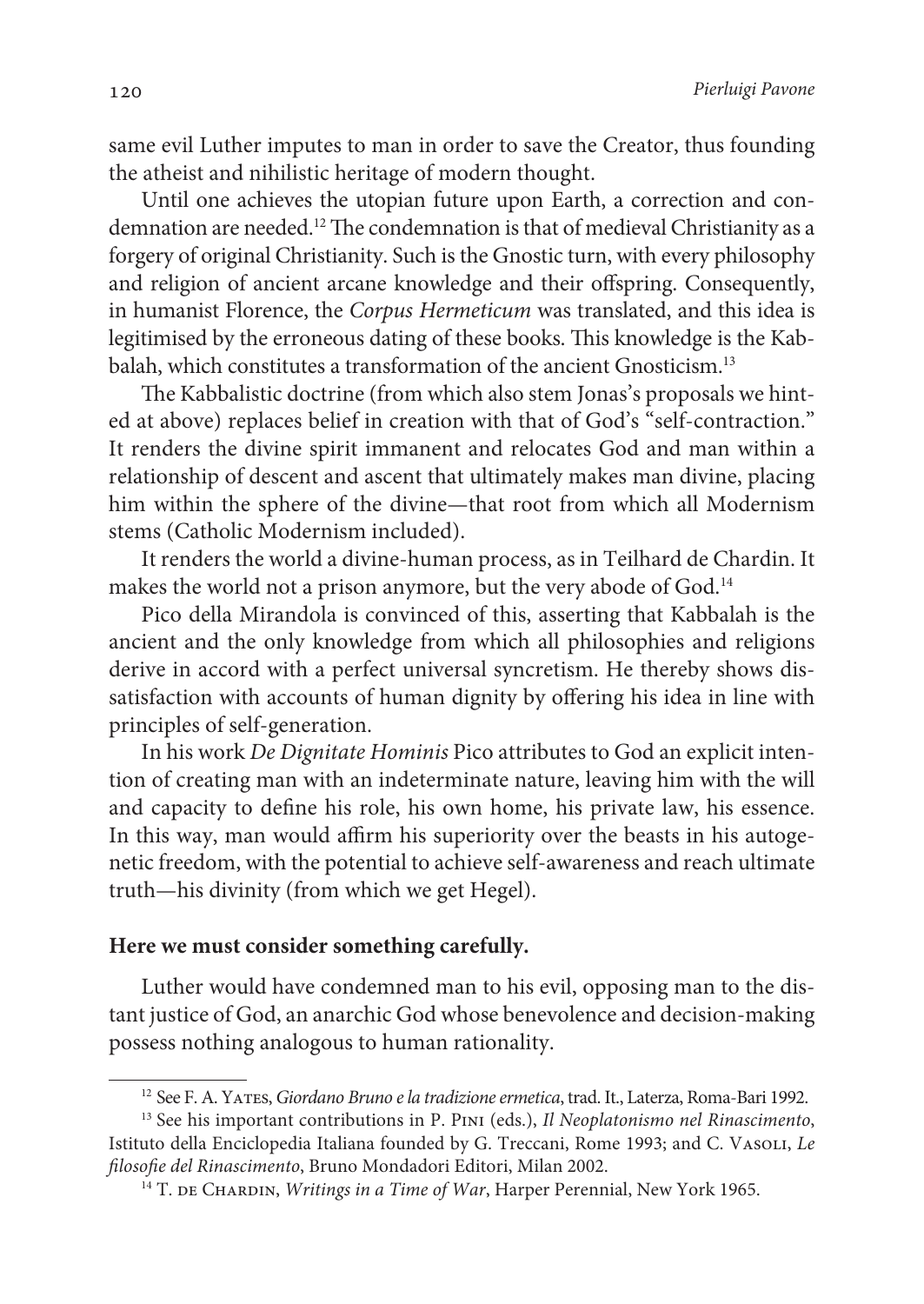As a follower of Ockham, Luther embraces that late medieval ideal according to which God's free will must be preserved from any logic. Accordingly, the order of God is opposed to the world as much as the anarchy of saving grace is contrary to reason. Just as the search of reason, good intentions, the capacity to know and love God—despite original sin and its permanent wound—are in themselves obstacles, satanic deceits, actions reduced to the guilt of arrogance, vainglory and pride.

Such a faith is opposed to reason because reason as such—and not just the geometric and abstract reason of Descartes condemned by Pascal—is a slave to the devil. For this reason, works are pointless. Not only the works of the Law but even those of Grace described by Saint James in his Epistle admonishing the sterility of a "faith" not manifested and vivified by Christian works. According to Luther, when God justifies He does not make one just. He limits Himself—the way a human judge stands before a defendant—to considering the sinner justified and predestined for salvation. A human judge, in fact, cannot transform an offender into an innocent man. He is limited to merely considering him as such.

The God of Luther and Melanchthon behaves the same way, contrary to the ancient Augustinian teaching on the efficacy of the sacraments.<sup>15</sup> Grace for Catholics vivifies and renders one just, in virtue of the Holy Spirit. Communion is the Body and Blood of Christ, whose sacrifice on the cross is represented on the altar at every Eucharist. Luther, on the other hand, creates such a radical incompatibility between man and God that Marx—as we must admit, with Lutheran coherence—had to destroy God if there was to be any systematic ethics for man.<sup>16</sup>

On another front, Gnostic humanism—a humanism that is not Christian in the least—naturalizes this same human evil until it empowers the Idealists (e.g., Schelling) in a newly foundational theology to speak of evil in God.<sup>17</sup> For them, God is derived from the free, benevolent self-creation of an infinite, indeterminate principle, a purely anarchic free will.

Alternatively, Gnostic humanism will relegate to historicism a present fraught with the future, as Leibniz wished, with the effect of absolutely denying the overcoming of the structure and current order.<sup>18</sup> It is the "future," "progress," the optimistic terrestrial view of a world self-redeemed to become

<sup>&</sup>lt;sup>15</sup> See A.E. McGrath, Reformation Thought: An Introduction, Wiley-Blackwell, UK 2012.

<sup>&</sup>lt;sup>16</sup> See G. GIRARDI, Marxism and Christianity, Gill and Son, Dublin 1968.

<sup>&</sup>lt;sup>17</sup> F.W.J. SCHELLING, Mythologie: Zur Auslegung der Philosophie der Mythologie und der Offenbarung (Spekulation und Erfahrung) Vol. 31, Fromman-Holzboog, Stuttgart 1993.

<sup>&</sup>lt;sup>18</sup> See È. GILSON, Les Métamorphoses de la Cité de Dieu, Université de Louvain, Louvain 1952.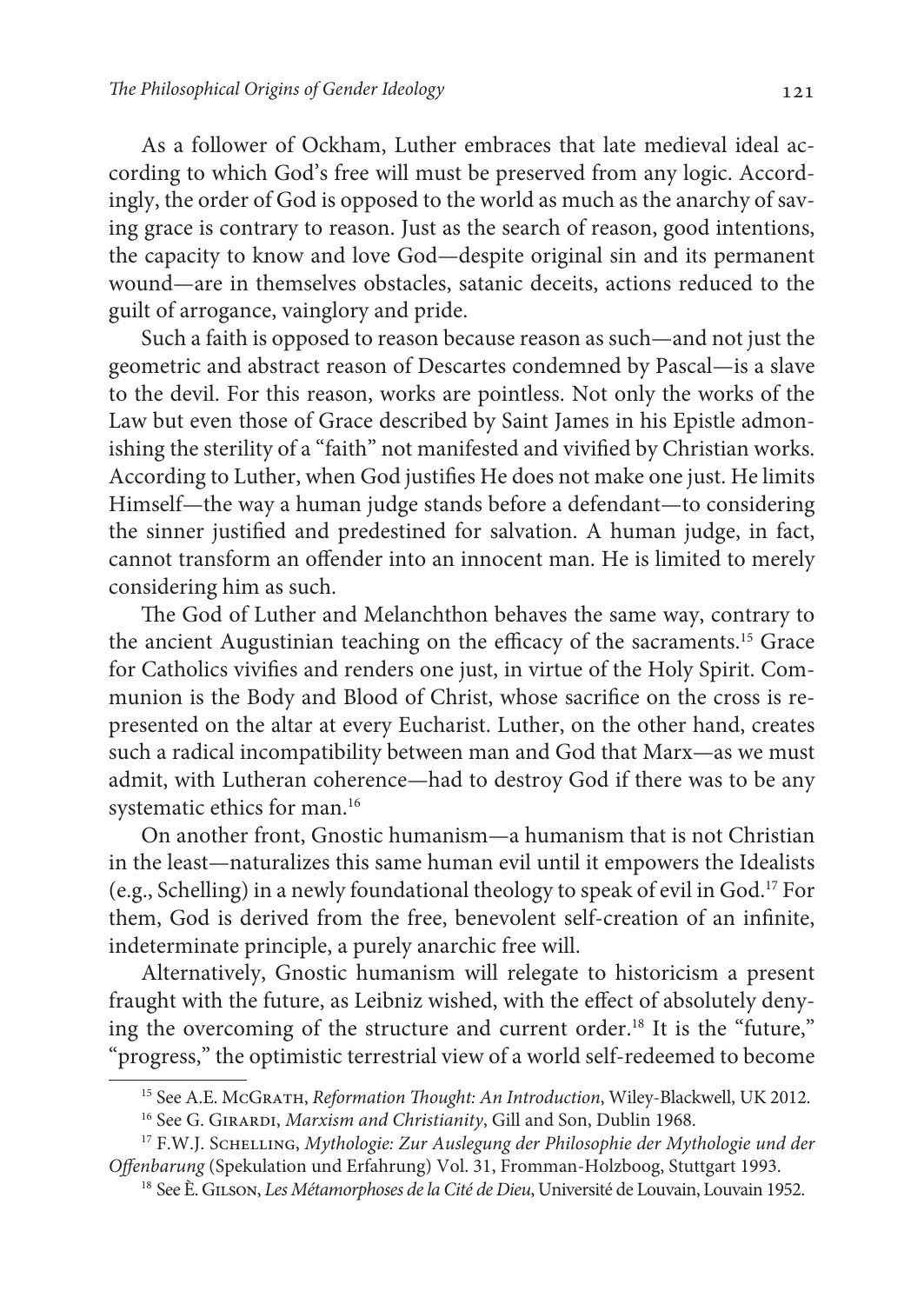a place for the new man, the superman, the man-god. He has passed through the nihilistic phases of slave and rebel to identify himself with his own destiny—the camel, the lion and the child in the renowned Nietzschean image. In two centuries nature exhausted its effects, only to come back into vogue in the contemporary era with the New Age movement, environmentalism and mystic neo-pantheism.<sup>19</sup>

When nature's effects disappeared between the 1700s and 1800s, Masonic lodges fused Gnostic and anti-Christian doctrine with politics. Self-divinization finds its ideal dwelling within the State, and in a revolution, in the direction of a New World Order. The same phenomenon imposes itself today lurking behind economic blackmail—in the culture of gender ideology, using a Soviet and Jacobin modality, while preserving the appearance of democracy and succeeding in presenting itself with the rhetoric of the "everyday man" as the quintessential tolerance of human rights.

Whoever resists is a homophobe, intolerant, a neo-Nazi, obtuse, medieval, retrograde, a traditionalist. He is to be silenced in the media as an "enemy of the people," a classic nomenclature French revolutionaries used for their genocide in the Vendée. The Freemasons of the Risorgimento used it against the Bourbon patriots, transformed indiscriminately into "outlaws"; and the Bolsheviks used it in 1956 against "fascist and reactionary" Hungarians.

There is one evolutionary novelty. The Soviet System and, in part, the Chinese Communist dictatorship have demonstrated that a New Order cannot be imposed explicitly from above. It generates too much resistance, perhaps thanks to a natural instinct for self-preservation. So it is necessary to devise a brilliant plan, to find a way for people democratically to seek a New Order. Satan's master game plan, according to Christian eschatology, at least a version that does not renounce the revelation of the Antichrist in a general apostasy as a truth of the faith (cf., 2Thes 2:3, 1Jn 2:18, and Rev 13, 16, 19-20), is to inculcate the Gnostic doctrine as if it were Catholic. It is to guide humanity toward rebellion against God in the name of goodness, brotherhood, and peace among nations. For the New Order, it is essential, after centuries of an occult and patient preparation, to forge a new mythological culture of the masses.

It was Nietzsche who contrasted Apollo to a nihilistic dominion over reason and its betrayal by a primal orgiastic vitalism uncontrolled by laws or the

<sup>&</sup>lt;sup>19</sup> See J.D. BARROW, New Theories of Everything (Gifford Lectures) 2nd Ed., by John D. Barrow, Oxford University Press, UK 2007; F. Capra, The Tao of Physics: An Exploration of the Parallels Between Modern Physics and Eastern Mysticism, Shambhala, Boston 2010; E.O. Wilson, Consilience: The Unity of Knowledge Reprint Edition, Vintage, New York 1999.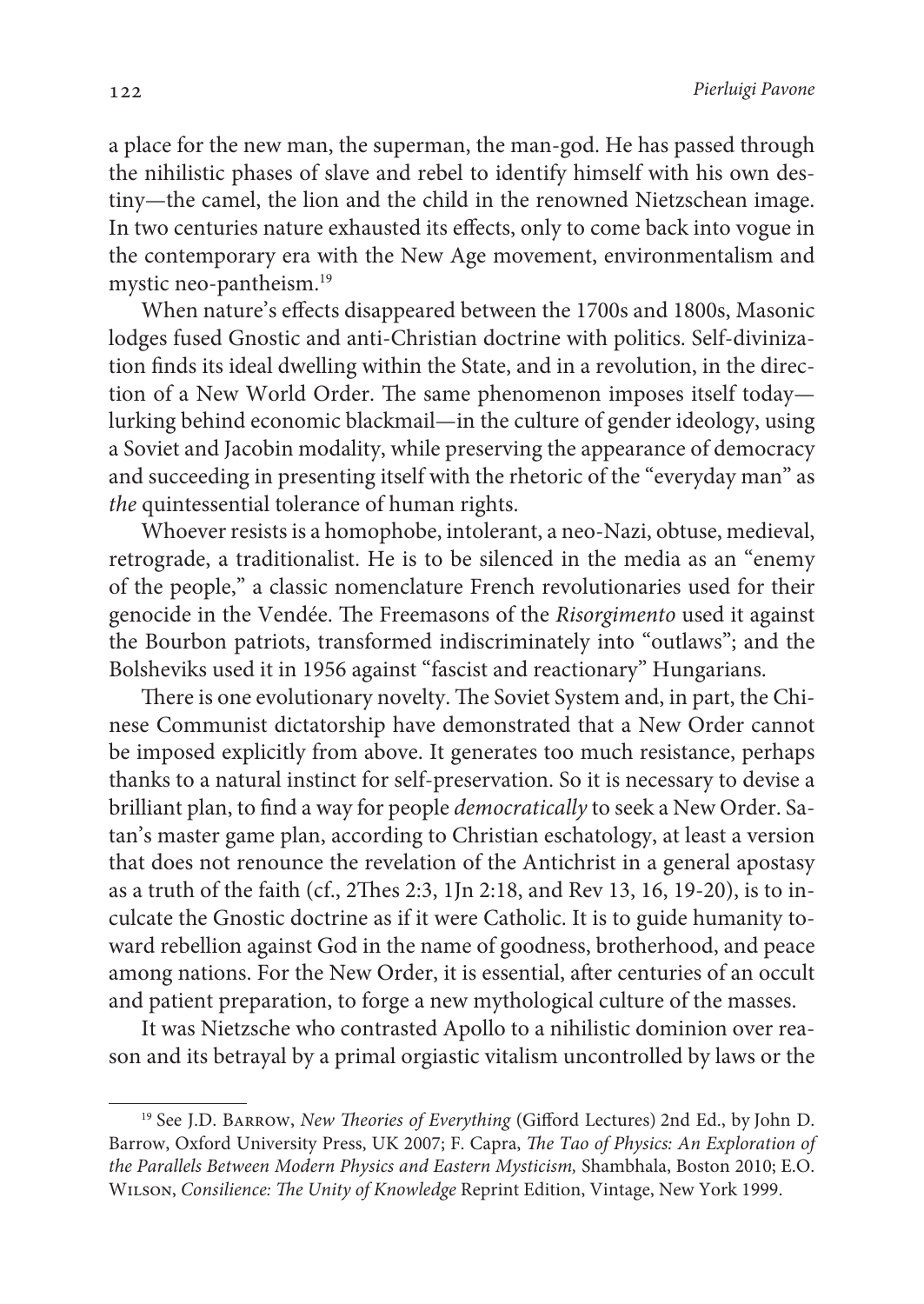harmony of form. Today many followers of the Heideggerian deconstruction of western metaphysics (e.g., Colli) burrow to the ancient roots of pre-Socratic philosophy, proposing Socrates and Plato as the inventors of man as a rational animal.<sup>20</sup> Dionysus, after all, allows himself to be found—not even reason can always dominate lust. In the Christian sense, free will can decide against vices, but the help of saving Grace is needed. The Nietzschean superman, the rebel of '68, is not only he who refuses Grace but also he who condemns any rational order. 1968 marks not merely a cultural revolution, an emancipation from those retrograde schemes of a generation all too different from the one born during the post-war economic boom, with the creation of a piece of music that breaks away from all the old rules. It is a very real mystical conjuring of the Dionysian spirit: the use of drugs is not merely for transgression. It is also, or above all, a canonical pathway, a method to access hyper-rational levels, spiritual levels that mark the ultimate goal of human development.

Even the invention of extra-terrestrial figures falls into this scheme and is created for these purposes. The alien of space technology plays a part destined for the masses as propaedeutic. The real creed of belief in extra-terrestrials describes them as messengers of light, as spiritual essences, as prophets of a new mystic era both post- and even anti-Christian.21 The Europe of the seventeenth century knew of the figure of the Jewish messiah Sabbatai Zevi who declared his status as a messiah before the Sultan, apostatizing from his faith and identifying in this way for some of his most devoted followers even before there was any evidence. His apostasy is a form of redemption—sin as a form of mystic sublimation, the dissolution of all things as a form of initiation, the destruction of all order as a pathway to the divine.<sup>22</sup>

 Now, two centuries later, we still proceed in the name of Dionysian pulsations of the non-form, the dissolution of all values, the androgynous god and the liberation of the unconscious of Gnostic esotericism. There is a new and efficient combination—the anarchy of Freud's instincts amalgamated with the Marxist ideal of a hegemonic structure as obstacle and oppression.<sup>23</sup>

<sup>&</sup>lt;sup>20</sup> G. COLLI, La nascita della filosofia, Adelphi, Milan 1975.

 $21$  See G. MARLETTA, E. PENNETTA, Extraterrestri. Le origini occulte di un mito moderno, Rubbettino, Italy 2011.

<sup>&</sup>lt;sup>22</sup> See M. BLONDET, Gli Adelphi della dissoluzione. Strategie culturali del potere iniziatico, Ares, Milano 1994.

<sup>&</sup>lt;sup>23</sup> See H. MARCUSE, *Eros and Civilization: A Philosophical Inquiry into Freud*, Vintage, New York 1961.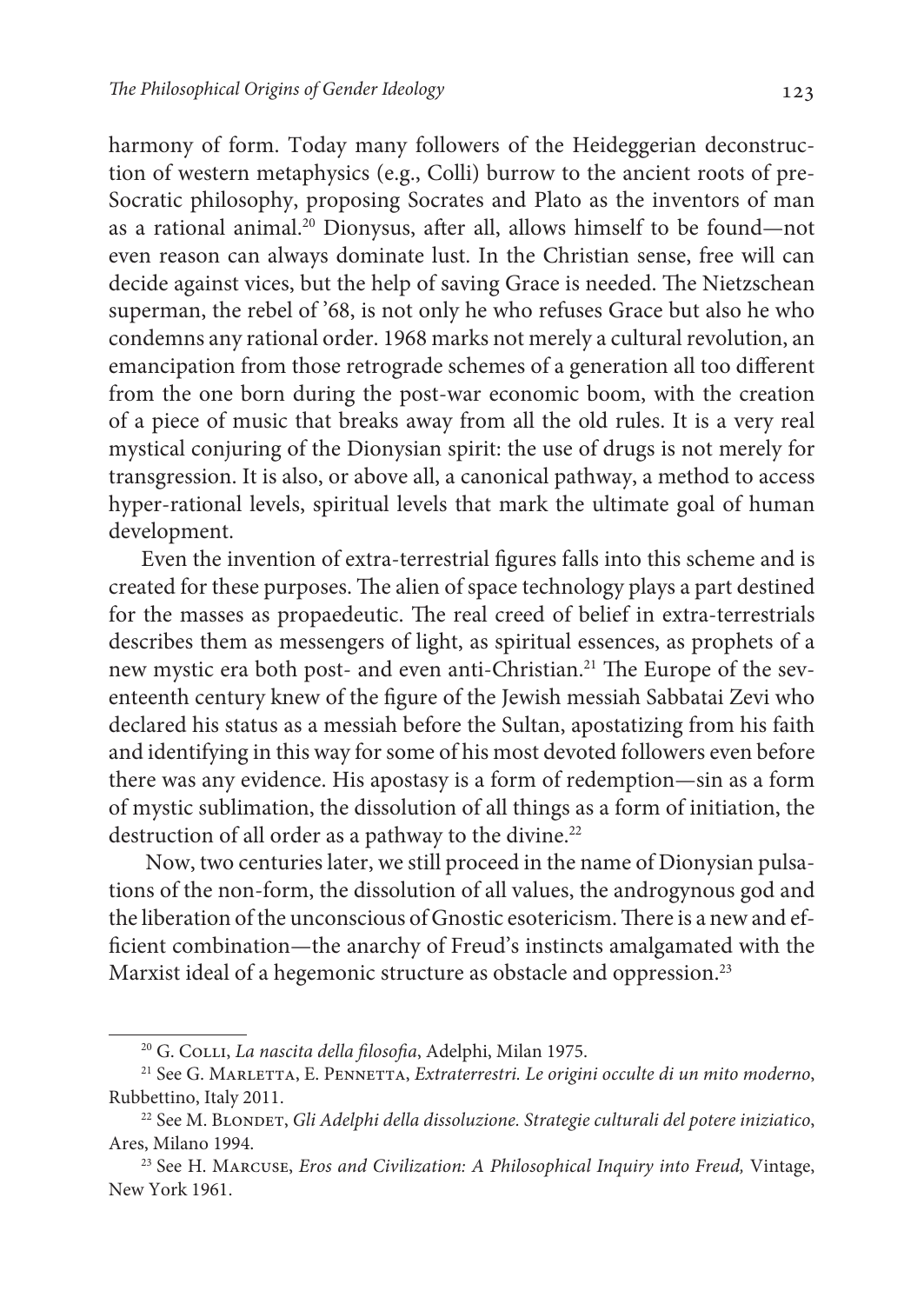Religion becomes the narcotic instrument of neurotic cultures and societies, the identity of a person in chains. Let us ponder these hypotheses deeply. The question remains the same. What do we need to assume to make these proposals valid?

Religion, in fact, would be a collective neurosis with precise conditions, according to valid psychoanalytical reconstructions, provided we accept the following Freudian scheme: 1) a tribe enslaved by a hegemonic father and master who satisfies his sexual impulses with all the females, including wife, mother and daughters; 2) a coalition of male sons, brothers among themselves, emasculated or banished from the tribe as enemies and antagonists of the father (without counting those killed), succeed in killing the father, eating the body and restoring, with the strongest brother, the previous situation of the absolute hegemonic alpha male; 3) the reiteration of these relationships occurs for centuries culminating finally in the decision to enter into society, following the collective renunciation of anarchic pulsations, to be handled only by the family (apart from its mere preservation for the hegemonic, aristocratic and regal class in its ancient right of parental coupling); 4) the development of the totemic cult, until Hebraic monotheism, as the return of the withdrawn. Therefore, the birth of religion is the unconscious guilt for parricide, and the reverential cult of the father symbolised in the phallic object reaches the most abstract and transcendental forms.

Morality, law-like and Hebraic, is nothing other than the structured realization of this sense of guilt. It is the expiation of the ancient debt of freedom conquered through homicidal and cannibalistic practice.<sup>24</sup>

It makes one smile to realize that whoever believes in what I have just summarized is an educator and a teacher, while anyone who believes in the terrestrial paradise or original sin is a naive dupe. I ask myself: who has constructed his myths? In any case, let us welcome the lectures of the masters of suspicion. Man, educated to rebellion by the serpent and self-generation in the erotic game, free with his instincts as the Marxist Marcuse desired, is not always capable of sustaining the weight of freedom. Nor, as Nietzsche taught, has he the strength to affirm himself, to impose his own will of power, to resist the morality of priests, the mediocrity of the masses and the fear of the herd. For this reason, man must be liberated again, outdo himself again, reorient himself, as always, to reach his ultimate goal. He must kill God, that sophisticated, alienated image of the paternal tyrant. This freedom is Eros, the path for an identity ever in a state of becoming, because the order of reason

<sup>&</sup>lt;sup>24</sup> See S. Freup, *Moses and Monotheism*, Vintage Books, New York 1939.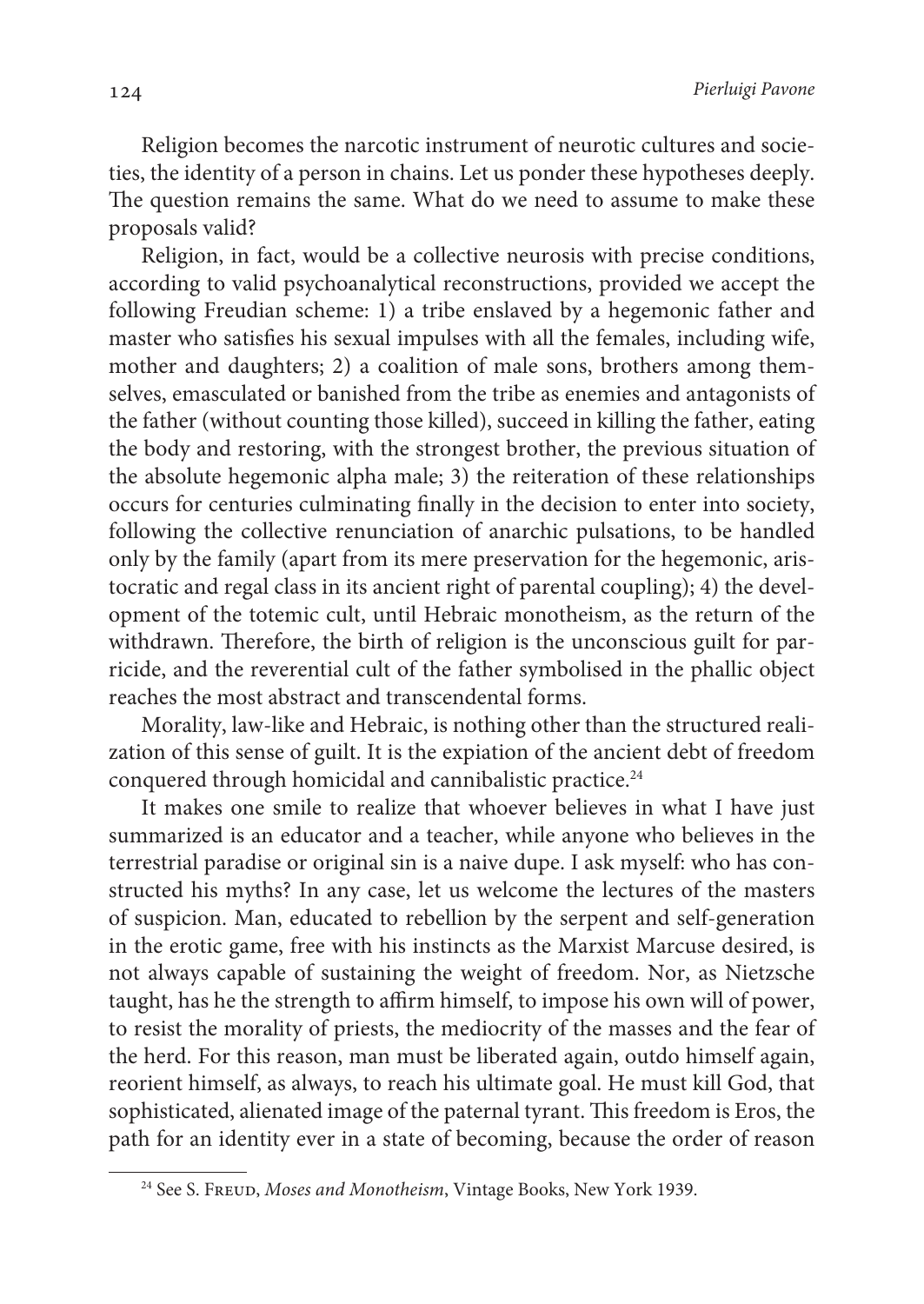is a nihilistic deception. Law is not a path or condition for freedom (when a precise road is the precondition for reaching the goal) but rather an obstacle to self-expression and life. The body is a prison (coinciding with the ancient Gnostics). Sexual identity is denied as self-evident and traced back, against the sanest realism, to hegemonic, slavish cultural construction.

For Saint Thomas, life in community is the product of man's relational nature as a social animal by definition, a part of the order of his creation even before the Fall. Now living in the polity creates structures of oppression. In fact, it is the very structure of abuse. Here we find an essential development with both Marx and Hegel. For the former, in fact, all of history is viewed a struggle between classes within a capitalist society. So the State is the structure of oppression par excellence as it is the only system where the worker, instead of having his humanity affirmed, always has it denied by alienating himself in a factory. It has been claimed that Marx had a negative view of work in general: a profound error. Marx inherits from Hegel (exponent of the master-slave dialectic of the Phenomenology of the Spirit) the idea of the humanization of man through work and thus has an ultra-positive view of work as such. What he condemns is capitalist work, because it is capitalism that denaturalizes the "genetic efficacy" of work. In this way, a Hegelian slave reaches a higher level of freedom-consciousness of her humanity. It is not because she rebels against the master, but because by working, even as a slave, she objectifies herself, she self-affirms and self-creates herself as a person. She manifests and, therefore, determines her essence. However, Hegel adds, this determination will not be able to become concrete except within the State, a living organic totality, the whole within which free self-awarenesses affirm themselves and recognize one other. Otherwise it will not be able to implement itself either in the solipsistic name of freedom as the apathetic detachment from things, or as a suspension of the judgement of truth (Stoicism and Skepticism). It will not be in the individualistic claims of possession (Locke and the bourgeois Right) nor in the formal elevation to abstract moral imperatives (Kant).

 Now in this regard economic structures, with their endemic relationship of force between property and productive forces, are replaced by a cultural fabric. While, at the same time, the liberation occurs according to a perspective that is on its face anarchic, ecological, pantheist, globalist, without a heaven or a hell, without properties or limits, like John Lennon's song Imagine. A father and mother are reduced to Parent 1 and Parent 2, proximate sources of a child's genetic material. They are likely the first to foster intolerance because if they consider their son John, an anatomical male, to be a boy, they, in real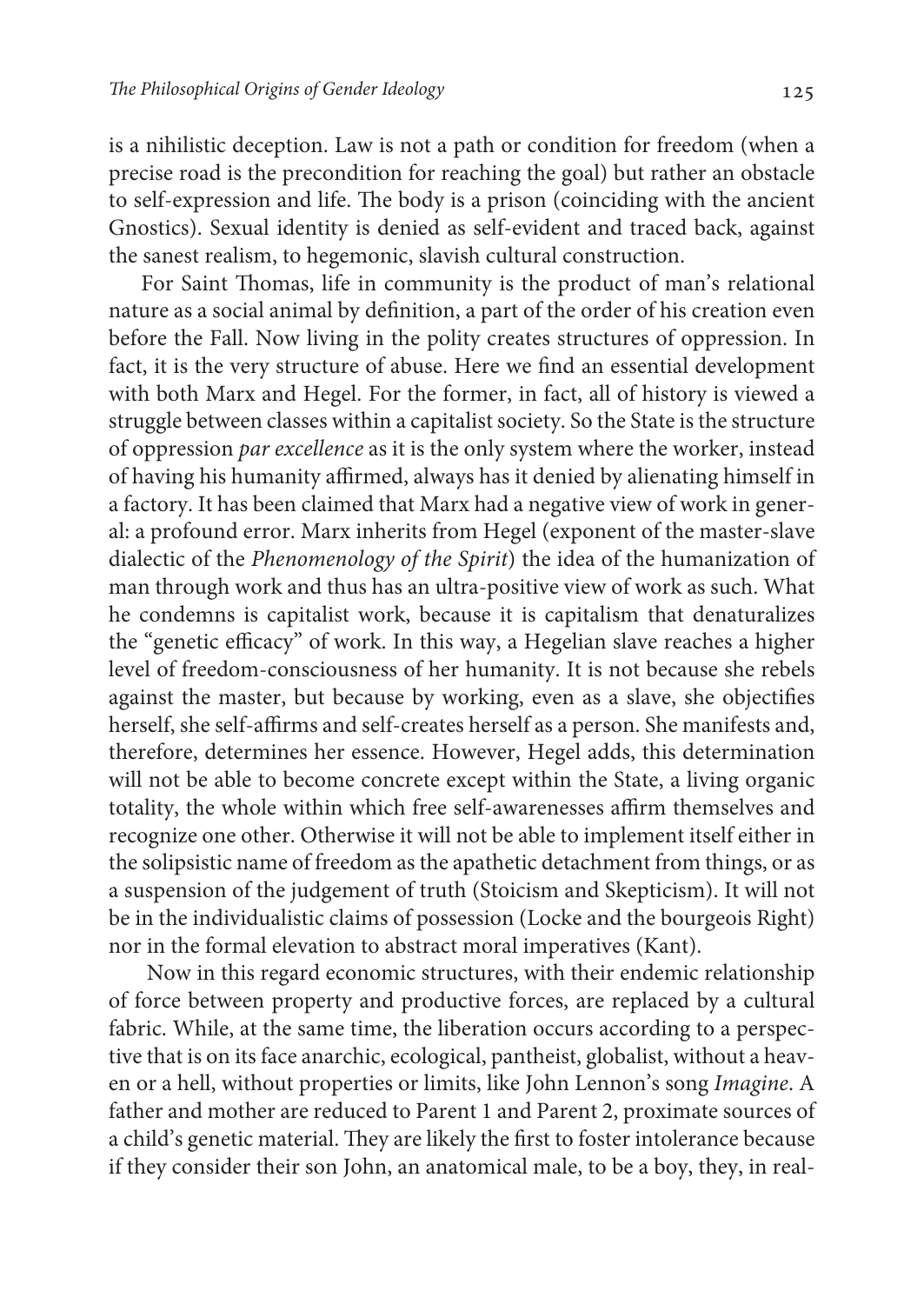ity, are imposing a cultural scheme on him and are not respecting his freedom of expression and self-determination. In fact, their son is not a male. He is nothing. He is an indeterminate origin who should affirm himself freely, and infinitely reinvent himself. What used to work is now substituted by sexual orientation through the ideology of the "gay lobby," an instinctual tendency of an erotic foundation, a momentary perception stripped of every realism. Now the tendency of the moment is oriented toward what "one feels like," wherever the heart takes him, understood as an unconscious pulse, spontaneous because anarchic, therefore free to determine and define one's own identity.

That is to say, sexual orientation, the tendency of the erotic instinct, pursued for itself, is the source of sexual orientation of the individual. It means you who are reading these lines, in truth, don't have a given sexual identity. It is not true that your body is a sexed body. It is not true that your psyche will read reality through feminine or masculine categories because of the simple and evident fact that you are neither a man nor a woman. It would be a mental or cultural construction to maintain an approach to reality based on logical, deductive and linear de-codification according to a problem-solution schema. That is an aggressive and competitive instinct; an egocentric perspective; an infantile fascination with a movement that meticulously constructs a masculine way of understanding the world. This is opposed to a feminine approach based on the allocentric, the affective-emotional, the intuitive, upon a high development of the linguistic axis and upon a searching of faces and their expressions.

It may be a shame, but neuroscientific research confirms that these different approaches are not learned by way of a primal amorphous structure but are determined by the brain. That elementary difference of 1% between the masculine and feminine genetic codes influences every last cell. Men and women use different cerebral areas to complete the same tasks. External stimuli are processed in different ways, from activated areas of the brain region (for example, a baby who cries in the cradle) to stress reaction. "The starting point of the cerebral structure is not unique; the masculine and feminine brains are different by nature."<sup>25</sup>

Child pedagogy researchers today continue to promote what was done in the past, before feminism, before the ideological masculinization of women, on the one hand, and the loss of masculinity's natural virility on the other. They do so with a view to providing answers to the needs of male and female brains, which are structurally different, in their vision of reality, their intuitive

<sup>&</sup>lt;sup>25</sup> L. BRIZENDINE, *The Female Brain*, Harmony, New York 2007.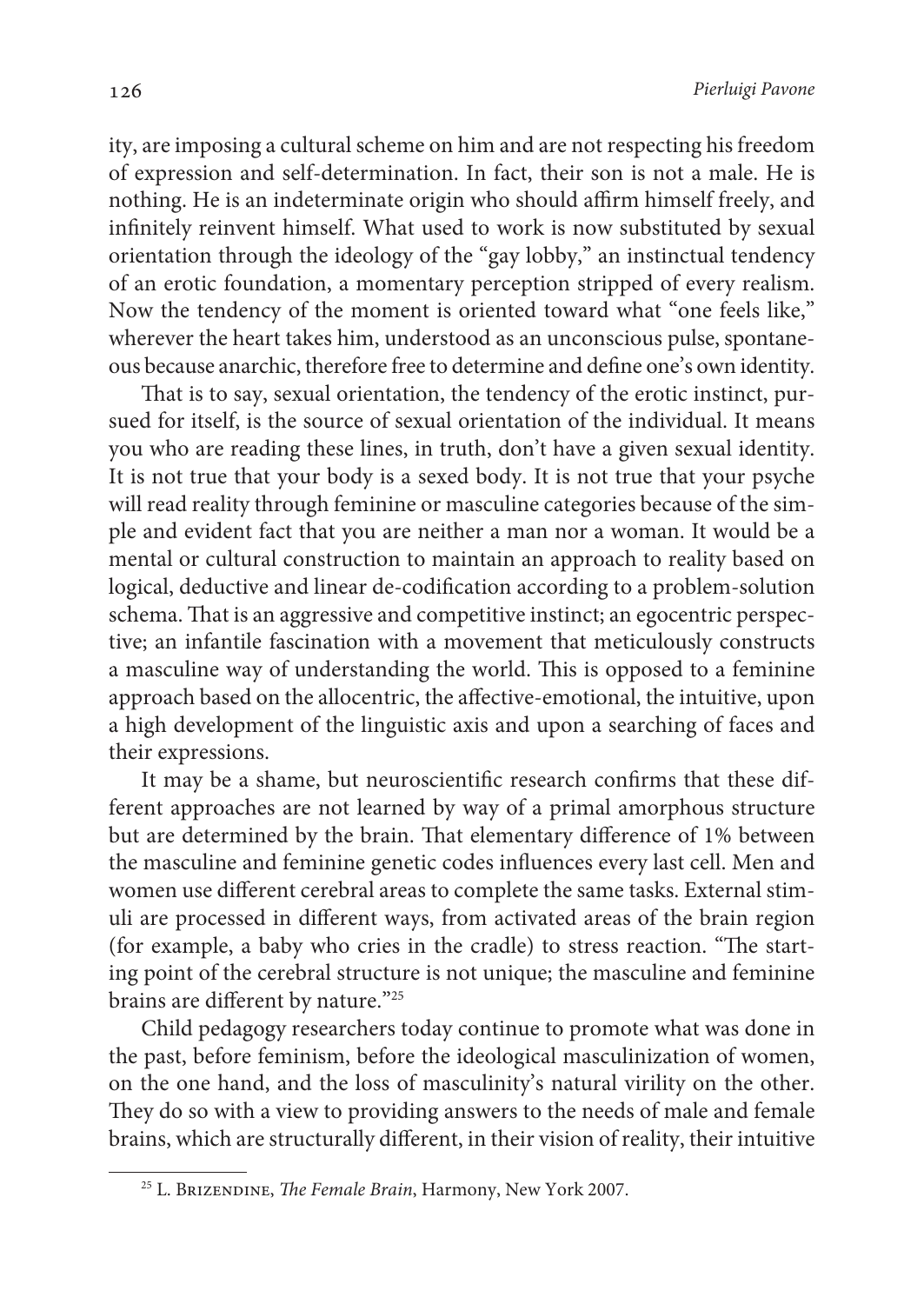and emotional or deductive and scanning capacities, their communicative abilities or in men's constant search for competition, combat and physical supremacy. Even the ability to listen is entirely different. A little boy listens to far fewer words than a little girl and decodes still fewer. It is a question of hearing and the brain. The bare positioning of a boy in the last row in the classroom causes him to lose a good part of the lesson.<sup>26</sup>

We can act out all the parts required by the gay lobby. We can mask what we think and lie to ourselves in an eternal carnival. We can also turn to surgery. The truth is that a man will always see things as a man, through ineluctable categories, though, if he wishes, he can come to master his endemic egoism, egocentricity and resolutely ironclad but arid logic. The truth is that a woman will continue to have a limitless need for verbal communication, nurture, a desire to feel cherished and listened to, and empathized with. She may harbor tendencies to verbosity and anxiety. A beautiful complementarity emerges from these very differences.

 What happens if we locate the Oedipus complex between the boy and his mother, or between the girl and her father? Let us imagine some alternate history of philosophy. If Hegel were a woman, would "she" have developed the master-slave dialectic along with the doctrine of a struggle for recognition? I don't think so. She might have proposed a theory of hospitality and listening, or of the emotional relationships between faces. Men developed Christian theology. They could only suggest that God is reason, logos, much as Aristotle conceived God as thinking about thought, based on the mere strength of the principle of non-contradiction. The fact that God is Love necessarily had to arrive at the scheme of providence—beyond the wound of original sin.

If Hobbes had been a woman, "she" would never have reduced the need for a social contract to the hostile aggression among men, constrained merely by a need to escape violent death. Hobbes could write this only as a man. A boy plays alone a lot more than a girl and is interested in how things work. A little girl would be capable of rocking a toy police van to sleep!

Catholic tradition owes to Saint Catherine of Siena the elevation of the mystic to the sublimity of Christian love as spiritual "maternity," a love of sacrifice and self-denial that women alone can conceptualize and live out. Even from the Satanic perspective, the devil chose to address the woman, establishing a communicative relationship with Eve! One must reflect upon this fact, also on the grounds of sexual differences.

<sup>&</sup>lt;sup>26</sup> See T. CANTELMI, M. SCICCHITANO, Educare al femminile e al maschile, Paoline, Cinisello Balsamo 2013.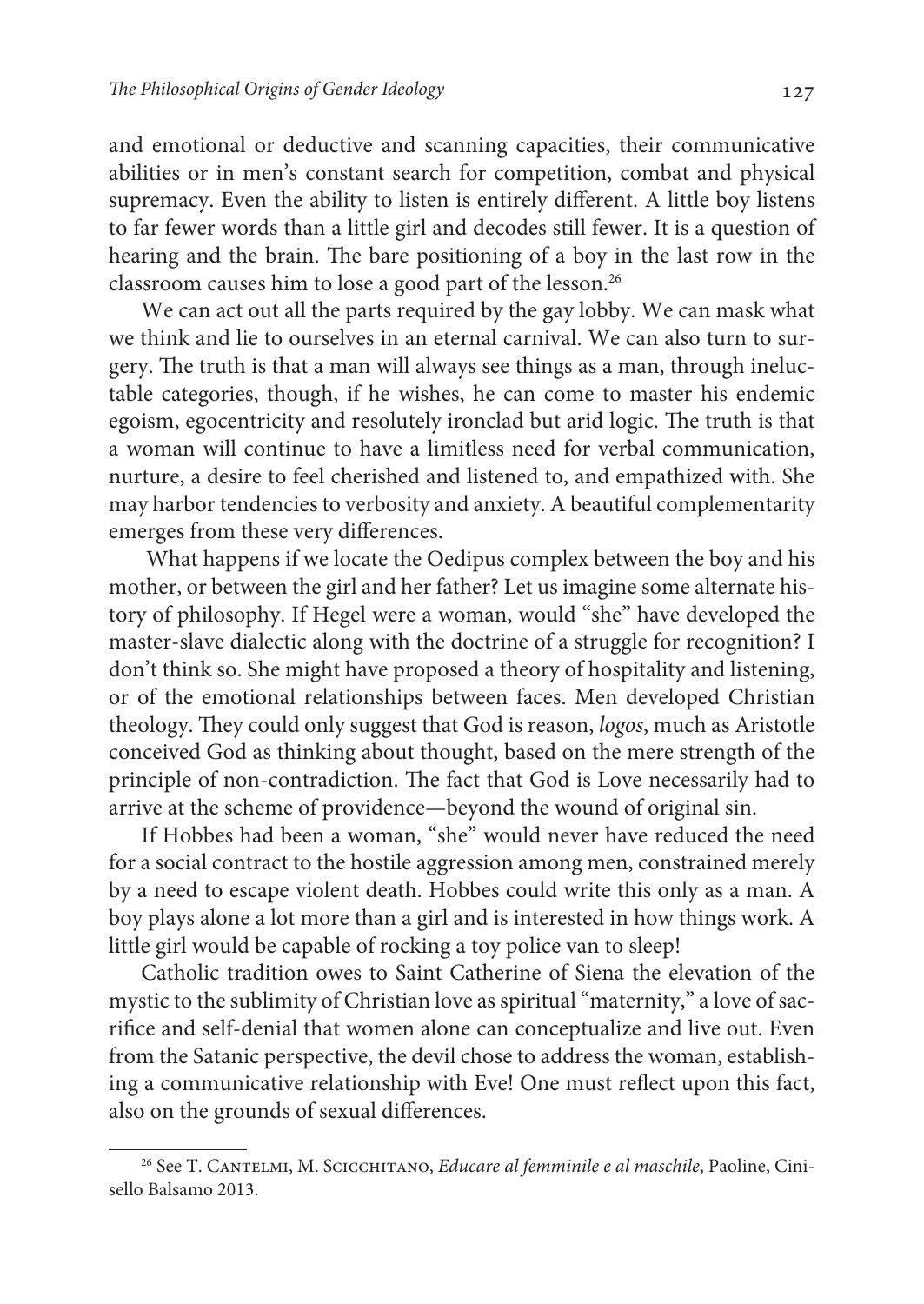What has been happening in the last few years does not come from nothing, nor is it a "trend." It is a result of the precise, patient plowing of a field the field of the average person—rendered more and more unfit for knowledge, reason and the use of logic. Today he is told to say the sky is blue reveals a severe intolerance for those who maintain that it is also yellow with violet dots. Still, he allows himself to be convinced—in the name of justice. Of course, there is a theoretical and philosophical root underlying same-sex attraction, as well as underlying gender ideology. Who among us studied ancient Gnosticism and optimist Gnosticism in high school? Who among us has been educated to think, as opposed to being pestered by vacuous, sterile, sophistic do-gooder rhetoric?

 Today a cultural battle is being fought by the LGBT lobby proposing gender theory and censuring homophobia. But this is a linguistic strategy. All dictatorships have controlled history, education and language. Often language has become the most effective weapon—to create slogans, create words and immunize the mind. The incredibly subtle game of opposing "homophobia" to gender ideology has been a successful operation, and—it saddens me to admit—even Catholics refuse to confront this problem at its root. Sexual education in schools taught according to the principles of gender theory cannot be separated from the question of same-sex attraction. Today this is done by imposing the subject from a social stance or in the name of tolerance toward persons with these tendencies. This is done while refusing to consider its roots. For example, regarding male SSA, one would have to tackle the questions of narcissism; of a (lost or defective) identification with one's father; of issues regarding differentiation from the mother; and of the eroticization of that which one unconsciously longs to be—a man.

But gender ideology is not something separate just because of the ideological modality in which it presents itself. The philosophical root is, in fact, the same. It is based on an alleged truth—that one's tendencies, that one's erotic orientation, whatever it may be, are the source of one's identity. This "truth" is based on a premise, namely, that sexual status is not a given but is self-determined. I am the cause of myself in regard to my essence, to my identity. This thesis, in turn, can hold together only if I accept that a person at the beginning is but nothing, indeterminate, and altogether undifferentiated.

This theory is, in effect, maintained by Hegelian anthropology and theology. It is based on the idea of self-creation. For Hegel, to be, to exist, means to know oneself, to have self-consciousness. God is God only when He knows that He is God. When He knows Himself to be God, He knows Himself as such just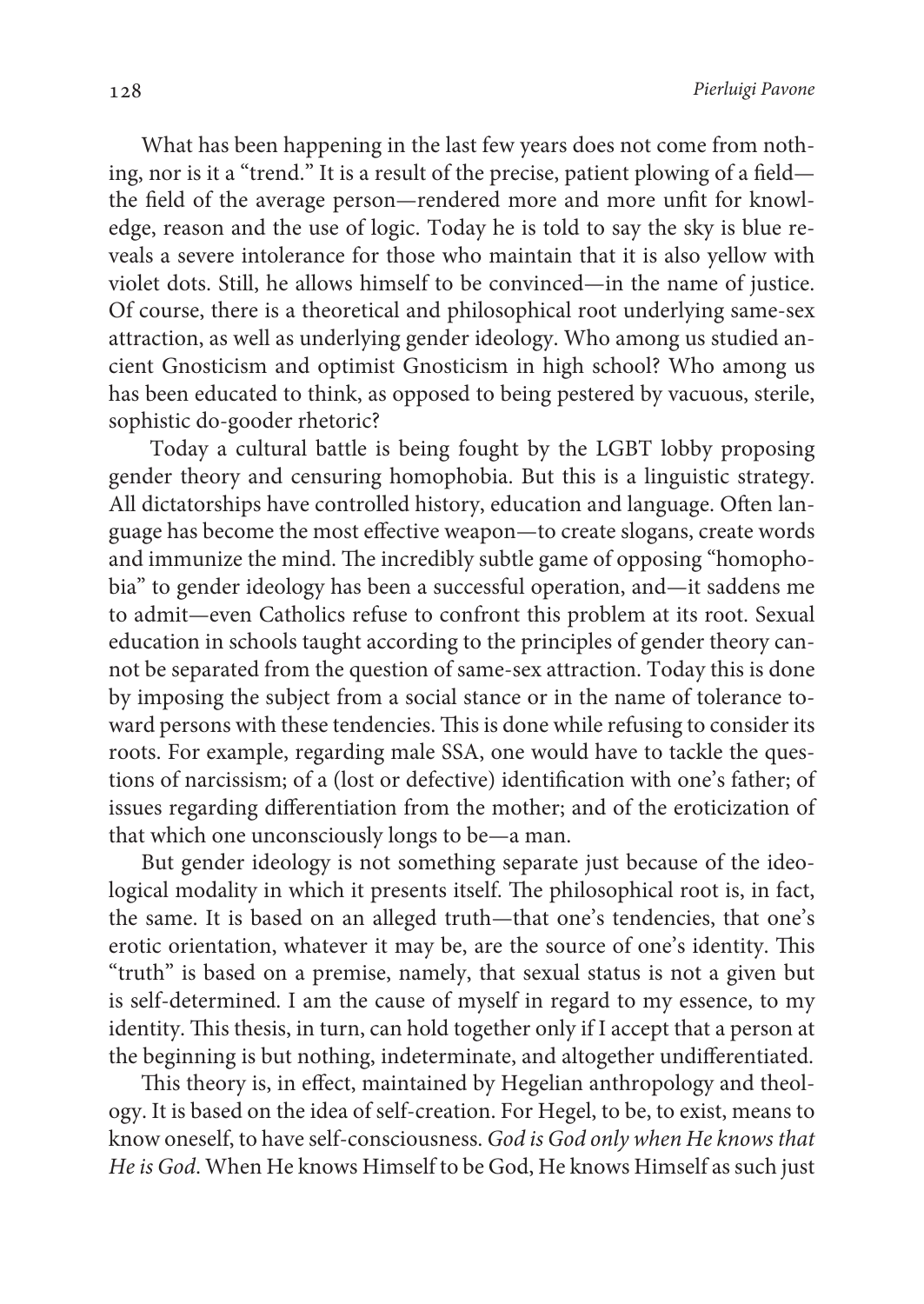at the end of a rational process that is necessary, progressive, historical and dialectical (the famous thesis-antithesis-synthesis). Hegel thinks that before the world's creation, God had an empty conception of Himself, and He must therefore "negate" Himself, in nature, to then reaffirm Himself through His Word—this is the history of philosophy as the philosophy of history. It also applies to man. Even man in his ultimate truth is thinking about thought. Being, simple existence, does not coincide with his essence. One becomes a man. Man must bring his own life into play, must overcome the fear of death, must outdo himself as an animal, must work to become his object, must fight for recognition and must reach the fullest level of reason. He is a rational animal, and a man only when he "knows" himself to be one. In the family he is recognized merely as a son, he denies himself within the anonymity of civil society to overcome his abstract self-knowledge, and he reaffirms himself in the State which is God's embodiment in the world.

The Hegelian level of interpenetration between the human and divine spirit, between a theological spirit and a worldly one, is such that Feuerbach will read Hegelian philosophy as the last refuge of theology, proposing anthropology as its ultimate fulfilment. Today Protestant and Catholic Modernism tend to come to the same conclusion, albeit subtly, in the name of "opening up to the world." Environmentalist ideology is analogous, preferring to substitute God with the Universe of planetary mysticism, with Great Mother Nature and similar pantheistic paganism.

All these perspectives—which today encounter a renewed popularity thanks to their similarities with such oriental mysticisms as Hinduism and Buddhism—gather under the banner of the same Gnostic idea. Man coincides with his development of self-consciousness, of self-creation, of self-generation, and with the self-definition of his essence, of his humanity; in a word, with his self-divinization.

Even Buddhism, which structurally is irreducible to Christianity, shares this idea.<sup>27</sup> Buddhism, in fact, maintains that the world is an illusion (Gnosticism defines it as a material prison). It believes that the world comes from

 $27$  I distance myself entirely from the comparison made by R. Panikkar in *Intrareligious* Dialogue, Paulist Press 1978, according to which the conventional notion of fall-and-salvation would seem sufficient to have the two religions overlap. On the contrary the conceptualization of a monotheistic personal God is irreducible to the impersonal Unity or "Unconditioned" of Nirvana; the idea of creation as a good work is irreducible to the notion of reality as illusion; the concept of redemption in virtue of Christ's sacrifice is irreducible to mystical self-elevation, itself so very close to the Gnostic perspective on "self-deification." One may observe this total distance from Christianity in the essays of the Dalai Lama, e.g., The Door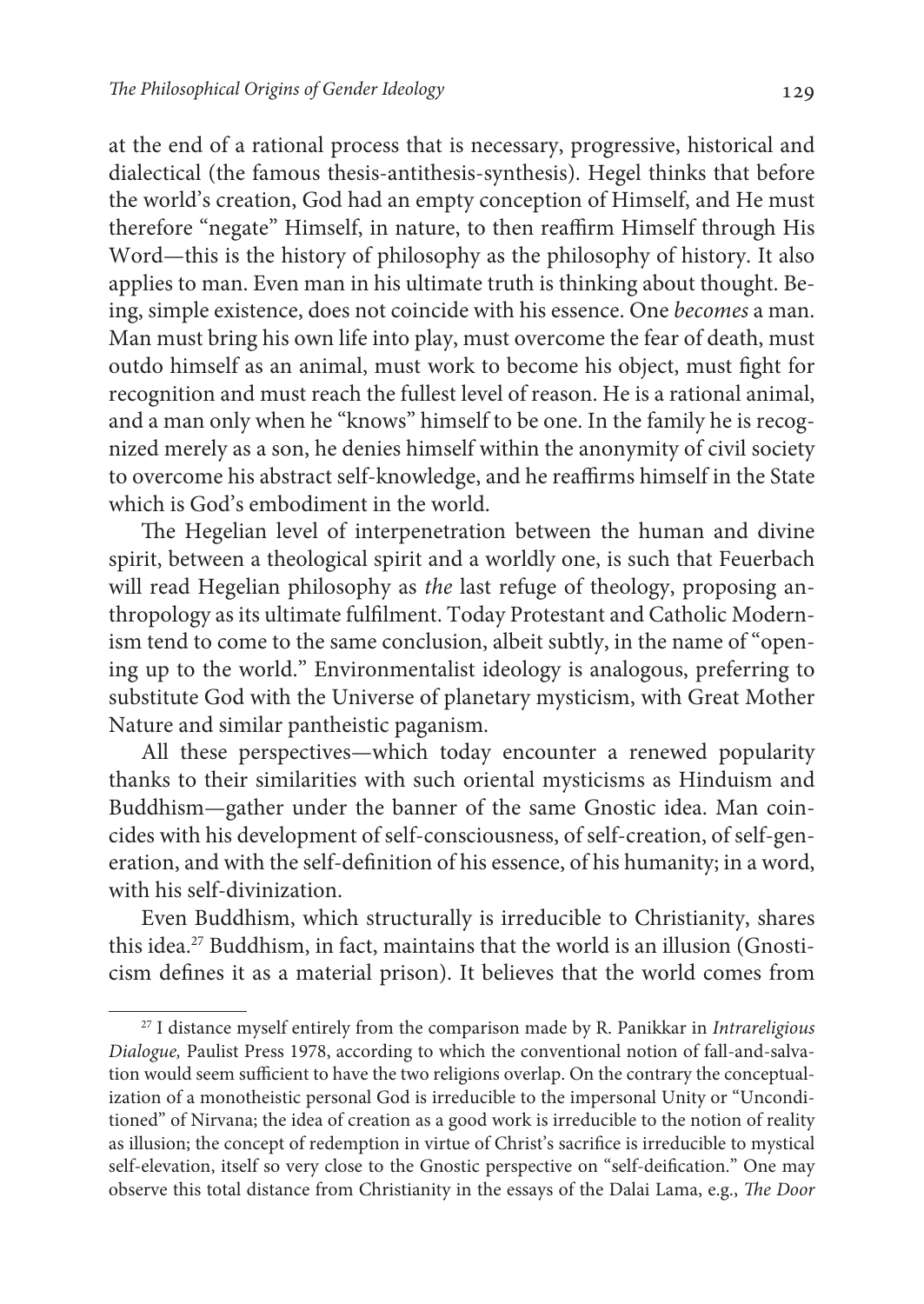a failure to control desire on the part of eternal sentient beings (Gnosticism speaks of evil demiurgic creation). It affirms that everything is suffering, and the only way forward is to overcome this state through the extinguishing of a reincarnation cycle determined by karma (Gnosticism claims everything is slavery and the only way forward is the spirit's liberation from soul and body). In Buddhism, the ultimate goal is a self-nullification in Nirvana (in ancient Gnosticism it is reunification with a primal Pleroma).

It is a process that, as regards personal identity, originates in the nothingness of the self and terminates in the oblivion of that person. The heart of Buddha's teaching is to view illusion as the cause of suffering and the root of illusion as a false belief in the self's subsistence. Christianity, meanwhile, affirms the subsistence of self, and that which Aristotle calls substance is good and true precisely because it exists independently of anyone's judgment.

Nor is original sin the rupture of a divine Unity corresponding in Hinduism to the All-Self. The goal of life is not the reabsorption of all things into a celestial ocean in which every drop loses its subsistence as a drop. God is not Spinoza's monistic divine Nature-substance.

Fallen man saves himself primarily not b self-elevation to the divine but by the sacrifice of Christ, God made flesh; and we will preserve our identity, as a male or a female, in an eternal life.

Modern Gnosticism, especially its pantheistic avatar, is even closer to Eastern sensibilities, albeit conserving, as we see in Pico della Mirandola, one basic idea—namely that man self-divinizes, self-humanizes and self-creates. Gender ideology does no more than develop these Gnostic theories. Today the evil demiurge is viewed as the hegemonic culture, and one's family as the new cradle of intolerance. Man in the main is an "ever-becoming" derived from nothing (regarding sexual identity) and proceeding toward nothing (regarding the same identity), since this character never "is" but instead morphs continuously.

In this, it is similar to that amorphous material that, according to the Platonic creationist idea, the Creator shapes and gives form to according to an eternal ideal model. Here, on the other hand, such amorphous material is a subject giving itself a form, all by itself, according to many erotic tendencies. So much so that transsexuality and bisexuality are now considered touchstones of the truth about gender.

of Liberation: Essential Teachings of the Tibetan Buddhist Tradition, Wisdom Publications, Boston 2016.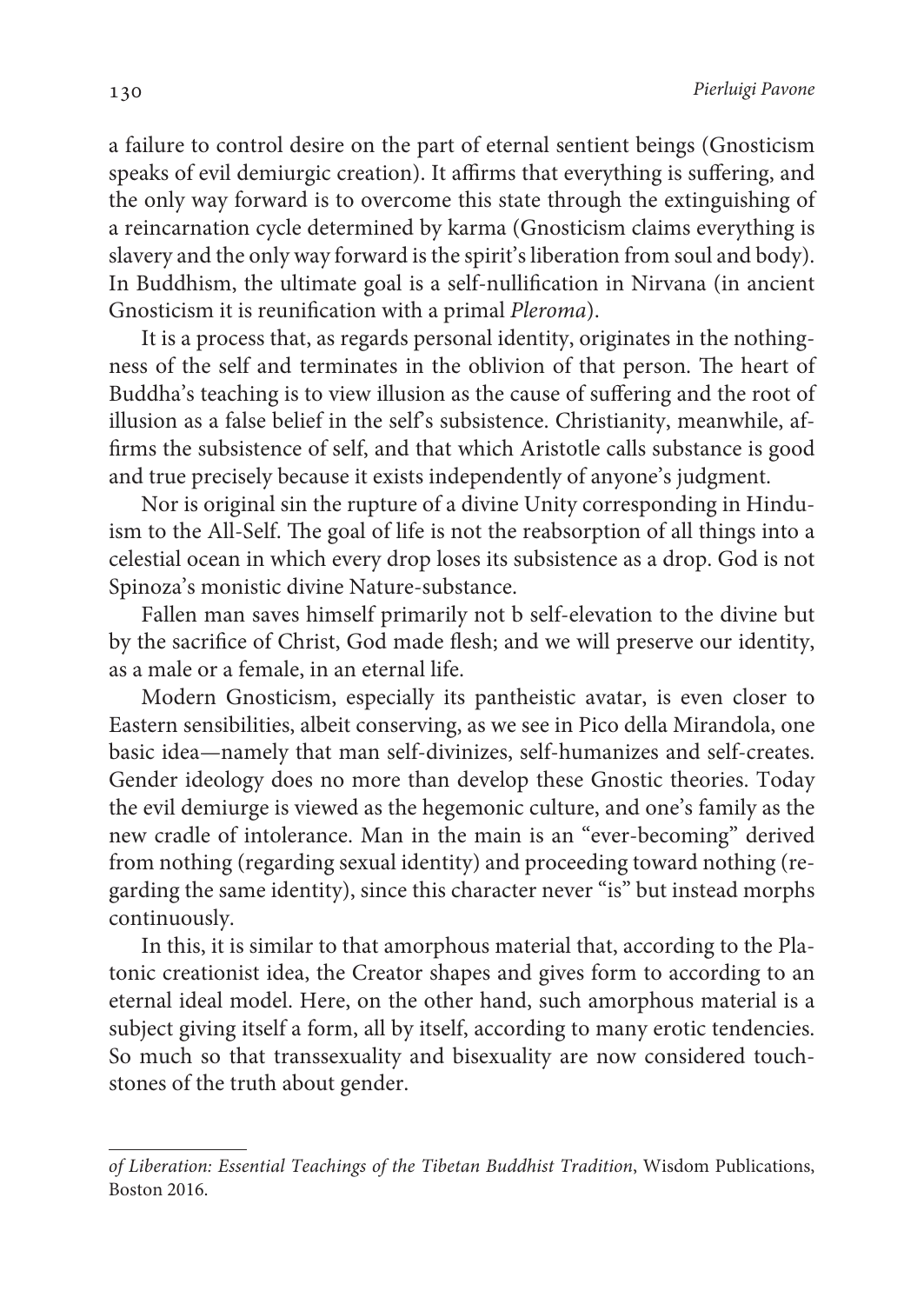#### GIORGIA BRAMBILLA\*

# ANTHROPOLOGICAL ASPECTS OF SAME-SEX ATTRACTION: BETWEEN BIO-POLITICS AND UTOPIA

A T for the males, a circle for the females and for those who were destined to become freemartins a question mark, black on a white ground… "Guaranteed sterile… out of the realm of mere slavish imitation of nature into the much more interesting world of human invention."

—A. Huxley, Brave New World

Gender theory and "homosexualism"<sup>1</sup> anchor their arguments in an egalitarianism that considers sexual difference to be foundational for discrimination. This approach is transformed into a blockade, when not a strategy, rendering it impossible to enter a debate on same-sex attraction (SSA) with all its countless individual, cultural and social implications.<sup>2</sup> The whole subject is constantly brought back to rights, to a fight against discrimination and to a quest for equality.

The LGBT movement claims that any difference between men and women presupposes an injustice. They do so by deploying a syllogism. Namely, the difference between the sexes constitutes inequality, and inequality is an injustice; so sexual difference is an injustice.<sup>3</sup> The problem is that when we claim these two realities—male and female sexuality—as equal, we are denying their difference. But is it not discriminatory to say two different things are "equivalent"?<sup>4</sup> If we go deeper into the logic of advocating identity for purposes of abolishing difference, then sameness—the ability to name different things by the same name—prevails. The result is a standardized, self-referential knowledge that reflects back upon itself, recognizing itself as always identical to itself."<sup>5</sup>

<sup>\*</sup> Doctor in Bioethics and Moral Theologian. Specialist in Family and Sexual Ethics. Adjunct Professor of the School of Bioethics, Pontifical Athenaeum Regina Apostolorum.

<sup>&</sup>lt;sup>1</sup> This term is used to indicate militant LGBT groups that seek the recognition of certain rights.

<sup>&</sup>lt;sup>2</sup> See G. Ricci, Il padre dov'era, Sugarco, Milan 2013, p.16.

<sup>3</sup> See L. Palazzani, Identità di genere? Dalla differenza alla in-differenza sessuale nel diritto, San Paolo, Cinisello Balsamo 2008, p.60.

<sup>&</sup>lt;sup>4</sup> See M. SCHNEIDER, Big Mother, Odile Jacob, Paris 2002, p.221.

<sup>&</sup>lt;sup>5</sup> G. Ricci, Il padre dov'era, Sugarco, Milan 2013, p.17-18.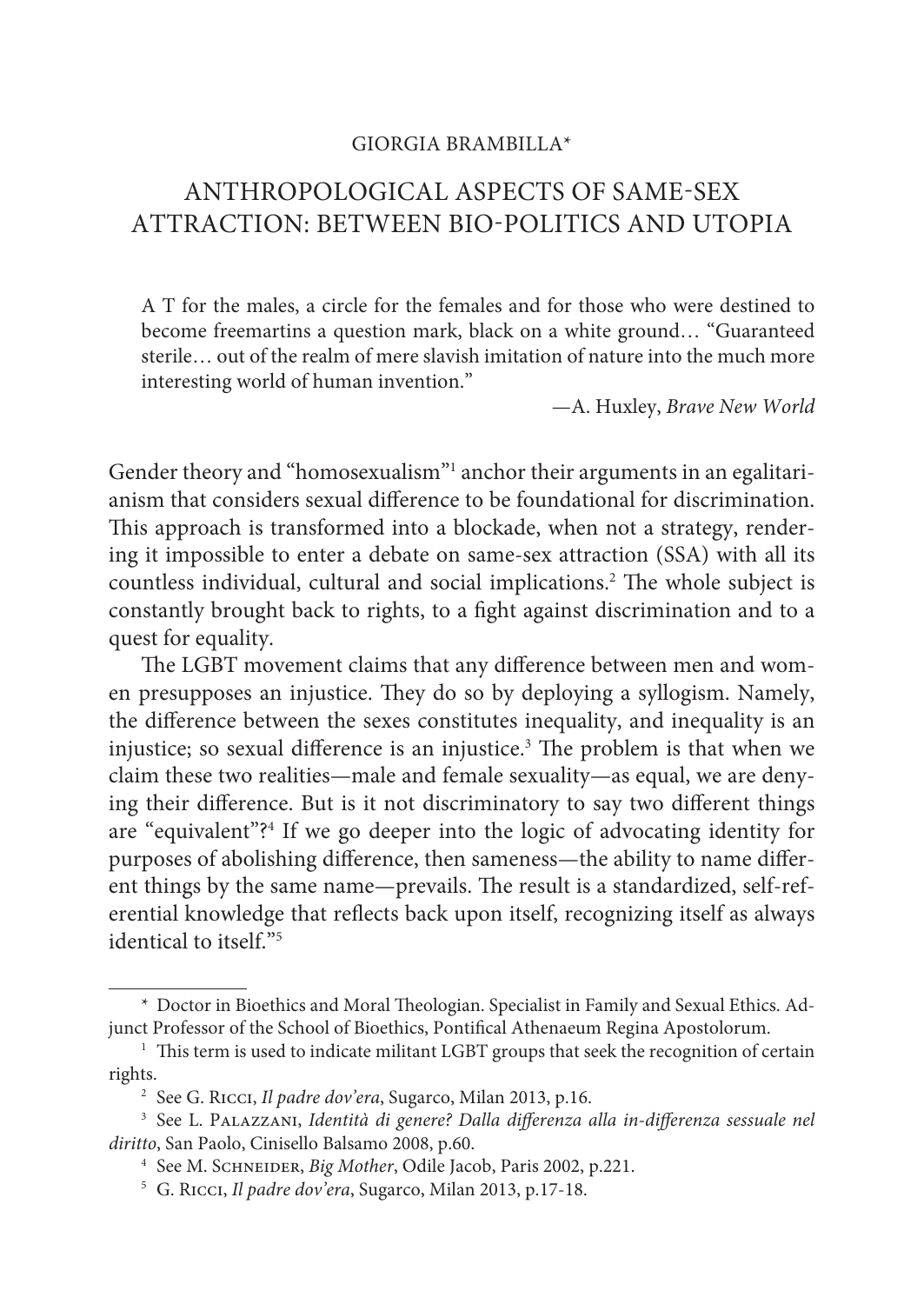One wonders whether equality can really be achieved by eliminating diversity. This paper proposes not to consider SSA as such but rather to offer an analysis of anthropological contradictions within the LGBT view itself, especially regarding such concepts as freedom and equality. This chapter proposes that the sexual enhancement of otherness in marriage is a symbol of communion between people where difference implies not inequality, but rather a search for unity.<sup>6</sup>

### **1. Depriving heteros of eros: Uniformity between Egalitarianism and Control.**

In compliance with that principle according to which diversity is synonymous with inequality, and so synonymous with an unacceptable source of discrimination and oppression, it is necessary to ensure that all human beings are no longer classified within intolerable classes based on sexual behavior but rather belong to new categories that promise a future of happiness and peace for everyone; one where all barriers and discriminations have finally fallen.<sup>7</sup>

John Money's definition of "gender identity" underlies a utopian ideal in imagining a new world formed by individuals without "classes of sex." It is a world that transcends genetic imprinting and genital configuration in which what matters is sharing a common humanity. Difference, specifically sexual difference, entails a lack of communication. Supposedly this lack leads to division, and division to conflict. Money's proposal was not to recognize that people have a "core," a nucleus serving as a basis for dialogue and respect for human dignity. Rather, his proposal endorses a kind of neutralization of sexual identity and, above all, an elimination of limits when it comes to sexuality. It is easy to see where this underlying vision of reality and of human beings is heading in its subsequent phase. Namely, what is proper to male and female—in a broader sense, difference as limitation—means a limit prohibiting me from exercising a freedom understood as absolute self-determination. It is worth pointing out that the determination to eliminate limits —which fails to reflect liberty properly understood as "freedom for"<sup>8</sup> —is not even a proper expression of libertas a coactione (in the sense of freedom from con-

<sup>6</sup> See S. Agacinski, Parity of the Sexes, (European Perspectives: A Series in Social Thought and Cultural Criticism) Columbia University Press, New York 2001.

<sup>7</sup> See D. Nerozzi, L'uomo nuovo. Dallo scimpanzè al bonobo, Rubbettino, Soveria Mannelli 2008.

<sup>8</sup> See F. Bergamino, La struttura dell'essere umano. Elementi di antropologia filosofica, Edusc, Rome 2007.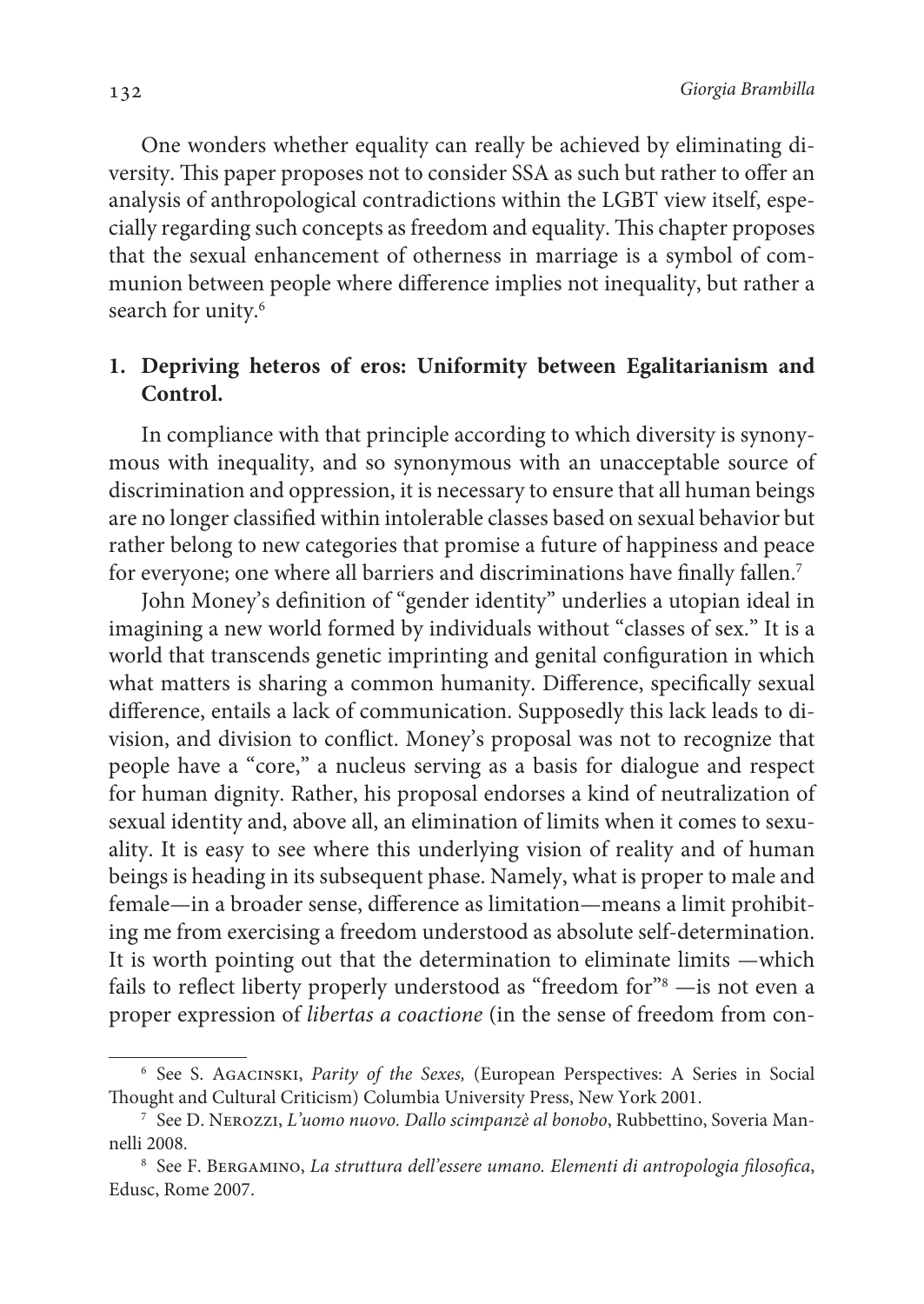straints). Rather it is an uncontrolled exploration of one's own impulses in perfect conformity with that liberal vision according to which a consumer is a "producer" of her own satisfaction to the extent that she consumes.<sup>9</sup>

The problem is that from an anthropological point of view, to eliminate this particular "class" of the sex to which one belongs, first means giving lesser importance to the body in favor of an almost "spiritualist" view of the person. Second, it seeks to eliminate nature, which in the sexual sphere means achieving a desired gender called "neuter" to which all humanity should aspire for purposes of attaining the mirage of peaceful coexistence on Earth. According to this line of thinking, differences—even biological ones—are dangerous and must be sacrificed to cultural uniformity, understood not as the assertion of a self (expressed through action) but rather as an evacuation of the same.

It is easy to see how the same claims arising from so-called "gender studies" refer to an aspiration for "corrective" justice. It is as if natural sexual difference was itself a privation, and thus an injustice. Equality is obtained in a negative way by removing something—in this case sexual identity—rather than simply affirming and recognizing a person for who he or she is. We thus see how gender theory bears a political component, actually a bio-political one, and in two ways seemingly opposed to each other. On the one hand, since the concept of "difference" is joined to the concept of "authority" (viewed as a power system) liable to "deconstruction," first sex, and then nature, becomes a form of liberation. But this new freedom is a freedom that degenerates into having power over one's own (now objectified) body. On the other hand, the obsessive pursuit of uniformity is itself a form of "control." It is one that results in an increasing pervasiveness of politics within the realm of biology. I will seek to analyze both of these aspects briefly, highlighting their potential repercussions.

#### 1.1 Freedom? Or "Power" Over the Body?

Judith Butler believes that any difference between men and women results from a heterosexual power matrix.<sup>10</sup> So by deconstructing sex, one can then view "gender" as a social construct, thereby empowering an individual to freely create his or her own identity. As noted above, this results in extreme consequences for the pursuit of a freedom univocally interpreted as self-determination. Following hot on the heels of this proposal are demands

<sup>&</sup>lt;sup>9</sup> See M. Foucault, *The Birth of Biopolitics: Lectures at the Collège de France, 1978-1979,* Lectures at the College de France, Picador Palgrave-Macmillan, New York 2010.

<sup>&</sup>lt;sup>10</sup> See J. BUTLER, Undoing gender, Routledge, New York 2004.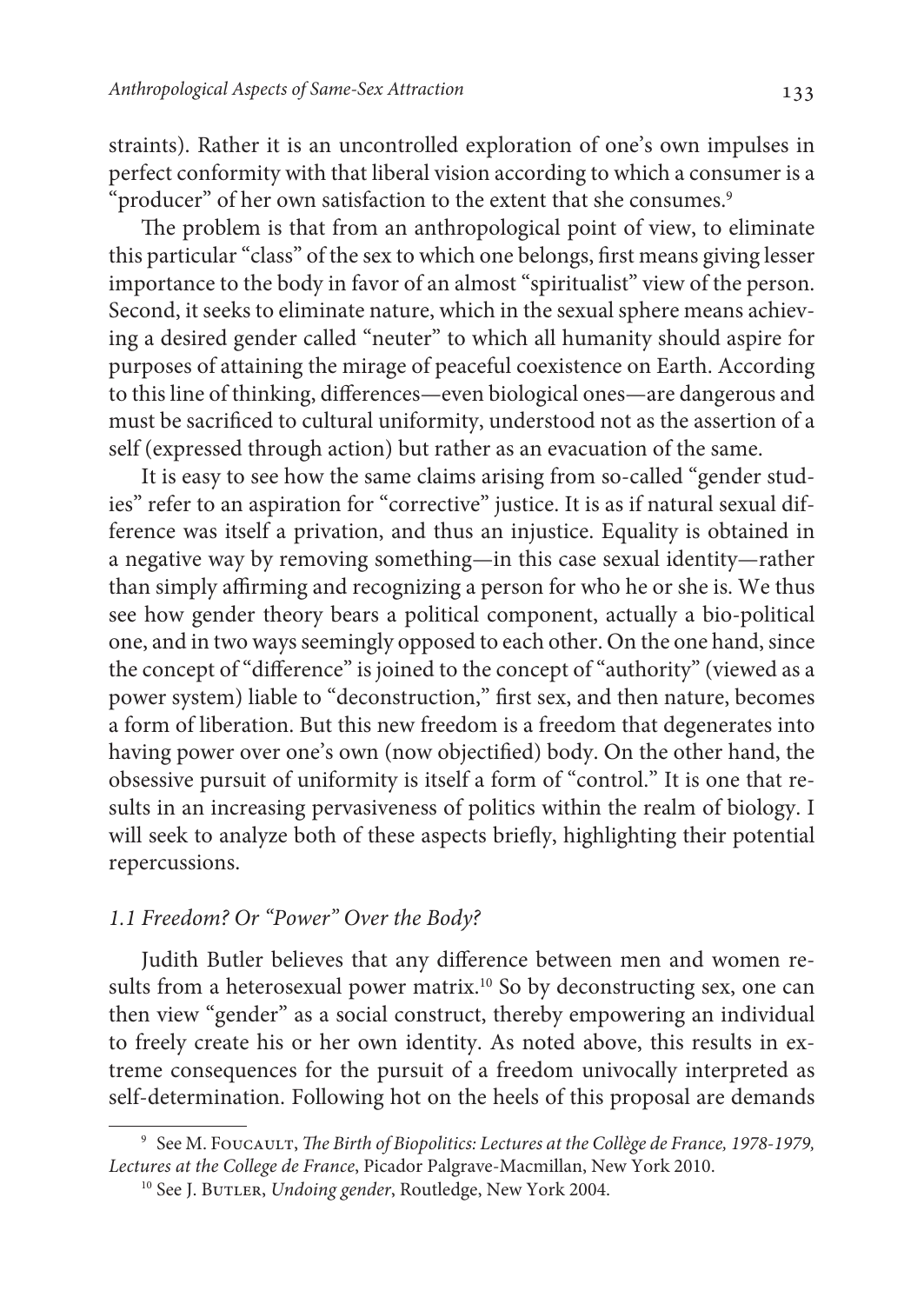134 Giorgia Brambilla

for a right to engage in all the consequences within a Rawlsian view of justice as equity. Even to the point that if technology can actualize what is desired, then this equity must absolutely be promoted.

Such is the man of the liberal system, the homo faber ipsius fortunae, whose privilege lies in forging himself and his destiny in the world.<sup>11</sup> Man is "free and sovereign." Of a malleable and indeterminate nature, he has the ability to make himself. Above all, he feels a need to build and carve out a place of his own in the world.<sup>12</sup> Human beings who hold their destiny in their own hands and need not accept any revealed truth that they cannot understand are, according to Locke, bearers of inalienable rights that no one may violate because no one holds such authority.<sup>13</sup> Since increasing freedom of choice naturally promotes an individual's private autonomy, it is easy to comprehend how science and technology have organically harmonized with the liberal idea to date. That is the idea that all citizens enjoy an equal opportunity to order their lives.<sup>14</sup> An individual may decide if what nature offers is the best option possible, or else seek ways to refashion this, " We can make our bodies objects of our judgment and manipulation. We can find ways in which we could have been better fashioned… "<sup>15</sup>

Beginning with bioethics, this debate highlights what happens when the body goes from being an unavailable good to a fully available one and, finally, is objectified. The body is objectified when it is detached from "me," flowing from a Platonic, Gnostic and Cartesian dualistic anthropology. It is clear that those who propose the idea of a "fluid," malleable—even surgically constructed—sexual identity strongly emphasize that the body (and, we repeat, a body clearly sexed from the very beginning in all its materiality) lacks any link to the interior life strong enough to influence human existence. Pruned of all limits, freedom degenerates into a delirium of omnipotence: sex changes, genetic manipulation, "parenting at all costs" (surrogacy, IVF, etc.)

Yet in fact the starting point for corporeality "is built upon an original self-understanding or pre-reflective experience: more precisely, upon an im-

 $11$  This term is attributed to Appius Claudius Caecus, a Roman politician and man of letters belonging to the Gens Claudia who lived between 350 and 271 BC. The term was used primarily during the Renaissance.

<sup>&</sup>lt;sup>12</sup> See R. Esposito, C. GALLI, "Liberalismo," in *Enciclopedia del pensiero politico*, Laterza, Rome, Bari 2000, p.384.

<sup>&</sup>lt;sup>13</sup> See J. LOCKE, A Letter Concerning Toleration, Awnsham Churchill, London 1689.

<sup>&</sup>lt;sup>14</sup> See J. HABERMAS, *The Future of Human Nature*, Polity Press, Cambridge 2004.

<sup>&</sup>lt;sup>15</sup> H.T. ENGELHARDT, *The Foundations of Bioethics*, Oxford University Press, 2nd edition, New York 1996, p.413.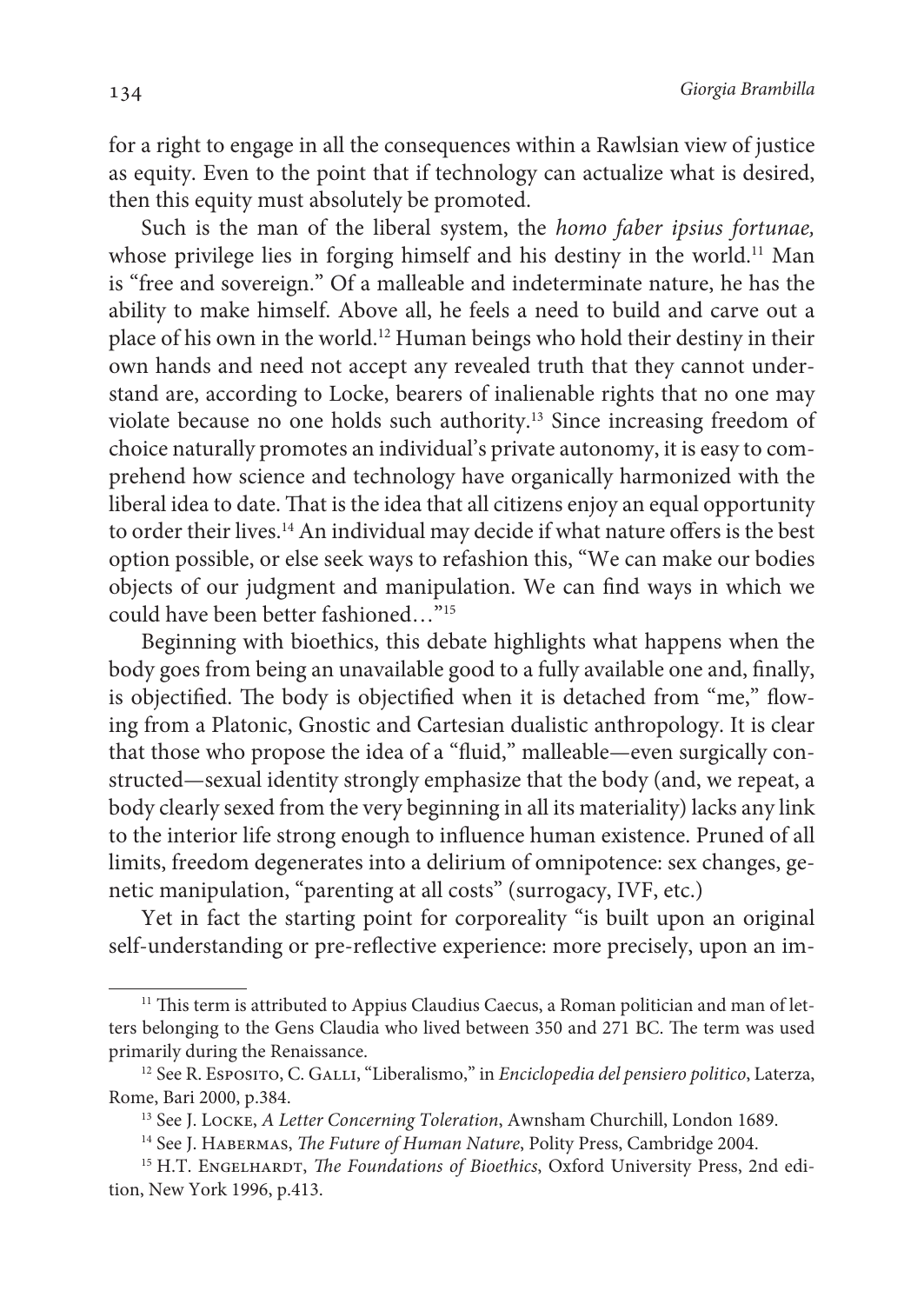mediate perception of the body. It is the first reality that we encounter phenomenologically in the awareness of our own body."<sup>16</sup> The human person is a sexual being in her psychosomatic constitution, and this feature determines her being. Sexual duality is the specific way for us to live in the world and to relate to others. It is through an awareness of one's own corporeality that a man reveals a woman's femininity to her, and that a woman reveals a man's masculinity to him. In this way a body becomes the inevitable revealer of an identity, the mediator of a psychic identity, bringing the self to fulfillment via an encounter with diversity.

Just as the person is an "I" open to a "Thou," and is thus a being in relation, so too sexuality has an essentially relational dimension. It is a sign and locus for openness of encounter, of dialogue, of communication and of a unity of persons. An "I" exists only in relation to a "Thou," and sexuality is a reality that manifests the communion of an "us." The essence of human sexuality lies precisely in the relation of an "I" to a "Thou" having its foundation in the relational constitution of a personal ego. The metaphysics of the actus essendi reveals that a human being is not contracted into him or herself but rather opens outward in the direction of others, such that a mature identity passes through alterity (of the *other*) and is fulfilled in a communion of love.<sup>17</sup> Man understands himself as an ego-ad and as an ego-cum. The other, which is symmetrical with the "I," imposes itself without relying on the latter for its existence. An "I" who gratuitously approaches the other remains a subject precisely because she facilitates an enhancement of being in the other. A "Thou" remains a subject as well, to the extent that an "I" approaches a "Thou" with deep, formal and substantial respect. It is in this way that an "I" will not view a "Thou" through a manipulative lens but rather leaves the other's dignity intact, enhancing his own being while putting himself at the service of the other's subjectivity.

#### 1.2. Uniformity and Control

To undermine, weaken, flatten or homologize sexual difference on the basis of an egalitarian principle implies a loss of sexuality.18 Furthermore, when-

<sup>&</sup>lt;sup>16</sup> S. PALUMBIERI, L'uomo questa meraviglia, Urbaniana University Press, Rome 2000, p.102.

<sup>&</sup>lt;sup>17</sup> See R. Lucas Lucas, L'uomo spirito incarnato, San Paolo, Cinisello Balsamo 2014, and J. Villagrasa, Fondazione metafisica di un'etica realista, Athenaeum Regina Apostolorum, Rome 2017.

<sup>&</sup>lt;sup>18</sup> See C. RICCI, Il padre dov'era... p.27.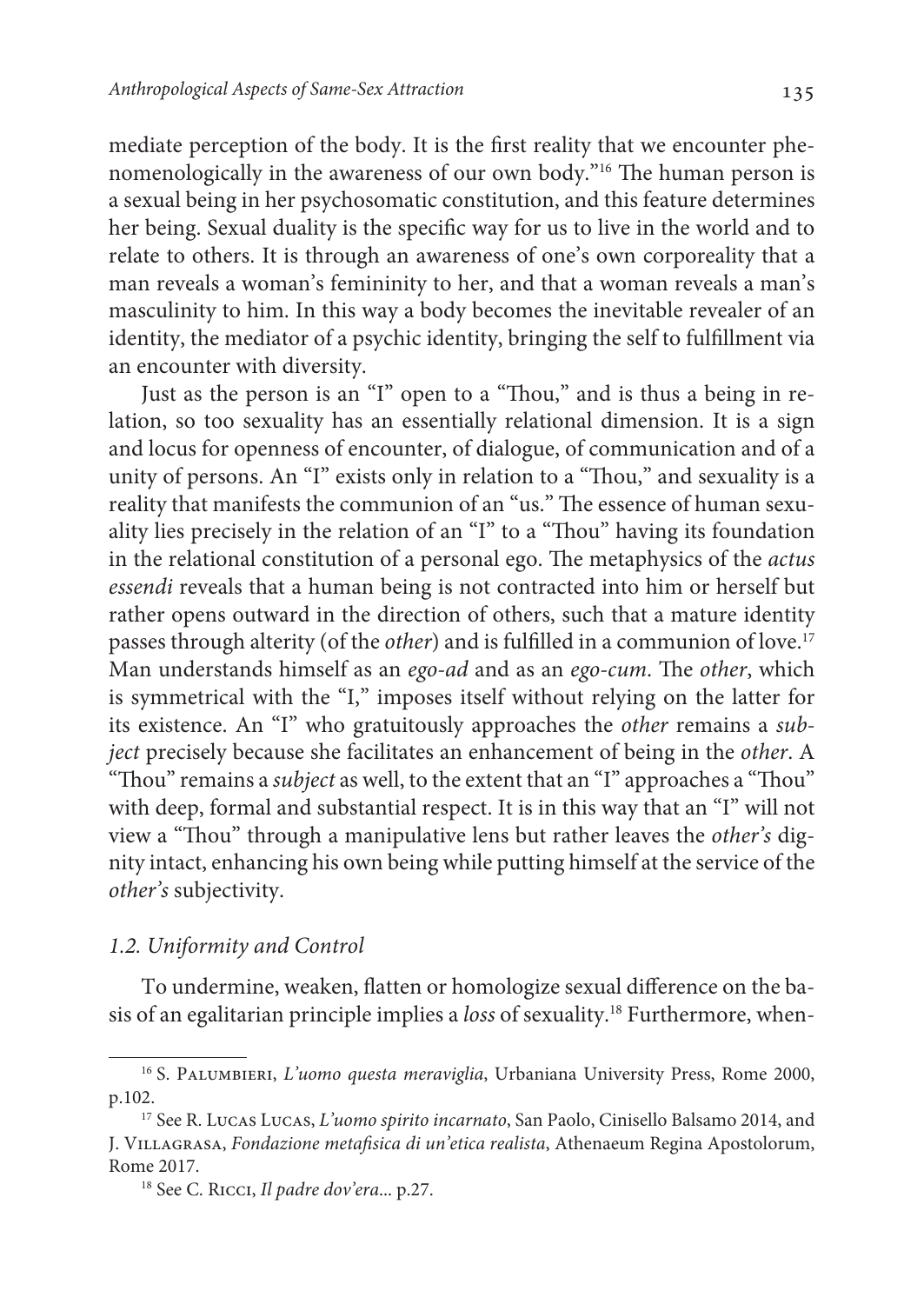ever one proposes any kind of "standardization," it goes without saying that one is obliged to think in terms of a "mold." Who decides which model is the right one?

In a previous work I wrote that liberal eugenics stipulates that parents are the child's designers via genetic manipulation.<sup>19</sup> Going further back in time to what some authors call "the old eugenics," the State invades citizens' lives and imposes policies for sexuality and reproduction.<sup>20</sup> The State's interference in a person's life is actually the "old-fashioned" way. It is enough to recall the Italian positivist eugenic utopia closely linked to educational reform, based on the introduction of a "scientific" education in schools favoring the development of a "realistic understanding" of sexual hygiene.<sup>21</sup> This "eugenic utopia" was formed in close relation to the establishment of a public health care bureaucracy erected by the Italian Francesco Crispi's Penal Code of 1888. Medicine became "political" because in this way it was able to translate the alleged collective interest into ideological-normative terms. The term "collective" soon became an emblem for socio-political activism and, in this way, for medical activism. The category of "collective responsibility" soon proved to be an effective legitimizing factor in underwriting reforms reflecting a collectivist paradigm. Since if the community had a duty to ensure the health of its members, it also had a duty to verify that an individual's behavior was biologically "responsible."

It is interesting to note that for a generation such as ours, socio-culturally obsessed with "privacy," we now are witnessing massive State intervention in the private sphere. It is precisely consistent with a collectivist vision armed with the apparent aim of the immunizing logic of self-preservation.<sup>22</sup>

 Michel Foucault (1926-1984) defines "biopolitics" as the control of political power over biological life (biopolitics being the "politics of biological life"). Power thus becomes "biopower." From the seventeenth century on this has led to two main outcomes. First, a politicized anatomy of the human body

<sup>&</sup>lt;sup>19</sup> See G. BRAMBILLA, Il mito dell'uomo perfetto, IF Press, Morolo 2009; ID., "Luci e ombre del potere biotecnologico nel tempo prenatale e perinatale", in E. LARGHERO, M. LOMBARDI Ricci (eds.), Venire al mondo tra opportunità e rischi. Per una bioetica della vita nascente, Camilliane, Torino 2013, p.185-204.

<sup>&</sup>lt;sup>20</sup> M.J. SANDEL, *The Case Against Perfection: Ethics in the Age of Genetic Engineering*, Belknap Press of Harvard University, Cambridge 2007; F. NICOLETTI, "La sfida dell'eugentica nell'orizzonte della biopolitica" in Humanitas 4 2004, p.725-736.

<sup>21</sup> See F. Cassata, Molti, sani, e forti: La eugenetica in Italia, Bollati Bolinghieri, Turin 2006 p.80.

<sup>&</sup>lt;sup>22</sup> R. Eposito, C. GALLI, entry "Liberalismo" in *Enciclopedia di pensiero politico*, LaTerza, Rome, Bari 2000, p.384.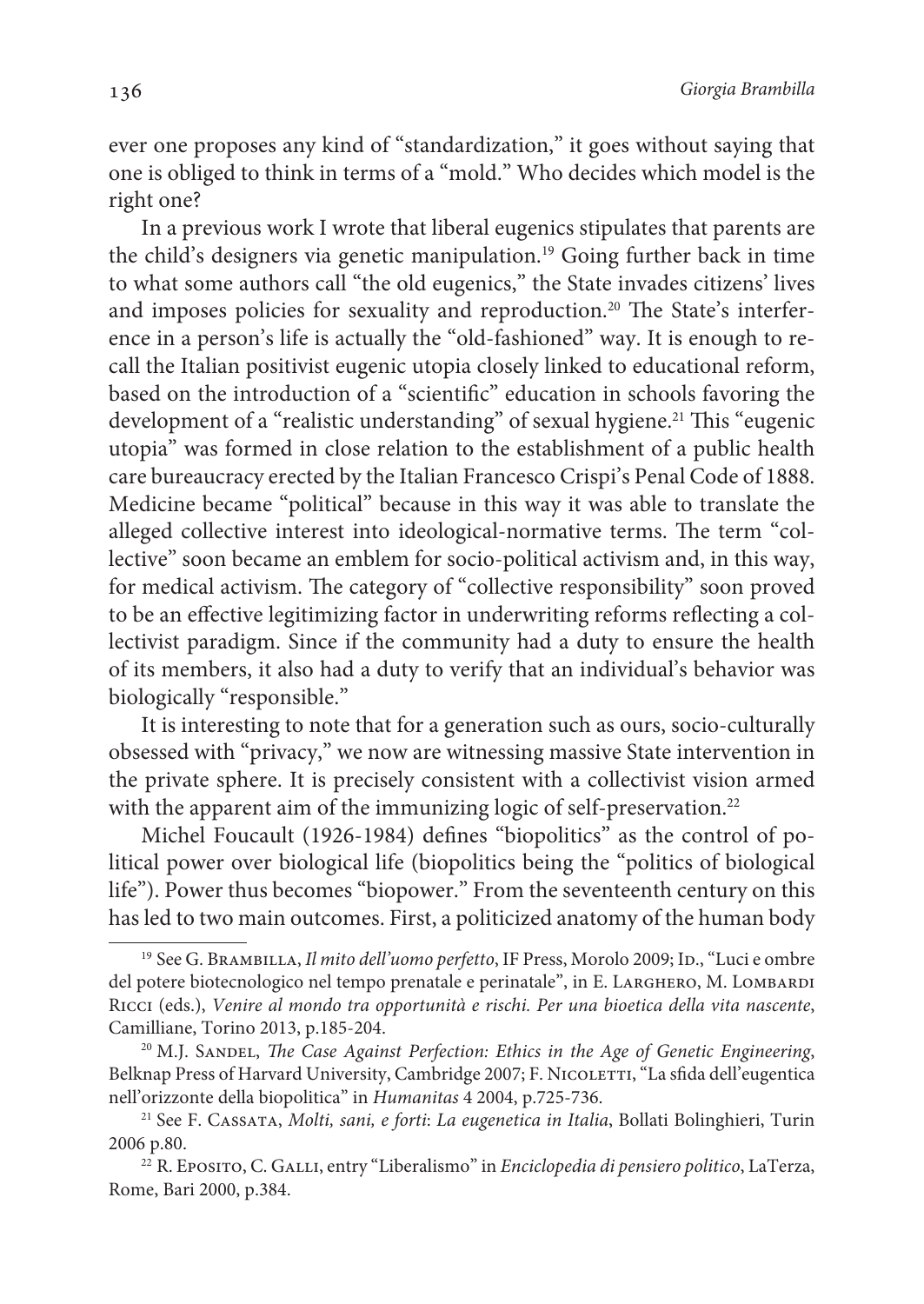for controlling, within a mechanistic horizon, the human body's functioning on the one hand. Second, a "population biopolitics" for controlling the body of the race and its mechanisms of reproduction on the other. This increasing pervasiveness of political dominance over the biological finds paradoxical sanction, and even incentives, in an affirmation of human rights as foundational for the rights regime of a revolutionary age. Such statements proclaim an overlap of human rights to natural human existence with the rights of the citizen, opening the door to a nationalization of the biological, as well as the regulation of increasingly broad swathes of human life by the nation.

[T]he social whole has greater worth and significance than its individual parts, that inborn biological differences should be sacrificed to cultural uniformity… [Man] must sacrifice his inherited idiosyncrasies and pretend to be the kind of standardized good mixer that organizers of group activity regard as ideal for their purposes. This ideal man is the man who displays "dynamic conformity."<sup>23</sup>

A politicization of life that appears to "protect" and immunize a community through the uniformity of its members can only extend its control to areas of sexuality and procreation by beginning with younger generations. Sex education in schools (of which the LGBT community is such a huge promoter) is extremely significant.<sup>24</sup> Starting in early childhood, projects conforming to the standards of the World Health Organization (WHO) betray a specific anthropological vision, within which one is biologically male or female without this accounting for sexual identity. Thus a child should "experiment," perhaps dressing up as female if male, or vice versa. This leads to addressing genitalia at an earlier stage as well—under the pretext of "gender equality"—in light of a possible future "coming out" in homosexual terms.

Sexuality and reproduction are back in the public domain again—but it is a far cry from the Judeo-Christian tradition's consideration of the marriage bed (thalamos) as something intimate and sacred to the point of veneration.

Rather, control is implemented through a devaluation of the family as the only unit competent to deliberate on the number of children to have, as well as through the supervision of children's education, above all, children's affective and sexual education.<sup>25</sup> On the one hand, specifically, we have inter-

<sup>&</sup>lt;sup>23</sup> A. HUXLEY, *Brave New World*, Harper, Vintage, London 2004, p.32-33.

<sup>&</sup>lt;sup>24</sup> In an Italian context, the website www.scosse.org is relevant here.

<sup>&</sup>lt;sup>25</sup> Pope John Paul II wrote in no. 37 of his Apostolic Exhortation *Familiaris Consortio*, "Education in love as self-giving is also the indispensable premise for parents called to give their children a clear and delicate sex education. Faced with a culture that largely reduces human sexuality to the level of something commonplace, since it interprets and lives it in a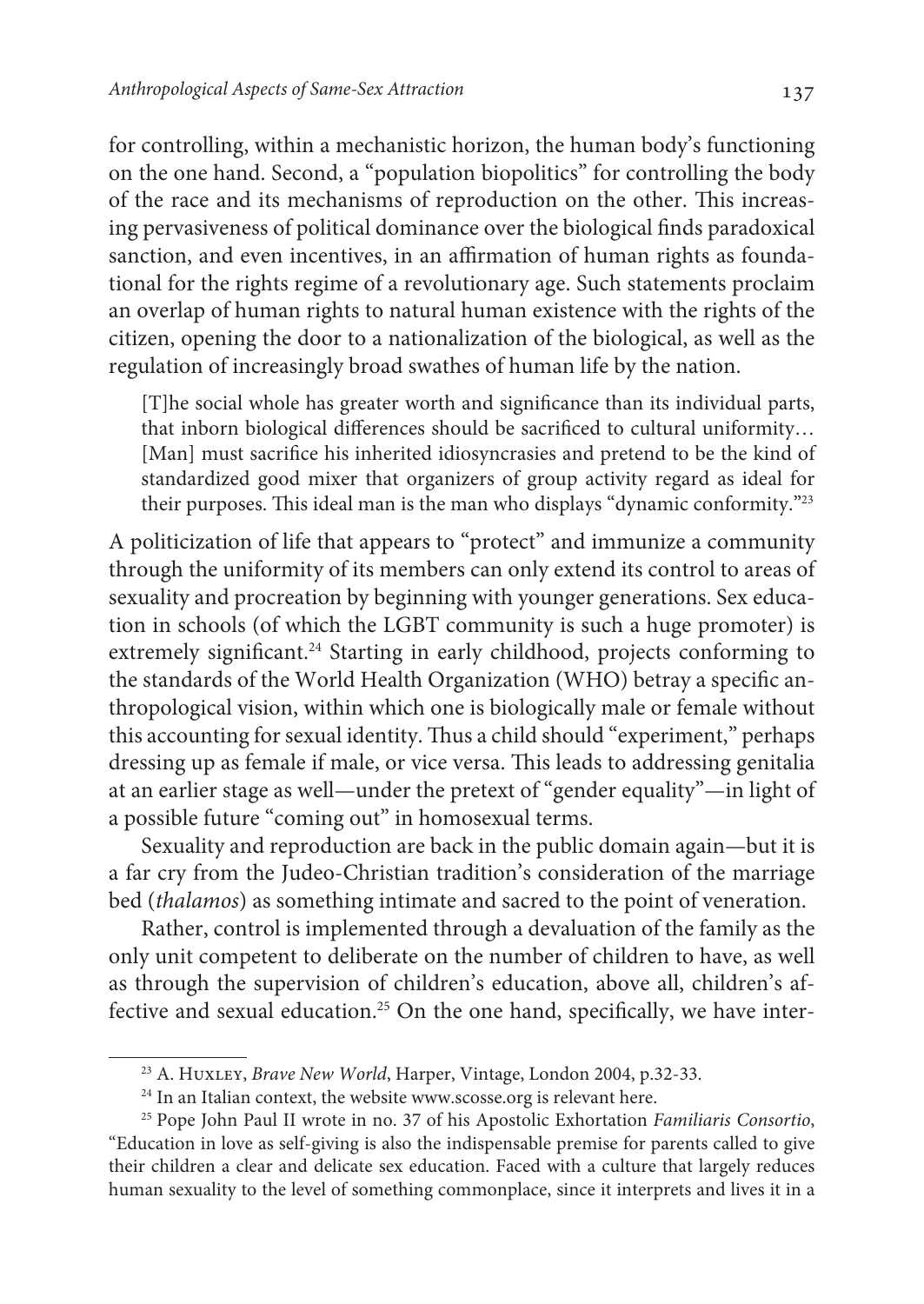national family planning policies, which—under the banner of reproductive rights—support massive campaigns of birth "control."<sup>26</sup> At the same time, we have sex education proposed as an obligatory subject in schools. So here uniformity becomes control.

Consider the Beijing Conference of 1995, characterized precisely by the concept of control over sexuality and fertility. Since that conference, UN agencies have advocated campaigns based on a trivialization of sexuality in order to spread contraception and abortion, simultaneously imposing a LGBT model and a dissemination of gender theory ideology. Parents are thereby dispossessed of their role and their educational responsibility when children's sexual education is placed under the "protection" of the State.

Yet in the Western tradition the family represents an intermediate institution between the person and the State. Welcoming life "is not only an offer of life, but the effectual place in which a life multiplies itself, opens up to what is different from itself via a movement essentially contradicting the immunizing logic of 'self-preservation.'"<sup>27</sup>

#### **2. Unum Velle: The Difference that Makes Communion Possible**

A person's relational structure is what renders identity and otherness complementary.<sup>28</sup> According to Ricoeur, between identity and otherness there is not just a relation of comparison but also of implication. Otherness is constitutive of identity itself.<sup>29</sup> Diversity does not presuppose lack of communication, but rather just the opposite. Since thought proceeds by distinc-

reductive and impoverished way by linking it solely with the body and with selfish pleasure, the educational service of parents must aim firmly at a training in the area of sex that is truly and fully personal: for sexuality is an enrichment of the whole person-body, emotions and soul-and it manifests its inmost meaning in leading the person to the gift of self in love. Sex education, which is a basic right and duty of parents, must always be carried out under their attentive guidance, whether at home or in educational centers chosen and controlled by them…In this context education for chastity is absolutely essential, for it is a virtue that develops a person's authentic maturity and makes him or her capable of respecting and fostering the 'nuptial meaning' of the body… In view of the close links between the sexual dimension of the person and his or her ethical values, education must bring the children to a knowledge of and respect for the moral norms as the necessary and highly valuable guarantee for responsible personal growth in human sexuality."

<sup>&</sup>lt;sup>26</sup> See E. ROCCELLA, L. SCARAFFIA, Contro il cristianesimo, Piemme, Milan 2005.

<sup>&</sup>lt;sup>27</sup> R. Esposito, C. GALLI, "Liberalismo"... p.113.

<sup>&</sup>lt;sup>28</sup> F. BELLINO, "Bioetica e principi del personalismo" in G. Russo (ed.), Bioetica fondamentale e generale, SEI, Turin 1995, p.92-102.

<sup>&</sup>lt;sup>29</sup> P. RICOEUR, Oneself as Another, University of Chicago Press, Chicago 1995.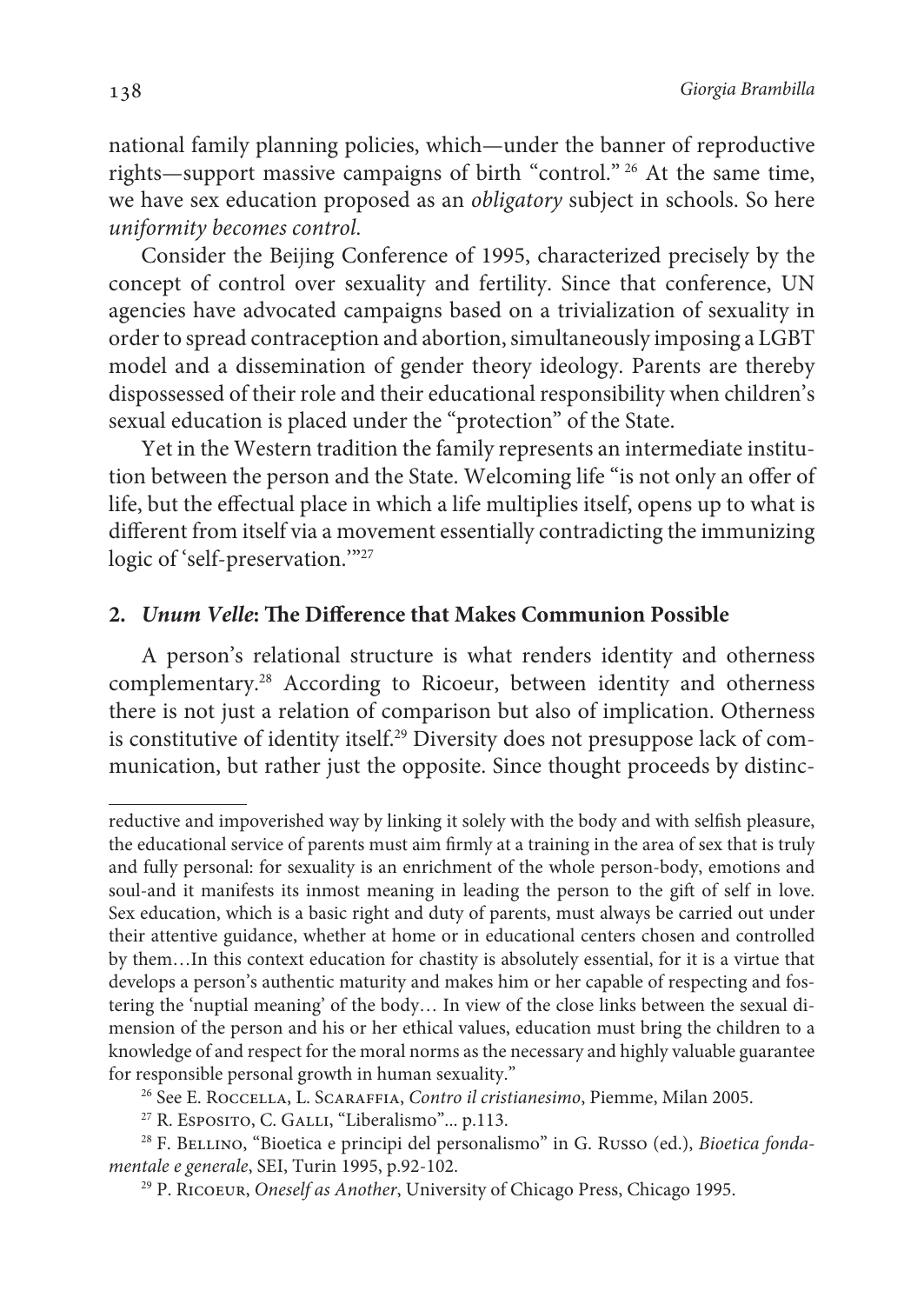tions, where these are missing there can be no progress. Where there are no differences there is no precondition for understanding and communication.<sup>30</sup> Difference is not an "obstacle" to the search for goodness and truth but rather "an impelling condition to have access to the truth about what unifies the bodily, spiritual, psychological and semantic dimensions of mankind. Communion in diversity is the 'semeion' of man's truth, of an idea of humanity understood as human greatness."<sup>31</sup>

What really pits us against each other, obscuring and distorting relationships, is alienation from ourselves, from our being human. It is in this way that man becomes a "stranger." Conversely, when a common nature establishes relationship and dialogue, a "common criterion takes over and in this there is no violence as it ultimately awaits the truth. This does not imply uniformity. On the contrary, it is only when this happens that the opposition can become complementarity."<sup>32</sup>

Peace itself "is not just an absence of war, nor a balance of power between enemies, but rather is based on a correct understanding of the human person."<sup>33</sup> Peace is endangered not when it is impossible for everyone to do what they want, but more radically when "man is not given all that is due to him as a man, when his dignity is not respected."<sup>34</sup> Only a recognition of human dignity can make possible equality among different cultures and the common and personal growth of all.

While the defense and promotion of human rights are important contributions to the building of a peaceful society, their roots lie in the truth about human beings and their dignity. Justice is not a mere human convention because what is right is not what is determined by law.<sup>35</sup> Rather this is dictated by the identity of what it means to be human at its greatest depth.<sup>36</sup> Love in the objective sense of the term implies a fundamental difference between those involved, for whom attraction between persons of the same sex does not exist as a "mirror" relationship properly speaking, even if feelings exist

<sup>30</sup> I. Trujillo, "Bioetica, multiculturalismo, e verità" in E. Compagnoni, F. Agostino (eds.), Il confronto interculturale: dibattiti bioetici e practice giuridiche, San Paolo, Cinisello Balsamo 2003, p.69.

<sup>&</sup>lt;sup>31</sup> G. Russo, "Eugenica e razzismo in bioetica" in G. Russo (ed.), Bioetica fondamentale e generale...

<sup>&</sup>lt;sup>32</sup> J. RATZINGER, Truth and Tolerance, Ignatius Press, San Francisco 2004.

<sup>&</sup>lt;sup>33</sup> PONTIFICAL COUNCIL FOR JUSTICE AND PEACE, Compendium of Catholic Social Teaching, Editrice Vaticana, Vatican City 2004, No. 494.

 $34$  Ibid.

<sup>&</sup>lt;sup>35</sup> Ibid., No. 145.

<sup>&</sup>lt;sup>36</sup> JOHN PAUL II, Encyclical Letter Solicitudo rei socialis, No.202.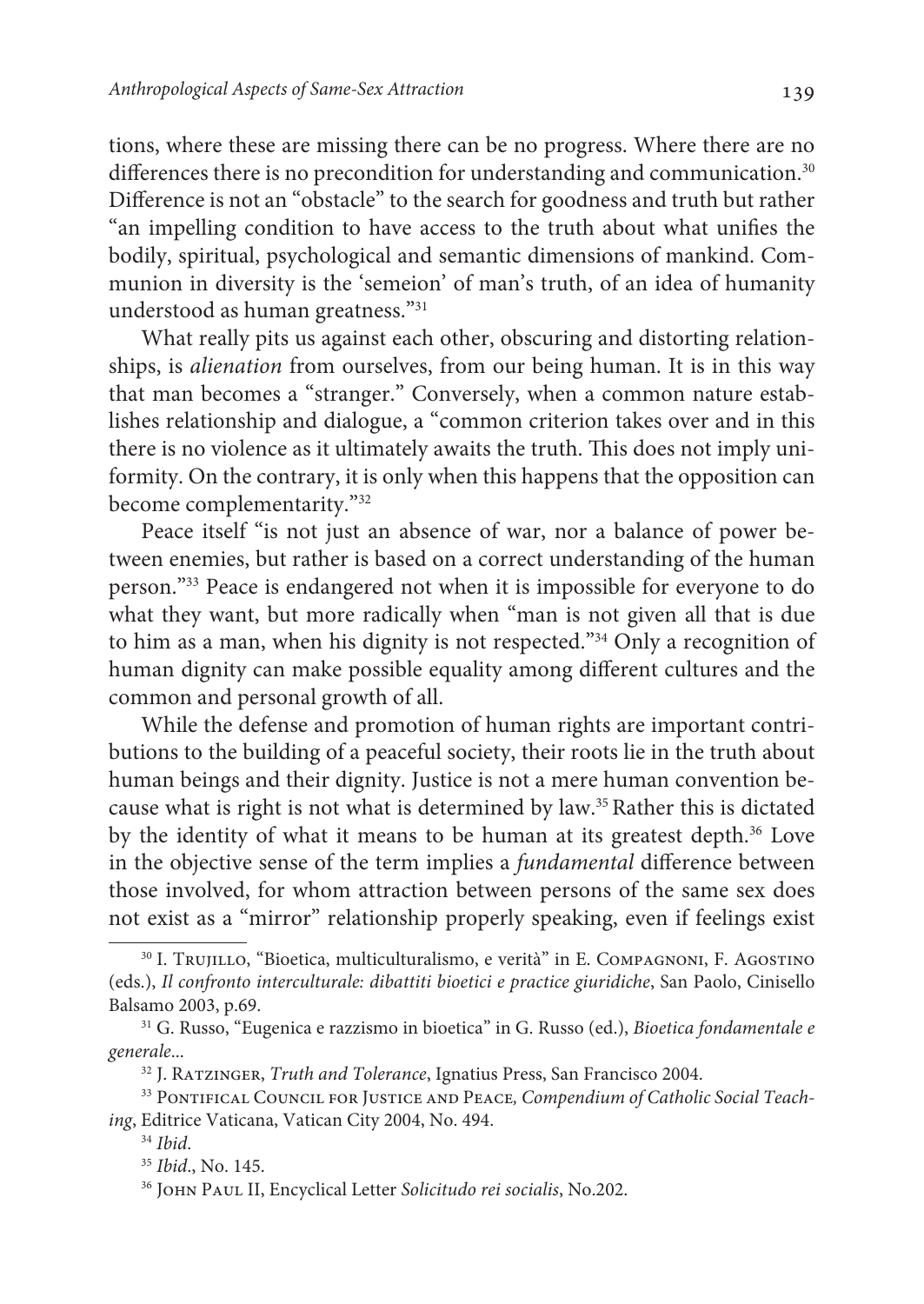between them. Because love is no mere feeling. Rather it is a commitment packed with plans resting upon the truth about being with another. Being two different people with different personalities is not enough to be in a relationship of otherness if, in addition to this, the meaning of sexual difference is left unintegrated.

Following the approach proposed here, it is possible to take a stand against perspectives that are unilateral and reductive on the question of sexual difference and that, as such, are incapable of accounting for its proper human meaning. On the one hand, an affirmation of deeply rooted corporeal difference in no way implies subjection to rigidly biological determinants. This is so since, as can be observed, the human body always bears the imprint of spirit, and is marked by all that proceeds from it. That is, since the body is so rich in symbolic and cultural expressions, it is never purely inert matter alien to freedom of action.<sup>37</sup> On the other hand, the original sexing of the body precludes difference from being reduced to some mere socio-cultural construct. It cannot be deconstructed on the basis of subjective choices, completely jettisoning the structure of its biological foundation, to be viewed as irrelevant to sexual orientation and relegated to personal preference alone.

The position entitled "philosophy of sexual difference," which owes to Luce Irigaray's theoretical advances and has been embraced by other scholars as well (especially in France and Italy), offers more fruitful and positive developments. According to this position, the original differential status inscribed in the body is inseparable from its proper human meaning, rebuffs any opposition between nature and culture and addresses the demand for full appreciation of the peculiarities of each sex.<sup>38</sup>

In regard to the assumption that the person is not considered in his or her uni-totality of body, mind and spirit, a personalist anthropology asserts that the person not only has a determining sex but is either a man or a woman. Human sexuality is thus not attributable to a thing or to an object but rather is a structural form of the person, a structure that is meaningful prior to its having a function.<sup>39</sup> Here sexuality is a fundamental component of personality with its own way of being, manifesting, communicating with others, feeling,

<sup>&</sup>lt;sup>37</sup> G. SALATIELLO, "L'essere umano femminile: chi è come funziona", Studia Bioethica, 3 (2014), p.10-17.

 $38$  Ihid.

<sup>&</sup>lt;sup>39</sup> G. MIRANDA, "La sessualità umana: il valore e i significativi," in M.L. DIPETRO, E. Sgreccia (eds.) Bioetica ed educazione, La Scuola, Brescia 1970, p.77-89.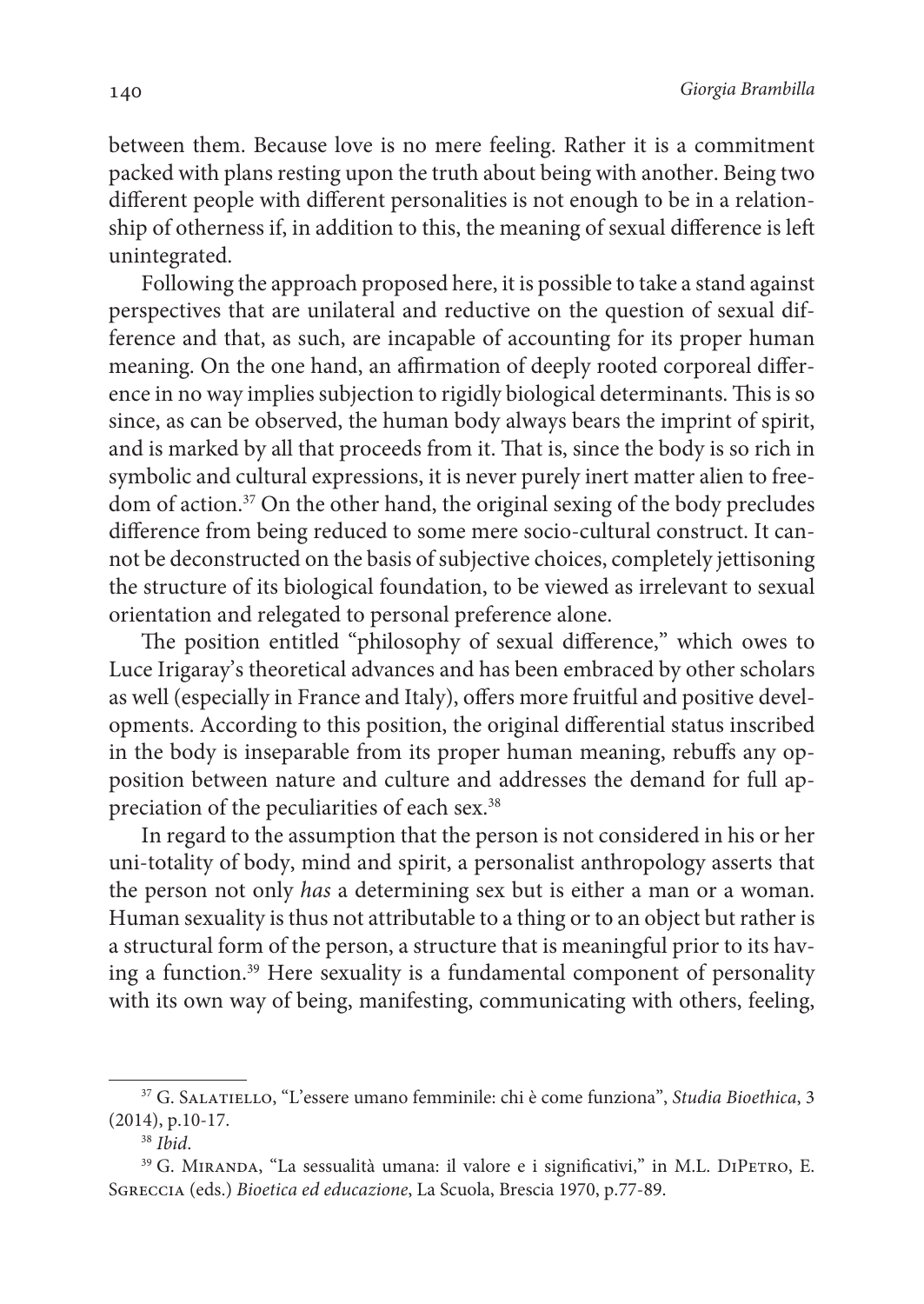expressing and living out human love.<sup>40</sup> This ability to love by giving oneself is then "incarnated" in the nuptial meaning of the body, wherein the masculinity and femininity of a person is inscribed. "The human body, with its sex, and its masculinity and femininity... includes 'a spousal' dimension. It is an ability to express love... right from 'the beginning.' Every form of love will always bear this masculine or feminine character."<sup>41</sup>

As two "selves" become one, "we" passes through a communion of wills that empowers the two "selves" to become one "we" (unum velle). Being sexed marks the human condition, a condition characterized by distinction while ordered toward convergence. So complementary factors specify when one acts as a mirror for another, wherein "all individuality is not an enclosed uni-totality but is rather a structured openness, as with any other human uni-totality. Where uni-totality is aimed at complementarity, a uni-duality is established in reciprocity."<sup>42</sup> In the description, and not in the analysis (as differences between men and women are so unequivocal, they can only be described), of female and male specificity there is no chance for any form of sexism. Emphasizing those lines of demarcation best demonstrates the complementary features that draw the sexes into dialogue.<sup>43</sup> The fact that man and woman are biophysically complementary provides a strong indication that a complementary structure is present and operant within the psycho-spiritual dimension: "attraction involves a complementarity that is not just physical; and this connotes a difference. This cannot be merely physical... Sexual difference already contains the constitutive requirement of a relationship in the form of reciprocity."<sup>44</sup>

But let us go further. To consider the two sexes distinct is not enough. Rather this is about comprehending the hermeneutic principle "Distinguish in order to unite" as one of uni-duality. The male-female relationship is unitary yet articulated and differentiated throughout its entire reality. All this depends upon being a person: "The person, because unrepeatable, says original sexuality, is from its origin combined with specific factors of its comple-

<sup>40</sup> Sacred Congregation for Catholic Education, "Orientamenti educative per l'amore umano", in L'Osservatore Romano, December 2, 1983.

<sup>&</sup>lt;sup>41</sup> PONTIFICAL COUNCIL FOR THE FAMILY, Sessualità umana: verità e significato, Libreria Editrice Vaticana, Vatican City 1995, No.10.

<sup>42</sup> S. Palumbieri, L'uomo, questo paradosso, Urbanium University Press, Rome 2000, p.200.

<sup>43</sup> R. Habaci, Le Moment de l'homme : Commencements de la créature, la colonne brisée de Baalbeck (Convivence) Desclée de Brouwer, Paris 1991.

<sup>44</sup> S. Palumbieri, L'uomo, questo paradosso ... p.205.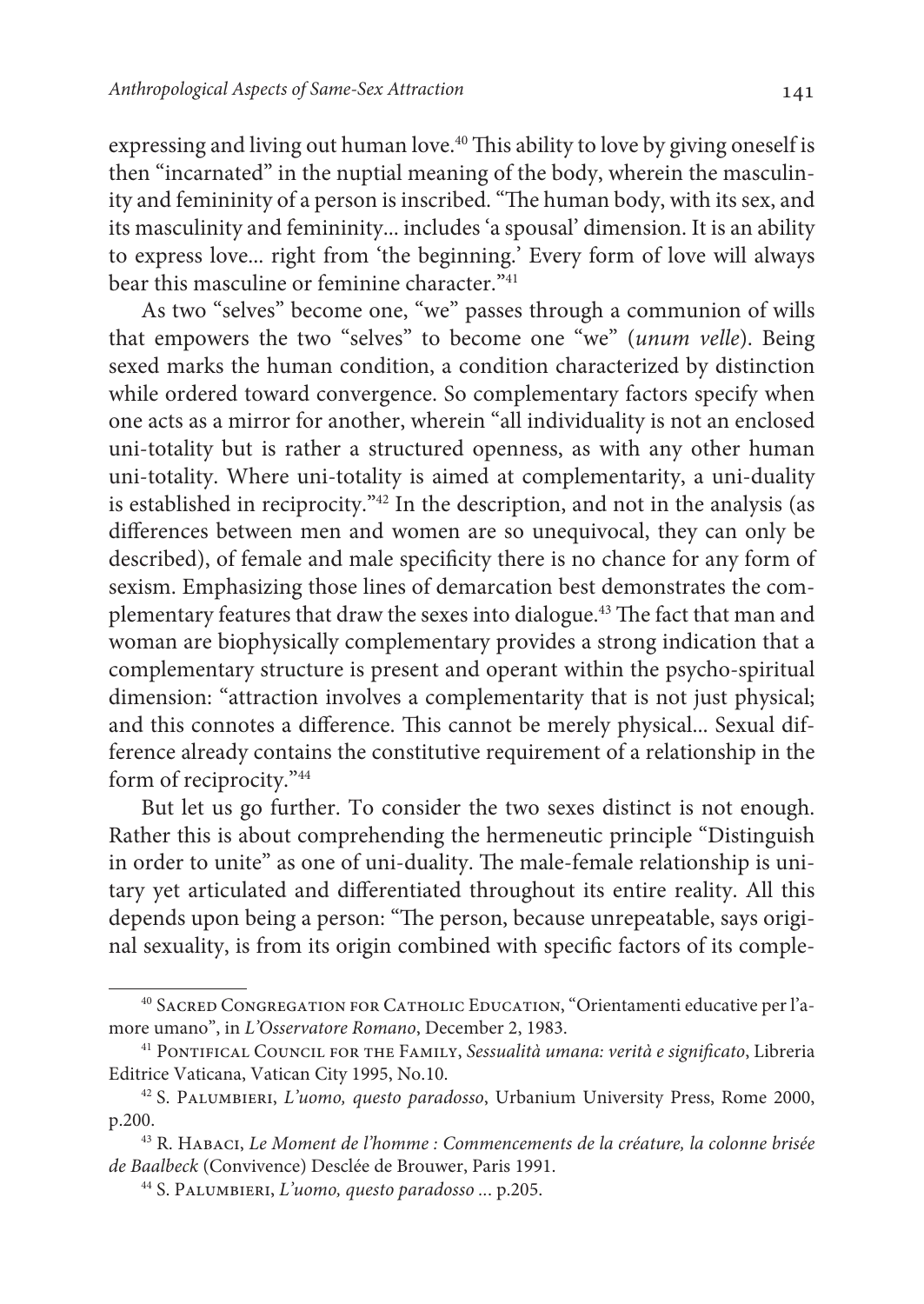mentary 'Thou.' It says, in short, difference and relation, and for this reason is the only backdrop against which we can even discuss... gender equality within difference."<sup>45</sup> The *other* is a diversity that recognizes itself upon coming into contact with what is symmetrical with the Self. A male ego is self-perceived as such in the presence of a woman acting as a mirror, and thereby recognizes itself as different. Reciprocity thus means remaining different while effecting unity with the other. "This unity is not the absorption of one into the other, nor a cancelling out either of oneself or of another in some vague anthropological nirvana. Nor is it, as with bisexualism, merging into some neutral androgyny... Rather it is the constitution of a 'we' within a dynamic perception of differences consciously recognized, and those convergences seized and promoted by a will to cooperate."46

<sup>45</sup> Ibid., p.207.

 $46$  Ihid.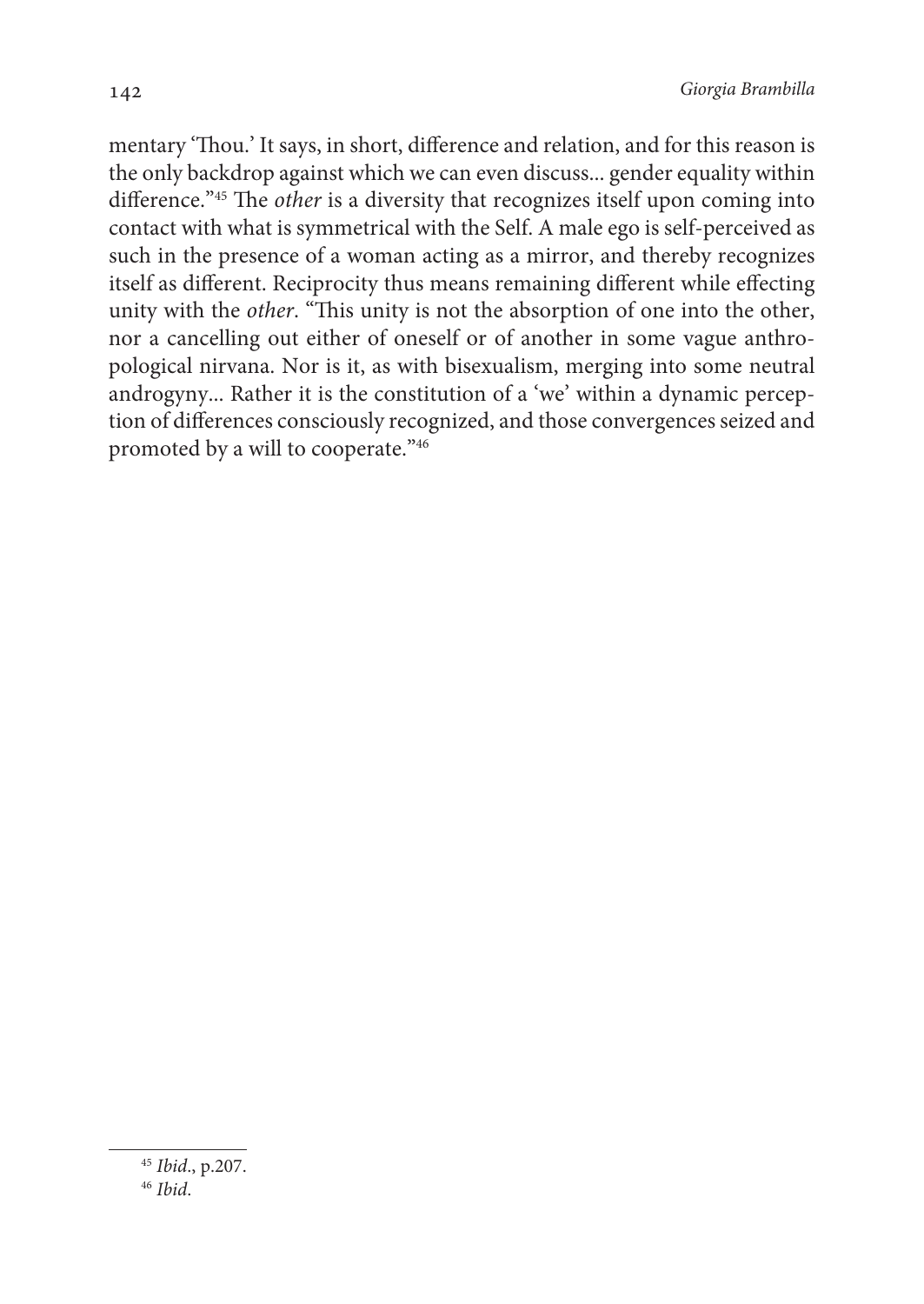#### GIUSEPPE MARI\*

### GENDER THEORY AND EDUCATION

In recent years references to gender have become commonplace, and gender theory's influence on education is frequently advertised. In this paper, after briefly treating what gender is, I will focus on the educational challenge involved in this phenomenon, especially in K-12 schools.<sup>1</sup>

### **. Gender Theories: common identity, underlying assumptions and critical feedback**

The word gender groups together some significantly different cultural orientations. However, they all share in common an underlying characteristic. They claim that the meaning of human sexuality—with regard to its symbolic interpretation—is totally attributable to mere socio-cultural practices, related to conventions and customs, and is therefore open to discussion.

The driving force behind the embrace of this perspective tries to remove any element which might imply distinction (viewed as discriminatory) between men and women. Obviously if everything is reduced to social conventions, such distinctions can be questioned, renegotiated, even changed radically. This is achieved by distinguishing the words "sex" and "gender." The first word alludes to a corresponding description of a male or a female's anatomical and physiological identity. The second refers to the symbolic meaning of gender difference. Only the first identification is common to all cultures, the second, as noted above, is treated as quite arbitrary.

Not surprisingly, "Gender Theories" use a "politically correct" vocabulary identifiable by the elimination of differences between men and women and the adoption of a strategic neutrality. In Italy this came about by substituting the expressions "Parent 1" and "Parent 2" for those of "mother" and "father."

<sup>\*</sup> Professor of General Pedagogy, Catholic University of the Sacred Heart giuseppe. mari@unicatt.it

<sup>&</sup>lt;sup>1</sup> For further information on the theme, see M.A. PEETERS, Il Gender, San Paolo, Milan 2014 and the bibliography in the book. For a monograph on its pedagogical consequences, see Studia Patavina, 1, 2015, p.15-120. You also may see my book Gender e sfida educativa reviewed in Rivista Lasalliana 3, 2014, p.389-398.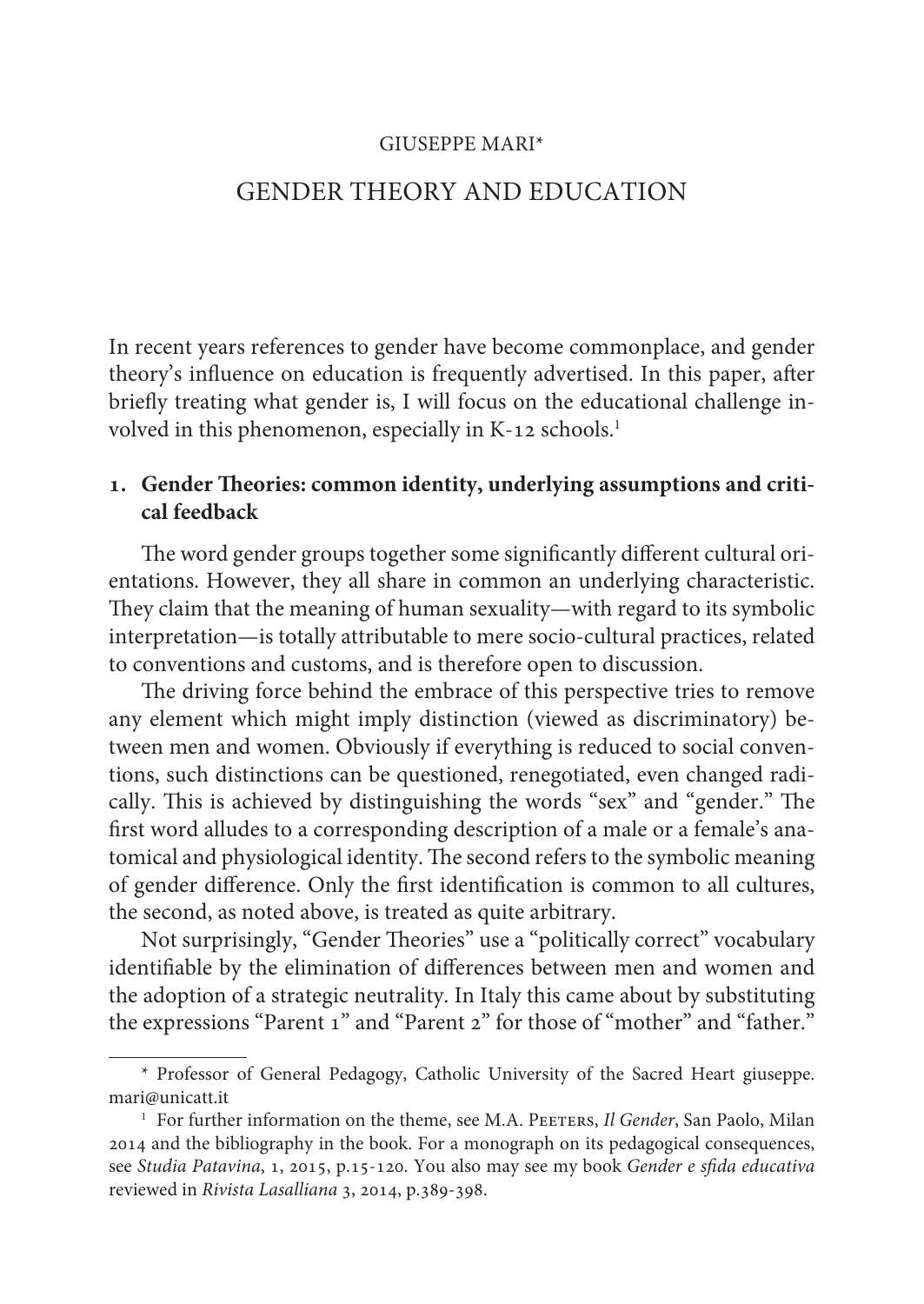Again, the goal is to promote the "undifferentiated nature" of sexual profiles to prevent discrimination. Yet here an obvious anthropological problem emerges. If the human being is structurally relational (as the Western cultural tradition has affirmed for over twenty-five centuries), this means being human implies a recognition of "difference" understood as "otherness." Yet if one adopts an "indifferent language" (i.e., a vocabulary that is undifferentiated), how can there still be a recognition of those differences required for the existence of intrinsic human relatedness?

Such is, in fact, the heart of the problem. It sprang from a desire to remove any discrimination that "being male" or "being female" entails. And so it adopts a strategy that—under the pretext of maintaining an indifference between the two sexes (in terms of their anthropological meanings)—denies precisely what it seeks to affirm. What is at stake is founded on the anthropological level—a symbolic interpretation joined at the hip with anatomical and physiological description.

Such a symbolic reading becomes possible due to the descriptive moment, one understood to express commonly-held knowledge. Still, it must be emphasized, of itself this would lead to insufficient knowledge at the levels of ethics and pedagogy. In fact, a criterion related to sexual difference—that of capabilities—does not automatically distinguish human sexuality from animal sexuality. In this regard, an ambiguity (one already expressed in the history of educational thought) now comes to light. About two centuries ago, it led many to recognize an alleged "neutrality" of values in scientific study bringing with them certain foundational guidelines. As is known, this was one of those points that led to controversy between positivists and Neo-Thomists. Today it occurs anew, albeit it be in a "softer" version.

The limitation of "the gender approach" is linked not just to a descriptivist reduction of human sexuality, nor to the elaboration of an alleged neutral interpretation of difference, but to the underlying problem connected to the distinction between "sex" and "gender." As we have seen, it assumes that only a "sex"-based approach offers a reliable orientation. It denies any interpretation at the "gender" level that goes beyond mere description, making it a value-neutral approach.

Yet this is fundamentally questionable. The existence of symbolic readings regarding human sexuality in the Prehistoric period cannot be explained (their archaism preceding acculturation) with the acquisition of extraneous socio-cultural conventions. The myth of the origin of the existence of the world from the union of "Father Sky" and "Mother Earth" necessarily bring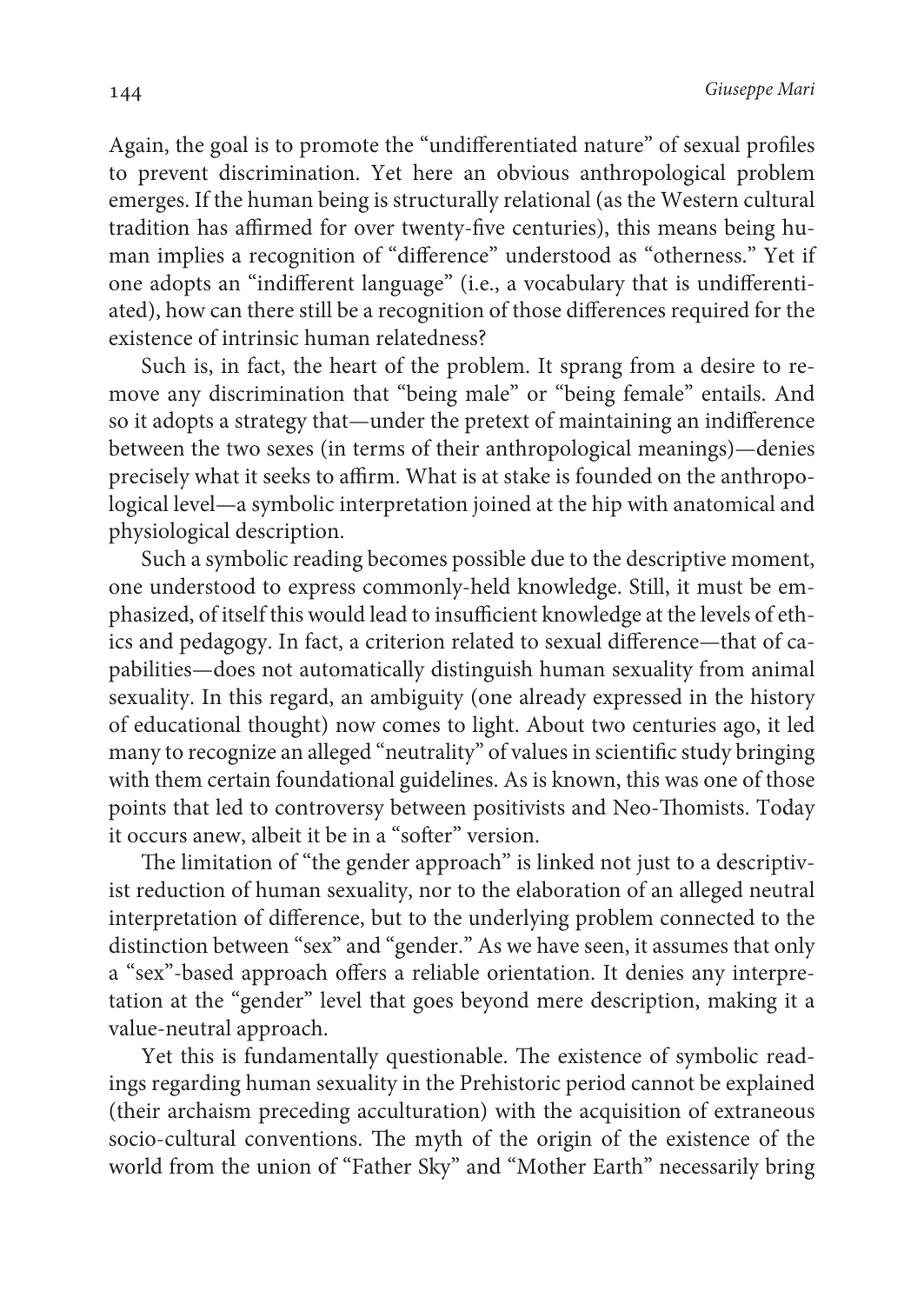us face to face with two explanations. Either we accept an incredible serendipity in the identical socio-cultural conventions expressed across diverse noncommunicating cultures, or else what emerges is a fundamental anthropological construct common to all.

With this second explanation, there is meaning at the "gender" level that does not depend on socio-cultural conventions but in fact precedes them; and so we can evaluate them. Since the archaic semantization of male and female types presents them as essentially different, if similar in being life-giving, it follows that, symbolically, there is an original meaning to "being male" and "being female." This allows us to reject any discrimination based on dimorphism, yet without denying difference, indeed recognizing its ability to facilitate communication and sharing.

I concede the motivation offered by the gender approach (which, actually, is much older—we need only consider the Pauline passage in Gal 3:28 where "there is neither male nor female" precisely precludes discrimination based on sexual difference). Yet this passage can be viewed in the opposite light, as the semantization of differences and not their denial. I believe that such an approach is essential with regard to the educational challenge presented by gender.

#### **. Gender and Education**

One cannot underestimate gender theory's impact on education. First, we must remember that humanity has always questioned the meaning of being male and being female, as we have seen in the myth of humanity's origin. The question of gender has always been linked to an answer regularly expressed in education.

No civilization ever neglected a "need" to teach junior members the goal of "becoming" men and women. Obviously, this practice also has resulted at times in unfortunate and questionable forms that in some specific cases should be rejected. Certain stereotypes in educational practices were adopted in a discriminating manner, often to the detriment of women. But this does not mean every category can be erased.

We must not forget that categories also answer a (necessary) logic of identification, which is—and must necessarily be—the simplification of a complex reality. Such simplification, though, is not necessarily negative. If it is uniformly negative, a stereotype must be corrected. Yet if the schematization it conveys does not adversely affect the dignity of persons and merely discloses harmless clichés, then such categories should be recognized for the role they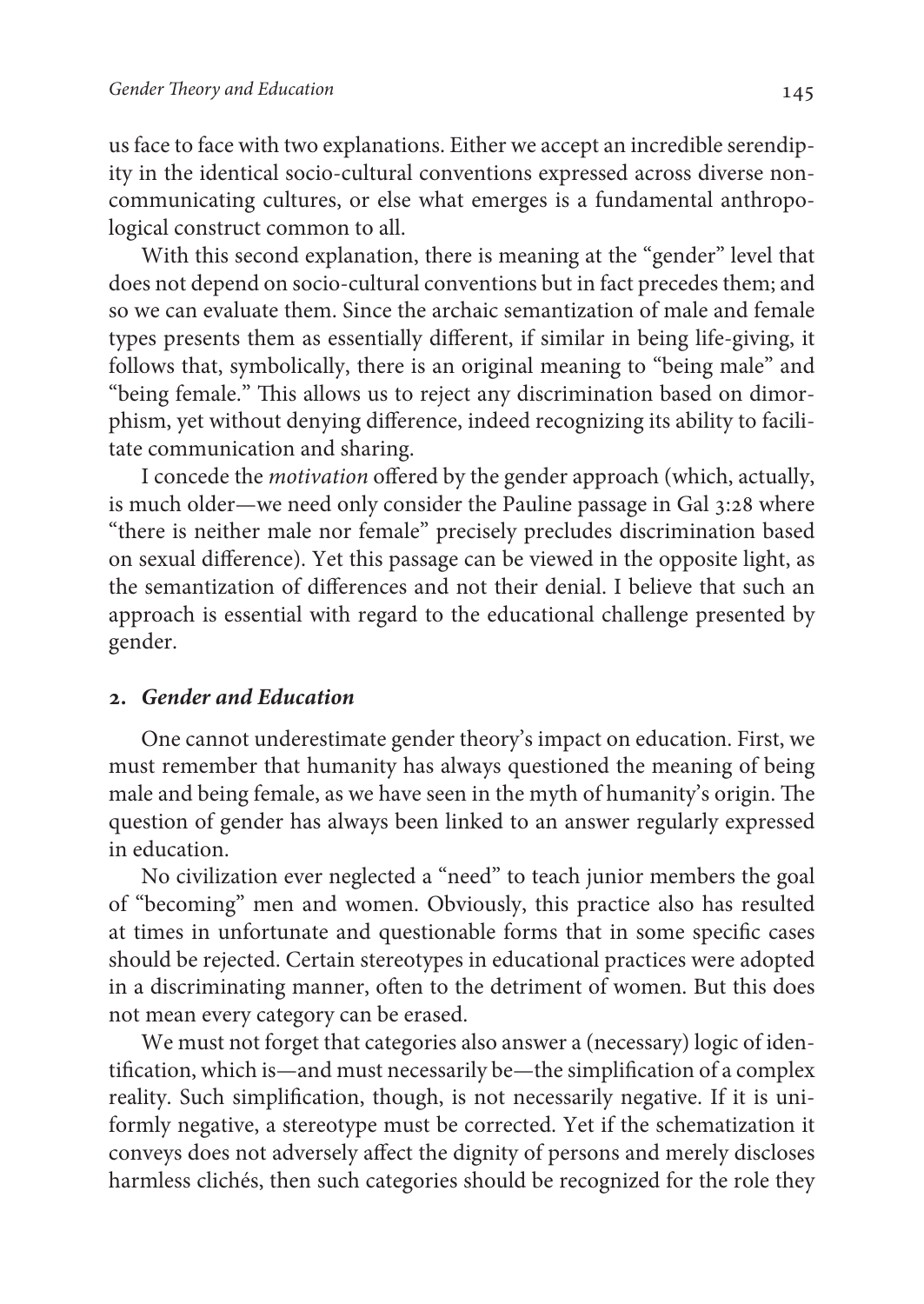express within human communication. The desire to deconstruct stereotypes is worthwhile only if, at the same time, it reconstructs them in a form that does not involve discrimination. Otherwise deconstructing merely serves to confuse those striving to become adults. For example, drawing attention to the fact that distinctions between male and female forms of dress are conventional has an informative and critical validity. Yet this should not lead males to dress as females, nor females to dress as males, as this disorients people who, precisely in order to mature, have an initial need to identify in precise patterns.

The issue of education is also important for other reasons, not the least of which is that it reveals the intrinsic limits of the gender approach. This approach professes the absence of any basic anthropological meaning, as this is usually attributed (reduced) to socio-cultural conventions. From a pedagogical standpoint, this question is of decisive importance. Educating inevitably means acting prospectively since it implies a constitutive link to freedom. It is also linked to the fact that being free, a human being must orient herself in a direction distancing her from some current factual condition. This means, concretely, that educating a boy involves respecting—theoretically, but in practice too—the man he potentially becomes. While educating a girl means to respect the woman she potentially becomes. Whenever a gender approach reduces all the anthropological significance of sexual profiles to mere convention, it rejects the ability to recognize original meanings. Everything is then reduced to one single meaning common to all. When we deviate from a descriptive approach, pure and simple, we wind up proceeding in an arbitrary manner.

Yet our problem is far from being resolved. Today, "to educate" in practice means to reject any ethical orientation derived from the pure and simple "physiological" fact of sexuality. In concrete terms this means embracing an indifference toward sexual behaviors (obviously excluding the illegal ones) that in practice translates into bisexuality, elevating a statistically limited behavior to the rank of a model for normative sexuality. One could instantly recognize the logical inconsistency of this approach, in which "politically correctness" operates as a propaganda strategy by offering a presupposed "neutrality." We must unmask the alleged neutrality of gender approaches by exposing how they orient themselves, and in so questionable a manner.

We can agree to campaign against homophobia, as an incitement to violence, and related unacceptable behaviors. But a campaign against homophobia must not morph into a Trojan horse for instilling indifference to sexual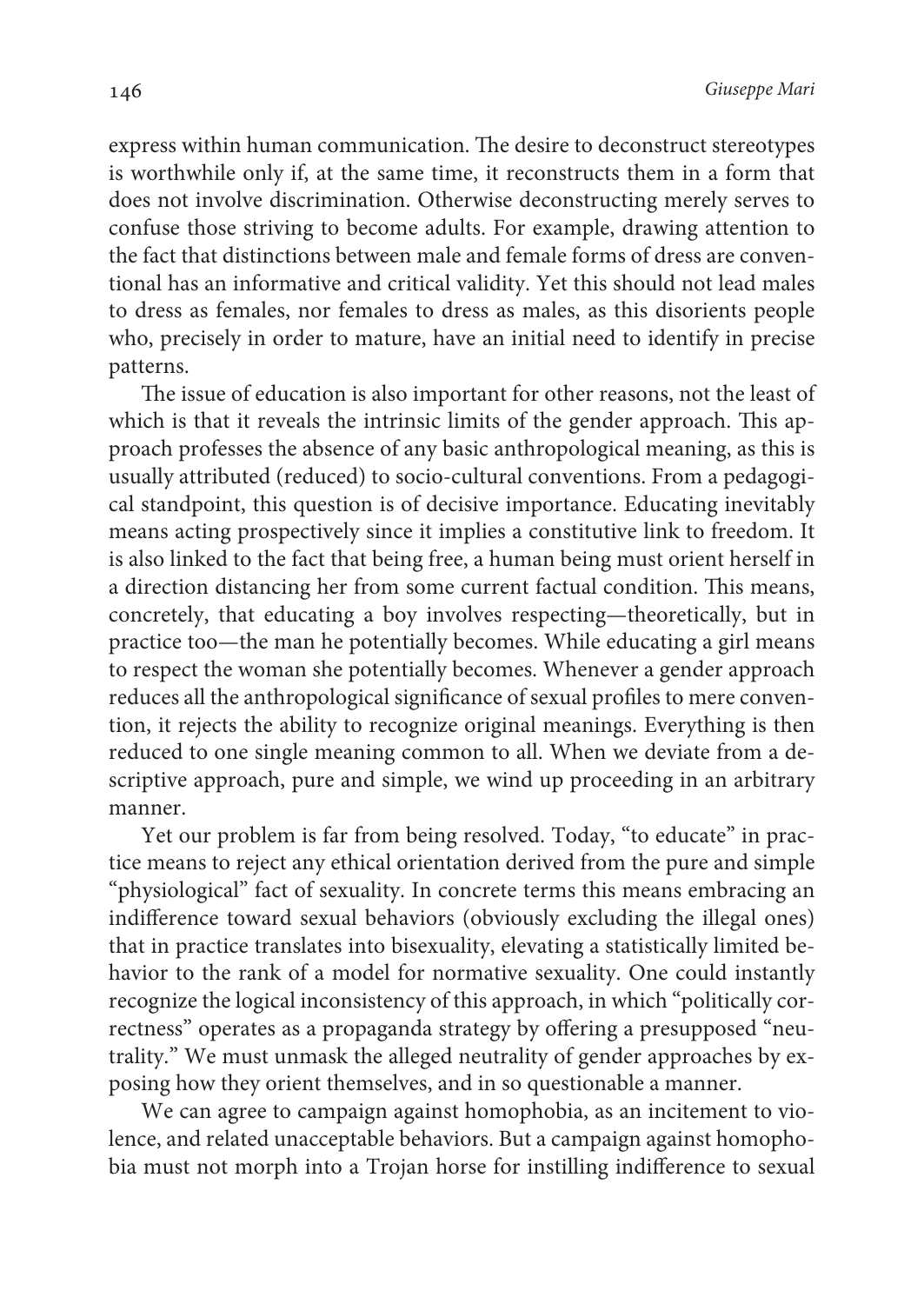behaviors. We cannot deny the objective fact that there are specific differences in these and other behaviors that are subject to critical appraisal in the name of freedom of inquiry.

#### **. School and Gender**

One context for which these facts should be kept especially in mind is schools.

As stated in the Constitution [of Italy, Article 30], parents bear the primary and, in fact, plenary responsibility regarding their children's education. Thus, the school, acting in a merely subsidiary capacity, cannot adopt rules that are not shared by the family. This is particularly true of the gender approach as presented for discussion in scientific and cultural contexts. It does not represent an interpretation that is widely shared (in public opinion), nor solidly confirmed (in science). This topic thus exceeds the school's responsibility. We should not forget that education has to interpret a series of guidelines that must be valid for both the civil and scientific spheres. In the case of the gender theory, it is controversial to say the least.

This issue is far from being settled, as demonstrated by the fact that such booklets as "Educating for Diversity" (produced by the Beck Institute and disseminated by the Italian National Office against Racial Discrimination [UNAR]), which was initially targeted at schools by way of promoting an anti-discrimination campaign, were not widely made known by the [Italian] Ministry of Education. This means the situation is as yet unclear, and prudence is needed before accepting these approaches as "approved" before they are verified.

So how might schools proceed?

Once the above-mentioned points are settled, I think the modality to follow is that of acting in the name of gender personalization; i.e., working to preserve the originality of the "masculine" and the "feminine" by bringing into focus behaviors and learning for boys and girls. I personally have made this the object of my attention, arriving at the conviction that this is the appropriate response to the challenge of promoting an awareness of gender identity within the context of recognizing the common dignity of males and females.<sup>2</sup> Moreover, there are many studies in Italy addressing the issue and worthy of consideration. Presupposing the category of "person," they assume

<sup>&</sup>lt;sup>2</sup> See G. MARI (ed.), Comportamento e apprendimento di maschi e femmine a scuola, Vita e Pensiero, Milan 2012.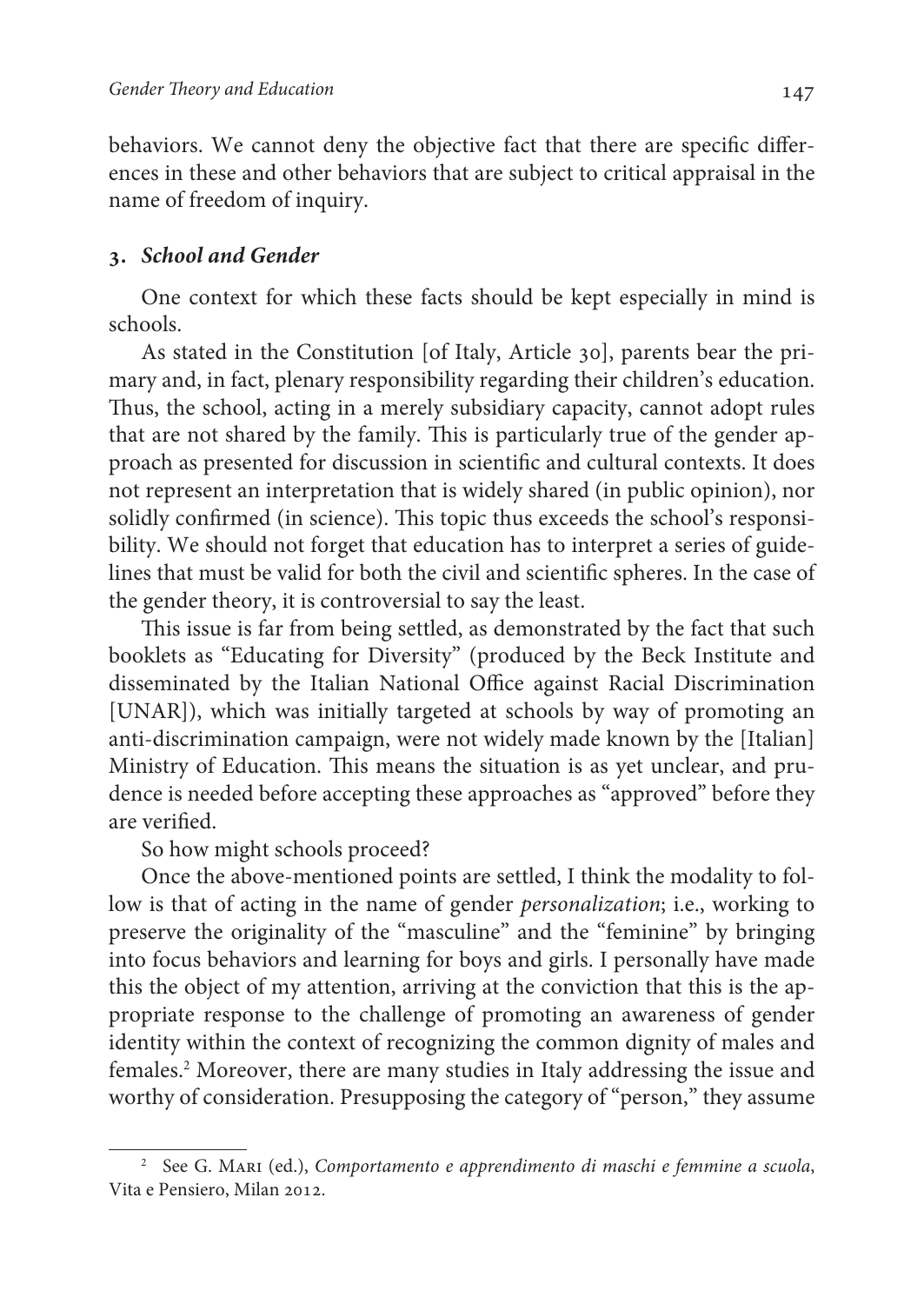a trans-ideological reference point that enjoys broad recognition in documents relating to schools in recent decades.<sup>3</sup>

Education is a delicate subject, and requires a careful approach. Constitutional guardrails framing the school as a "common" institution are sufficient to reject two trends—as equal as they are opposite—undermining gender identity. We must reject denying the problem, on the one hand, and framing gender identity in ideological terms on the other.

The recognition of difference (favored by the semantization of male and female profiles) and of the identical dignity of the sexes, together with the exclusion of any discrimination or violence against legally acceptable sexual experiences, should suffice for affective and sexual education.

<sup>&</sup>lt;sup>3</sup> See G. Zanniello (ed.), *Maschi e femmine a scuola*, SEI, Turin 2007; A. La Marca (ed.), La valorizzazione delle specificità femminili e maschili. Una didattica differenziata per le alunne e per gli alunni, Armando, Rome 2008.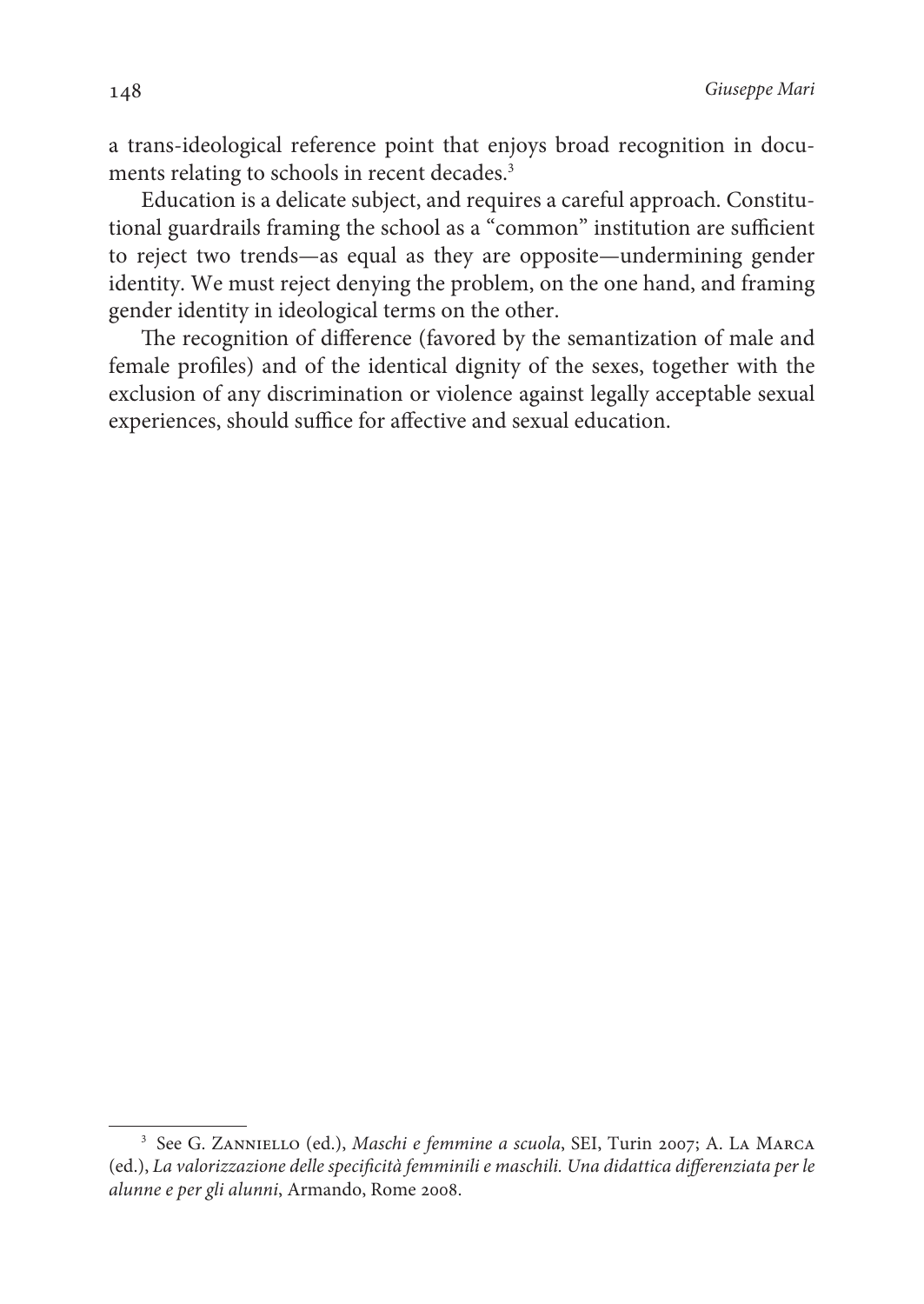### AN INTERVIEW WITH GIANFRANCO AMATO\*<sup>1</sup>

### **Today many people talk about "gender theories," but the fact is that the vast majority don't even know what they are.**

A peculiar, curious fact I continue to notice at conferences I hold almost daily throughout Italy, is that the vast majority of people haven't the faintest idea of what the so-called "gender theories" are. This widespread ignorance on the subject is accompanied by an equally widespread confusion. Some confuse gender theories with sexual education, affirming young people's need to be properly educated in that area. Others confuse it with equality between the sexes, pointing to some need to overcome stereotypes according to which women and not men should supervise housework. Still others confuse it with homosexuality, stating that it is the right to respect those with a different sexual orientation. In fact, gender theory is none of the three things mentioned above.

It is hard to understand that this theory is based on the concept—as simple as it is absurd—that a person is male or female, man or woman, based not on objective data, i.e., on how the person is organically structured, but rather on the subjective perception of how he/she feels at the moment. The irrationality of this idea is self-evident. In fact, it is no coincidence that the pope, during his pastoral visit to Naples on March 21, 2015, called gender ideology "a mistake of the human mind that causes confusion." It was a colorful expression highlighting the ideology's utter absurdity.

### **Yet, despite its obvious irrationality, gender theory is seeping into the sphere of public opinion through a variety of channels**

Yes, especially four: the legislative channel, via statute; the judicial channel, via case law; the cultural channel, via mass media; and the educational channel, via school indoctrination. Here are some concrete examples.

On July 9, 2013, the Justice Commission of the Chamber of Deputies for the Italian Parliament approved a unified text as the basic text of a drafted law called "Rules Against Discrimination on Grounds of Sexual Orientation

<sup>\*</sup> President of Italian Association of Jurists for Life.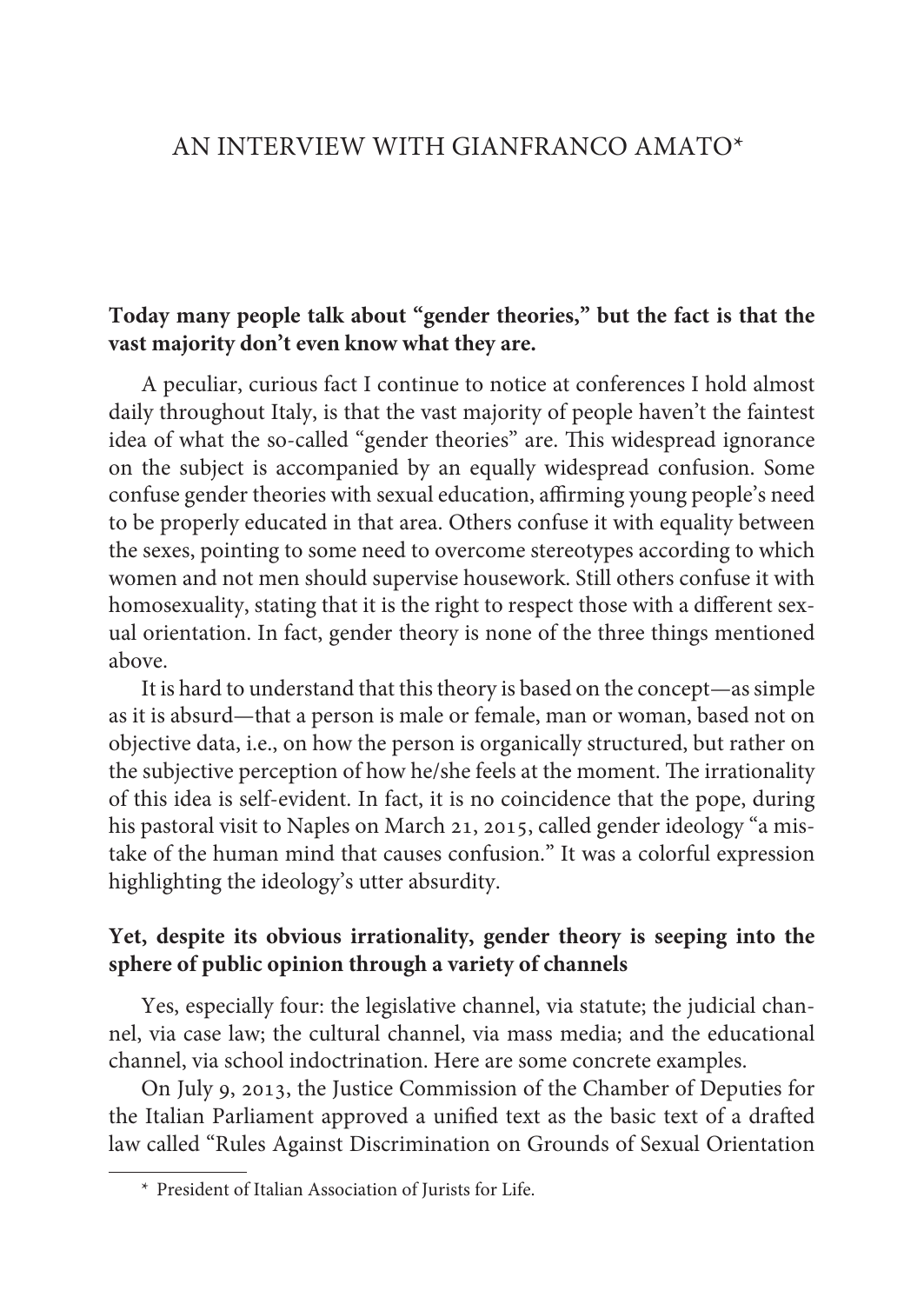or Gender Identity." This is the so-called Scalfarotto Act, named for one its sponsors. Well, Article 1.B of the text reads: "For purposes of criminal law, 'gender identity' means the perception of belonging to the male or female sex a person has of himself or herself, even if this fails to conform to his or her biological sex." The consequences of such a legal provision are unimaginable.

The day after the Justice Commission approved the basic text, the Jurists Association for Life publicly denounced the absurdity of these legislative provisions, launching a petition to stop this juridical nostrum. The online Catholic publication La Nuova Bussola Quotidiana took the initiative of proposing an online public petition just two days later that garnered over 20,000 signatures in short order. Then other Catholic journal and websites joined the petition.

On July 15, a Huffington Post article, by way of reaction, entitled "Homophobia Law and the 'No' of the Catholic Right Wing," prompted a response from Jurists for Life. The next day, the Catholic world's attention to the petition was confirmed by an interview I gave as President of Jurists for Life, aired at the international television network Telepace in Rome, which was instituted at the express wish of Pope John Paul II in 1990.

On July 17, the protests of Jurists for Life finally found space in newspaper CEI. In fact, the newspaper Avvenire published an article entitled "Not So Fast, Jurists: A Trojan Horse Bill to Introduce Gender Identity into Italy." The following day, Vatican Radio interviewed the President of Jurists for Life about the petition. On July 22, 2013, as a result of media clamor about the petition, the bill's two sponsors, the Rep. Leone and the Rep. Scalfarotto presented a single amendment which completely replaced the text upon which previous discussion had developed, permanently canceling out any bias in favor of gender identity.

A major victory at first. Except that what went out the door came back in through the window…

While we managed to block that legal absurdum at the national level, the battle is still ongoing regarding a similar—perhaps worse—statute discussed by Trent's Provincial Council. It's a legislative proposal entitled "Law Enforcement on Interventions of Certain Sexual Orientation, Gender Identity or Intersexual Discrimination" (Article 2, Paragraph 1, A), and it literally defines "gender identity" as "the perception of oneself as male or female or an undefined condition." The discussion of this bill was stalled due to strong political opposition that seems to have been able to avert final approval.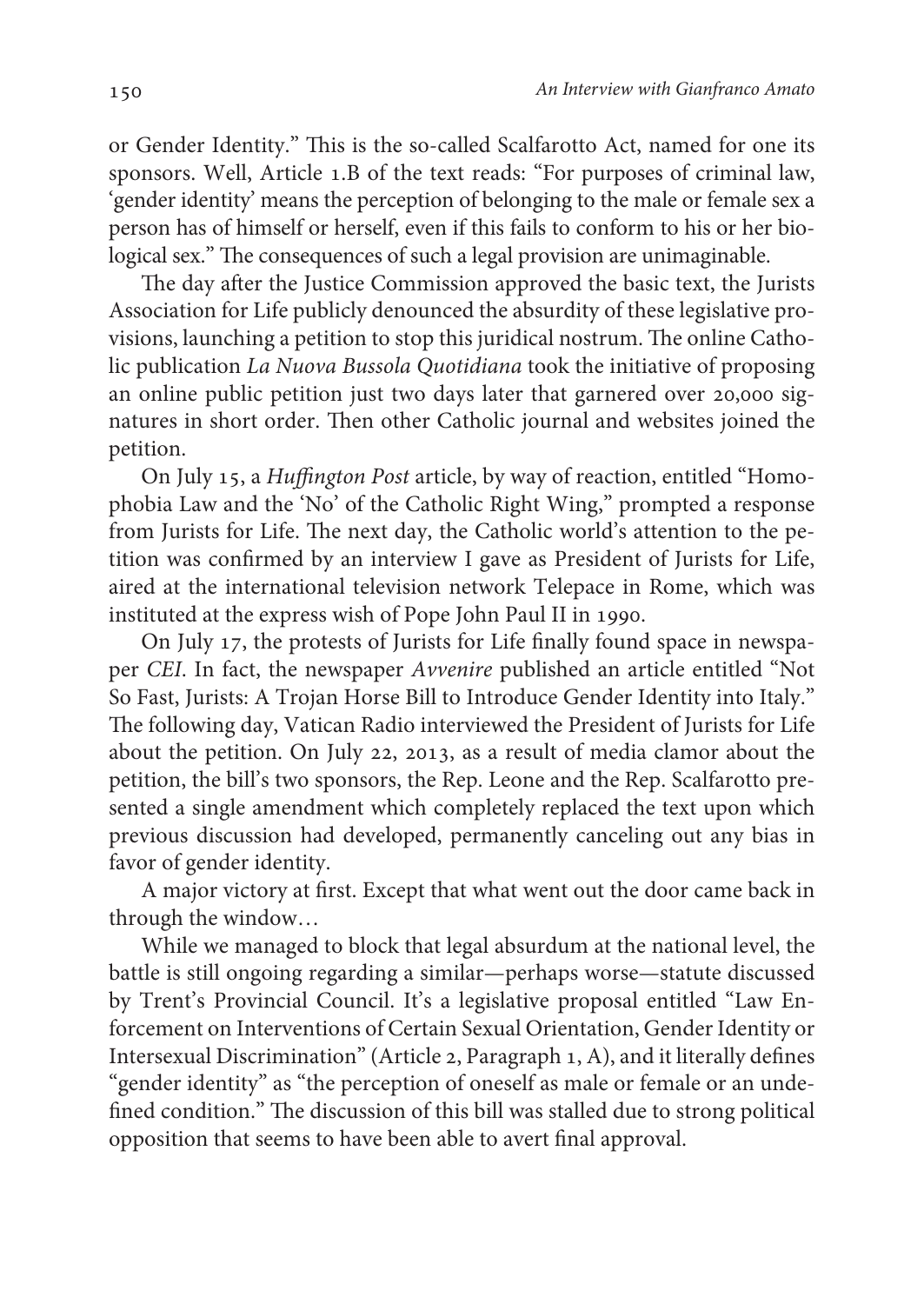On November 4, 2014, the First Civil Chamber of the Messina Court reached a verdict in case 2649/2014 reaffirming the principle that, "the gender identity of a person does not temporarily or permanently depend on surgery modifying his or her primary sexual characteristics." What had happened was obvious. A young man of twenty-one had gone to the Registry Office of the Municipality of Messina demanding that his ID should indicate that he was female. The official of the Municipality pointed out the law allows him to change his sex on his ID only if he is undergoing surgery.

The young man stated he did not want to undergo any operation, and explained that he is a woman because he feels he is a woman, and public authorities have the duty to certify his condition on the mere basis of his selfperception. Naturally, the Registry Office official was forced to issue a formal denial on the basis of current legislation. The young man brought the matter before the Court of Messina, who, according to their decision, found his request well-justified. In fact, in the explanation of their decision, the judges stated that, "a person's gender identity is constituted by three elements: one's body, one's self-perception, and one's social role." Analyzing the specific case submitted to them, they concluded that, in this case, the young man's body was somehow less important than the other two elements, which should thus be seen as dominant.

Given this sentence, the same Court ordered the Registrar of the City of Messina to change the boy's birth certificate and all subsequent documents. Today in Italy we have a man, a male, a holder of the XY chromosome, who according to law is a woman. If this man wished, for example, to take advantage of affirmative action according to sex (the so-called female quota) he might very well do so, with bureaucratic documentation to attest to his condition as a woman.

He could, in theory, marry another man. The controversial principle through which the Court of Messina embraced gender theory has unfortunately been recently reiterated by another surprising decision of the Court of Cassation. With a decision destined to become historical (Cass. First Sec., Sent no. 15138/2015 of 20 July 2015), the Court—in contrast to the clear pronouncements of the Court of Piacenza and the Appeals Court of Bologna which had denied a right to obtain personal data rectification without surgery—has determined that, "the desire to actualize the co-incidence between soma and psyche, even in the absence of a surgical operation, is the result of a painful and personal processing of one's gender identity."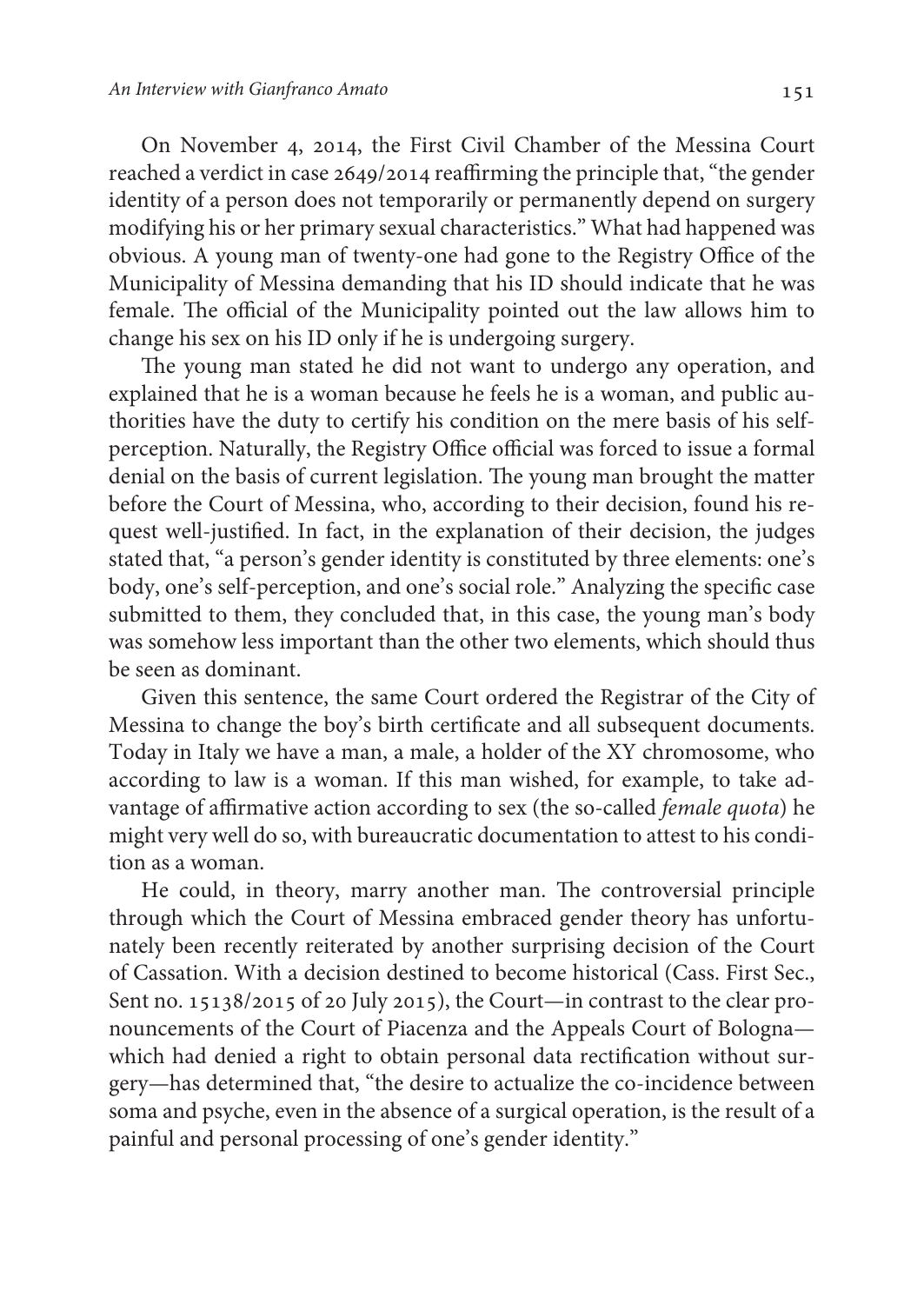It is clear, therefore, how gender theory—despite the clamor of deniers advances through the strong arm of the law.

And that's not all. This questionable jurisprudence is dangerously influencing the administrative sector. Resolution n. 27-1613 of the Piedmont Regional Council, June 23, 2015, which aims to achieve a "Gender Identity ID," is an excellent example. There is no doubt—nor could there really be any—that the LGBT lobby is pushing for the enactment of this administrative measure since, as the preamble to the resolution candidly admits, the Council has acted, "in view of the request received by the Piedmont Region LGBT Pride Cooperative of Turin to introduce its employees to the chance to receive an ID in accord with the gender chosen and which respects one's gender identity." Here for the first time (it seems), the new term "gender choice" coined by the LGBT lobby has been used in the bureaucratic language. We honestly did not feel need for it, but there it is. Gender ideology offers an enviable neologistic fantasy.

The resolution also offers some truly dramatic and even surreal passages. After recalling the norms on sex rectification governed by Statute No. 16414 of April 1982, the Council adopted a controversial (and minority) jurisprudential direction on the subject. In fact, in the resolution it says: "Whereas some judgments have proposed an interpretation of that legislation which, departing from the literal data, allows a registry for sex rectification even in the absence of genital reconstructive surgery."

As you know by now, Italy is slowly turning into a country of common law, with the "advantage" (unlike the Anglo-Saxon countries) that each can choose, at will, the precedent one likes best from among the contradictory and multicolored jurisprudence of the many judicial offices scattered throughout the national territory. As the Regional Government of Piedmont did.

So, this resolution ventures into the inaccessible area of "gender": "With consideration, finally, that there may be cases of person for whom there is no correspondence between gender identity and the biological body, so that the same persons feel they belong to a particular gender that does not correspond to the one attributed by birth."

What all this has to do with employee IDs is explained in the next step: "Given that, if on one hand the identification card has the function of being for clients a reference for the person who attends them in the public offices, on the other hand having an identification badge suited to one's gender choice can allow the same employee an improvement of his/her working conditions."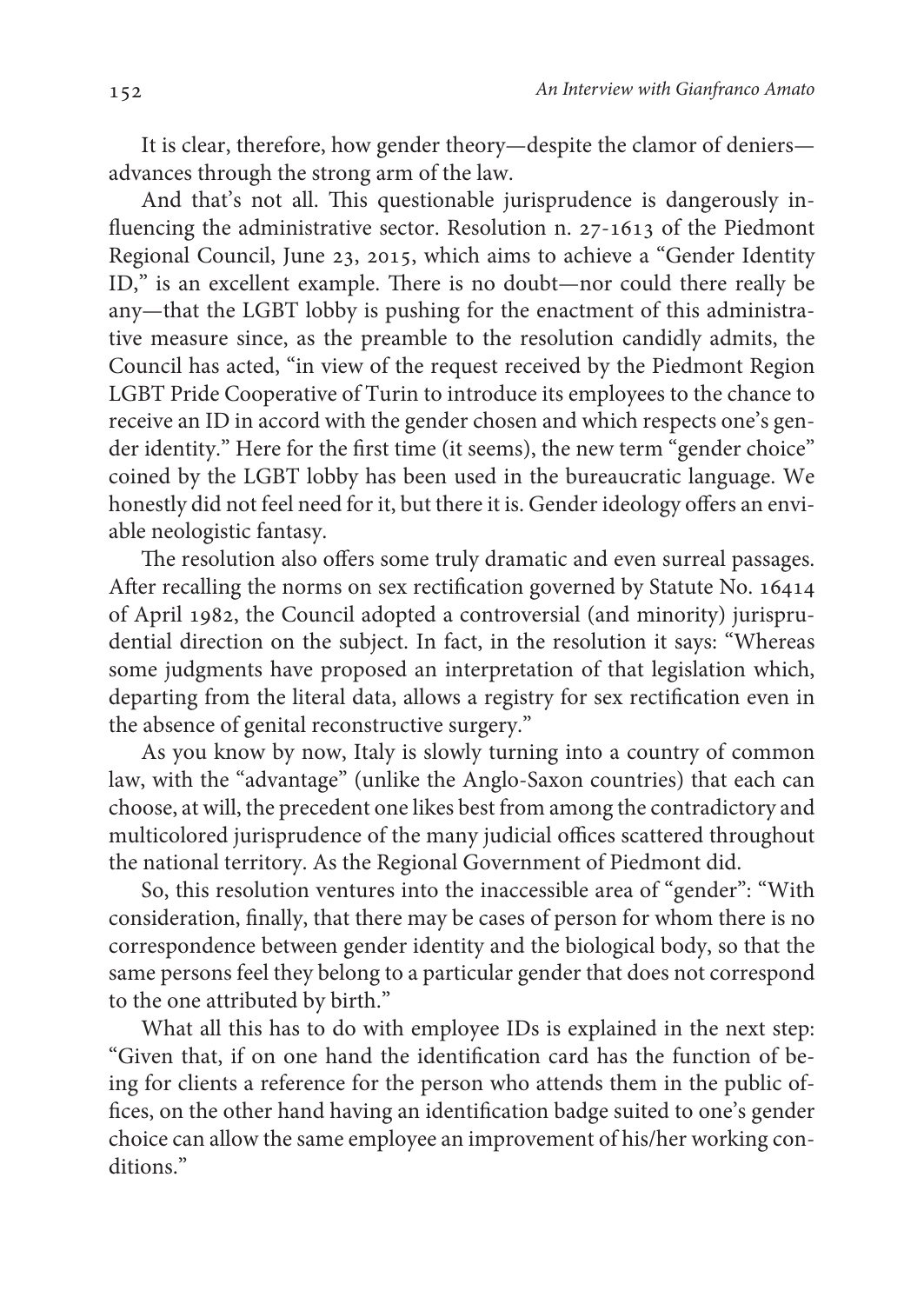From here we derive the final conclusion: "The Piedmont Region, due to all of the above circumstances, has considered it appropriate that employees of the Employee Board are required to display their ID. For those whose physical sexual identity does not correspond to gender identity, there is the option, if specifically requested, to have an ID conforming to their gender of choice."

### **Do you believe that the mass media is contributing to the spreading of gender ideology? If so, how?**

There surely is not enough space to describe how the mass media is striving to spread this theory, from television to print. I will just mention one case.

On May 5, 2015, after offering a lecture to the students of the Faculty of Civil Law at the Pontifical Lateran University, I hopped on a train to Milan and on my seat I found a copy of the magazine Grazia (No.2, Vol. 7 January 2015). It probably was left by the traveler who preceded me. I was flipping through the pages when I was hit by the image of a child dressed as an adult, in a black and white suit. The title intrigued me: "Generation UNISEX." The specific subtitle was: "She dresses like a boy, but calls himself 'John.' Shiloh Nouvel, Brad Pitt and Angelina Jolie's daughter, has become the most striking example of 'neutral' education, with no gender barriers. This is not an isolated case. From the United States to Italy, Grazia investigates."

In that article, Grazia explained on the side that "in fact, more and more parents, teachers and experts argue that we should educate children to be 'gender neutral.'"

It is easy to imagine the impact this message can have on public opinion if we consider the mimetic effects of celebrities' modus vivendi on normal people. So "neutral" gender is likely even to become trendy.

Not even the fashion world seems to be immune to the lobby's ideological attempt to impose gender theory on all levels. (Despite deniers' increasingly unbearable din.) To understand how they manage to deliberately lie, you can just take a walk around Oxford Street in London. The historic luxury store "Selfridges" is opening a store for neutral-gender shopping. The space devoted to the now obsolete men's and women's departments will make way for three floors of "gender free" fashion. All this to meet the demand of those who perceive themselves as male or female regardless of their biological sex.

So, a man who feels like a woman will have no problem buying a long evening dress, make-up or high heels to wear in the evening. The same goes for a woman who feels like a man. The old mannequins with masculine and feminine appearances have been scrapped as symbols of sexual difference,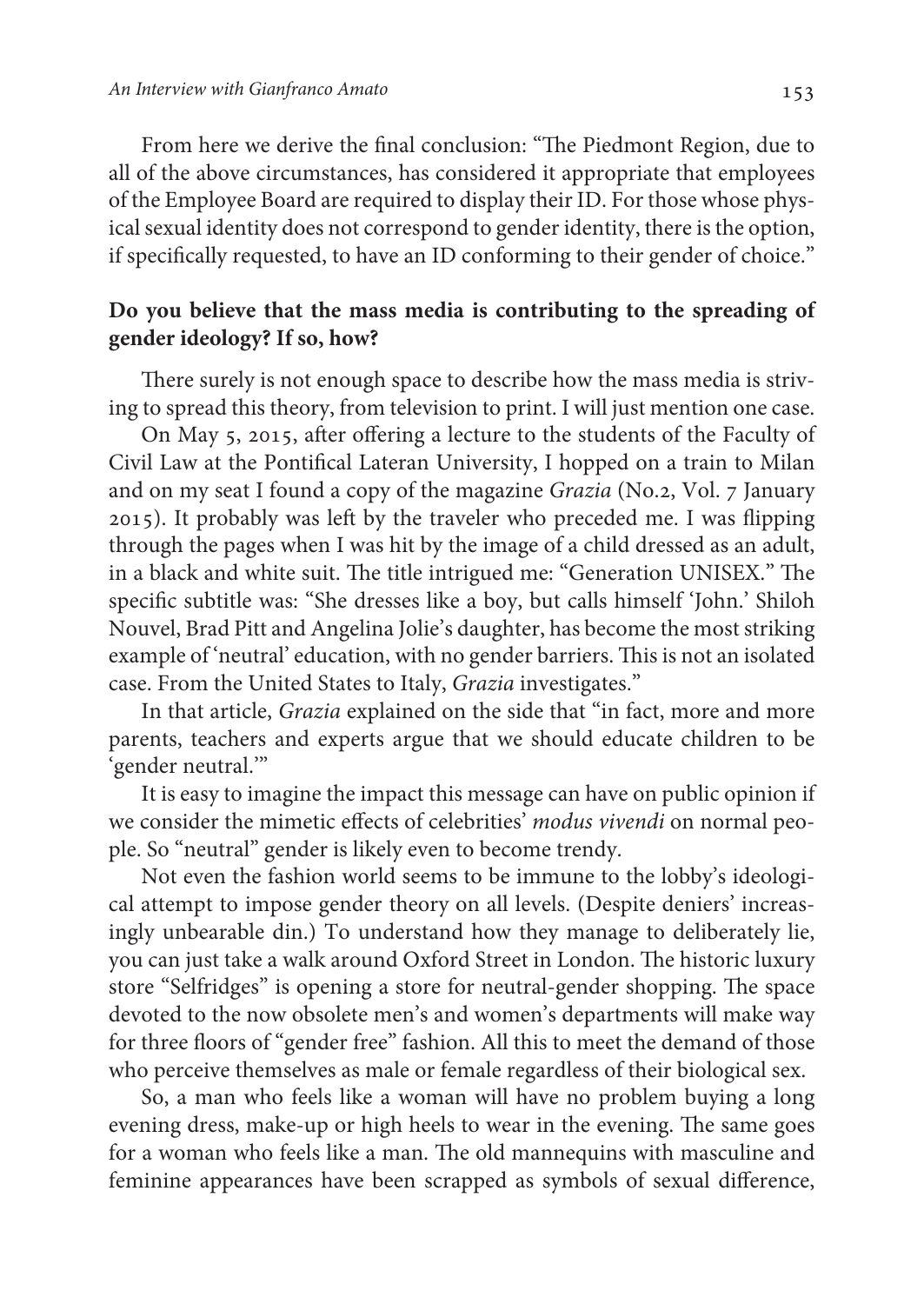the products of supposedly obsolete stereotypes from the past. According to Selfridges, where you will see the most curious fashion shows, muscular guys dress up in heels and make-up wearing skirts with absolute ease, while a neutral mannequin represents the new frontier of the "gender free."

There is no lack of demand. Among Selfridges' customers, for example, are students from the prestigious University of Cambridge, who obviously can afford the wealthy level of shopping. Extravagance has always been a luxury inaccessible to the rest of us poor mortals. Nor do I mention Cambridge students at random. Breaking a centuries-old tradition, the British historical university has decided to succumb to the pressure coming from the Cambridge University Students' Union's LGBT+, changing the classic "dress code" for the graduation ceremony in force until a short time ago. For males this was a black suit, white shirt, bow tie, socks and strictly black shoes, and for females an elegant black dress and a white shirt. Now, thanks to the "gender free," things can easily be inverted. We have already seen big boys graduate with makeup, long dresses, and high heels, a beard notwithstanding, such as Conchita Wurst.

To the joy of Charlie Bell, president of the student CUSU LGBT+ and promoter of revolutionary initiatives, he's finally been able to claim that sexual difference is actually a simple socio-cultural variable, and that, according to the pervasive gender theory, one's self-perception should prevail over one's biological sex.

#### **How does this reflect on the education and school system?**

We might start with a document widely promoted by the Italian National Office against Racial Discrimination (UNAR) entitled National Strategy for Preventing and Combating Discrimination Based on Sexual Orientation and Gender Identity (2013-2015), implementing Recommendation CM/REC (2010)5 of the Committee of Ministers of the Council of Europe, to combat discrimination based on sexual orientation or gender identity.

According to the aforementioned National Strategy, repressing discrimination against LGBT people should be structured according to four axes: (i) Education and Instruction (II) Work, (III) Prison Security, (IV) Communication and Media.

At this point the first axis in particular, the one concerning education and instruction, deserves to be examined.

Here the strategy aims precisely "to spread the gender theory in schools, also through initiatives for students and teachers, for the purposes of the elab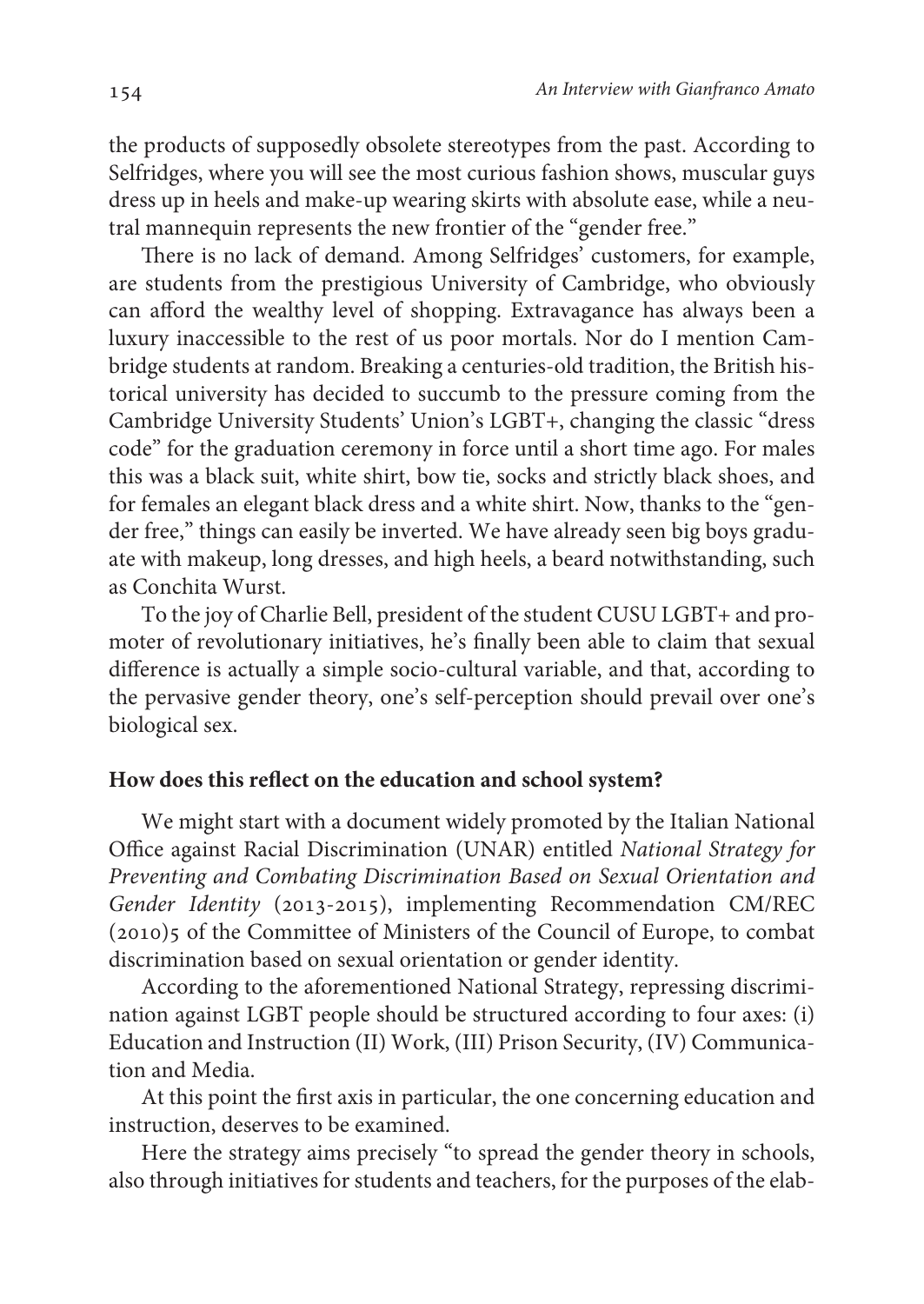oration of their process of acceptance of their sexual orientation and gender identity." The aim to propagate the "gender theory" is explicitly declared.

However, to understand what is going on in several kindergartens and primary schools in our country, we can just read the dense document entitled Standards for Sexuality Education in Europe, sub-titled: Framework for Policy Makers, School and Health Authorities and Specialists. This document was drawn up by the World Health Organization's Regional Office for Europe and BZgA (Bundeszentrale für gesundheitliche Aufklärung). The WHO document created in Cologne in 2010 includes indoctrination per age group on topics that are rather illuminating, through information and educational activities.

Let's start with the first category: that from zero to four years. According to the London Standard, infants should be briefed on "early infantile masturbation," the "discovery of their bodies and their genitals," an ability "to acquire awareness of gender," "different family relationships," "the right to explore nakedness and the body" with curiosity, and to "accept the different ways of becoming a child within a family."

The second group includes children from four to six years of age. The children of this range must not only already be taught all the individual parts of their genitals (in detail) but also must nurture a "respect for difference" and "gender equity," learn to "consolidate their gender identity," to "promote" the belief that "my body belongs to me," to be aware of the possibility of "same sex relationships," to know "other family concepts," to accept differences and to become convinced that it is up to them to decide with "an open and nonjudgmental attitude."

The third category is between six and nine years. Children of this age must be introduced to "the basic idea of contraception (how to plan and decide on your own family)" through an in-depth knowledge of "different contraception methods," "sexual relations," "children's sexual rights," and knowledge of "diseases related to sexuality." It is also mandatory that children, boys and girls six to nine years of age, learn to accept not just "the insecurities that come with the awareness of their own bodies" but also "diversity," in particular "same sex friendship and love," including education in absolute respect for different "values, lifestyles and norms."

The fourth group is that of children ages nine to twelve. At this stage, in addition to an already complete sexual knowledge (of ejaculation, abortion, menstruation, contraception, etc.) they must adopt a "positive attitude toward gender identity and equity," learn to try "same-sex friendship and love"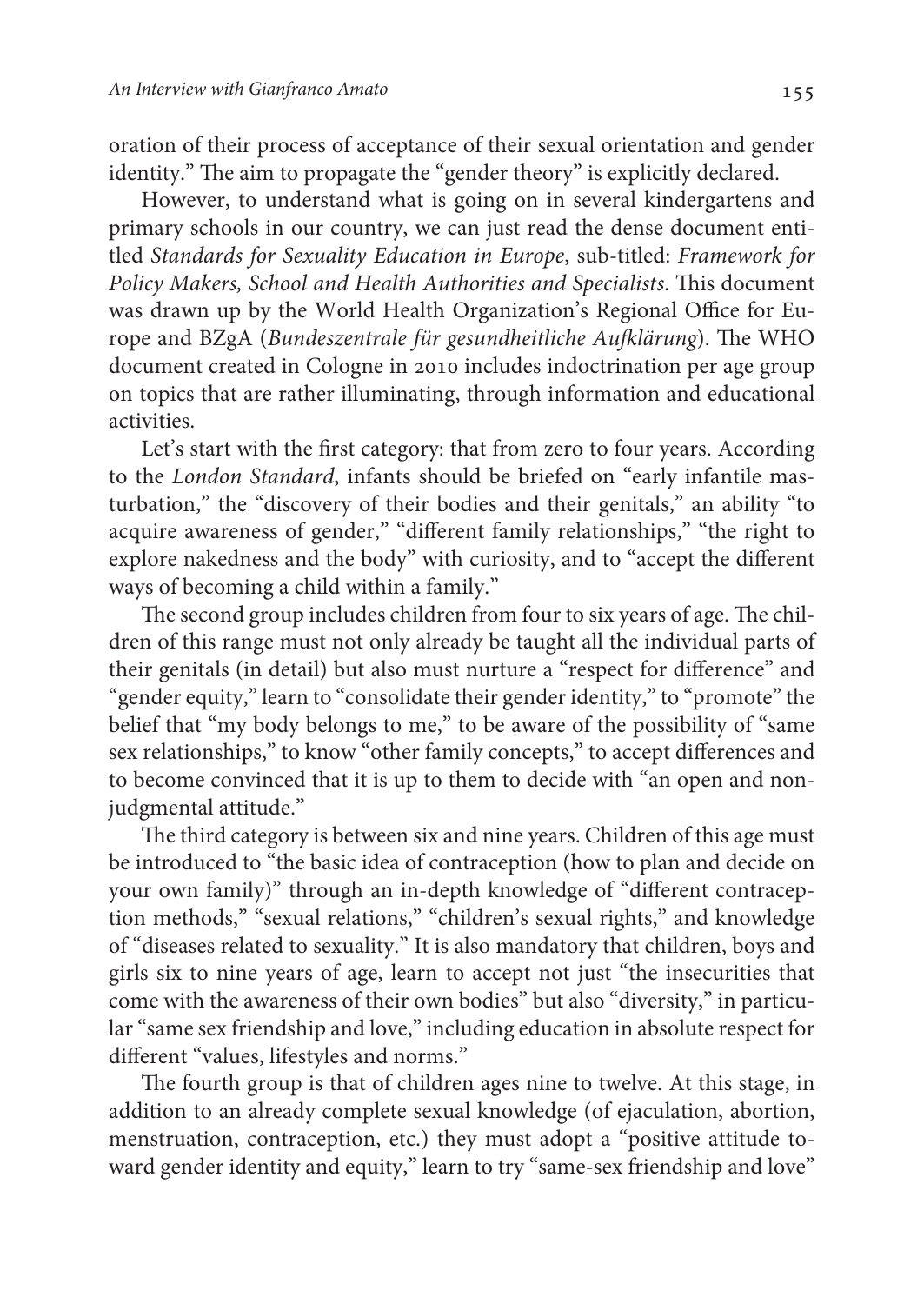and to accept, respect and understand diversity in sexuality and sexual orientation<sup>"</sup>

A fifth group includes teenagers ages twelve to fifteen years of age. They must be educated on "the role expectations and role behaviors of sexual arousal and gender differences," analyzing aspects of ''gender identity and sexual orientation," including "coming out," and, of course, they too must "accept, respect and understand diversity in sexuality and sexual orientation."

The sixth and final category regards boys and girls of fifteen years and up. A more advanced training phase is needed. This includes, for example, the ability to create genetically designed babies, "a critical view of the different cultural / religious norms related to pregnancy, parenthood, etc.," to perform "coming out" in front of others (publicly admit to homosexual or bisexual feelings), more "acceptance of differences in sexual orientation and identity," the "transition from possible negative feelings, disgust and hatred toward homosexuality to acceptance and appreciation for sexual differences," and "changes in family structure" to analyze concepts of "homosexuality, bisexuality, asexuality and single parenthood," as well as an ability to "recognize violations of rights and to denounce discrimination and gender-based violence."

### **How does one explain the irrationality and danger behind such a document?**

First, it is the expression of a culture that conceives of human sexuality as connected to the body alone, to genital experience and to narcissistic pleasure, leading to a loss of serenity—already during the early years of innocence—and emptying out into different forms of depravity.

Second, it introduces a deadly, toxic ideology of pan-sexualism to young people through hate-filled forms of propaganda and indoctrination from an early age, seeking to transform the anthropological conception of man as it's been known to our civilization for thousands of years.

Third, it disempowers the family—the privileged, natural sphere for education—of its formative task in the sexual field, disregarding the fact it's the family that offers the ideal environment for fulfilling the mission of securing one's gradual education into sexual life, prudently, smoothly and without major trauma.

Fourth, it clearly violates two fundamental rights recognized, guaranteed and protected by the Universal Declaration of Human Rights: in particular Article 18, which guarantees the freedom to express one's religious values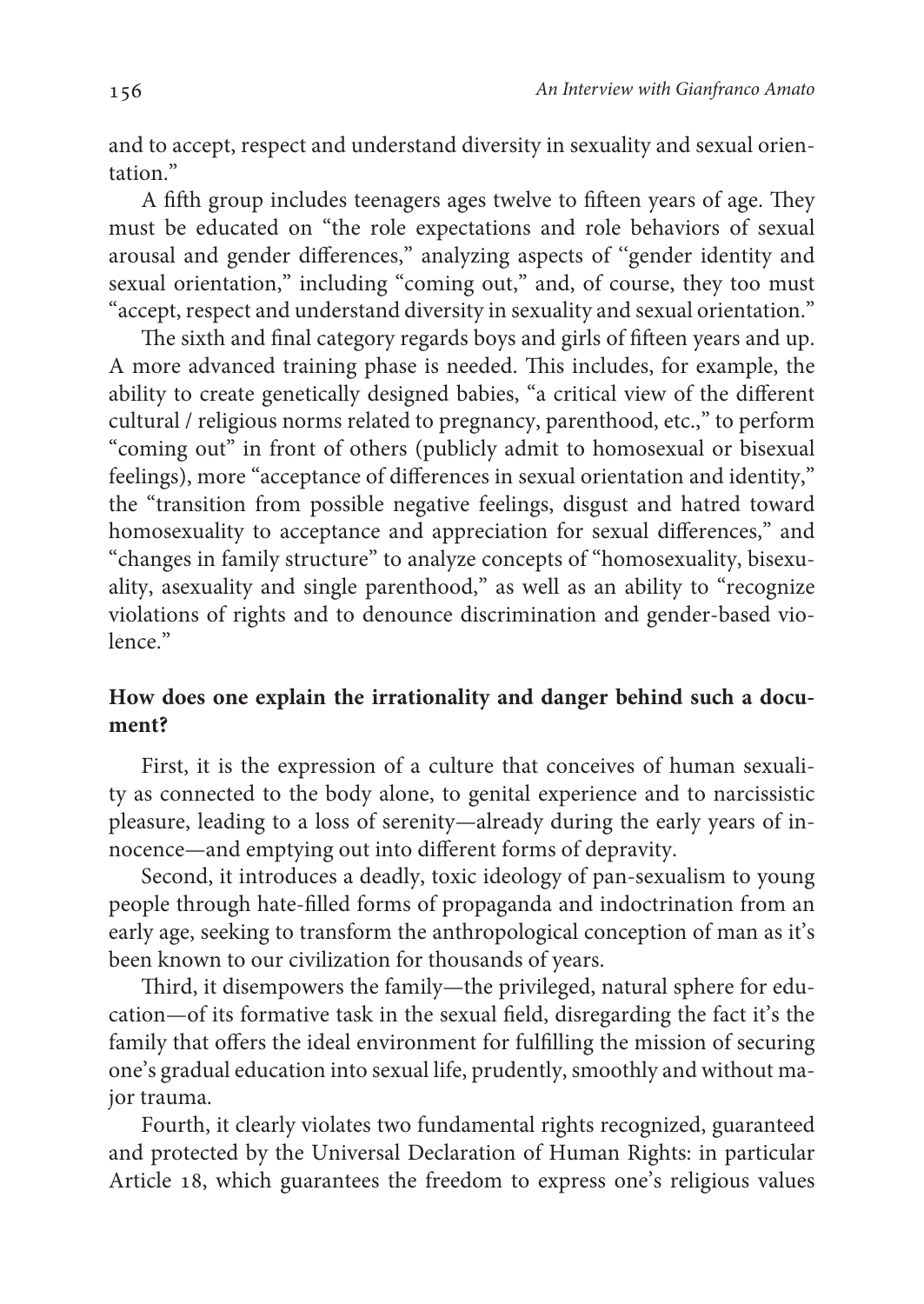in education either alone or in community with others, in public or in private; and Article 26 of the priority of parental rights in choosing how to educate one children. Yet it seems pretty significant that the latter principle was expressly declared in 1948, the year in which the Universal Declaration was signed. As a generally accepted and granted principle, it was not mentioned in any national or international legal document. The point is that it followed the Second World War, an experience tragically demonstrating how devastating, destructive and deadly the indoctrination of young people through the Third Reich state education system could be.

It became clear how public education could become a lethal weapon in the hands of power.

Returning to the present, it should be noted that the section on the "Standards for Sexuality Education in Europe," which could become devastating, is precisely the one related to so-called "gender identity," i.e., the theory that children should have the right to choose their sex. They must be able to decide whether to become boys or girls.

#### **What's a barnehage and how has it been presented?**

The Scandinavian gender barnehage model is increasingly becoming a trend in several kindergartens. In this model boys are dressed as girls and vice versa, and boys play with dolls and girls with cars. The terrifying thing is that political power is seeking to manipulate the most malleable individuals in any population—children from zero to six years of age—to inculcate a novel absurdist anthropology that brings to mind Pope Francis' implacable judgment: "a mistake of the human mind that creates confusion." Yet what seems incredible is that this attempt to indoctrinate children is faring well amid indifference and general unawareness. Worse than that: if anyone dares to oppose it or raise doubts, he or she is branded with the usual offenses: "Bigot," "backward," "medieval," "opponent of scientific progress"—ending with the inevitable insult of "homophobic" or "fascist," which is always good for any occasion. We are not even aware of the excesses achieved to date. Just consider Gonapeptyl, a hypothalamic blocker—approved by the British government—designed to delay puberty in children so as to give them more time to decide whether to become male or female…

The sternest, most implacable judgment was offered by the Roman Pontiff when, on the occasion of a speech to the representatives of the International Catholic Child Bureau (BICE), on April 11, 2014, he insisted that, "we must support parents' rights to educate their children and reject any kind of ex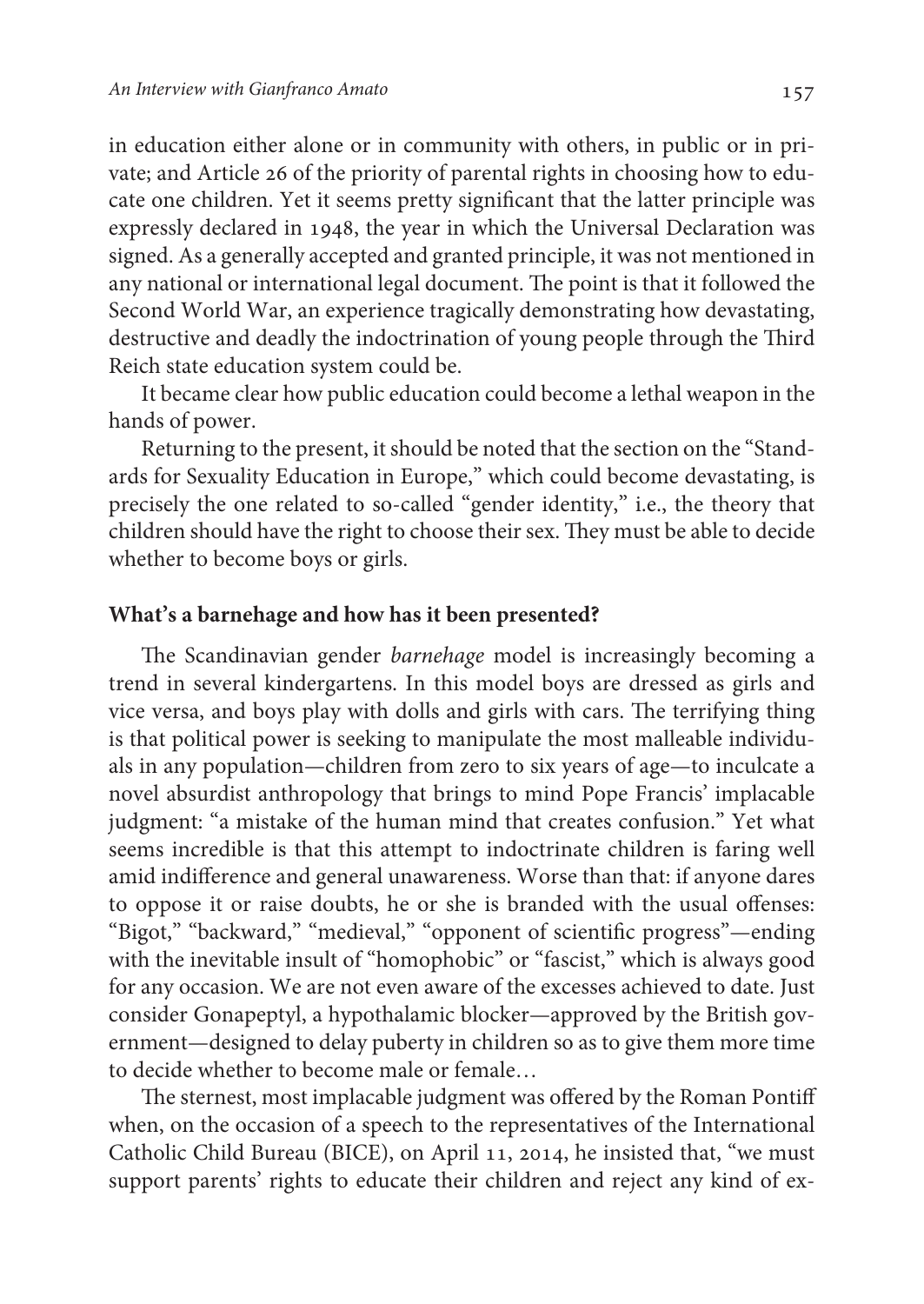perimental education on children and young people, used as guinea pigs" in schools that more and more resemble re-education camps, and recall the horrors of educational manipulation already endured during the great genocidal dictatorships of the Twentieth Century, today substituted by the dictatorship of "Group Think." As well as when, on his return trip from the Philippines, January 19, 2015, when interviewed by Jan-Christoph Kitzler (a journalist for the German radio program "Ard"), Pope Francis, referred to gender theory as "ideological colonization."

 Today young people are taught that everything is "opinion and instinct," to the point that to have the right to challenge even one's own nature, now reduced to spirit and volition, in a contradictory logic for which "the manipulation of nature, that today we deplore regarding the environment, becomes the choice of man toward himself," as Benedict XVI masterfully recalled in his speech to the Roman Curia held on December 21, 2012.

### **Perhaps the greatest danger is that of an anthropological vision that abandons a human being's truth and beauty.**

 This anthropological vision, in which man is conceived only abstractly, is truly dangerous: a being able to choose for himself something like his own nature, autonomously. In this way, as Pope Benedict always recalled, "man as a legal entity in his own right necessarily becomes an object, to which one has a 'right,' and who, as a subject of law, may be procured." When the freedom "to do" becomes freedom "to be," the inescapable conclusion is to deny not only the Creator, but the creature as well. Thus, man denies himself.

In addition, it's a real short-circuit of human reason to repress sexual difference from among natural indications so as to reduce sexuality to pure instinct, through the implementation of educational projects rooted in this vision.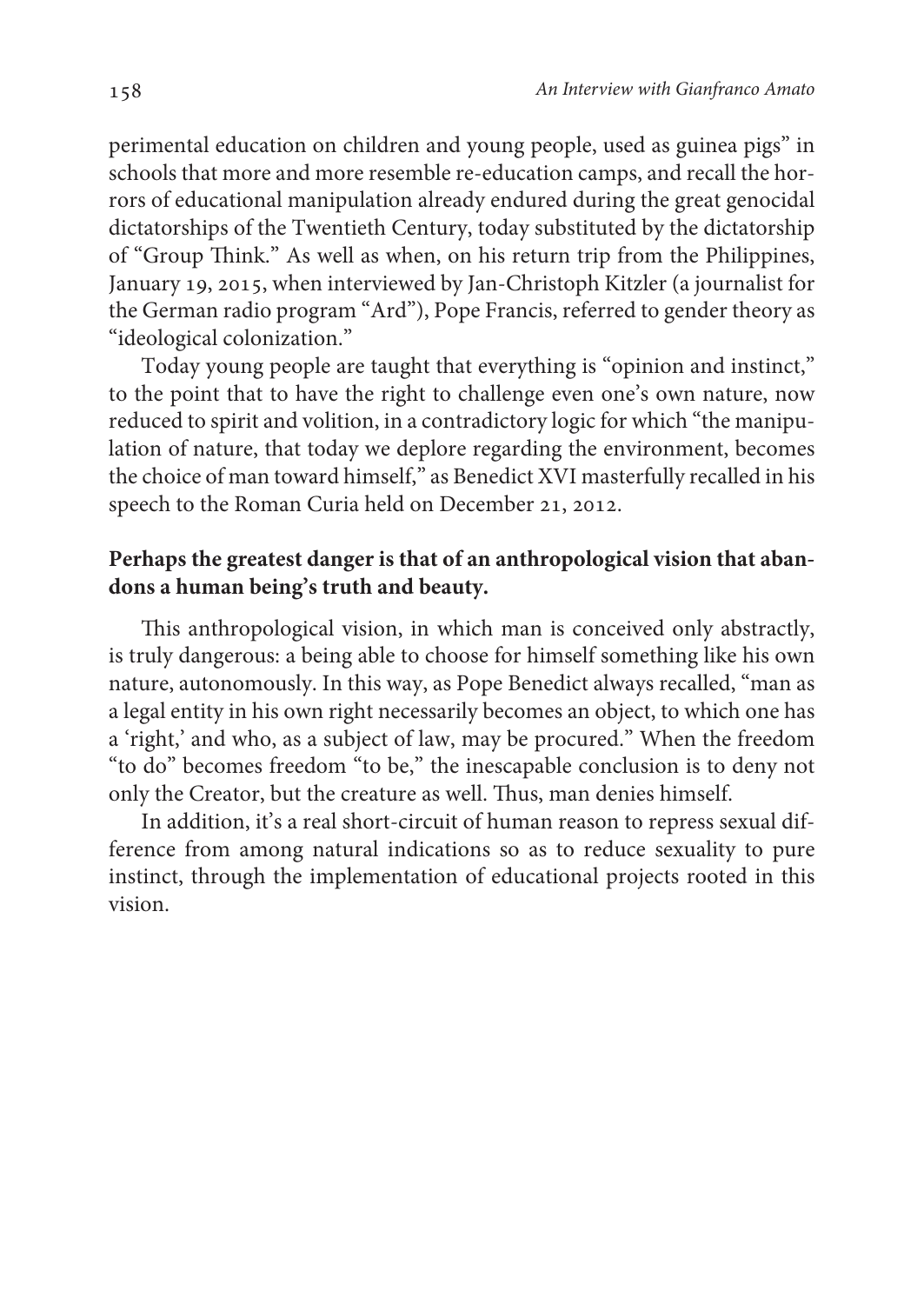#### PART IV

# AN INTERDISCIPLINARY APPROACH TO SAME-SEX ATTRACTION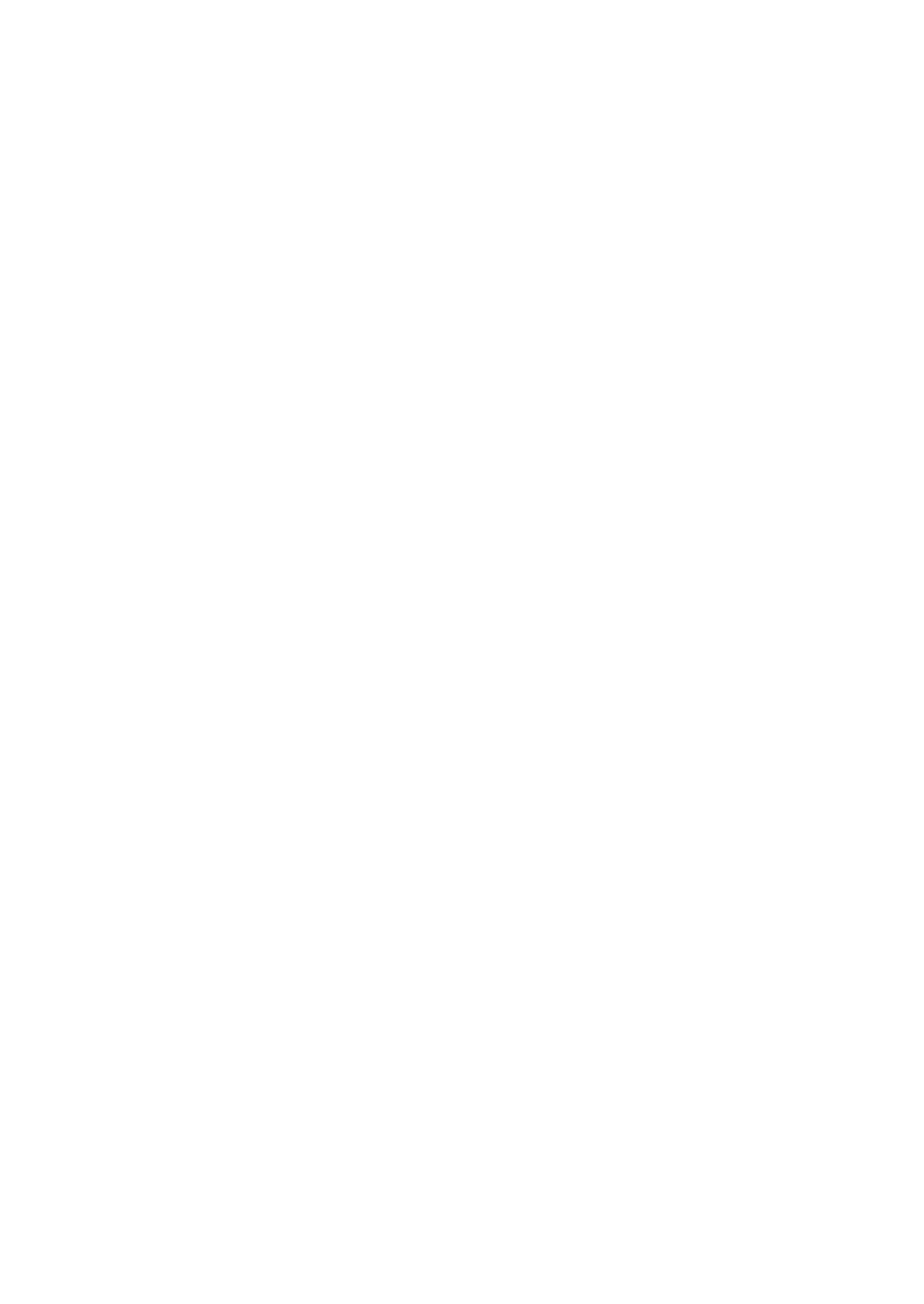#### ALESSANDRO FIORE\*

## A PHILOSOPHICAL AND MORAL ANALYSIS OF SEXUAL BEHAVIOR

Many conceive same-sex attraction to be "a natural variant of human sexual behavior." This expression comes from the World Health Organization.<sup>1</sup> Is it still possible to state that same-sex behavior is "contrary to nature"?

The question is not of secondary importance. Sexuality is one of a person's most profound dimensions. Considering the World Health Organization's position, we must first understand the possible validity of such a judgment about same-sex attraction and, above all, what meaning the adjective "natural" has. What exactly do we mean by "nature" when we speak of SSA? Here, we want to distinguish the various fields of knowledge and retrace the reasoning that has led Christian philosophical (and theological) thought, in particular, to support the "non-naturalness" of SSA.<sup>2</sup> The term "natural" has a plurality of meanings.<sup>3</sup> For example, it may stand for "what you find in nature." In this sense, SSA could be called "natural" because it corresponds to a human condition (more or less) as old as man himself. However, in this sense pedophilia, rape, murder, etc. could also be considered "natural."

The observation that some same-sex behaviors are also present in the animal kingdom (even if the nature of this variant of practice is much disputed) and are therefore"natural" does not help much. Rape, necrophilia, devouring

<sup>\*</sup> Managing editor of Notizie ProVita.

<sup>1</sup> "World Health Organization removed homosexuality from the international classification of diseases (ICD) in 1990. It was included in the category of "sexual orientation." ICD-10 specifically states that "sexual orientation by itself is not to be considered a disorder." However, "the ego-dystonic sexual orientation" remains cataloged among the disorders (F66.1). See WHO, The ICD-10 Classification of Mental and Behavioural Disorders, p.172-173, available at its official website www.who.int.

<sup>&</sup>lt;sup>2</sup> In this reasoning, ample space is given to the concept of nature and the principles of morality as systematized by Thomas Aquinas (1225-1274). We are interested in examining whether these concepts and principles still retain substantial validity.

<sup>&</sup>lt;sup>3</sup> Already Aquinas noted that the term "nature" and the derived adjective "natural" were analogous terms with a plurality of meanings: Natura dicitur multis modis. See Contra Gentiles, IV, c. 41, and In III Sent. D. 5, q. 1, a. 2.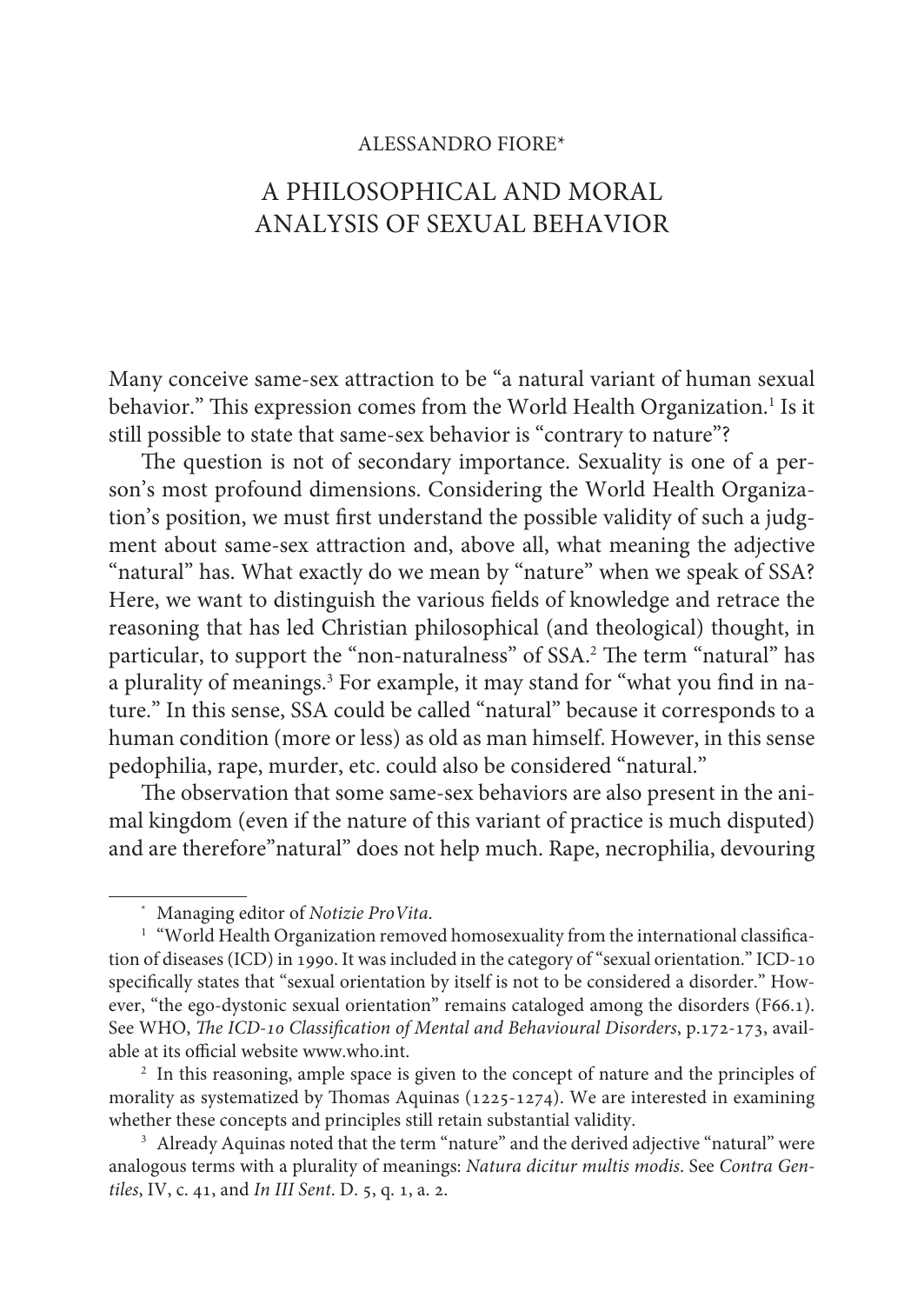one's partner following sexual intercourse, and other behaviors of this kind are also present in the animal kingdom.<sup>4</sup>

A definition of "natural," such as "what happens in nature," does not tell us anything about how humans should behave but only about how they behave (and often, very often, misbehave) de facto. Now, we are interested in the aspect of "duty," the moral aspect. It is mainly in the moral sense that samesex behavior is defined as "disordered," "contrary to nature" or "abnormal." Organizations such as the WHO have a specific authority (not infallibility) to tell us what pathology is or is not for medical science. However, a pathology is not necessarily a moral disorder, and moral problems are not necessarily pathological.<sup>5</sup>

We intend to explore the properly moral aspect of "nature" and of human behavior and to specify the behavior, including same-sex inclinations (today we say "orientation") in line with moral principles. However, we are not directly interested in discussing whether same-sex behavior can be qualified as "pathology." There is evidence that it can be the cause of various diseases, which is "pathogenic" regardless of whether it is a pathology or not.<sup>6</sup> However, the moral discourse will remain central. First, we will define what "moral" (or "ethical") is. Morality or ethics is, in simple words, the knowledge of what a human being, as such, should or should not do. The first principle of this knowledge is the following: "Good is to be done, and evil avoided."<sup>7</sup> This principle is the moral action. But we need to understand what is morally right and what is morally evil, the good and evil that appeal to man's duty.

Let us now return to metaphysical principles. Good, in general, corresponds to a specific perfection that can be an object of desire and, ultimately, a fullness of being.<sup>8</sup> By contrast, evil is the absence of this perfection and this being. To be more precise, the "privation" of a perfection (being) constitutes evil. In fact, not every "absence of good" constitutes evil—only the "privation

<sup>&</sup>lt;sup>4</sup> An exhaustive review of the bizarre sexual practices of the animal world may be found in popular books, e.g., L. SIGNORILE, Il coccodrillo come fa: La vita sessuale degli animali, Codice, Turin 2014.

<sup>&</sup>lt;sup>5</sup> Some prominent examples: murder, theft and rape are not invariably linked to psychological disorders.

<sup>&</sup>lt;sup>6</sup> It is the case of the extension or privileged transmission of certain diseases such as AIDS due to same-sex behavior. See Infra.

<sup>&</sup>lt;sup>7</sup> "Hoc ergo est primum praeceptum legis, quod bonum est faciendum et prosequendum, et malum vitandum. Et super hoc fundantur omnia alia praecepta legis naturae…," Summa Theologiae, I-II, q. 94, a. 2.

<sup>8</sup> See Summa Theologiae, I, q. 5.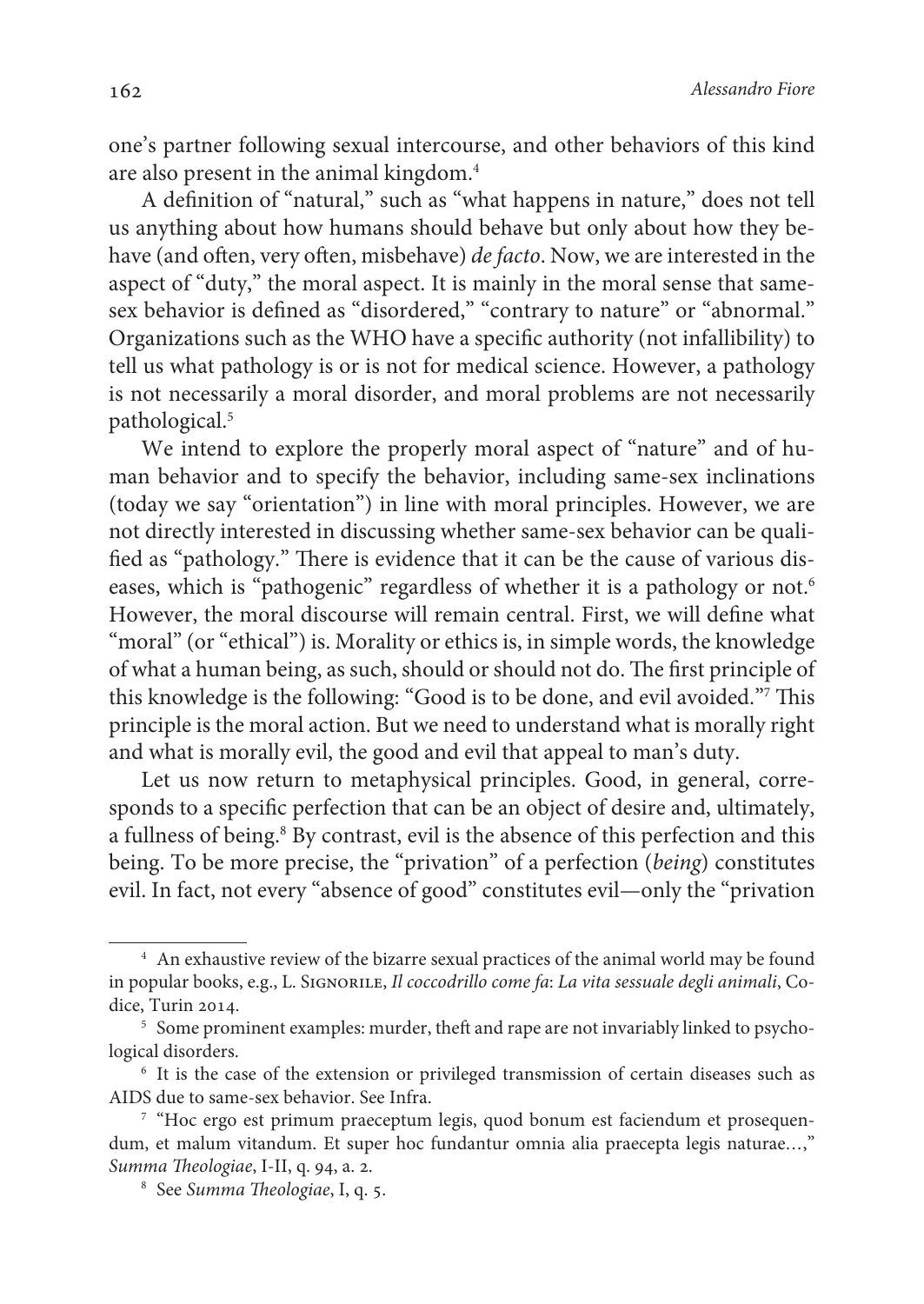of good" constitutes it. Privation is the absence of a good that should be there: evil is precisely the absence or denial of a good.<sup>9</sup>

A few examples can help us understand. It is not an "evil" thing for a pig not to have wings, but it is for a bird. It is not bad for the oyster to be incapable of reasoning, whereas this inability is bad for a man. The same can be seen in artificial things. We would not say a knife is "a bad knife" because it does not broadcast images properly. Rather, we would judge a television that does not transmit images well a "bad" television. A bad knife would be one that does not cut—"being unable to cut" is, therefore, definitely "bad" for a knife.

So, to find the "good" of a being and, by contrast, the "evil," it is necessary to distinguish between what is simply "lack" of good and what is "privation" of good. This is to know when the good under consideration is a "due" good, and when it is not. Only in the first case can we talk about an "evil."

The secret lies in a single concept: finality. This idea may sound strange, even absurd, to the anti-metaphysical contemporary mindset. The final cause is the only element necessary (but not sufficient, as we shall see) to cross the alleged abyss that separates the "is" from the moral "ought." Referring to other works for a more detailed discussion of this issue, we rely on the reader's common sense.<sup>10</sup>

It is the final cause that tells us when we are facing a lack of good-perfection-being that is also a "privation," i.e., "evil." It is the final cause that tells us when the good is, in some way, "due." The pig's structure is not intended to fly, and thus it is irrelevant if it does not have wings. The bird should fly, so it should have wings. If it had no wings, it would be in a state of "privation." The oyster's structure is not made for reasoning, while the man should be able to reason. That is, its structure and its development are intended to exercise

<sup>9</sup> Malum enim est corruptio vel privatio boni, Aquinas, Textus Petri Lombardi, II, dist. 34.

<sup>&</sup>lt;sup>10</sup> Modern philosophical thought finds it difficult to found ethics objectively, especially after the so-called formulation of Hume's law, according to which one cannot derive an ought from an is. That is, from a description of a thing's being one cannot derive how that thing should behave. Hume's reasoning is unassailable if we assume the empiricist worldview. After all, final causes are meaningless for empiricism. However, within a metaphysical view of reality that includes final causality, one could recognize a relation of dutifulness, which becomes moral dutifulness when the will is ordered toward the ultimate finality of human nature. On the possibility of escaping "Hume's Law," also called the "naturalistic fallacy," see E. Sgreccia, Personalist Bioethics: Foundations and Applications, The National Catholic Bioethics Center, Philadelphia 2012, p.44-60. Mons. Sgreccia sees in the "teleology derived from Aristotelian Thomism" one way of escaping the "grand division" of facts from values. From a natural law perspective, see R.M. Pizzorni, La filosofia del diritto secondo S. Aquinas, Studio domenicano, Bologna 2003 p.359-383.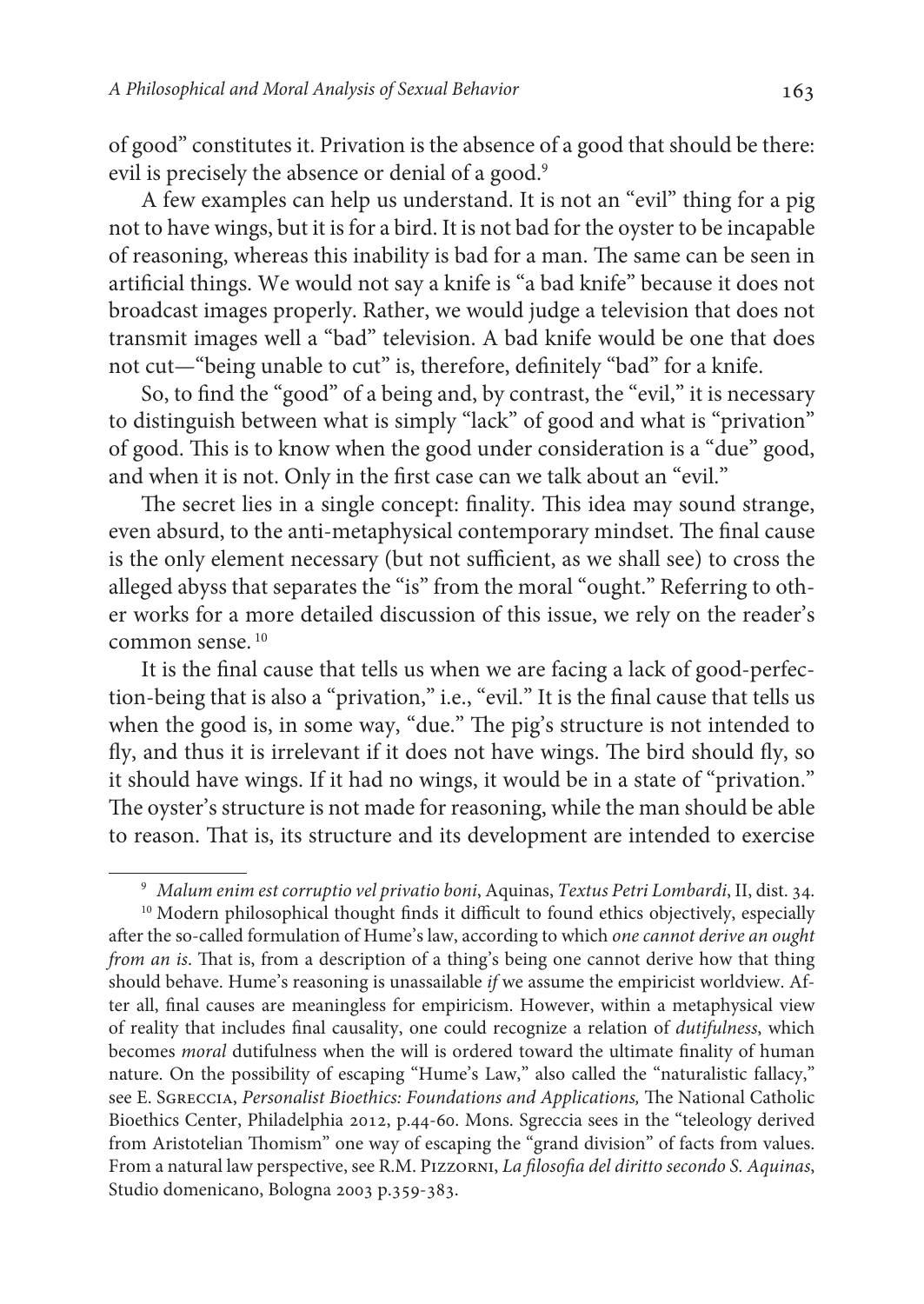that function. The knife is not made to transmit images, while the television is. It is its purpose. The perfection of "transmitting images" is, therefore, due to a good television, as that of "cutting" is to a knife, since that is its purpose.

In summary, evil is metaphysically defined as a privation of good, that is, as the absence of a "due" good. This statement of this "duty of good" is given by the final cause according to which the subject, the faculty, the action, and so on is ordered.

Therefore, evil cannot be reduced, for example, to pain. First, physical evil is much broader than just pain. There may have been a privation of good, absent consciousness and therefore absent pain. Think of a person that loses his legs and even his senses after an accident. That person may not experience pain but surely is not feeling "good." The same death, which is a privation of life, excludes pain at the moment it happens.<sup>11</sup>

Evil is thus the privation of good, a perfection that corresponds to the final cause of the subject, function, action, etc. Sickness is the deprivation of health (the organic balance and fulfillment toward which the entire subject and various faculties tend), blindness is the privation of sight (the eye's finality), and so on. It is important to note just one thing. It is easy to see how "good" and "evil" are realized differently depending on the being to which we refer. We have seen that good and evil are applied differently to a pig, bird, man, knife, etc. In other words, while maintaining the same definition, we adjust those concepts according to "what a certain being is," and "to what end it is directed."

Philosophically this is expressed in one word—the "nature" of things. "Nature," in its physical-finality sense, expresses this precisely<sup>12</sup>—the essence of a thing ("what it is") as ordered to its final cause.<sup>13</sup> An essence as a principle

<sup>&</sup>lt;sup>11</sup> Even pain can meet the metaphysical definition of evil, however, to the extent that it is bad. And yet, pain can also be good in two senses: a) if it is identified with the awareness of a "privation" that afflicts us. If this awareness did not exist, we not would be aware of the evil that afflicts us, and we would not know how to react proportionally against physical (or psychological) evil, risking disintegration sooner or later. b) Pain could be a good if it is "aimed" at achieving a greater good. In any case, pain is bad as well because it implies an awareness of something we lack.

 $12$  This expression is found, for example, in R.M. PIZZORNI, La filosofia del diritto secondo S. Aquinas, Studio Domenicano, Bologna 2003, p.268. Based on In III Sent., d. 5, q. 1, a. 2, the author distinguishes at least three different meanings of the term "nature": 1. nominal meaning; 2. physical-teleological meaning; 3. Metaphysic meaning.

<sup>&</sup>lt;sup>13</sup> Aquinas explains that nature is "the essence of the thing as it is ordered to the operation of the thing itself," De Ente et Essentia, I, 3.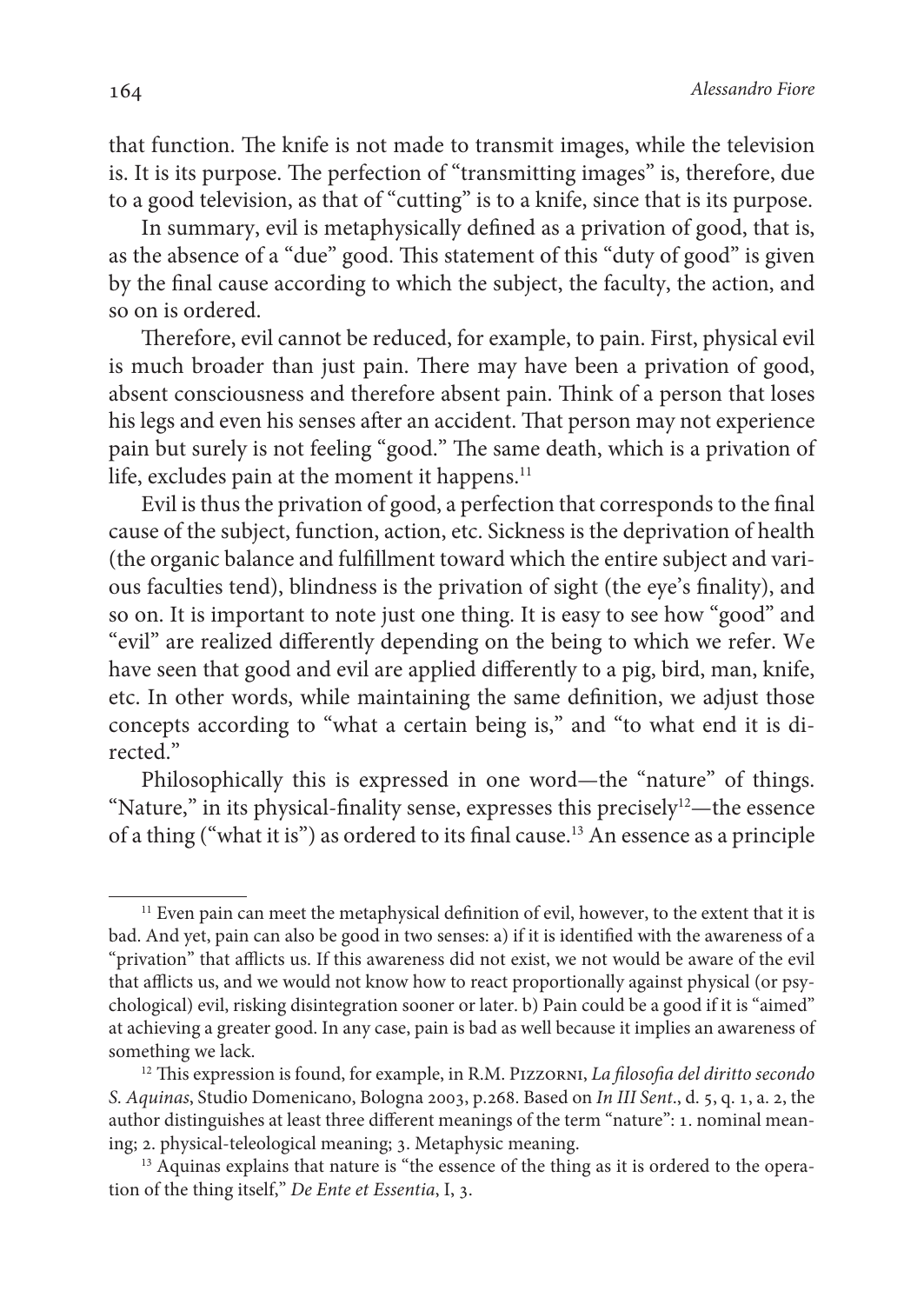of activities and operations, with each having distinct finalities, contributes towards a being's overall and totalizing final cause.

At this point, we can begin to delineate the meaning of the expression "contrary to nature." Still, the logical path is not yet finished. We have to take a step forward. Assuming "good" and "evil" and their relationship with the "final cause" and "nature of things" are defined metaphysically, it is when we are in the presence of a specifically moral good or evil that "natural" and "contrary to nature" have an ethical significance. When do we enter the moral sphere?

Not every "good" and every "evil" (privation of good) in a metaphysical or physical-finalist sense constitute a moral good or evil. Moral good and evil are connected to a series of concepts, such as merit, guilt, punishment and virtue, that do not compete with other types of good and evil. The sun and water are good for plants as they contribute to their growth, but this good is not a moral good. The sun and water have no particular "merit" in the realization of this good, and if they stopped giving water or light, they would not be "guilty" of anything. If a dog were to bite a child causing serious injury, we would use similar terms to those we would use if the injury were deliberately caused by a person ("He's a bad dog," "He deserves punishment," etc.). It is clear that these expressions, although similar, are profoundly different if they refer to a person. The person who harms a child, perhaps for trivial reasons, is a bad person in a different sense from the dog. In fact, a dog does not face a trial, its "guilt" is not investigated, and its "repentance" is not required. The dog will not eventually go to confession, etc.

After all, the good and evil done by man are unique because they imply a fundamental reality: freedom.

In fact, if the (wrong) action were not freely willed (or at least allowed) there would be neither guilt nor punishment, even under the civil legislation. If the (right) action were not freely accepted, there would be no "merit" and therefore no right to a reward. The issue of free will is another point that deserves much ink. After Benjamin Libet's experiments, many today claim that in reality freedom is an illusion. We will explain why these claims are unfounded.<sup>14</sup> We will confine ourselves to an argumentum ad absurdum: if there were no freedom, if the human acts did not come from a will, if the

<sup>&</sup>lt;sup>14</sup> We refer on this theme to a recent work that tells why the psychological and neurological arguments inspired by Benjamin Libet's experiments are entirely insufficient to exclude the existence of free will, which is, rather, an indisputable fact of common sense and personal experience. See A.R. Mele, Free. Why Science Hasn't Disproved Free Will, Oxford University Press, New York 2014.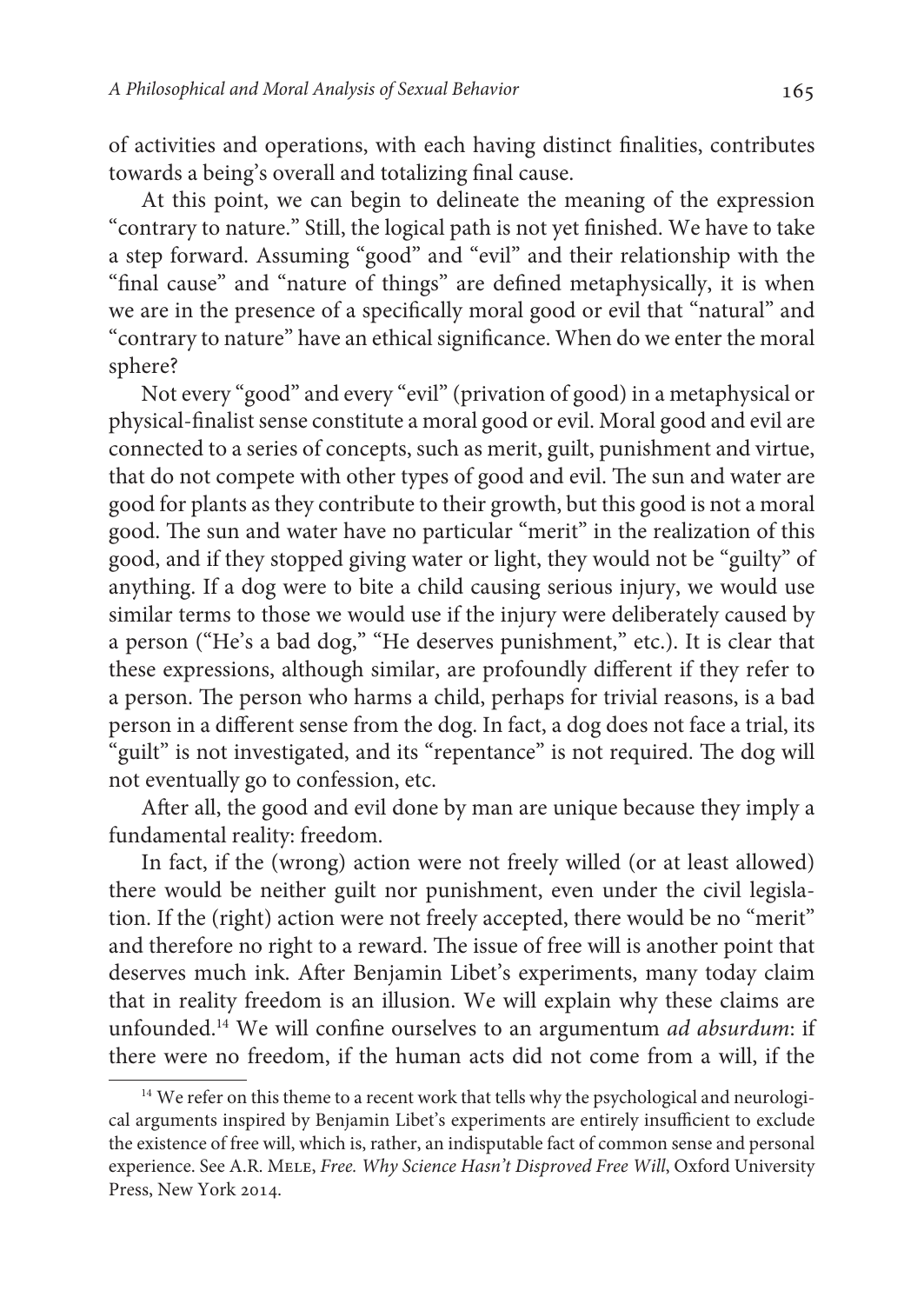actions were produced by unconscious, predetermined and necessary mechanisms, then there would be no morality. Merit, remorse, virtue, punishment and guilt would lose their meaning. Why judge as "evil" and apply a penalty to someone who could not have acted otherwise? What merit have those who could not have chosen differently? Without freedom, it would be meaningless to wonder what man should or shouldn't do. Without freedom, human action would be a mere overall result of conditioning and necessary causes. Without freedom, all moral principles would be pure illusion.

This is morality's first ingredient: the act is derived from free will. It could be morally good or evil only if it is stems from free will. Good or bad in the physical-finality sense acquires moral significance when it is the object of a free act. Not every action of the person is of moral importance, only the ones made with knowledge and will.

It is necessary to understand when a morally relevant act is qualified as "good" (which should or can be carried out) or "bad" (which should not be done). There is a further problem: not every freely done "physical evil" is a "moral evil." Sometimes the fulfillment of a "physical evil" may be a "moral good." Take for example the amputation of a limb. To amputate a leg is undoubtedly something terrible: someone is deprived of a good (the leg) that he or she should typically have. If this action were accomplished for revenge or trivial reasons, it would be a moral evil. However, if the amputation were done to save a life, it would be morally right. The goodness of an action depends on its end. Although the leg is a physical good, to amputate it can paradoxically be right in certain circumstances. These are exceptional circumstances in which the absence (amputation) of the leg allows it to achieve the final cause it typically aims to realize: the wellbeing of the whole organism.

This is a typical example of the principle of "totality": the parts exist for the sake of the whole.<sup>15</sup> If the presence of a part (due to illness or other reasons) contradicts its finality, causing the destruction of the whole, it is morally licit (at times a moral obligation) to suppress it in order to achieve the preservation of the person's total good (that is, the final cause to which the part is ordered). The suppression of a component is a "privation" only in a physical and not a moral sense, since its superior end—the good of the whole person (and not its parts)—is achieved by suppression of the member under the circumstance.

<sup>&</sup>lt;sup>15</sup> On the principle of totality, also known as "therapeutic principle," see E. SGRECCIA, Personalist Bioethics: Foundations and Applications, p.180-182.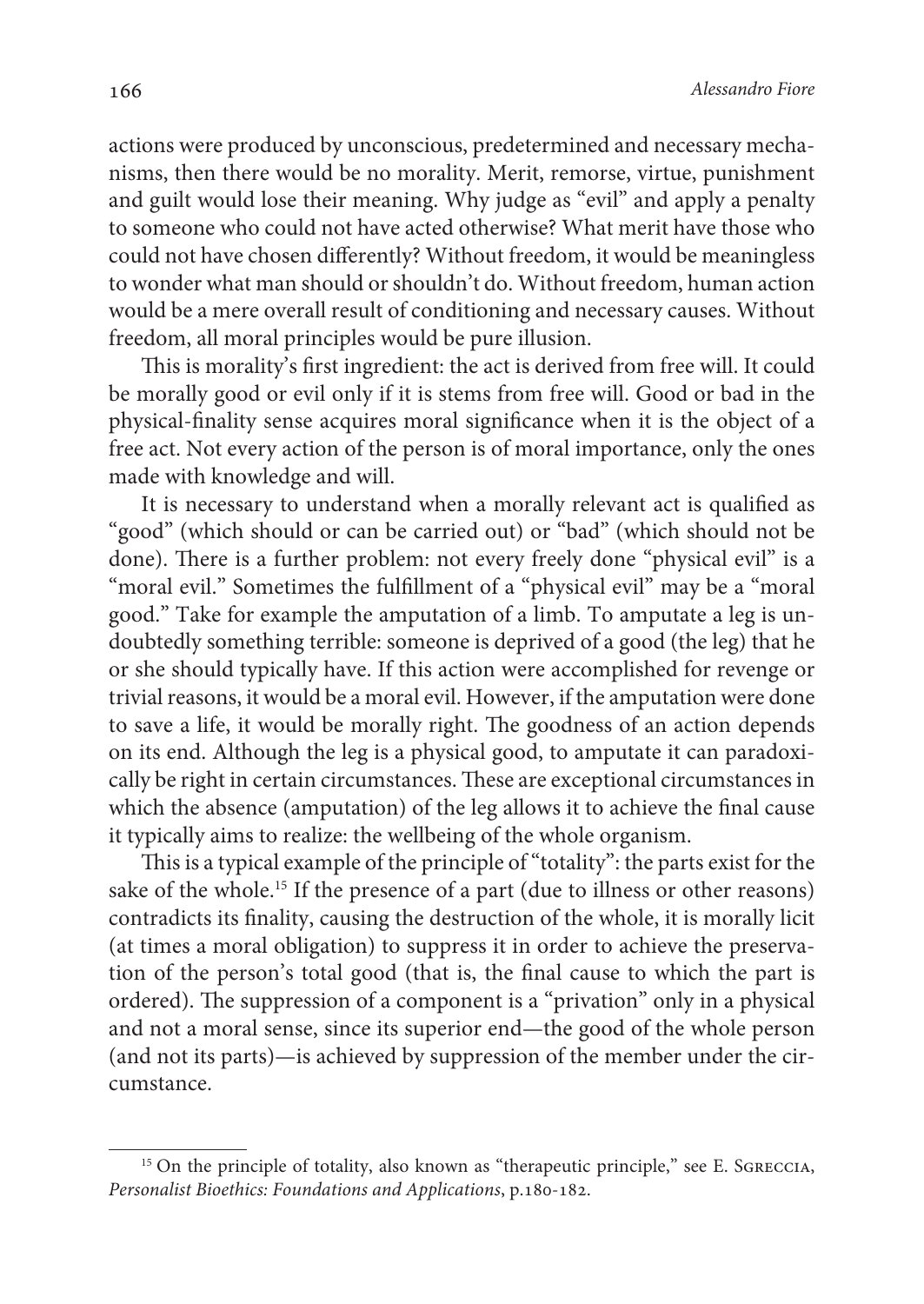This does not imply that all evil, desired for a right end, automatically becomes good. "The end does not justify the means," or more precisely, the end does not necessarily justify the means. Indeed, we can distinguish two types of ends: the agent's end, which is the further intention by which the agent uses certain means; and the end of the act itself, that is its immediate purpose or the object of the action. If the object of the action (the immediate goal, the means to the agent's end) is morally indifferent or sound, the act will be made right or better by an ulterior good end (or morally corrupted by an evil end). For example, driving a car (ethically indifferent) to visit and comfort someone in the hospital (ulterior right purpose) is a good act.

The (ulterior) end is still able to "justify" the means when, despite being the normally prohibited "means" (because it is usually bad), these are pursued precisely to achieve the goal to which the prohibition was ordered. It is the case of an amputation for medical reasons. (The prohibition to cut off a leg under normal circumstances is because the leg serves the body's function as its end. In this case, the end is achieved by the performance of a normally prohibited action). Similar cases occur every time you are forced to disregard the "letter" of the law if there is no other way to achieve the "ratio" (that is still the end) of the law itself.

The agent's end, however, does not justify "means" that are intrinsically immoral—these acts that are in themselves disordered because they contradict a finality that is in some way already "final" and not conditional.<sup>16</sup> The action can be "intrinsically immoral" or disordered because, for example: 1) it denies the person's good as such and as a "whole" (it denies the person's very existence; it implies treating him/her not as a person but as a "thing," etc.); 2) the faculty or the operation implemented contradicts its end, which is ordered toward the good of the person as such and as a whole; 3) the act contradicts, in any event, the ultimate ends of human nature (the existence or the common good of society, above all, in its transcendental sense, God Himself).

For example, concerning point 1 of the preceding paragraph, you cannot reduce someone to slavery to provide labor for critical public works even though they are necessary and useful (hospitals, schools, etc.); you cannot directly kill one innocent person to save two. The disordered carnal act, as we shall see, is part of point 2 of the preceding paragraph—the faculty of the complete sexual act is aimed at the good of the person as a whole (its ex-

<sup>&</sup>lt;sup>16</sup> On the relation between the object of an act and the end of the agent, see Summa Theologicae, I-II, q. 19.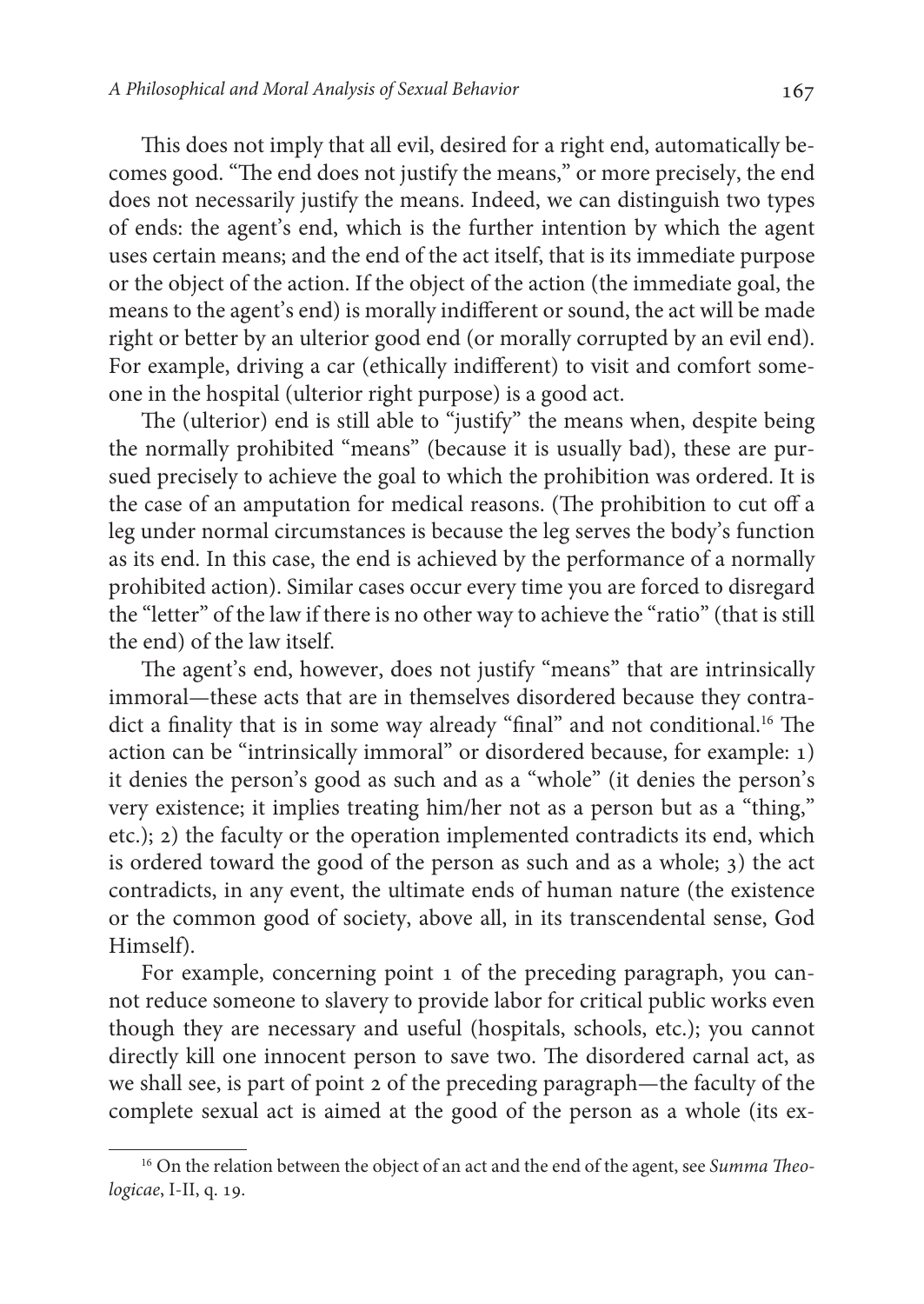istence), and so perversions of sex (including, but not exclusively, same-sex acts) are not "justifiable" by ulterior ends.

These behaviors in their very dynamic (physical-teleological) structure, that is, in their relationship with the immediate end towards which they are directed, contradict an ultimate finality constituent of the human being as a whole and so are not conditional. The enslavement of a person denies in practice the nature of the person as such, degrading him/her to "a thing" and a mere means;<sup>17</sup> the killing of the innocent denies the very existence of the person as a whole; denying or hatred against God is opposed to the person's transcendent end; and the perversion of the sex act is also intrinsically immoral because the immediate object/end is the good of the person as a whole, comprising his or her very existence.

Like it or not, this is the nature of sexuality.<sup>18</sup> Human sexuality, being dimorphic and complementary, is at the origin of every single person and all of humanity. Human sexuality is organized into the masculine and the feminine—other conditions such as Turner syndrome, Mayer Hauser syndrome or hermaphroditism are sexual developmental disorders precisely because they do not express its natural finality. Human sexuality is dimorphic and complementary from a genetic point of view—the Y chromosome is the biological determinant of masculine features, while its absence produces feminization. It is dimorphic and complementary from a hormonal point of view, by virtue of the presence or absence of androgens. Sexuality is also dimorphic and complementary from a neurological and therefore psychological point of view. Male and female brains, despite certain plasticity, differ as to the lateralization of specific functions, such as those of language and reasoning—linear and discursive in males; circular, intuitive and emotional in females.<sup>19</sup> Human sexuality is dimorphic and complementary in its primary and secondary sexual characteristics.

The sex organs are complementary in morphology (the shape of the phallus and the vagina) and function (the production of sperm and eggs), aimed

<sup>&</sup>lt;sup>17</sup> Although in our view, he was not able to find a solid objective foundation to the moral law, Kant explained the imperative as, "Act so that you treat humanity, whether in your person as in the person of any other, in the same time as an end and never merely as a means." See I. KANT, Groundwork of the metaphysics of morals, BA 67-68.

<sup>&</sup>lt;sup>18</sup> To deepen the anthropological assumptions about sexuality and procreation, see E. Sgreccia, Personalist Bioethics: Foundations and Applications, p.384-399.

 $19$  On this issue, see also for the considerations concerning gender theory M. GANDOLfini, "Identità sessuata e teoria di gender: dalla biologia all'ideologia," in Notizie ProVita, n. 27, February 2015.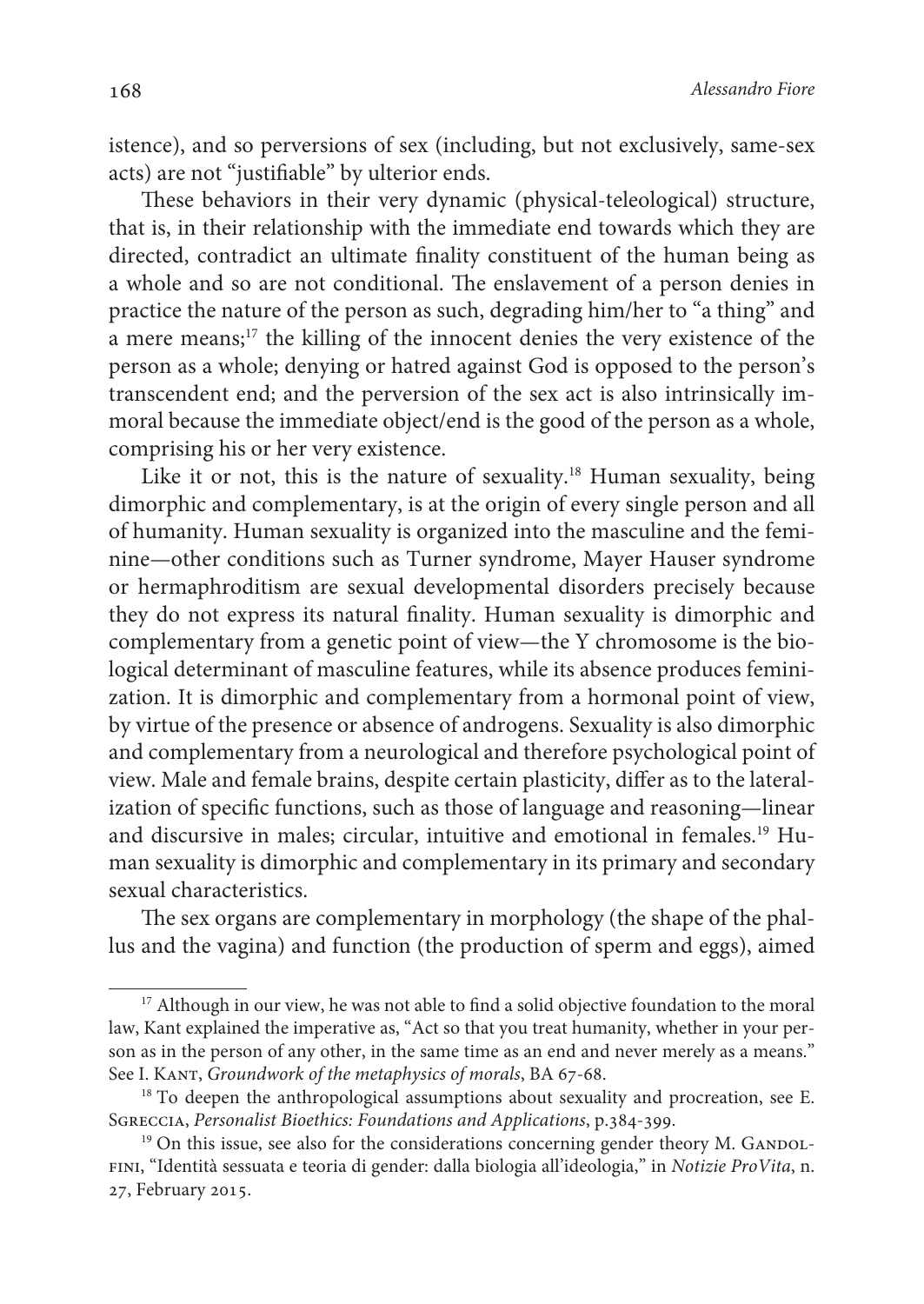at the transmission of life. All the mechanics (ejaculation and then reception, helped by the consistency of the cervical mucus that facilitates the passage and selects the sperm in the ovulatory phase) and chemistry (biomolecular compatibility of the ovum and the sperm, which interact chemically and provide "half" of their genetic patrimony) of sexual intercourse, and a thousand physiological details that characterize it, are there to witness to the otherwise unexplainable fact of procreation. Even some lesser known psychological traits indicate this. Women have increased sexual desire in their fertile days<sup>20</sup> and at the same time appear more attractive and desirable to men.<sup>21</sup> The urges, inclinations and orientations do not change in substance the natural sexual end in humans that we have described. For sexual nature, it does not matter if someone is (as they say) hetero-, homo-, bisexual or zoophile. The male in his whole being, is "made for" (or if you prefer, "has an end directed to") the female; the female is "made for" ("has an end directed to") the male.

It is also true that sexuality and sexual intercourse do not have only one purpose. Sexual intercourse profoundly unites us. It responds to a need for love and companionship. It is also "satisfying." That is, the pleasure procured by the whole relationship (momentarily) satisfies the erotic drive. And yet, as already explained above concerning the general principles of morality, the ulterior ends cannot justify the deliberate denial of the immediate end of the act, when it is the superior and ultimate end geared toward the good of the person (his/her existence). The final cause of procreation, as tension and openness towards a new life, has an indisputable ontological superiority, and in relation to the will, a moral superiority. In fact, the "existence" of a new person, which is the end of the sexual act, is the founding good compared to everything else. It exceeds all other goods such as companionship, pleasure or even affection, which, despite being great perfections, are incidental and secondary to existence.

The problem, therefore, is not pursuing the other sexual ends or goods. It is the search for these goods while denying the essential and unconditional one.<sup>22</sup> A will oriented in this direction overturns the order of values. A sex

<sup>&</sup>lt;sup>20</sup> See S.J. DAWSON, K.D. SUSCHINSKY, M.L. LALUMIÈRE, "Sexual fantasies and viewing times across the menstrual cycle: a diary study," in Archives of Sexual Behavior, 41, I, 2012, p.173-183.

<sup>&</sup>lt;sup>21</sup> See D.A. PUTS, R.A. CARDENAS, ET AL., "Women's attractiveness changes with estradiol and progesterone across the ovulatory cycle," in Hormones and Behavior 63, 2013, p.13- 19.

<sup>&</sup>lt;sup>22</sup> Moreover, a sex act that respects the procreative purposes but not the unitive, love and mutual gift between a couple, would not be morally ordered. To be such, the act must be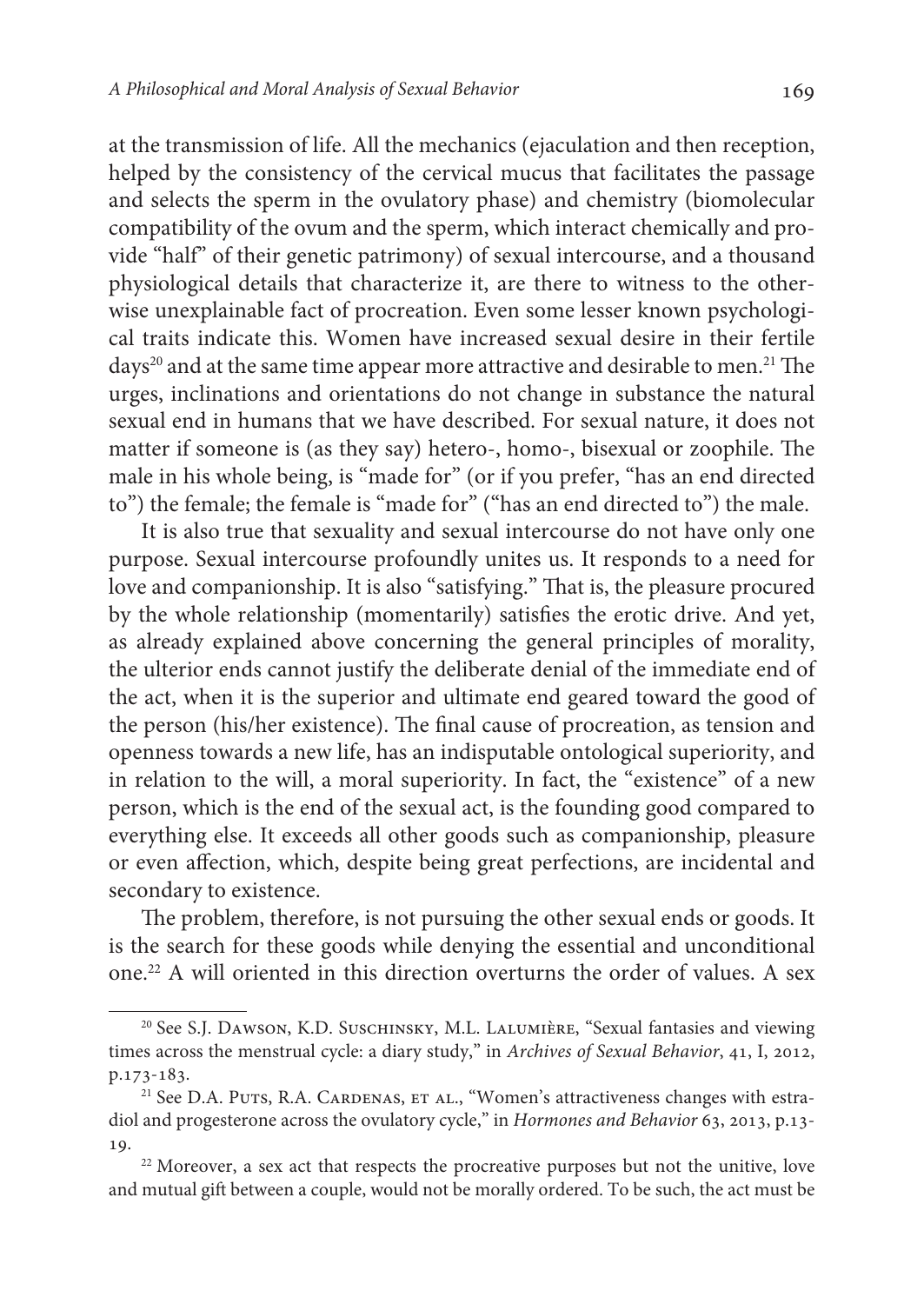act that is closed to positively wanted life, is willing the deprivation of its greatest good, the person's integral good, and, therefore, is ultimately desiring a moral evil.

A word of caution: we are not speaking of a "physical" evil in the sense that the person's actual physical good is affected (at least not directly). At the moment the act is accomplished, the existence to which the act is ordered is that of a future existence. But the specificity of the moral order (and will) lies in this—that the "goods" and "evils" are not exclusively physical. The will can be "disordered" without or before any reference to an actual physical harm. Normally, the end is first in intention but last in execution. At the moment of an act, it often happens that the proximate or remote end has not been concretely realized.

A few examples will help. If I have the intention to physically harm an innocent person, my will is already disordered and bad even before the physical injury is done, before the physical evil is real. My will could be disordered regardless of any reference to a physical evil. For example, I may deeply hate a person, even in a general way, without thinking to do anything to that person. Again, blasphemy (even if interior) is undoubtedly a great moral evil that does not imply any physical injury. Finally, the pedophile who gropes a sleeping child surely commits an immoral act, even if no physical or psychological damage has been done to the child.

In these and many other cases, the immorality of the act is due to the direction of the will that leans toward the privation of a good—which could be material, immaterial or intentional—of the end (physical integrity, the glory of God, personal existence, modesty, etc.) of one's own being or of another person. In sexual disorders (be they "same-sex," "heterosexual," contraceptive or other disordered acts), evil consists primarily in an attitude of the will that does not recognize the order of values, denying the primarily directed good of sexuality. A good that, precisely because as an "end," is not conditional but always due.

At this point, someone could object to what we have said of the generative end of sexual intercourse. In this case, would all sexual relations during infertile periods be immoral? Is it morally necessary that all sexual acts lead

<sup>&</sup>quot;whole" in its essential finality, "Malum ex contingit singularibus defectibus, bonum vero ex tota integra causa." T. Aquinas, Summa Theologica, I-II, q. 19, a. 7, ad tertium. See also the Catechism of the Catholic Church, n. 2352. "The deliberate use of the sexual faculty, for whatever reason, outside of marriage is essentially contrary to its purpose." Here sexual pleasure is sought outside of "the sexual relationship which is demanded by the moral order and in which the total meaning of mutual self-giving and human procreation in the context of true love is achieved."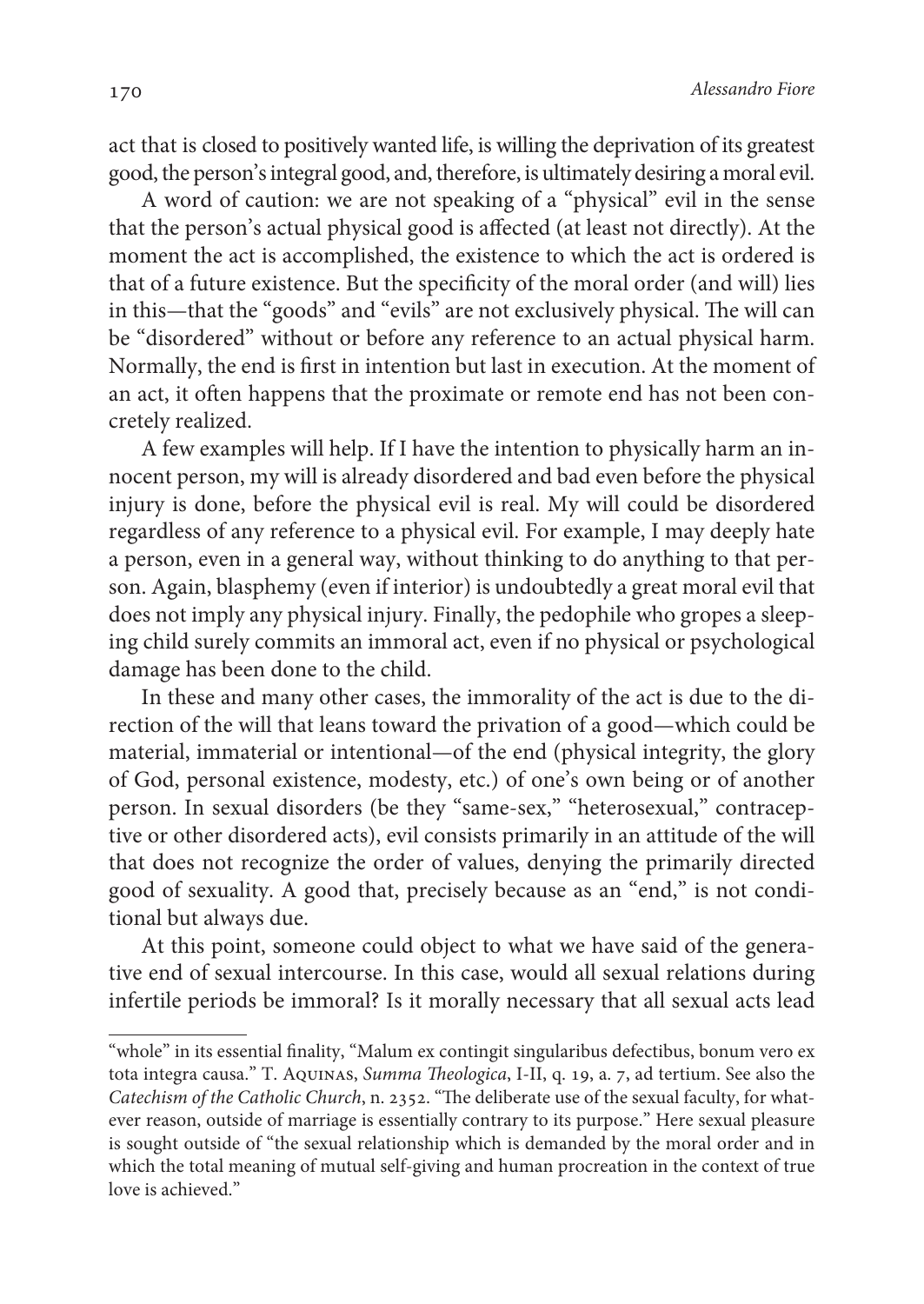to conception? No. The same natural finalities of sexuality require fertile and infertile periods. This corresponds to a good refined by human nature that is precisely the natural regulation of fertility. The nature of human sexuality is such that even though its elements (morphology, genetics, chemistry, sexual characteristics can only be understood by the generative end) are always aimed at procreation, the modulation of mechanisms through the interactions of these elements does not always achieve its final effect (conception).

To the extent that the same natural finality, of which the regulation of fertility forms a part, does not concretely result in conception, we cannot speak of a "privation of the natural order of sexuality" when sexual relationship does not achieve its final effect. The subjects do not intentionally impede the attainment of the good to which the sex act is directed.

To voluntarily have sex during infertile days, taking advantage of the knowledge of the physiological mechanisms (in natural methods of fertility regulation<sup>23</sup>), does not contradict the natural final cause (good)in itself, because the sex act remains in principle identical to any other potentially fruitful act. It is nature that has not pursued the effect of conception. In other words, it is not possible to pursue conception when nature does not pursue it.<sup>24</sup>

On the other hand, the use of additional devices (such as artificial contraceptives<sup>25</sup>) or unfruitful sexual unions (such as oral or anal sex) are free acts that manifest a desire to contradict the final cause of the sex act, independently of any natural regulation.

It is now clear why the same-sex act contradicts the finality of the sex act, the good of sexuality, and, therefore, constitutes a moral evil. That is, an evil that is not "justifiable" by the agent's additional ends because of the special finality of the sex act. Unfortunately, sexuality has been trivialized today. Its relationship with life has been overshadowed and minimized. In fact, it is precisely this relationship that constitutes its greatness.

It is important to make some distinctions in order to have a complete evaluation of SSA from a moral point of view. The adjective "same-sex" includes different realities that are not morally the same.

Same-sex inclination or orientation is an affective disposition that operates on the level of the psyche, and that leads to sexual desire for an individual

<sup>&</sup>lt;sup>23</sup> On natural methods and regulation of fertility, see E. SGRECCIA, *Personalist Bioethics*: Foundations and Applications, p.405-406, 409-411.

<sup>&</sup>lt;sup>24</sup> We set ourselves here within the perspective of the object of the act and not of the agent's ulterior finality, which could also abuse the natural methods of fertility regulation.

<sup>&</sup>lt;sup>25</sup> On contraceptives see: E. SGRECCIA, Personalist Bioethics: Foundations and Applications, p.395-412.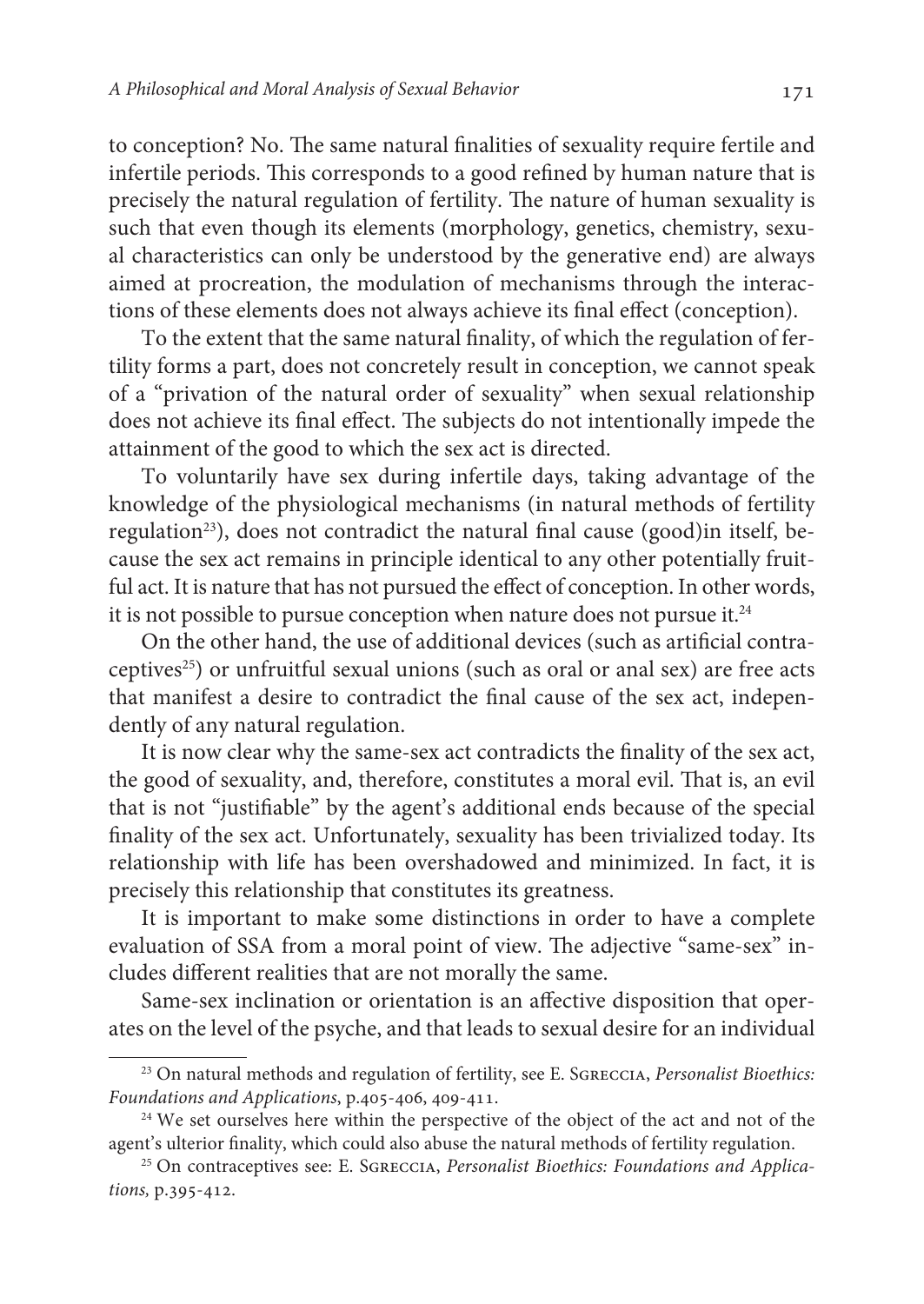of the same sex. By itself, it is not a fault, nor does it qualify a person negatively from a moral point of view. The inclination is not an act of the will, and the voluntary nature is the measure of morality. However, it is called "disordered" in regard to its relational aspect as it represents a tendency towards a voluntary same-sex act.<sup>26</sup>

Then there is the voluntary "same-sex act." It is inherently a moral disorder, for all the reasons we have mentioned. Contradicting the natural purpose of human sexuality, it is not "natural." It is "contrary to nature."<sup>27</sup> Notably, an act of this kind can also be committed by those who do not have SSA, and those who have SSA may not commit them.<sup>28</sup>

Finally, there is "same-sex vice" that, like every other vice, a stable disposition of the will to commit morally disordered acts and is produced (and strengthened) by the voluntary repetition of those actions.<sup>29</sup> We may also add that there is an "LGBT ideology" that aims to "naturalize" the inclination, justify the act and promote the vice.<sup>30</sup>

The same-sex act is not the only moral disorder in sexual matters. Heterosexuals perform many disorderly actions of this type. For example, oral and anal intercourse between men and women is a similar (but not equal) moral disorder to sexual acts between people of the same sex.<sup>31</sup>

<sup>27</sup> The doctrine of the Catholic Church echoes and confirms natural ethics. "Basing itself on Sacred Scripture, which presents homosexual acts as acts of grave depravity, [Cf. Gen 1:1- 29; Rom 1:24-27; 1 Cor 6:10; 1 Tim 1:10] tradition has always declared that homosexual acts are intrinsically disordered" Congregation for the Doctrine of the Faith, Declaration Persona Humana 8. They are contrary to the natural law. They close the sex act to the gift of life. They do not proceed from a genuine affective and sexual complementarity. Under no circumstances can they be approved." Catechism of the Catholic Church, n. 2357.

<sup>28</sup> It is a severe injury to people's dignity to "define" them by their "orientations," thereby limiting them as if they are unable to rise above their inclinations, as if these inclinations were quintessential. The person who experiences same-sex inclination, like any other person, can (and should) avoid morally disordered acts, even if he/she feels psychologically inclined to commit them. The greatest demonstration of freedom, and then of "humanity, consists precisely in this.

<sup>29</sup> See T. AQUINAS, Summa Theologiae, I-II, q. 71.

<sup>30</sup> Today the supporters of this ideology identify themselves by the acronym (variable and extensible) LGBTIQ... They are not necessarily people with same-sex inclinations, just as there are many people with SSA who do not recognize themselves in this LGBT ideology.

<sup>31</sup> We could establish a sort of hierarchy between carnal disorders, because of the greater or lesser deformity of the action according to nature (in the moral sense). That is, because of the distance of the sexual act duly finalized. The first level of immorality and disorder is contraception, or any case in which the sexual act occurs between the two sexes (a man and a

<sup>&</sup>lt;sup>26</sup> Also, the Catechism of the Catholic Church at n. 2358 presents same-sex inclination as "objectively disordered."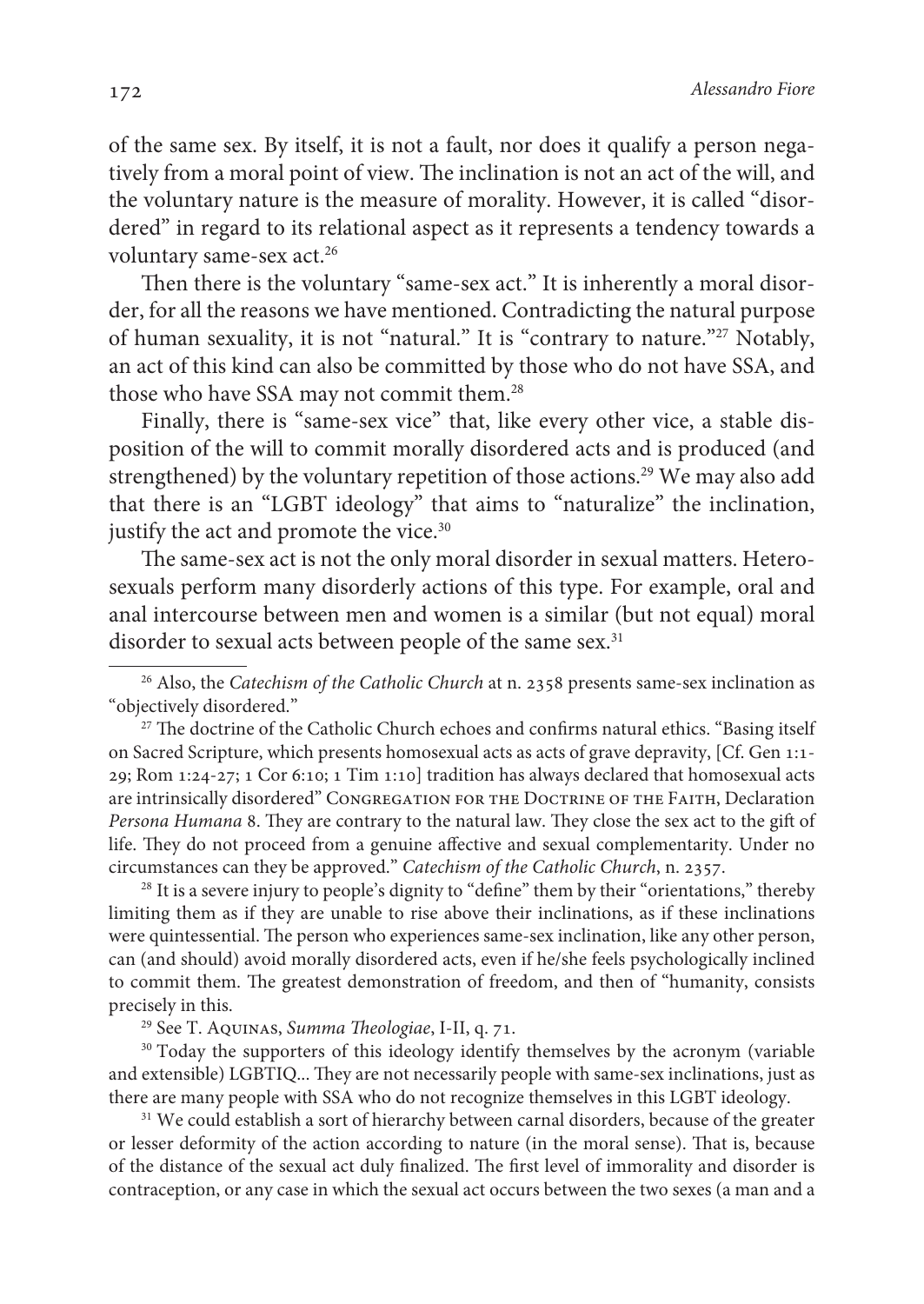Therefore same-sex acts are like any other act that contradicts the natural purpose of sexuality, and are morally disordered. They are primarily a moral evil and, in this sense, are contrary to nature. Any other disorder or adverse effect related to SSA is secondary. They occur as a consequence of the primary disorder, which contradicts the human being's natural (sexual) final cause. There are possible adverse side effects<sup>32</sup> of these acts which can be "signs" of sexual disorders (not necessarily or even primarily pathological). They are linked to same-sex acts but not necessarily derive from them. Usually, they derive from the repetition of these acts even though each act could at least lead to the "risk" of a negative effect.<sup>33</sup>

<sup>32</sup> Just some indications on the question. Many studies and official statistics (e.g., WARD, DAHLHAMER, GALINSKY, JOESTL, "Sexual orientation and health among US adults: National Health Interview Survey," 2013, in National health statistics reports, no. 77, July 15, 2014, www.cdc.gov) indicate that in the LGBT population there are higher levels of problems like depression, anxiety, alcohol and drug consumption, suicidal tendencies, certain cancers, etc. LGBT sources confirm all this (see for example O'HANLAN, "Top 10 things lesbians should discuss with their healthcare providers," GLMA; Silence, "Top 10 things gay men should discuss with their healthcare providers," GLMA, both available at www.glma.org). These facts do not seem attributable, at least in an exclusive way, to the presumed "social homophobia," but also derive from causes intrinsic to the relationship or a same-sex inclination. For three reasons: 1. The substantial invariance of statistics in countries with little or no "social homophobia" (Mathy, Cochran, Olsen, Mays, "The association relationship between markers of sexual orientation and suicide: Denmark, from 1990 to 2001," in Social Psychiatry and Psychiatric Epidemiology, December 2009 and COWI, "the social situation concerning homophobia and discrimination on grounds of sexual orientation in the Netherlands," March 2009, available at fra.europa.eu site); 2. The verification in socio-psychological terms that some endogenous factors to the same-sex relationship are at the root of some psychological problems (e.g. A greater tendency to suicide: Chen, Li, Wang, Zhang, "Causes of suicidal behaviors in men who have sex with men in China: National survey questionnaire," in BMC Public Health, 15:91, 2015). 3. Some physical problems are not primarily related to possible external influences but are due to the physiological mode of same-sex acts. We refer to the higher incidence of sexually transmitted diseases (see following note).

<sup>33</sup> It is particularly true for the highest rate of STDs (sexually transmitted diseases) that disproportionately affect the male SSA population, mainly because of the physiological mode of anal intercourse. See the topic data and tables of the Center for Disease Control and Prevention US (available at www.cdc.gov/hiv/ site). "Risky sexual behaviors are the cause of most of the HIV infections in gay and bisexual men. Most of the gay and bisexual men acquire HIV

woman) but its purpose is deliberately impeded or frustrated. The second level of disorder is when the finality of the sexual act is defeated because it does not even occur among people of the two sexes (i.e., it takes place between two or more men or between two or more women). The third level of disorder occurs in the case in which the sexual act is between subjects that are even of different species, as in bestiality. See in this regard, T. AQUINAS, Summa Theologica, II-II, q. 154, a. 12, ad quartum.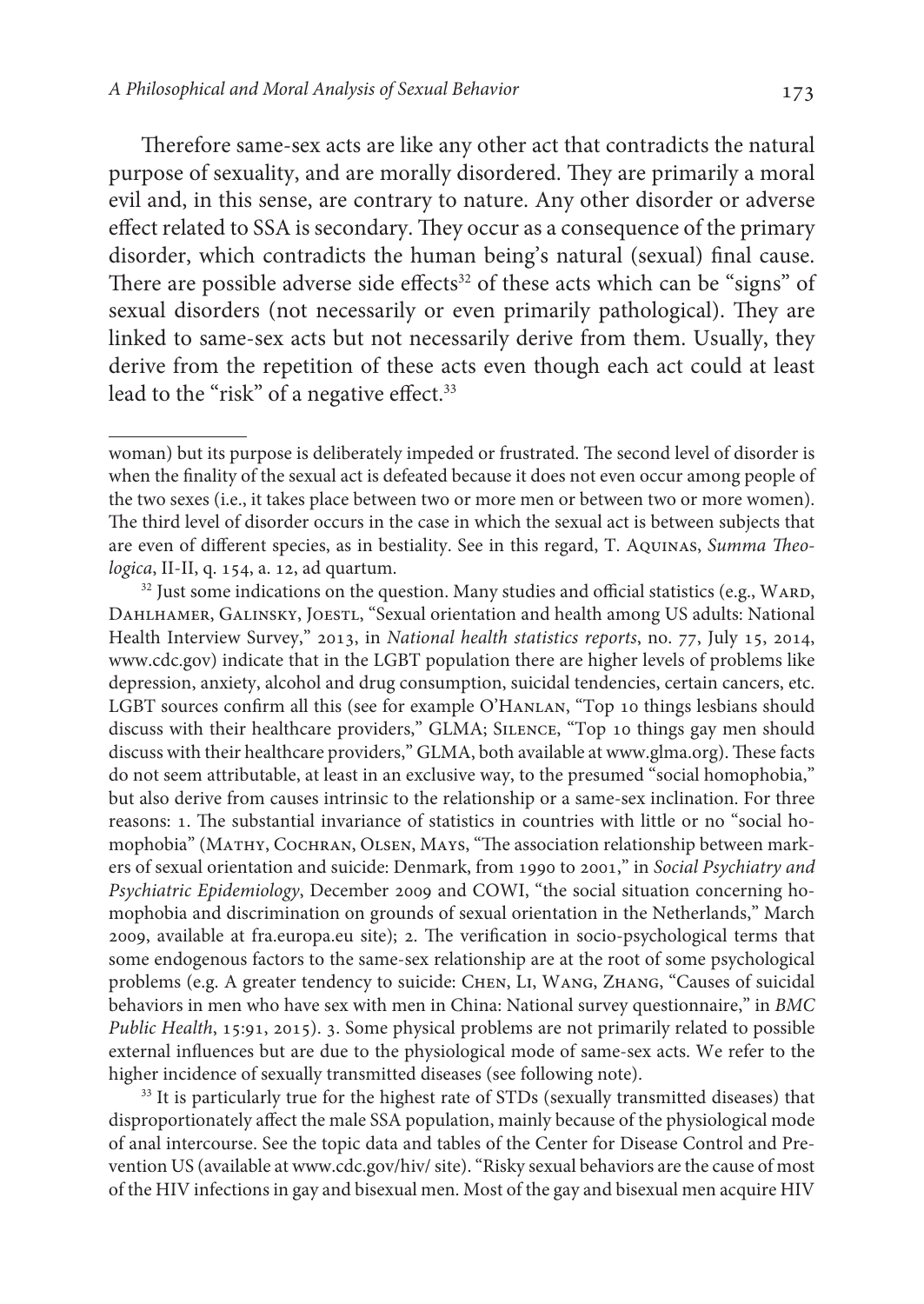In summary, the human good is defined by the objective end inscribed in our nature. Those goods, those purposes, are the way we are. We enter the domain of morality when they meet freedom. In this sphere, good and evil do not correspond to immediate physical "perfections" or "privations." It is necessary to analyze the action related to the good of the person as such, particularly concerning the ultimate ends of human nature.<sup>34</sup> "Natural" in its moral meaning is not an appropriate adjective for SSA (especially as an "act"). Instead, the principles of natural ethics reveal to us its intrinsic disorder. It is a disorder that contradicts the deepest needs of the (sexed) human nature.

through anal sex, which is the riskiest kind of sex with regard to HIV transmission… Gays are at higher risk of contracting sexually transmitted diseases (STDs) such as syphilis, gonorrhea, chlamydia..."

<sup>&</sup>lt;sup>34</sup> It is from this notion of "nature" that the notions of "natural law" and "natural right" have taken shape, especially in Christian philosophy. This is a different concept from the one handed down by a certain "doctrine of natural law." "Natural law," not in the biological sense but moral sense, is the reflection we have embarked upon. It is discovered as "duties" that oblige the human conscience when considering the finality of his nature. These "duties" are consequences of that original moral imperative of "doing good / avoiding evil." For a full discussion on the subject, see R.M. PIzzorni, La filosofia del diritto secondo S. Aquinas, Studio Domenicano, Bologna 2003.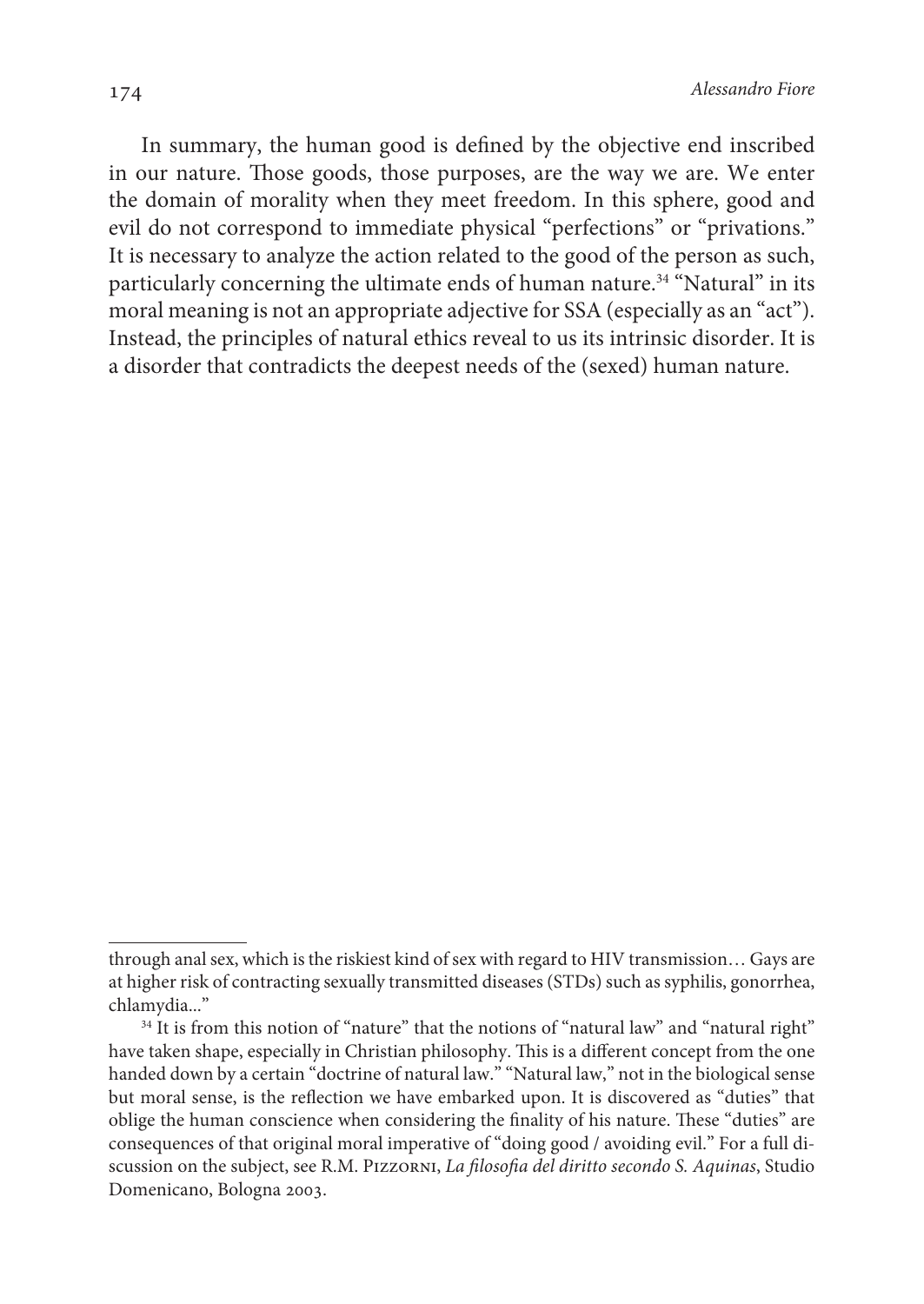## GIANCARLO RICCI\*

# SAME-SEX ATTRACTION, PLURAL SUBSTANTIVE

There is a contemporary trend toward sanctioning behaviors and inclinations to make them instantly palatable. An oversimplification promoted by the media depicting same-sex attraction (SSA) as a "mainstream" social category erases distinctions within the vast, varied field of male and female SSA**.**

Producing uniformity—in an area where heterogeneity reigns—crushes subjectivity, and establishes an ideological vision that expands into a hypertrophy of rights.<sup>1</sup> What is at stake is beneath our daily gaze: an increase in gender lessons at schools, campaigns against "homophobia" and discrimination, a right to same-sex marriage and adoption by same-sex parents.

Thus, a normalized and normalizing conception of SSA is promoted culturally, socially and legally. A new anthropology also makes headway seeking to subvert foundational sex differences, the institution of the family and principles governing symbolic filiation. SSA ultimately claims several privileges and rights involving the entire social system. Presenting the face of victimhood, SSA lives off simplifications that elide subjective differences.<sup>2</sup>

## **1. Multiple forms of same-sex attraction**

There are, in fact, multiple forms of SSA.<sup>3</sup> There is one type that is militant, blithely committed. There is another with compulsive behavior revolving exclusively around sex. There is same-sex attraction claiming desperately to seek love and affection. There is a form of SSA that attempts to repair a family situation wherein the Oedipus complex has taken a problematic turn. There is one with effeminate behavior proceeding from a male's identification with a woman. There is a type of SSA offered as a gift to a mother, or which

<sup>\*</sup> Psychoanalyst, member of the Italian Association of Lacanian Psychoanalysis (ALIP-SI), honorary judge for the Milan Court for minors.

<sup>&</sup>lt;sup>1</sup> "The multiplication of rights, even the most socially aberrant appears as a result of the subjectivist paroxysm that seems to characterize post modernity." L. ANTONINI, Il traffico dei diritti insaziabili, Rubbettino, Soveria Mannelli 2007, p.5.

<sup>&</sup>lt;sup>2</sup> See D. GIGLIOLI, Critica della vittima. Un esperimento con l'etica, Nottetempo, Rome 2014.

 $3$  See G. Ricci, Il padre dov'era. Le omosessualità nella psicanalisi, Sugarco, Milan 2013, p.93-98.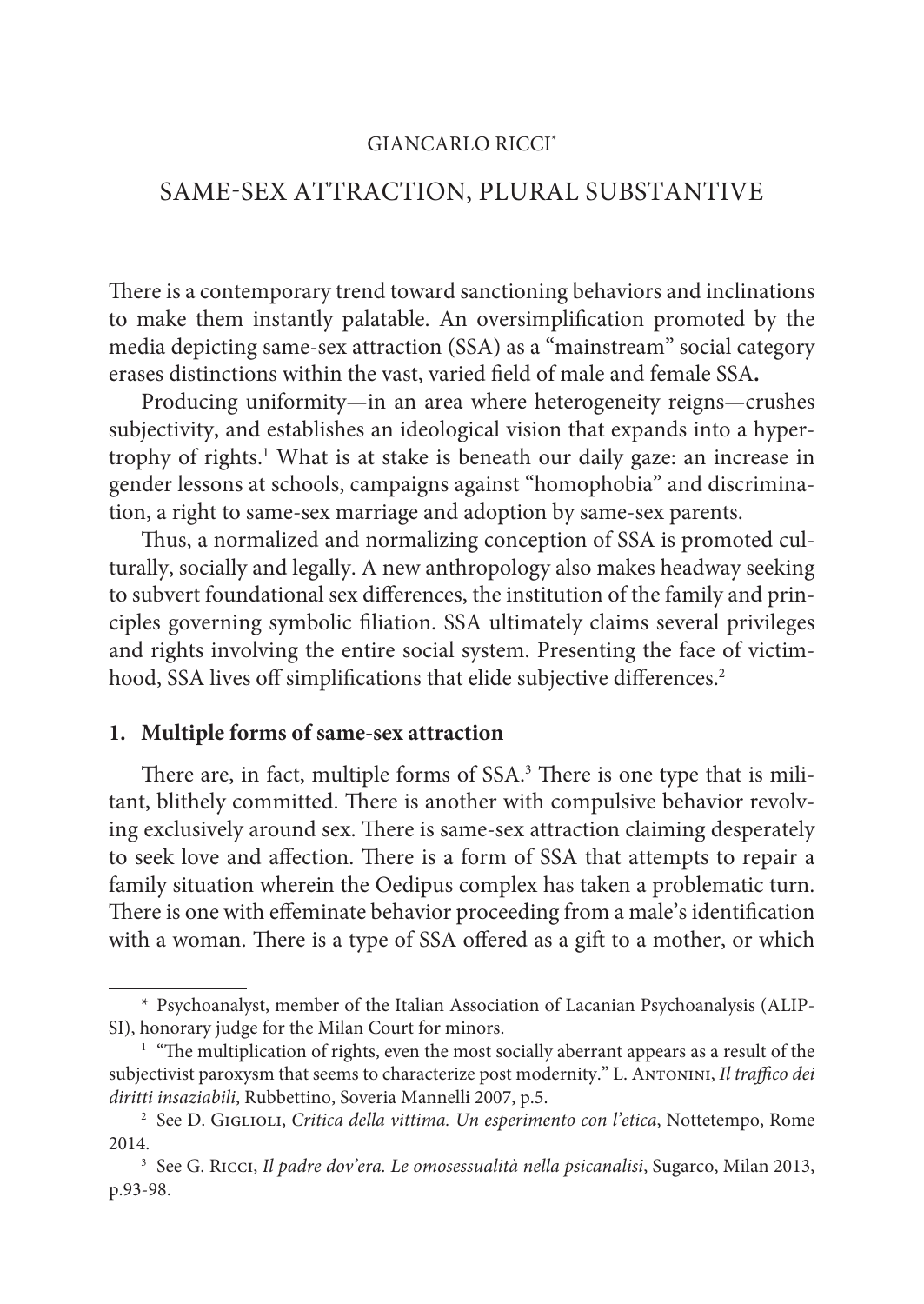manifests a maternal instinct by seeking out boys to love. There is a same-sex attraction consummated through the repetition of a perverse game. There is a vindictive type of behavior that hates women; or even hates a father or brothers and frantically seeks someone to humiliate and degrade as a consequence. There is SSA as a manifestation compensating for, and seeking to stabilize, a situation of psychosis. Besides an orientation toward the same sex, there can be questions about the category of membership.

The above list, though long, is just partial. Each type could be the title of a novel whose plot (from a psychological standpoint) would be extremely complicated. Though the plot grows thick and opaque at times, this does not mean it cannot be read. Each case falls within a singular psychological order, i.e., within a system in which various elements are interconnected, as well as strung together by numberless implications.

Each case is different. Every human subject is historically immersed within a psychological process, especially during puberty and adolescence, and comes to terms with sexuality in different ways, as well as with different accents.

In the following paragraphs we will present certain themes schematically from which different forms of same-sex attraction derive.

### **2. The family**

In same-sex orientation the figures of the mother and the father have considerable relevance (one that sometimes is terribly decisive). Many forms of SSA are a response, a reaction to a clearly pathological trait in one or both parents. Often the child's only way to distance himself from a dysfunctional family is through scarring mockery, defiance and transgression.

This can happen not only through questioning one's sexuality but, practically, by desiring to wound a family's expectations. Another current debate is that of same-sex parenting, which questions the anthropological nature of human symbolic foundations. So, it may be difficult for a child to find a place in the family that recognizes him or her in a logic of filiation.

What follows is the fruit of clinical data. If there is no symbolic moment transmitted by the family that calls the child into existence, situating him or her in the world, the results can lead to a nihilistic end.<sup>4</sup>

In such cases the manifestation of SSA is a way in which the subject opposes what was received as a child, assuming that he or she received anything. The problem often is the latter. This manifestation is thus already visible in

<sup>4</sup> See V. Cigoli, E. Scabini, "Sul paradosso della omogenitorialità", in Vita e Pensiero, 3, 2013, p.109.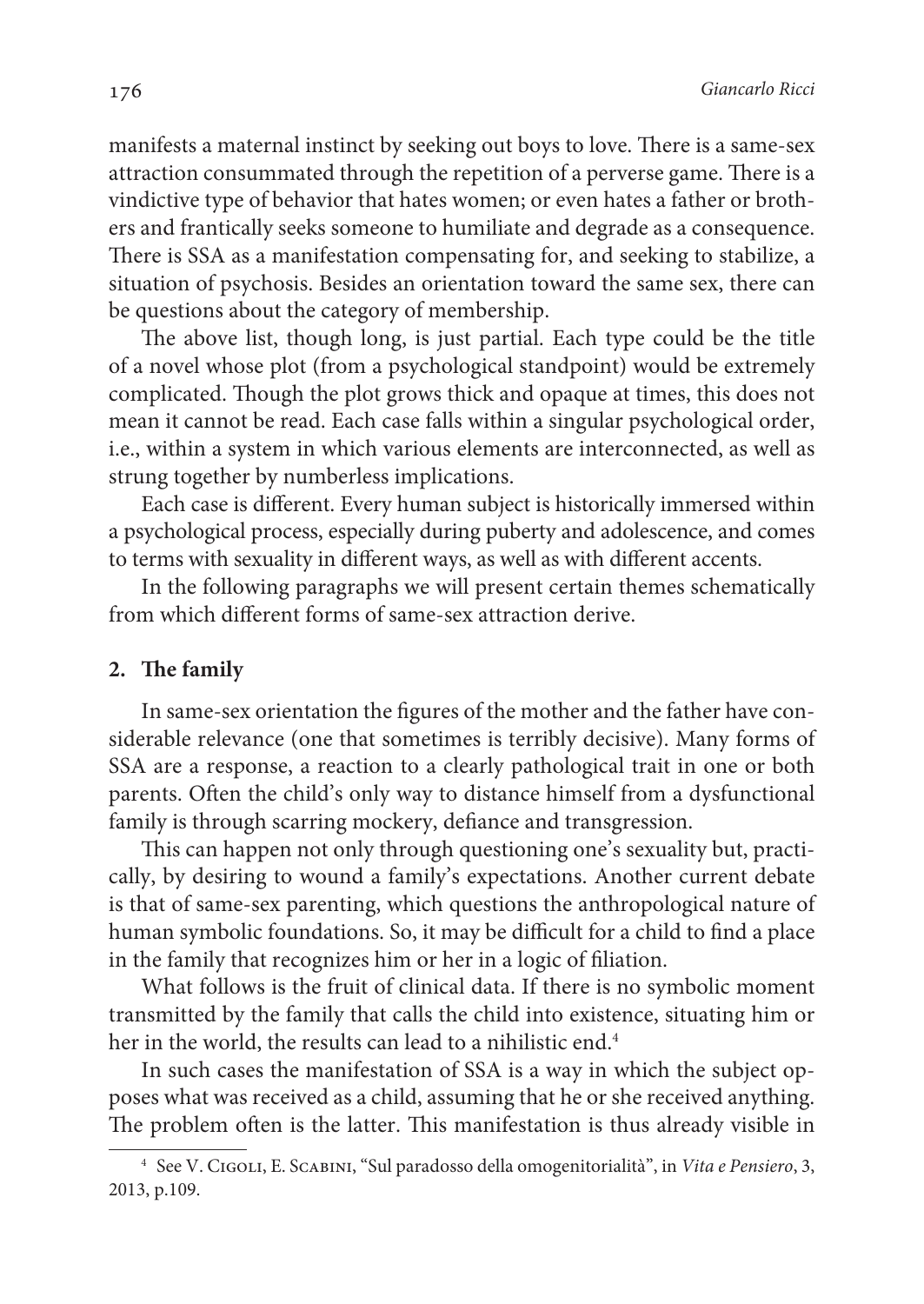the parents who have little or nothing to "give" to their children, or who consider them as a casual, or occasional, added dimension in their lives, leaving them to a pre-ordained fate or else abandoning them to achieve their desires or narcissistic ideals alone.

We easily forget that the acquisition of sexual identity is marked by precise processes and stages succeeding, one upon another, within a period that extends over less than two decades. Along this path marked by physiological growth, through the body's metamorphosis and neurological development, on through the way in which the psychological life integrates and assimilates these changes, the symbolic position of parents is absolutely primary. The quality of their relationship and the place each of the couple gives to love and sexuality, to filiation, to the meaning of existence and of death, are decisive. This is no small thing. It is something vast, intangible and opaque. Sometimes it is something unspoken or hidden, like an unspeakable secret furtively sweeping over generations.

## **3. Neurosis, psychosis, and perversion**

We will systematically present the criteria that broadly contextualize the different types of same-sex attraction. That is, in the following paragraphs we will contextualize the psychological, historical, subjective order in which the issue of SSA acquires substance and form.

According to clinical psychoanalysis, and to a well-established psychiatric tradition, there are three main psychological categories: neurosis, psychosis and perversions. Even SSA assumes different mental forms depending on the psychological order to which it belongs. In some way each configuration presents different manners of expressing same-sex attraction, situating the sexual object, and relating to a partner. We proceed by outlining the order of neuroses that may, in technical terms, be summarized as hysteria and obsession. According to Freud, a symptomatic dimension develops from an intrapsychic conflict within which the classical dynamics of repression and the return of the repressed, or the complex dialectic between ego, superego and id, predominate.

The manifestation of SSA finds itself here as the particular outcome of the sexing process, i.e., the way in which the subject has dealt with that long, complex symbolic process of his or her own sex and with that identification effort that leads to the construction of one's gender identity (becoming man or woman). In other words, in neurosis the ways by which a person assumes his or her sexual identity is problematic. In this case identification with a parent of the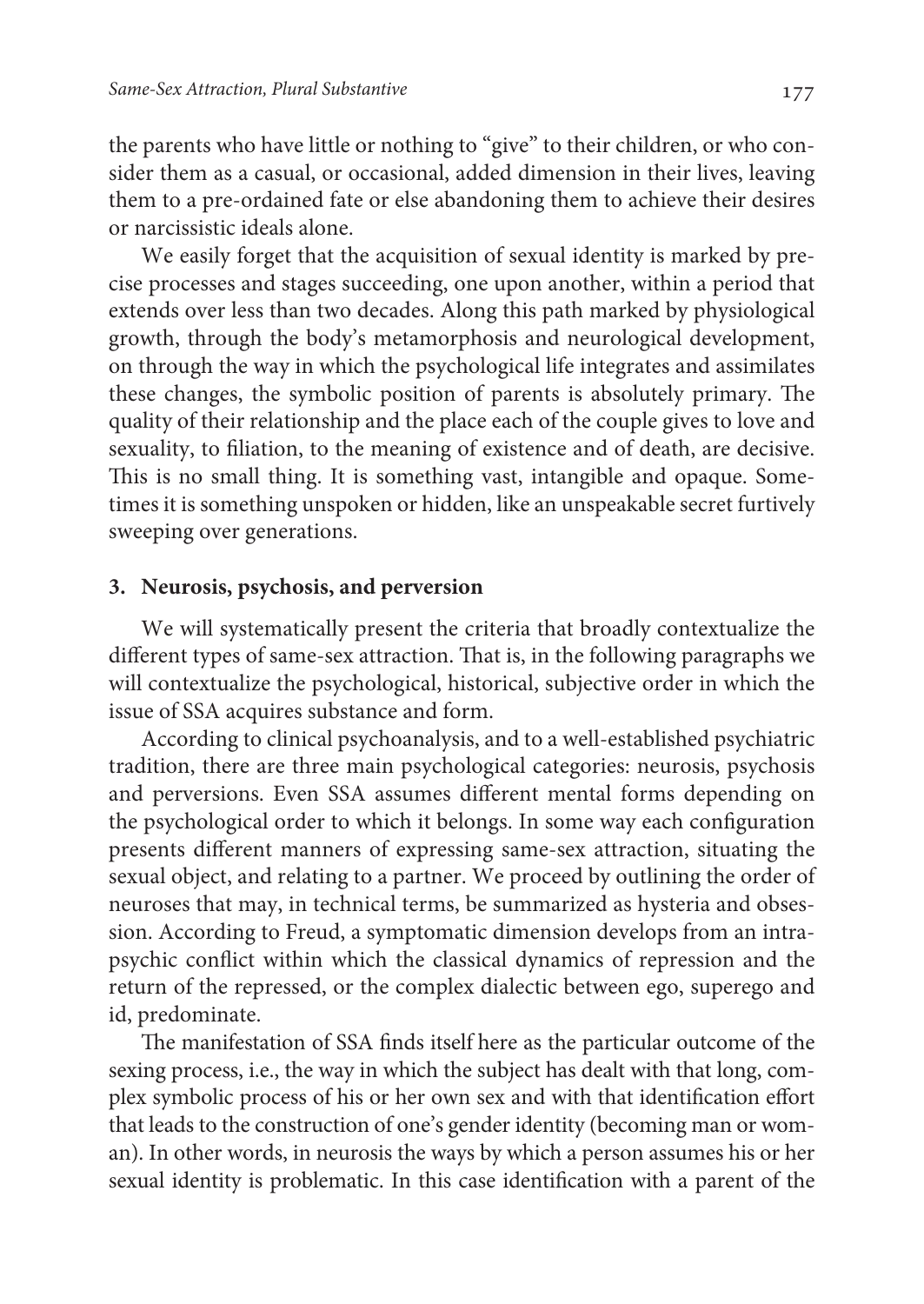same sex remains incomplete, deficient or has only partially succeeded. All this implies a deep insecurity and fear when it comes to facing life and approaching members of the opposite sex. There is also difficulty in dealing with peers, or the overwhelming idealization of peers who are sometimes even eroticized.

It is not always easy to make appropriate evaluation and diagnosis of psychosis or highly dysfunctional personality disorders (borderline personality disorder, mixed pathologies, etc.). Here a manifestation of same-sex attraction, given its psychological complexities, must be considered very carefully. These are extremely problematic situations in which SSA (which often is practiced compulsively or even self-destructively) is the manifestation of the individual's need to hold together a divided, torn identity and prevent psychotic fragmentation.

The clinical complexity of these (fortunately uncommon) cases is found in those who, on the one hand, are exposed to real risks or unhealthy encounters. On the other hand, they help by promoting in some way an integration of the death instinct. This integration ensures the maintenance of a narcissism that would otherwise be exposed to the problematic "drift" of the self.

In cases of perversions—today called paraphilias—the situation is different. Perversions are a fixation on infantile sexuality, starting with castration avoidance.<sup>5</sup> An emphasis is insistently put upon pleasure. The kind of relationship one has with a sexual partner, erogenous zones, characteristics and practices, a frantic quest for pleasure with what is self-identical, sexual scenes ever repeated in the same way, and according to the same scenario, etc. Perversion, contrary to neurosis, knows no shame or guilt, while the other person is reduced to an object of pleasure and reified.<sup>6</sup>

Methodically aiming for immediate, complete gratification, always at the borderline of a fog, a perverse individual seeks to reproduce a lost paradise where, under the auspices of a maternal libidinal regime, he could take without asking or give himself bodily and blindly in response to a demand. A perverse person does not know how to give up this lost paradise.

When we speak in clinical terms of perversion or psychosis, we refer to a structure. In practical terms, in each individual case there is always a gap, a variation, a distinct turn such that, for example, a perverse or psychotic person sometimes exposes a failure point—namely a failure to act. It is an intriguing space indicating a breach, a potential path to take.

<sup>&</sup>lt;sup>5</sup> See M. MAGATTI, "Dalla società dei consumi alla società generativa," in AA.Vv., Ho ricevuto, ho trasmesso: La crisi dell'alleanza tra le generazioni, Vita e Pensiero, Milano, 2014.

<sup>6</sup> L.A.Salomé, Anale e sessuale, ES, Milan 2007, p.49.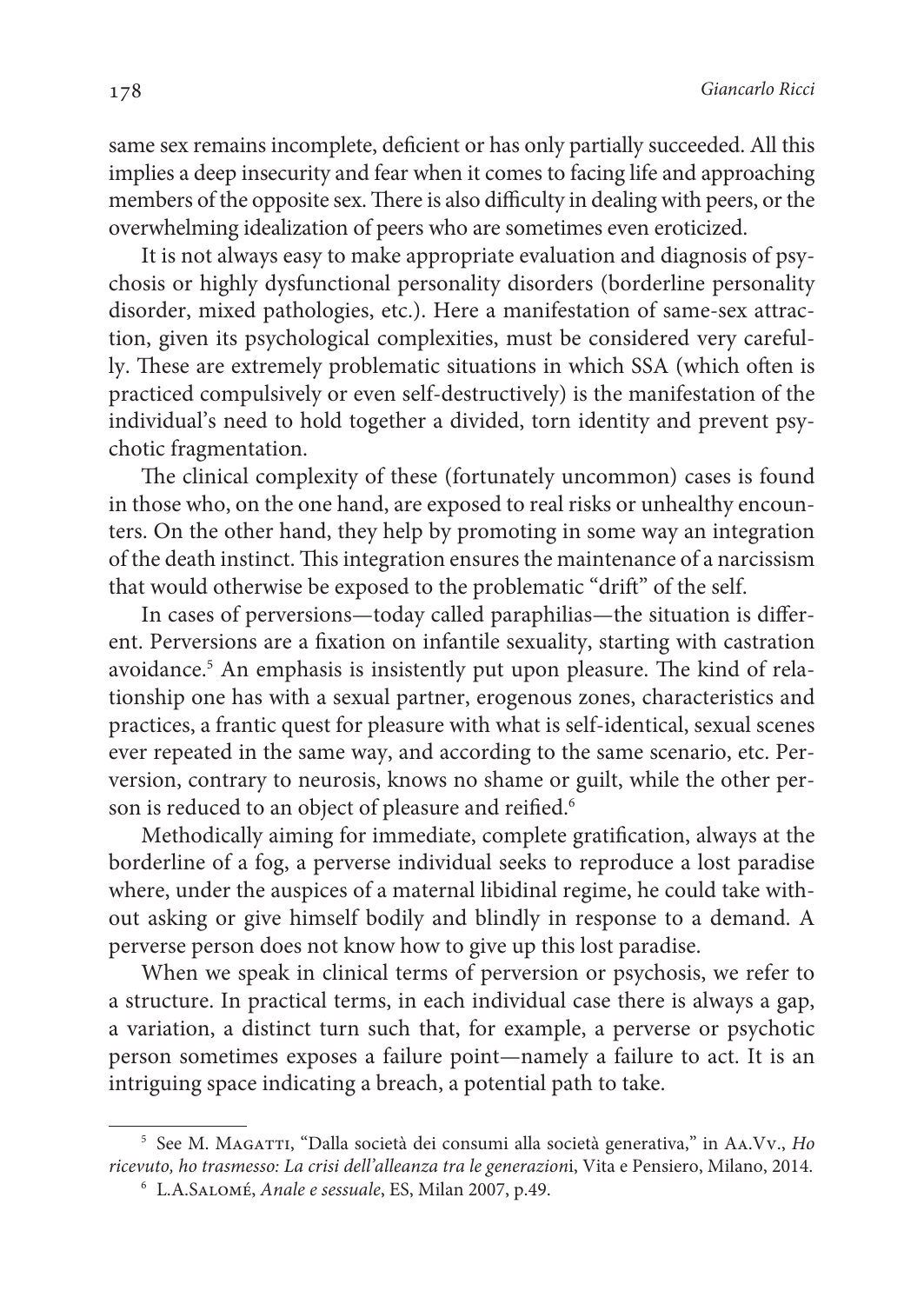#### **4. Fantasy and action**

Forms of same-sex attraction also differ depending on whether this is merely fantasized or fully practiced and acted out. In other words, they differ depending on whether this has been occasional, a contingent remedy to a sexual impulse, or whether it is sought out as one's only option. In this sense we have two polarities. On the one side, there is an imaginary field of fantasies, curiosities and beliefs proceeding mainly from a hypothetical child sexual theory, or from some fixation upon partial objects. On the other, there is a practiced SSA, repeatedly acted upon and, in some cases, acted upon tenaciously and not just occasionally.

A similar topological difference to that between fantasy and action exists between the register of a desire dominated by the phantasm of a certain logic, on the one hand, and enjoyment in which an encounter with reality is sought, on the other (J. Lacan).<sup>7</sup> These are two adjacent but separate registers. The variables are the body, the way in which it is driven by the flesh, the idea of enjoyment and the endless imaginary variants designed to achieve the most pleasure. Between these two poles each subject combines different phantasms.

In a course of treatment, it is important to identify at which point in the sexual development process SSA is manifested. It is important to evaluate the variants: whether they result from a "spontaneous" or a "solicited" origin; whether there was a particular incident; whether it started by with a game with peers or with "older" kids; whether it manifested itself as an imperious attraction toward someone; whether there was a kind of "initiation" into male sexuality; and whether it began after an episode of abuse or seduction by an adult, a brother or a stranger.

In this regard the issue of abuse and harassment often remains covert in the matter of same-sex attraction. LGBT leaders prefer to say that the tendency is "natural." The abuse issue is rather significant, however, as it represents the first way in which sexual pleasure is inscribed within the individual. Often that particular pleasure—experienced as violence during the abuse is inscribed within psychological memory as a trait around which later the theme of repetition and the pursuit of pleasure with others is organized. For the first time in the individual's story a pleasure occurs and is inscribed upon the scene of the body involving specific erogenous zones. Themes of guilt and shame then step into either the background or the foreground.

 $^7$  See E. Roudinesco, La parte oscura di noi stessi: Una storia dei perversi, Angelo Colla Editore, Vicenza 2008.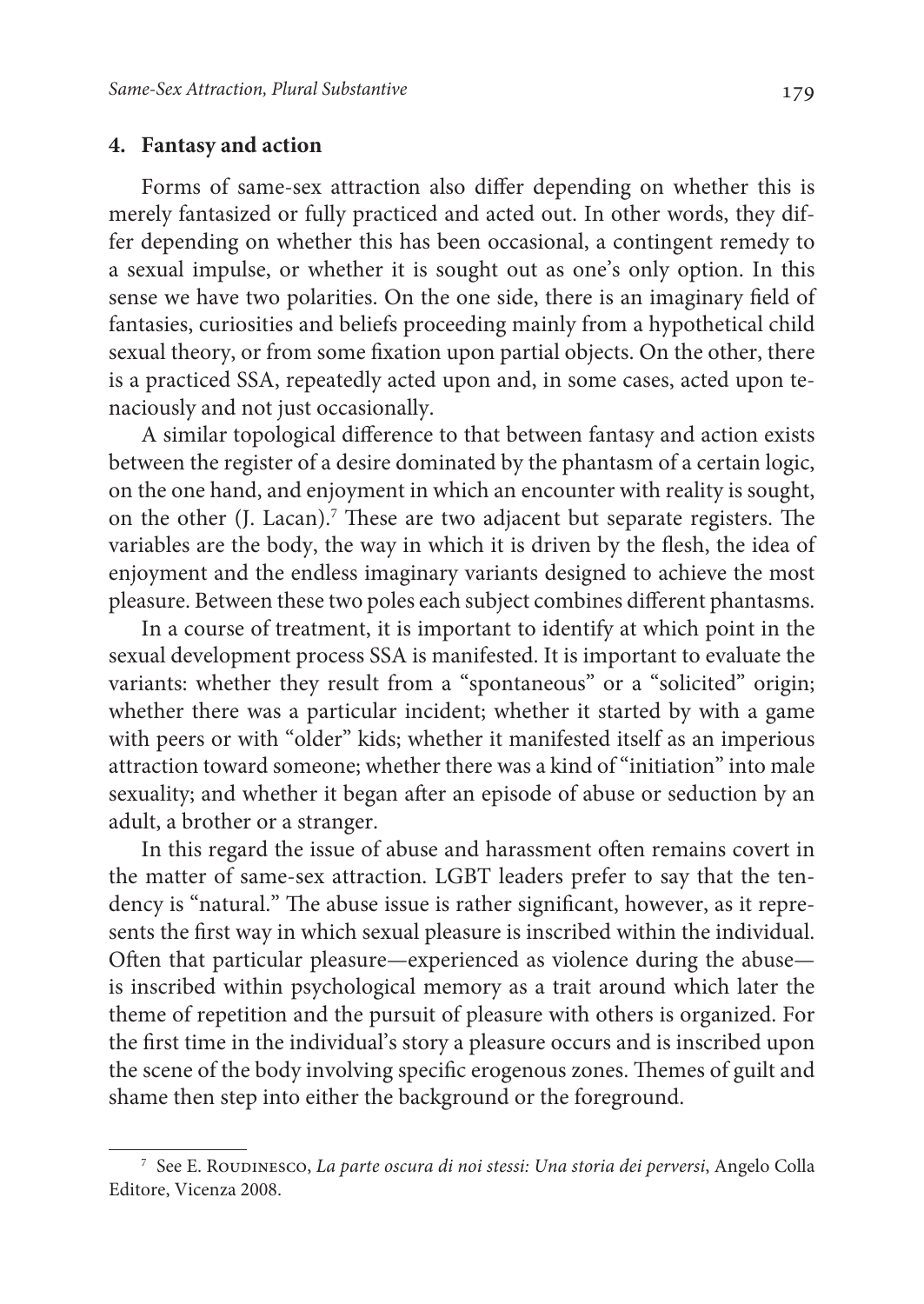Traumatic effect involves, among other things, fears of sexuality, social isolation and difficulty when comparing oneself with peers, all experienced as arduous or even dramatic.<sup>8</sup> Often abuse is transformed into a shameful secret of devastating psychological weight. It can be so devastating that subsequent same-sex enactments often are viewed as ways of expiating a guilt considered unquenchable.

## **5. The mirror stage**

In addition to considering how, there is also "when" same-sex attraction begins. Objectively identifying chronological criteria is not easy. Many factors are in play. Patients initially always narrate a reconstruction that is vague, even when this seems supported by certitude. The remotest memories easily overlap with imagination, such that any presumed reality is a reconstruction, an adaptation or a biased accommodation.

In that respect it seems significant to mention the mirror stage, formulated by Lacan, and subsequently accepted within the psychoanalytic community.<sup>9</sup> The mirror stage discloses a primary degree of precocity in which a subject (ages six to eighteen months) may experience a sense of uncertainty about his or her sexual identity. It can be a level so initial as to be confused with an organic or genetic factor.

The mirror stage is that process within which an infant for the first time recognizes him or herself as an autonomous individual separate from the mother.<sup>10</sup> This operation—the mirrored self-recognition—can occur if there is the other (mother or parents) serving as a guarantor of the symbolic. If this stage of recognition and authentication does not occur, the child perceives him or herself as a "fragmented body": the person appearing in the mirror is not seen as his or her own reflection, but rather as an invasive other, perceived as fragmented. The other constitutes us, and so is essential in the formation of identity of the individual.

Now here's the thing. This other directly or indirectly confirms for the infant his or her sexuality: I recognize you as a boy or a girl, and I locate

<sup>&</sup>lt;sup>8</sup> See M. RECALCATI, Cosa resta del padre? La paternità dell'epoca ipermoderna, Raffaello Cortina, Milan 2011, p.51-54.

<sup>&</sup>lt;sup>9</sup> "Pure trauma therefore is one which leaves the body intact. We could say the trauma's epicenter is a kind of brute implosion." P.L. Assoun, La clinica del corpo, Franco Angeli, Milan 2009, p.65.

<sup>&</sup>lt;sup>10</sup> J. Lacan, "The Mirror Stage as Formative of the Function of the I as Revealed in Psychoanalytic Experience", in Ecrits: A Selection, trans. B. Fink, W.W. Norton New York 1977.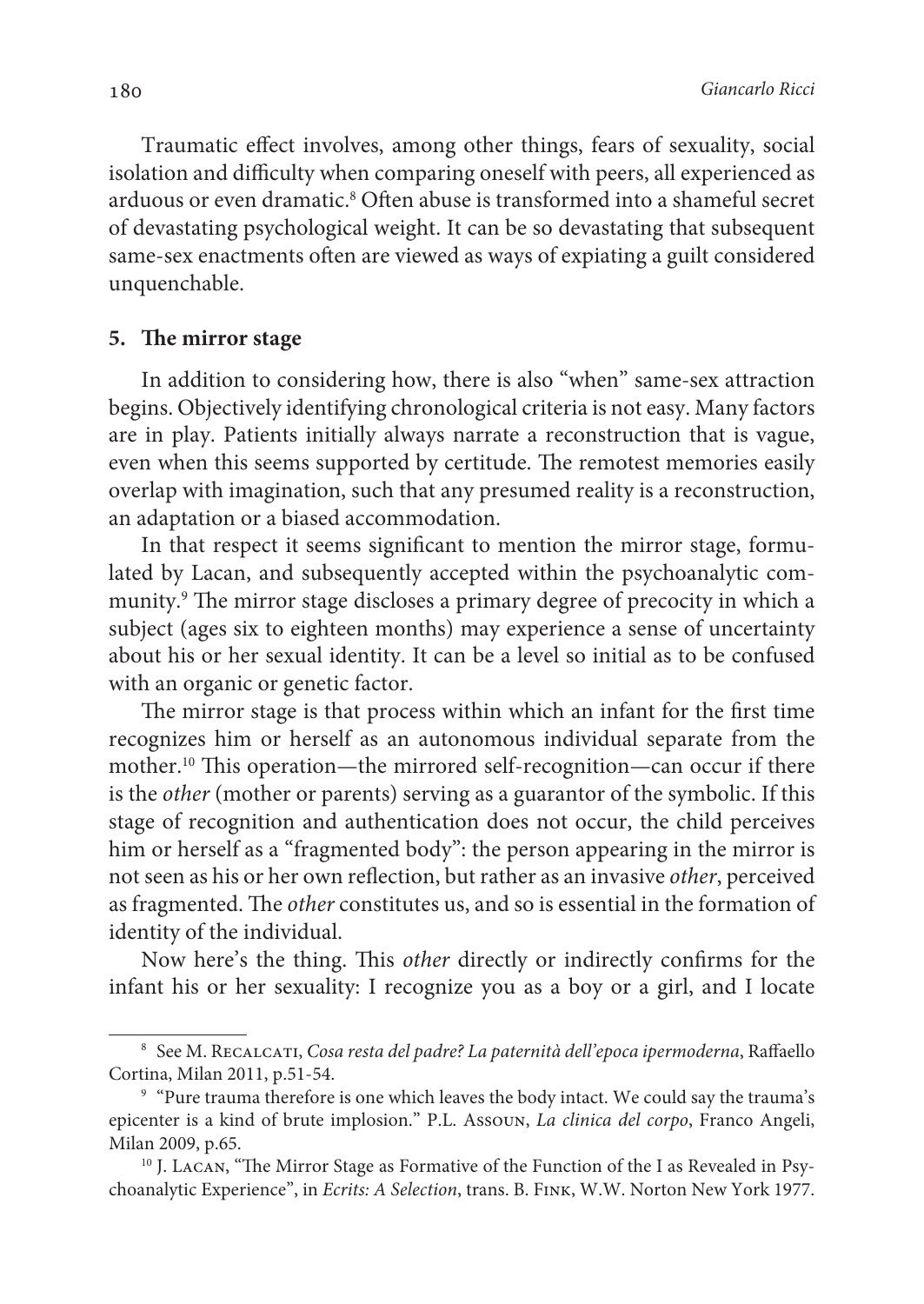you as such within my (familial and social) speech. If this recognition meets complications, if the infant does not receive a complete confirmation of his or her sexual identity, then an uncertainty could easily be established at an early stage. This uncertainty will be experienced as a lack of distinction (e.g., bisexuality) in childhood and in early puberty, and can strongly resurface in the form of an inadequate sexual orientation or problematic sexual identity during adolescence.<sup>11</sup>

In general, we can say that any difficulties occurring in the mirror stage bring into play a mother's somewhat problematic desire toward the child.

### **6. The oral, anal, and phallic phases**

What happened in childhood is often opaque and imagined. Impressions and phrases remembered often remain without a precise frame of reference. For example, there is no memory of the oral phase, of the experience of breastfeeding, except within the transposed modality of how orality, with all its conjugations and displacements, operates within the present.

The same goes, albeit with some difference, for the anal phase involving the child's control of stool. Anal eroticism cannot but constitute a return to maternal care of the child's body in the stage of early childhood. Anality calls the other into question, implicating or recasting him in moments of aggression or submission, embodying him in order to throw him away as useless residue, or else throwing oneself away as waste, as something "repulsive."

The phallic phase, which clearly involves a leap with respect to the previous two, is more complex as it introduces a period when one discovers the surprising anatomical difference between boys and girls.

Going through the three phases (oral, anal, phallic) of sexuality, the child sometimes stops at one of these stages reaching some sort of "fixation." Freud emphasizes the infantile tendency of favoring different body parts to obtain pleasure, by defining this as "polymorphous perverse." The child plays with the body, with his orifices, and with every possible pleasant feeling.<sup>12</sup> This is all part of a normal growth process contributing to the psychological construction of what Françoise Dolto called the "body schema."<sup>13</sup>

 $11$  "It is this moment that decisively tips the whole of human knowledge into mediatization through the desire of the other," J. Lacan, ... p.5, http://pages.mtu.edu/~rlstrick/rsvtxt/ lacan.htm [accessed 17 November, 2017].

<sup>&</sup>lt;sup>12</sup> See F. GIGLIO, Il disagio della giovinezza, Bruno Mondadori, Milan 2013, p.40-43.

<sup>&</sup>lt;sup>13</sup> See S. FREUD, *Three Essays on the Theory of Sexuality: The 1905 Edition*, Verso, London-New York 2017.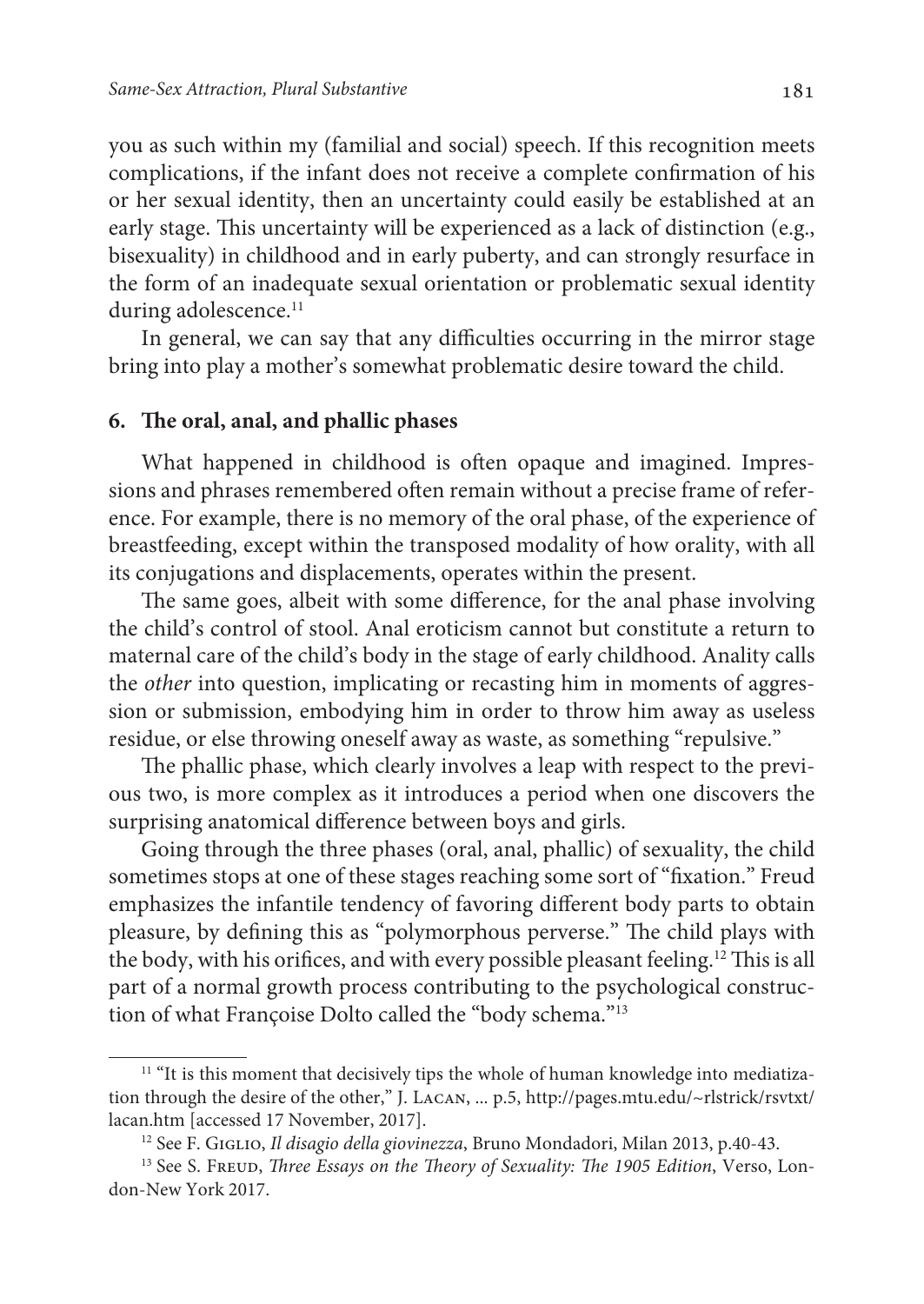The complications begin when one area prevails (normally the oral or anal). This is a "fixation," the inscription of a trait related to a particular pleasure, that, if it remains in its uniqueness, is no longer considered to be polymorphic but "homomorphic." It is from that original nucleus that all other sexual components will originate, and which then will insistently gravitate around this trait. Such a nucleus will form what psychoanalysis calls the original phantasm and remain dominant during adult sexual life. Ultimately there are different engravings within the body—different ways in which sexual identity is inscribed within the psyche, privileging and identifying certain places rather than others.

## **7. The timing of sexual development**

We said nearly two decades is the time it takes an individual to reach his or her sexual identity, that is, to assume subjectively the gender that nature has assigned. Sexualization is an unconscious psychological process occurring parallel to growth and marking the various representations enabling someone to identify with his or her own sex, as well as to differentiate him or her from the other sex.<sup>14</sup>

This then is a complex process whose logic unfolds for males and females differently. Going a bit deeper, we should point out that sexualization starts even before birth when parents—each in a different way—express a wish to have a girl or a boy. Then something begins to happen with the unborn child. From that moment, in words, an act of existence begins to take shape—a woman and a man attribute meaning to their desire to become a mother and father.

Sexualization continues within the family when a paternal surname is assigned to the newborn (with cultural variation) simultaneously with the assignment of a baby's "proper" name, indicating whether this baby is a boy or a girl based upon his or her anatomical sex. This simultaneity between a father's name and the definition of biological sex is relevant from a legal point of view as well.

After this original inscription, the baby growing up will realize that he or she is called by a name that designates him or her as a boy or girl. The person's naming is like an indelible imprint remaining within the psyche and carried out over the years, building and forming itself throughout childhood, puberty and adolescence. In this way, the individual does not have the option

<sup>&</sup>lt;sup>14</sup> See F. DOLTO, L'Image Inconsciente Du Corps, Points, France 2014.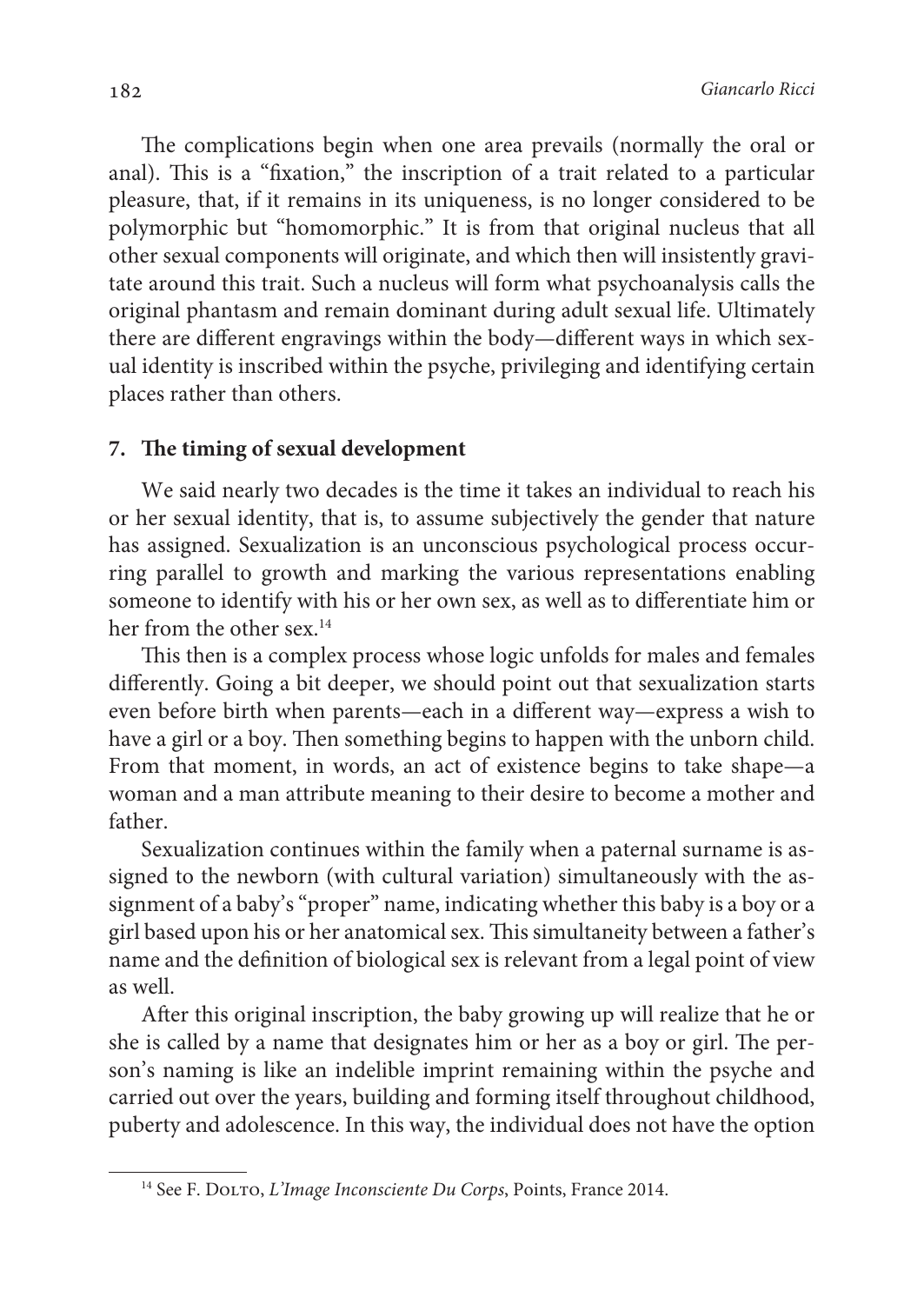of changing the biological, physiological, anatomical evidence because it was already inscribed in the flesh at a remote time when the subject could not even say whether he or she existed or name him or herself with an "I."

Sexualization is completed when a person accepts his or her sexual identity and recognizes the other sex.15 This is an unconscious acquisition, resulting in a precise differentiation between the sexes. Only from this moment onwards can a male subject honestly say, with everything it implies, "I am a male and you are a female."

According to Freud this process occurs "in two stages, in two waves."<sup>16</sup> The first stage begins between two and five years, followed by the latency phase when the child becomes silent or withdraws. This wave is marked by the infantile nature of sexual goals. The second stage begins with puberty and determines the definitive structuring of sexual life. The importance of this timing which clearly distinguishes between two periods is essential.

In the first stage, marked by childish autoeroticism, sexuality hinges on essential survival activities (oral and anal phases). Subsequently in the second stage when the phallic stage emerges during adolescence, the subject is pushed to face the significance of one's sex, male or female. The first involves a horizontal dimension within which the individual's survival and self-preservation are at stake. The second stage occurs courtesy of access to genitalia, a vertical dimension within which a heterosexual relationship ensures the survival of the species.

It is not difficult to locate same-sex attraction within the logic of sexualization, represented as a stumble, a denial or an avoidance. It indicates the subject has difficulty relative to his or her sexual status, and that the phallic function is not ordered in the direction of a drive toward the other sex.<sup>17</sup>

<sup>&</sup>lt;sup>15</sup> See. R. CHEMAMA, B. VANDERMERSCH, Dictionnaire de la psychanalyse, Larousse, France 2009.

<sup>&</sup>lt;sup>16</sup> "Besides the three pillars of Claude Levi-Strauss—incest prohibition, sexual division of labor, and a recognized form of sexual union—I would like to add another one absolutely essential to explaining the operation of the other three. This fourth element or, if you like, tie binding three pillars of the social tripod together is the differential value of the sexes." F. HÉRITIER, Masculin-Féminin I: La Pensée de la différence, Odile Jacob, Paris 2002.

<sup>&</sup>lt;sup>17</sup> "It seems that among all living creatures this process of sexual development in two stages pertains to humans alone, perhaps representing a biological basis for the human disposition to neurosis," S. Freud, An Autobiographical Study, W. W. Norton & Company, New York 1963. [Italian translation, Bollati Boringhieri, Torino 1978, p.106.] "The banner of the homophile trend is not so much an attraction to one's own sex as a repulsion for the other." S. ARGENTIERI, A qualcuno piace uguale, Einaudi, Turin 2010, p.51.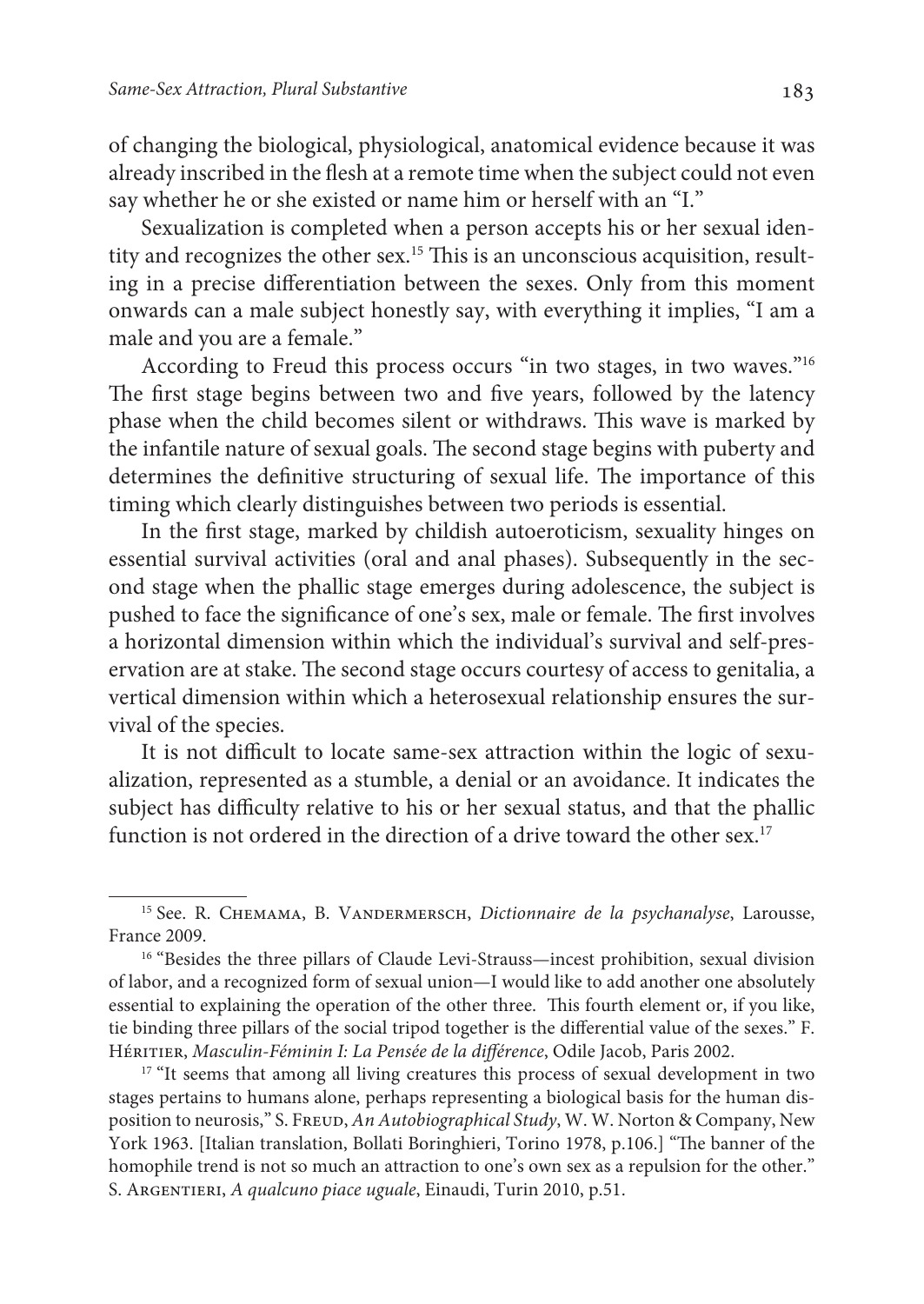It is as if, experiencing the phallic function as an obstacle or an inaccessible stage, SSA unfolds within a sexuality situated between the first and the second stages of sexualization—within that discontinuity psychoanalysis call the latency phase. Here one is neither male nor female, or else both male and female. It is at this level, in the gap between one sex and the other, that Freud situates bisexuality.

The genesis of all forms of transsexualism, transgenderism or queerness is locatable within this area. Ultimately this is a more or less mutable position—practically a gender identity having no clear position—within which a subject cannot, or is not, able to give up on infantile sexuality nor to access the mature genitality that masculine or feminine stature requires.

Same-sex orientation is the sign of a disorientation situated essentially within one of the many stages constituting the sexual development process. Faced with a difficulty in the second stage of sexualization, access to genitality, then, SSA folds in, or lingers, upon that first stage dominated by an autoerotic schema. In addition to this folding-in and lingering, the appropriate verbs to describe this would be those emerging in a clinical setting: to rival, temporize, circumvent, disavow, remedy, repair and find compensation, protection and comfort. Different forms of same-sex orientation correspond to each of these verbs.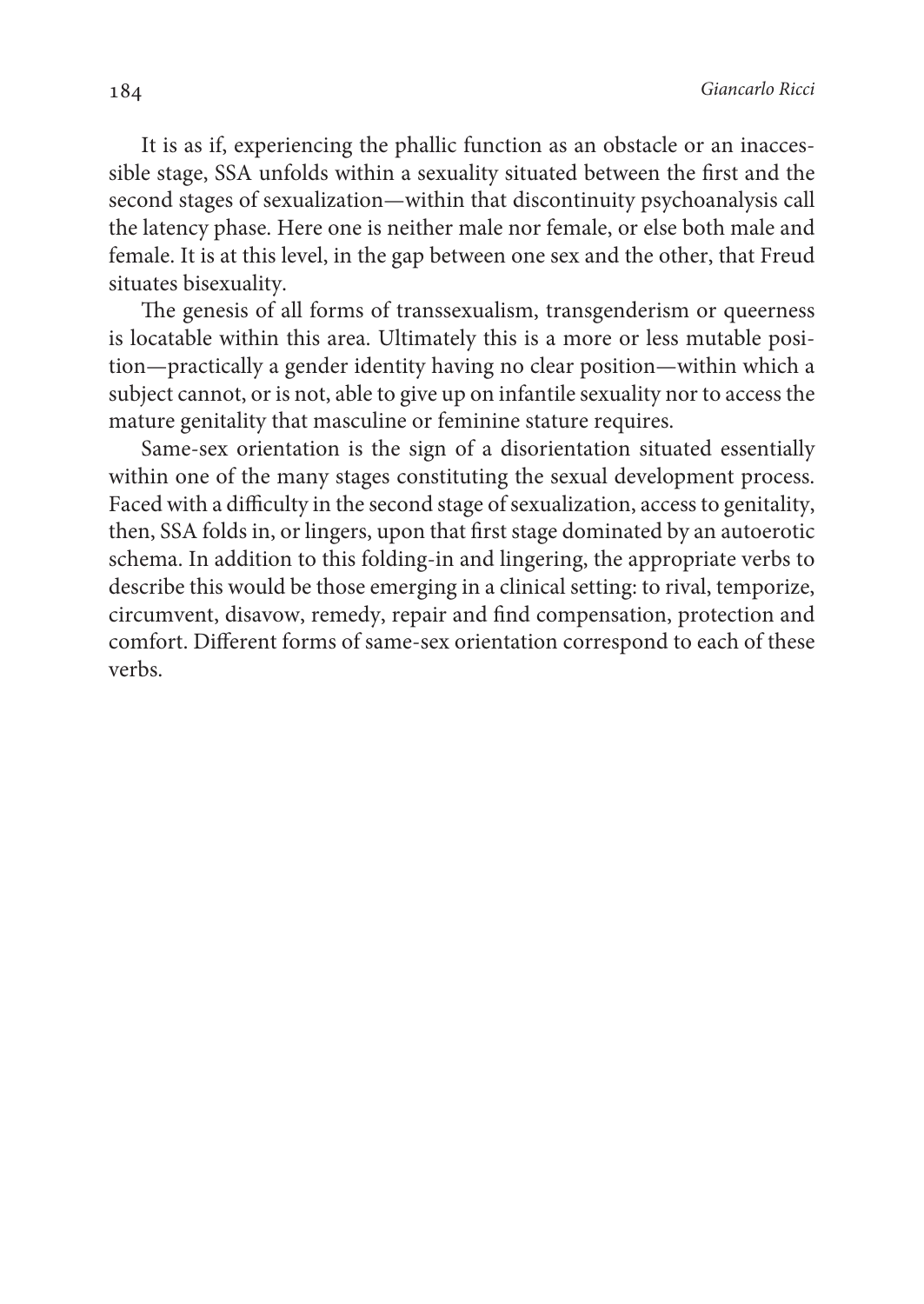## GABRIELLA GAMBINO\*

# SAME-SEX A TTRACTION AND THE LAW

#### **. The demand for public recognition of same-sex unions**

In recent years, the same-sex issue has assumed a growing public relevance, capturing in a new way the interest of the law.

Since the nineties, in fact, the LGBT community has organized social movements demanding the recognition of certain prerogatives in the name of the fundamental rights to equality and non-discrimination. Within a few years, this demand has become an explicit request for legislative changes aimed at protecting the interests of the "innovative" couple and family models. The new post-modern LGBT movement profile consists of the claim of "same-sex marriage" and adoption, as well as of other, similar forms of legitimate same-sex unions<sup>1</sup>. Several countries around the world have recognized same-sex unions in different ways. Sometimes they occur gradually through "legal cohabitation," registered partnership and, finally, "marriage." Sometimes they happen by immediately extending the regulation provided for heterosexual marriage to any couple, regardless of their gender or sexual orientation.<sup>2</sup>

However, it is proper to make a distinction and some preliminary remarks. The political and cultural battle for the recognition of LGBT civil rights, as well as for guarantees to protect their physical and moral integrity, in the fight against homophobia and all forms of discrimination does not pose a legislative problem. The legal protection of persons with SSA, in fact, is not debated here, even though it remains an open political and cultural question

<sup>\*</sup> Professor in Philosophy of Law and Bioethics, Università Tor Vergata.

 $^{\rm 1}~$  G. GAMBINO, Le unioni omosessuali. Un problema di filosofia del diritto, Giuffrè, Milano 2007.

<sup>&</sup>lt;sup>2</sup> In many countries, the expression used is "egalitarian marriage" (i.e. equal in its effects and in its forms to what was traditionally heterosexual marriage). In 2015 the institute of "gay" marriage is in force in 21 countries: Spain, France, UK, Portugal, Belgium, Luxembourg, the Netherlands, Denmark, Greenland, Finland, Iceland, Norway, Sweden, United States (in the capital and in 37 states of the federation), Canada, Mexico, Argentina, Brazil, Uruguay, South Africa, New Zealand. In Malta, in Israel and in the Caribbean countries of Aruba, Curaçao and Saint Martin, while same-sex couples are not allowed to marry, it is possible to recognize and register same-sex marriages celebrated abroad.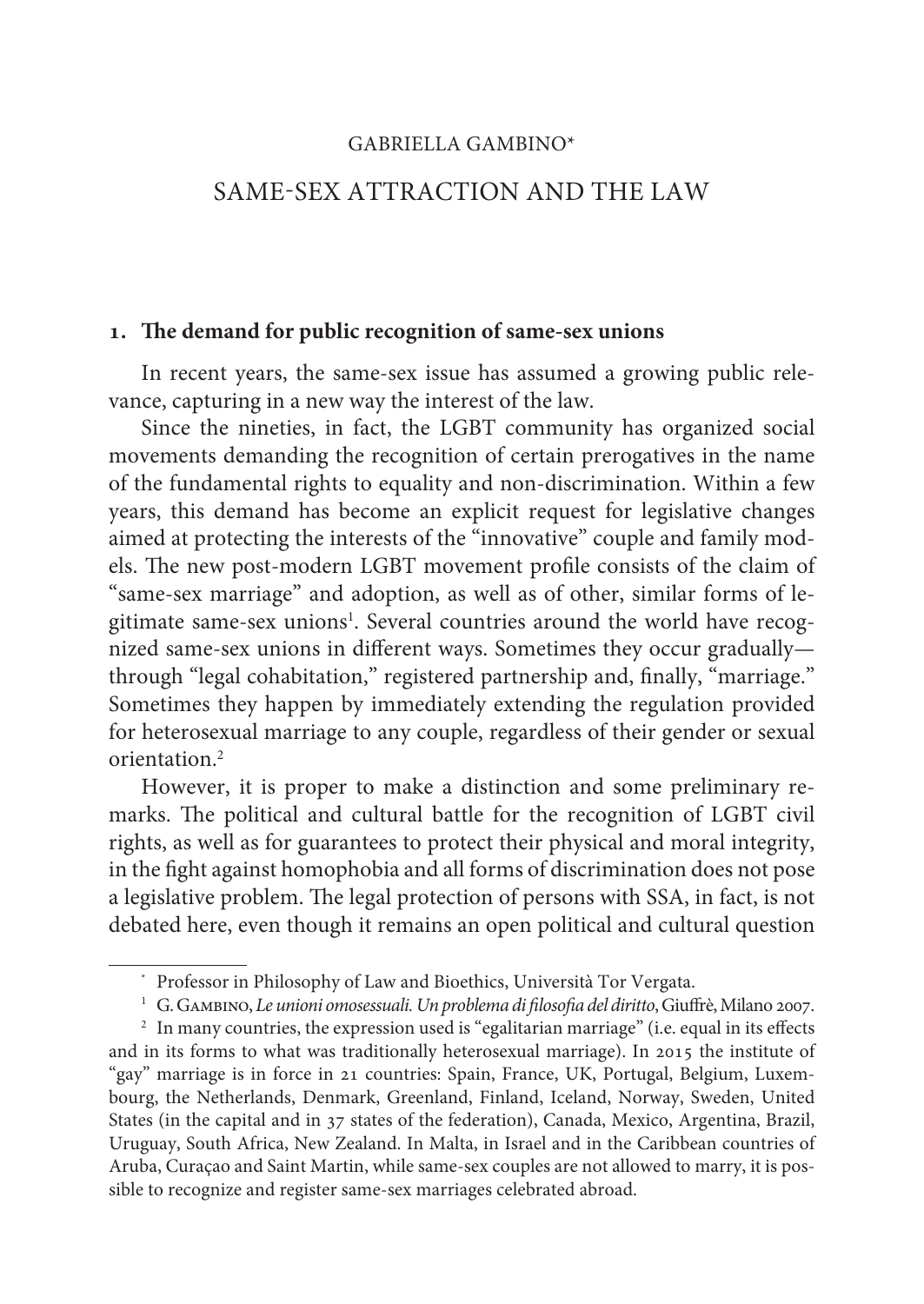186 Gabriella Gambino

in many countries of the world. Instead, the real complexity arises when SSA is no longer a personal matter, but as a relationship problem that challenges the meaning of a couple, marriage and family.

The question of marriage has particular bearing on the issue of parentage at the factual and legislative level.<sup>3</sup> It is a matter of logical consistency. Once marriage becomes accessible to same-sex couples, the law needs to address parentage for adoptive and artificial filiation.<sup>4</sup>

From this perspective, the demand for public recognition of same-sex unions raises endless problems regarding not only one's vision of SSA but also that of sexuality, family, children and one's mode of relating with the world. These changes are even more complex in the light of so-called gender theories, as they lead to the deconstruction of personal identity, making all sexual dimension of coexistence undifferentiated (including maternity and family) and all genders neutral and interchangeable. The gender thought, in fact, is based on the dual dialectics of male-female opposition, on the one hand, and sex-gender, on the other. As a result, individual freedom of choice is made absolute with regard to sexuality and gender roles in the family and in society. Disembodied, sexuality shatters into multiple orientations and subjective preferences, founded on existential choices that demand that the law recognize and institutionalize.

Yet, sexuality is anchored in norms, intended as the order of things in nature, starting from the sexed body: a non-deterministic but finalistic order because it is authentic in the space of human freedom. To achieve it, human beings possess personal freedom. In this sense, sexuality has its own law, a structural dimension that arises as a challenge and as an existential question, to which human beings—immersed in the stress of modernity—are still called upon to respond.

To this end, we need a critical metaphysical reasoning. The order of things is not necessarily what emerges as a social need but rather what guarantees coexistence because it is structurally founded on anthropology. From this

<sup>&</sup>lt;sup>3</sup> The theme of filiation—that is, the human being's rights as a child that has come into world—is today one of the most complex and sensitive issues for the law, the most affected by the implications of the disintegration of marriage and family in the existing social order: See G. Gambino, "Nuove tensioni nella filiazione", in Atti del Convegno Internazionale di Studio «Nuove tensioni nel matrimonio civile», 23 gennaio 2015, Edizioni dell' Assemblea, Regione Toscana 2015.

<sup>4</sup> So, it is defined filiation, for example, in the new Argentine Civil Code (approved in 2014 and in force since 2016), which as well as the natural sonship, it has introduced into their legislation the concepts of adoptive and artificial filiation.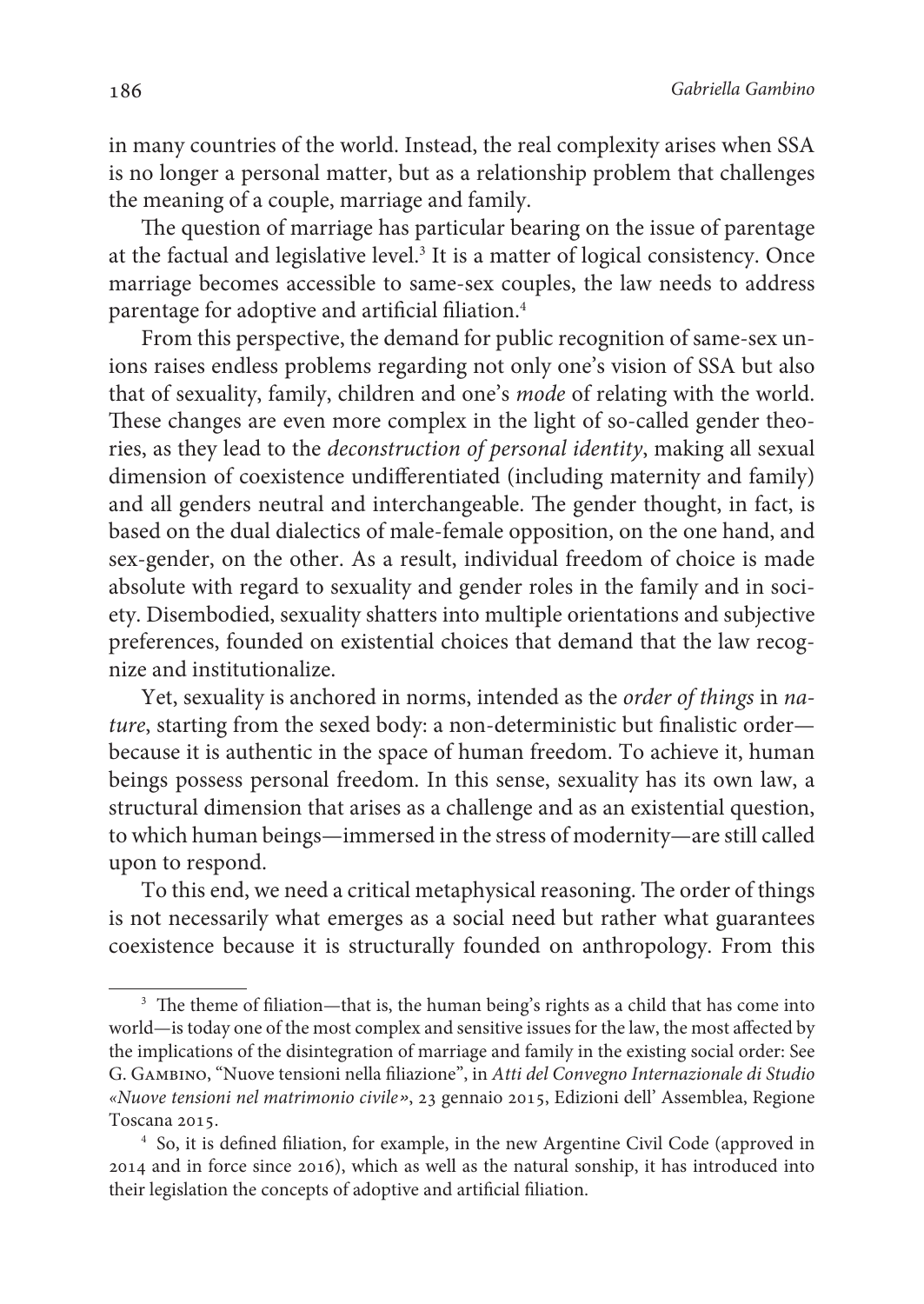perspective, the first consideration is that recognition does not mean foundation. Public recognition of same-sex marriage is not in itself sufficient to establish and thus make this love objective. It remains a subjective feeling. In fact, no matter how important this recognition is, it does not create conjugality but merely guarantees it on a social, political or religious level<sup>5</sup>. On its own, conjugality is anthropologically founded. It springs from the sexual difference ontologically inscribed in the person, man and woman. It is rooted in the complexity of sexual identity and not in the mere sexual orientation or gender of individuals who love each other. Nevertheless, its recognition serves to subtract conjugality from a purely private dimension, projecting it onto the public experience, qualifying and socially corroborating the couples' sexual relationship which, precisely because it is inscribed in the structure of human relatedness, has a specific relevance for social coexistence.

In this sense, public recognition of same-sex marriage requires a specific reflection on SSA's relevance not only from a physical or cultural level but also from a social and legal point of view. Therefore, its demands must be based not upon a sexuality reduced to mere erotic physicality but upon a broader view of the issue. Sexuality is important for the law not as a product of pleasure but because the first and most significant difference is grounded in it, the male and female dichotomy. It is the difference that activates all our cognitive ability in the world.<sup>6</sup>

For humans, the bipolar character of sexuality does not only have an exclusively reproductive function... but an essential cognitive function. Sexual difference is in fact the cognitive prototype of every perceptive possibility of difference in general, that is, of that way of knowing the world which implies a process of distinction of reality<sup>7</sup>.

This perspective requires, therefore, an understanding of human sexuality not reduced to its functional-naturalistic reproductive dimension. On the contrary, not recognizing the difference as a co-essential dimension of existence is due to a difficulty in grasping the natural tensions and conflicts that the subject needs to understand his or her identity and exact position in the world. In this sense, modernity is questioning the law's meaning—as a constitutive dimension of coexistence—when it tries to manage sexuality while disregarding

<sup>5</sup> F. D'Agostino in F. D'Agostino, G. Piana (eds.), Io vi dichiaro marito e marito. Il dibattito sui diritti delle coppie omosessuali, San Paolo, Milano 2013, p.77.

<sup>6</sup> Ibid p.79.

<sup>&</sup>lt;sup>7</sup> F. D'AGOSTINO, Sessualità. Premesse teoriche di una riflessione giuridica, Giappichelli, Torino 2014, p.35.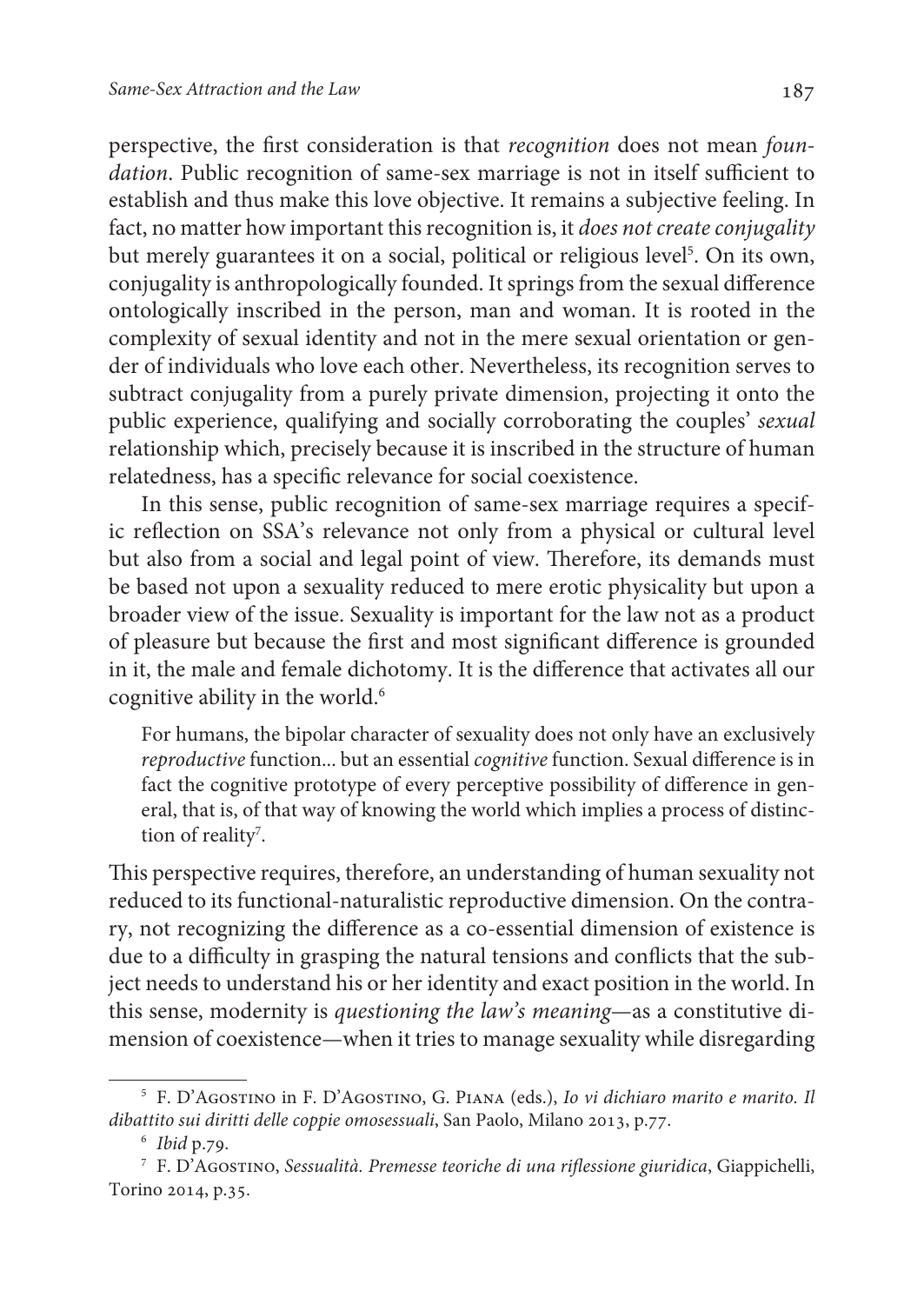sexual difference. It depolarizes human love, interprets sexual drive generically and indistinctively. It sees the intervention of the law as merely extrinsic, instead of structurally belonging to the gendered dynamics of human beings.

## **2. Sexuality and Same-sex attraction, family and the law**

First, before any demand for public recognition, before the issuing of regulatory formulae, the law has the duty to research the sense of reality and evaluate it juridically to discover if it is legally sound. We must therefore ask what relevance sexuality and family have for the law, and if SSA in its relational dynamic can be a possible foundation for the family.

To answer this question, we must begin with two commonly known assumptions.<sup>8</sup> The first is that sexuality and family are inseparably connected. What binds them is their constitutive legal and relational dimension. In other words, law binds a human being's sexuality, understood as sexually structured selfhood, to the family dimension of his existence. The law is not intended to be a positive norm but, in a more specifically philosophical sense, an intrinsic normative order and the legality of a relational structure.

The second assumption is that human sexuality must not be taken in its purely naturalistic-phenomenological dimension, which only highlights its functionalist aspect, identifying it as a sexual activity, a form of pleasure and an optimal reproductive mode. It must rather be referenced to the totality of the person, aimed not only at the reproduction of the species but primarily at the same production of the "I."

Further development of these theoretical assumptions allows us to understand its anthropological importance and meaning in relation to the specific issue of the "same-sex family."

Sexuality is, first of all, intrinsically relational. In fact, it is not an end in itself but is expressed in behaviors and expressions that come into contact with others' subjectivity. Not only that, but sexuality is the most significant form of ego-relatedness on an existential level. First of all, every human being is expressed and relates to others through necessarily gendered modalities. Being a person means to be a man or a woman, not only biologically, but in the whole being of the person. In this sense, the sexed body is an indispensable mediator, a revealer of masculinity and femininity that pervades the whole individual. Each existential experience will therefore be a male or female one, filtered by ways of being and seeing the world according to sexual identity.

<sup>&</sup>lt;sup>8</sup> F. D'AGOSTINO, *Una filosofia della famiglia*, Giuffrè, Milano 2003.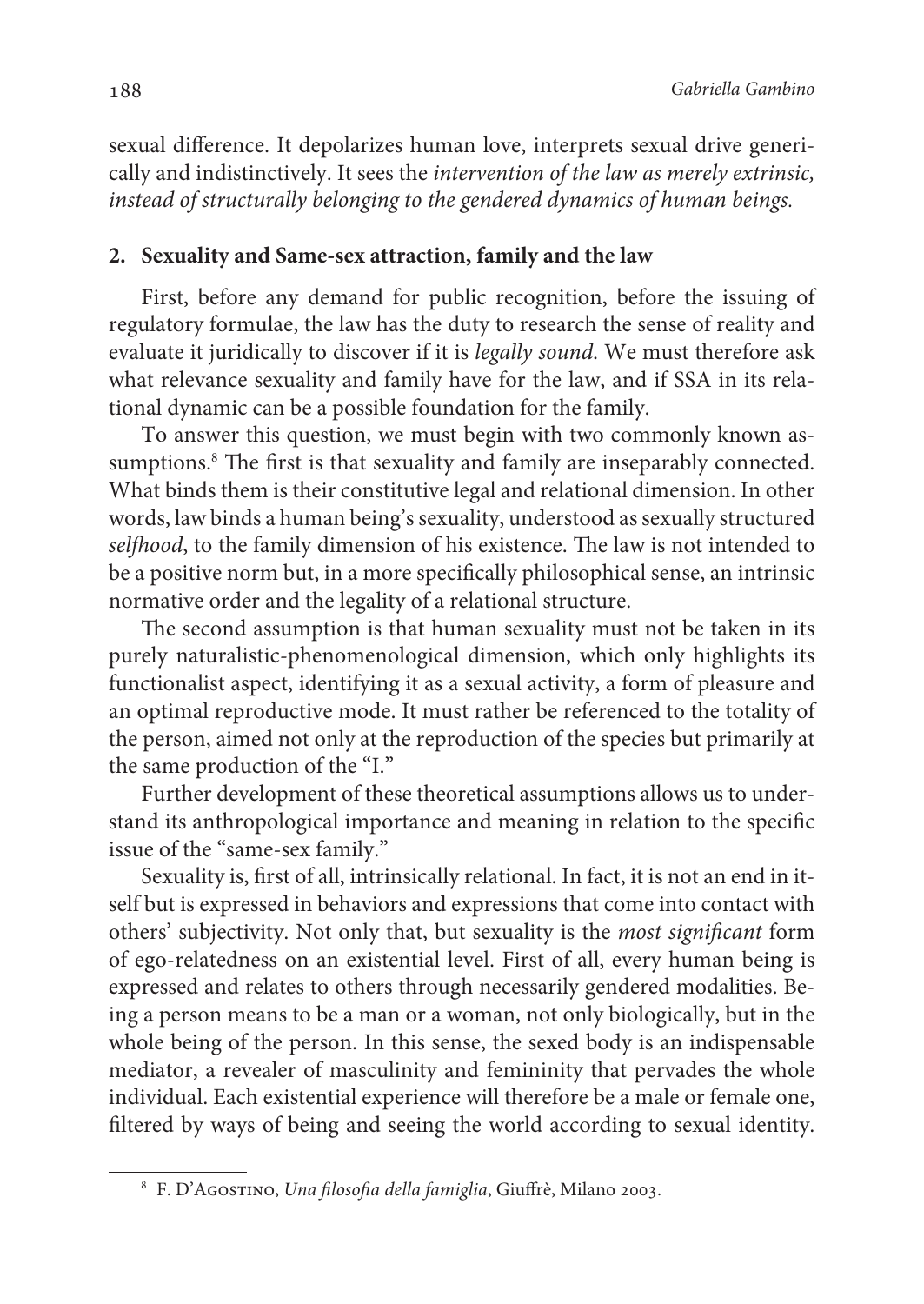This is not a reductive determinism, which binds the human being within the narrow limits of a life condemned by sex. On the contrary, because the ego reaches its maximum fullness when it can fully develop as being man or woman, adhesion to sexual identity is the condition for psychological fulfillment.

The person will achieve the development of her full identity if peculiar relationship dynamics happen, thereby showing her the existence of otherness and difference and leading her to the discovery of her sexual identity.

The relational setting where these peculiar dynamics occur, dynamics inherently fruitful in their ability to lead the individual to develop one's own existential selfness, is the family. It can be defined as—in the most general and universal terms possible and present in every society—"the more or less socially approved durable union, of a man and a woman and their children."<sup>9</sup> Family exists where there is at least one heterosexual couple and, possibly resulting from this, a socially recognized parent-child relationship.

Why does it necessarily have to be a heterosexual couple? Because, as we will see, it is only the presence of a "father" and "mother" that in principle allows for the full development of individual identity. Parental roles can only result from a sexual bipolarity. It is true that some recent legal systems seem to have lost their anchor to reality. Where same-sex parenting has been recognized and legalized, the words father and mother are replaced with neutral terms aiming to make the carnal and sexual truth—the origin of every child who comes to world—irrelevant. But from an anthropological perspective, these choices have no raison d'être and are only the expression of a functionalist and constructivist use of the law. Stripped of its objective and realistic basis, it becomes quod principi placuit (what the ruler wanted), $10$  according to a concept of sovereignty in the hands of social practices and ideology we have already abandoned.

Sexual difference that naturally arises in the structure of human coexistence, and in particular within the family, is the difference between man and

<sup>9</sup> C. Levi-Strauss, Razza e storia e altri studi di antropologia, Einaudi, Torino 1967, p.147-177. In particular, the word "family" is used to denote "a social group with at least three characteristics: 1. originates in marriage; 2. consists of a husband, a wife and the children born from their marriage, even if we admit that other relatives integrate in this core; 3. family members are connected by a) legal constraints, b) economic, religious constraints, and other basic rights and duties, c) a precise network of rights and sexual prohibitions, and a set of variable and differentiated psychological feelings, such as love, affection, respect, fear, etc..."

 $10$  DIGESTA 1, 4, 1, pr. 0.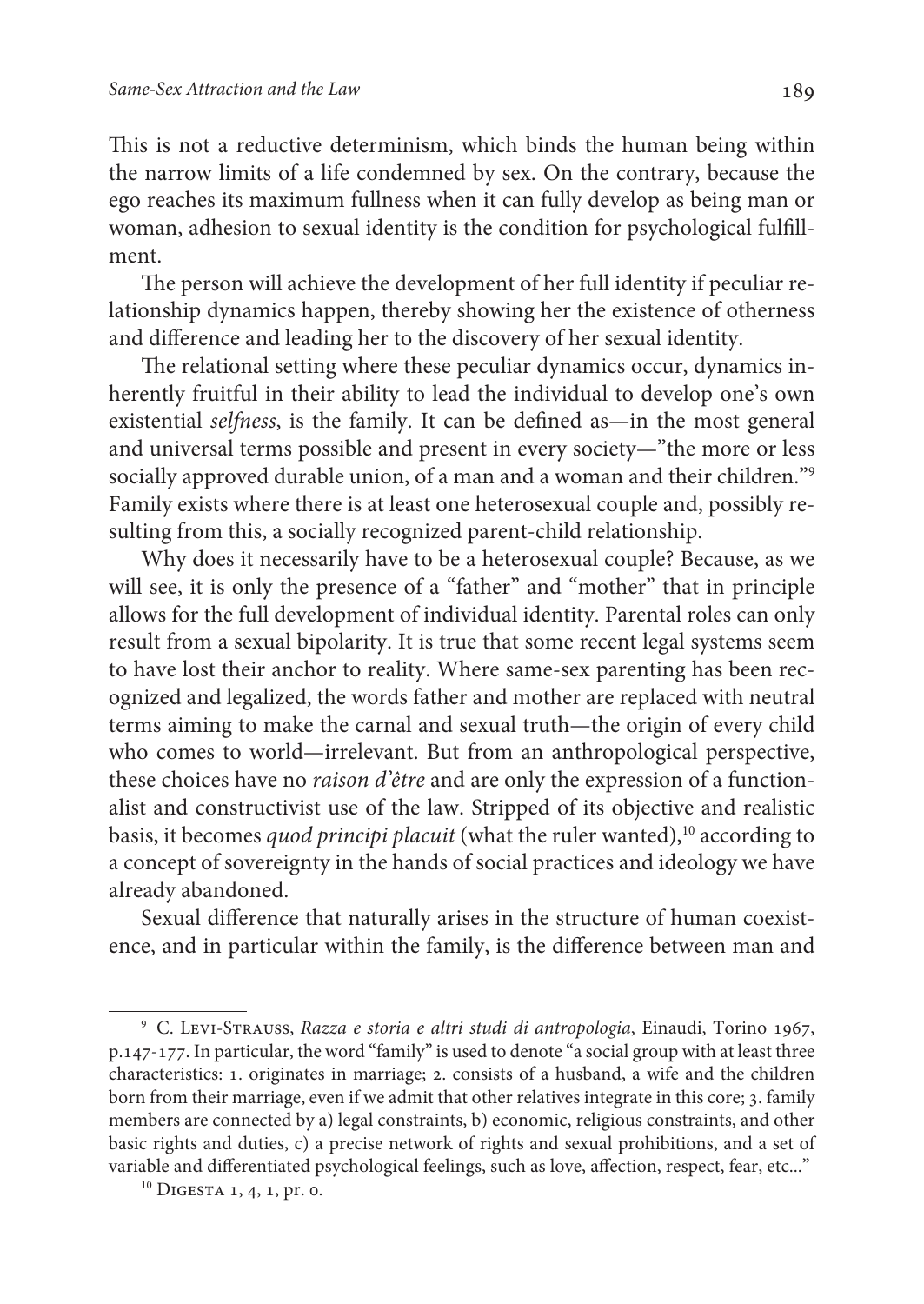190 Gabriella Gambino

# woman. It is this structural constitution of sexual complementarity that forms the intrinsic juridical nature of human sexuality.

At this point, we see the anthropological and ontological circularity among the triad sexuality-family-law. The family is based on the man-woman sexual complementarity, legitimized and made public because it has a socially and legally relevant dimension—the human possibility of having children. Sexuality, in turn, has its own intrinsic law from which the individual subjectivity (identity) cannot be separated from one's relation with other individuals in the world. Human sexuality is not an attribute that any person can choose according to their taste, but a way in which the ontological subjectivity manifests. It has an intrinsic normativity inscribed in its constitutive man-woman bipolarity, which is a natural and symbolic condition of the possibility of its functional expression—fertility, the transmission of life in its biological and psychological dimensions. The two orders meet in the expression of human fruitfulness, originating from the union between man and woman. Nature, whose end is reproduction, and the couple who express their love toward the fullest subjective realization.<sup>11</sup> If the person is an "I" open to a "you," the sexual body is the "sign" and the "place" of the opening, the recognition of the encounter, gift and dialogue. It is this bipolar complementary relational dimension inscribed in human sexuality that forms the law and justifies its substantial and constant presence in the issues of fertility, family and the parent-child relationship.

Being man and woman are two ways to express human sexuality, as they represent not only the biological condition of the human being but also the prior, anthropological condition. Only man and woman have fertility inscribed in them as a possibility of self-realization through the discovery of that difference which allows for complementarity. In the consciousness of his own corporeality, the man reveals to the woman her femininity and the woman reveals to the man his masculinity. The body inescapably reveals identity and becomes a mediator of the psychological identity in bringing it to fulfillment through the discovery of the difference. In this sense, there are not multiple sexualities. Just as there are not many forms of differences structurally inscribed in the human nature. On an epistemological level, therefore, one cannot speak of sexual diversity.<sup>12</sup> There is only one type of sexual difference: that between a man and a woman<sup>13</sup>.

<sup>&</sup>lt;sup>11</sup> K. WOJTYLA, "Amore e responsabilità", in G. REALE, T. STYCZEN (eds.), Metafisica della persona. Tutte le opere filosofiche e saggi integrativi, Bompiani, Milano 2003, p.701-703. <sup>12</sup> V. BAIRD, Le diversità sessuali, Carocci, Roma 2003.

<sup>&</sup>lt;sup>13</sup> In the most recent philosophical thought some would like to use the term "diversity" instead of "difference" when referring to man and woman in an attempt to introduce a more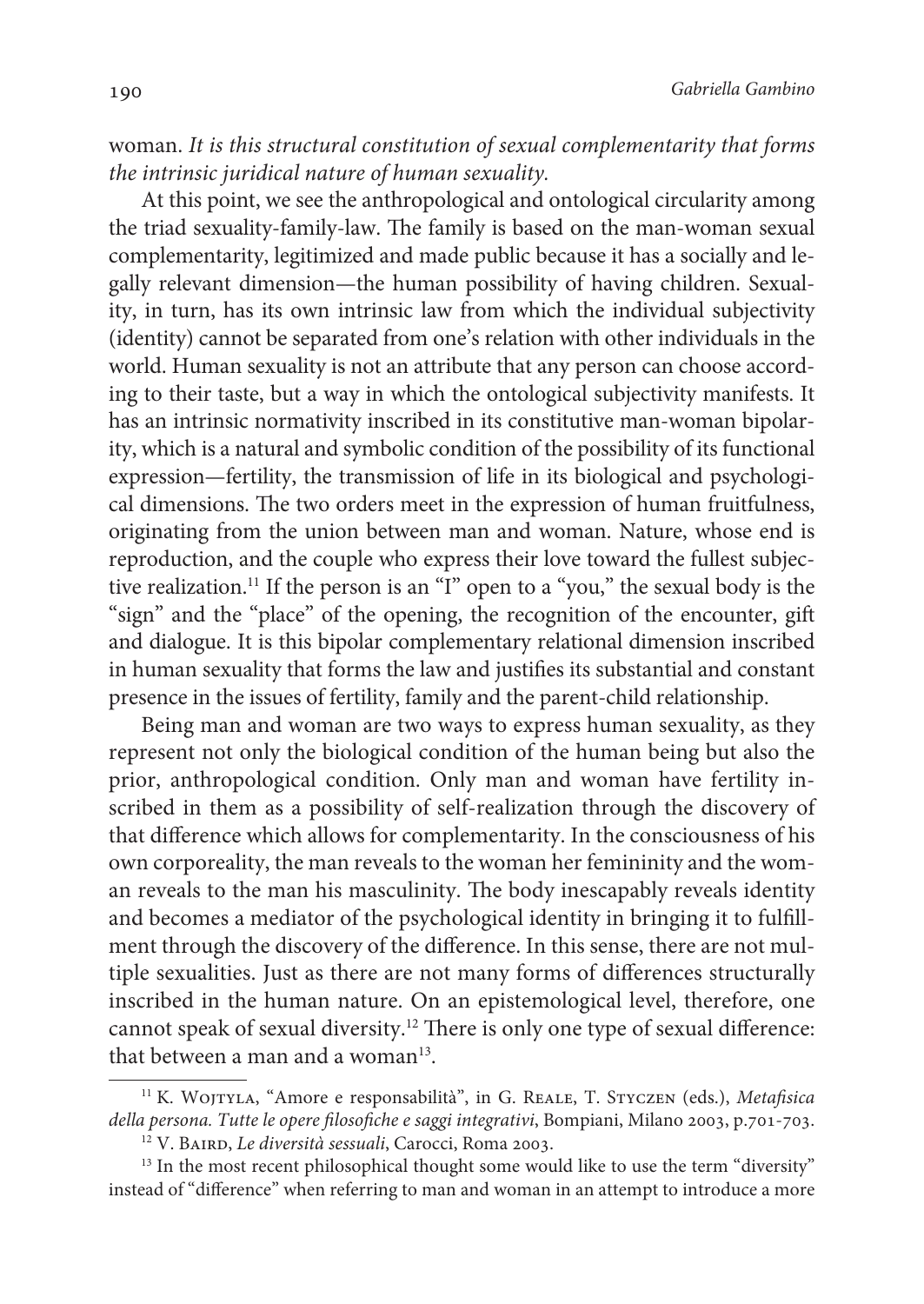This understanding rejects the dualistic anthropological approach of "gender theory" that, in a constructivist perspective, divorces corporeity from sexuality, reducing it to sexual orientation.<sup>14</sup> The direct relationship between the anatomic-corporal and the subjective-relational identity is substantial. Compared to the uniqueness of the person, we cannot separate them except at the expense of a "fragmentation of the identity" of the entire person.

In this sense, the bipolar feature of sexuality has not only a reproductive function but also an essential cognitive one. It is the possibility of perceiving the difference, a prerequisite for self-knowledge.

That is why the birth of the family is deeply tied to the personal aspect of fertility expressed in the concepts of paternity and maternity. Fecundity needs the diversity of the other, someone different, in order to flourish, not only in its biological reproductive dimension. More importantly, on an anthropological and constitutive level, fecundity is aimed at the production of an "I," the subjective identities of parents and children.

In this sense, the terms that normally identify the various family subjects husband, wife, father, mother, son, daughter—indicate not only socially constructed "family roles" through usage and customs but also authentic "family identities" structured within the relational dynamics that naturally develop between the subjects of the family.<sup>15</sup>

J. Lacan's contribution is valuable in this regard. He suggests that subjective identity structures start from the man-woman expression of sexual complementarity in the family. It is the "anthropogenic" process. In the relationship with their parents, the child gradually learns to recognize the presence

modern language able to put aside the difficulties caused by the "theory of difference". However, this diversity is not able to give account to the philosophy of difference. The latter, in fact, concerns the ontological dimension, the essence of the humanum, while diversity regards the many achievements of human nature through subjectivity: these are mutable and contingent, linked to history and time, and none of them can exhaust the entire human essence. The difference of male and female, however, is the only possibility that the human has to exist. The difference concerns the essence, so it is a constitutive principle, and as such should guide the practice. On the irreducibility of sexual difference, see G. SALATIELLO, "Verità della differenza sessuale", in A. Molinaro, E. Francisco, De Macedo (eds.), Verità del corpo, Pro Sanctitate, Roma 2008, p.113-128; L. Irigaray, Essere due, Bollati Boringhieri, Torino 1994; L. Palazzani (eds.), La bioetica e la differenza di genere, Studium, Roma 2007.

<sup>&</sup>lt;sup>14</sup> See J. NORIEGA, "Homosexualidad: la ficción de una intimidad", in Anthropotes, monographic numer on "La questione omosessuale", 2, 2004, p.327-339; F. D'Agostino (ed.), Corpo esibito, corpo violato, corpo venduto, corpo donato. Nuove forme di rilevanza giuridica del corpo umano, Giuffrè, Milano 2003, p.193-221.

<sup>&</sup>lt;sup>15</sup> S. COTTA, Il diritto nell'esistenza, Linee di ontofenomenologia giuridica Giuffré, Milano 1991, p.123.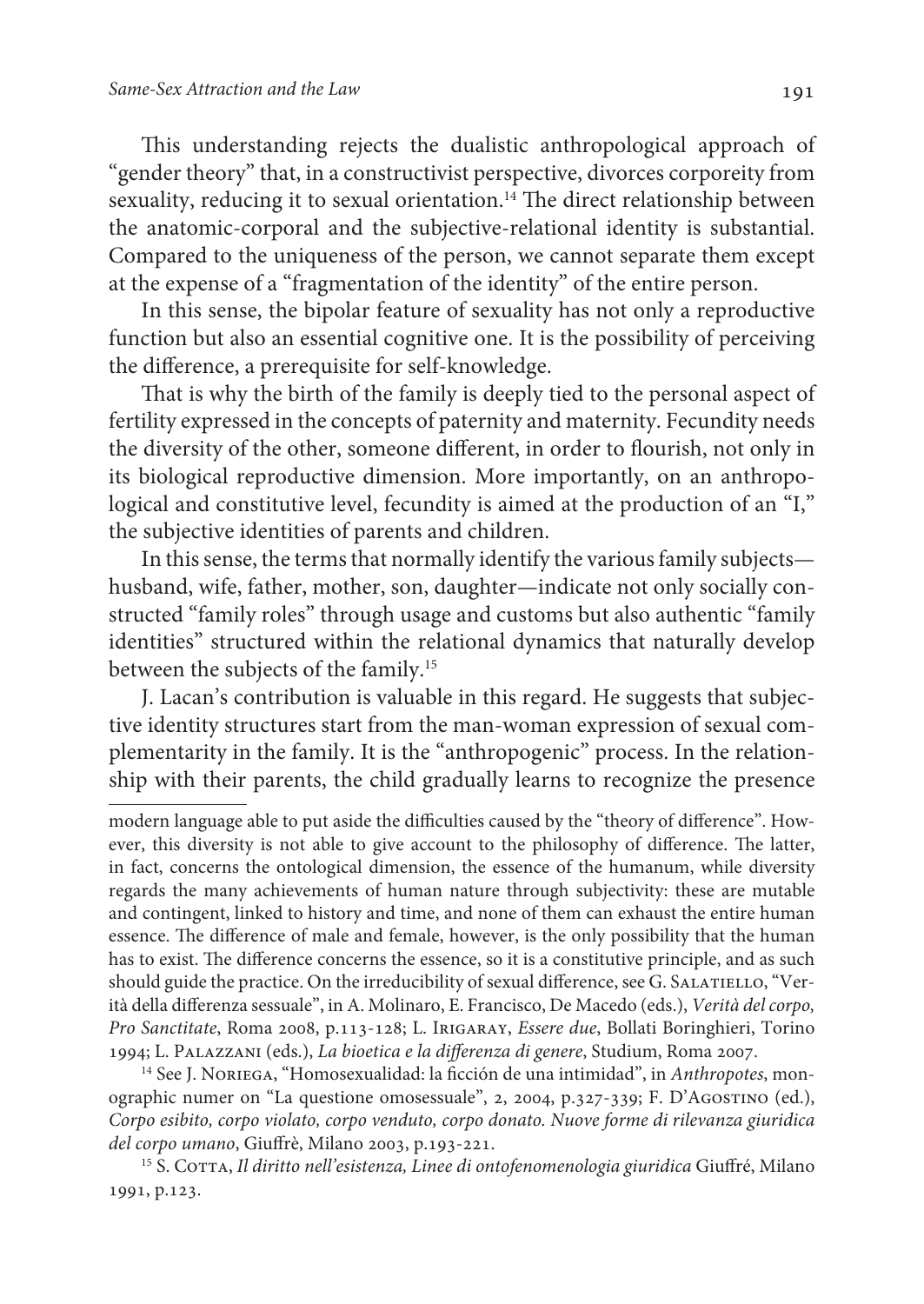and the difference between the mother and the father, with whom she must identify so as to build her female sexed identity, corresponding to her biological identity. In other words, the symbiosis-release-recognition-identification symbolic dynamic, with the presence of a female figure and a male reference, is the anthropological norm that allows the child to build his or her own sexual identity. This process cannot be ignored, at the risk of not building balanced sexual relationships. In this sense, the sexuality of difference, with its inherent normativity, creates the possibility of making it a public experience acknowledged by the law. It assumes a symbolic and collective value not so much in practice as in its meanings.

Therefore, the normativity inscribed in the mother-father-child triad constitutes the inherent legality of the sexual polarity expresses itself within the family. It is the anthropological place of birth and acceptance of children both their biological and psychological birth.

That is why the concept of the couple must be recognized by law only when it is anthropologically generative, in a way same-sex couples cannot be. The fact that today science can make anything artificially and outside personal relationships, such as through IVF, is irrelevant. The law, in fact, denies the reality of relational dynamics in such cases. Parenting as procreation is, therefore, the human setting in which the sexual difference is the most irreducible, precisely for its structuring. The division of sexuality both from its procreative finality written in corporeality and from its intrinsically ontological-relational dimension based on sexual difference, makes the subjective identity of parents and children irrelevant and threatens to destroy them. In a context of subjective individual actions that strengthen solipsistic closure, the person becomes indifferent to the presence of otherness involved in the sexual dynamic. The normative becomes self-referential, indifferent to co-existence and identity in a relationship. There is a real danger of de-relationalizing the law, starting from a de-subjectification of the person.

### **3. The function of law regarding human sexuality**

The law is the guardian of the proper evolution of relationship dynamics. The law constitutively belongs to human sexuality, the relationship dynamics responsible for fecundity and family. The law must continue to protect the symbolic value of the family, a privileged place of fertility, as the site for the transmission of life and identity. Human sexuality, therefore, cannot escape from its internal normativity to become self-referential and reduced to a matter of subjective instinct. Just as the family has its structural symbolic dimen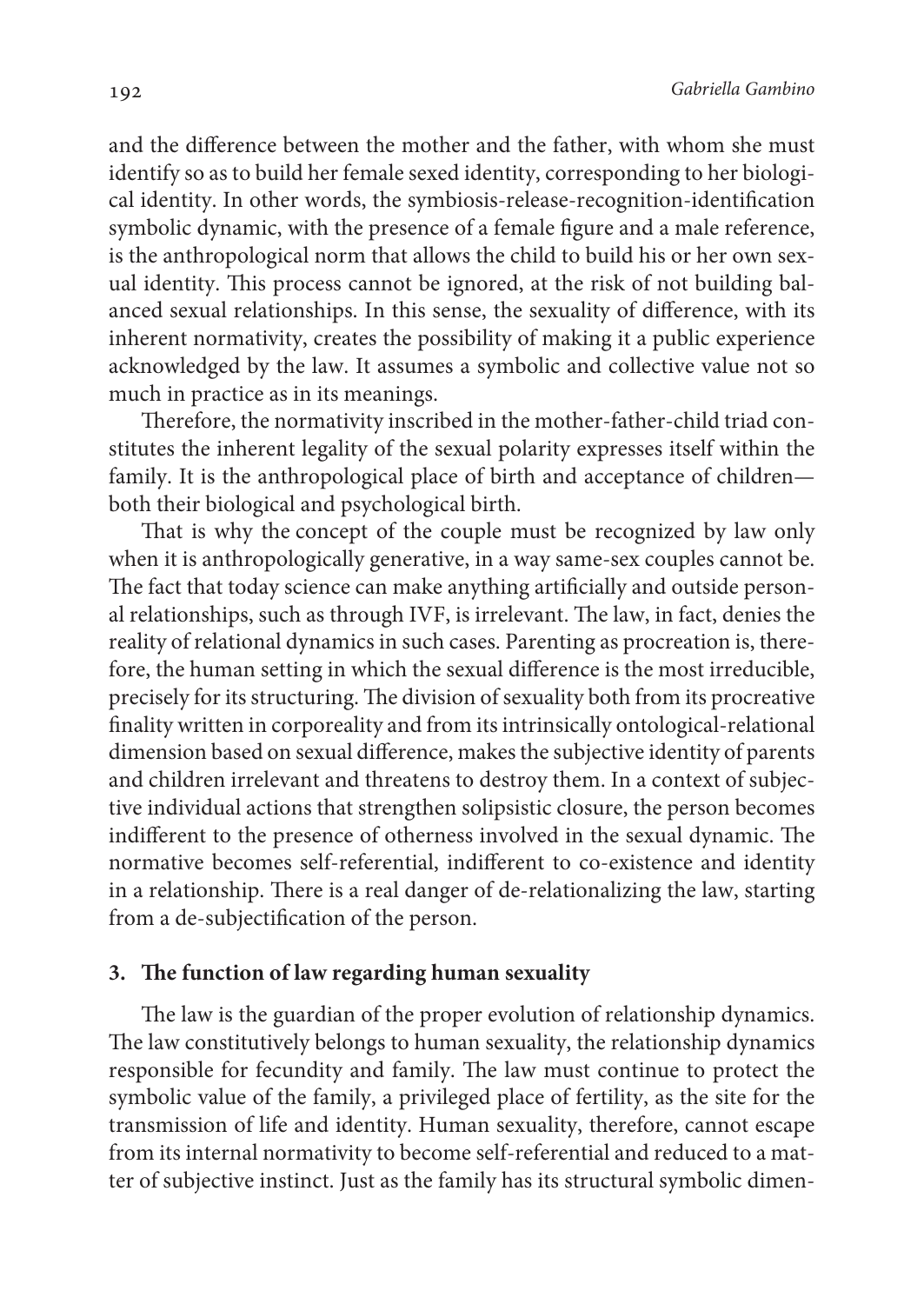sions, it cannot be reduced by law to a functionalist pragmatism for personal interest.

In this sense, the family remains the place where we cannot reverse generational and gender roles, including the prohibition of incest. It is structurally given the task of "personalizing the person" through specific processes of socialization. These are the conclusions Levi-Strauss expresses in his anthropological studies:

The duality of the sexes is a requirement of marriage and of the building of a family... The structure of the family, always, makes impossible, or at least unlawful, certain kinds of sexual relations. Therefore... society belongs to the realm of culture while the family is the social emanation, of those natural requirements without which there could be no society, nor, ultimately, the human race.<sup>16</sup>

Same-sex relationships, therefore, cannot constitute a family for two main reasons. It involves an alteration of the identity of one of the two partners, which assumes the appearance or attitude of the missing sex, both on a horizontal and vertical dimension of the family. Since it is extraneous to heterosexuality, it is precluded from authentic parenting. The role of the father, in anthropological and symbolic terms, only takes shape in the presence of a mother who "recognizes" him as such in front of the child. She legitimizes his "name" and the power that this name has in the child's identity formation. In turn, the mother fulfills her role and reaches completion toward the child only in the presence of a father who intervenes in the symbiotic process to manifest the presence of a sexual diversity that the child must learn to recognize and identify. In a same-sex relationship, one of the two roles is inevitably lacking. The partner is placed in the ambiguous situation of being-like a husband, a wife, a father, a mother or a family. It is a mimicry, with possible unfinished outcomes in their respective familial subjectivity.<sup>17</sup>

One cannot overlook the fact that, paradoxically, the recent extension of marriage to same-sex couples, as well as the additional legalization of cohabitation (para-marital experiences), only show one thing. Namely, marriage is not a contingent historical or cultural expression of sexual polarity, as people would like to believe, but a structural dimension of the relationship between the sexes through which the human individual manifests. All these different experiences that they want to legitimize are nothing but attempts at imitating

<sup>&</sup>lt;sup>16</sup> C. LEVI-STRAUSS, Razza e storia e altri studi di antropologia,... p.147-177.

<sup>&</sup>lt;sup>17</sup> F. D'AGOSTINO, Una filosofia della famiglia,... p.140-150. See also S. COTTA, Il diritto nell'esistenza,... p.126.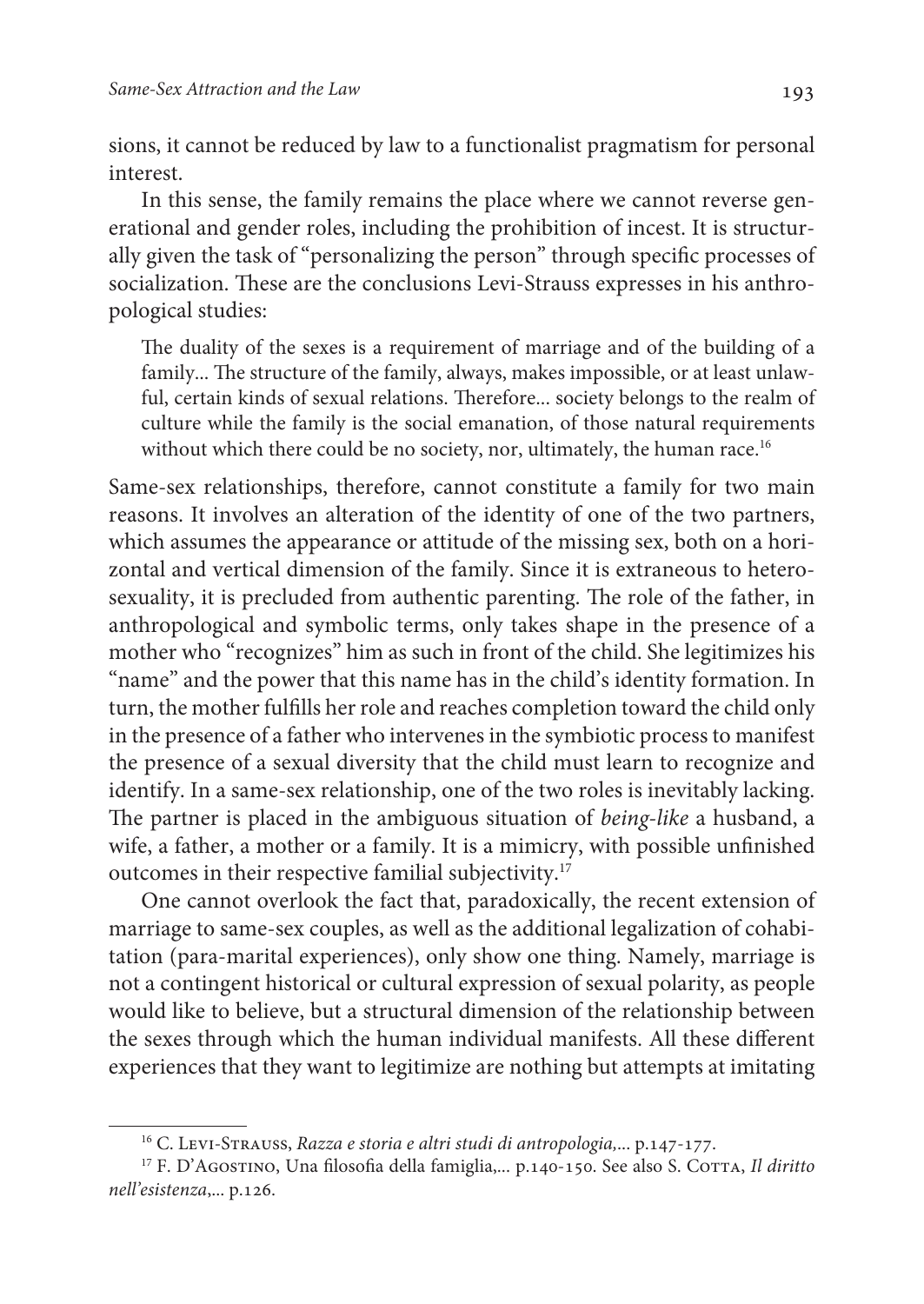194 Gabriella Gambino

the only true and authentic dynamic of coexistence, the one structured on the dialectic between the sexes through marriage.

Legal systems that recognize same-sex marriage and adoptions inevitably distort the structural truth of human communication and impose laws to recognize situations that do not reflect and anchor to reality.

If the Latin proverb ius quia iustum (the essence of law is justice) is true, then the law must treat equally what is equal and differently what is different. The law cannot approve beyond its function, calling "family" what pragmatically appears to work as a family, but structurally is not and cannot be. The law cannot be reduced to its positive function, to the position and formulation of subjective rights of flexible content. Otherwise, it would necessarily end up being a bio-legislation, bending to the ideology of extreme tolerance. It is a tolerance that does not respect diversity as such but strives to homologize the differences and remove the recognition of their specific diversity.

To this end, we start from the assumption that: a) there is an intrinsic juridical existence, inscribed in the anthropological premise of the law, in being human that is at the origin of his obligation; b) the law must guarantee the coexistence of the subjective identity in a just society, recognizing its universalizability as a law. It follows that only heterosexual marriage can guarantee the fulfillment of the human being through procreation, and develop his or her relational identity within the family.<sup>18</sup> In this regard, it is clear that SSA "is not a legal issue but instead: it belongs to one of those dimensions of mere factuality that characterize human existence, that law [and in particular the public law] cannot manage or regulate."<sup>19</sup> Same-sex attraction, precisely because it is a mode of relationship-with-the other that has no parallel in intrinsic legality of coexistence, does not have that inherently normative nature. There is no basis to raise it to a typical and universal modality of communication with the other, such as to be codified as law. The same-sex relationship does not hold an intrinsic legality, and so in that sense is not a question of the law. This does not exclude, however, that as a pure fact it can be considered by jurisprudence and interventions aimed at resolving disputes caused by unjust and discriminatory attitudes towards individuals with SSA. In such cases, these actions of criminal, civil or labor law do not imply institutionalizing SSA but instead guarantee respect for the person in specific areas of existence.

<sup>&</sup>lt;sup>18</sup> G. DANESI, "La dottrina giuridica italiana di fronte all'omosessualità", in Ragion pratica, 19, 2002, p. 21-240.

<sup>&</sup>lt;sup>19</sup> F. D'AGOSTINO, Una filosofia della famiglia, ... p.150.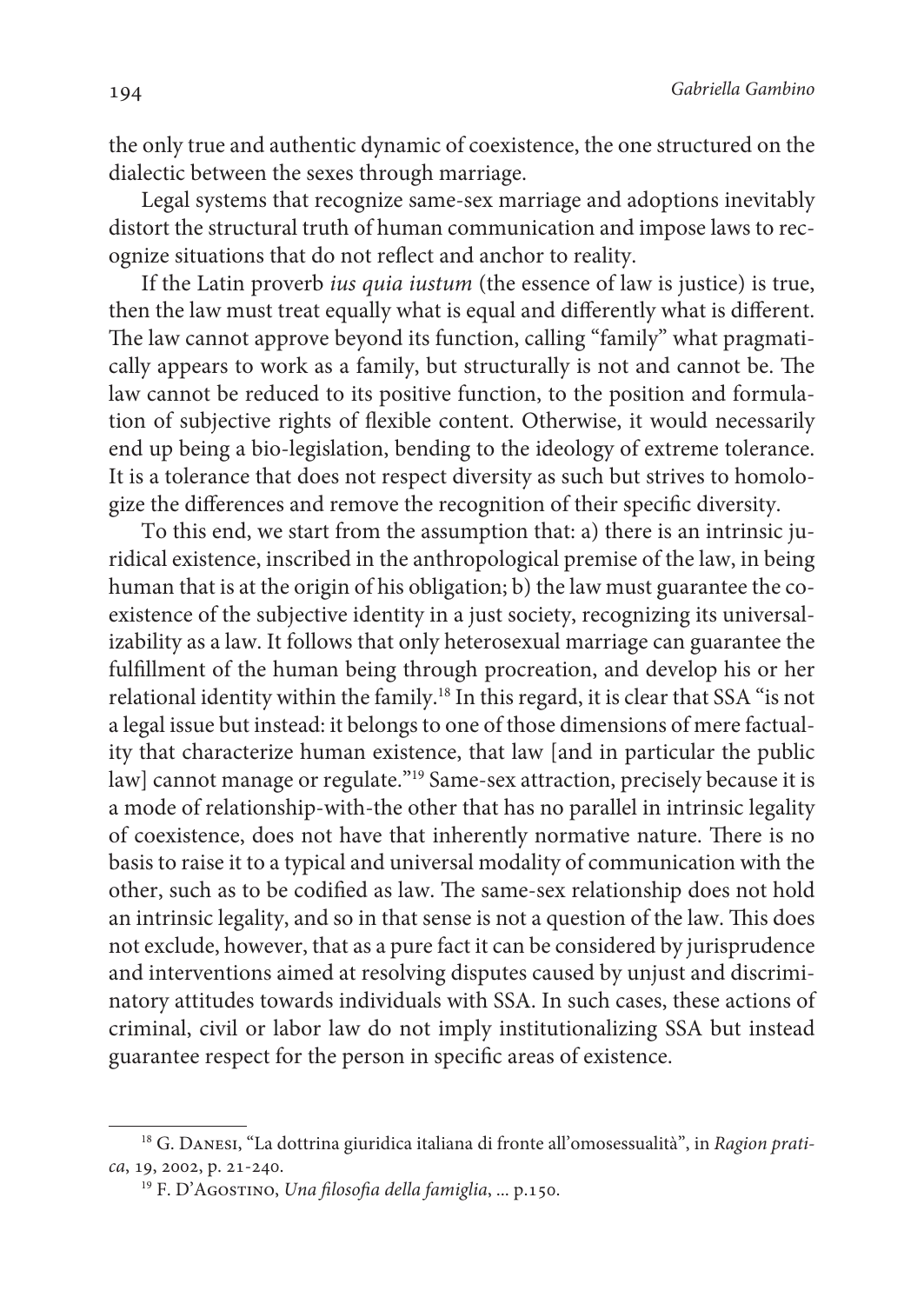This legal approach would exclude from the recognition of same-sex unions all merely sociological considerations based on specific situations and intentions, since they surpass the essential relational structure of sexual bipolarity, which family law is called to protect. Political, solidarity, egalitarian motivations as well as rights discourses are irrelevant because there is a structural problem of coexistence at stake which the law cannot ignore.

The content of the legal norm should merely offer a factual description of new cases, such as same-sex cohabitation, and take their public consequences into account. But the law must protect the truly relational structures, those which constitute the substance of human coexistence.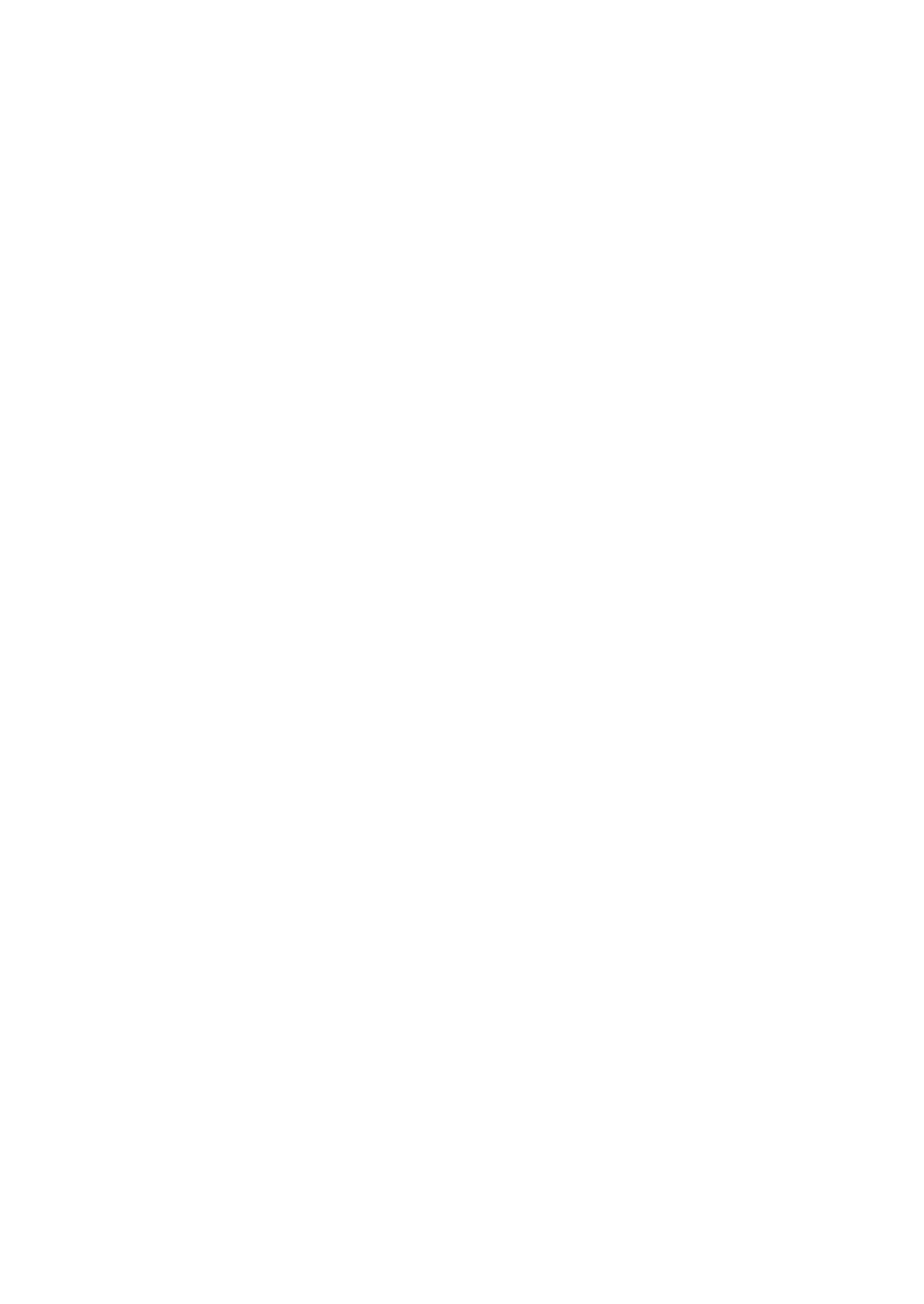### ROBERTO MARCHESINI\*

# THE CHURCH AND SAME-SEX ATTRACTION

#### **1. Persona Humana**

What is the Church's position on same-sex attraction?**<sup>1</sup>** Does the Church discriminate against people with same-sex tendencies? Does the Church consider SSA a sin? These are some of the questions that arise when dealing with the issue of the relationship between the Church and SSA.

Within the Church, among lay people, priests and even among bishops, there are different views on SSA. The official position of the Church on this subject is expressed in the Magisterium—the Church's teaching in matters of faith and morals.

The first document of the contemporary Magisterium in which the Church speaks of same-sex attraction dates back to December 29, 1975, the date on which the Congregation for the Doctrine of the Faith published a statement entitled Persona Humana: Declaration on Certain Questions Concerning Sexual Ethics (PH).<sup>2</sup>

This declaration opens with a statement that contextualizes the Church's view on human sexuality and its position toward gender ideology, which postulates a total independence of sex (the biological aspect of sexuality) from gender (the psychological, relational and spiritual component of sexuality):

<sup>1</sup> List of abbreviations:

PH = Persona Humana

HP = Homosexualitatis Problema

SCC= Some Considerations Concerning the Response to Legislative Proposals on the Nondiscrimination of Homosexual Persons

CRP= Considerations Regarding Proposals to Give Legal Recognition to Unions between Homosexual Persons

CCC = Catechism of the Catholic Church

ICC= Instruction Concerning the Criteria for the Discernment of Vocations with Regard to Persons with Homosexual Tendencies in view of their Admission to the Seminary and to Holy Orders

<sup>2</sup> For the prior Magisterium, see the Council of Elvira, 305 A.D.; the Council of Toledo, 693 A.D.; the Third Ecumenical Council of the Lateran, 1179 A.D.; the Council di Nablus, 1120 A.D.; Pius V, the Constitution Cum primum, April 1, 1566; Ip., Constitution Horrendum illud scelus, August 30, 1568; the Greater Catechism, Rome 1905.

<sup>\*</sup> Psychologist and psychotherapist.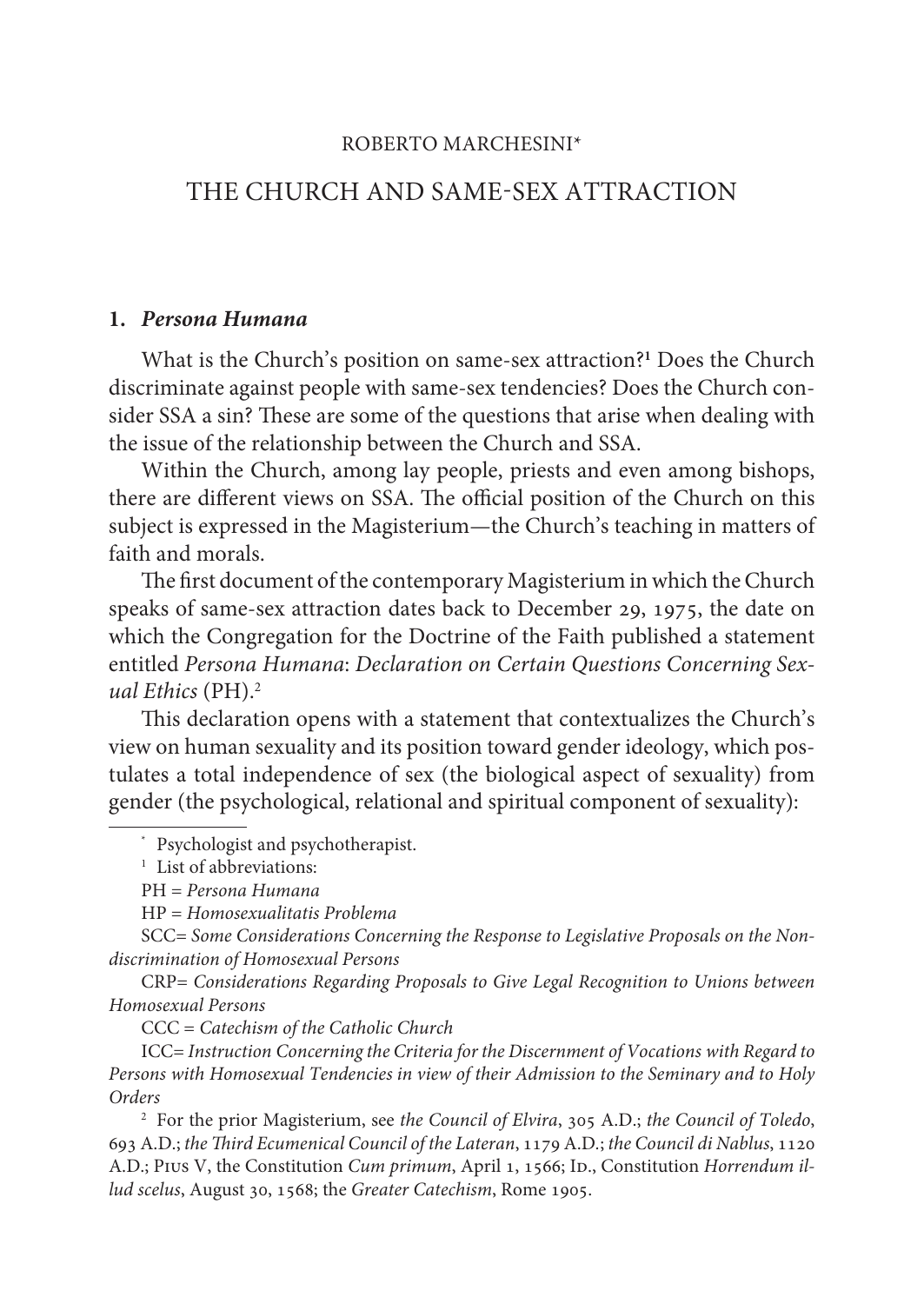According to contemporary scientific research, the human person is so profoundly affected by sexuality that it must be considered as one of the factors which give to each individual's life the principal traits that distinguish it. In fact it is from sex that the human person receives the characteristics which, on the biological, psychological and spiritual levels, make that person a man or a woman, and thereby largely condition his or her progress towards maturity and insertion into society.  $(\S_1)$ 

The Church, however, takes note of the cultural situation that has changed traditional perception of sexuality to the point that many Catholics question the teaching of the Church. For this reason, the Congregation for the Doctrine of the Faith has considered it appropriate to reiterate the Church's Magisterium by publishing this statement. Among the various conceptions of sexuality that are contrary to the natural law, the Congregation cites some concerning SSA. We reproduce the whole of paragraph  $(\S~8)^3$ :

At the present time there are those who, basing themselves on observations in the psychological order, have begun to judge indulgently, and even to excuse completely, homosexual relations between certain people. This they do in opposition to the constant teaching of the Magisterium and to the moral sense of the Christian people. A distinction is drawn, with some reason, between homosexuals whose tendency comes from a false education, from a lack of normal sexual development, from habit, from bad example, or from other similar causes, and is transitory or at least not incurable; and homosexuals who are definitively such because of some kind of innate instinct or a pathological constitution judged to be incurable. In regard to this second category of subjects, some people conclude that their tendency is so natural that it justifies in their case homosexual relations within a sincere communion of life and love analogous to marriage, in so far as such homosexuals feel incapable of enduring a solitary life. In the pastoral field, these homosexuals must certainly be treated with understanding and sustained in the hope of overcoming their personal difficulties and their inability to fit into society. Their culpability will be judged with prudence. But no pastoral method can be employed which would give moral justification to these acts on the grounds that they would be consonant with the condition of such people. For according to the objective moral order, homosexual relations are acts which lack an essential and indispensable finality. In Sacred Scripture they are condemned

<sup>&</sup>lt;sup>3</sup> CONGREGATION FOR THE DOCTRINE OF FAITH, Persona Humana. Declaration on certain Questions Concerning Sexual Ethics, Vatican City 1975. Editor's note: the term "homosexuality" and its variants have been replaced by the terms "same-sex attraction" or "SSA" throughout this book whenever possible, as it is the currently preferred formal terminology. In this chapter, when quoting the Church documents, the old terminology prevails but the substance of the explanation does not alter.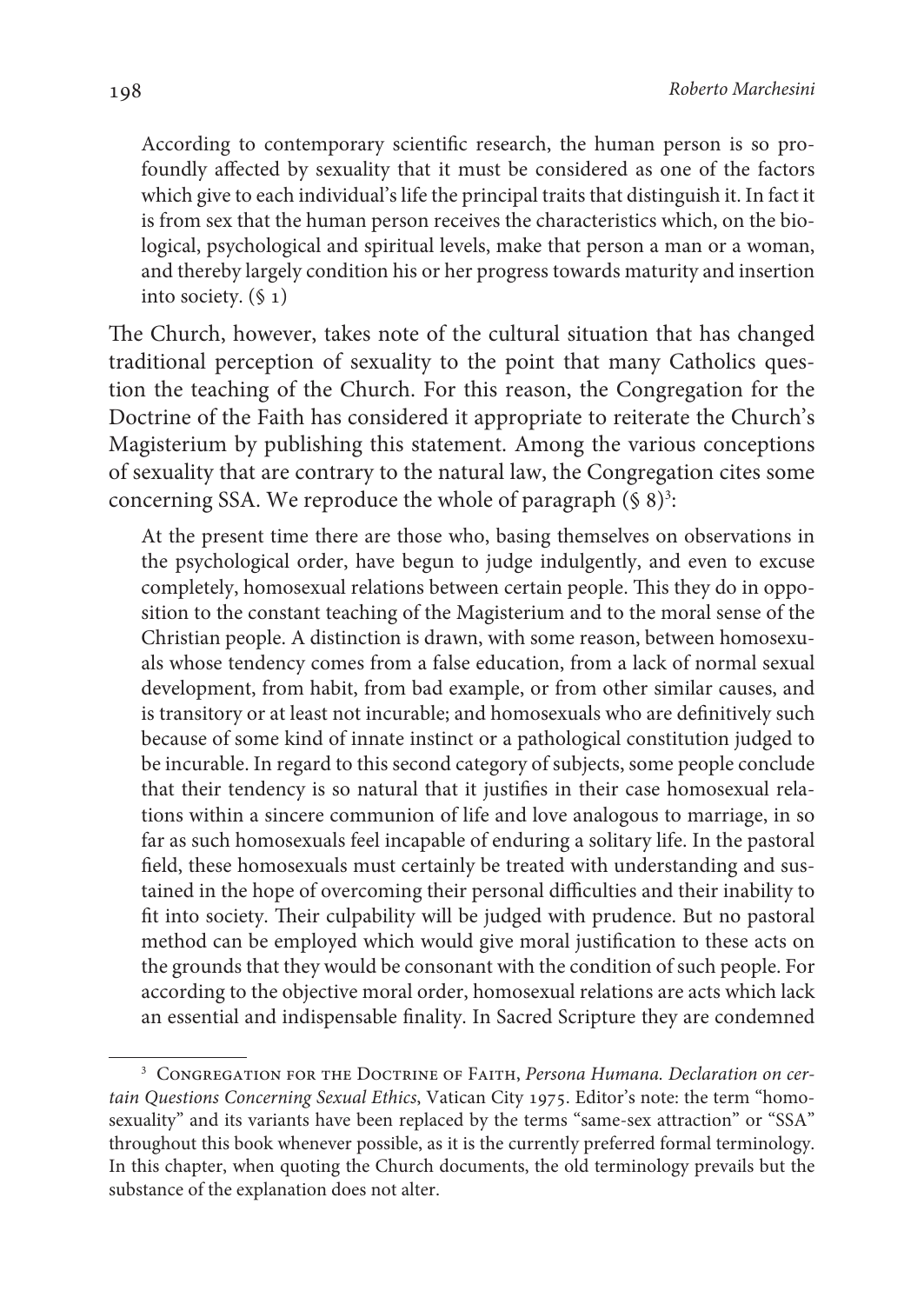as a serious depravity and even presented as the sad consequence of rejecting God. This judgment of Scripture does not of course permit us to conclude that all those who suffer from this anomaly are personally responsible for it, but it does attest to the fact that homosexual acts are intrinsically disordered and can in no case be approved of.

This section presents many claims which, in subsequent years, will come to form the complex and elaborate teaching of the Church on SSA.

Here there is a distinction between "same-sex" tendencies and same-sex acts: the first should be "treated with understanding," while "homosexual acts are intrinsically disordered," and "in no case may in no case be approved of." It also defines SSA as an "anomaly," one for which, however, people are not necessarily personally responsible.

Particular attention should be paid to the first part of the paragraph. Its content is clear. Some people (e.g., LGTB activists) argue there are two types of SSA: a "transitional" or at least "modifiable" one and an "innate," "nonmodifiable," "natural" one. They use this distinction to justify the same-sex relationships of those who say they have a tendency pertaining to the second category. The statement does not make a distinction between "transient" and "innate" SSA. In line with its mission it does not comment on scientific issues. However, it denies that such a hypothetical distinction can ever justify samesex acts, which "in no case in no case be approved of."

In spite of this, some people, even within the Church, took advantage of the complex phrasing of the document and completely reversed the meaning of this paragraph. Citing PH, they claim that the Magisterium distinguishes between two types of SSA, and they conclude from this distinction the very consequences that PH condemns, i.e., even a partial justification for SSA. This misinterpretation of the PH paragraph dedicated to same-sex attraction unfortunately will stalk all of the subsequent Magisterium, fueling ambiguous and misleading readings.

# **. John Paul II and Joseph Ratzinger**

During the pontificate of John Paul II, the Congregation for the Doctrine of the Faith published three specific documents constituting a single, coherent doctrinal corpus on SSA.<sup>4</sup>

<sup>4</sup> Also see Angelus of 20 February, 1994; Angelus of 19 June, 1994; Discorso ai partecipanti della XIV assemblea plenaria del Pontificio Consiglio per la Famiglia, 4 June, 1999; Angelus of 9 July, 2000.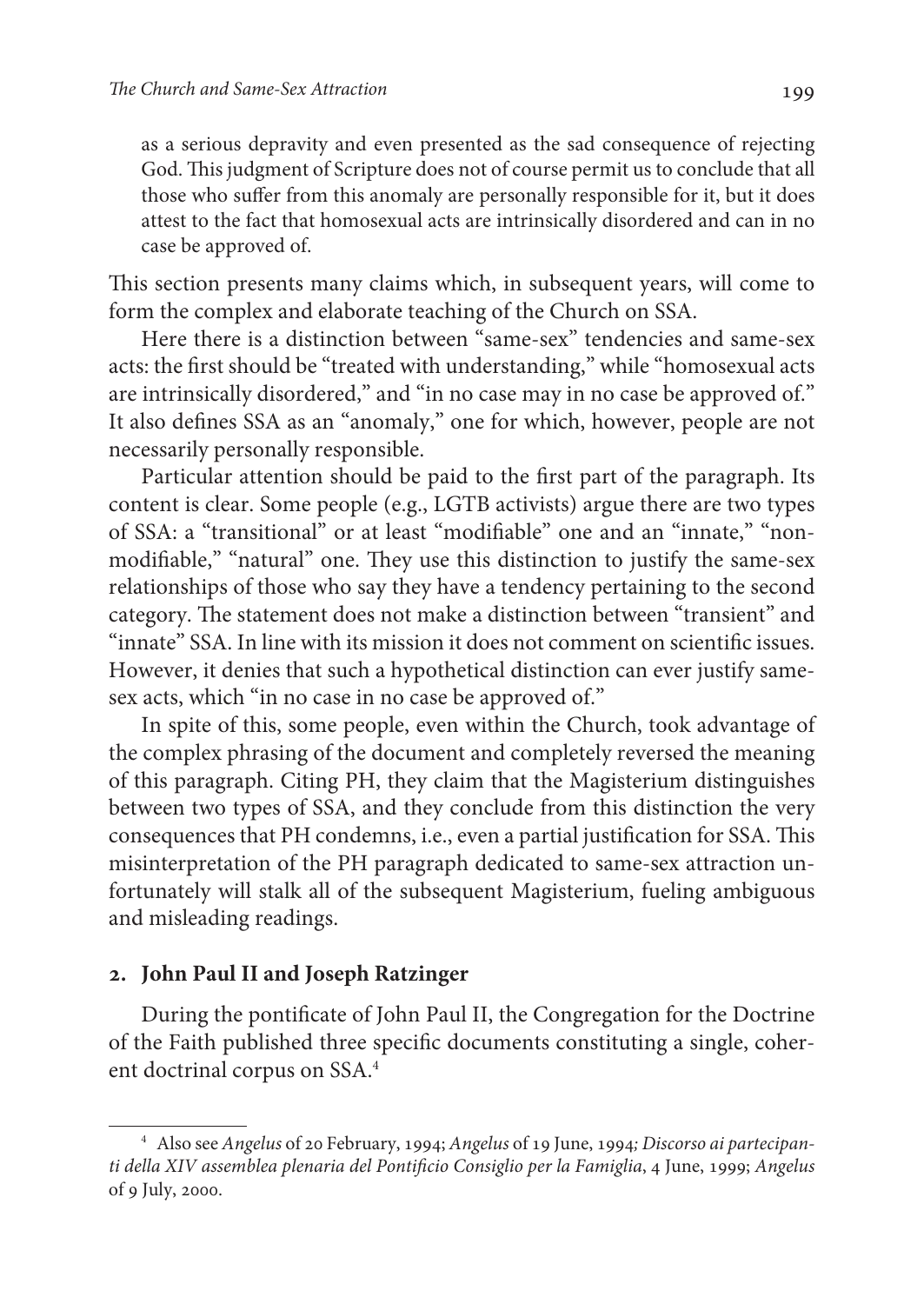The first of these documents was published on October 1, 1986 and is titled Homosexualitatis Problema or Letter to the Bishops of the Catholic Church on the Pastoral Care of Homosexual Persons (HP). It is signed by Cardinal Ratzinger, prefect of the Congregation, and presents Pope John Paul II's approval and order of publication at the bottom.

Responding to erroneous "interpretations," the Congregation, reiterating both the invitation to welcome persons with SSA and the definition of samesex acts as "intrinsically disordered," clarifies that, " Although the particular inclination of the homosexual person is not a sin, it is a more or less strong tendency ordered toward an intrinsic moral evil; and thus the inclination itself must be seen as an objective disorder."

The letter then invites bishops to be active in their concern toward persons with SSA by offering them specific pastoral programs that display the richness of the Church's sexual ethic while warning them against the fallacy of gender theory.

The second document of this "triptych" is entitled Some Considerations Concerning the Response to Legislative Proposals on the Non-discrimination of Homosexual Persons (SCC), particularly topical nowadays as so-called laws against homophobia are being ratified. These prophetic considerations denounce the attempt to pollute the fight against discrimination against "persons with SSA" with the aim of promoting LGBT rights, such as, for example, same-sex parenting adoptions. These considerations deny that SSA can serve as the basis for specific civil rights because "sexual orientation" does not constitute a quality comparable to race, ethnic background, etc. with regard to non-discrimination (§ 10). In addition, a sexual orientation is generally not known to others unless someone publicly identifies himself as having this orientation, or unless some overt behavior manifests it (§ 14). So it is implausible to discriminate against same-sex orientation in itself.

The third and last document is entitled Considerations Regarding Proposals to Give Legal Recognition to Unions Between Homosexual Persons (CRP). This document is dated June 3, 2003, signed by Cardinal Ratzinger and, like HP, enjoys John Paul II's approval and order of publication at the bottom.

The judgment of the Considerations Regarding Proposals to Give Legal Recognition to Unions Between Homosexual Persons is very clear (§ 5):

In those situations where homosexual unions have been legally recognized or have been given the legal status and rights belonging to marriage, clear and emphatic opposition is a duty. One must refrain from any kind of formal cooperation in the enactment or application of such gravely unjust laws and, as far as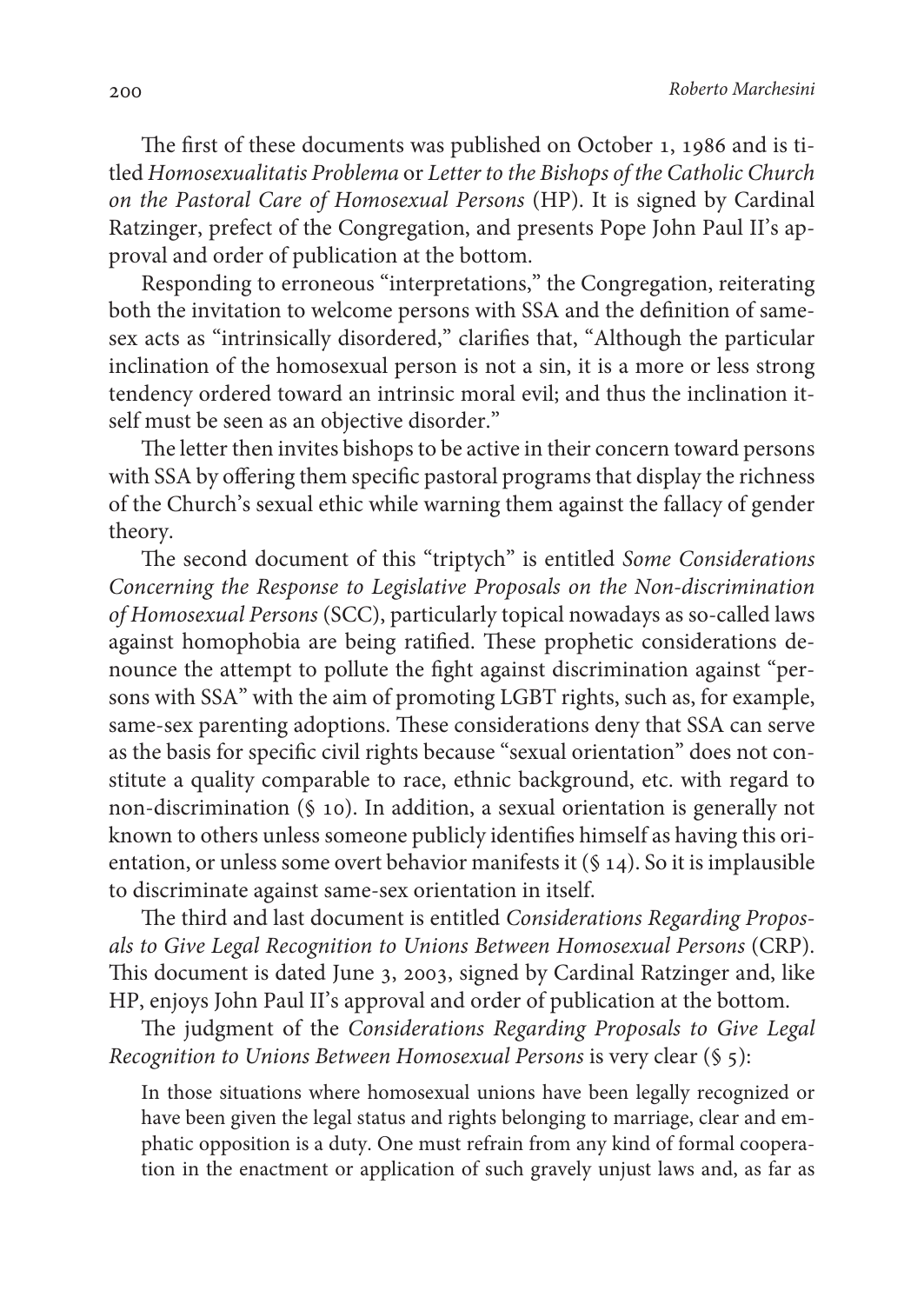possible, from material cooperation on the level of their application. In this area, everyone can exercise the right to conscientious objection.

In support of this statement, different considerations on the order of right reason are added, namely, "The State could not grant legal standing to such unions without failing in its duty to promote and defend marriage as an institution essential to the common good." (§ 6); on the biological and anthropological order:

Such unions [civil unions of persons with homosexual tendencies] are not able to contribute in a proper way to the procreation and survival of the human race… Homosexual unions are also totally lacking in the conjugal dimension, which represents the human and ordered form of sexuality… The absence of sexual complementarity in these unions creates obstacles in the normal development of children who would be placed in the care of such persons."(§ 7);

on the social order:

If, from the legal standpoint, marriage between a man and a woman were to be considered just one possible form of marriage, the concept of marriage would undergo a radical transformation, with grave detriment to the common good.  $(§ 8);$ 

on the legal order:

Because married couples ensure the succession of generations and are therefore eminently within the public interest, civil law grants them institutional recognition. Homosexual unions, on the other hand, do not need specific attention from a legal standpoint since they do not exercise this function for the common good  $(§ 9).$ 

## **. The Catechism of the Catholic Church**

With the Apostolic Constitution Fidei depositum of October 11, 1992, John Paul II promulgated the Catechism of the Catholic Church (CCC), "an exposition of the Church's faith and of Catholic doctrine, attested to or illumined by Sacred Scripture, the Apostolic Tradition, and the Church's Magisterium. I declare it to be a sure norm for teaching the faith and thus a valid and legitimate instrument for ecclesial communion."

It was, in truth, an aeditio ad experimentum, to which then a Corrigenda of content was added. The aeditio typica was promulgated with the apostolic letter Laetamur magno opere on August 15, 1997. Among the correct contents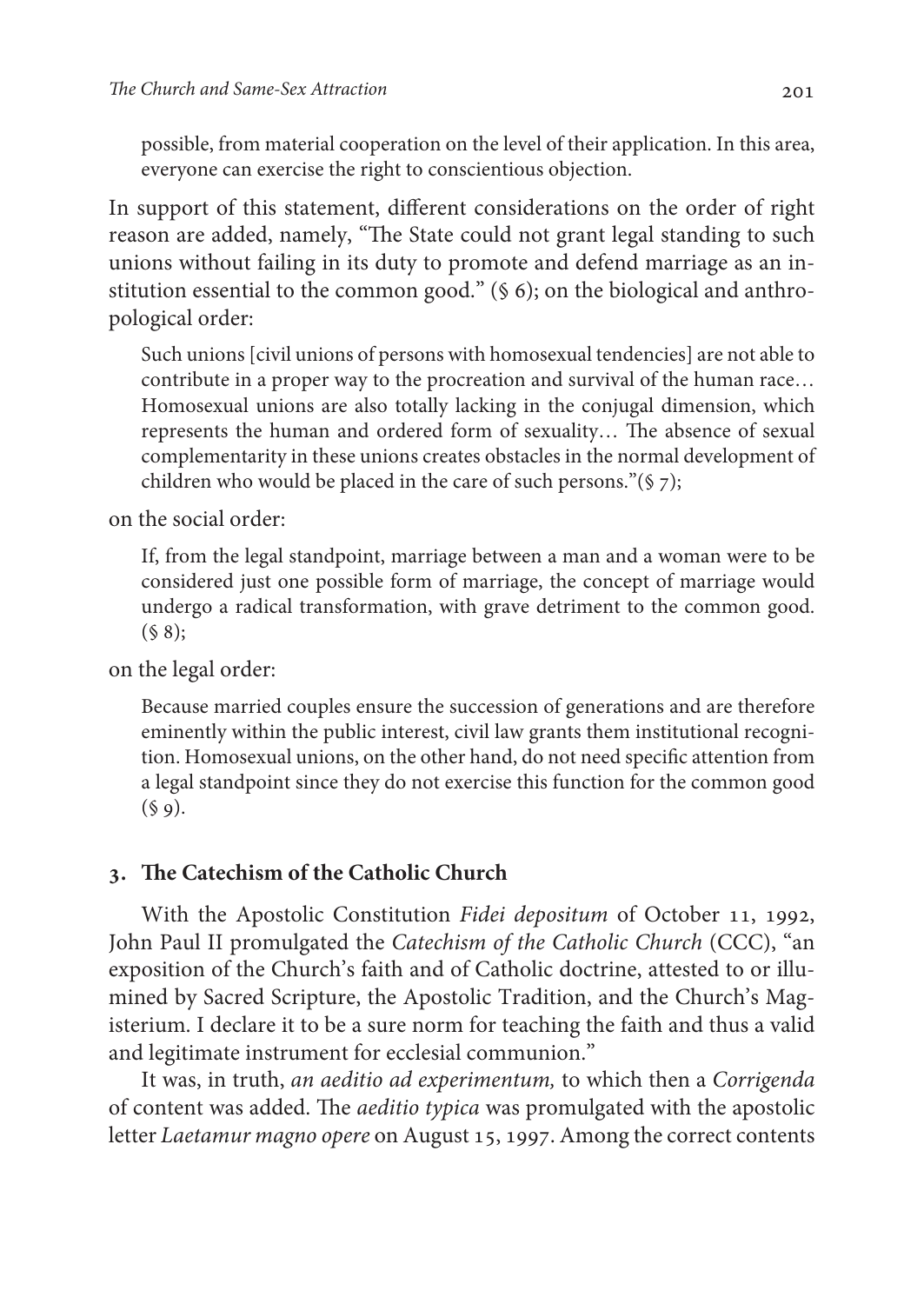of the aeditio ad experimentum and aeditio typica are articles on same-sex attraction. These are the articles of the aeditio ad experimentum:

2357 Homosexuality refers to relations between men or between women who experience an exclusive or predominant sexual attraction toward persons of the same sex. It has taken a great variety of forms through the centuries and in different cultures. Its psychological genesis remains largely unexplained. Basing itself on Sacred Scripture, which presents homosexual acts as acts of grave depravity, tradition has always declared that "homosexual acts are intrinsically disordered." They are contrary to the natural law. They close off the sexual act to the gift of life. They do not proceed from a genuine emotional and sexual complementarity. Under no circumstances can they be approved.

2358 The number of men and women who present innate homosexual tendencies is not negligible. These do not choose their homosexual condition; for most of them it constitutes a trial. They must be accepted with respect, compassion, and sensitivity. Every sign of unjust discrimination in their regard should be avoided. These persons are called to fulfill God's will in their lives and, if they are Christians, to unite to the sacrifice of the Lord's Cross the difficulties they may encounter from their condition.

2359 Homosexual persons are called to chastity. By the virtues of self-mastery that teach them inner freedom, at times by the support of disinterested friendship, by prayer and sacramental grace, they can and should gradually and resolutely approach Christian perfection.

These are the articles of the *aeditio typica*<sup>5</sup>:

2357 Homosexuality refers to relations between men or between women who experience an exclusive or predominant sexual attraction toward persons of the same sex. It has taken a great variety of forms through the centuries and in different cultures. Its psychological genesis remains largely unexplained. Basing itself on Sacred Scripture, which presents homosexual acts as acts of grave depravity, tradition has always declared that "homosexual acts are intrinsically disordered." They are contrary to the natural law. They close the sexual act to the gift of life. They do not proceed from a genuine emotional and sexual complementarity. Under no circumstances can they be approved.

2358 The number of men and women who have deep-seated homosexual ten**dencies** is not negligible. This **inclination, which is objectively disordered**, constitutes for most of them a trial. They must be accepted with respect, compassion, and sensitivity. Every sign of unjust discrimination in their regard should be

<sup>&</sup>lt;sup>5</sup> The changes to the text of 1992 are in bold type.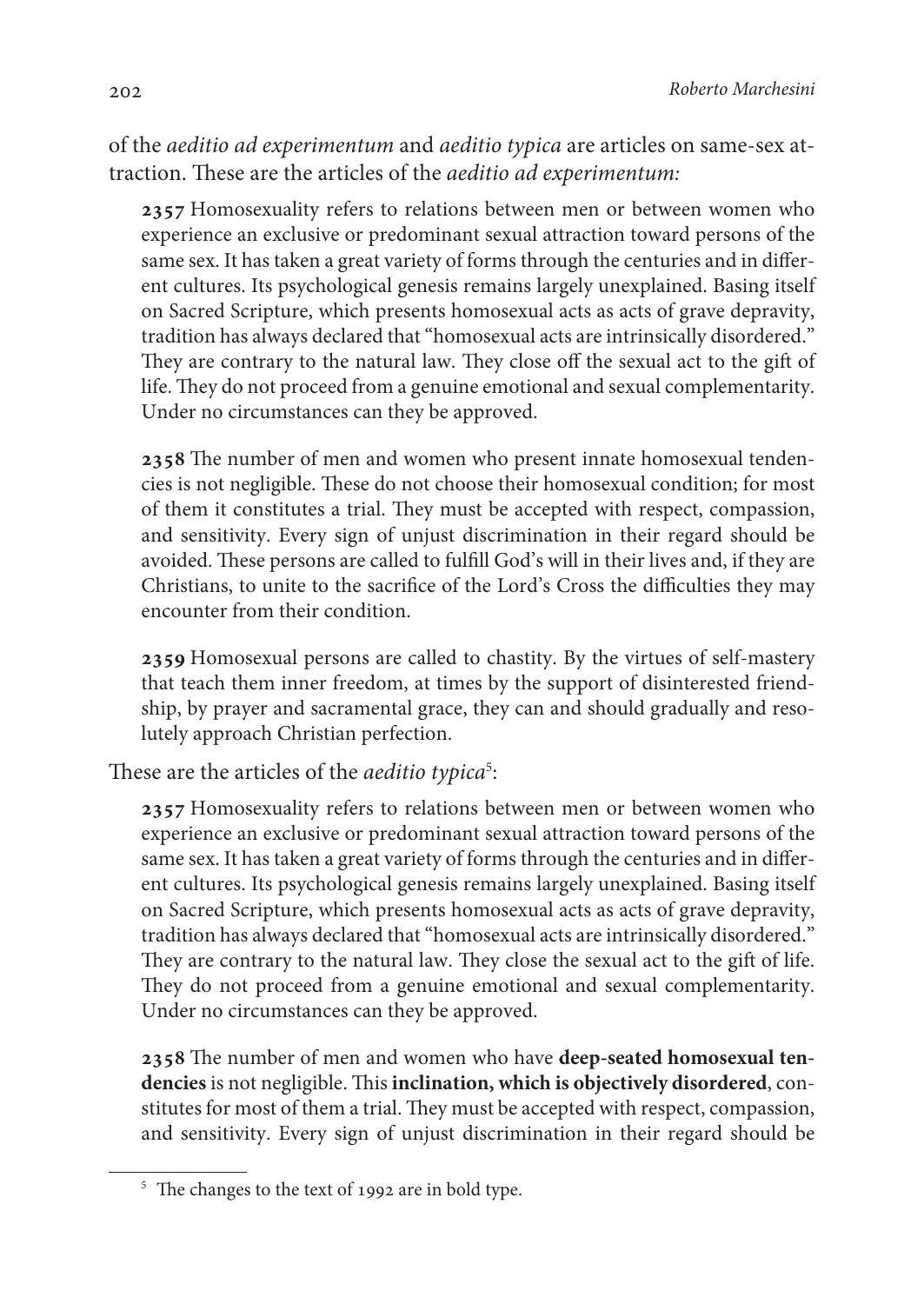avoided. These persons are called to fulfill God's will in their lives and, if they are Christians, to unite to the sacrifice of the Lord's Cross the difficulties they may encounter from their condition.

2359 Homosexual persons are called to chastity. By the virtues of self-mastery that teach them inner freedom, at times by the support of disinterested friendship, by prayer and sacramental grace, they can and should gradually and resolutely approach Christian perfection.

As is evident, the changes are essentially two. The first is the elimination of the word "innate" in reference to same-sex tendencies in men and women, which is replaced by the words "deeply rooted." The change is not cosmetic, as "deeply rooted" is not a euphemism for "innate." Defining same-sex tendencies as innate means to make a scientific statement about the origin of same-sex impulses, which is not within the competence of the Church and which is not yet proven, shared and unanimously accepted. The second change is an explicit definition of SSA as an objectively disordered tendency. The importance of these changes is underscored by the fact that gay-friendly Catholic circles often cite the edition ad experimentum of the CCC (more favorable to LGBT instances) rather than the edition ad typica. It should be noted that another sentence in the CCC, in which the psychological genesis of SSA is described as "largely unexplained," has been instrumentalized. In this case the CCC wanders (inappropriately) into scientific issues not within the competence of the Magisterium. Above all, though, this phrase has been used as an excuse not to take a position on an issue that gradually has become more and more pressing. Indeed, we have read in some Catholic media statements such as: "If the Catechism, after years of consultations and subsequent versions of the text, concluded that the nature of homosexuality remains largely unexplained, then who am I to pronounce on this difficult and mysterious subject?"<sup>6</sup> This is stated as if the Magisterium of the Church has not said anything on the issue of SSA.

## **. Other documents**

In March 2003, the Pontifical Council for the Family published Lexicon. Ambiguous and Debatable Terms Regarding Family Life and Ethical Questions.<sup>7</sup>

<sup>&</sup>lt;sup>6</sup> See M. Introvigne, R. Cascioli, "Omosessualità, alcuni punti da chiarire," in La nuova bussola quotidiana, 9 gennaio 2015.

<sup>&</sup>lt;sup>7</sup> From the PONTIFICAL COUNCIL FOR THE FAMILY see also the Letter to the Presidents of the Bishops' Conferences of Europe on the Resolution of the European Parliament Re-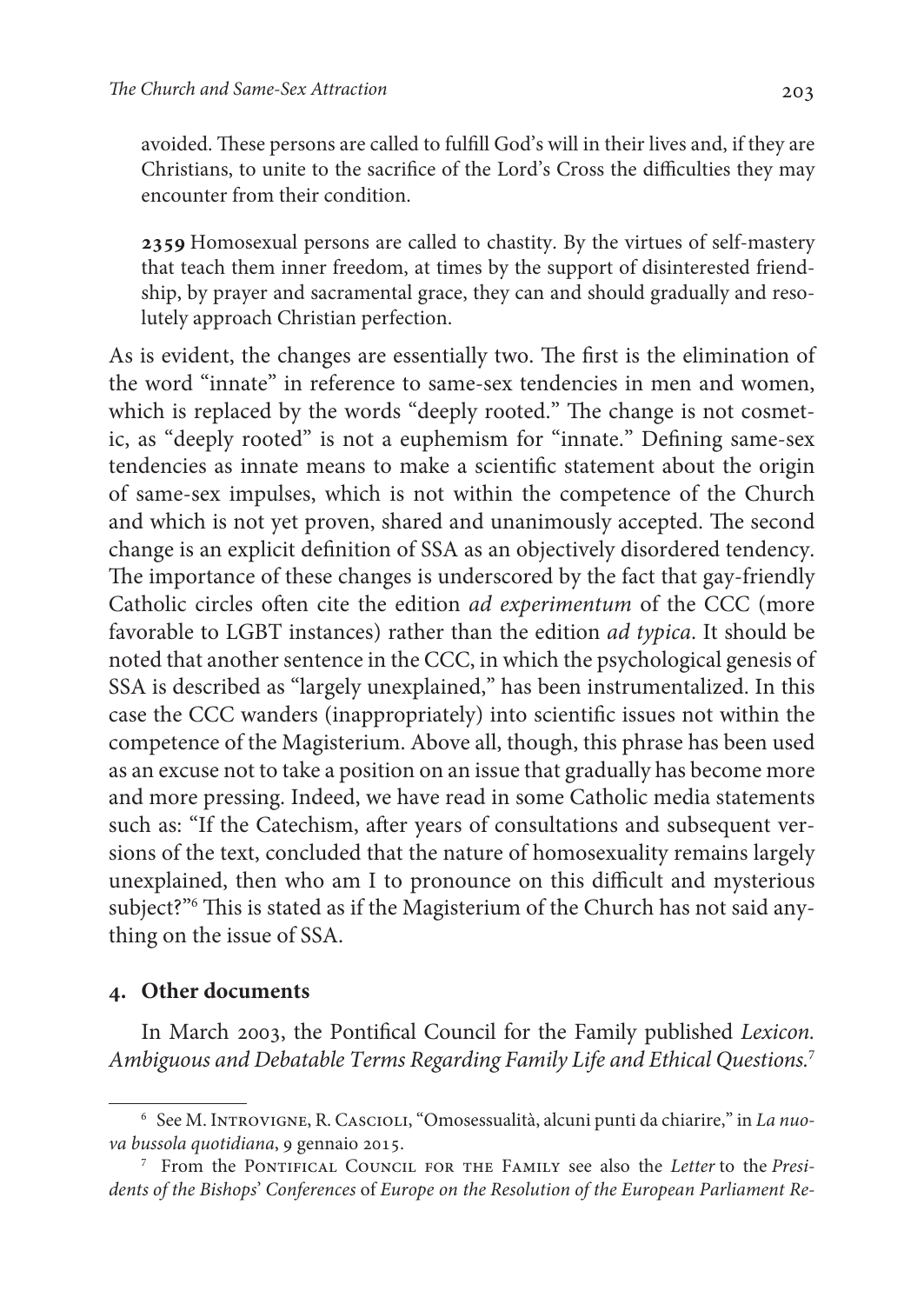In November 2005, the Congregation for Catholic Education published an instruction concerning criteria for the discernment of vocations with regard to persons with same-sex tendencies in view of their admission to the seminary and to Holy Orders (ICC).<sup>8</sup> An important innovation introduced into the document, of doctrinal importance and in line with HP, is an explicit reference to "gay culture." This document states that anyone who supports "gay culture," practices SSA or presents "deeply seated" same-sex tendencies cannot be admitted to a seminary or to Holy Orders (§ 2). The statement also appropriately distinguishes between same-sex acts and same-sex tendencies and adds that the first "cannot be approved under any circumstances." There are, however, some problematic points, the main one being a reference to two types of same-sex tendencies, one being "deep-seated" and a second "transitional" type. This note in the text refers to what was already discussed in PH (§8) to justify this problematic distinction. In practice, a hasty, superficial reading of this paragraph has led to an interpretation contrary to what the document actually says.

PH does not claim that there are two types of SSA, one "innate" and one "transitory."<sup>9</sup> PH claims that some people (easily identified with LGBT activists) argue that there are two types of SSA ("innate" and "transient"); that they wrongly infer this presumed innate SSA is "natural"; and that on the basis of these statements they justify same-sex unions.

The Magisterium does not take a position on claims made by these individuals (because, we repeat, it is not the task of the Magisterium to comment on scientific issues) but simply states that same-sex acts are intrinsically disordered and that under no circumstances may they be approved. ICC completely reverses the PH perspective, offering LGBT activists a basis for their claims.

garding Homosexual Couples, March 25, 1994; The Truth and Meaning of Human Sexuality: Guidelines for Education Within the Family, December 8, 1995, n.104-125; the Declaration on the Resolution of the European Parliament Regarding Homosexual Couples, March 25, 1994; Family, Marriage and "De facto" Unions, July 26, 2000, No.2.

<sup>&</sup>lt;sup>8</sup> From the CONGREGATION FOR CATHOLIC EDUCATION see also Educational Guidance in Human Love. Outlines for Sex Education, November 1, 1983, Nos.101-103.

<sup>&</sup>lt;sup>9</sup> Among other things, the words "innate" tendency that in PH are opposed to "transitional" have been replaced, in ICC, with "deeply seated," which is the phrase that, in CCC, has replaced "innate"; as if the substitution made between the two editions of the CCC was solely cosmetic.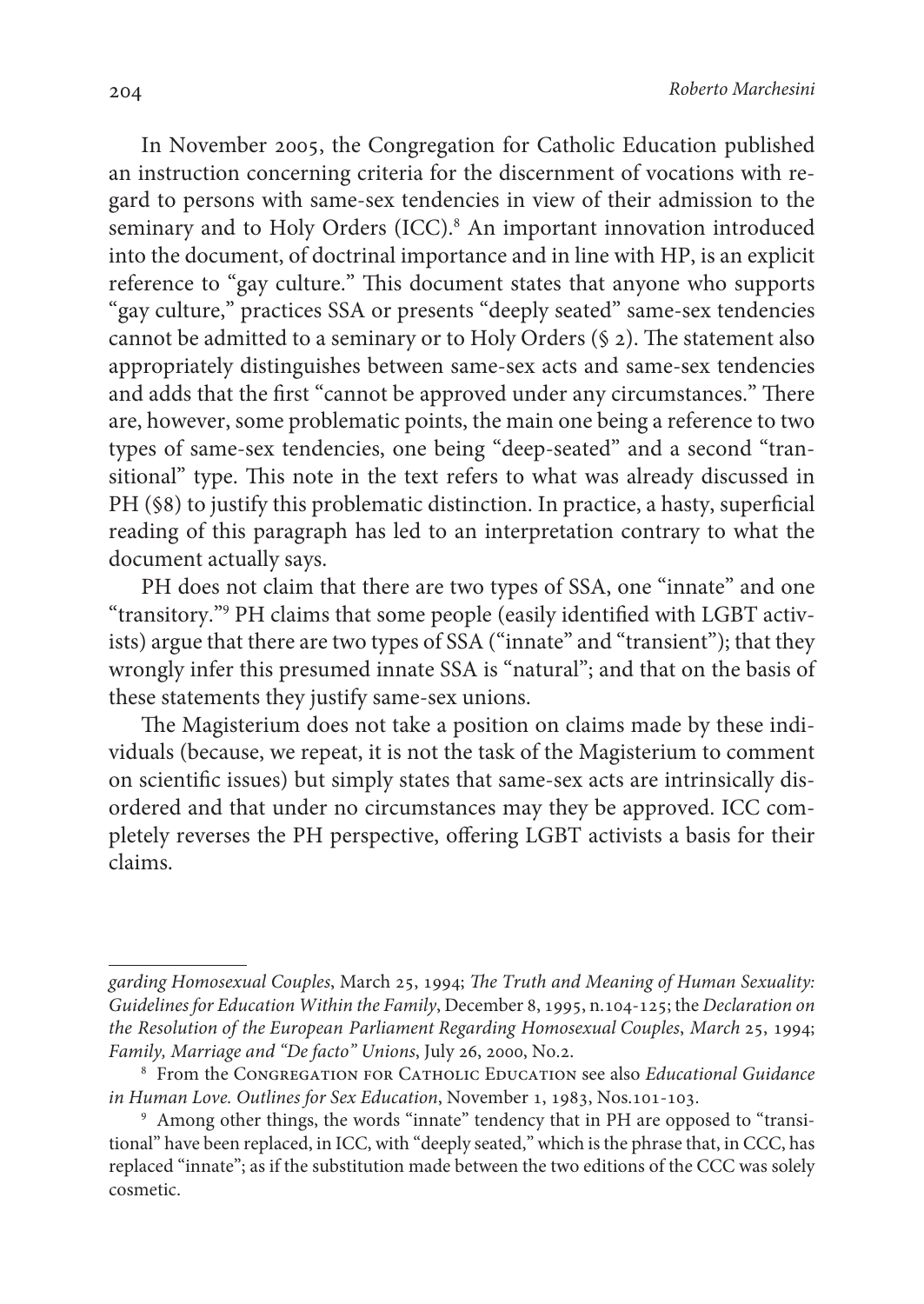#### **. A fundamental evolution**

In the Magisterium there is an evolution in the use of the word "homosexuality," a major change that deserves to be emphasized.

The word "homosexuals" appears in PH (1975) where the word "homosexual" is used as a noun. The phrase 'homosexual persons' is used in HP (1986) where the word "homosexual" becomes an adjective. Cardinal Ratzinger, then Prefect of the Congregation, explained the change usage:

The human person, made in the image and likeness of God, can hardly be adequately described by a reductionist reference to his or her sexual orientation. Everyone living on the face of the earth has personal problems and difficulties, but challenges to growth, strengths, talents and gifts as well. Today, the Church provides a badly needed context for the care of the human person when she refuses to consider the person as a "heterosexual" or a "homosexual" and insists that every person has a fundamental Identity: the creature of God, and by grace, his child and heir to eternal life. (§ 16)

In the ICC document of 2005, which speaks of "persons with homosexual tendencies," the word "homosexual" refers to the tendency and no longer pigeonholes people. Monsignor Livio Melina, President of the Pontifical John Paul II Institute for Studies on Marriage and Family, explained: "...it would seem appropriate to overcome the term 'homosexual' and replace it with that of "person with homosexual inclination," as an inclination that assumes significant meanings cannot exhaustively define the subject."<sup>10</sup>

The word "homosexual" moves further and further away, graphically and semantically, from the person. The significance of this change is clear: according to the Magisterium, "homosexuality" is, in philosophical terms, accident, not substance. There is no "essence" or "homosexual nature." There are no "homosexuals," but people with same-sex tendencies (SSA).

#### **. Conclusions**

The Magisterium on SSA is complex and sometimes problematic. There are some points, constantly reiterated, that we would like to restate:

- The welcome and respect toward people with same-sex tendencies
- The objective disorder of same-sex attraction tendencies
- The inherent sinfulness of same-sex acts

<sup>&</sup>lt;sup>10</sup> L. MELINA, S. BELARDINELLI (eds.), Amare nella differenza. Le forme della sessualità e il pensiero cattolico: studio interdisciplinare, Cantagalli, Libreria Editrice Vaticana, Siena-Città del Vaticano 2012, p.25.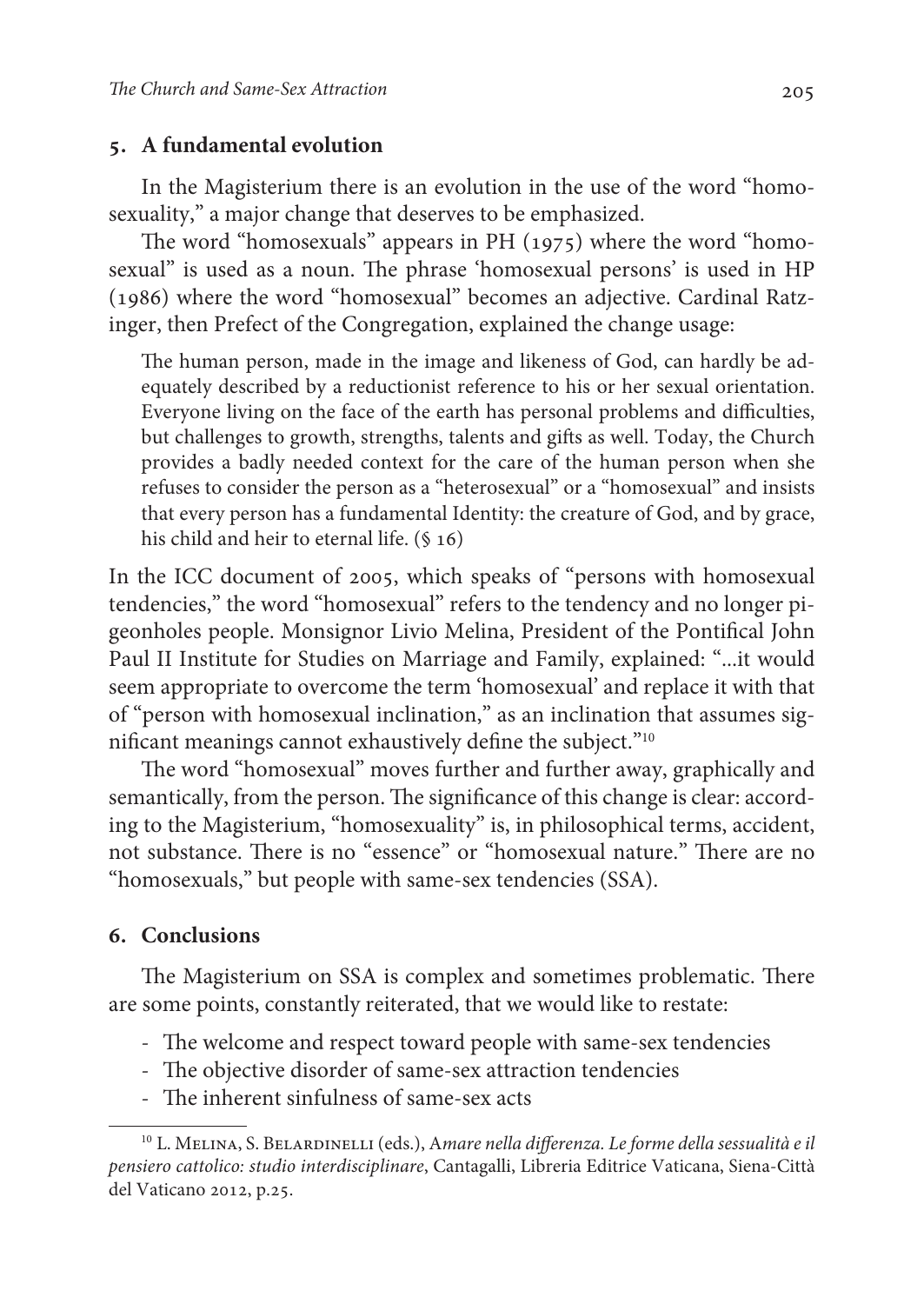- The call for the bishops to be vigilant about the infiltration of LGBT ideology within the Church
- The requirement of the promotion of authentic pastoral care for people with SSA in the diocese
- Distrust of legislation that, with the pretext of combating discrimination, promote ideologies contrary to natural law
- The opposition against the legalization of same-sex unions

Yet there are also, as we have seen, hasty interpretations and undue stances on issues not directly related to faith and morals. There is also a constant attempt by LGBT activists to distort and interpret the Magisterium in their favor (this attempt is seen mainly with HP). Three basic things are needed in order to approach the Magisterium of the Church on SSA seriously:

- A thorough knowledge of the Magisterium on SSA<sup>11</sup>
- A thorough knowledge of LGBT ideology in order to detect and counteract distorted and tendentious interpretations of the Magisterium
- A knowledge as thorough and objective as possible of the phenomenon of SSA, both from a scientific and from an anthropological standpoint<sup>12</sup>

<sup>&</sup>lt;sup>11</sup> See for example R. MARCHESINI, Omosessualità e Magistero della Chiesa: Comprensione e speranza, Sugarco, Milan 2013.

 $12$  See for example R. MARCHESINI, Omosessualità maschile, Ateneo Pontificio Regina Apostolorum, Rome 2011.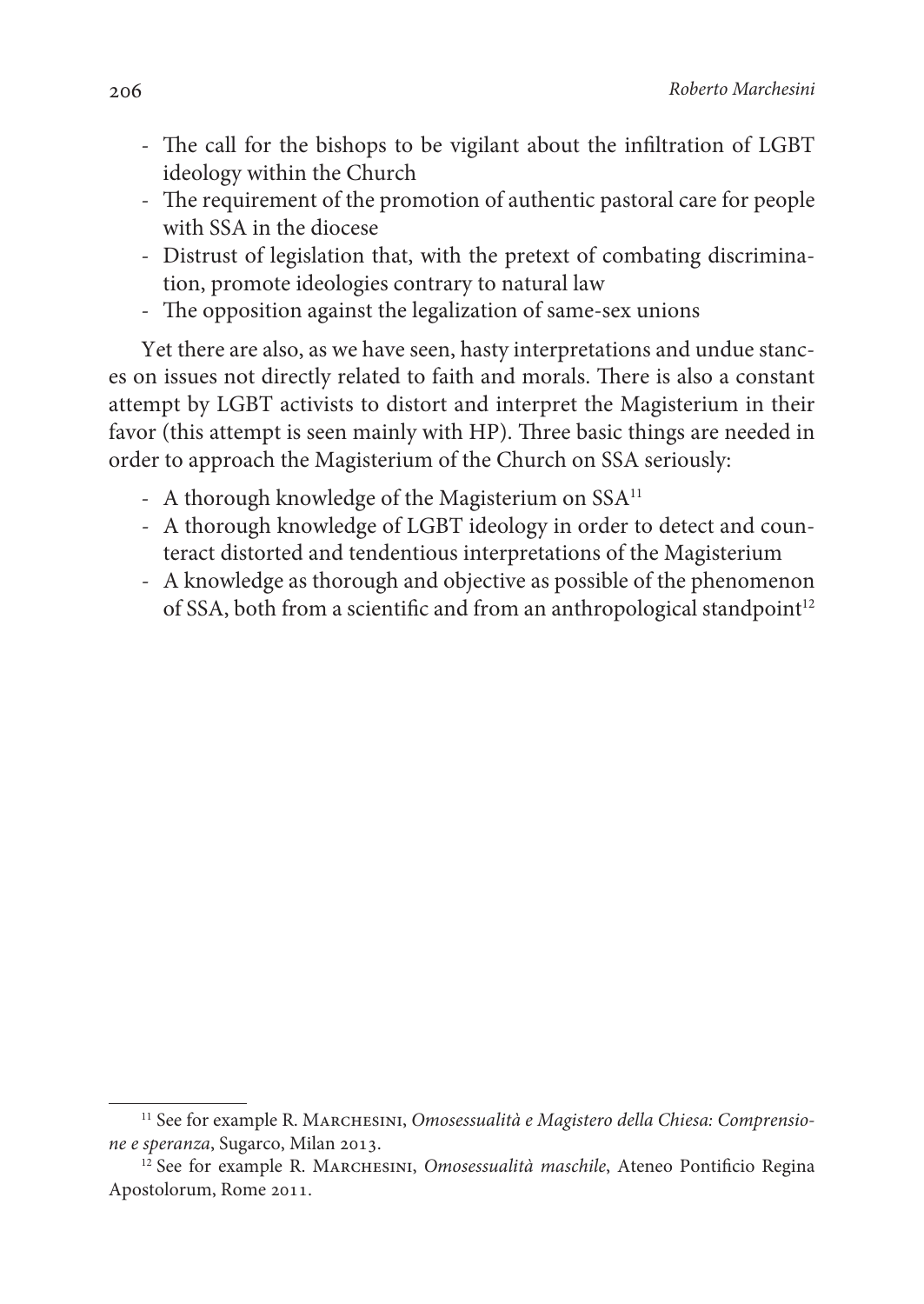#### MIRIAM FIORE\*

# SAME-SEX ATTRACTION AND "REPARATIVE" PSYCHOTHERAPIES

In this chapter we will deal with the themes of same-sex attraction and of reparative psychotherapies. We will seek to respond to an initial need to understand SSA and to address this issue from an interdisciplinary perspective.

We will explore this frontier of bioethics not just in terms of the ethics of a form of psychotherapy so much spoken of but because this evaluation implies case by case observations, as well as analysis of relevant elements of the broader dynamics of same-sex attraction. Bioethical investigations into reparative psychotherapies do not only consider therapeutic procedures to verify whether these comply with the rules of professional conduct, but also seek to investigate anthropological assumptions and underlying ethical issues. This is because the very identity of specific individuals is at stake.

This analysis will consist in a scientific analysis of the most significant studies and reports. There are certain obstacles raised by ideological movements that address the issue of SSA from another perspective. They are particularly critical of reparative therapies, deriding it as a pseudo-scientific approach to SSA. Clinical practice continues to raise serious questions not often noted by the media. What emerges is not something we normally consider. The suffering of those who do not wish to embrace their same-sex tendencies; those with deep rooted wounds of identity who appear to lead ordinary lives.

Given the fact that we need to deal with those with such suffering, we cannot avoid the discussion of SSA and reparative psychotherapy. It requires tremendous intellectual honesty to investigate the topic in order to form an adequate judgment.

## **. Same-sex attraction and psychotherapy: a problematic relationship**

If we consider SSA as a normal variant of sexual identity or merely the result of a person's free choice, its relationship to psychotherapy is not imme-

<sup>\*</sup> Ph.D. candidate for the Pontifical Athenaeum Regina Apostolorum, degree in Philosophy from the University of Palermo.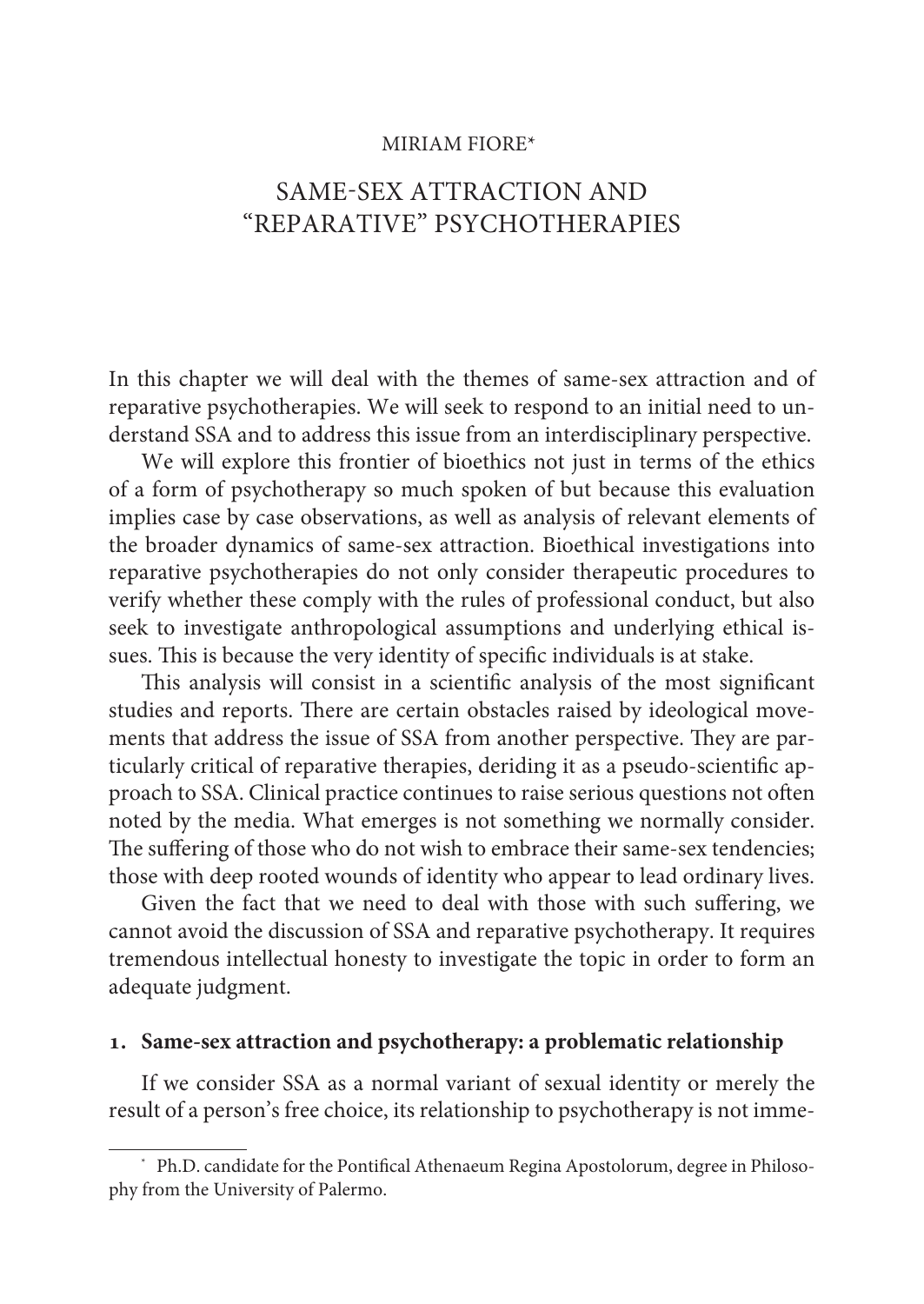diately evident. The LGBT liberation movement has promoted a fairly precise image of SSA as being characterized by naturalness and immutability.

These two features render it a "mainstream" condition in which the only elements of conflict for a person with SSA would result from societal or individual rejection of the same-sex identity. Yet, contrary to an irenic view of the SSA phenomenon, the roots in the relationship between SSA and psychotherapy are much deeper than one would expect.

Since the inception of psychoanalysis, when methods for interventions in pathology were first developed, the phenomenon of SSA has been the subject of great interest for scholars.

All great psychiatrists and psychoanalysts, from Sigmund Freud to Carl Gustav Jung to Alfred Adler and Victor Frankl, regarded SSA as a deviation from an individual's normal development.<sup>1</sup> From Freud onward, the main psychoanalytic theories agreed that SSA is a pathological condition caused by an unbalanced relationship with one's parents, together with a failure to construct a sexual identity, to produce a change in the sexed individual.

In accord with this vision, methods of intervention were created over the years with the intention of returning subjects having same-sex tendencies to an original heterosexuality. The original intervention strategies were definitely defective, rooted as they were in Freud's Oedipus theory. Lacking a broader vision of individual sexuality, they aimed merely at reconverting the individual. Depending on therapeutic strategies deployed, success rates varied considerably.<sup>2</sup> Over time these therapeutic interventions underwent transformations as the theories improved with innovative contributions. These adaptations allow for the correction of specific fundamental errors within the original therapies, as well as a fuller consideration of the relationship between therapist and patient.

We will not dwell on these evolutionary steps. Instead, we will simply point out that these investigations and subsequent reparative psychotherapies

<sup>&</sup>lt;sup>1</sup> In this compound the word "deviance" generally refers to the subject's deviance in its chosen object of love. See I. BIEBER, Homosexuality: A Psychoanalytic Study of Male Homosexuals, Basic Books, New York 1962, p.3-18; T. Dean, C. Lane, Homosexuality and Psychoanalysis, University of Chicago Press, Chicago 2001; S.L. Jones, M.A. Yarhouse, Homosexuality: The Use of Scientific Research in the Church's Moral Debate, InterVarsity Press, Westmont 2000.

<sup>&</sup>lt;sup>2</sup> See J. NICOLOSI, Reparative therapy of male homosexuality, Jason Aronson, Northvale-NJ-Londra 1991. Among the scholars cited we note: Stekel (1930), Ovesey (1969), Mayerson e Lief (1965), Bieber (1962), Ellis (1956), Ross e Mendelson (1958), Monroe ed Enelow (1960).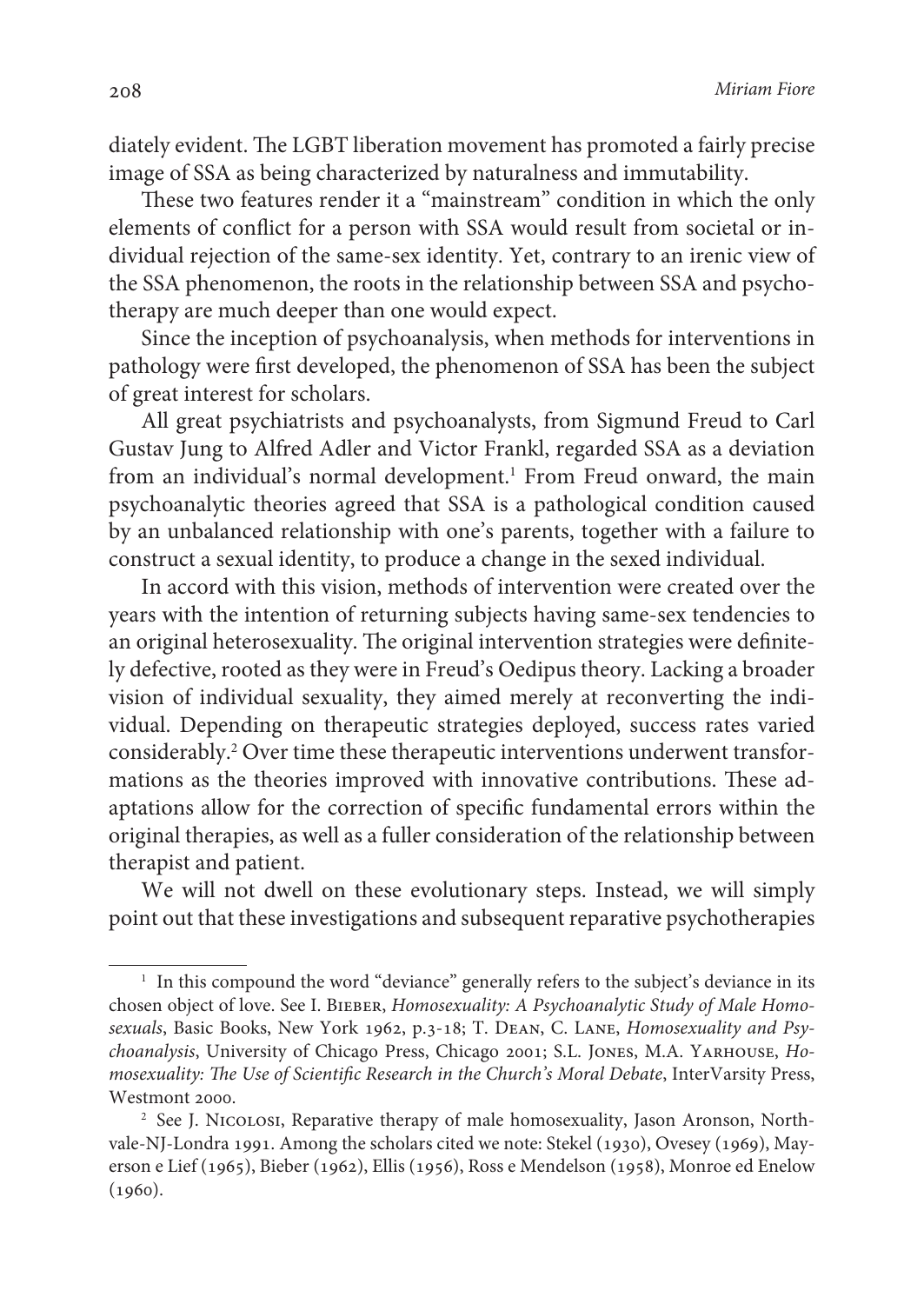have built their foundation upon a psychological perspective with very different assumptions from those of psychoanalysis.

The key concept of reparative psychotherapies, that of "repair," comes from psychoanalysis. It is necessary to clarify this term in advance as most of the misunderstandings regarding this subject are based on this concept. Reparative psychotherapies are often criticized on the basis of a fundamental equivocation of considering the adjective "reparative" in reference to an individual with same-sex tendencies as if the psychotherapist had to "fix" his patient, compelling him to return to heterosexuality.

To "repair" is actually a technical term in clinical psychology referring to a process initiated by the subject to remedy a damage inflicted on an object.<sup>3</sup> The term dates back to Austrian psychoanalyst Melanie Klein (1882-1960), who dealt with child psychoanalysis and was the first to describe a repair mechanism.<sup>4</sup> Melanie Klein thought the infantile psychological world initially to be dominated by anxieties and primitive defenses, by a clash among life instincts, death instincts and object relations. They are relationships to interior objects the child builds upon as a basis for perceptions of good and bad.

When the child begins to differentiate external reality from what is internal and begin to perceive external objects, he or she experiences the possibility of losing a fundamental object: the mother. Alongside this, the child experiences his or her own impotence, developing a depressive attitude Klein called the "depressive position." This is a sense of loss and despair experienced during times of absence and remoteness, which characterize a maternal adaptation. It is similar to an experience of mourning but exists in function of the progressive acquisition of a sense of the real. The child considers his or her aggressive impulses to be the cause of this loss, and from this springs a desire to repair any damage inflicted on the beloved object through love.

<sup>&</sup>lt;sup>3</sup> The term "object" is to be considered in a psychoanalytic way. Please see a medical dictionary.

<sup>&</sup>lt;sup>4</sup> See M. KLEIN, Love, Guilt and Reparation and Other Works 1921-1945, Simon and Schuster, New York 2002; M. KLEIN, Scritti 1921-1956, Bollati Boringhieri, Turin 2006; G. Claude, Mélanie Klein, Editions Universitaires, Paris 1971. During this same period also Anna Freud speaks about "reparative" therapies (See A. FREUD, The Ego and the Mechanisms of Defense: The Writings of Anna Freud Revised Edition, International Universities Press, New York 1979; also see S. VEGETTI FINZI, Storia della psicoanalisi, Mondadori, Milan 1982. The concept of "repair" was then proposed by psychoanalyst and pediatrician Donald W. Winnicott, see D.W. Winnicott, Through Paediatrics to Psychoanalysis: Collected Papers (Karnac Classics), Karnac Books, London 1979; W. WINNICOTT, Psicoanalisi dello sviluppo: brani scelti, NUNZIANTE CESARO, V. BOURSIER (eds.), Armando, Rome 2004; C. GEETS, Winnicott, Jean-Pierre Delarge, Paris 1981.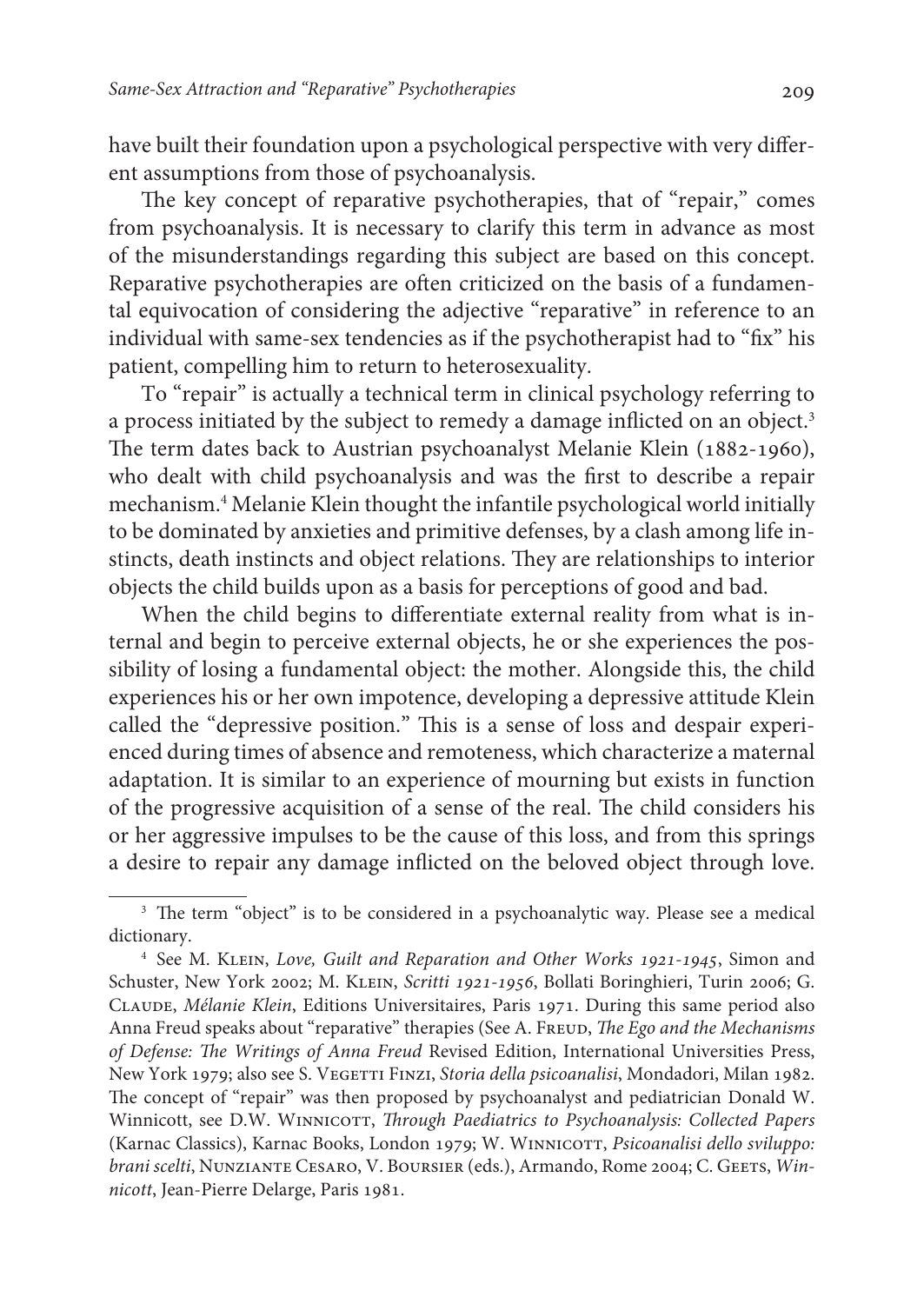The child constructs and gradually integrates the self within an alternation of aggressive and reparative actions. However, not all reparative actions are real and positive. Ongoing maladjustment due to a deficit in that encouragement needed for a child's delicate balance can lead to failed reparative operations, and can determine those forms of obsessive defense focused on illusion and a denial of reality. These defenses can be consolidated within mental life and subsequently influence the individual's future behavior.

Inspired by this theory, various authors have interpreted SSA as a reparative impulse, as an attempt to remedy an inadequate sexual identity. Consequently, they developed therapeutic strategies to tackle defenses constructed by the subject. This theory, which forms part of the psychoanalytic tradition and has been enhanced over time, considers same-sex attraction an attempt to remedy a lack of gender identity, to compensate for feelings of deprivation and unsatisfied sex-based emotional needs. SSA would be the repressive expression of a person whose identity, not having grown in masculinity, seeks this out at the biological level by merging with another man.

Bieber, in particular, has listed some of the main factors that, according to the psychoanalytic literature, are the determining causes of SSA.<sup>5</sup> Just to mention a few: a lack of virility in the father; immaturity and poor understanding of sexual impulses generally; shyness, innate or acquired; strong attachment to a man; feminization through dressing in women's clothes; occurrences such as venereal diseases rendering heterosexuality unpleasant; disillusionment in marriage; being treated as an equal by persons with SSA; a persistence of childhood conceptions that sexual activity is something forbidden, dirty, painful, humiliating, degrading or mutilating.

Modern psychoanalysis gradually moved away from Freud's concepts. It afforded a growing importance to the subject's relationships, specifically focusing on those with the father and mother, thereby offering a more psychodynamic model.

However, the latest psychotherapeutic guidelines have attributed a greater importance to environmental, familial and social factors. A particular vision of the self and the formation of habits resulting from specific interactions with parents and peers seem to be decisive.<sup>6</sup> This explanatory psychodynamic model of SSA is the basis of all reparative psychotherapies.

<sup>&</sup>lt;sup>5</sup> See I. BIEBER, Homosexuality. A Psychoanalytic Study... p.11. We also recall among the psychoanalysts who support this theory Ovesey, Rado and Socarides.

<sup>6</sup> See G. Zuanazzi, Omosessualità: Aspetti psicologici, in G. Russo (ed.), Enciclopedia di Bioetica e Sessuologia, Elledici, Turin 200), p.1314-1315.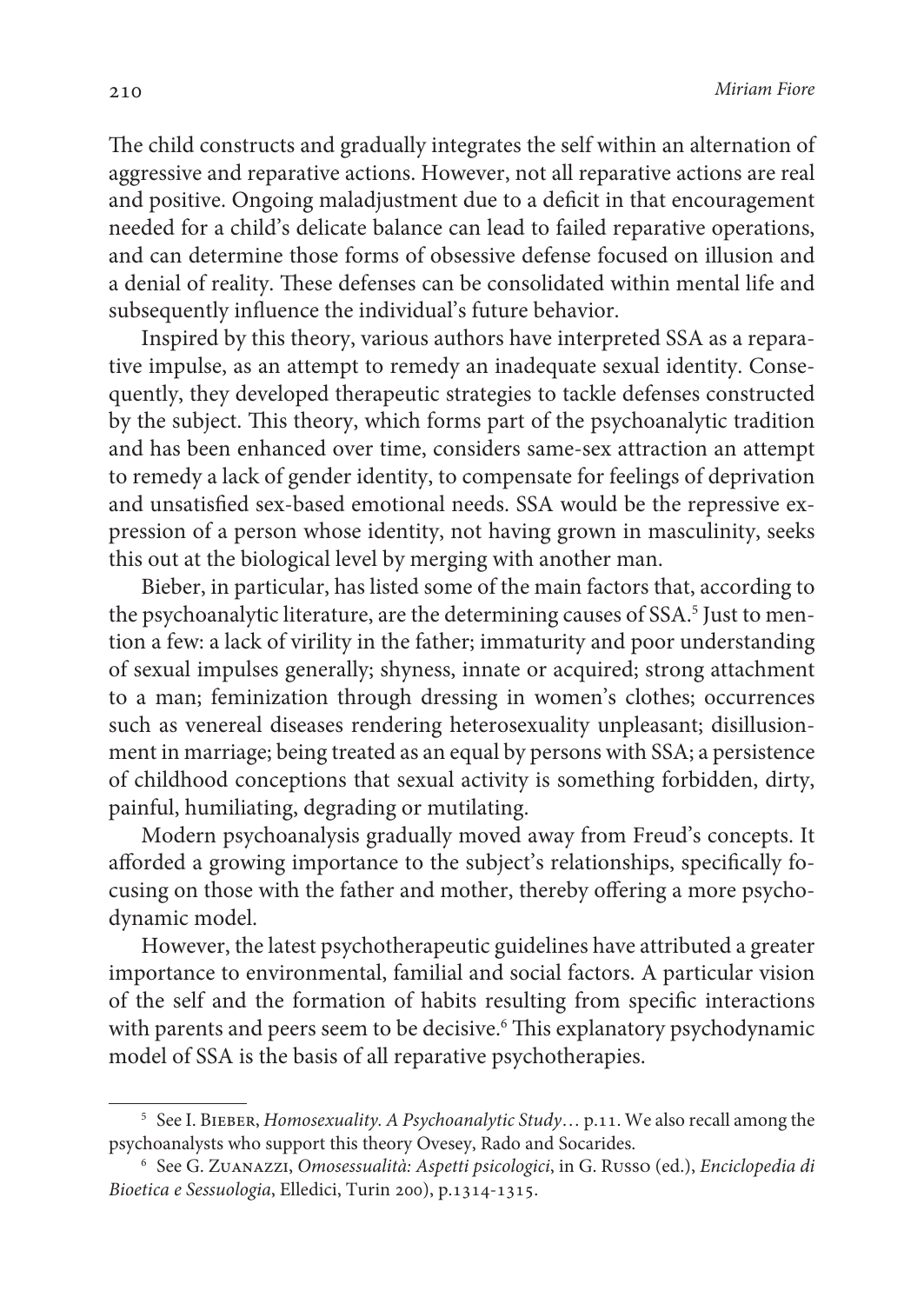We use this word in the plural as it is well known that psychotherapies are a complex of therapeutic interventions within the psyche, which center on a relationship between therapist and patient and on their communication. They differ regarding the methods and tools employed according to the underlying theory.

All reparative therapies agree that same-sex attraction has an environmental origin and that it is not an innate tendency. Instead, they suggest that it arises and is acquired through the influence of factors external to the individual, such as family, education or society. This brief analysis concerns male SSA alone, which has been studied most. It will mainly focus on the approach of Joseph Nicolosi. He was the best-known psychotherapist engaged in this form of therapeutic support, co-founding a known scientific and professional association called NARTH, the "National Association for Research and Therapy of Homosexuality."

First, we will seek to understand how SSA can be psychologically explained and then investigate the mechanisms of action of reparative psychotherapy.

### **. Same-Sex Attraction Origin: a Psychological Explanation**

According to Nicolosi, a SSA state is the symptom of an inner conflict of a sexual nature.<sup>7</sup> The origin of the conflict usually begins in childhood and places the pre-SSA boy in the condition of feeling differently from other boys, sabotaging the development of his sexual identity.

The concept of "symptom," typical of all reparative therapies, should be understood according to its psychoanalytic definition. It thus should be understood as a formation in the unconscious developed to provide a solution to something the individual perceives as "unbearable." For this reason, it is something set aside, remaining unresolved. In other words, a symptom is that means by which an individual seeks to rationalize and confer meaning upon psychic conflict, in a substitutionary and defensive, as well as reparative maneuver. It is a compromise aimed at achieving satisfaction even as it generates evident mental suffering when latent conflict is repressed rather than confronted.<sup>8</sup>

So SSA would be the symptomatic manifestation of a psychic conflict intervening during the process of sexual development, hindering and blocking the

<sup>&</sup>lt;sup>7</sup> On Nicolosi's works see: J. Nicolosi, Reparative Therapy of Male Homosexuality...; ID., Healing Homosexuality. Case Stories of Reparative Therapy, Jason Aronson, Lanham 1993; Id., Shame and Attachment Loss, InterVarsity Press, Downers Grove 2009; J. Nicolosi, L.A. Nicolosi, A Parent's Guide to Preventing Homosexuality, InterVarsity Press, Downers Grove 2002, second edition Liberal Mind Publications 2017.

<sup>&</sup>lt;sup>8</sup> See G. Ricci, *Il padre dov'era. Le omosessualità nella psicanalisi*, Sugarco, Milan 2013, p.119.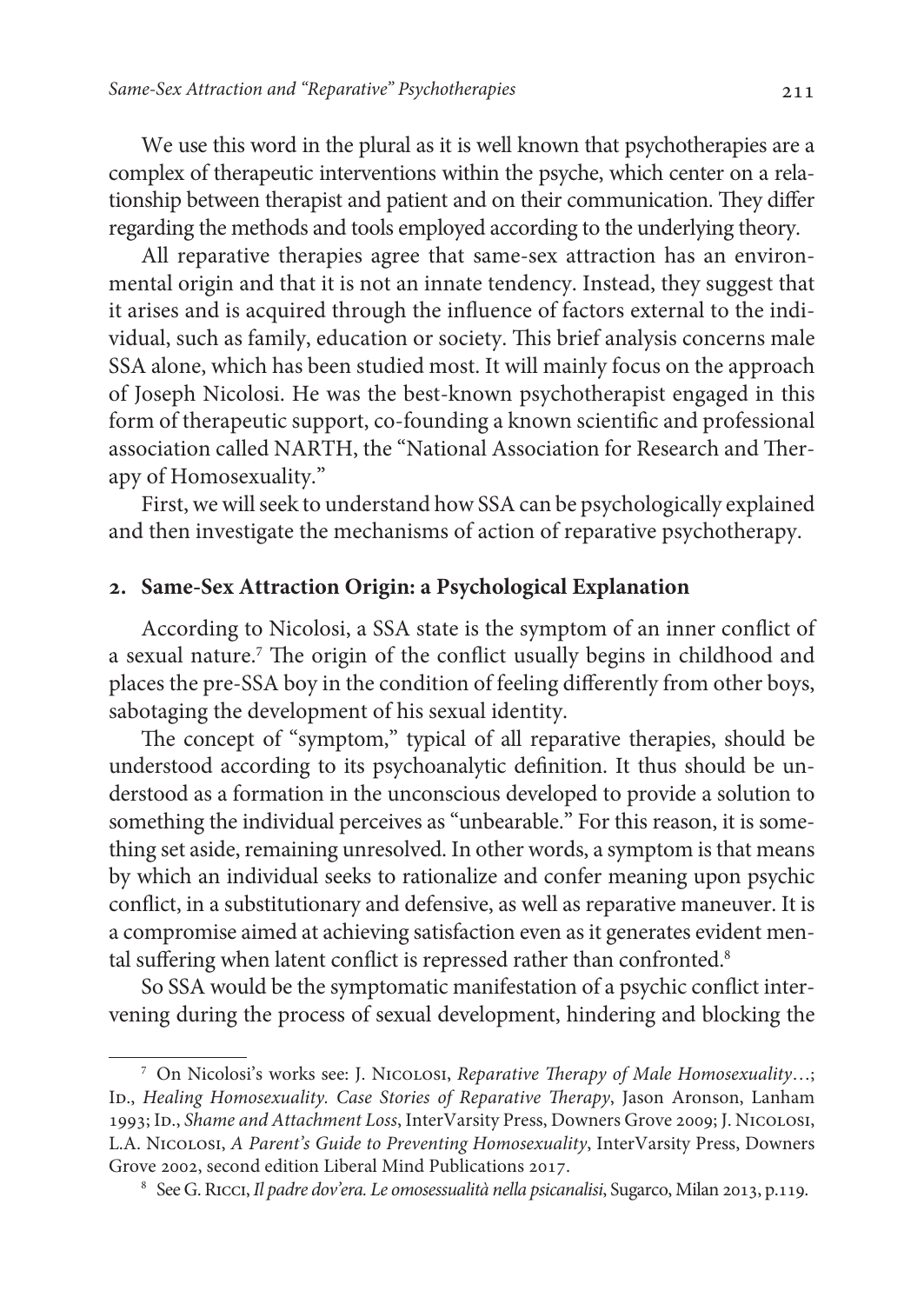process of assuming and identifying with one's own sex. Nicolosi believes the vast majority of individuals with persistent same-sex tendencies experience a problem with gender identity. Several factors impede the subject's identification with his masculinity, from the individual's character/disposition to specific family dynamics and relationships with peers. This would result in a rejection of his masculinity, lived out defensively, so that he would subsequently feel attracted to someone appearing to possess what the subject himself feels he lacks.

The relationship with parents is a decisive factor in developing sexual ambivalence, according to English psychoanalyst and pediatrician Donald Winnicott (1896-1971) who studied parental influence on children.<sup>9</sup> Nicolosi reintroduces his "Triangular System" theory. This theory suggests that it is the mother-father-child system, combined with a very loving but domineering and possessive mother, and a very weak and almost absent father, which can trigger a SSA development.<sup>10</sup> According to Nicolosi, the family in which a son with SSA develops is one which has not adequately fostered the child's male identification process, nor has encouraged him sufficiently during formation of his gender identity. This seems to occur most frequently within a typical model with a "triadic narcissistic" family, characterized by parents' seeming insensitivity to the child's emotional needs at various stages of his growth.

The mother has a distinctly narcissistic attitude, which causes her to pour her needs into the child, in effect stifling him. The son is her special confidant; often he is especially sensitive and helpful, someone on whom she focuses possessive and even intrusive attention. This special role assigned to the child almost always follows upon a sense of dissatisfaction with her husband, with whom compatibility issues persist, and of whom she constantly complains to her son. The child in this way becomes an object of love as an alternative to her husband. This holds significant value for Nicolosi because such maternal criticism becomes foundational for the construction of a negative view of men and masculinity. The figure of the father, meanwhile, is often weak. The father either is distant and uninvolved in family life or else, if he has a "strong" character, is critical and hostile towards the child.

This family pattern may lead to a fracture in the child's bond of attachment during early childhood years. He then experiences deep humiliation

 $^9\,$  See D. Winni $\rm corr$ , The Maturational Process and the Facilitating Environment, International Universities Press, New York 1965.

<sup>&</sup>lt;sup>10</sup> Beginning with Bieber's research of 1962, many authors have argued for this thesis, describing recurring family dynamics in the history of men with same-sex tendencies. For a review, see. J. Nicolosi, Male Homosexuality… p.65-66.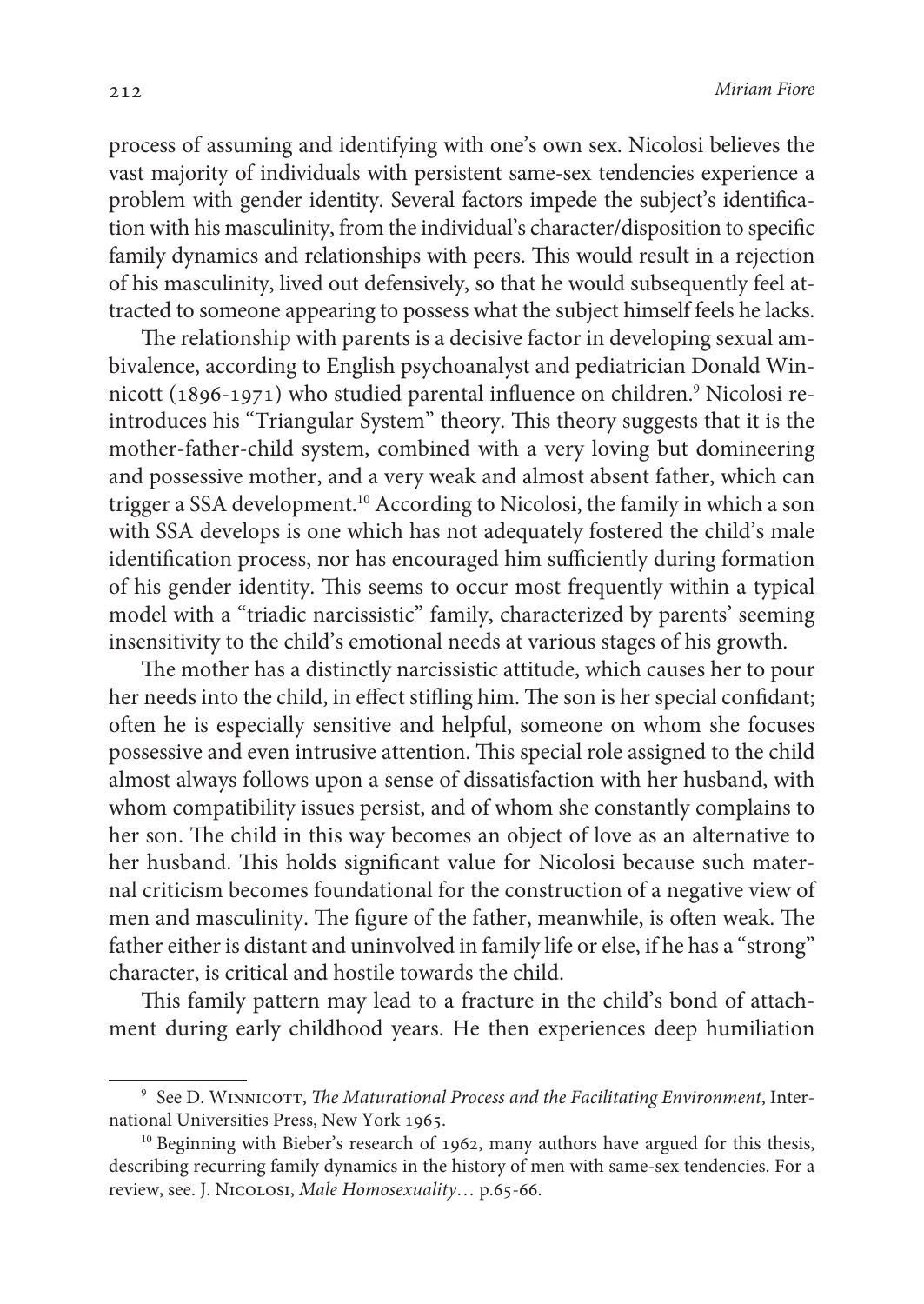and real trauma, with the potential to activate defensive dissociation.<sup>11</sup> This is characterized by a state of inattention and indifference to reality, as well as a strong sensitivity to any form of disapproval or rejection by those people most important to him. The child thus arrives at the second phase of his development—the "gender identity phase"—insufficiently and even disadvantageously equipped.

At this point the father emerges in all his fundamental importance. The son develops a defense against emotional attachment to the bond with his mother and now turns to his father. If the father is able to support and encourage him, he will solve the child's problems by acting as an object of compensatory attachment. If instead he is emotionally unhelpful and distant (if not critical and hostile), the child will remain in his dissociative state, completely withdrawing into himself. That is why the father turns out to be, in the end, the key figure for the balanced development of the child. Persons with SSA, more frequently than heterosexuals, often have a relatively distant, cold, inscrutable father. He could be a bit on the authoritarian side, one who does not bond with the son emotionally.<sup>12</sup> An analysis of case studies seems to demonstrate a dearth of persons with SSA who have had a loving father in childhood.

This confrontation with the father's negativity triggers a trauma in the child, setting off a series of chain reactions. His desire for affirmation and male attachment is frustrated, so he experiences a deep shame that throws him into a state of humiliation and frustration. The son has been wounded by his first major narcissistic injury. However, the child does not feel angry towards his parents for the humiliation received. Instead he is angry with himself for having saddened and disappointed them. He then internalizes the message that he is wrong as a male, that he is weak, defective and unworthy of love. The child then

<sup>&</sup>lt;sup>11</sup> Nicolosi assumes John Bowlby's attachment theory, which was developed in the twentieth century. This theory describes family relationships and parental functions from the first months of a child's life, integrating yet surpassing the dominant theory in Freudian psychoanalysis. Freud explained the child's bond with the mother in terms of drive theory, i.e., a mere satisfaction of sexual instincts. The bonds of childhood attachment are derived instead from a need to receive protection and security against the dangers of the outside world. Bowlby describes this push to attachment as a primary thrust toward survival, such that the loss of one's attachment is equivalent to death. These bonds also allow the child to build "internal working models," i.e. internal representations of his or her relationships, which, once developed, are maintained over time so the experiences of past life can affect relationships and future behaviors. See J. BowLBY, Maternal Care and Mental Health, World Health Organization 1952; J. BowLBY "The Nature of the Child's Tie to His Mother," in the International Journal of Psychoanalysis, 39, 1958, p.350- 373; J. Bowlby, Attachment and Loss, Volumes 1-3, Penguin, Harmondsworth 1985.

<sup>&</sup>lt;sup>12</sup> Nicolosi relies on this in numerous studies: see. J. NICOLOSI, Male Homosexuality..., p.40.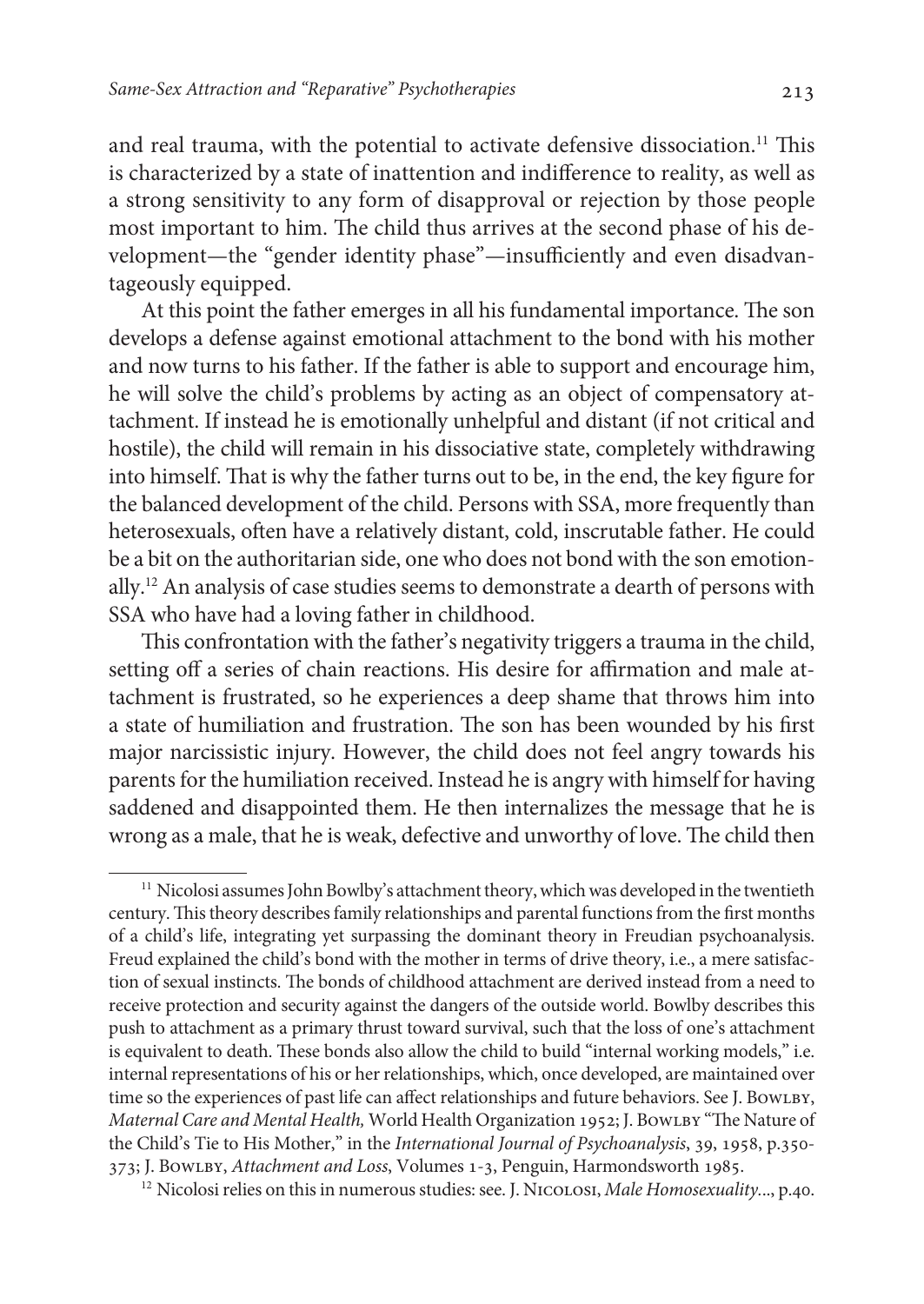abandons any desire for attachment to his father, and, as his masculinity was nipped in the bud, he symbolically "returns" to his mother, with whom he takes shelter. He simultaneously detaches from his father as a defense mechanism, rejecting both him and all that he represents, starting with his masculinity. This leads, however, to an increasing hostility and a burning rage against his father a fairly common attitude among those with same-sex tendencies.

This defensive detachment will have significant effects upon relationships with other boys. It is pretty common among pre-SSA children to find difficulties in establishing friendly relationships with same sex peers during preadolescence.<sup>13</sup>

Due to the humiliation experienced, the child uses compensating defense mechanisms, particularly those of narcissism and the development of a false "self," which, according to Nicolosi, are essential conditions for pre-SSA. These defenses maintain the subject in a state of constant emotional isolation as he is unable to relate effectively to other people. In this way he falls into what Nicolosi calls the "Grey Zone," a condition of loneliness, discouragement and impotence. His expectations of others are continually disappointed, and he thus feels weak, humiliated and unworthy. When the subject is trapped in this depressive situation, all conditions for the emergence of a same-sex attraction are in place, as it is a frequent response to this state of affairs.

Shut out and practically exiled from the world of men, a child experiences a growing admiration toward those mysterious and, at the same time, alluring features he feels he still lacks. This is a feeling that can evolve into real erotic attraction. During adolescence he will explore, through same-sex behavior, satisfaction for those emotional needs left unfulfilled in childhood.

It is on this basis that Nicolosi adopts the theory of SSA as repair. This impulse toward the same sex is expressed by an individual's effort to win the love, to absorb the virility, of the object feared (apparently the father figure). While at the same time, he is making contact with his own gender—to act like, and be regarded as, a male.

The same-sex act expresses an individual's unconscious attempt to resolve a profound mental conflict, to heal an open wound, to finally achieve the ful-

<sup>&</sup>lt;sup>13</sup> This aspect has been effectively described by Gerard van den Aardweg, who considers the interwoven relationship with one's similar at the beginning of adolescence crucial for the development of homosexuality. See G.J.M. VAN DEN AARDWEG, Homosexuality and Hope, Servant Publications, Ann Arbor-Michigan 1985; Ip., The Battle for Normality. A Guide for (Self-)Therapy for Homosexuality, Ignatius Press, San Francisco 1996; Id., On the Origins and Treatment of Homosexuality: A Psychoanalytic Reinterpretation, Praeger, New York 1986; ID., "Parents of Homosexuals: Not Guilty?", in American Journal of Psychotherapy, 38, 1984, p.180-189.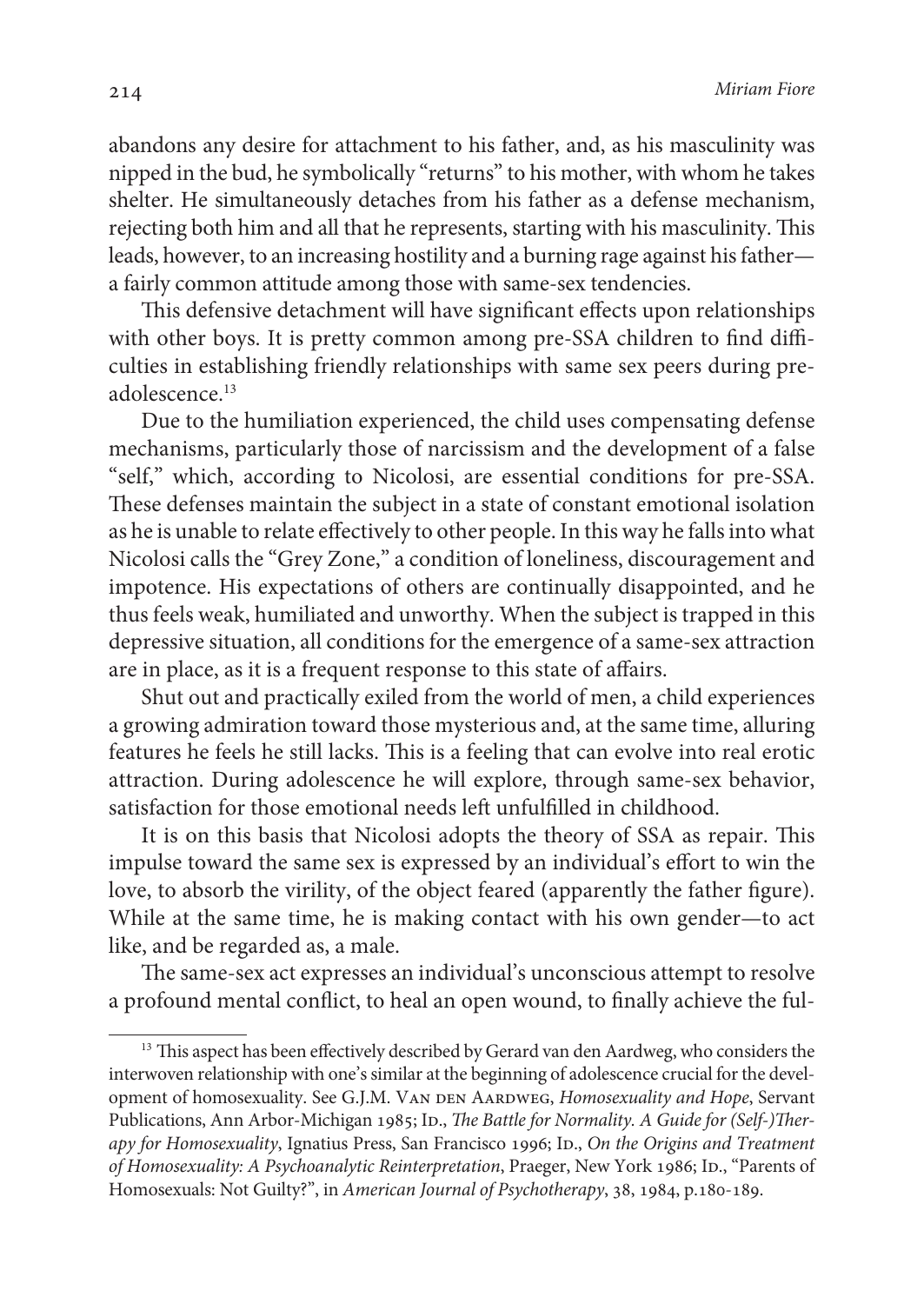fillment of a desire for success, and of being self-possessed once and for all. It is a quest that remains unspoken. He is fed by the narcissistic illusion—narcissistic because the partner is an object for achieving this purpose—of having revenge on those who have hurt him. He gains the respect and acceptance he needs but without confronting traumatic events, such as a loss of attachment, in an authentic and constructive way. Thus, he continually re-creates and re-proposes this scenario in a ritualized way through erotic activity. The subject is overcome by shame and the fear of being once again defeated and humiliated in his attempt at masculine self-affirmation. Nicolosi focuses in particular on the topic of shame, a paralyzing force that inserts a real barrier within the ego separating the individual from his gender identity.

To conclude, this analysis of the origins and development of SSA refer to a multi-dimensional explanatory model that ought to be considered. It not so much views social environment as a unicum but rather seeks to explain multiple aspects of the phenomenon under examination. It is a model that acknowledges the relevance of biology and that responds to certain negative inputs from the social environment. This can be seen in subjects having a highly sensitive temperament—fairly frequent in subjects developing SSA.

## **. Reparative Psychotherapy**

Reparative psychotherapy is frequently sought by a number of individuals experiencing conflict over persistent same-sex tendencies. These individuals refuse to integrate this orientation with their sexual identity. They perceive it as extraneous to their authentic self, as it induces a strong discomfort or malaise, affecting their daily lives and social relationships. Speaking of his patients, Nicolosi used the expression "non-gay homosexuals." Others instead speak of "ego-dystonic" persons with SSA.

If ego-syntonic persons with SSA accept their tendencies and live in accord with these sans difficulty, then ego-dystonic are those who reject and are rather ashamed of these tendencies, living in profound conflict with themselves. Despite appeals to "come out," such individuals reject the gay lifestyle and, far from wanting this to form part of their identity, live their sexual orientation in a painful and agonizing way. They view "affirmation" (supposedly the only way to be more authentic and genuine) as a fundamental obstacle.

Reparative psychotherapists respond to requests for help by proposing a therapeutic approach that is not restricted merely to those with same-sex tendencies. Rather than a change in sexual orientation being the goal of reparative psychotherapies, the goal is a maturation of gender identity. From this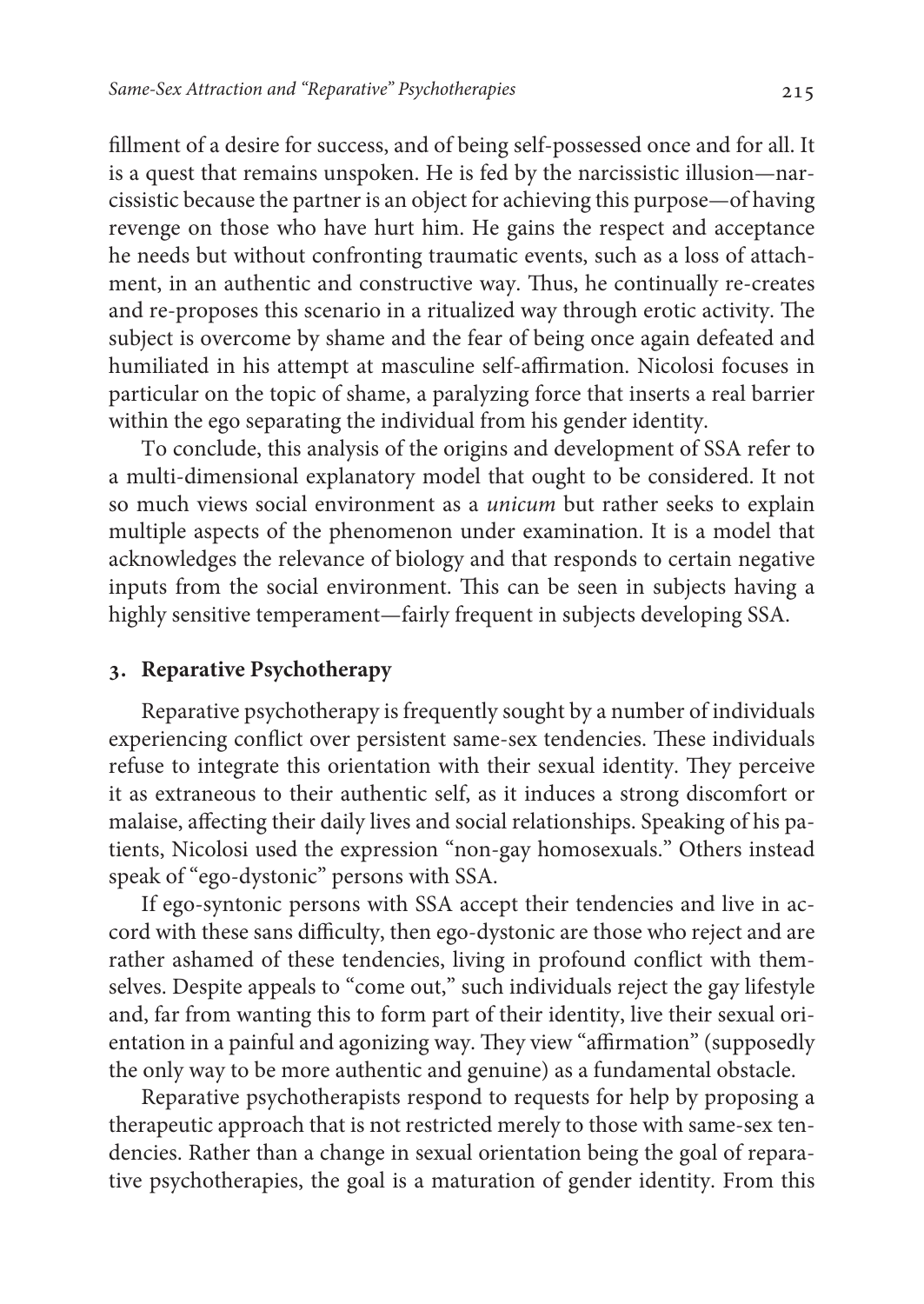standpoint, the development of stable same-sex tendencies flows from a selfidentification problem to the point of a defect in gender identity. To achieve its purpose, reparative therapy works on both past and present. For Nicolosi, the patient is accompanied through a self-discernment process, leading him first to understand his relationships with his parents and peers. At the base of persistent erotic attraction to same-sex individuals there are unmet childhood emotional needs, along with attachment trauma. This is why psychotherapy focuses on feelings, motives and moods, aiming to reactivate the subconscious emotional development repressed by defensive mechanisms.

At the same time, the patient is invited to question those reasons that have led him to eroticize relationships with other males. Therapy is not mere reflection but rather aims at launching new behaviors, especially the creation of intimate nonsexual male friendships. In this way it also acts upon the present. When a person begins to detect hidden needs lurking behind unwanted homoerotic behaviors—needs for attention, affection and approval—he comes to understand that these cannot be satisfied erotically. The goal of therapy is a transformation of meaning that empowers the patient to realize what he truly desires is not sexual behavior with another man but rather to heal his own masculinity. This therapy proposes to initiate a more global process of change aimed at the maturation of the subject's personality. A change in sexual orientation is but one potential effect in the recovery of general emotional stability.

From these premises, we can understand how reparative therapies differ from a strictly psychoanalytic approach that confines a patient within his psychosis and past conflicts in order to pursue conversion as the fundamental task. The change sought is not imposed upon a passive subject from above; rather, the patient becomes the primary agent of the therapeutic process, called to live out transformation with himself. In this respect reparative psychotherapies draw on cognitive-behavioral therapies.

From the behavioral perspective, a problem's symptoms are related to behavioral patterns previously learned and maintained over time. These may develop into cognitive structures unsuited to confronting the stimuli of external reality in the present. Various conditioning techniques are employed to change learned, and previously stored, responses, exposing the subject to new ideas and fostering the learning of new behaviors and skills.<sup>14</sup> Cognitive therapy focuses on a correlation between emotions and behavior, on the one

<sup>&</sup>lt;sup>14</sup> See M. DURANTE, P. ORIFIAMMI, F. ROVETTO, "Comportamentismo e psicoterapia comportamentale," in F. Del Corno, M. Lang (eds.), Elementi di psicologia clinica, Franco Angeli, Milano 2005.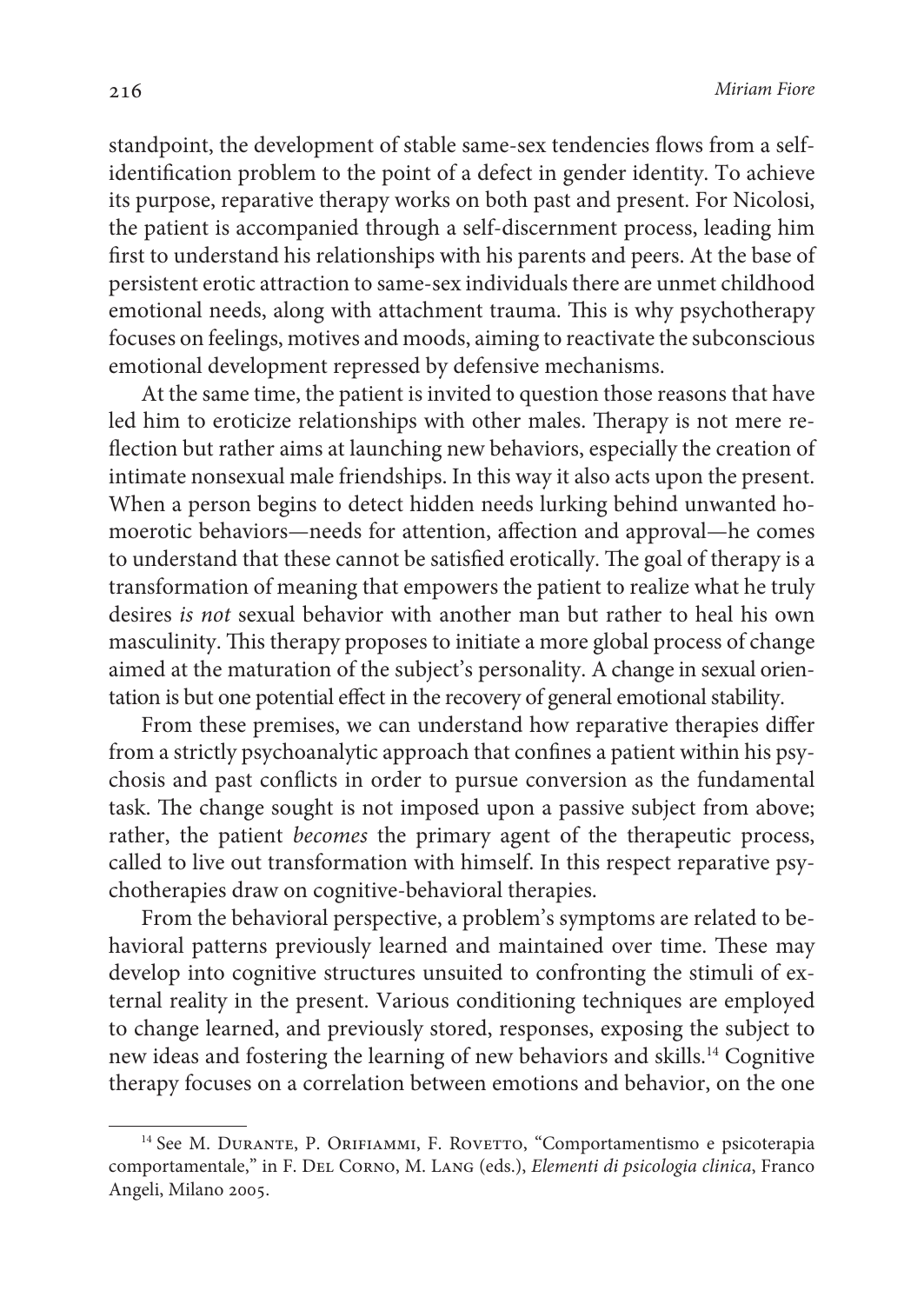hand, and an individual's perception of events on the other, while aiming to achieve behavioral change.15 Even when trying to trace the origins of cognitive distortions and dysfunctional ideas—common mental errors associated with psychological disorders—cognitive therapy offers an outlook on the present aimed at "cognitive restructuring," or a modification of beliefs effecting a change in emotion and behavior.

First, we must stop to consider that a patient with unwanted same-sex tendencies is in a mourning "pathological situation." There is an unresolved experience of grief caused by injury over attachment, as well as narcissistic wounds inflicted during the pre-SSA phase, accompanied by self-destructive feelings.

The goal of psychotherapy is to help the patient confront the reality of this loss, to help him dislodge it, and to thus transcend the constructed defenses. Nicolosi first proposed a "therapy program focused on feelings" (Affect-Focused Therapy, AFT) in response to attachment trauma.<sup>16</sup> Since SSA is viewed as an attempt to repair an insecure attachment to one's father, this therapy aims at a reconstruction of attachment through a harmony between patient and therapist.

Constructing a relationship of trust with the therapist ensures that the patient develops a growing self-confidence, stepping away from emotional closure and into emotional openness with his defenses gradually eroding. This relationship is the patient's remedy for emotional betrayal endured in childhood, a repair for a lack of parental harmony. In this way the patient experiences the closeness of a man who really does care about him and who looks out for him. The therapist seeks to establish a connection with the patient from the outset of therapy. He keeps a dialogue with the patient alive so as to encourage him to verbalize his innermost feelings.

Nicolosi's therapy follows the model of so-called Intensive Short-Term Dynamic Psychotherapy (ISTDP). This approach, developed by Davanloo in the 1960s, is based on English psychoanalyst David Malan's and American psychiatrist Karl Menninger's studies on defense mechanisms. According to these authors, defense mechanisms are developed in a recurring pattern

<sup>&</sup>lt;sup>15</sup> See J.S. BECK, A.T. BECK, Cognitive Behavior Therapy: Basics and Beyond, 2nd Edition, The Guilford Press, New York 2011; F. Wills, Beck's Cognitive Therapy: Distinctive Features (CBT Distinctive Features), Routledge, New York 2013.

<sup>&</sup>lt;sup>16</sup> See J. Nicolosi, *Gender Identity...*, p.10ff. In developing this therapy Nicolosi was prompted by Habib Davanloo's clinical studies with their reference to attachment theory. See H. Davanloo, Basic Principles and Techniques in Short-Term Dynamic Psychotherapy, Spectrum, New York 1978.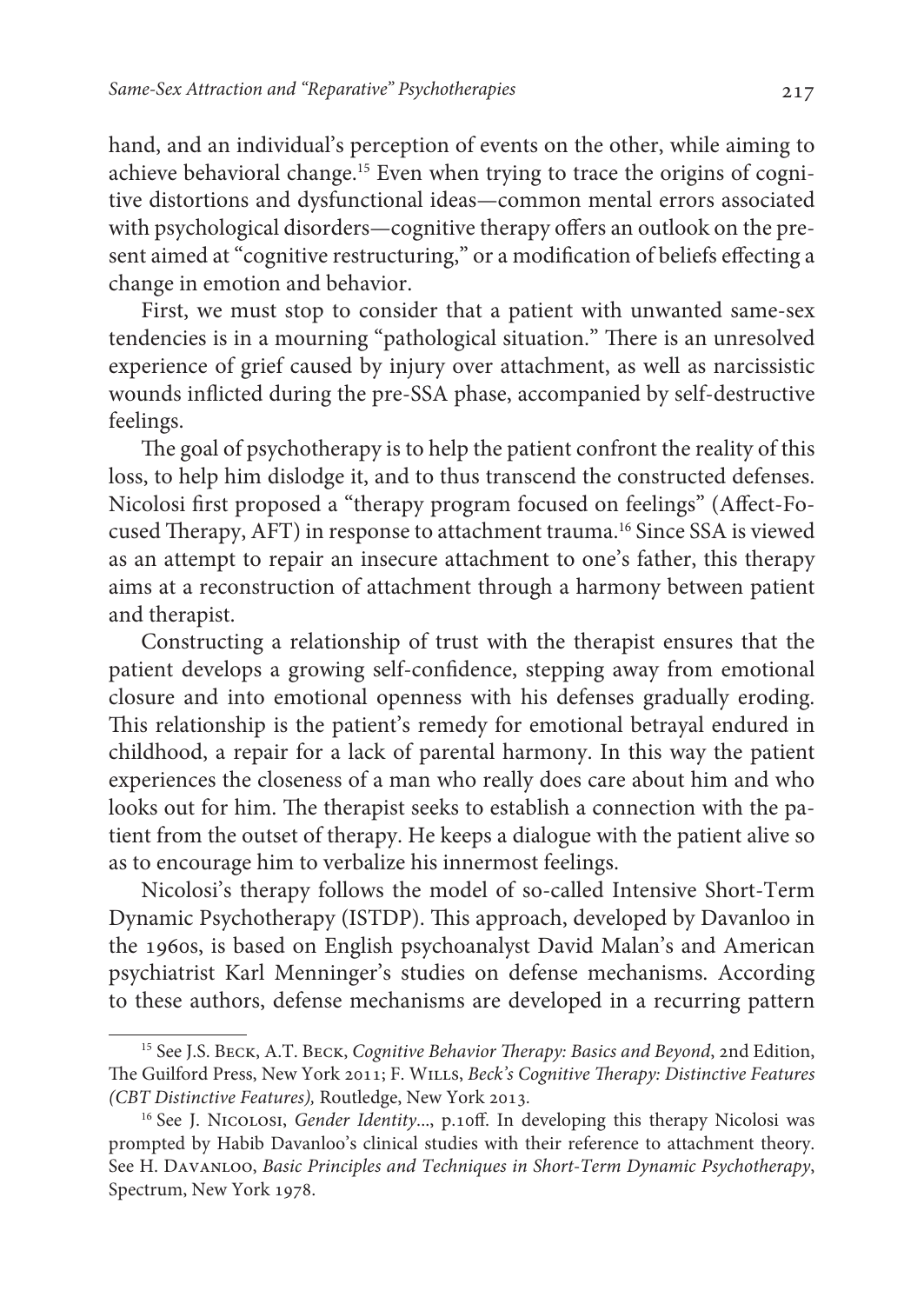called the "Triangle of Conflict." Certain emotions inspire negative reactions from people, namely, anxiety and shame, and in response they construct defense mechanisms to avoid the initial emotions. A session begins by asking the patient to report one or more events that occurred the previous week. This provides the original material for the session's work. The therapist aspires to detect an "identified conflict" from this, a problem experienced by the patient that triggers such negative reactions as anger, sadness or frustration. The goal is to identify the moment of conflict, the one producing the strongest feelings and even the most intense physical discomfort.

A new phase begins once the patient is able to identify a fundamental affection, and is ready to express his feelings, gradually lowering his defenses. During this stage the patient constructs cognitive connections between his present and past relations, discusses the past, discusses figures from his life and achieves a greater understanding of his emotions. During this phase the patient also explores his relationship with the therapist, which ought to mature into an active and dyadic involvement that Nicolosi calls "dual containment."

Dual containment is a strategy used to contrast the typical situation of a triadic narcissistic family, referred to as "double bond." In this type of bond, a child feels a discrepancy between a parent's words and the way that message is transmitted, which would seem to suggest a content different from what is explicit. For the child this is a source of confusion as he does not know which message he should believe, the verbal or the non-verbal one. He knows that if he follows his somatic and emotional reaction, he will experience humiliation from his parents because he has not trusted their messaging and, instead, sensed something beyond it. However, if he believes his parent's words he will feel accepted by them. The choice not to disobey explicit verbal messages is in some way imposed by the relationship of dependence on his parents. When this double bond becomes a habitual situation, it ends up creating a double separation within the subject: one within the self, one with others. With the passing of time the individual recognizes a need to detach his feelings and somatic reactions from any implicit message that he intuits in another person's tone or expression so as not to lose his personal agency. At the same time, he internalizes these feeling of shame that this manner of communication arouses in him due to the state of helplessness and paralysis to which he feels condemned. In addition, the subject feels a growing distrust in human relationships, which he suspects will always center on this double bond.

In contrast, dual containment creates a "virtuous circle" in which the therapist, ensuring the patient's emotional closeness and "containing it" in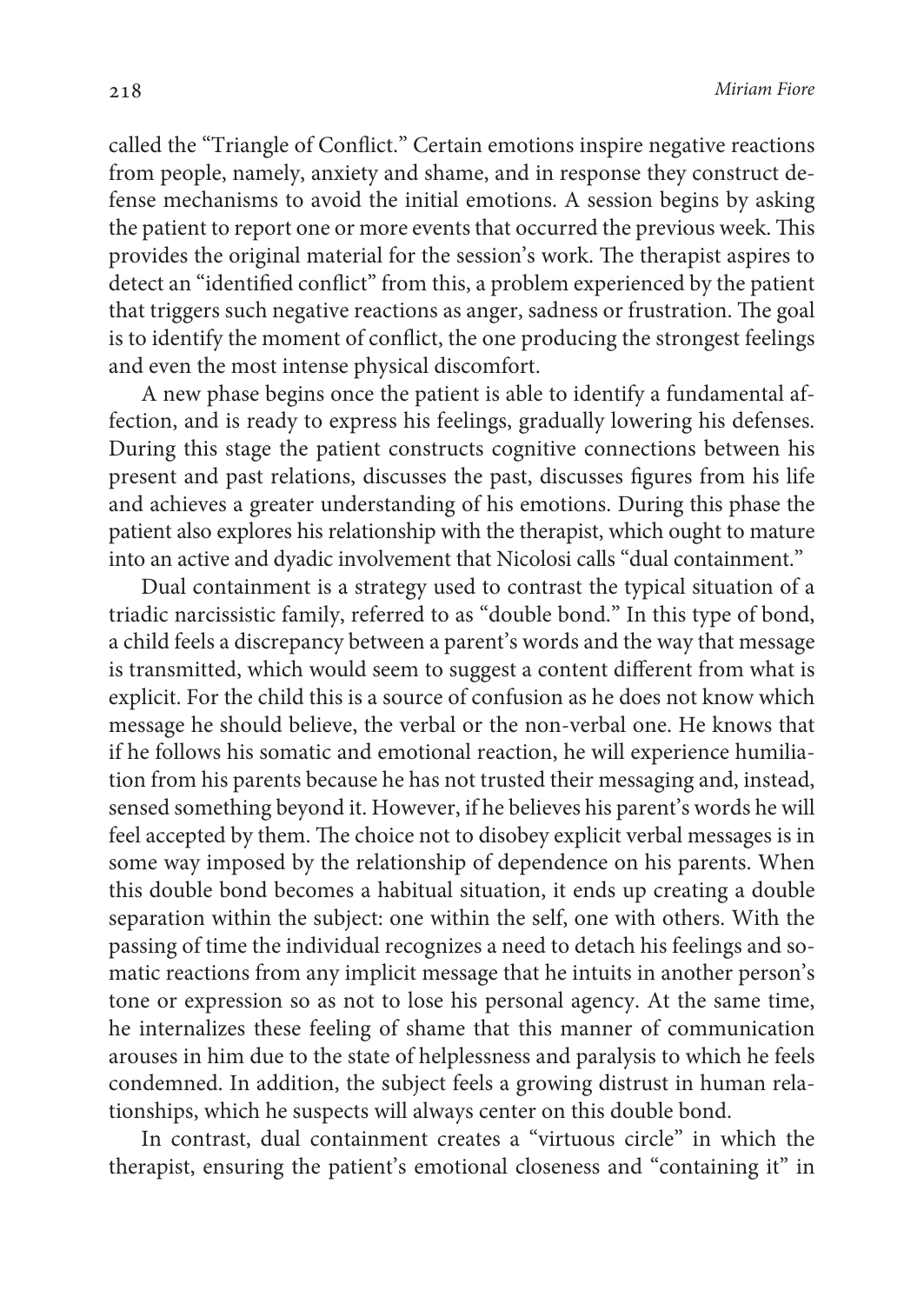the suspension of the present moment, encourages the expression of his feelings. Finding a response in the therapist, the patient slowly opens up and, before the experience of being regarded and accepted by another, undergoes an emotional expansion. He is then able to unlock his defenses and achieve comprehension of his conflicts. Dual containment also enables laying the foundation for non-erotic male bonding, which is one of the primary goals of the therapy.

The beneficial effects of dual containment appear to be confirmed by insights into neurobiology. The presence in the brain of neuroplastic zones can change with learning and experience, as well as with the impact of interpersonal communication upon the brain that may, of course, be either positive or damaging.<sup>17</sup> If the double bond causes a disconnect between the brain's right hemisphere and left hemisphere due to an explicit message recorded by the left brain at odds with an implicit message registered by the right hemisphere, empathic harmony nurtured by the therapist may facilitate unification of the two hemispheres. This occurs by (metaphorically) "binding" the hemispheres of the patient's brain. In this regard, and if specifically requested by the patient, Nicolosi uses another treatment based on studies by Francine Shapiro, Eye Movement Desensitization and Reprocessing (EMDR),<sup>18</sup> which operates on symptoms produced by the trauma.<sup>19</sup>

Nicolosi's use of EMDR for the trauma of gender shame and unwanted sexual arousal in the past is based on the neurophysiology of traumatic experience. Its origin is traced back to a sort of neural disruption in the memory circuits, the result of the internalization of stimuli too painful for the subject. Therefore, at the base of a trauma there is a problem of processing information, stored in a non-functional way and "frozen" in the form of anxiety lived by the body, which causes a number of variable disorders. The EMDR aims to create neurological connections necessary to bring to light the non-processed memory, so that the subject can turn back to the event that caused the trauma and reach its solution. What emerges is that the attuned relationship between therapist and patient is able actually to change the neurological structure of the brain by creating new neurological pathways.

<sup>&</sup>lt;sup>17</sup> Nicolosi relied on the following studies in particular: Schiffer (1998); Schore (1991), (2003); Stern (2002); Siegel (2002).

<sup>&</sup>lt;sup>18</sup> See F. SHAPIRO, Eye Movement Desensitization Reprocessing: Basic Principles, Protocols and Procedures, Guilford, New York 2005.

<sup>&</sup>lt;sup>19</sup> For a thorough explanation of such therapy, see J. NICOLOSI, Identità di genere..., p.336-342.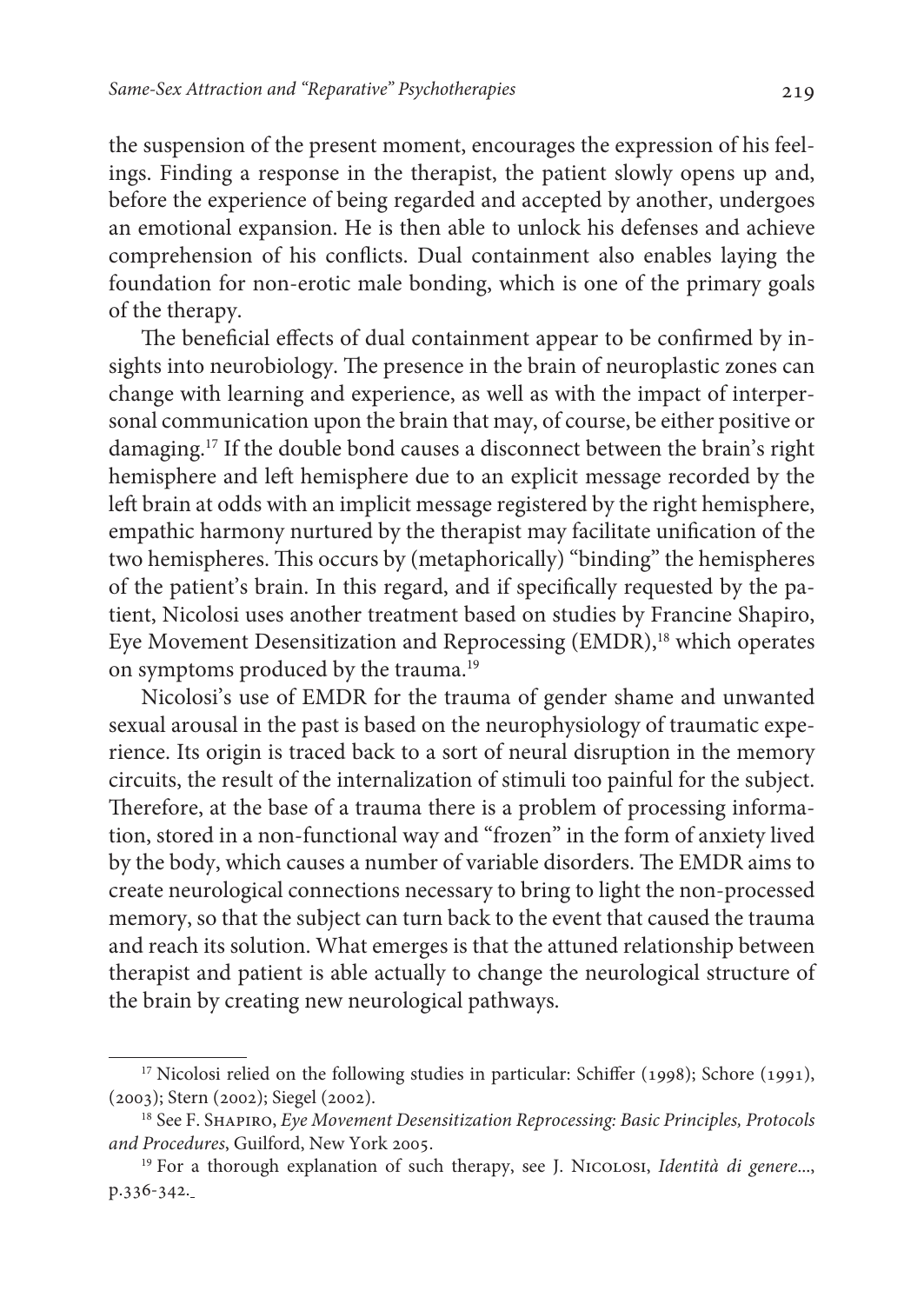The development of these connections, which Nicolosi called insight to emphasize the appearance of a sudden "awakening," should be the outcome of this cognitive process, and they should result in a transformation of meaning. While in this situation of double containment, the patient can relive the early trauma and attribute to the conflict its true meaning. He understands that his same-sex behavior is an expression of a need for attention, approval and affection from men that, however, cannot be satisfied erotically, but only through the gradual internalization of masculinity. It is a process that had been interrupted during his childhood and teenage years and that is now activated through new behaviors and new relationships with others. This change in meaning triggers a series of positive effects on the patient, while a decrease of erotic attraction towards other men also eliminates the distressing sensations connected to it. This way the patient finally discovers that authenticity and vitality from which he had till then felt excluded. This is, in short, a genuine maturation of the patient's personal identity as, learning to relate to his inner self, he also learns to build healthy and authentic relationships with others. This is the real change sought.

The positive effects from which patients have benefited are reflected in a number of studies. We will briefly cover controls used to screen the efficacy of reparative psychotherapies for purposes of ethical evaluation. When addressing the results of reparative psychotherapy, we must not conclude that the potential for failure invalidates therapy as each treatment, involving an individual person, inherently bears such a possibility. Nor can sexual orientation change be used as the only parameter since what interests the patient is a path to growth more globally. Among the various works that have been selected,<sup>20</sup> we will cite Stanton Jones and Mark Yarhouse's research on 98 people, followed by the Robert Spitzer's study.<sup>21</sup>

The first is a longitudinal and prospective study, conducted with psychological standardized tests intended to verify whether a change of sexual orientation is possible. It yielded the following results: 15% of the sample experienced

 $20$  For a review in Italian, see P. PETRINI, E. LAMBIASE, "L'orientamento sessuale egodistonico: La deontologia vigente," in T. CANTELMI (eds.), Cattolici e Psiche, San Paolo, Cinisello Balsamo 2008; R. Marchesini, Omosessualità maschile, ... p.150-163.

<sup>&</sup>lt;sup>21</sup> R.L. SPITZER, "Can Some Gay Men and Lesbians Change Their Sexual Orientation? 200 Participants Reporting a Change from Homosexual to Heterosexual Orientation," in Archives of Sexual Behavior, Vol. 32, No.5, October 2003, p.403-417. [Editor's note: There are reports in the news that in 2012, the author again retracted his position. However, this study has not been formally retracted by the journal editor even though the news reported that he had wished to do so.]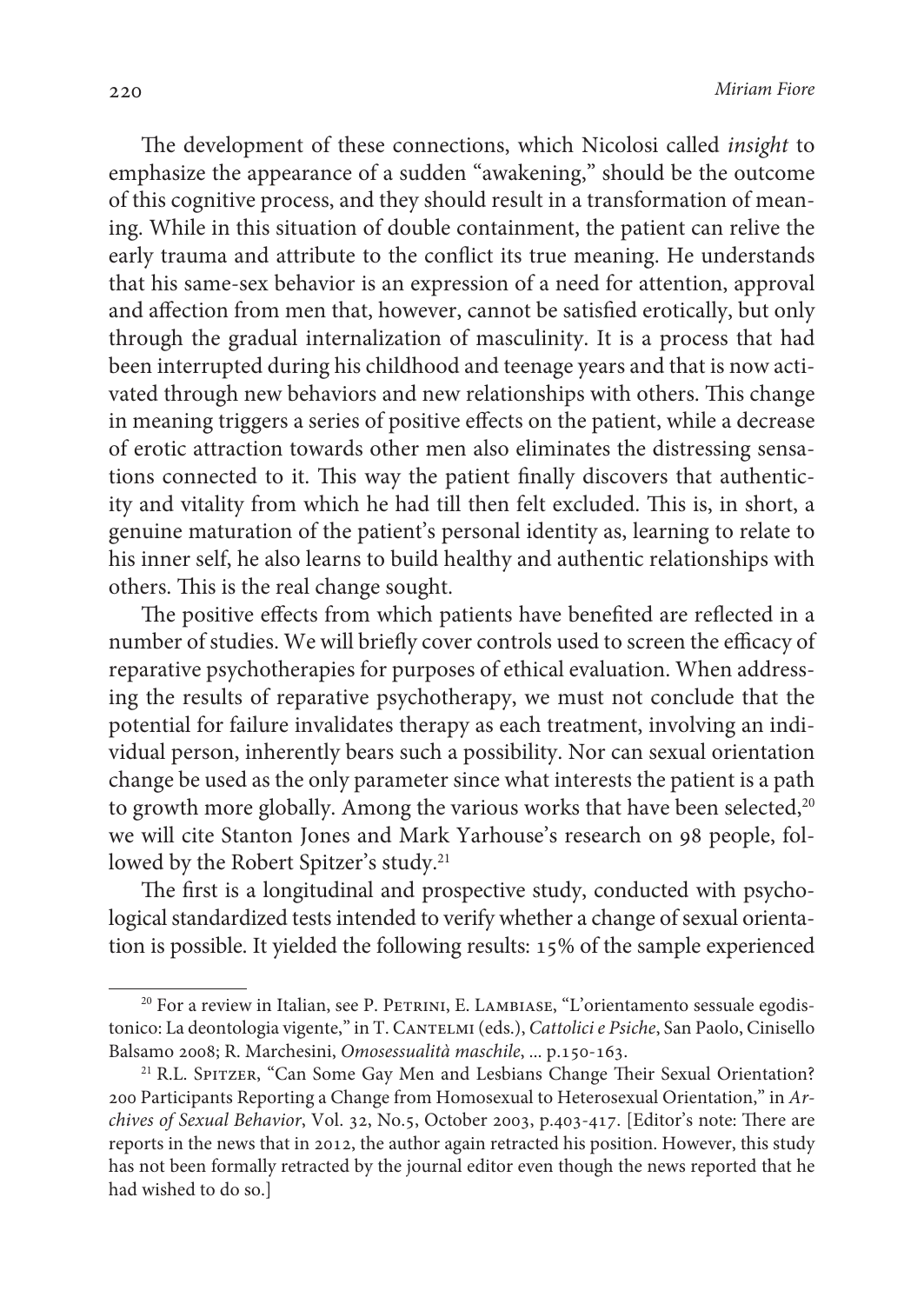a change of sexual orientation, with the emergence of heterosexual attraction; 23% felt same-sex attraction decreased (subjects control it but have embraced chastity); 29% of the subjects experienced a reduction of same-sex attraction and then continued treatment; 15% are "indecisive," as they have not experienced any response to the treatment and do not know whether to continue it or abandon it; 4% did not reveal response to the treatment and decided to abandon it; 8% abandoned the therapy and have formed their own gay identity.

 Spitzer's study caused a great stir in the context of the American Psychiatric Association. It is common knowledge that in the 1970s Spitzer supported the decision to remove SSA from the list of mental disorders in the Association's Diagnostic Manual. After carrying out research to investigate the possibility of a change in same-sex attraction in 2001, he admitted that he had changed his view on the issue. He in fact affirmed that a modification of sexual orientation is possible, and also that it is not sought out by the patient due to strong social pressure but rather due to a profoundly rational motivation. Spitzer interviewed 200 subjects (143 males and 57 females) by phone using a structured format of 114 questions that assessed various aspects of sexual orientation. The subjects interviewed had felt a predominantly samesex attraction for years until the beginning of therapy and experienced lasting changes in sexual attraction (for at least five years) following the therapy. One year after the conclusion of therapy, 67% of males and 44% of females met the criteria of "good heterosexual functioning," meaning that they had found a stable and significant heterosexual attraction.

Even those who had seen limited changes considered the therapy extremely beneficial, as participants benefited from improvements in other dimensions not directly related: a decrease in depression; a greater sense of masculinity in males and of femininity in females; and the development of intimate relationships of a non-sexual nature with persons of the same sex.

Such effects were likewise confirmed in studies by Van den Aardweg analyzing the effectiveness of such treatment.<sup>22</sup> Based upon an extended followup of three-to-five years, he concluded most patients in ongoing therapy undergo actual improvement. He observed that, out of 110 subjects in care, 60% arrived at a satisfactory state vis-à-vis same-sex tendencies and affectivity generally over an extended period of time. Improvements noted were not merely in relation to SSA obsessions and their weakening, nor to contingent manifestations of heterosexual feelings, but in relation to overall personality, which became less neurotic such that lifestyle and even physical appearance

<sup>&</sup>lt;sup>22</sup> See G.J.M. VAN DEN AARDWEG, Homosexuality and Hope..., ID., The Battle for Normality...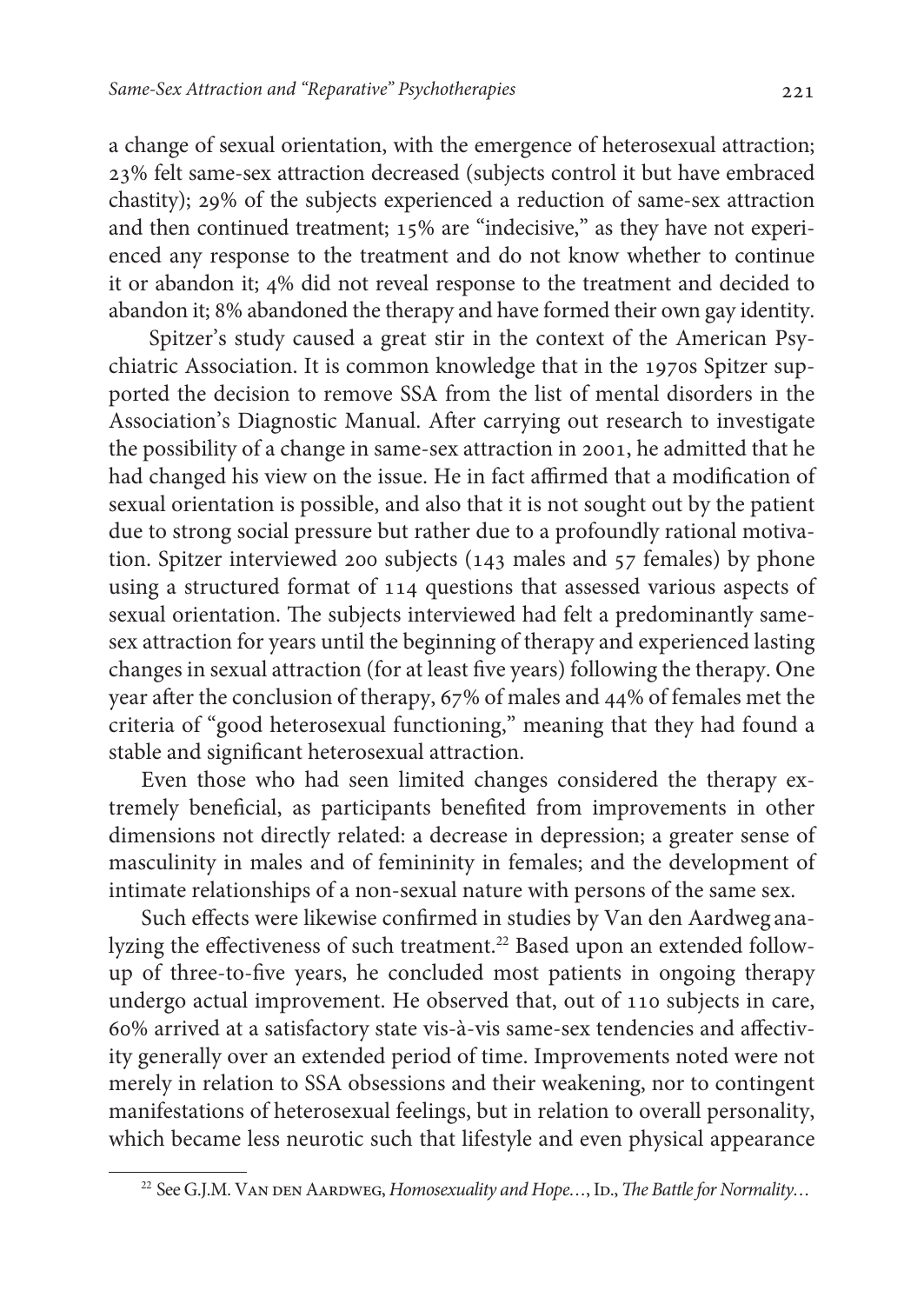were positively affected. Even those experiencing little progress still improved due a reduction in same-sex encounters (ethically and physically problematic in light of sexually transmitted diseases and the consequent life expectancy among persons with SSA).

Numerous studies uncover a link between same-sex relationships and increased risks to human health.<sup>23</sup> There is a greater risk of contracting infections and sexually transmitted diseases within the demographic of SSA active men. This is mainly due to a high degree of sexual promiscuity, or sex addiction, characterizing the subjects, as well as the frequency of "open" or even transgressive relationships, as well as various forms of prostitution, along with voluntary exposure to sexually transmitted diseases.

Yet risks also affect mental health. Epidemiological studies reveal that these patients have a higher frequency of psychological and psychiatric disorders compared to heterosexual individuals: higher levels of anxiety, depression, schizophrenia, borderline personality disorder, narcissistic personality disorder, and suicidal ideation and temptations, as well as suicides.

In response to the alleged dangers of reparative therapy, which, on the contrary, has been proven to benefit so many people, it is our duty to ask whether it is ethically permissible to propose and encourage, as "affirmative" therapy does, a lifestyle and identity that harms the subject's health and life. Caring about the patient means caring for his health, first and foremost.

#### **. SSA pain**

Nicolosi denounced psychiatry's neglect of non-gay persons with SSA, ignoring the wrenching conflicts experienced by such individuals and inflicting such heavy frustration upon them. They might be called victims of reverse discrimination.

If at some point psychiatry meant to oppose a social discrimination experienced by persons with SSA, it ended up discriminating against those dissatisfied with the SSA condition by rejecting reparative psychotherapies in toto. The fact is that despite traditional theories of SSA as a reparative response, the 1960s witnessed a progressive weakening of the pathologizing of traits commonly associated with same-sex orientation, together with a progressive advocacy of its "normalization." This evolution may be seen across successive editions of the most authoritative manual on psychiatric diseases, the Diag-

<sup>&</sup>lt;sup>23</sup> For a comprehensive review, see C. ATZORI, Il binario indifferente: Uomo e donna o GLBTQ? Sugarco, Milan 2010, p.88-94.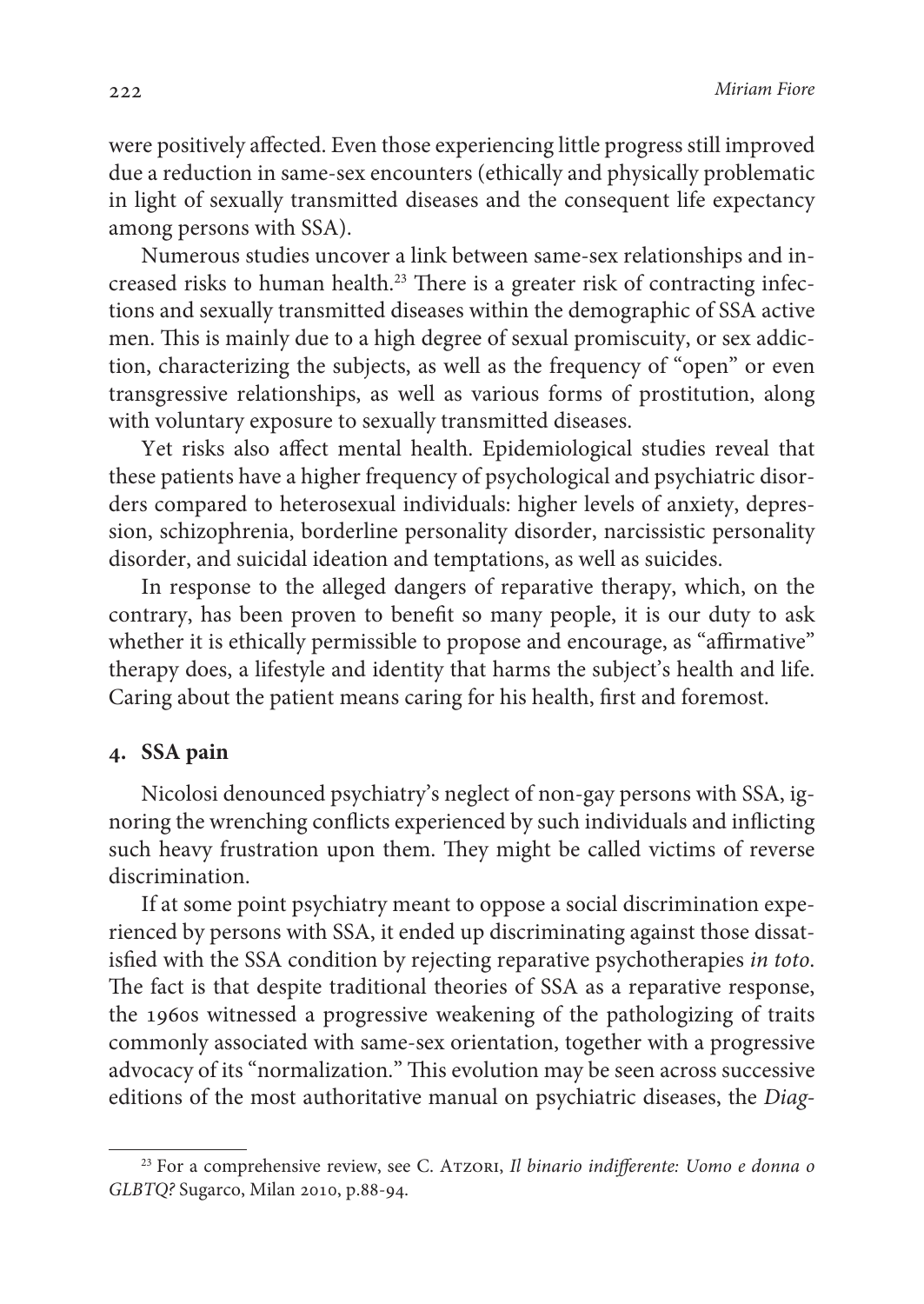nostic and Statistical Manual of Mental Disorders (DSM) published by the American Psychiatric Association (APA).<sup>24</sup>

The original 1952 edition included "homosexuality" among sociopathic personality disorders, while the second (1968) version of the manual included it in a group of "other non-psychotic mental disorders." In 1973, a revised version of the DSM-II placed SSA in a new category of "sexual orientation disturbance." Yet it specified this applied solely to individuals experiencing a conflict with their own sexual preferences and thus willing to change sexual orientation. SSA itself was not considered a psychiatric disorder, being treated instead as one more form of sexual behavior.

The Manual's third edition (DSM-III), published in 1980, introduced an important innovation. SSA was still found among such mental disorders as "ego-dystonic homosexuality" (as distinct from so-called "ego-syntonic" homosexuality). Yet this distinction was shelved in the revised text of 1987 (DSM-III-R) in which ego-dystonic homosexuality was no longer considered a disorder in its own right. Rather, any discomfort associated with the condition was considered an evolutionary and adaptive disorder, one mostly caused by an internalization of social hostility. In later versions (DSM-IV in 1994, revised in 2000), reference to SSA is still found as a 302.9 disorder, i.e., a "sexual disorder not otherwise specified," wherein is found mention of a "persistent and intense distress about sexual orientation."

A different classification is often invoked within the context of the SSA debate, one proposed by the World Health Organization (WHO) in its International Classification of Disease (ICD). In its current version ICD-10 cites SSA among those "psychological and behavioral disorders associated with development and sexual orientation" (F66). This F66.1 disorder in particular is related to an "ego-dystonic sexual orientation," associated with those situations where there are no doubts regarding an individual's gender identity or sexual preference. Still, when these situations cause psychological or behavioral disorders, an individual who wishes may seek treatment.<sup>25</sup>

Thus, we see SSA gradually tending to disappear from classifications of disorders. If any distress remains, it is referred to an individual's non-acceptance of this tendency and thus to a subjective imbalance not attributable to SSA itself. The real problem for patients who choose the therapy would be a

 $24$  See R. BAYER, Homosexuality and American Psychiatry. The Politics of Diagnosis, Basic Books, New York 1981; revised edition Princeton University Press, NJ 1987.

<sup>25</sup> See http://apps.who.int/classifications/icd10/browse/2010/en#/F66 [Editor's note: In the upcoming 2017 edition of the ICD 11, there is a proposal to declassify ego-dystonic sexual orientation as well. See http://www.who.int/bulletin/volumes/92/9/14-135541/en/].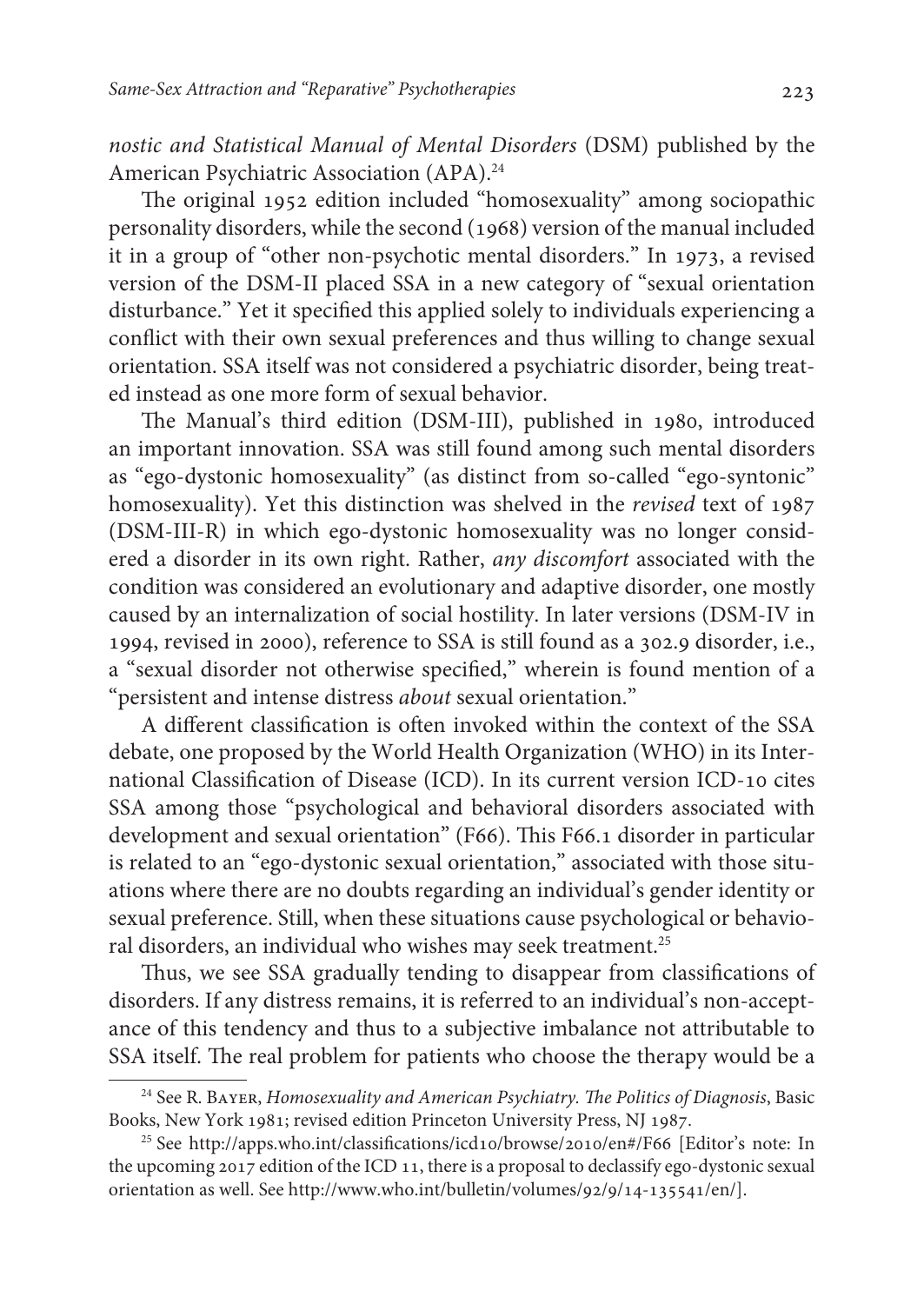complex feeling of guilt almost always induced by society. The only truly effective treatment would be to induce the patient to rid himself of these feelings of guilt by attuning to a same-sex orientation. This is what Gay Affirmative Therapy (GAT) proposes, the most widespread therapeutic approach today.

The problem concerns the motivations for such profound and sudden change in official diagnostic classification of SSA advanced among weighty reservations. Ronald Bayer, Professor of Socio-Medical Sciences at Columbia University's Mailman School of Public Health, has written how the issue of classifying SSA in early versions of the DSM became the main polemical target of the Gay Liberation Movement at the end of the 1960s.<sup>26</sup>

Activists organized picketing and obstruction at the Annual Convention of the American Psychiatric Association, breaking into convention halls to disturb lecturers with shouting and insults regarding the treatment of SSA. Representatives of different groups demanded the declassification of SSA in the DSM, and a chance both to attend and participate in the conference's work. The demand was swiftly conceded by certain APA members. While impossible to reconstruct the debate that broke out within the APA here, the DSM's subsequent revision was achieved following an internal referendum in which the association's most influential members pressured the APA Committee on Nomenclature's decision to exclude SSA from the list of mental disorders.<sup>27</sup>

Several studies, including Alfred Kinsey's research, were presented in support of this decision, reflecting the influence of the Sexual Revolution. Two influential studies on SSA individuals' mental health were published by Eli Robin, Marcel Saghir and Evelyn Hooker. 28 However, as both studies presented obvious manipulation and methodological errors, their validity was undermined.<sup>29</sup> There was thus no scientific evidence demonstrating the normality of SSA in mental health terms. In view of powerful external pressure, opportunity and convenience combined to lead the world's most influential psychiatrists in a novel direction so as to avoid any risk associated with considering SSA a pathology.<sup>30</sup>

<sup>&</sup>lt;sup>26</sup> See R. BAYER, Homosexuality and American Psychiatry..., p.67.

<sup>&</sup>lt;sup>27</sup> These events have been reconstructed in detail by Roberto Marchesini. See R. MARchesini, Omosessualità maschile, Pontifical Athenaeum Regina Apostolorum, Rome 2011, p.175-184.

<sup>28</sup> E. Robins, M.T. Saghir, "Male and Female Homosexuality**:** Natural History," in Comprehensive Psychiatry, Vol. 12, No.6, November 1971, p.503-510.

 $29$  E. HOOKER, "The Adjustment of the Male Overt Homosexual," in Journal of Projective Techniques, No.21 (XXI) 1957, p.18-31.

<sup>30</sup> See J.B. Satinover, "The 'Trojan Couch': How the Mental Health Associations Misrepresent Science," http://narth.com/docs/TheTrojanCouchSatinover.pdf [ accessed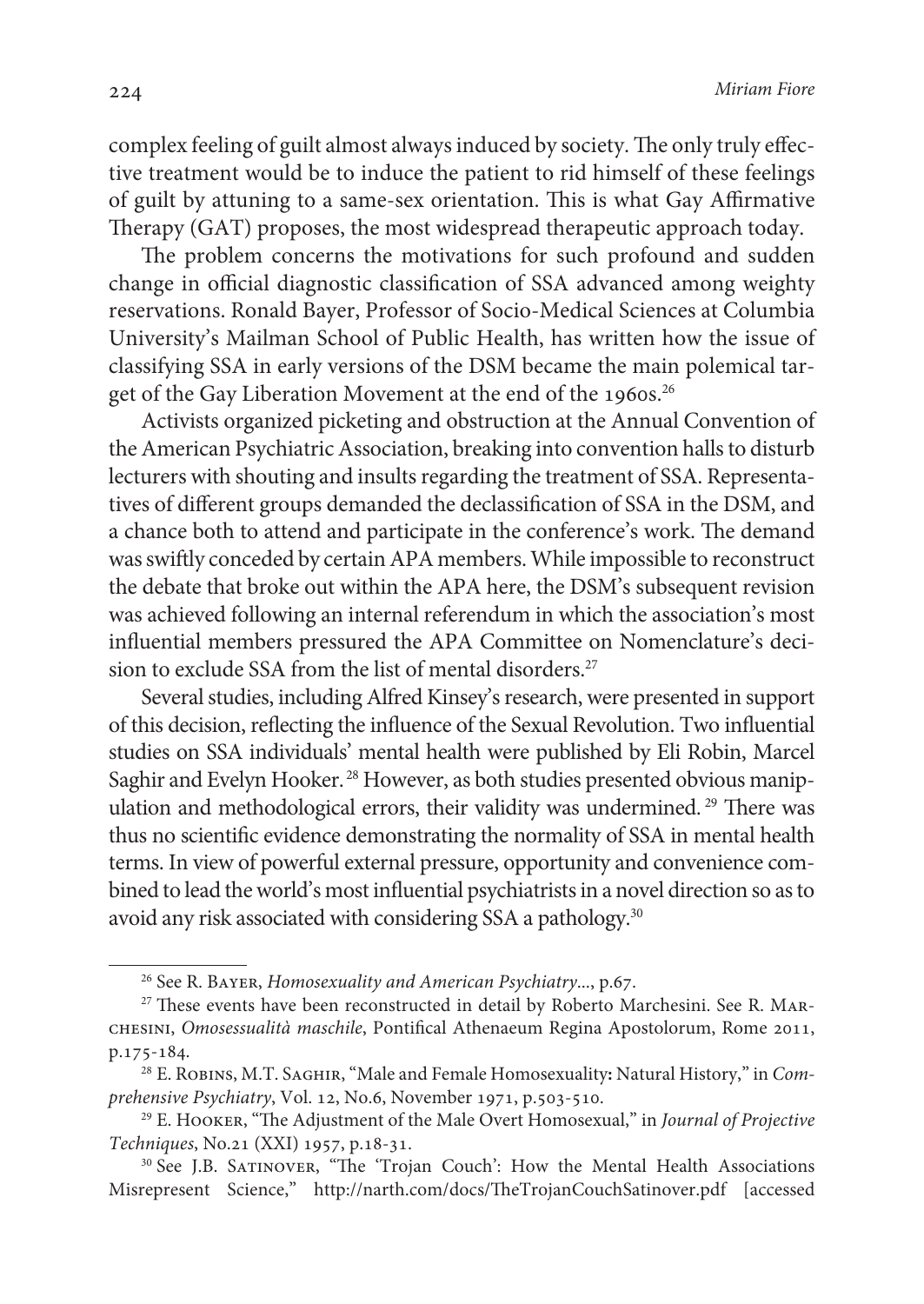Psychological theories on the origins of SSA came to appear dangerous, correlating as they did the emergence of such trends with a complex of problems related to the sexual identity of the subject. The progressive downplaying of SSA in the DSM for researchers' attention was exchanged for explaining the origin of SSA in biological terms.

In spite of the great enthusiasm for this trend in subsequent years, to date there is no scientific evidence demonstrating a hormonal, neuroanatomical or genetic correlation for SSA. Arguments presented as scientific evidence have turned out to be hypotheses advanced arbitrarily, or even just-so stories constituting advocacy research by the studies' authors.<sup>31</sup> To date, then, the psychological hypothesis remains the only plausible explanatory model of SSA, addressing as it does most factors arising in clinical practice.

However, the influence of political and ideological factors has led most professionals to state their position on a patient's potential, or even obligation, to embrace uncritically a same-sex orientation and to integrate this into a gay identity. This is accompanied by a rejection of reparative psychotherapies, which now stand accused of effecting a form of "homophobia," and as such are attacked as manipulative nature and even dangerous. The hypothesis of reparative therapy's danger must be taken seriously since, if verified, this would cast a shadow over its possible benefits. When evaluating a therapy primum non nocere is the primary criterion.

It should be noted that despite fierce and numerous voices of opposition to reparative therapy, it has rarely been explicitly prohibited.

In August 2009, a document presenting the results of research performed by the Task Force on Appropriate Therapeutic Responses to Sexual Orientation was published. The working group had been set up by the American Psychological Association to analyze the scientific literature on attempts at changing sexual orientation (Sexual Orientation Change Efforts, SOCE).<sup>32</sup> Many accepted this document as the final chapter of a long debate on reparative therapy, presenting it as definitively rejected by the international scientific community because it is ineffective and harmful.

The working group set out to investigate three key issues: the effectiveness, the potential risks, and the potential benefits of SOCE. However, it as-

<sup>05/06/2015];</sup> Id., Homosexuality and the Politics of Truth, Baker Books, Grand Rapids 1996; R. Marchesini, Omosessualità maschile..., p.175-184.

<sup>&</sup>lt;sup>31</sup> It is public knowledge that many of these studies were conducted by researchers sympathetic to gay advocacy, i.e., Bailey and Pillard, Hamer, LeVay. A review of the most important studies is found in G. van den Aardweg.

<sup>&</sup>lt;sup>32</sup> See www.apa.org/pi/lgbt/resources/sexual-orientation.aspx, [accessed 3/14/2017.]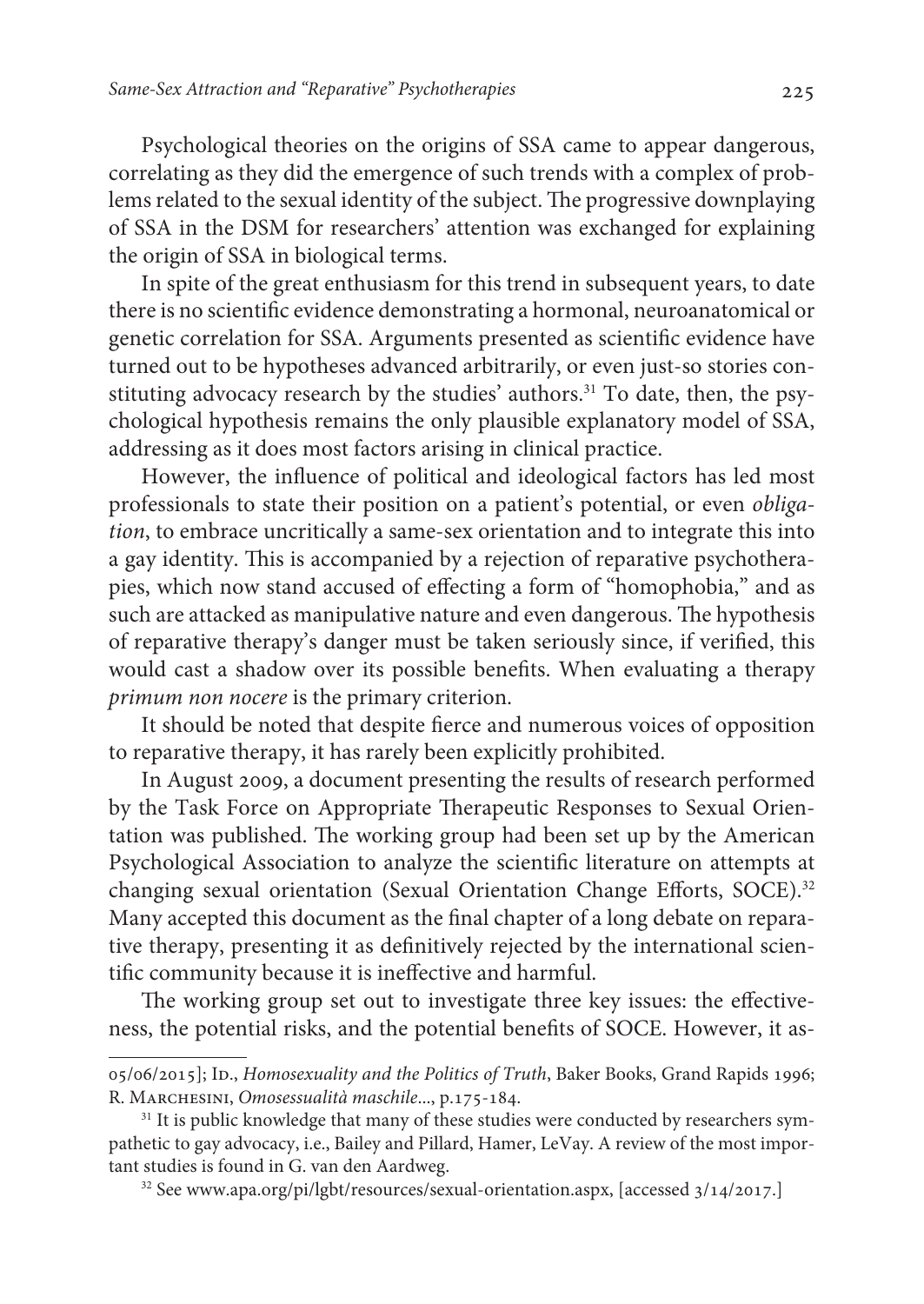serted that, beyond personal experience and the participants' individual perceptions, available research did not permit the drawing of conclusions as to the efficacy or safety of these therapies. Neither the benefits nor the alleged damage reported by subjects in therapy were to be attributable to SOCE in the strict sense.

The text contains a number of principles to guide therapists with clients experiencing problems in their sexual orientation. Ultimately, the report mostly references the previous position with respect to SSA's being considered a neutral variation of human sexuality and thus not a mental or developmental disorder (much less a possible cause of negative consequences for the individual's life). This document repeats what was already expressed by two previous documents: those of the American Psychological Association in 1997,<sup>33</sup> and the American Psychiatric Association in 1998.<sup>34</sup>

These documents offer principles therapists should follow in response to problems related to sexual orientation. The first is essentially a warning to avoid any representation of lesbian, gay and bisexual people as mentally ill due to sexual orientation. The second document contains more direct references to so-called "conversion therapies."

The text begins by recalling how the American Psychiatric Association, after removing SSA from the DSM in 1973, even decided to exclude ego-dystonic SSA from its third revised DSM edition of 1987, based on evidence that it is not a mental disorder. The APA claims not to have an official position on "reparative therapies" due to a lack of evidence, yet expressly disclaims any psychiatric treatment based on the assumption that SSA is a mental disorder or on an a priori assumption that a patient should change his or her same-sex orientation. The tone of these positions is clear. If, in the manuals, there is still left a trace of possibility for a patient to change his or her sexual orientation, this is probably due to a need to preserve, at least ostensibly, those basic values considered in patient care. When considering the diversity of treatments and the autonomy of patients, those values must be enshrined for reparative therapy as well.

On the other hand, the scientific literature supplies no evidence of a "danger" of such therapies. For example, though psychiatrist Paolo Rigliano re-

<sup>&</sup>lt;sup>33</sup> See AMERICAN PSYCHOLOGICAL ASSOCIATION, "Resolution on Appropriate Therapeutic Responses to Sexual Orientation," www.apa.org/about/policy/appropriate.aspx, [accessed 3/14/2017.]

<sup>&</sup>lt;sup>34</sup> See AMERICAN PSYCHIATRIC ASSOCIATION, "Position Statement on Psychiatric Treatment and Sexual Orientation," http://www.psychiatry.org/advocacy--newsroom/positionstatements, [accessed 4/06/2015.]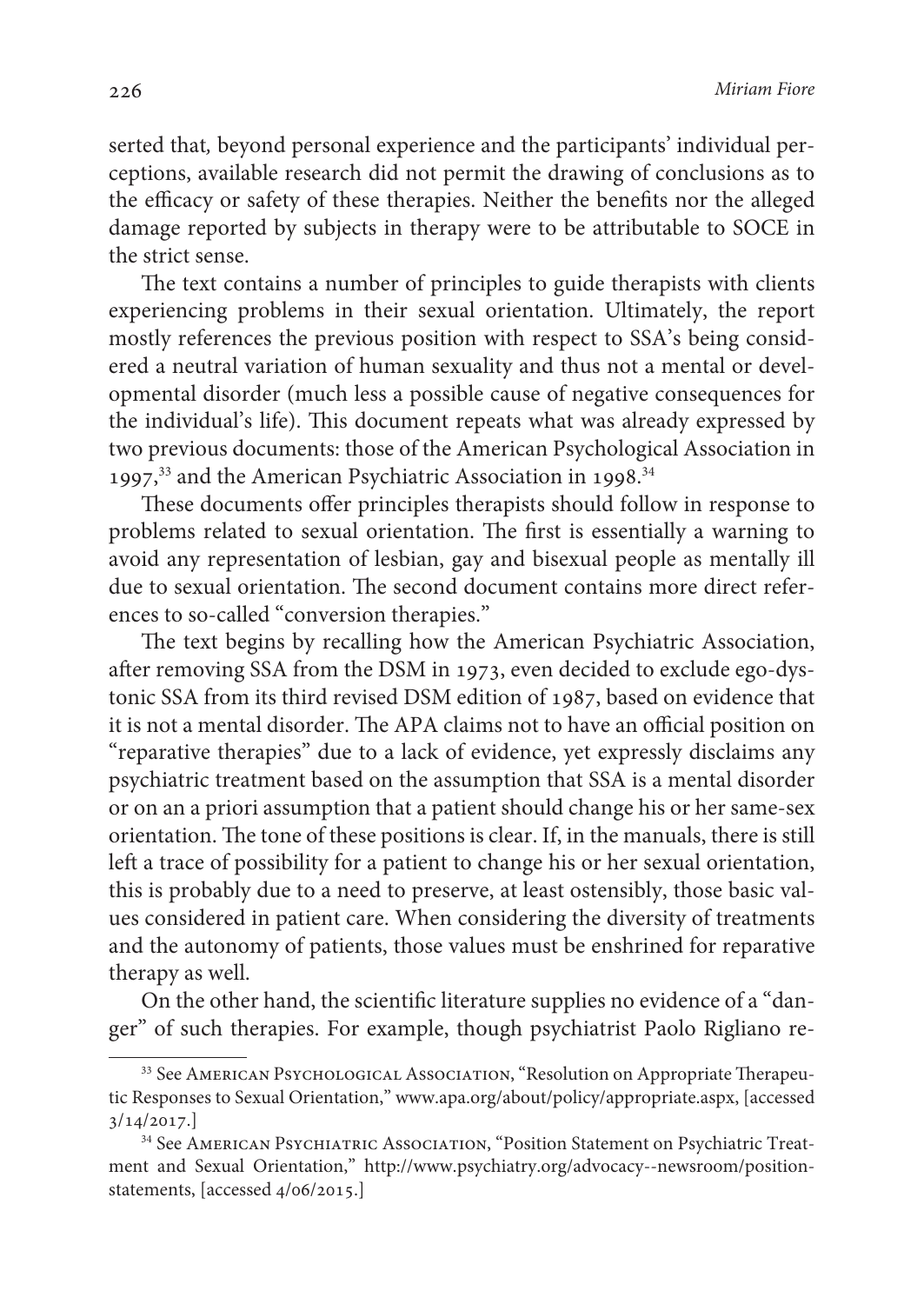ported six works claiming the danger of so-called reparative therapies,<sup>35</sup> it has been convincingly demonstrated that these studies do not prove what they wish to, being merely a collection of testimonies possessing no scientific value.<sup>36</sup>

First, most of the authors mentioned are LGBT activists. We refer to psychotherapist Lee Beckstead, history professor Martin Dubermann, psychologist Douglas Haldeman and psychologist Richard Isay. Second, they relate tales of personal feelings or negative states that cannot be directly linked to reparative therapies. In addition, Lawrence Hartmann's article is merely a suggestion of alleged damages that remain undemonstrated.

The most relevant work is that of Michael Schroeder and Ariel Shidlo. The authors aim to document negative effects and damage of reparative or "homophobic" therapy. It was financed by an association that fights for the affirmation of LGBT rights (the National Gay and Lesbian Task Force), and was conducted by interviewing 150 people recruited through an advertisement posted on gay magazines and websites.

What remains is a number of testimonials from people who have dropped out of a reparative therapy and generic accusations made by members of the LGBT community—certainly not any scientific evidence of the reparative psychotherapies' danger. The possibility of positive changes in the patient due to such therapies instead remains unproven and undocumented.

In spite of this fact psychotherapists today engaged in this form of psychotherapeutic support are subjected to pressures and threats. If compliance with the code of professional standards is maintained, and a strong therapeutic alliance built in the course of therapy reinforces this, then this rejection is unwarranted in the scientific sphere. From the brief analysis offered we can indeed affirm reparative psychotherapy is eminently realistic in light of the help it offers a patient honestly confronting his or her problems. What is more, by shifting focus from an individual's instincts and sexual behavior to his or her emotional needs, reparative psychotherapy is mindful of a patient's authentic good as it appears to him or her multi-dimensionally. After all, it offers authentic educational value to the extent it encourages positive change and growth.

On the other hand, the authentic good of patients ought not to be sought through a sympathetic cheerleading for every conviction, nor through the

<sup>35</sup> See P. Rigliano, "Le terapie riparative tra presunzioni curative e persecuzione," in P. Rigliano, M. Graglia (eds.), Gay e lesbiche in psicoterapia, Raffaello Cortina, Milan 2006.

<sup>&</sup>lt;sup>36</sup> See R. MARCHESINI, Omosessualità maschile..., p.165-168.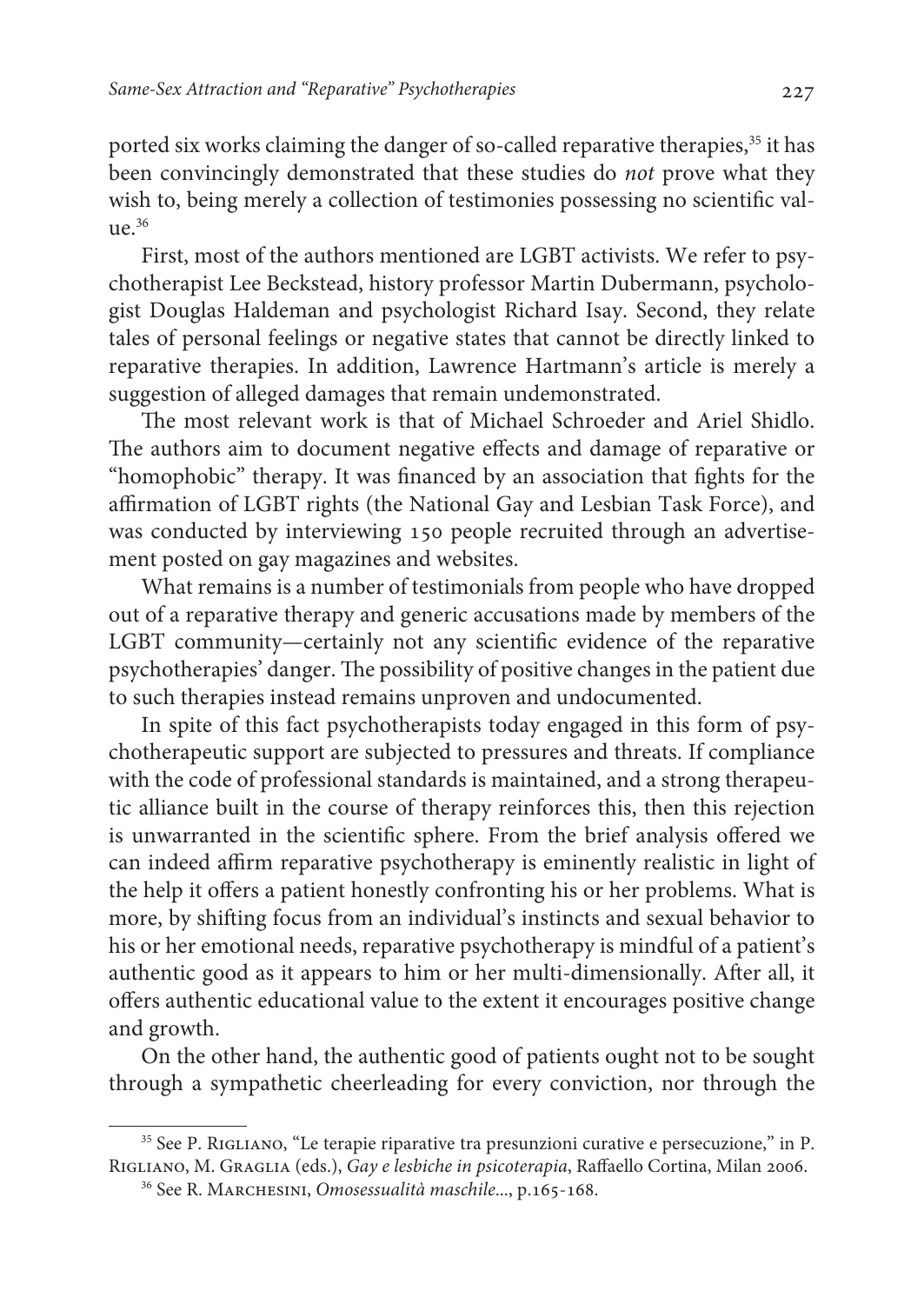victimization characterizing such convictions, but rather by utilizing a realistic, scientific approach that goes straight to the heart of a problem—the deficits and unresolved traumas that prevent a patient from seeing things as they are. It would seem that homoerotic behaviors serve a merely narcotic function insofar as they numb the pain temporarily, offering the individual a sensation of self-dominion, on the one hand, and of power over others on the other. This remedy is merely illusory, though, since, through continuous repetition of the act, it hurls the individual into an ever deeper despair, nailed to his self-defense and his shame.

An approach that encourages same-sex orientation or exacerbates gay identity thus loses sight of the real problem and threatens to devalue the patient's identity, first by compromising his sexuality. There is a danger that sexuality is demoted from constituting a fundamental dimension of the person (one involving all his or her basic dimensions) to merely pure instinct. In this way it is depersonalized. What these patients seek, by contrast, is an understanding and emotional proximity that requires a respectful response to a suffering affecting the hidden level of emotions, those of a devastating discomfort harming the person in his or her very identity.

The greatest risk experienced in this area is that the suffering of patients seeking change remains unheard, overshadowed by gender ideology. This unfortunately has occurred in the fields of psychology and psychotherapy, which somehow feel threatened by attempts to change, and even by the very presence of patients seeking change.

Interestingly, the deep suffering affecting this demographic is confirmed not only by the direct testimony of therapy subjects, but even from surveys by some scholars of openly gay men and women that arrive at some surprising conclusions.

Psychiatrist and professor Antonio M. Persico, who has recorded and compared scientific articles on the topic since 1999, reveals the presence of a deep psychic pain that emerges in a consistent manner among those with same-sex tendencies, beginning with the initial appearance of a SSA drive.<sup>37</sup>

 $37$  See A.M. PERSICO, Omosessualità tra scelta e sofferenza..., p.11ff. refer to the following studies: D.M. Fergusson, L.J. Horwood, E.M. RIDDER, A.L. BEAUTRAIS, "Is Sexual Orientation Related to Mental Problems and Suicidality in Young People?" in Archives of General Psychiatry, 56, 1999, p.876-880; Ip., "Sexual Orientation and Mental Health in a Birth Cohort of Young Adults," in Psychological Medicine, 35, 2005, p.971-981; S.D. COCHRAN, V.M. Mays, "Lifetime Prevalence Of Suicide Symptoms and Affective Disorders Among Men Reporting Same-Sex Sexual Partners: Results from NHANES III", in American Journal of Public Health, 90, 2000, p.573-578; S.E. Gilman, S.D. Cochran, V.M. Mays, M. Hughes, D. Os-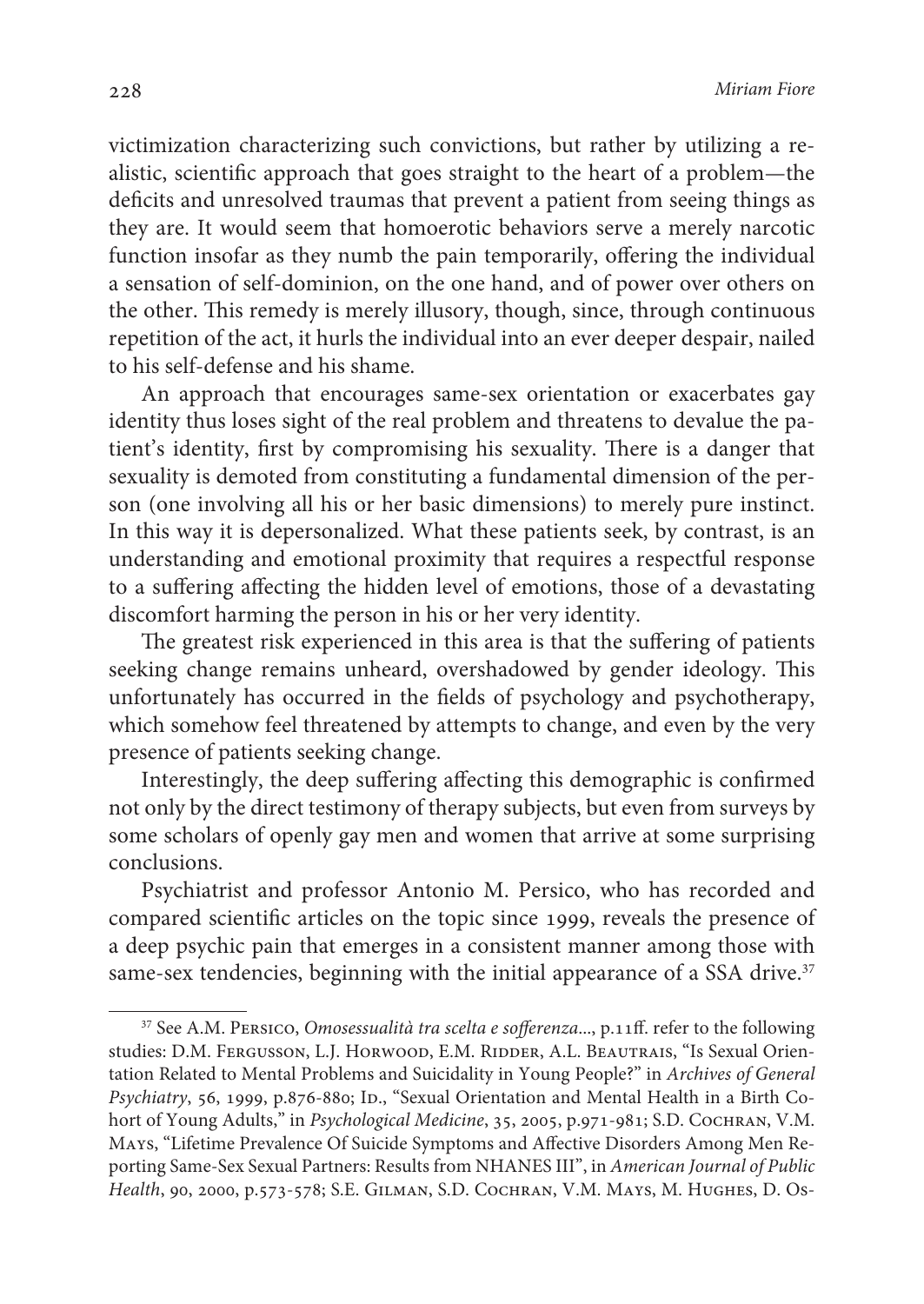This pain later will be accompanied by incidences of anxiety, depression, alcoholism, drug addiction, suicidal ideation and suicide attempts – twice as much as those recorded for heterosexuals.

Persico confirms this state of affairs on the basis of his professional experience. These percentages seem to exclude the "normality" of a SSA condition in terms of individual well-being and adaptation, so much so that Persico considers them, among the patients he meets in clinical practice, to suffer the most.

It is this suffering that demands a rethinking of SSA from a realistic and scientifically grounded view of this phenomenon and of the human person rather than from views motivated by presupposition.

trow, R.C. Kessler, "Risk of Psychiatric Disorders Among Individuals Reporting Same-Sex Sexual Partners in the National Comorbidity Survey", in American Journal of Public Health, 91, 2001, p.933-939; T.G.M. Sandfort, R. de Graaf, R.V. Bijl, P. Schnabel, "Same-Sex Sexual Behavior Psychiatric Disorders—Findings from the Netherlands Mental Health Survey and Incidence Study (NEMESIS)," in Archives of General Psychiatry, 58, 2001, p.85-91; R. de Graaf, T.G.M. Sandfort, M. ten Have, "Suicidality and Sexual Orientation: Differences Between Men and Women in a General Population-Based Sample from the Netherlands," in Archives of Sexual Behavior, 35, 2006, p.253-262; M. King, E. McKeown, J. Warner, A. RAMSAY, K. JOHNSON, C. CORT, L. WRIGHT, R. BLIZARD. O. DAVIDSON, "Mental Health and Quality of Life of Gay Men and Lesbian in England and Wales—Controlled, Cross-Sectional Study," in British Journal of Psychiatry, 183, 2003, p.552-558.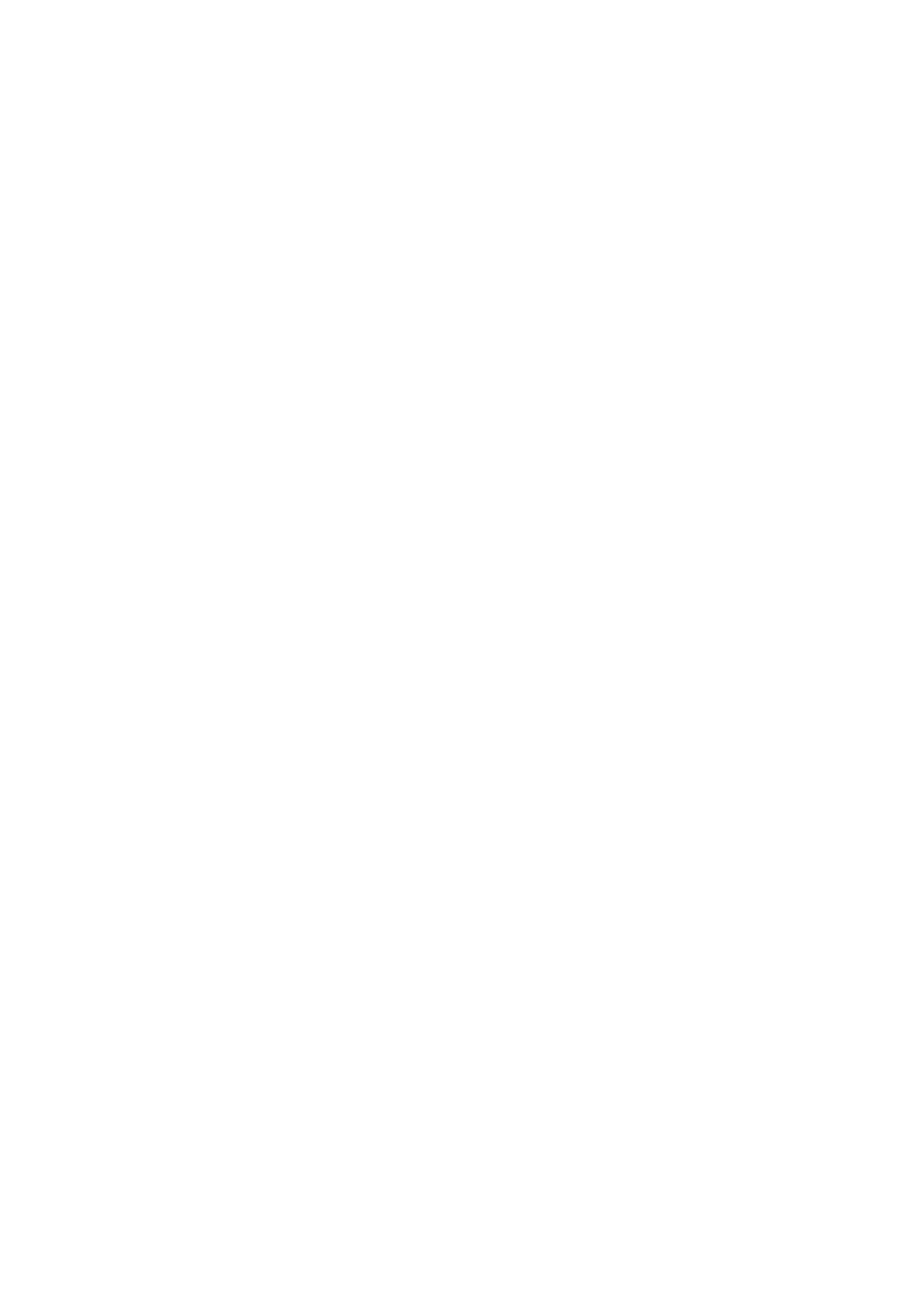## AN INTERVIEW WITH DINA NEROZZI\*

**"Gender theory" and same-sex attraction anchor their arguments in an egalitarianism that identifies sexual difference as a pretext for discrimination. This approach becomes as much a wall as a strategy, forestalling inquiry into the questions of SSA. Are we still allowed to inquire about SSA today?**

Same-sex attraction understood as a prevalent and persistent attraction toward people of the same sex has become a difficult topic to discuss accurately, above all because it has been politicized. At a time when political considerations enter into science, which aims at understanding human and social phenomena, it becomes difficult, if not impossible, to create a shared platform since all research will then be compared to either similar or opposing data. In this situation the studies, including the most serious ones, end up being marginalized, leaving the decision to politics. The task then becomes one of standardizing social phenomena according to a worldview regardless of scientific results.

This is the mechanism behind "political correctness," which stands in sharp contrast to a reality based upon principles of objectivity and non-contradiction. This is also the reason why it is preferable to address the issue on the basis of fundamental considerations of an anatomical and physiological nature. The physiological basis of human sexuality has been obscured by the smokescreen surrounding the issue of SSA. This impedes the correct setting for dialogue in the scientific field, though this does not mean purely biological notions are, of themselves, able to explain the complexity of this human and social phenomenon.

## **The most debated issue concerns whether same-sex attraction is a purely biological fact. Is it?**

It is perhaps worth recalling that the human being is a mystery in his or her complexity. It is thus a mistake to consider it possible to circumscribe human behavior, itself the result of numerous factors, within the bounds of

<sup>\*</sup> Professor of Psycho-Neuro-Endocrinology at Roma Tor Vergata University, child psychiatrist and endocrinologist, as well as consultor of the Pontifical Council for the Family.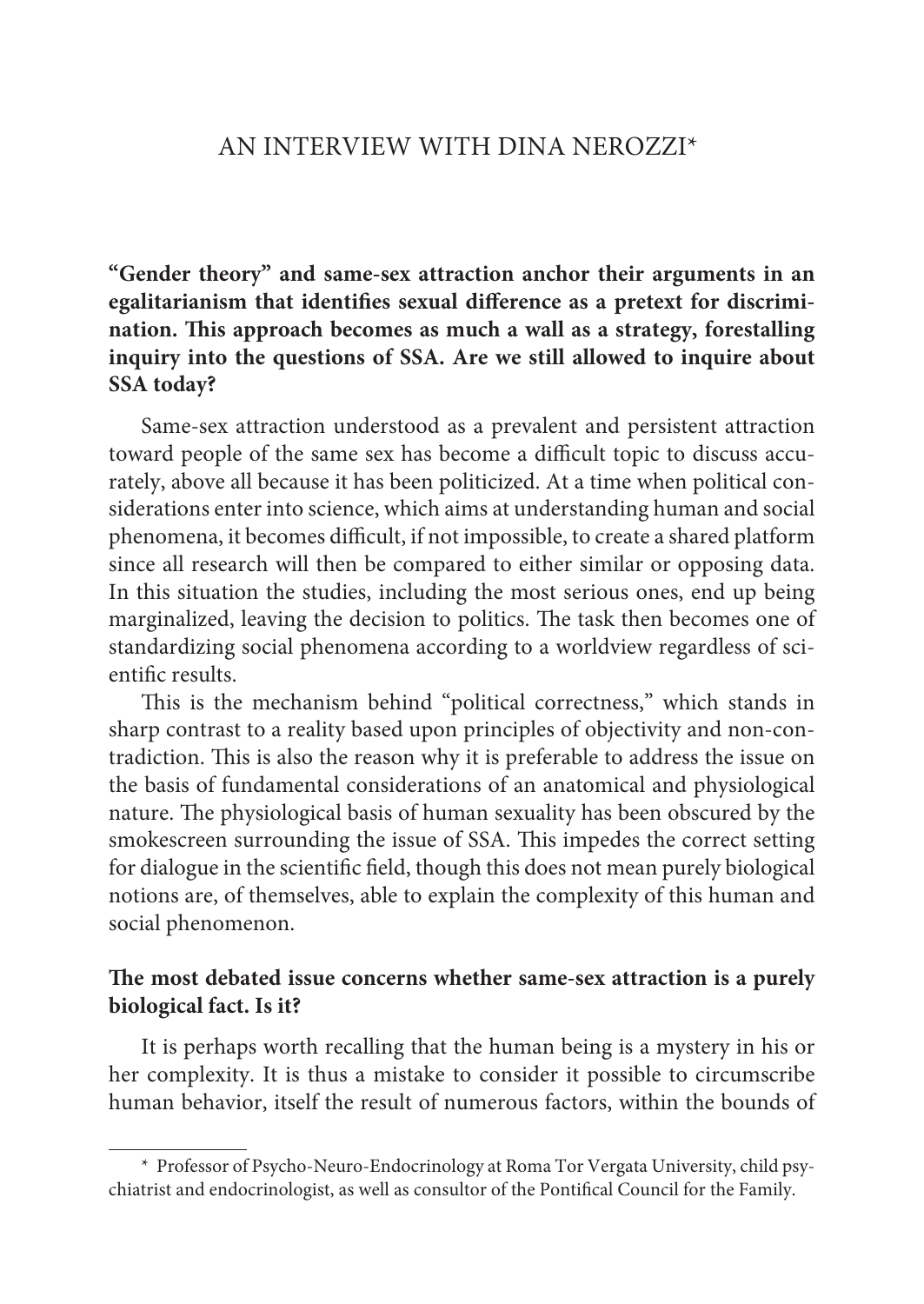some esoteric equation. Like all complex behaviors, even attraction towards people of the same sex is multifactorial. Thus, it is neither exclusively biological nor exclusively psychological or environmental. It would be more accurate to say that it is the result of a hard-to-quantify mix of differing factors involved during critical stages of development: genetic, environmental and cultural, as well as the results of individual choices.

That is why it is preferable to speak of people having a same-sex orientation in some broad sense since what motivates a person to prioritize one behavior over another is multiple and difficult to verify within some single formula. Thus, every person with a same-sex orientation has his or her own story and motivation that must be understood individually.

## **How has same-sex attraction passed from being considered a deviation to a neutral "variant" of sexuality?**

SSA persons are nothing new in the social landscape. They represent a reality that has always existed and always will exist. What changes over time is the interpretation of this phenomenon, as well as social reactions to it.

In the past it was framed as a perversion of the sexual instinct, and not without some reason since the sexual instinct is the indispensable means for achieving the conservation of the species, and no one doubts that the sexual and reproductive apparatus have procreation as their ultimate terminus. If you look at the anatomy and physiology of the human body, you see a sexual and reproductive system (male and female differences with their complementarities) that is not the same as, say, the gastro-intestinal system (the same for both sexes). This explains why male SSA has been considered a distortion of human physiology. Given the morally negative connotation of the term perversion, a signal of greater social tolerance toward this reality was indicated when we moved to its medicalization. In other words, this phenomenon was classified as a disorder of the sexual instinct, to be corrected by psychological or medical intervention. A further decisive step toward social acceptance was made when SSA was no longer classified as a pathology but rather as an individual life option. In a more "liberal" society, everyone is free to choose how to live out one's sexual gratification. Behavioral sciences established the non-existence of sexual deviations, redefining these as different lifestyles.

According to a psychologist specializing on this issue, if humans were left to express their sexual orientation, culture would change and any behavior would be accepted by society and considered normal. According to this cultural vision, different lifestyles represent merely a matter of social definition,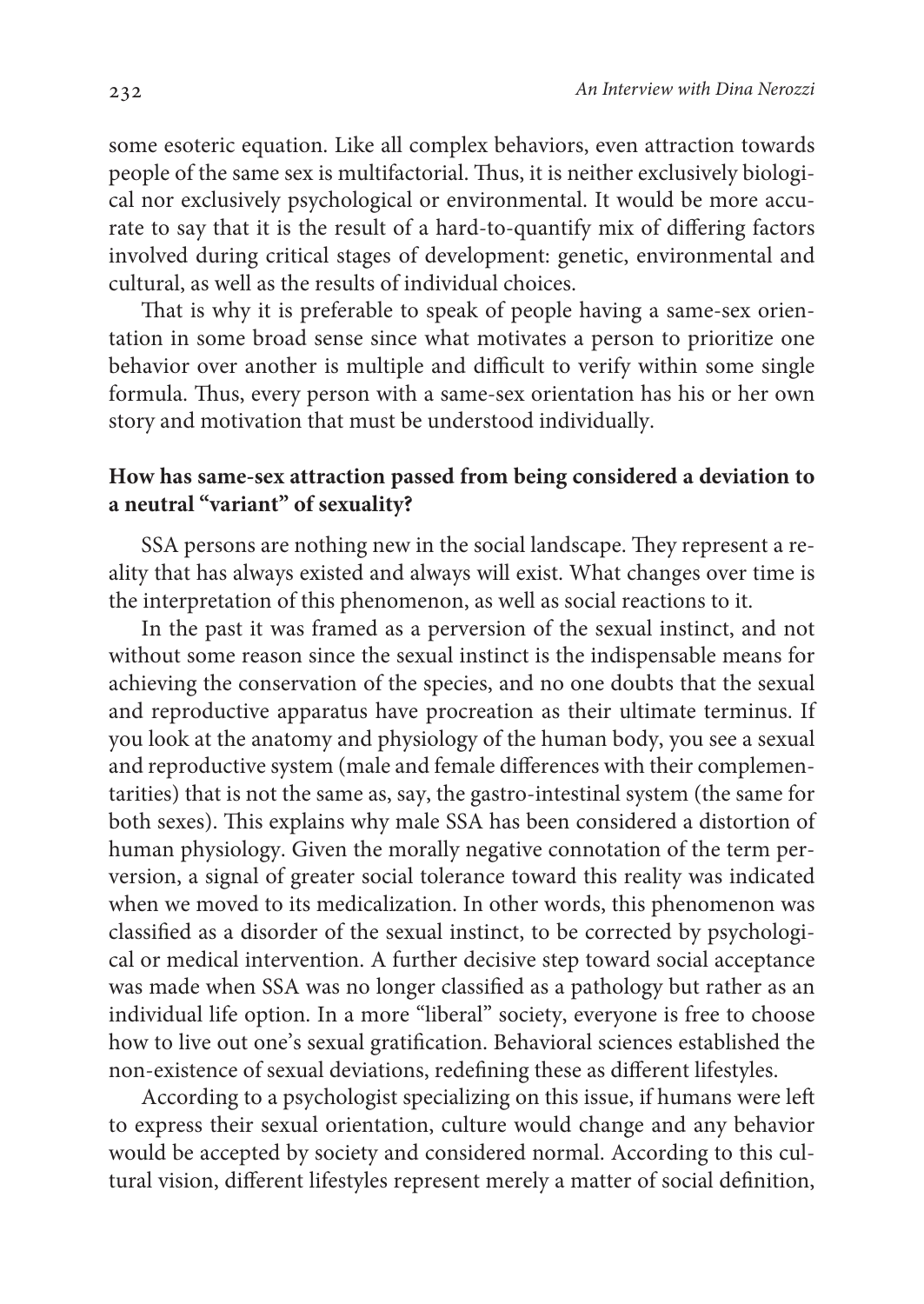so some behaviors are considered acceptable while others are condemned. This vision forgets that anatomy and physiology are not insignificant details of the human body and cannot be easily set aside.

## **When it comes to people experiencing same-sex feelings, not everyone automatically employs the term "gay." Could you clarify the meaning of this term?**

The gay movement was born alongside the sexual revolution of the late 1960s.

Being "gay" meant a happy and carefree lifestyle proper to people with SSA and had also become a political symbol meant to claim the liberation of humanity from the "stereotypes" of binary sexuality. The "gaiety" of the LGB liberation movement was in crisis by the 1980s when the reality of sexual liberation emerged: the AIDS epidemic, which mainly concerned the LGB world and the world of drug addiction. The prior definition of gaiety had to be abandoned when people with same-sex orientation began to demand the right to have children and be considered a "family." At that point "gay" was no longer the previous banner of gaiety, but now came to mean "just as good as you are," according to the egalitarian criterion imposed by a now politically correct (but scientifically questionable) world.

## **Some studies strive to indicate the existence of a genetic basis for same-sex attraction. What validity do they have?**

The liberal cultural approach had failed in its task of ensuring LGBT people were considered "mainstream" in the eyes of the general public. To achieve full acceptance of same-sex attraction, a whole "scientific" literature flourished in the 90s claiming they were born that way and, therefore, SSA was a "natural" fact just like heterosexuality. By that point, having SSA had been transformed into a constitutive part of the person, not a behavior soliciting a response. Though subsequent studies denied the scientific validity of the "born that way" theory, falling into a mutual de-legitimization game, there is one element that should cause us to reflect on deterministic views of the phenomenon. While "born that way theory" was invoked for male SSA persons as a biological justification for a lifestyle, the position regarding female SSA changed radically. The latter slogan became "Biology is not destiny"—precisely the opposite of the former position. This inconsistency of positions was due to the simple fact the aim of the research conducted was not to discover the laws of nature, or even the reason for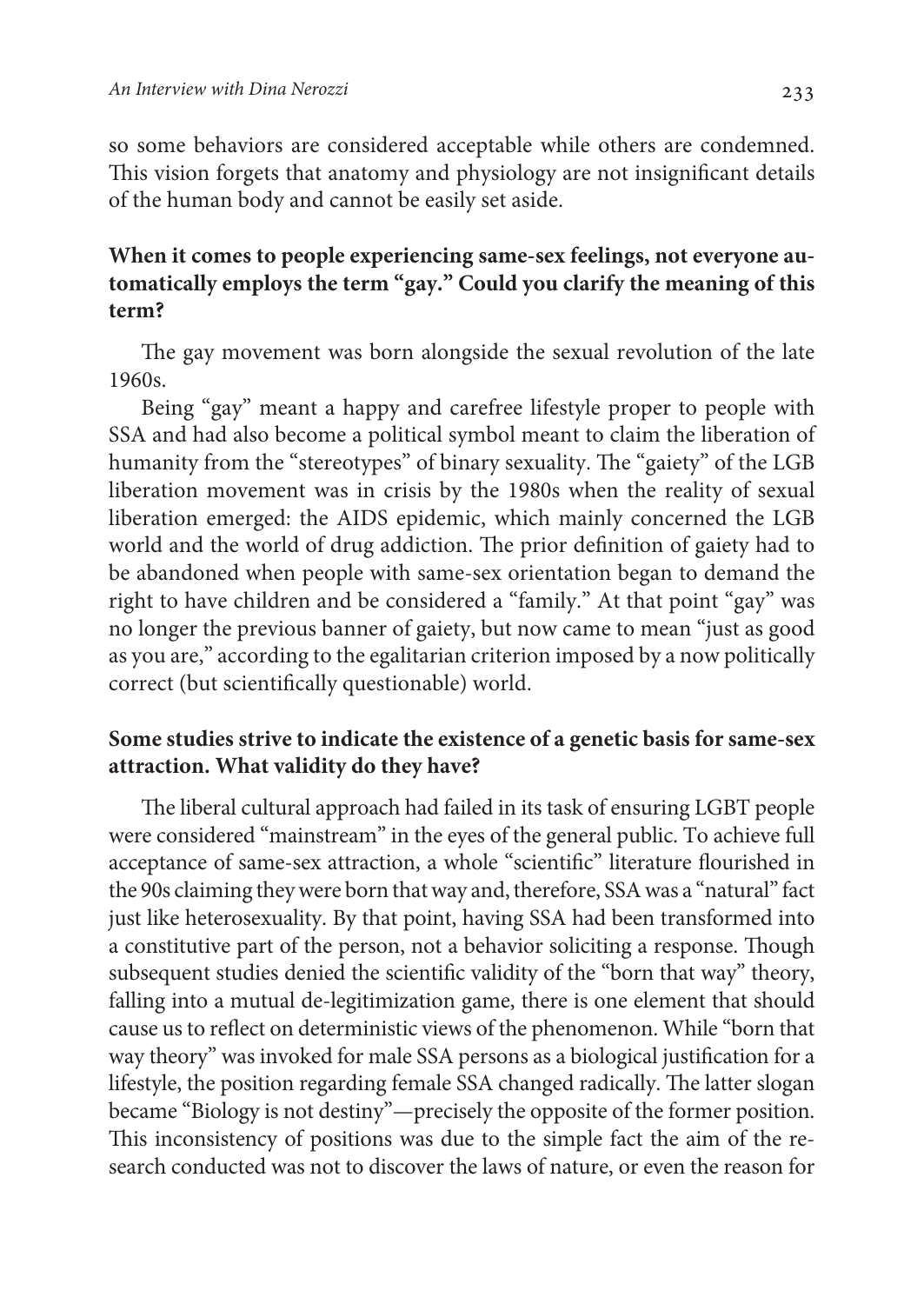the deviance. Rather, researchers working in this field were motivated solely by a political end, namely, to advance their own social claims.

## **Do male and female same-sex attractions have the same matrix or do they differ, since man and woman are differently sexed?**

Before answering that question, it is necessary to make some introductory remarks. Sexual instinct is an irrepressible force of nature that combines the pursuit of pleasure with the conservation of the species. In the animal world it is a pure instinct and, as such, not subject to censorship. For human beings, on the contrary, the sexual drive is tempered by a rational nature to help characterize it. A human being is not helpless before instincts but rather, as a rational being, can evaluate the consequences of his or her actions and implement self-censorship. The rational person can avoid implementing behaviors that may offer fleeting pleasure, but for which the consequences can be painful and long-lasting.

Proponents of sexual and same-sex revolutions assume that a human being is just like an animal, denying the existence of a moral value attributable to different behaviors. They demand freedom for everyone to act according to one's wishes. For the progressive liberal world, all behaviors are considered equal; the difference consists in the basic motivations behind male and female same-sex behavior.

Male same-sex behavior seems to be mainly dictated by a need to give free rein to the sex drive and, at the same time, to avoid its possible physiological consequences—the creation of a new life. So pleasure is sought without fear of the responsibility deriving from it. This kind of attitude might also include a sign of respect for the physiology of the female body which one may not wish to violate, well aware that the result of the sexual act can mean bringing a new life into being.

In nature there are also people born with a drive originally and specifically directed toward people of the same sex, but these would be a small minority representing a biological and psychological mystery within the current realm of knowledge. It is difficult, in fact, to understand motivations because the elements involved in such a complex behavior are varied and difficult to fathom. Whatever motivation leads toward same-sex behaviors, biology does not prevent the occurrence of sexually transmitted diseases. This happens because the organs involved do not have the protection mechanisms—glandular, muscular and immune—necessary for such physiological interaction.

Female same-sex attraction seems to have different motivations and can primarily be identified as a refusal to follow the rules of biology, by which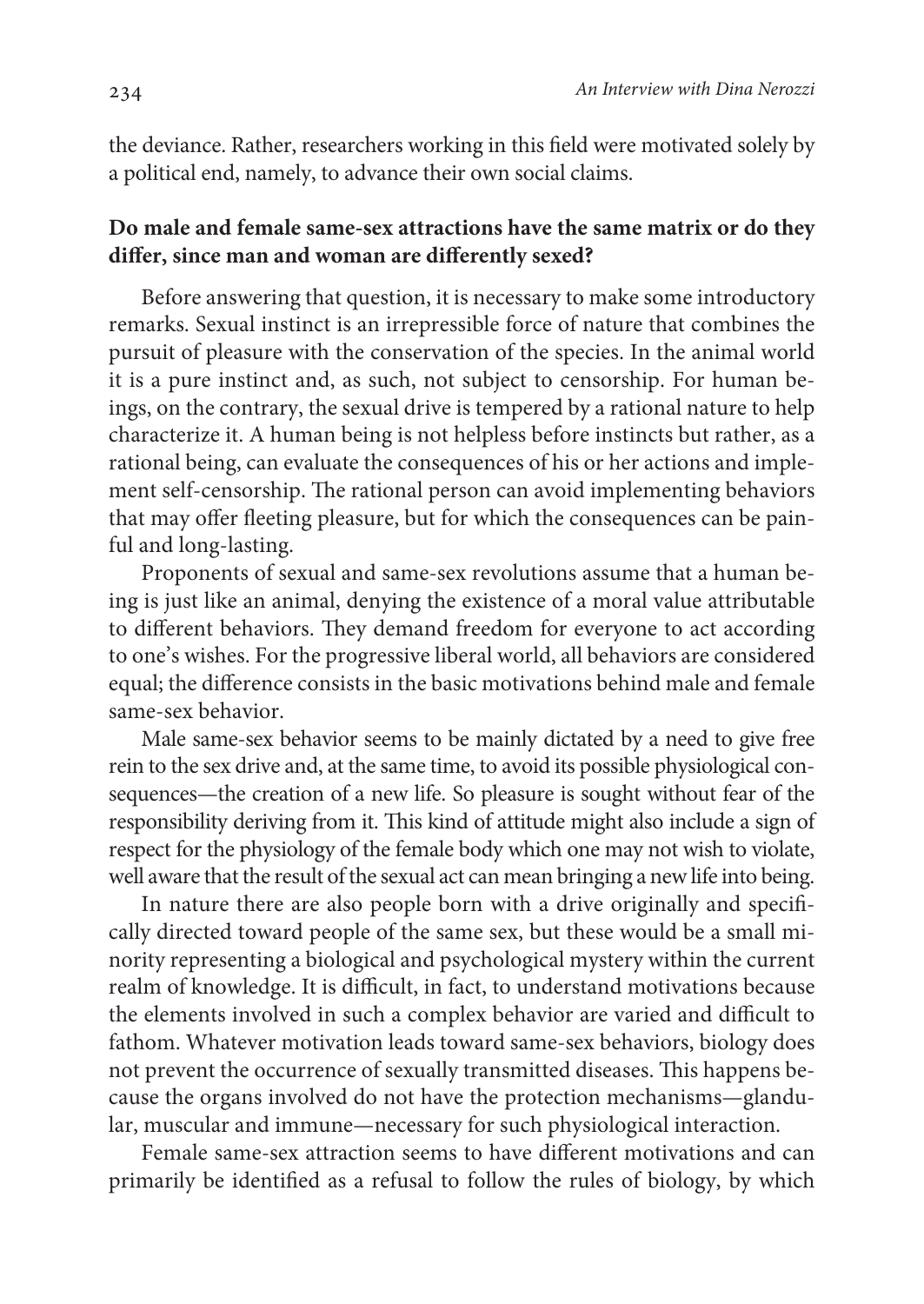females may get pregnant following sexual intercourse with males. Females with SSA escape from this intolerable inequality by choosing to have sexual enjoyment with a same-sex partner. Although the reasons can differ, this seems to be the most appropriate interpretation of our time, when this phenomenon assumes a swathe of political and social claims.

From these two positions one can also understand why there are different cultural settings at the base of male and female claims: "Born that way" for the former and "Biology is not destiny" for the latter.

#### **What are the historical and cultural origins of LGBT claims?**

With The Origin of Species by Means of Natural Selection, or the Preservation of favored races in the Struggle for Existence by Charles Darwin in 1859, a new interpretation of reality was born. Living species were not fixed in their creation, as they had been viewed for thousands of years, but rather were subject to an evolutionary process. Nature provided a selection of stronger individuals through sexual selection to the detriment of inferior ones. It is essential to turn back to Darwin and Lamarck to understand the cultural setting of our time, one that provided the adaptation of species to the environment in which they lived and worked. Without understanding the root of the liberal progressive movement, it is impossible to understand the demands that come from that world.

Though the Darwinian hypothesis has never been proven beyond scientific doubt, it has entered the textbooks of the natural sciences and represents the scientific legitimacy of the liberal progressive political movement. According to the evolutionary approach, we can maintain "the magnificent and progressive fate of human beings" with a constant, unstoppable trajectory. We can predict its direction and facilitate its implementation.

Darwin applied his theory of evolution to plants, animals and humans, an evolution that was intended not just biologically but also psychologically, morally and socially. So-called social Darwinism in the last century was used as a scientific basis for the theory of racial superiority, the consequences of which we are familiar with.

### **And in the psychological field?**

Sigmund Freud was a follower of Darwin as well as the researcher who made the biggest effort to understand the mysteries of human sexuality.

Freud pointed out a common and real element involved when sexuality is lived in a "free" way: fear of unwanted pregnancy. This is a reality a major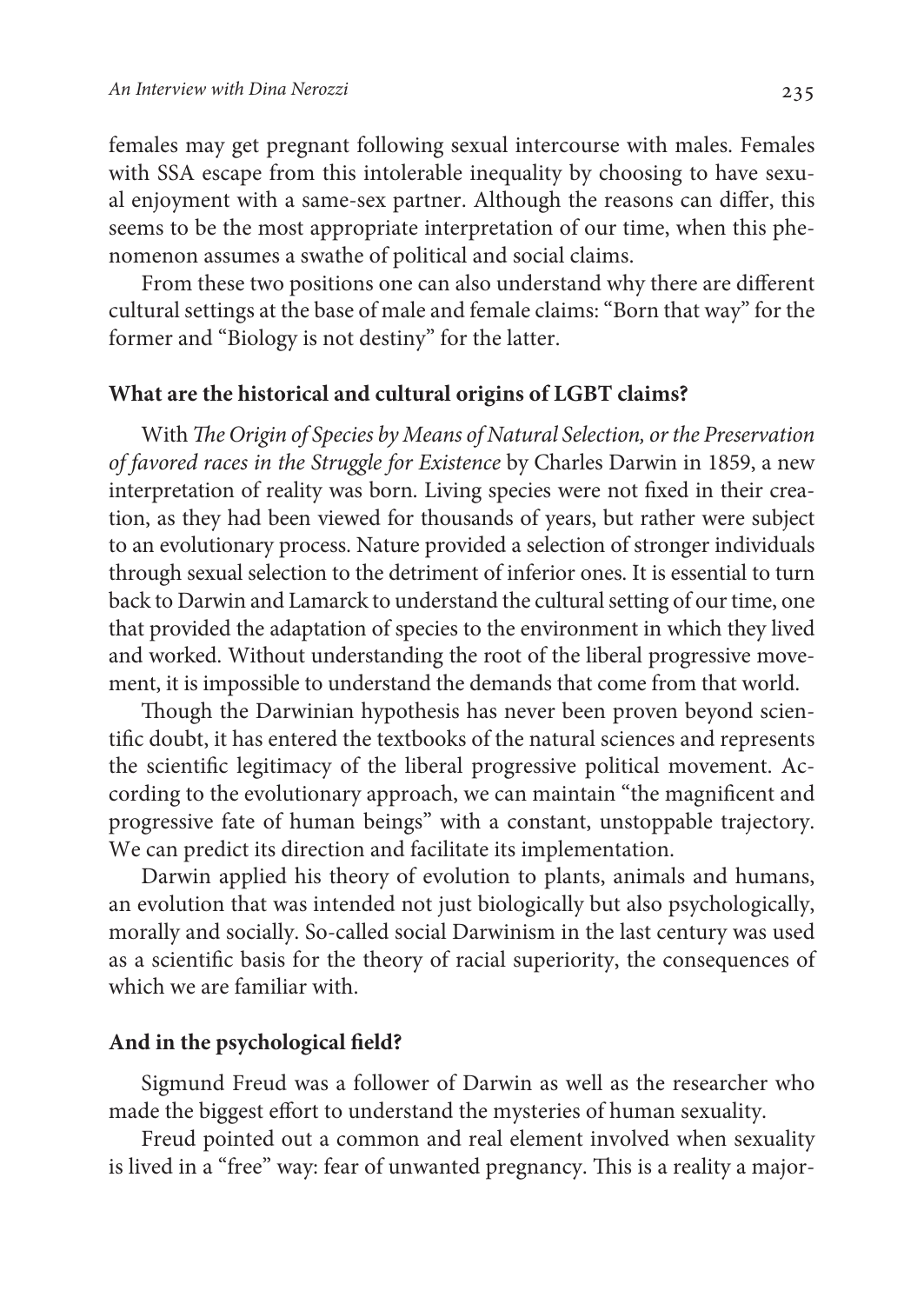ity of humans in adulthood confront and is the reason Freud once said humanity would have reached one of its greatest achievements when it invented something that would prevent the consequences of the sexual act. (In fact, he believed that mental disorders were the result of the repression of sexual impulses.) In the modern world this goal has largely been achieved, albeit without the result anticipated and desired by Sigmund Freud—a population with fewer mental disorders.

His prediction of the reduction of mental disorders as a consequence of sexual liberalization $^{\rm l}$  was wrong, as was the subdivision of sexual maturation into three stages: oral, anal and phallic, greatly debated and studied by many psychologists and psychiatrists over the past hundred years. The phases of sexual maturation developed by Freud are nothing more than a development of Ernst Haeckel's three stages of embryonic evolution. According to Haeckel, "Ontogeny is a brief recapitulation of phylogeny," in which ontogeny means the body's development and phylogeny the development of that species to which the individual belongs.

What we are witnessing in the postmodern world is the restoration of social Darwinism adapted to the current circumstances. Everything evolves, including biology, psychology, morality and, through these mechanisms, society. Given this fact, from Malthus onwards, the greatest danger humanity faces is alleged to be the excess of population, with the evolutionary process proposing a reduction of planetary population. If the planet's good requires a reduction in population, then evolution must promote all those sexual activities that are naturally sterile. This reduction in population is achieved not just through a reduction in birth rate but also through an elimination of persons who absorb economic resources and so represent a burden for society. In such a situation euthanasia is a useful way out of this problem, due to both the waste of resources and an excess of population.

In summary, the question of same-sex attraction ought to be framed within a coherent worldview attuned to reality and not to the ephemeral majority of current policy. In this task, we should allow science and not political correctness to dominate, something that has not been happening in this specific area for far too long.

<sup>&</sup>lt;sup>1</sup> Editor's Note: On the one hand, Sigmund Freud's daughter, Anna Freud, did not believe her father intended a program of sexual liberation. On the other hand, Jerome Neu of the University of California at Santa Cruz has chosen to disagree. E.g., see his chapter "Freud and Perversion" in J. Neu (ed.), The Cambridge Companion to Freud, Cambridge University Press, Cambridge UK 1991.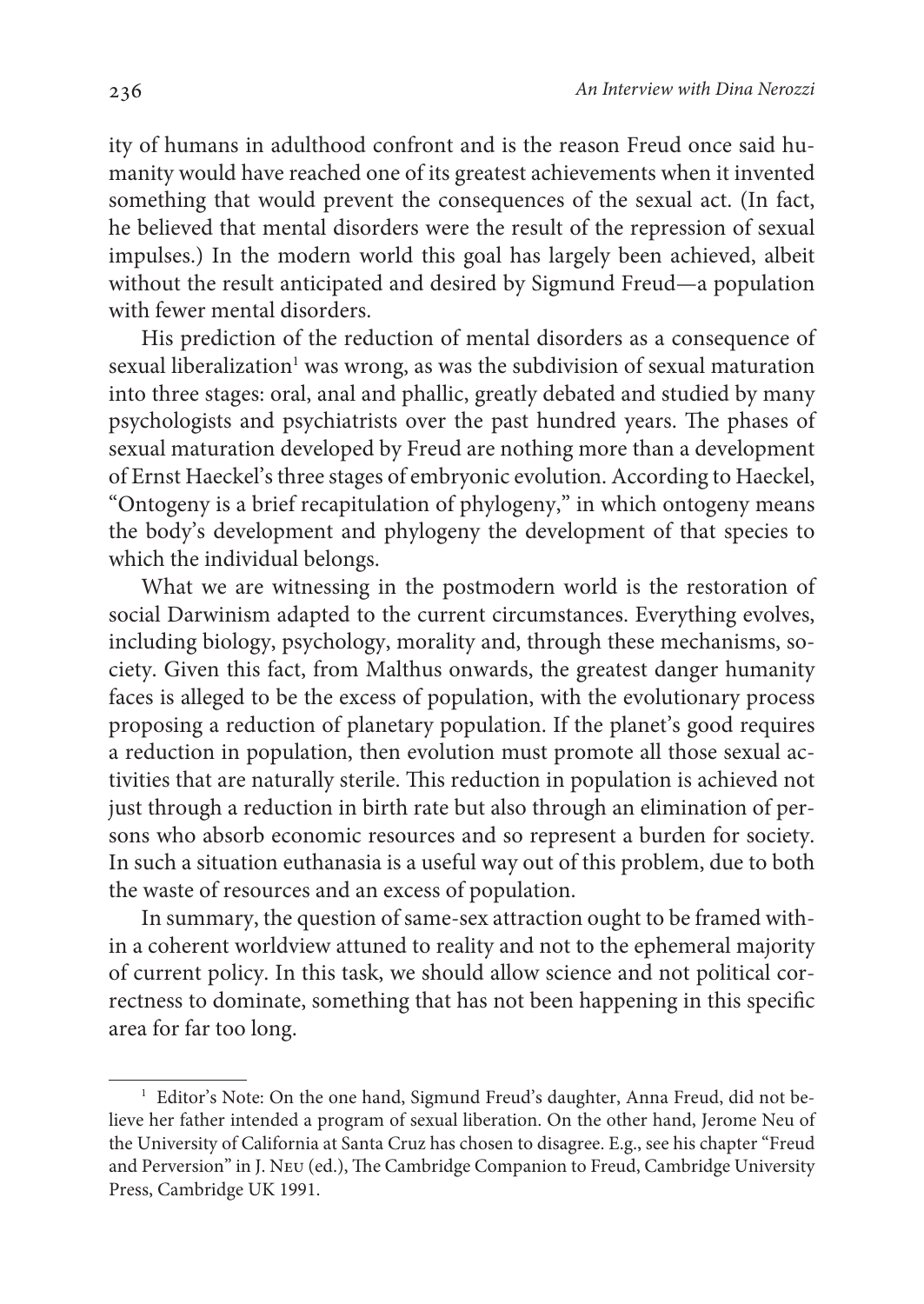## PART V

# THE FAMILY AND EDUCATION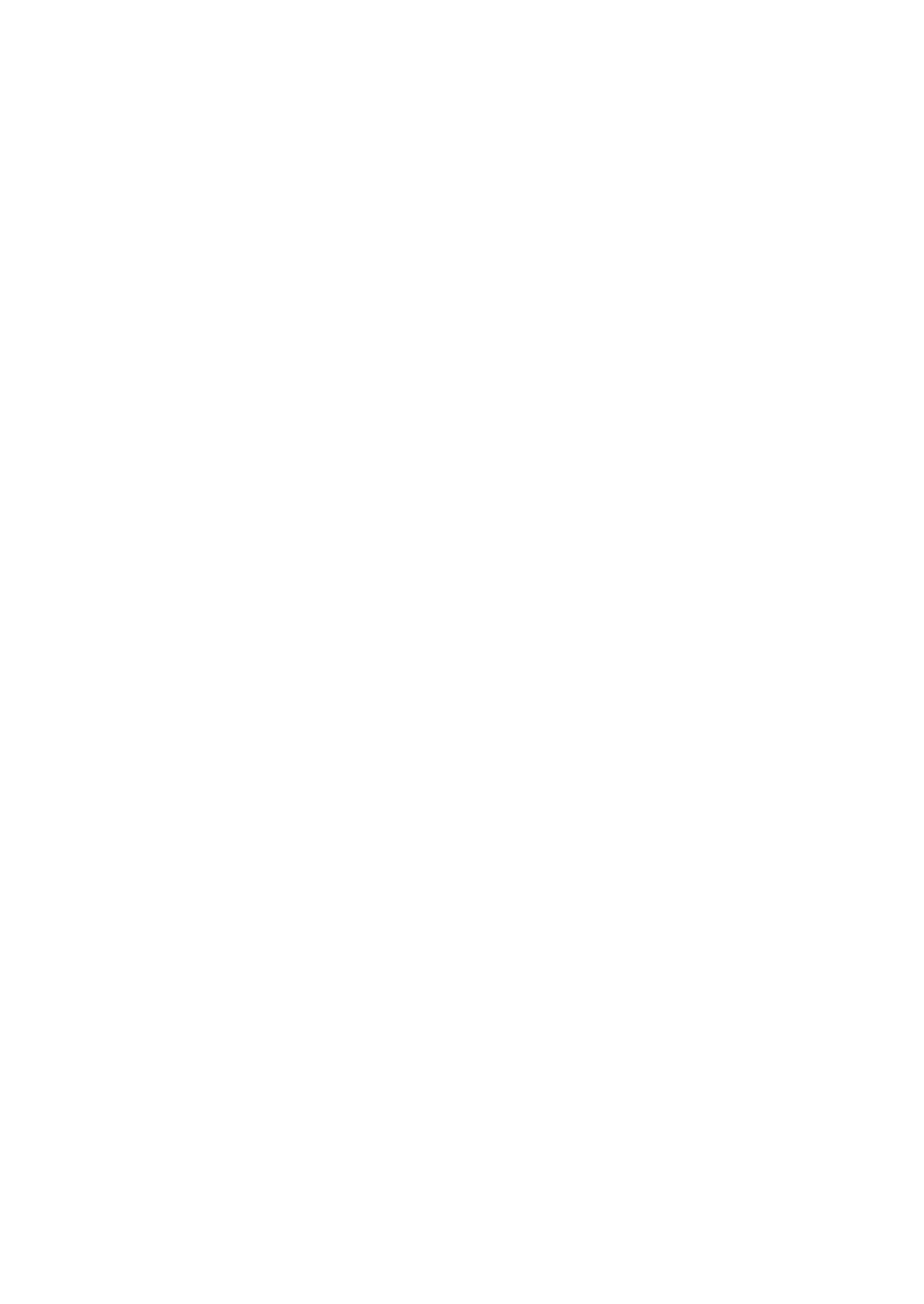#### FURIO PESCI\*

## THE FAMILY AND AFFECTIVE EDUCATION

## **1. "Creating Families"**

According to Maria Montessori, young people must, by the end of adolescence, have set themselves a life goal of "creating families."<sup>1</sup> Taking Montessori's proposal seriously, we can contextualize countless problems pertaining to relations between the sexes.

Framing it within an anthropologically and ethically adequate perspective can foster a harmonious conception of female-male difference, as well as address all those opportunities this can offer for a just society. It is an opportunity in which such a difference does not become warped into a pretext for either unwarranted disparities, nor arbitrary abstractions.

Maria Montessori's words facilitate the relation of two curiously concurrent phenomena. Today, on the one hand, young people, at least in mostly Western countries (though, via globalization, more or less everywhere), enjoy an autonomy that previous generations did not enjoy. On the other hand, this autonomy is lived out and enacted in ways that offer several parallels to immature trends and attitudes. Young people are allowed to manage their time and relationships with others, especially peers, availing themselves of very broad freedoms. Yet their emotional, cultural and economic conditions scarcely differ from those of childhood. Economic crises have diffused and prolonged this situation, which can last up to the age of thirty, or above.

These are not just the musings of a "conservative" spirit. One can find similar analyses even among such significant landmarks of secular progressive culture as Hannah Arendt<sup>2</sup> and Nel Noddings.<sup>3</sup> While dutifully distinguishing

<sup>\*</sup> Furio Pesci is Associate Professor of the History of Pedagogy in the Department of Psychology of Development and Socialization Processes at La Sapienza University in Rome. He is President of the Scientific Committee of the Montessori Foundation in Italy, as well as a member of scientific committees for the publication of History of Education and Children's Literature and Ethos.

<sup>&</sup>lt;sup>1</sup> M. Montessori, *Dall'infanzia all'adolescenza*, Garzanti, Milan 1949, p.158. [English edition: From Childhood to Adolescence, The Clio Montessori Series, ABC-CLIO, USA 1994.]

<sup>&</sup>lt;sup>2</sup> H. ARENDT, *Between Past and Future*, Viking, New York 1961.

<sup>&</sup>lt;sup>3</sup> N. Noddings, Happiness and Education, Cambridge University Press, Cambridge 2003.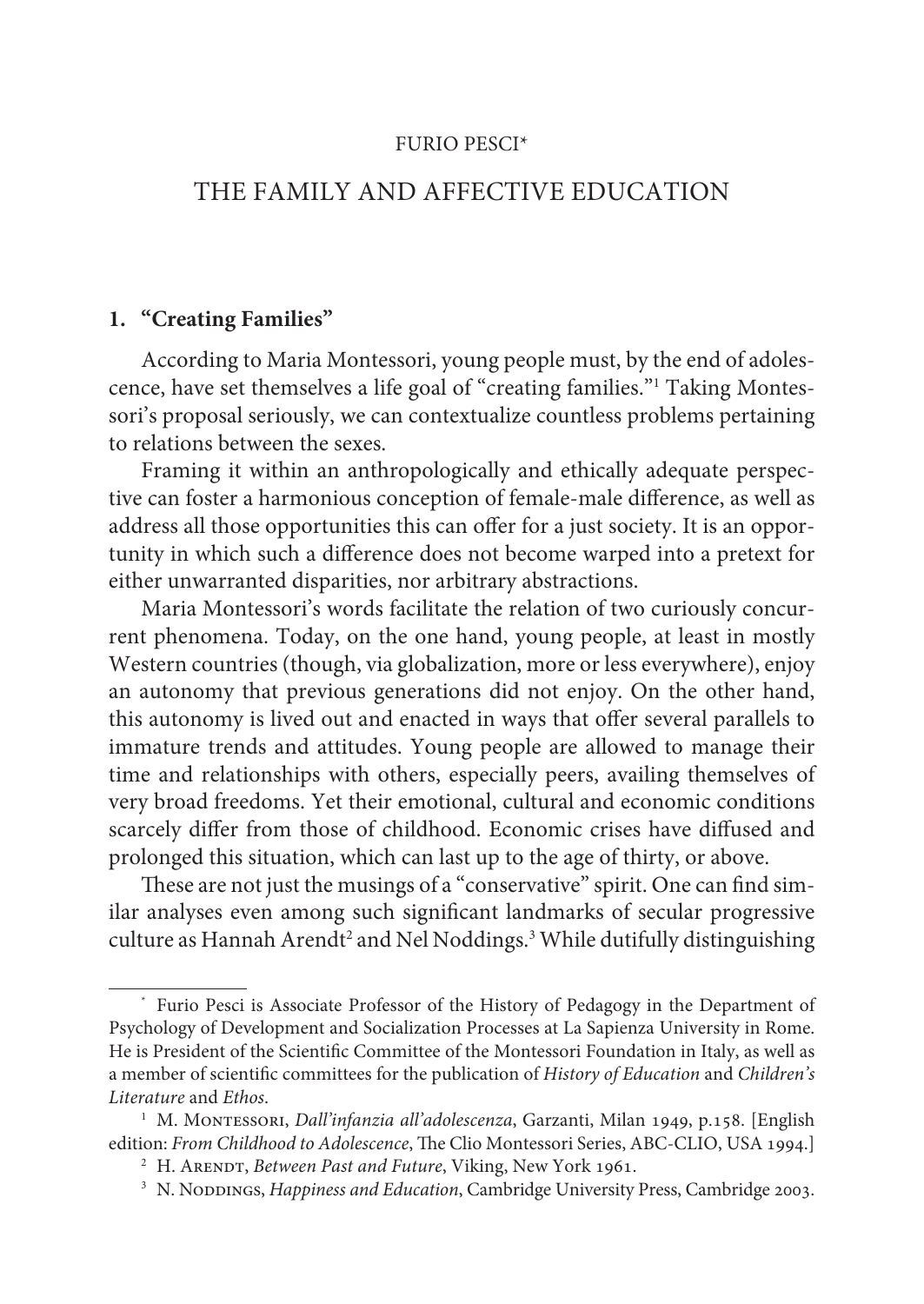tints and shades between these scholars, one notices a united concern about increasing "autonomy" given by parents, teachers and adults to young people.

This concern primarily proceeds from the fact that the autonomy left to the youngest is almost always an "end in itself," rather than empowering them to achieve maturation. Through experiences lived in the name of such autonomy, relationships between the generations fray or even snap, owing mainly to endless economic dependence. Meanwhile, the timeline for assuming adult responsibilities—the only thing that truly catalyzes a person's full and sensible freedom—remains distant, confined to an abstract horizon without any relationship to the present.

As Maria Montessori notes, we are left with a generation of young adults who still live like "kids." We are training a generation of teenagers who will be succeeded by future generations following in the footsteps of a "prolonged adolescence" of temporally indeterminate boundaries. There is an absence of authority characterizing parental and educational relationships alike. In addition, in the prospect is poor that young people will exercise personal responsibility fully and concretely towards oneself and others.

Statistical data shows that this lack of responsibility contributes to genuine emotional insecurity. About out one of every two marriages ends in divorce. In addition, among divorced people who remarry the experience of divorce is repeated twice over on average. This is a novel phenomenon even for countries with a long history of divorce. Introduced in the late nineteenth century as "innovative legislation," couples in crisis had not resorted to widespread divorce the way they have these last twenty years. According to Bauman, the divorce phenomenon seems unstoppable now that people everywhere have begun to think in terms of precariousness, flexibility and change—even attributing a positive significance to such "magic" words.<sup>4</sup> This ideology of "change" is especially difficult to confront in education.

#### **2. The Historical Roots**

Our starting point for reflection on education can be the analysis of the contemporary social situation we mentioned above. Yet knowledge and awareness of current events beg for historical analysis, that is, for looking at how modern subjectivism and individualism influence ethics and education.

This historical account begins with the seventeenth century as the age of subjectivism, both theoretically and ethically. All modern thought has a

<sup>&</sup>lt;sup>4</sup> Z. BAUMAN, Liquid Love: On the Frailty of Human Bonds, Polity Press, Cambridge 2003.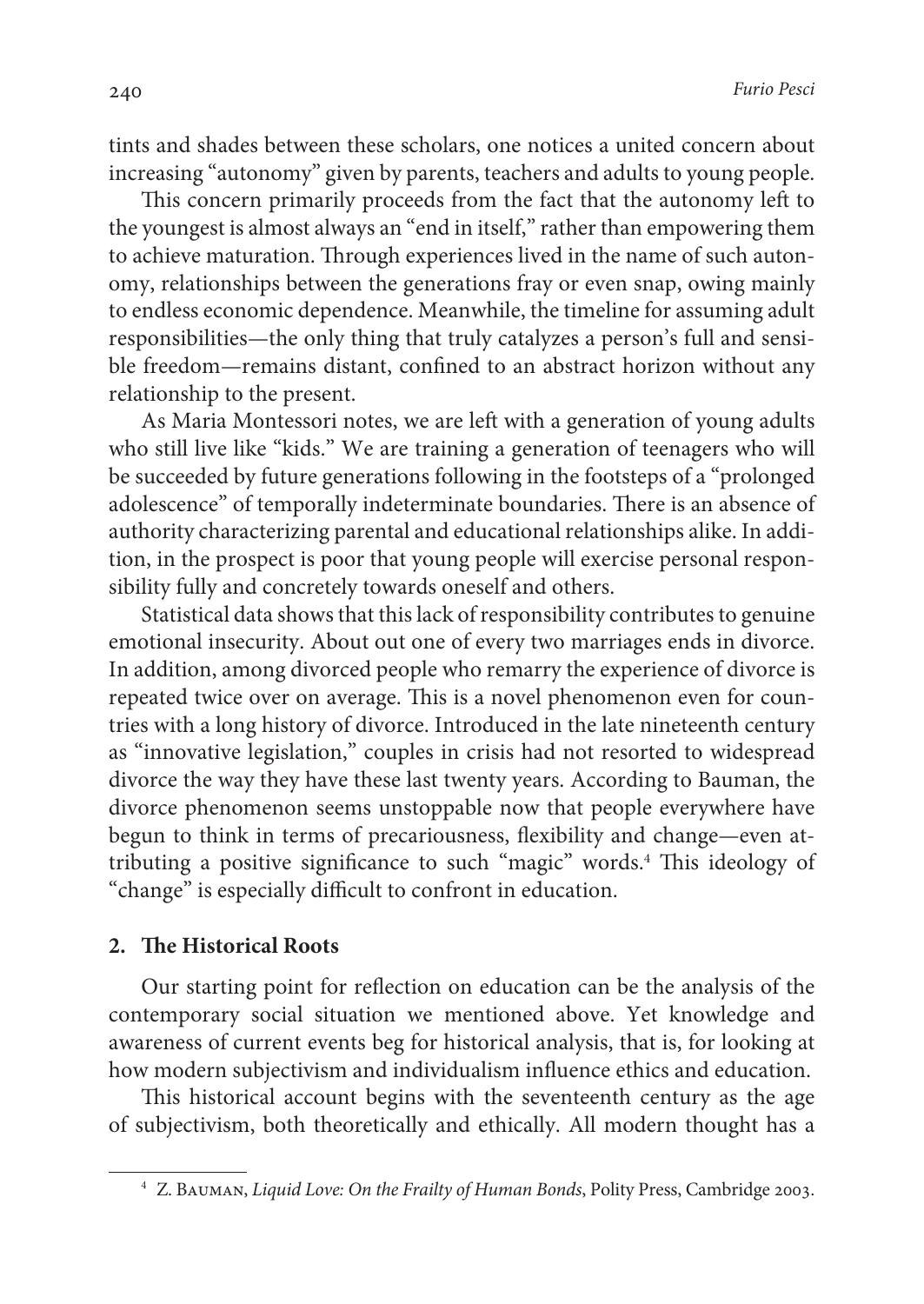subjectivist character insisting that an objective truth does not exist, to the point of denying the existence of objective reality itself. It assumes human understanding of reality, indeed of any truth, to be conditioned and linked to perceptual capacity. Kant distinguishes the world of ideas in themselves from the world of phenomena. In Kantian thought phenomena alone have real consistency. Only that which appears to the subject is "true," and there is no truth apart from the subject.

This context does not emerge from "anywhere." Within an interpersonal context it exists in function of certain social and economic dynamics. Coincidentally, the great philosophers of the seventeenth and eighteenth centuries were largely members of emerging classes in the worlds of commerce and manufacture, which had displaced the nobility's preeminence in social and economic life and ultimately fought their way to political recognition.<sup>5</sup> The Enlightenment was not just an ideological movement. It was a political movement decanting into the great democratic revolutions. The French and the American revolutions were also partially motivated by economic considerations. One might call liberalism an application of Enlightenment economics.

A constant in the last two centuries, from the nineteenth century onward, is the profound transformation of thought. First, it was of lone intellectuals, then it progressed to large swathes of the population. Subjectivism took some time to develop. During the seventeenth and eighteenth centuries, the idea of individual initiative and freedom was established in all fields of society (speculative matters, morality, politics, economics). The foundations of contemporary individualism are found in the minds of the great British empiricists Locke and Hume and in those of French thinkers.<sup>6</sup>

Charles Taylor describes in detail the history of these ideas and their social impact.<sup>7</sup> We must take into account the individualistic component of Western thought from the seventeenth century till now in order to understand the force of secular or secularist positions in bioethics today. For example, the

<sup>&</sup>lt;sup>5</sup> C. Lasch, *The True and Only Heaven: Progress and Its Critics, Norton, New York 1991;* The Culture of Narcissism, Norton, New York 1979; The Minimal Self, Norton, New York 1984; The Rebellion of the Elites and the Betrayal of Democracy, Norton, New York 1995.

<sup>6</sup> See MacIntyre's precise reconstructions of individualism's historic progress in the modern era. E.g., A. MACINTYRE, After Virtue, University of Notre Dame Press, Notre Dame IN 1981; ID., Whose Justice? Which Rationality? University of Notre Dame Press, Notre Dame IN 1988; Id., Three Rival Versions of Moral Enquiry: Genealogy, Encyclopedia, and Tradition, University of Notre Dame Press, Notre Dame IN 1990.

<sup>&</sup>lt;sup>7</sup> C. TAYLOR, Sources of the Self. The Making of Modern Identity, Harvard University Press, Cambridge, MA 1989; The Ethics of Authenticity, Harvard University Press, Cambridge, MA 1992; A Secular Age, Harvard University Press, Cambridge, MA 2007.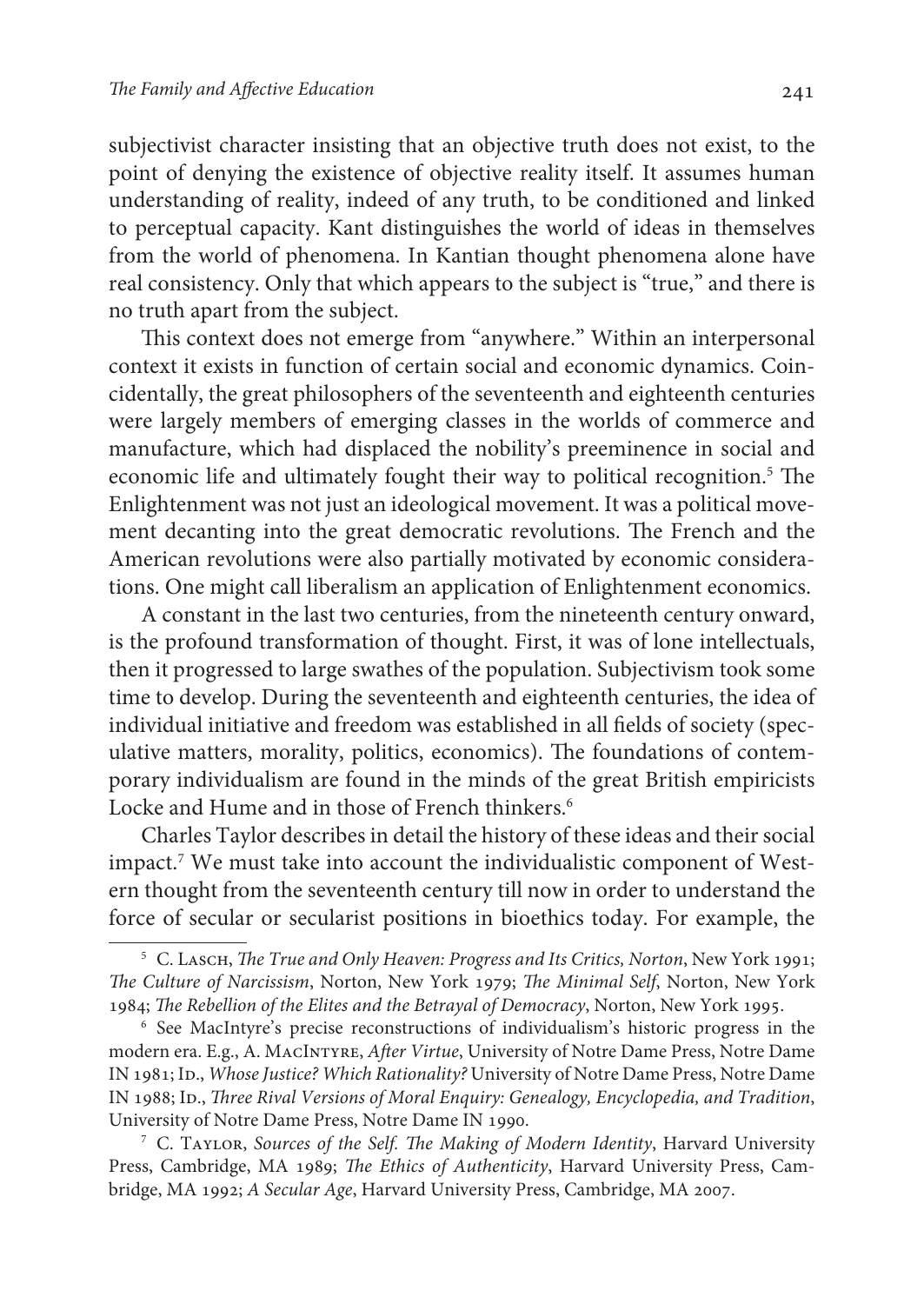moral arguments for justifying euthanasia or assisted suicide can be understood by reference to the individualistic visions of man and the world.

According to "official" modern education theory, the first task that each individual must fulfill is to realize him or herself. It is not only legitimate but even a moral duty that we raise children to become autonomous. In keeping with prevailing theory, autonomy is the primary goal of education. For too many specialists, children must become as independent and creative as possible, the sooner the better.

Creativity can be as insidious an idea as it is sacrosanct. How should it be defined? Despite their vagueness, such key words are also found in official documents of the European Union—not just in educational treaties but also in policy statements. Professionalism means working in order to acquire a certain level of wealth (or well-being), and with these resources you can create the life you "want." All the efforts of educational activity in school, and often in the family, are focused upon this as a coherent whole.

#### **3. Returning to Fundamental Questions about Happiness and the Virtues**

There would likely be a profound change if we were to reestablish the links between ethics and happiness, and between virtue and happiness.

A moralistic approach has prevailed in modern ethics due to the weakening of ethical foundations caused by a subjectivist hegemony and moralistic approach. In other words, this approach is deprived of its vital link to the roots of "classical" ethics. In modern and postmodern pedagogical vocabulary, one speaks of "law" and "duties" (in education we usually talk about "rules"). They all exist for a reason, but rules are not merely constraints. Ideally, they proceed from a positive, personal attitude of awareness that rules can guide one towards a personal pursuit of happiness. Only in transcending the rule can one tell the difference between true happiness and false happiness. Otherwise, it is undeniable that one can also be happy while violating the rules.

This conception of "duty," so greatly magnified in philosophical thought, was established during modernity in order to balance the moral consequences of subjectivism. Kant, for example, maintains that before the demands of the categorical imperative, happiness itself is not a moral goal. To seek happiness is immoral; rather, duty should be followed even in opposition to happiness itself. It is on this basis that Kant erases the idea of virtue. He did not believe that a greater good can be achieved through independent actions without recurrence to universal principles and maxims.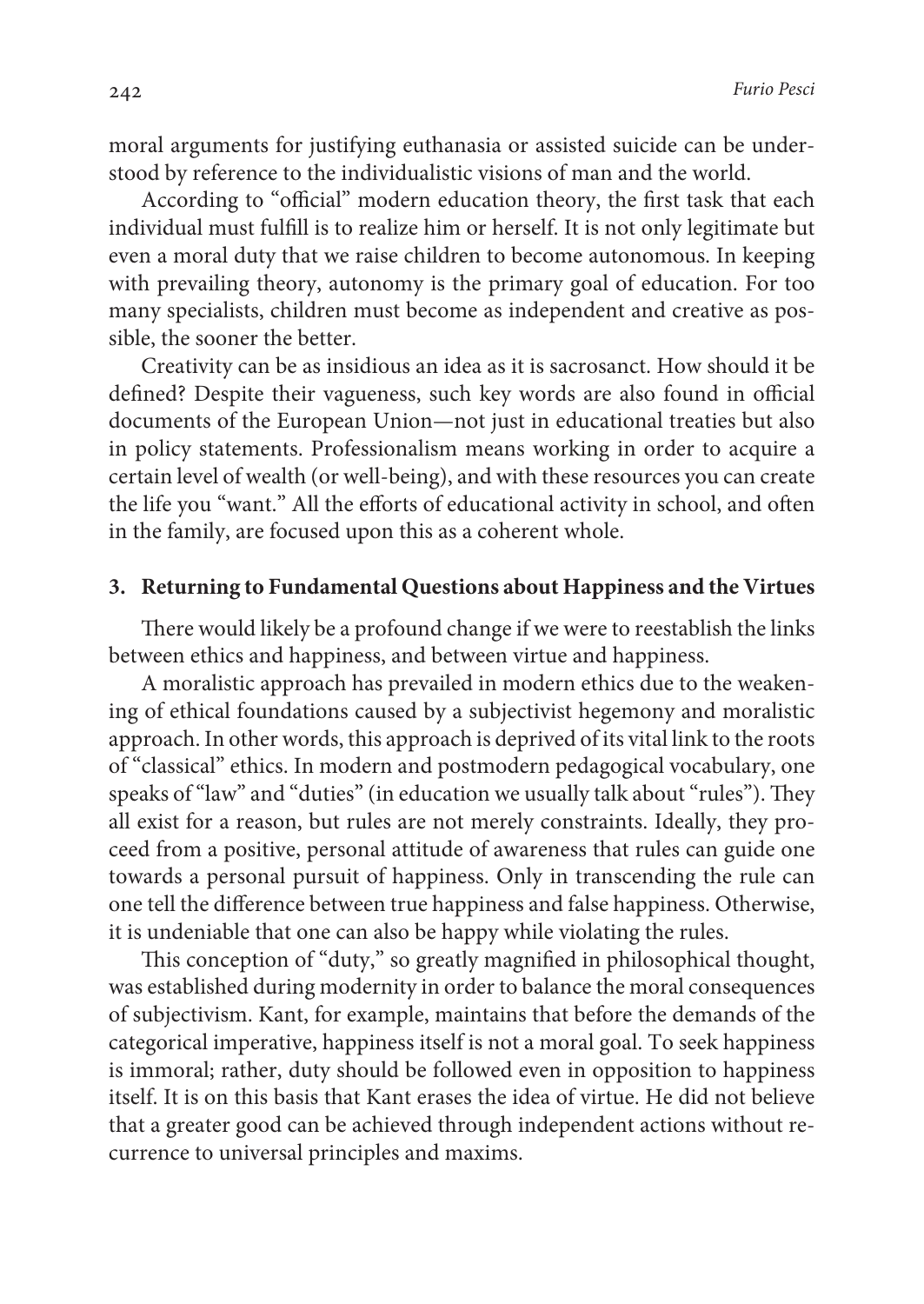Faced with such an impasse, recent moral and practical philosophy has brought the idea of virtue back to the center of attention, demonstrating that the realization of a desire for happiness involves a philosophical dimension of considerable depth. This in turn extends to an existential understanding of what philosophical tradition calls the "transcendentals"—that truth, beauty, justice and goodness are the "substance" of which all goods are fashioned and are found in all objects of human desire.

To understand the nature, goals, and current problems facing education, we begin with an anthropological and ethical analysis of educational work. The foundation for this perspective can serve as the background for what some philosophers call "dynamic action."<sup>8</sup> The background of classical philosophy is retrieved within such a perspective that roots ethics in virtue, understood as that which facilitates correct human action appropriate to the place and time. The virtuous person is one who does the right thing at the right time. This ability demonstrates a transcendent dimension, since a virtuous person has the virtue of constitutive openness toward others like herself.

All this is true at the psychological level since the actual self, as much as the ideal self, develops through interaction with others. An individual learns what is good within a community. To achieve such awareness, there need to be flesh and blood models. Such models are usually found in the family, mainly parents and family members. This "rule" also applies to negative models. It is easier to become a smoker in a household that smokes or to become a drug addict in a group of drug addicts, even though such conditioning is not mandatory.

René Girard's mimetic theory views this process as non-deterministic given that each person assumes a "stance" toward others. This is to say that when we assimilate the behavior of another person perceived as a role model, we assume a stance toward him or her. We hope to be or not to be like that model.<sup>9</sup> Positive influences can occur beyond family boundaries due to interaction with other people.

## **4. Evolution of the Moral Subject**

Surprisingly, many people find it very difficult to admit nowadays that certain decisions could have absolute values. As we find in Wojtyla's philosophy, eternity is seized and fulfilled in the present moment. The very signifi-

<sup>8</sup> E.g., see the aforementioned MacIntyre and Taylor.

<sup>9</sup> R. Girard, Des choses cachées depuis la fondation du monde, Grasset & Fasquelle, Paris 1978.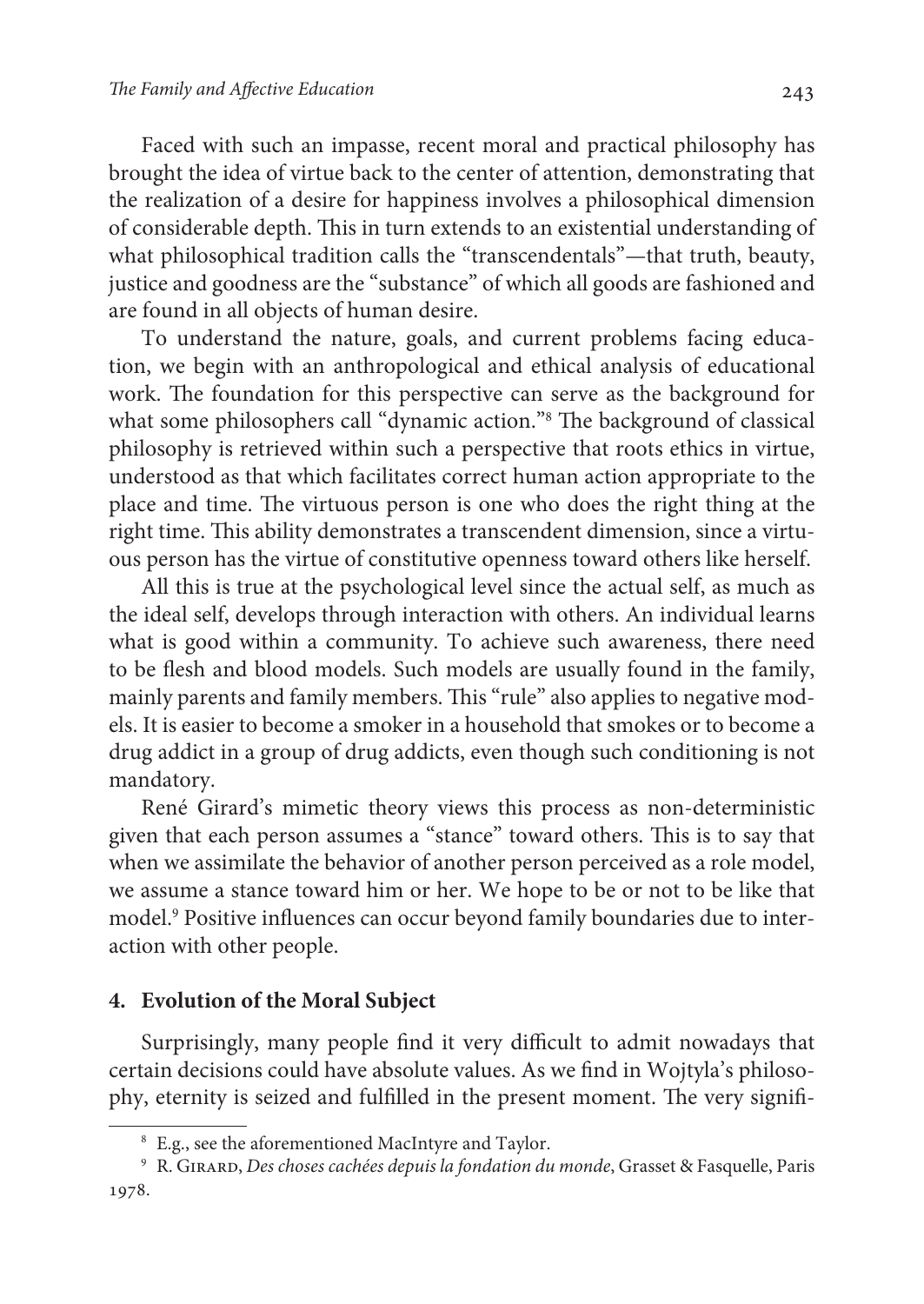cance of ethics itself consists precisely in an awareness of this eruption of the Absolute and Eternal into the flow of life and history.<sup>10</sup> While it is true that considerations must always be contextualized with respect to individual condition and concrete situation, people today do not seem to be aware of this deeper reality. Even if the accumulation of available options is indefinitely large and complex, they should still recognize that their fundamental choice for the good—which gives real meaning to life in the broadest sense—is exclusive and absolute.

While culture can offer valid values and meaning to existence in an absolute sense and can shield it from mere individual caprice, educational experience teaches us that personal choice is unavoidable.

This absoluteness is not taken for granted, as human beings are characterized by radical freedom. At the pedagogical level, there is always the typical risk of each new generation of youth wanting to follow the proposal of the adults. On the other hand, there is dialectic such that a multiplicity of particular goods, with an identifiable absolute good or priority, may find their "synthesis" in the fundamental meaning ascribed to existence.

These considerations can be applied to individual developmental stages, albeit with the inevitable qualifications. Above all, we need role models, people who to some extent embody those goods so as to point out the meaning of life, as well as showing others the means to achieve them.<sup>11</sup>

Regardless of its nature and context, education is a relationship between a subject and a role model in light of the good itself. The question arises regarding the nature of the good, its authenticity or inauthenticity. The same learning process is presented here in a form that is anything but linear. It becomes comprehensible only under the light of a conscious dynamic involving the constitutive temporal dimension of human life and its changing experience.

To escape from the relentlessness of this precarious and uncertain condition, mainstream pedagogical traditions have always presented models to be "normative," to be perceived by others in this way. Educational relationship implies recognition of an asymmetry that, instead of creating distance, offers direction and positive experience by those who adapt it.

In the formation of personality, the individual is confronted by (and produced by) a triadic dialogue in which the subject, a self-same individual, cor-

 $10$  K. WOJTYLA, Metafisica della persona, Bompiani, Milan 2003. Other significant philosophical works of Wojtyla used for this essay include Love and Responsibility, 1961, and Person and Act, 1969.

 $11$  This question deserves more extensive commentary. Here I will continue to refer to MacIntyre's and Girard's works, at least to indicate the broad outlines for what follows.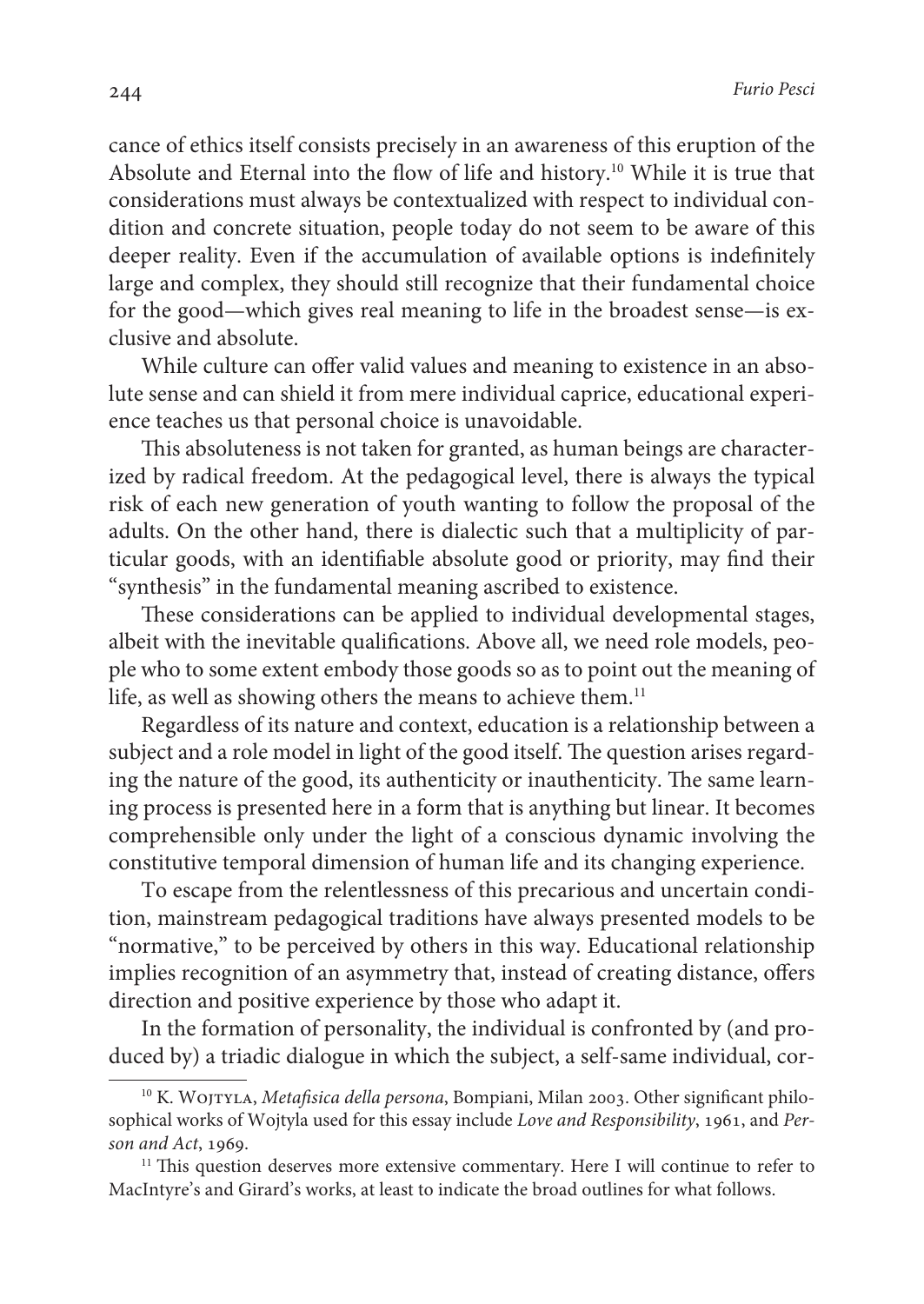responds to a role model. The role model is a bearer of the community's tradition and instantiations, embodying these and giving life to them, directing attention to specific goods and values, sharing in meanings the community itself holds, and serving as a guarantor of its identity.

Regardless of the variety of forms through which this delicate game of permission and prohibition is reflected in the history of Western culture, ethics so outlined—in light of basic ideas of good and virtue—has served as a foundation for education from time immemorial. Even today learning processes are characterized by an ethic of permissions and prohibitions, role models, values and shared meanings.

Any historical realization and embodiment finds echo in the awareness that the education of desire in view of some good (the real one) is education in "the virtues." A state of life is valid inasmuch as it is characterized by these virtues, i.e., those effective dispositions empowering one to live according to a shared model.

The Judeo-Christian spiritual tradition, for example, clearly states that the final objective of education, in view of happiness and the fulfillment of desire, is the gift of oneself in love. Paradoxically, the man who would "fulfill" himself must put his will aside in order to "transcend himself," to use an expression dear to Viktor Frankl. It means to go outside oneself in order to find the path to one's authentic fulfillment.<sup>12</sup> It is only in surrendering one's will that one can find happiness and not otherwise.

The alternative to this road, which promises full happiness and the blessedness of which the Gospel speaks, is a life at the mercy of desires caught up within a jumble of impulses that an intelligence void of direction cannot contain. Thus, the opposite of virtue is Girard's mimetic paroxysm, shaped by envy, jealousy and pride, according to the Christian catalog of vices. This vision incorporates a wisdom tracing back to classical culture itself.

It can be argued on this basis that there are two basic paths claiming to offer self-fulfillment. One way is self-centered and lacking in a future, the other decentralized and aimed at the complete fulfillment of oneself through dedication. This claim establishes a system for negative patterns (those who are self-centered) and for positive patterns (those directed toward something else—people and objects—ultimately toward the Other), in accordance with

<sup>&</sup>lt;sup>12</sup> V. FRANKL, *The Doctor and the Soul*, Vintage Books, New York 1980. For a specifically pedagogic perspective of Frankl's logotherapy, see D. Bruzzone, Autotrascendenza e formazione, Vita e Pensiero, Milan 2001.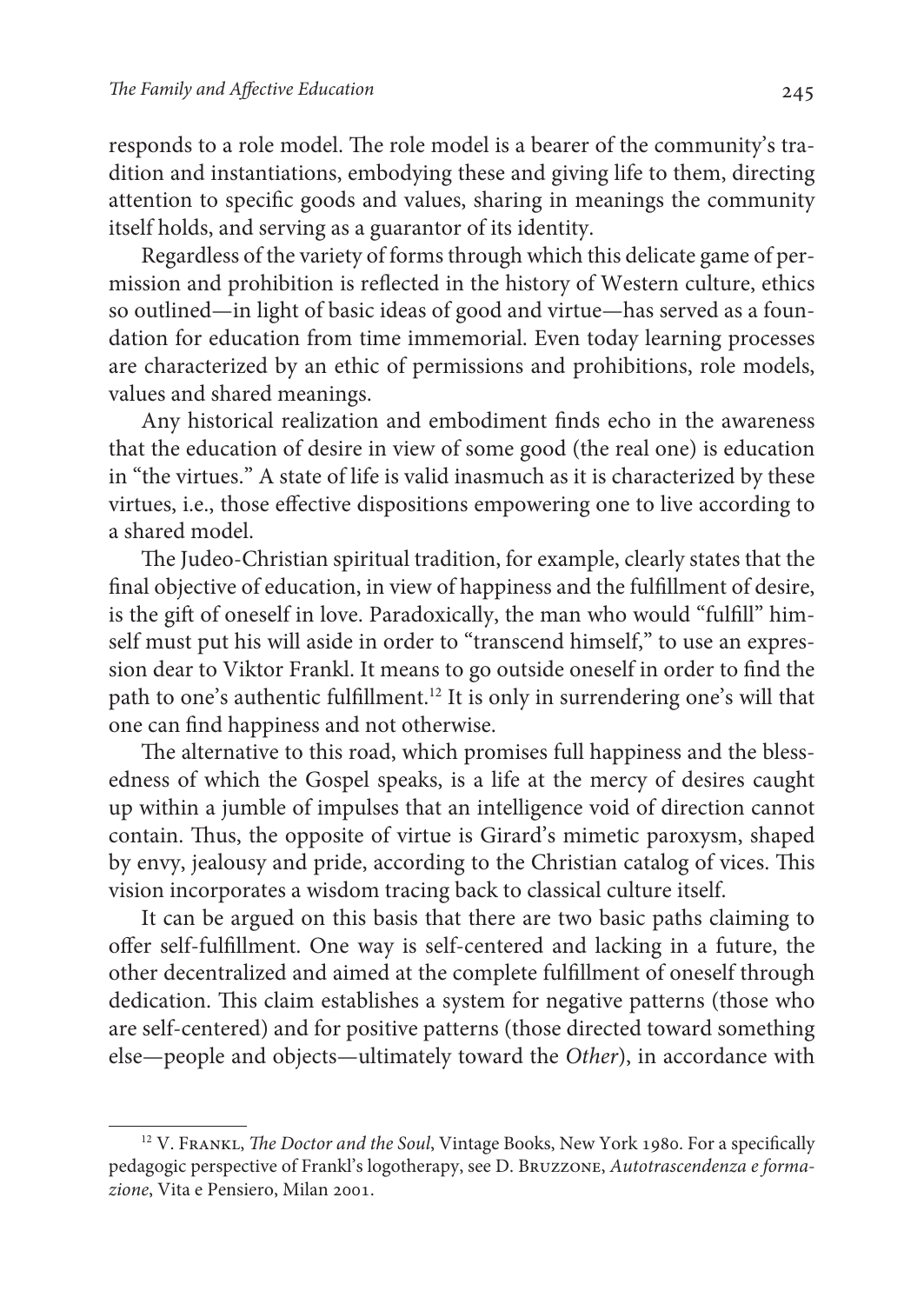pedagogical views that had characterized the central core of education in Western Christian countries.

## **5. Family Life According to "Character Education"**

This anthropological and ethical perspective has been contextualized for education by the Character Education Movement, especially strong in the United States, and serving as a vessel for principles we can identify with. Lickona's reflection on family educational needs begins with the eminently realistic consideration that it is not necessary to be perfect parents. An American scholar and the director of a major university center in New York, Lickona has written books enjoying broad influence, such as Character Matters and Educating for Character. What follows is a brief presentation of principles and best practices for parents' day-to-day behavior.<sup>13</sup>

According to Lickona we must first become aware that the family is the first "school" where virtues are learned. From this standpoint family life is clearly invaluable. While love is naturally inherent in the human soul, the ability to care and effectively educate children is not.

Wise considerations and advice can be extremely useful, recognizing, first, that children do not need to see a "perfect" model, but simply someone striving to do his or her best. An insistence on removing any anxiety over perfectionism, as well as any fear of failure as a result of one's own inadequacy, is a recurring theme in Lickona's works. Parents do not "create" their children, they can only put them on the right track. The final shape of one's personality remains in the hands of that person.

As a result, the basic principle to follow in character education is knowing what constitutes good character, and to make its development a top priority. Lickona talks about ten essential virtues defining good character**:** wisdom (the ability to judge well); justice (as expressed by the golden rule); inner fortitude; self-control; love (the ability to give and sacrifice oneself for others); positive opening to others; ability to work hard; integrity (honesty and sincerity towards oneself); gratitude; and humility (the desire to improve).

Character (personality as a whole) serves to achieve positive results, consisting of giving the best of oneself in what one does and developing the moral conduct required for the most beautiful relationships. To make the development of personality a priority, a long-term perspective is required—understanding that parents themselves are adults who are growing. Adults who are

<sup>&</sup>lt;sup>13</sup> T. LICKONA, Educating for Character, Bantham Books, New York 1991; Character Matters, Simon and Schuster, New York 2004.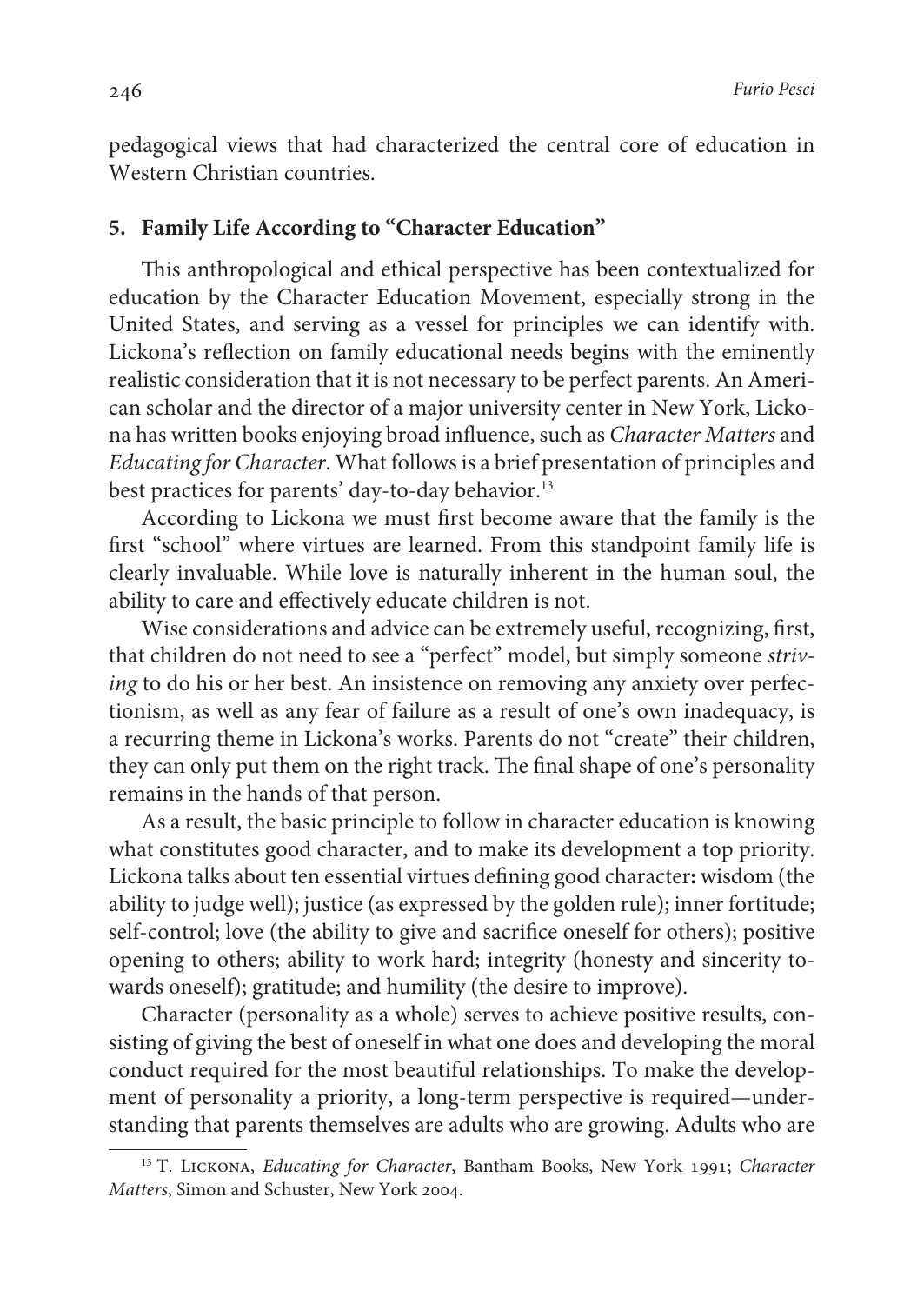treated over-indulgently as children have difficulty coping with life's hardships, because they have distorted the sense of commitment it takes to do well in work and interpersonal relationships.

It is therefore necessary to be open to a family culture centered on character education and firmly committed to avoiding habitual complaining, excuse-making, lying, cheating, stealing or harming others. Positively put, what is required is learning from one's mistakes; working to be mentally, physically and spiritually healthy; being committed to the growth and development of one's individual potential, with an attitude of utter gratitude and ethically justified joy, as much as it is on the level of personal religious faith.<sup>14</sup>

#### **6. The moral aspect of education**

The second principle to which Lickona refers is the care of personal faith.<sup>15</sup> Religion has a strong impact on personality. American statistics show that teens who regularly observe the practices of their religion are more involved and engaged in pro-social service activities, less prone to steal, to violence, to the use of drugs and alcohol, and to risky sexual behaviors. Adults must openly manifest what they believe and why. Children seek and need accurate, well-argued answers concerning God, whatever the religious choices of those adults who care for them.

The third principle for an effective education is simply to live a happy marriage founded on love, respect and trust. Lickona realizes that there are numerous single parents at the present time. In each case, though, it is necessary to support children emotionally. One should be firm but not cruel in discipline. The parent should know where the kids are and what they are doing. These indications may seem difficult to achieve, if not atypical. Yet in descending to concrete details, Lickona suggests consistently scheduling faceto-face time with one's spouse on a daily basis, not necessarily to contest differing perspectives or tough decisions but just to stay "in touch" with each other, sharing the thoughts and feelings of the day. We need to work on communicating, understanding one another's needs, understanding the reasons behind conflict. ("Active" listening as a useful practice between spouses is recommended.)

One aspect Lickona highlights is the moment of reconciliation and forgiveness. Harmonious families have rituals to quickly forgive and overcome differences, thanks to an ability to seek forgiveness, embrace, make peace, etc.

<sup>&</sup>lt;sup>14</sup> "Character" means personality.

<sup>&</sup>lt;sup>15</sup> From an ecumenical as well as a confessional perspective.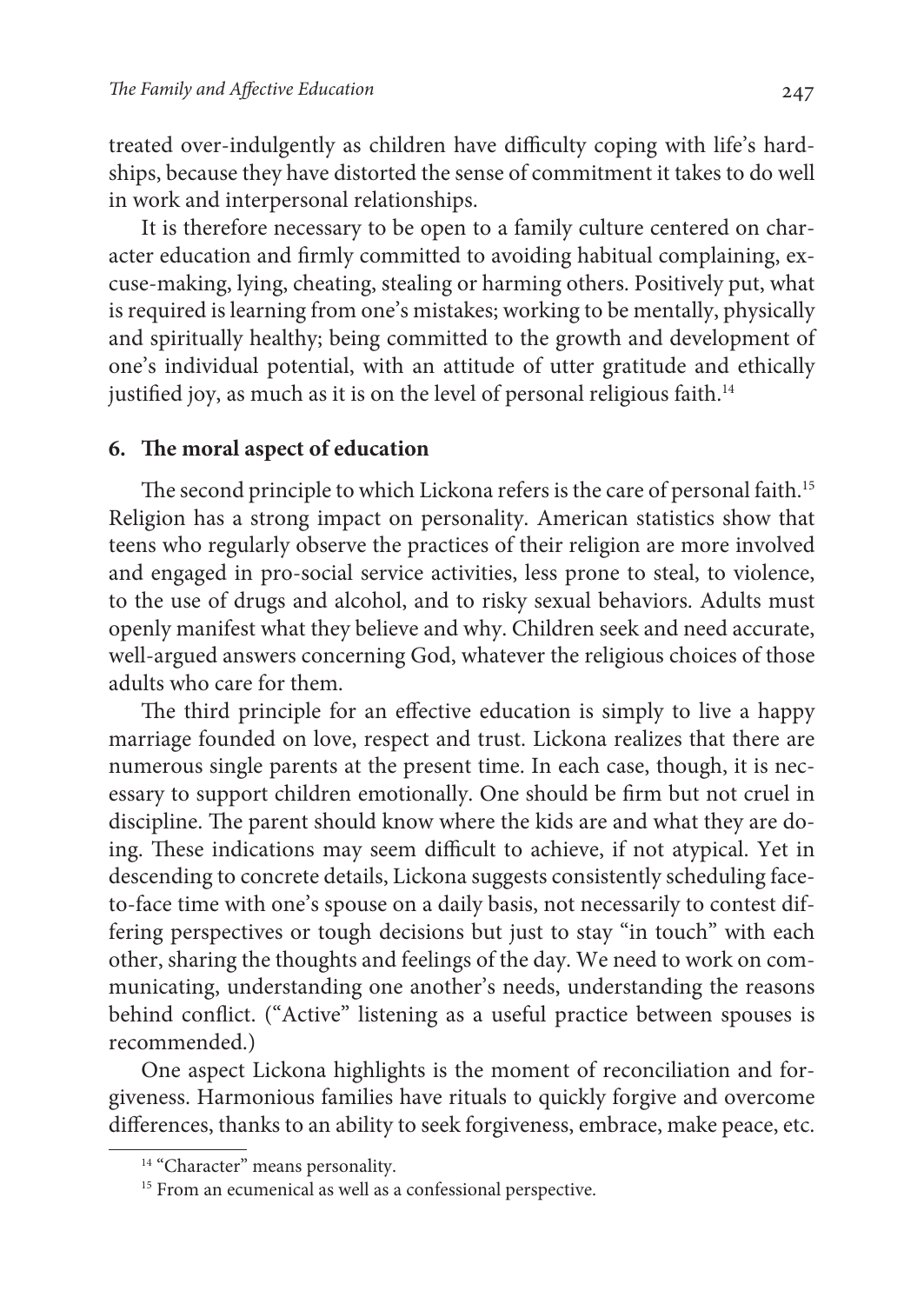Parents must work together in this, sharing parenting concerns, supporting each other, and, if differences arise on how to handle a situation with their child, discussing this privately—not in front of the children.

A fourth basic principle is to love children by supporting them, giving them time, talking to them and sacrificing oneself for them. In practical terms, this principle is reflected in supporting their interests, which is an authentic way to love and respect them. Appreciating and cultivating children's sports, talents or other interests helps young people to develop their personal identity. To prevent children from rebelling against their parents due to a lack of understanding, we must help them develop their interests and identity, ensuring that praise exceeds criticism. It is always good for parents to tell their children what they love and appreciate about them, the way they have seen them grow during the previous year, and the talents and energies they have seen emerge.

Psychological intimacy and time spent face-to-face with children is needed as well. Activities, games, sports or other pastimes—even when enjoyed together—do not fulfill these needs.

Every week we should find ways to spend family time doing something everyone enjoys together. It is fundamental to take care of communication, with respect to which Lickona offers readers and listeners extremely practical means for triggering a virtuous circle that helps kids open up. Talking together over lunch or dinner about positive things that happened during the day, the experiences of having helped someone, things to be thankful for, or daily problems, and the support that family members can offer in this regard are other experiences that can be easily practiced within the daily life of most families. Reading Lickona's words, one wonders if the society to which he refers has lost all common sense, to the point of needing "expert" help in suggesting activities to mitigate the relational difficulties that wind up choking family relationships.

Hence Lickona's call to sacrifice, motivated by his observation that the most important thing parents can do for children is to love them and spend time together.

#### **7. Parent-child relationship**

The fifth principle enunciated by Lickona includes an invitation to authority. Parents should have a strong sense of their own moral authority, as well as of the right to be respected and obeyed. Lickona recalls Diana Baumrind's research on parenting "styles": authoritarian, permissive or authorita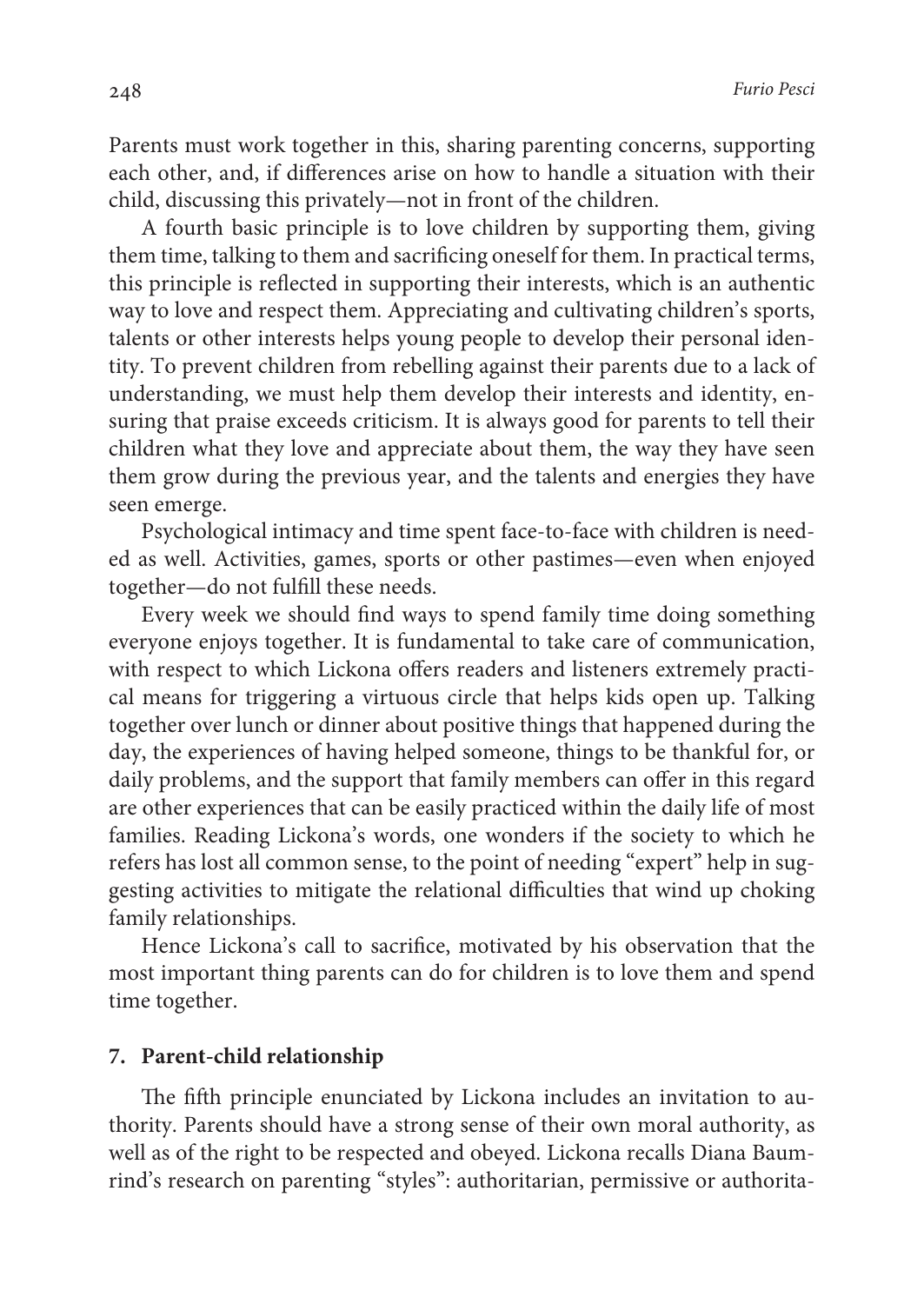tive. Authoritative parents are characterized by a style that unites love, confident authority, reinforcement of rules, reasoning in adapting to them, attention to children's feelings when expressed with respect, parents having the "last word," and the encouragement of an appropriate self-confidence. Those granted the most trust and responsibility in every respect are those who have authoritative parents. In general, his advice is never to tolerate disrespectful speech or behavior.

In fact, children ought always to speak respectfully to parents, both in content and in tone, thinking "ahead" about the consequences of disrespectful behavior. Lickona's constant advice is to insist on respect, courtesy and kindness in all relationships within the family. One ought not to tolerate disrespect or disobedience toward parents, rough manners, nicknames, insults, nor any failings in kindness toward siblings.

The sixth principle is to teach by example. The stances we take define the values we believe in. Parents need to ask themselves whether their children really understand the stances they take, the way they think about respect for life, about poverty, about the environment or war.

This principle is also linked to the seventh: the effective management of a moral environment. For example, informed supervision of children's activities can never be underestimated. The more teenagers are motivated in their school work and exercise responsible behavior, the more difficult it is to indulge in risky behaviors. Children should develop warm, engaged relationships with parents who in turn must set clear expectations and monitor their activities in an age-appropriate way. The reason for this is that they are influenced by the friends they hang out with—to the point that a teenager can literally morph into his or her friends. So, it is useful to raise the question regarding what a "true" friend is, and how he or she differs from a false friend, by sharing life stories between parents and children.

Another factor to take into serious consideration is the critical influence of the media. It is estimated that in the United States (but similarly elsewhere) a child views about a hundred advertisements a day on average and the usage of electronic devices among the young averages seven hours daily. In many Western countries three-quarters of middle school aged boys have a television in their own room. In the midst of this situation we encounter results from scientific studies claiming that children viewing violent television programs are also the most violent among their peers and lack empathy towards others as a result of exposure to violent actions and behaviors. Analogously, teens regularly viewing pornographic content become sexually active more easily.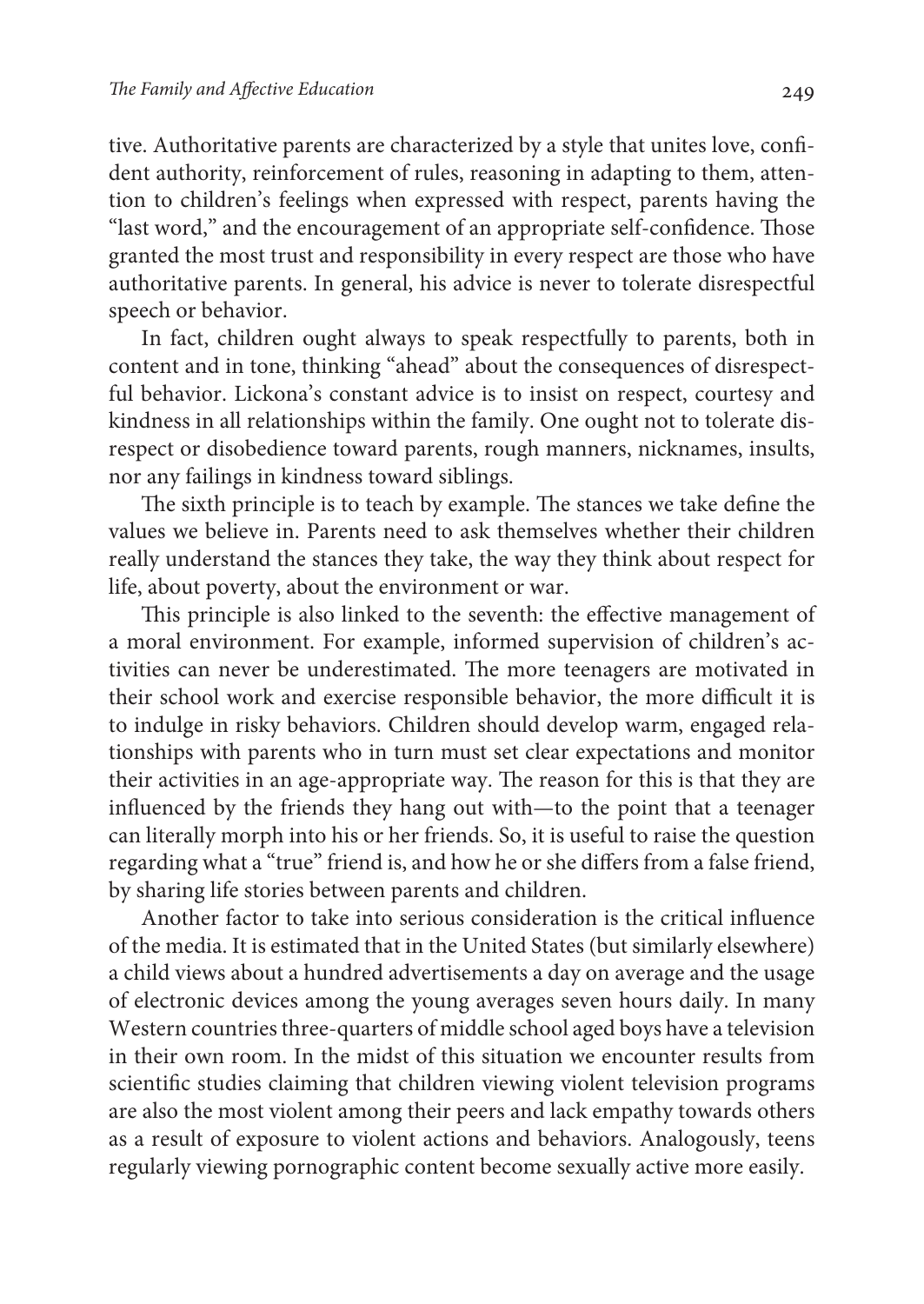It is necessary to set precise limits to media usage in the day-to-day lives of children. Such usage should be a privilege, not a right. It is a privilege requiring parental permission; media must affirm family values; the viewing of programs contradicting such values must not be allowed. Night time should be a calming time of day spent without television. To watch television should be a special family event, not a normatively private pastime. It is likewise beneficial to establish reasonable limits to the Internet, video games, even telephone usage, as well as for all the many technological tools now available. Confronted with the media's moral decay, rules and expectations should be explained till it is clear that one does not allow films with sexual or violent content. You should insist they abide by this out of respect for you, since you take care of them and do not wish them to assimilate mentally unhygienic material any more than you want their bodies ingesting harmful foods. Lickona recommends considering the possibility of not having TVs in the home, given that children—by definition—are not grownups.

Supervision and control of the media should be clearly recognized by children as being for their good; their online activities should be monitored; they should be encouraged to inform their friends of this arrangement.

#### **7. Specified Emotional Education and Relating to the Opposite Sex**

The eighth principle concerns the use of teaching and discussion for the development of an awareness that takes years and years of constant teaching and careful self-examination. In large part this is a matter of consistency. It is necessary to practice what one preaches.

Yet the reverse is also true: what is practiced should be verbalized and its value explained. For this reason, it is as useful as it is appropriate to instruct the young in empathy. Positively, and in concrete terms, this means it is important to elicit honesty, recommending that one not lie, cheat, steal, complain in adverse moments when things go wrong, or produce excuses and self-justifications. Lickona recommends a non-coercive approach wherein parents, rather than offering statements of principle, use questions and dialogue and have children arrive at the correct conclusion themselves.

The same approach can be used to discuss fundamental issues. You can ask children why it is wrong to cheat, for example. Or you can collect and appreciate feedback on the seriousness of breaking trust as an injustice toward the honest, or in recognition of the fact that falsity reduces the self-respect of those committing such actions. Yet discussion can also be used to argue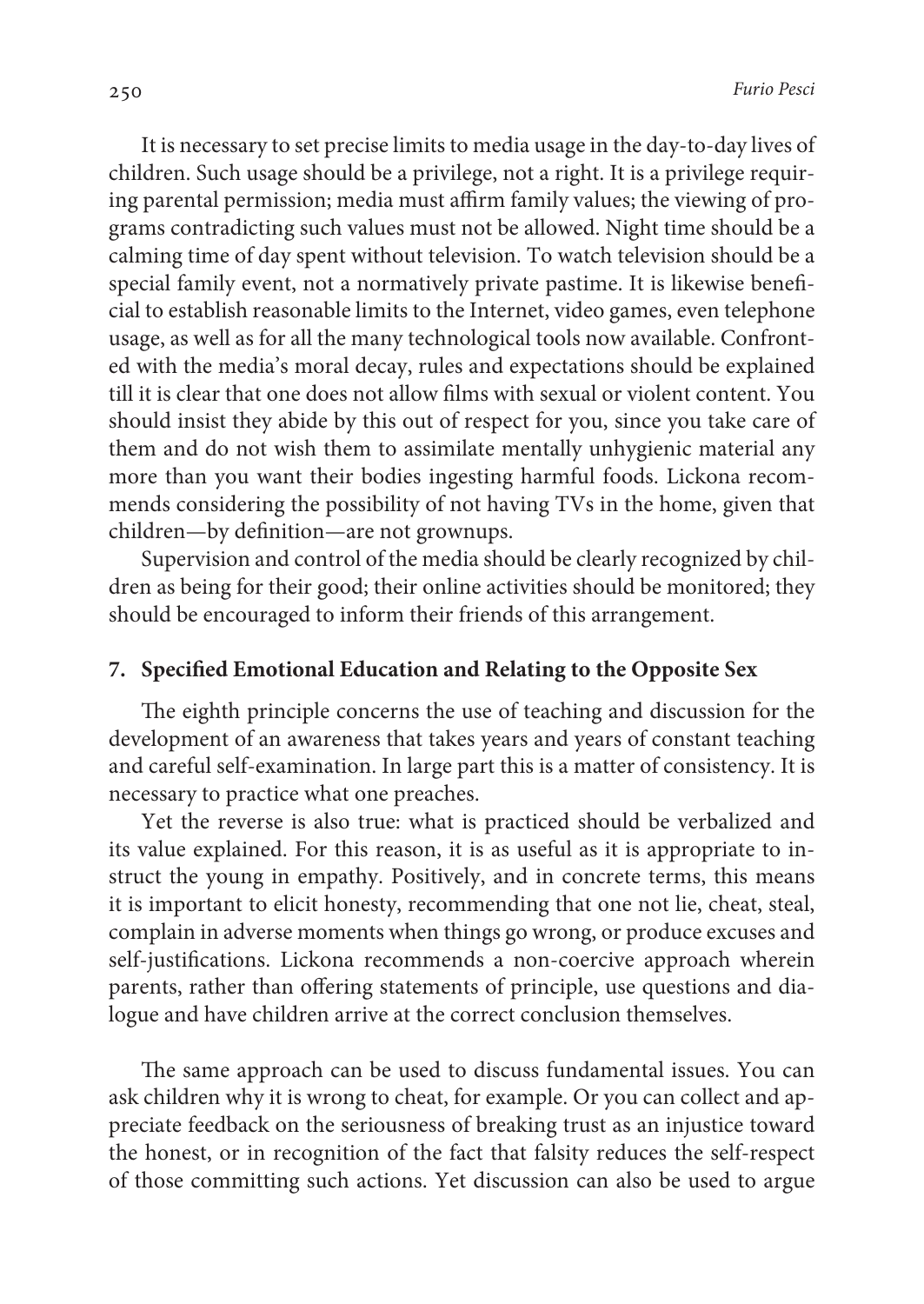about the negative reasons of emerging behaviors among young people, such as substance abuse, drawing ethical and existential considerations from such examples.

Lickona claims that this is the way one successfully resolves the increasingly controverted question of sexual abstinence. Sexuality is such a special aspect of human life that it demands its own environment. When one is married sexual intimacy expresses the total involvement of oneself with another, and this complete intimacy depends upon the absoluteness of a mutual commitment between the spouses.

U.S. statistics indicate the attempted suicide rate as six times higher among girls ages 12-16 years who have had sexual intercourse than among their virgin peers. Teenagers themselves can recognize advantages and benefits to waiting**:** increased self-respect; respect for others; a clear conscience; no guilt; no remorse; as well as developing a personality type that incorporates such virtues as respect, self-control, modesty and strength, which attract people possessing the same characteristics and virtues. Lickona also advises raising questions regarding the truth about love, helping young people examine whether their love is real love, posing questions about mutual respect and kindness, about the expectations and confidence one is able to place in another, about sharing the same principles, as well as about the actual will to marry and have children.

The ninth principle described by Lickona consists of a wise discipline based on consistent rules regarding normal daily activities: helping clean up after meals; answering the phone politely; not yelling across rooms; drawing closer to the person (e.g., one's spouse or child) with whom one wishes to speak; not leaving clothes out of place but hanging them in the closet, reaching out to others with courtesy ("May I ...?" is preferable to "I want..."). When children do something wrong, you can invite them to apologize, explaining why the reason is due to their actions, as well as how to do something to make amends. It is also important to have them reflect on the consequences of actions performed.

The tenth principle is to provide opportunities for children to practice the virtues. Teens develop a personality through what they see, feel and are inclined to do routinely. Responsibility must be taught. The reward and execution of small activities and tasks is one way to contribute to family life and should not be rewarded with cash. Children should, however, also perform services outside the home. As you see, this practical advice is very useful, sim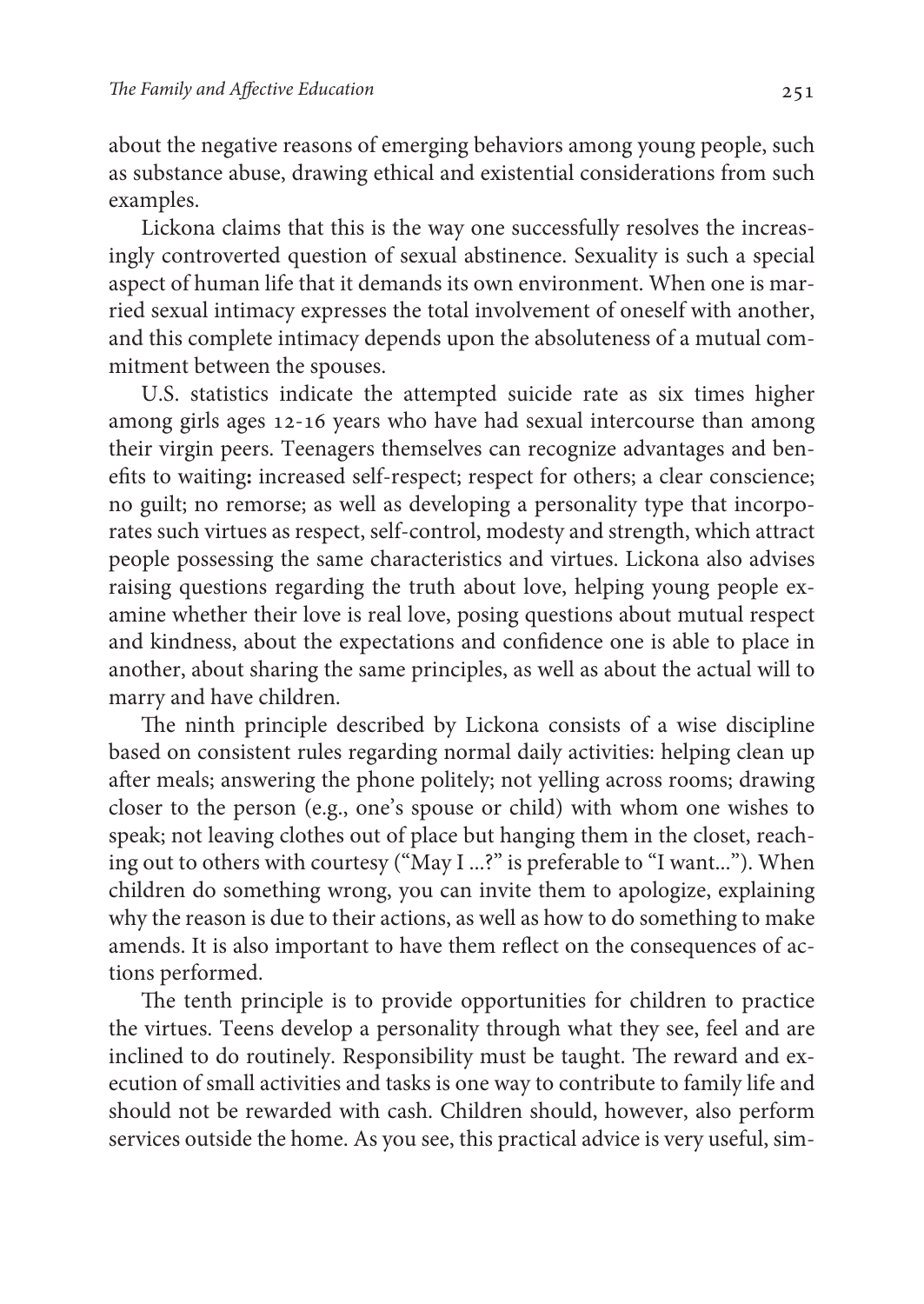ple and easy to apply in any family situation where common sense prevails.<sup>16</sup> Reading several of Lickona's proposed interventions one gets the impression that, if today academic experts must provide information on the management of those relationships that should be the most natural to all human existence, then parents have largely lost or forgotten what once was common sense. Still, these are the times in which we live, and we must not be shocked by anything, nor incline toward that kind of moralism that, left to itself, will always be sterile.

#### **8. A new and disquieting question**

Unfortunately, the current situation suggests new problems that, some years ago, could not even be imagined, at least in our country, and that require a discussion (however brief) within these pages.<sup>17</sup> The introduction of gender theory into Italian schools poses a series of pedagogical questions not easily ignored, though the current political climate and public opinion do not seem engaged in any thorough discussion of them.

First, recent events have highlighted that any initiative on this issue not agreed upon and shared within a school by its multiple constituencies (primarily parents, teachers and pupils) is likely to produce negative—even perverse—results. However, organizations promoting gender theory—essentially LGBT associations among others—have seized upon a diversity of paths for penetrating schools.

Gender has been transformed into a topic for confrontation offering little benefit to Italian education, and producing far from positive results. We are obliged to say the process of its introduction into Italian schools is completely ideological, answering to indoctrination requirements rather than to genuine education. What is the purpose of putting lipstick on boys' lips in nursery schools? Or of reading stories that instill doubts as to whether their parents are have latent same-sex attractions, or whether surrogacy is a form of charity toward people who "desire" a child?

The open support provided by some politicians and governmental groups to the position papers of LGBT organizations, as well as the arrogance with which they have tried, at times even by fraudulent means, to propagate progender initiatives, can only be judged negatively and as constituting an obstacle to the education of the young people of our country.

<sup>&</sup>lt;sup>16</sup> For more on Character Education see: L. Nucci, D. NARVAEZ (eds.), Handbook of Moral and Character Education Routledge, New York 2008.

<sup>&</sup>lt;sup>17</sup> See other specific contributions in this book.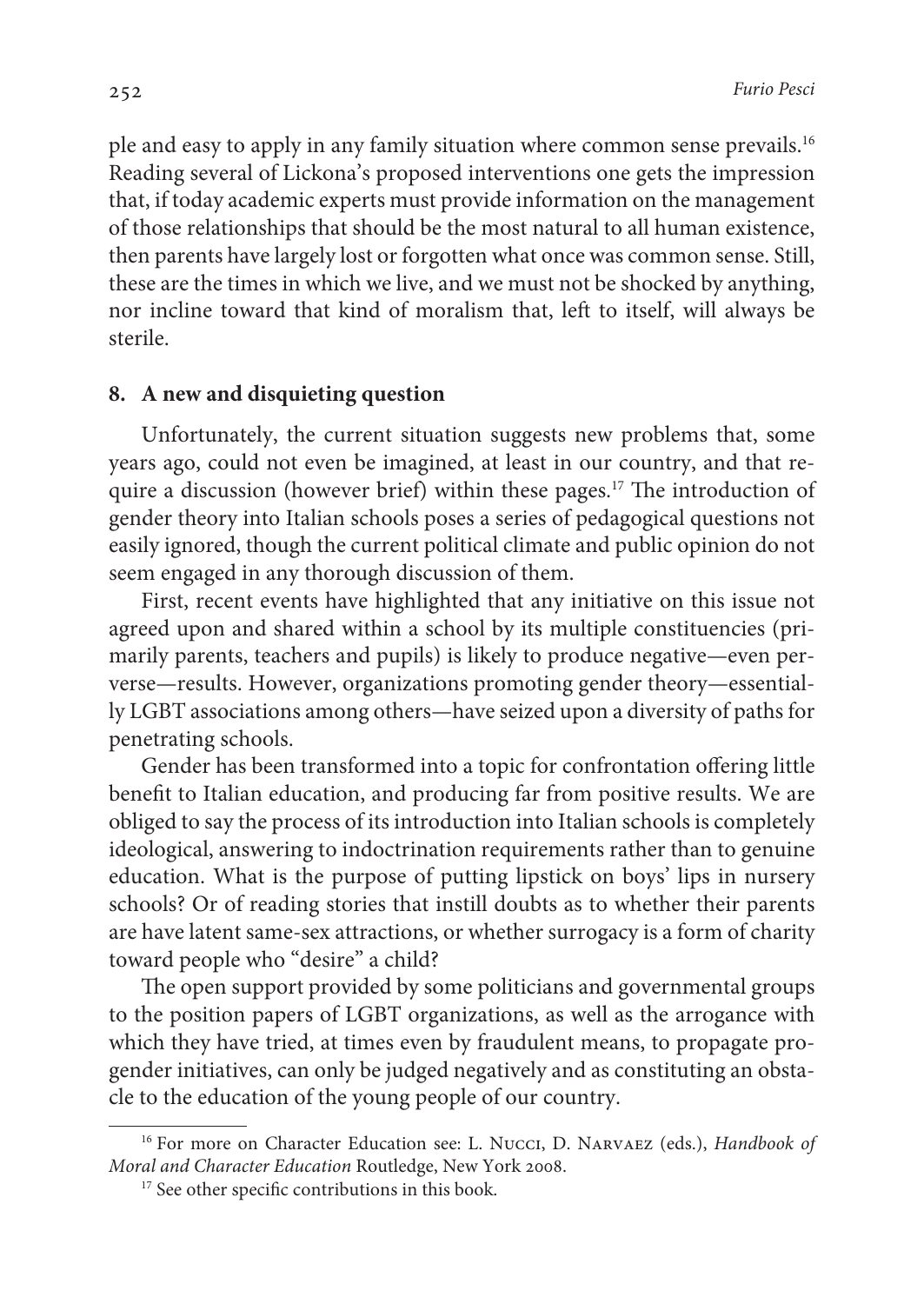The deployment of significant financial resources in this area is one of the most puzzling elements of this anti-educational design. While millions of euros are invested in such projects, which are void of any scientific reliability and lacking any trace of experimental verification, our schools are forced to raise funds needed for their most pressing needs through informal fundraising by parents "off the books."

In addition, the space offered to "anti-homophobia" programs during school hours is a loss of valuable time that ought to be used for academic activities. It is curious to note how supporters of "secular" schools—allegedly neutral in terms of values and aimed exclusively at academic preparation now strive to make them an arena for outright ideological indoctrination leading to questionable outcomes—at least judging from students offering course feedback.<sup>18</sup>

There is one point upon which we can agree with those who disseminate these projects. That is, it is a just opportunity to combat bullying, especially in its "homophobic" variant, where it manifests itself in more or less seriously and in more or less open ways. In such cases, of course, intervention should be authoritative and clear, as all authentic advocates of human love have always believed. Still, such considerations apart, in regard to recent events there are many other issues that deserve to be considered with cool and calm appraisal, primarily regarding the definitely negative impact that certain projects under development and their implementation will have on Italian schools and on the younger generation.

First, the history of gender ideology is not taken sufficiently into account, nor its far from indisputable scientific validity. It is an idea originating in somewhat vague sources that have not been clearly formulated, and supporters of the idea are often, if not at odds with each other, at least still seeking a definition shared by them all. The very fact that the LGBT acronym is constantly morphing and is subject to additions, supplements and various muta-

<sup>&</sup>lt;sup>18</sup> "You are born heterosexual. You are born homosexual. You are born bisexual. You are born pansexual. You are born asexual. You become a homophobe." A Lazio high school student wrote this on his school blog, apparently without lacking knowledge of the matter or of the ethical issues entailed after assisting an anti-homophobia class funded by the province. (What does "pansexual" mean anyway?) See http:// eraorameucci.it/cronaca/77-la-veramalattia-e-l-omofobia. On the same site one can find a curious comment on the flyer distributed by a family association opposed to school-based gender programs: http://eraorameucci. it/cronaca/89-cosa-none-la-teoria-gender-in-475-parole). In Italy, the climate is at a point where one can no longer express ideas different from those claiming to be gender-friendly without being heavily criticized. Any free exchange of ideas seems to encounter several obstacles in this regard.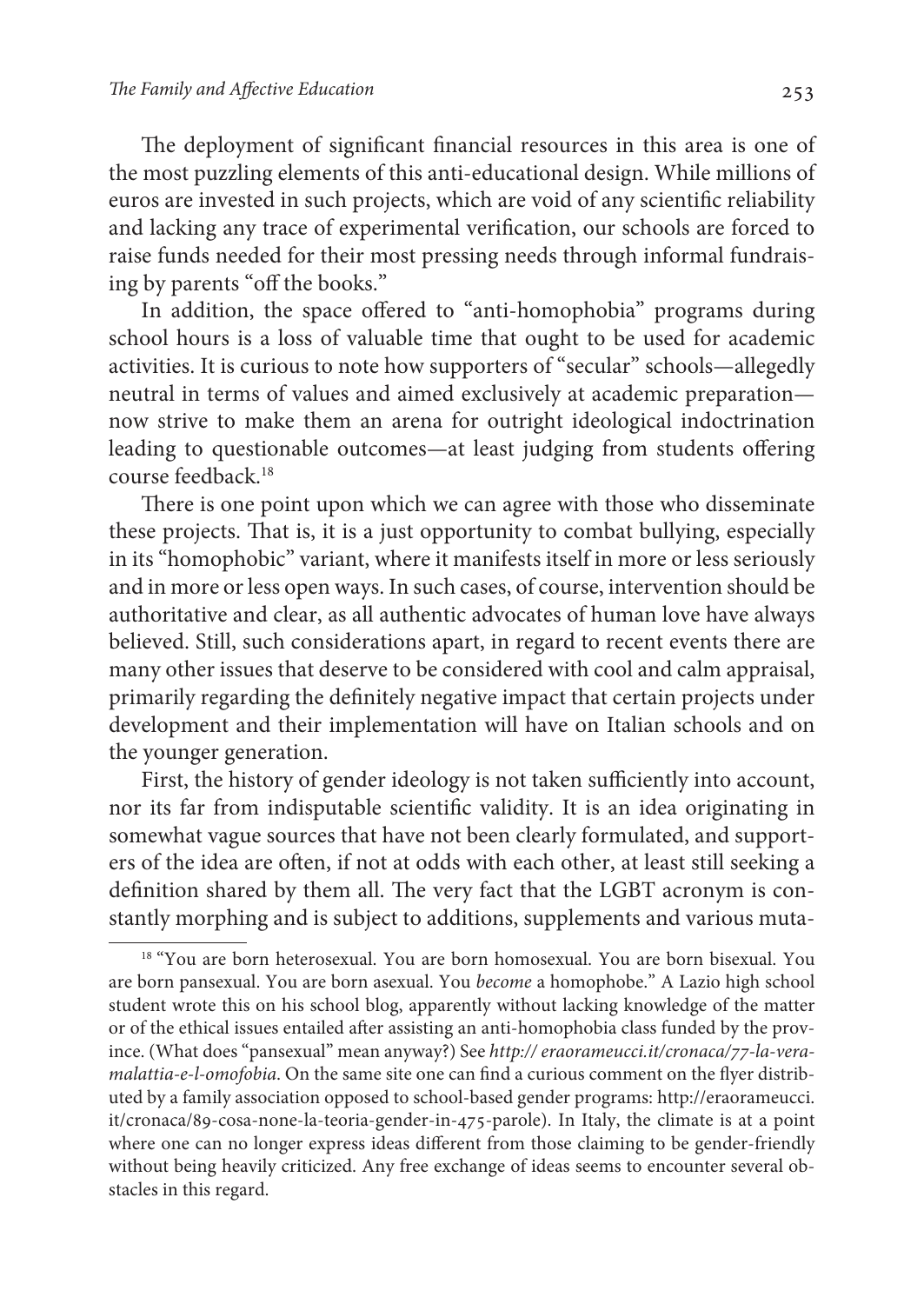tions shows that it is still at an embryonic stage and that it is not a genuine scientific construct.

The idea of "gender" was born after World War II in a feminist context, and we can say it owes much to Simone de Beauvoir's work, in particular to her famous assertion that, "One is not born a woman but becomes one."<sup>19</sup>

It is a phrase that made considerable headway and encountered great good fortune when it made its appearance, contributing mightily to guide the theoretical development of militant feminism throughout the West during the protest years.

It could be argued that both the most recent radical feminists and LGBT organizations have latched onto this quote out of context. The author was referring to the fact that certain "feminine characteristics," such as patience, humility and even intellectual skills, long considered lower in women than in men, are acquired from one's environment and not congenital.

In this sense one cannot but agree with de Beauvoir. There is substantial equivalence between males and females regarding all the great events of the psychological, intellectual and emotional life, and society should do everything to remove obstacles preventing recognition of this equality and the exercise of equal rights (in particular to education and work).

The use subsequently made of this ideal of equality, as well as of de Beauvoir's reflections on women's status and feminine nature, however, constitutes a true and proper manipulation. Knowing de Beauvoir herself practiced a form of bisexualism and that she considered a person's natural characteristics as secondary compared with those acquired socially, does not mean their alleged subordination must be held as inconsistent—natural characteristics still exist and are an essential basis of personal identity—nor that the opinion of this one influential thinker and writer must be regarded as scientific truth.

This manipulation was accomplished by LGBT organizations that, on one hand, engage in tight strategic alliances with those of radical feminism while, on the other hand, attempting (with considerable media success) to pass off the opinion of celebrity intellectuals as real "science." The primary result has been an extension of the idea that social influence determines the formation of sexual identity and that, for this reason, SSA possesses the same legitimacy as heterosexuality.

The history of gender theories, in work by scholars who have developed and disseminated these ideas the most, confirms the non-scientific nature of this idea.

<sup>&</sup>lt;sup>19</sup> S. DE BEAUVOIR, Le Deuxième Sex, Gallimard, Paris 1949.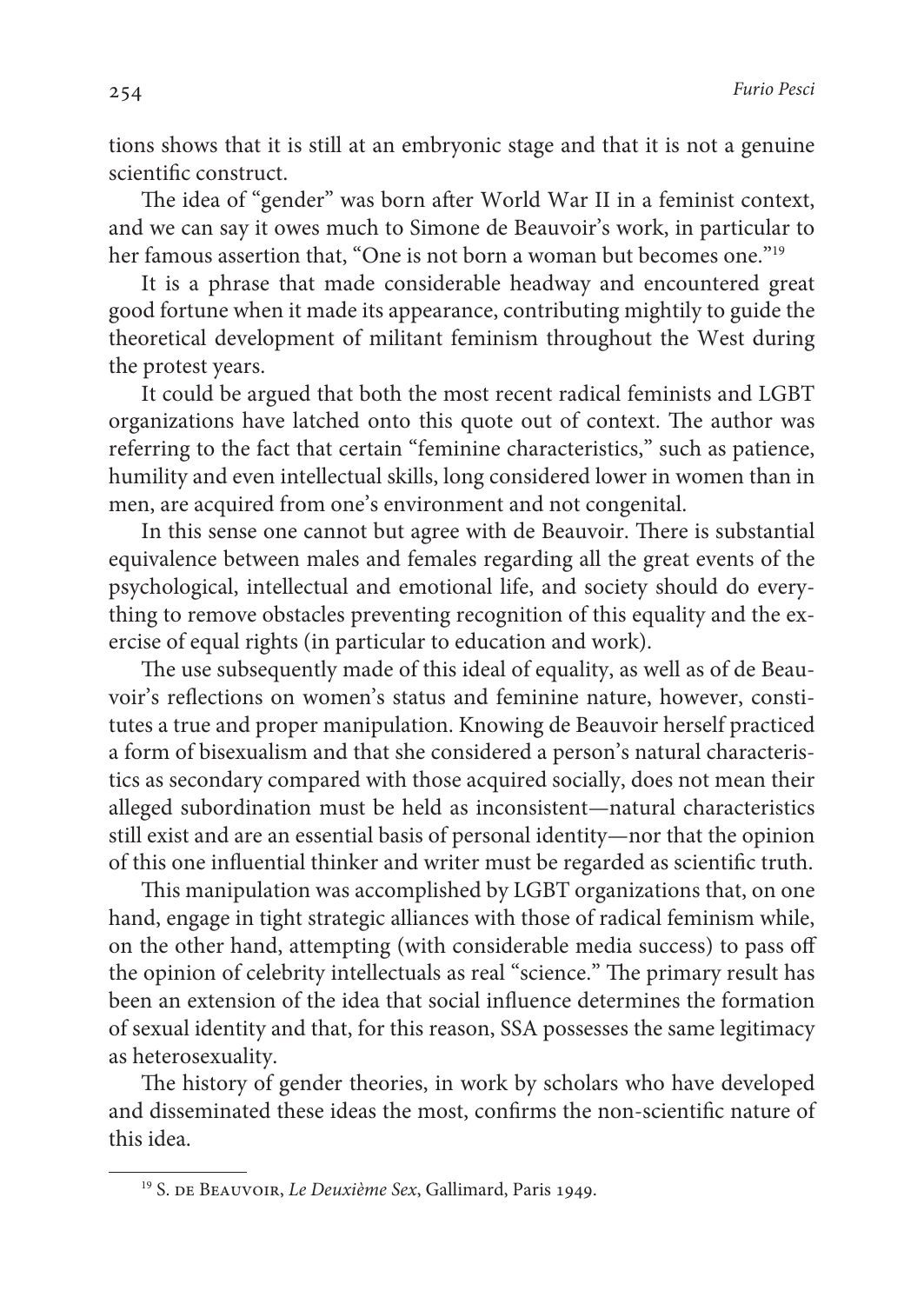## **9. From Ideological Truth to the Beauty of True Love**

If the arbitrariness of such positions is self-evident, another aspect that makes it extremely undesirable to introduce sex education and emotionbased programs founded on gender ideas and ideology is that the topics discussed far transcend the issues to which they claim to respond. For example, to combat homophobia, they deal with such issues as latent same-sex attraction in bisexual parents and heterologous fertilization.

All programs focusing on such issues, both by their evidently delicate nature and by the fact that these are still controversial matters, should not be presented in schools for a variety of reasons. In addition to paradoxically violating the principle—so often insisted upon in other contexts by those sponsoring such organizations, of a school's alleged neutrality regarding ethical and political values—these programs wind up supporting an (at best) respectable philosophical "stance." But they cannot be the basis of an educational program, given that no educational program should be built upon any purely theoretical point of view.

Moreover, one can legitimately protest the complete lack of empirical and experimental data confirming the validity of any education based on gender theories. The fact that this experiment is promoted through such programs should inspire substantial concern, allowing as it does for such experimentation to act as the proverbial "Sorcerer's Apprentice" with no regard for future consequences.

Finally, the materials produced by organizations interested in propagating gender theory in schools are extremely deficient from a pedagogical standpoint. Any careful, unprejudiced analysis of several such materials in circulation brings to light a number of defects revealing them as unsafe for use. In particular, the stories told—and the way certain value judgments are presented—impede, rather than facilitate, the formation of a personal point of view when gender theory positions are presented as axiomatically constituting the only correct ones.

In conclusion, it may be useful to recall how the whole idea itself was born of that meeting for which this book presents the history. Recent events have witnessed the appearance of Catholic associations of teachers and parents sharing a dual concern: the likely approval of laws known to be dangerous to the family and the introduction of inadequate sexual and emotional programs in Italian schools.

In particular, as we know, this concern regards the Scalfarotto and Cirinnà bills—designed to introduce gender ideology in the battle against homo-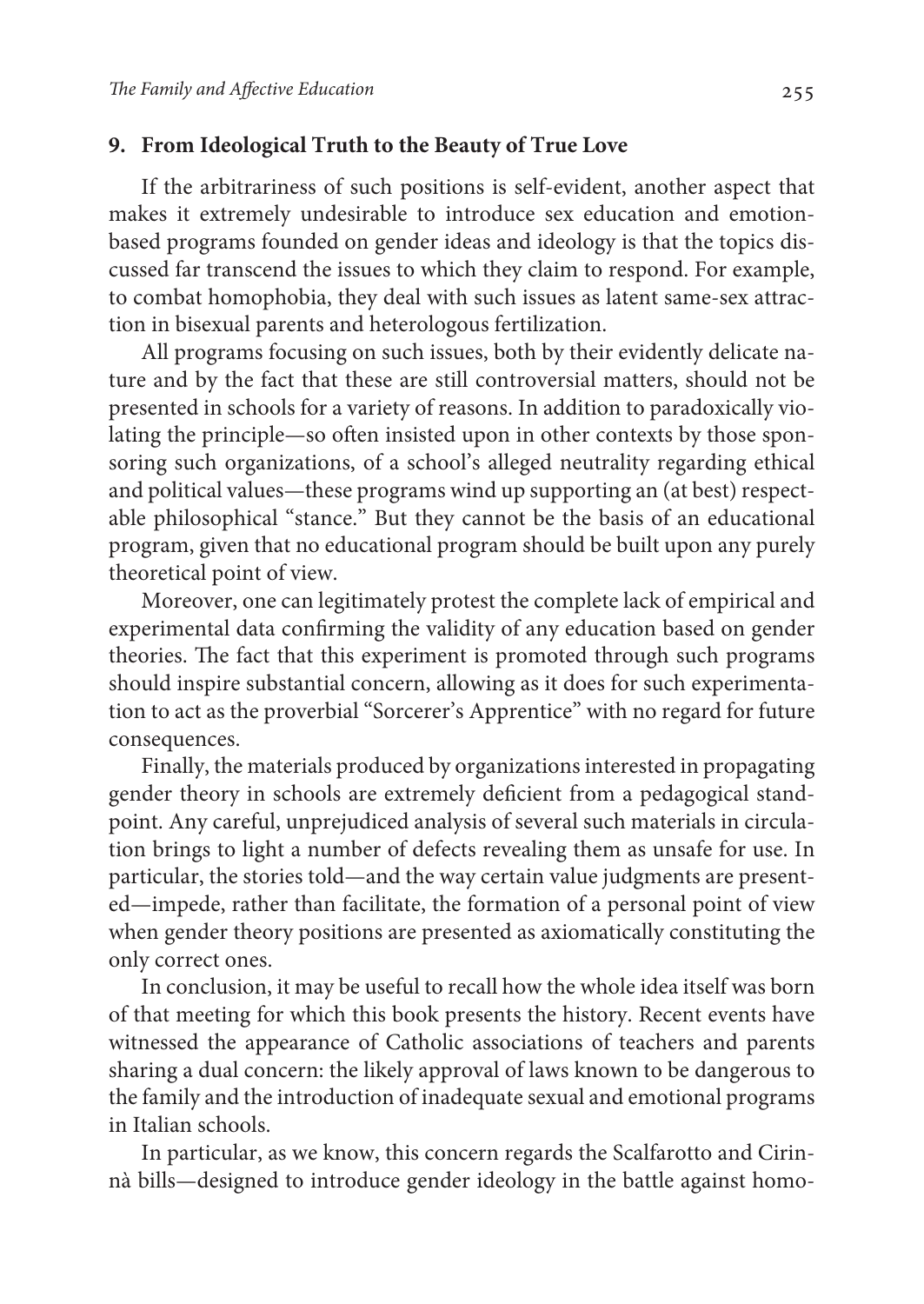phobia—as well as proposals for rendering equivalent states of affairs in questions of law concerning married couples, cohabiting couples and gay couples in our country.<sup>20</sup> The texts so subtly introduced through government offices, the spreading of publicly funded programs and of clearly out-of-the-ordinary content regarding the fight against homophobia, along with early proposals expounding an ideology that drastically equates heterosexual and same-sex love, are aimed at children of both primary and secondary schools. All these events have united many teachers and parents in the shared task of taking the initiative and openly proposing an alternative to the increasing spread of this content, as well as an alternative to the unreflecting consensus now surrounding them due to indifference or disinformation.

Hence the initiative at Regina Apostolorum University in March 2015, which aimed to develop a clearer position on the questions raised, without the overt polemics of gender theory proponents, as well as without the fear of presenting content that today could be questioned by anyone yet which rests its validity upon an ancient awareness rooted as much in a tradition of common human wisdom as in scientific research.

The central point is a need to maintain that heterosexuality and SSA cannot be placed on the same level—neither from the perspective of the development of human affectivity, nor at the jurisprudential and legal levels. It is therefore necessary to support positive reasons for heterosexual love, as well as an education oriented around the harmonious development of children and adolescents, without confusing such educational intent with so-called "homophobia," so strenuously combated today despite the absence of concrete motives or even a precise definition of what this is supposed to mean.

Within this context an educator's priority should be to reiterate reasons for the irreducible "preference" for heterosexual love as a principal goal of education, one corresponding to the needs of both individuals and society as a whole. Such reasons are related not only to the "biology" of human reproduction but also to the genuine nature of love. The fullest and most complete gift of oneself is fulfilled in human love, and its most absolute form (even the most "romantic") is that which aspires to give birth to new lives through the unique and irreplaceable union between a man and a woman.

Those who still believe in faithful and lasting love should prophetically proclaim the ethical absolutes of this truth, which must not be forgotten in the affective education of today's youth.

<sup>&</sup>lt;sup>20</sup> Still being discussed in Parliament at the time of the author's writing.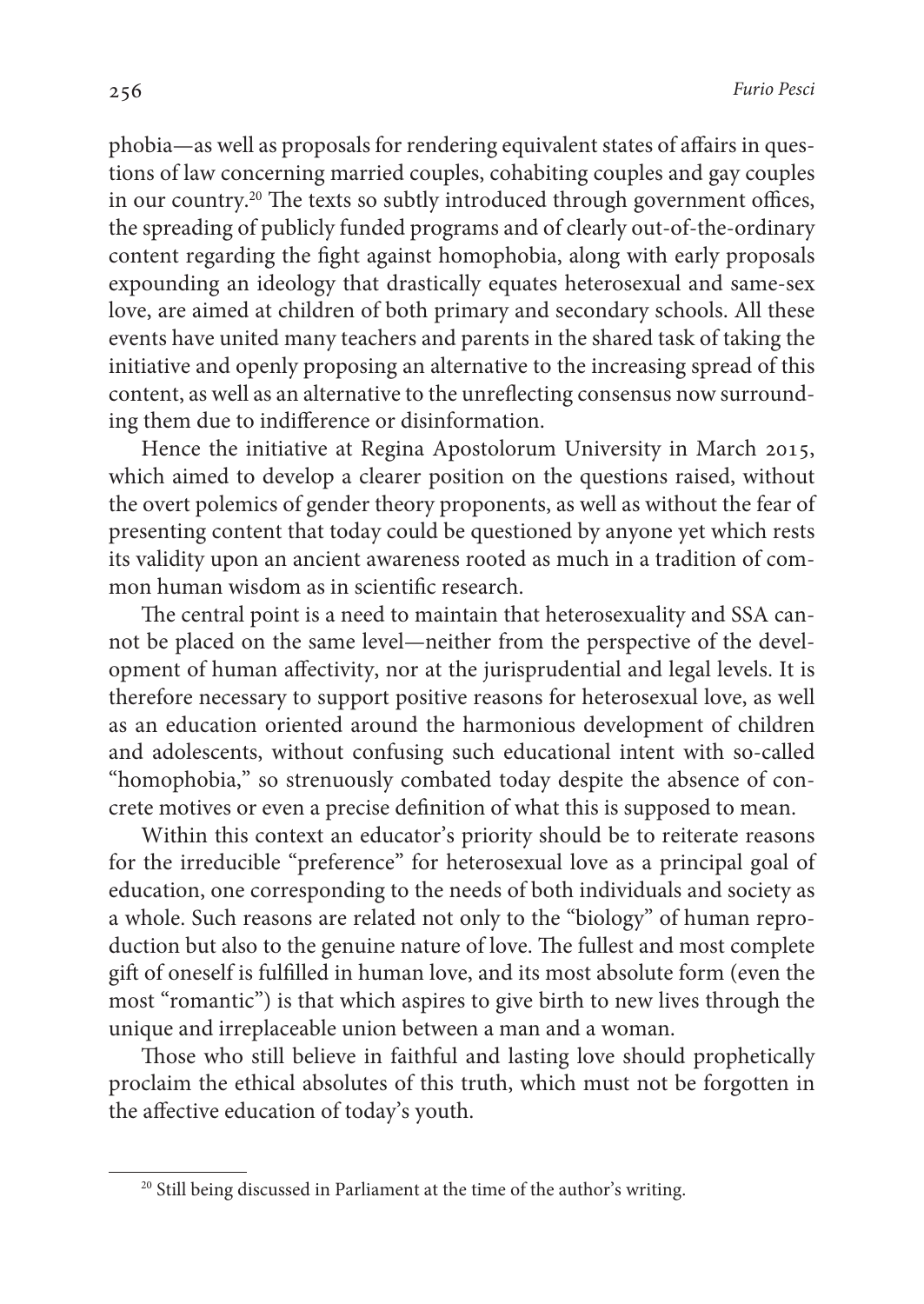# GIANCARLO CERELLI\* THE FAMILY AND THE LAW

#### **. What is Law?**

Once upon a time the law was not written at the command of a prince, or written down in an authoritative text, $<sup>1</sup>$  but rather it was inscribed in the very</sup> order of things. It was in the physical and the social, where, with a humble eye, it could be read and translated into rules for life.<sup>2</sup> First there was the law, and then there was political power.

The essence of political power consisted in *ius dicere*, or communicating the law. This was meant as a pre-existing reality, which power did not create, which it did not pretend to create, and which it was not able to create. Rather, it could be merely spoken, or "proclaimed."<sup>3</sup> The content of the *lex* was substantial, enjoying priority over the editors of the lex. Its editors could not act at will but had to draw upon an underlying, pre-existing reservoir, which was the legal order itself. That was the complex of rational rules compliant with, and congenial to, nature—and thus to God's will, the only true creator of law, the only true legislator.<sup>4</sup> The *lex*—according to Cicero *est ratio summa, insita* in natura, quae iubet ea quae facienda sunt, prohibetque contraria. 5

<sup>\*</sup> Court of cassation lawyer and canonist. Vice President of the Central Union of Italian Catholic Jurists.

<sup>&</sup>lt;sup>1</sup> Our Western civilization has experienced a time—the Germanic Roman society, also known as Middle Ages, that we could substantiate in the fifth and fifteenth centuries—where "the law is ontic, it belongs to an objective order, it is within the nature of things where it must be found and read" see P. Grossi, Mitologie giuridiche della modernità, Giuffrè Editore, Milan 2001, p.23; P. Grossi, L'ordine giuridico medievale, Editori Laterza, Bari 1997; O. Brunner, Il concetto moderno di costituzione e la storia costituzionale del medioevo, in P. Grossi , Per una nuova storia costituzionale e sociale, Vita e Pensiero, Milan 1970 and M. Villey, La formazione del pensiero giuridico moderno, Jaca Book, Milan 1986.

 $^{\rm 2} \,$  See G. Duby, Lo specchio del feudalesimo: Sacerdoti, guerrieri e lavoratori, Editori Laterza, Bari 1980; see also P. Grossi, L'ordine giuridico medievale, p.80-85.

 $^{\rm 3}$  See J. Vallejo, Ruda equidad, ley consumada. Concepción de la potestad normativa (1250-1350), Centro de Estudios Constitucionales, Madrid 1992, p.308, 312-314.

<sup>4</sup> See P. Grossi, L'ordine giuridico medievale, p.136.

<sup>&</sup>lt;sup>5</sup> CICERO, *Rhetorica*, *De legibus*, Liber I, 18. "The lex is naught but an expression of reason inherent to the nature of things which imposes or prohibits behaviors."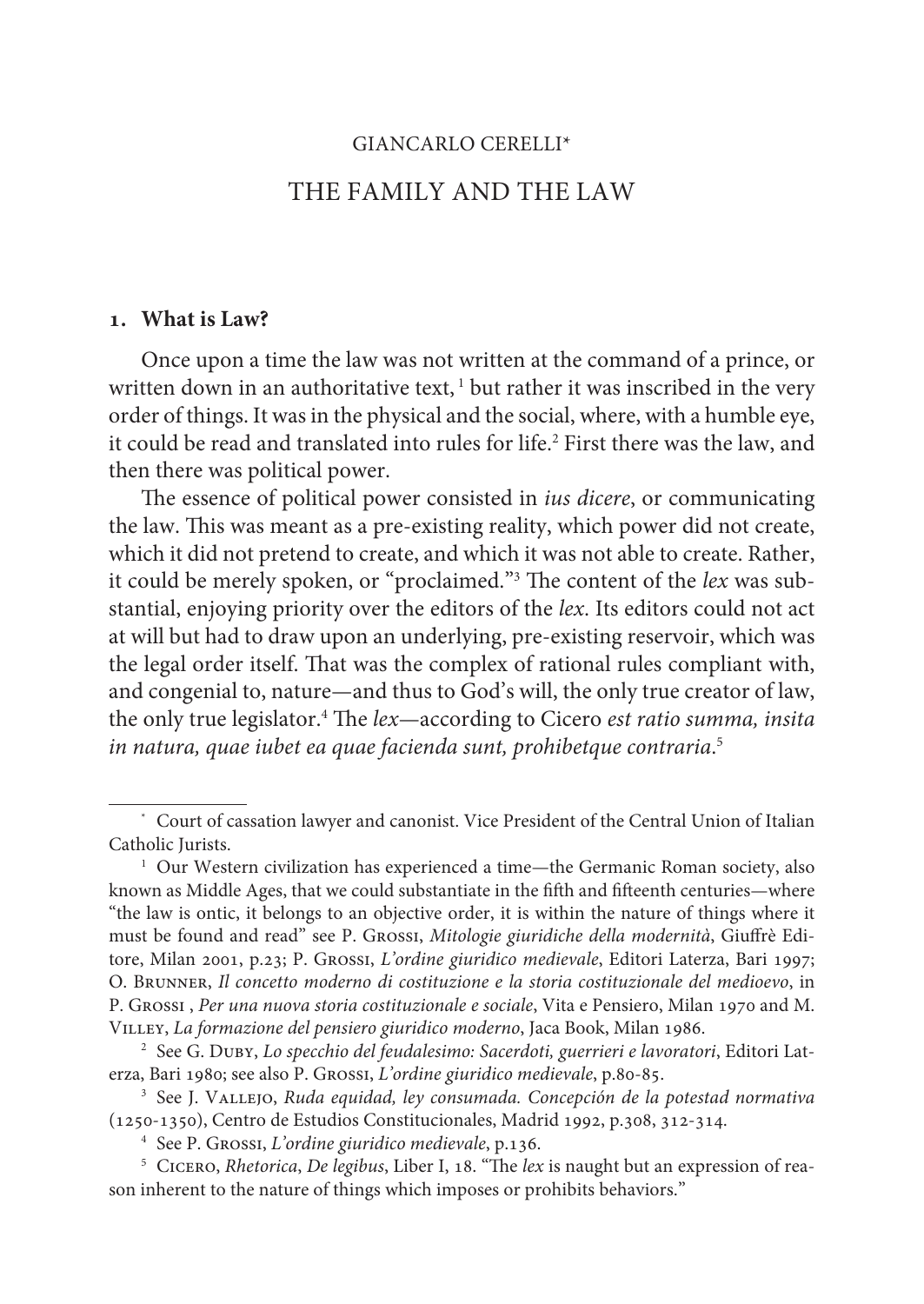Thus, the law was not a will, was not linked to the subject that held the political power, but rather was an objective reality. It was a prescriptive rule that found its source and legitimacy in nature. In a few words we can say that the formal precept came from a natural datum. The precept had an objective content, which consisted of order, which was exclusively entrusted to reason. To order, in fact, is the act of arranging parts. The notion of order is to be appreciated because it allows dealing with the underlying reality, which facilitates compliance with all the complexity and plurality of reality.<sup>6</sup>

The ordination was once a predominantly cognitive activity, which humbly acknowledged an existing, objective, inescapable order within which to insert the content of lex. There was a categorical identity of law and morality not found in the material contents of one or the other, but rather in the common principle of intelligibility.<sup>7</sup>

#### 1.1 The Law Betrayed

From the year 1300 onward—and with an ever more decisive march—a transformation of a mentality propitious to a new order of fundamentally different things was underway and reached its climax in the twelfth and thirteenth centuries.<sup>8</sup>

The law as what is right, despite being a perspective as ancient as the Roman jurists, virtually disappeared from the fourteenth century onward, replaced by subjectivism (the right as a subjective right) and then by normativism (the right as a rule), which is still a dominant theory<sup>9</sup>.

This great historic process<sup>10</sup> was completely aimed at unbinding the individual from that sacral contemplation of the universe to which he or she had, till then, been oriented.<sup>11</sup>

There thus now appears a deft distinction between the logic of the law and the logic of ethics.<sup>12</sup>

In that era the morality of the law was identified as public morality (the "reason of state") upon which a system of social actions was built as objective

<sup>&</sup>lt;sup>6</sup> See F. VIOLA, Autorità e ordine del diritto, Giappichelli, Turin 1987.

<sup>&</sup>lt;sup>7</sup> See F. D'AGOSTINO, *Filosofia del diritto*, Giappichelli, Turin 2000, p.28-29.

<sup>8</sup> See J.Huizinga, Autunno del Medioevo, Sansoni, Florence 1989.

<sup>&</sup>lt;sup>9</sup> See J. HERVADA, Cos'è il diritto?, ESC, Rome 2013, p.13.

<sup>&</sup>lt;sup>10</sup> See P. CORRÊA DE OLIVEIRA, Rivoluzione e Contro-Rivoluzione, Sugarco, Milan 2009, p.46-55. See F. D'Agostino, Filosofia del diritto, p.31.

 $11$  See P. CORRÊA DE OLIVEIRA, Innocenza primordiale e contemplazione sacrale dell'universo, Cantagalli, Siena 2013.

<sup>&</sup>lt;sup>12</sup> See F. D'AGOSTINO, Filosofia del diritto, p.31.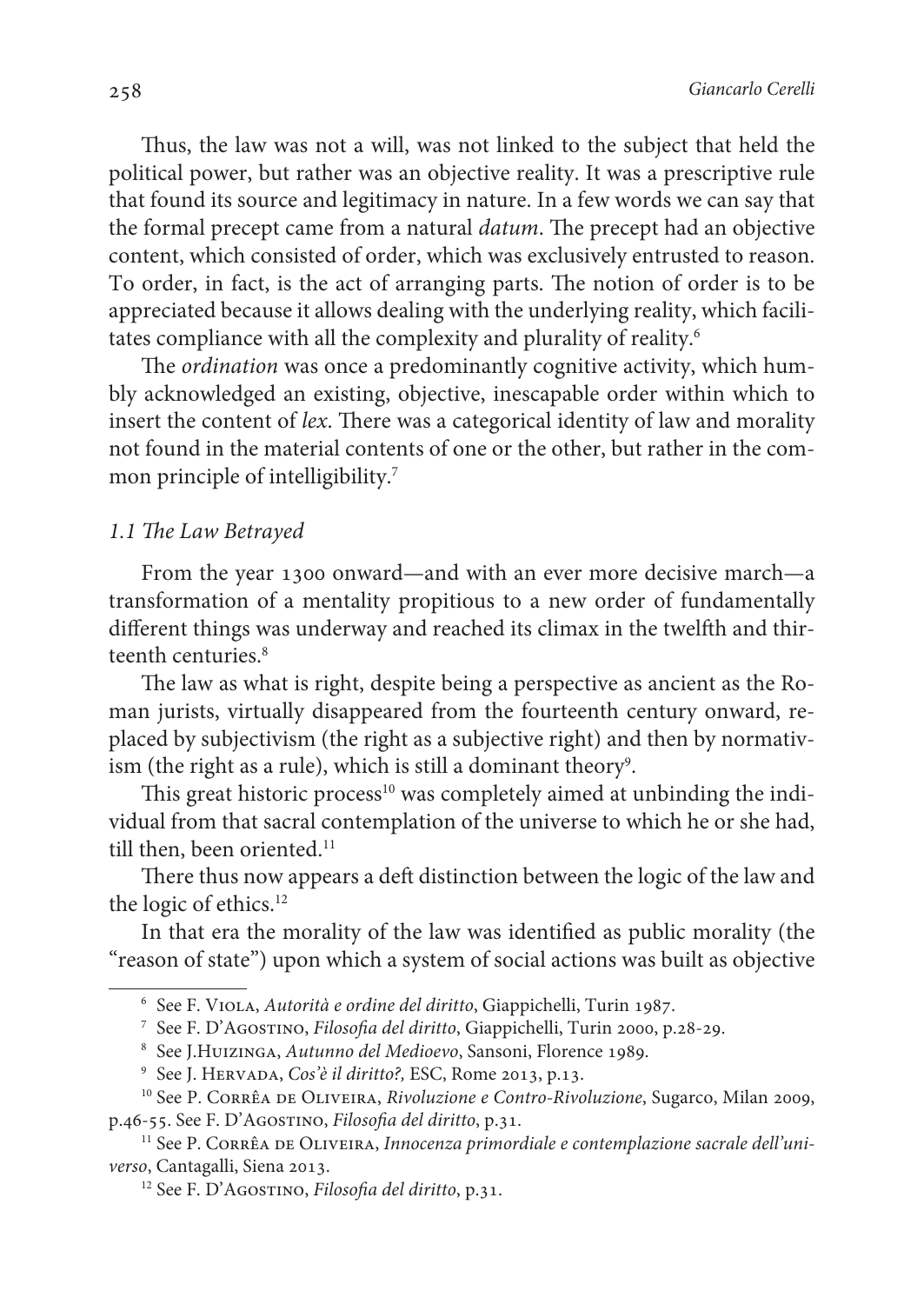and verifiable. These actions are meant to be coordinated and reciprocally cultivated, supported by the possibility and application of sanctions. On the contrary, traditional ethics recognizes an eminently private nature, devoid of a real operational value.<sup>13</sup> It is the transition from certain indifference toward general legal areas to the psychology (on the part of the new "Prince") of a watchful attention. It was a pushy attitude towards an increasing involvement in the production of law.

The law is no longer understood in its multivalent sense of lex, dear to St. Thomas, which tended to blur into *ius*. Rather it moved to the strict sense of loy, law in the modern sense. It became the authoritarian volition of the holder of a new sovereignty characterized by attributes of general sweep and rigidity.

If classical thought (Greco-Roman and Christian) had determined the essence of law within the framework of the just versus unjust, and moral versus immoral, while affirming the morality of the legal category according to its correspondence with human nature, the thought of modernity solves the problem of legal qualification by recurring to the notion of "amorality."

That is, a common truth unique to human beings is denied. Typologically, the law becomes an amoral category isolated from any reference to value or an understanding of man with respect to his ontological nature.

Respect for the law is thus no longer founded on righteousness, but on efficiency. It is based on an ability to establish itself and be obeyed through its coercive force alone. Awareness of the ontological foundation of relatedness proper to human beings, the ego, ethics and the law are interpreted within the horizon of what Sergio Cotta has defined as the "metaphysics of the absolute subject."<sup>14</sup>

#### 1.2 The Law Used as a Means to Manipulate Reality

In this perspective, the law is transformed from a science that reads nature, i.e., that grand reality where the canons of right are inscribed, into a tool for manipulating reality. The advent of modernity thus affirms freedom understood as self-determination of the will conceived as dominium.

The essential mark of modernity lies in the disclosure of a new state of affairs, which, leaving any natural order aside, claims to be based on individuality. Relativism becomes the cultural background of our time; it may be easily observed how "ethical polytheism" is one of the most expressive manifestations of nihilism.<sup>15</sup>

<sup>13</sup> Ibid, p.32.

<sup>&</sup>lt;sup>14</sup> See S. COTTA, Diritto, Persona, Mondo Umano, Giappichelli, Turin 1989, p.283.

<sup>&</sup>lt;sup>15</sup> See F. D'AGOSTINO, Diritto e Giustizia, San Paolo, Cinisello Balsamo 2000, p.121.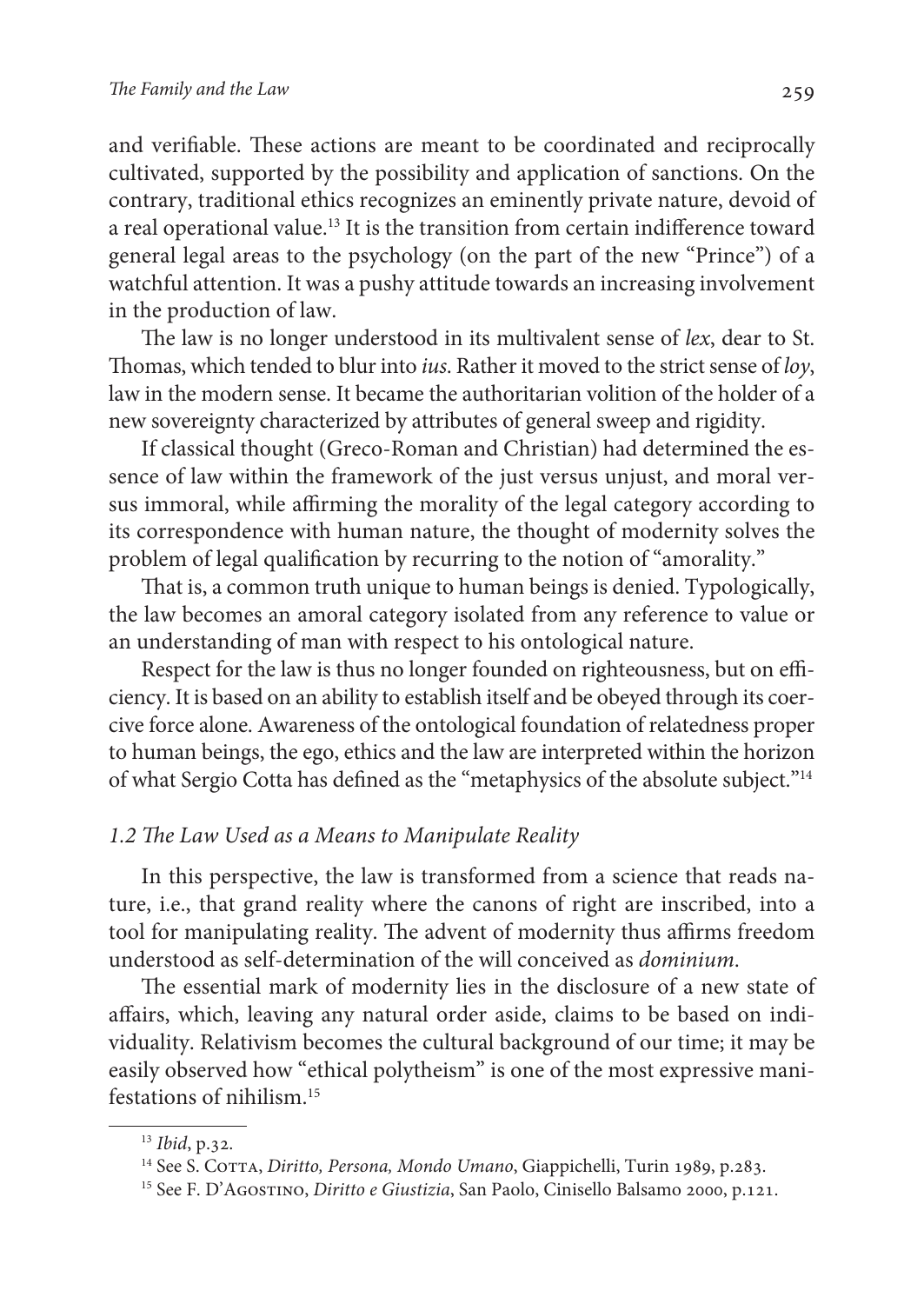One of the leading figures in contemporary bioethics—who claims the inevitability of ethical polytheism—consequently affirms how necessary it is for people to become mutually accustomed to considering the other as a "moral stranger." That is, we can live physically close, without being together, because no one is bound by any basic, common, shared values. It prevents us from speaking the same ethical language.<sup>16</sup>

## 1.3 From Law to Human Rights

A wide-open road is paved under the guise of "rights," offering what are actually anti-rights, as they are contrary to the objective natural order.

The foundation of such new human rights lies exclusively within the subject's freedom of choice, in absolute self-determination, in the transformation of every free act, or of any act consented to by the subject, into a "human right." There is a tendency to extend "human rights," intended as an unlimited exercise of freedom, while denying their foundation (i.e., an objective natural order spontaneously recognized by the intelligence).

#### **2. Family and Marriage**

Also, the family has been affected by this cultural and legal transformation. Christianity has given a previously unknown dignity to the family. Even pagan cultures knew the value of marriage.

#### 2.1 Marriage is understood as a matter of nature

Since ancient times marriage has been considered a fact of nature, and classical culture has highlighted three essential and inseparable elements:

- Venus: sexual attraction
- Eros: affective and emotional longing

Sacramentum: the commitment to a stable union, open to children, which is not yet a "sacrament" as Christians understood it. It indicates that, even in ancient societies, marriage is somehow sacred, involving the whole person's intelligence and will and not merely the emotions and senses<sup>17</sup>

<sup>&</sup>lt;sup>16</sup> See H. TRISTRAM ENGELHARDT, Foundation of Bioethics, OUP, NY 1995.

 $17$  A popular definition of marriage dating from the first half of the third century A.D., offered by the jurist Modestinus, reads, "Nuptiae sunt coniunctio maris et feminae, consortium omnis vitae, divini et humani juris comunicatio." ("The union of man and woman, a lifelong communion, sharing what depends on human and divine law.") This definition, preserved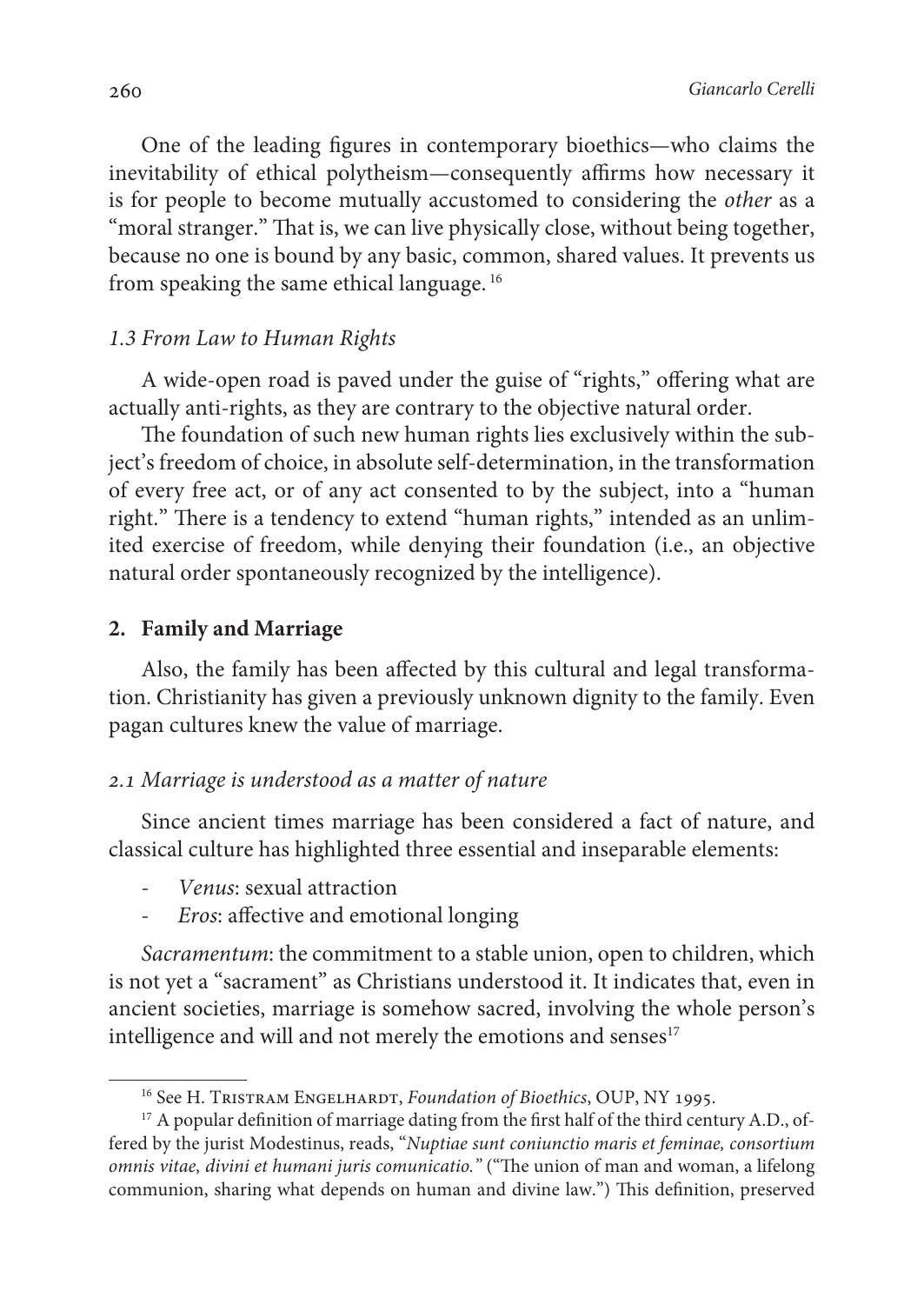Christianity, by elevating marriage to a sacrament, was able to build a civilization founded upon the family. Thus a new civilization came into being— Christendom.<sup>18</sup>

#### **3. The Revolution Attacks the Family**

A process of destruction of all natural and Christian bonds that permeated European civilization began with the decay of the Middle Ages. This process was called "Revolution'' by the Brazilian thinker Plinio Corrêa de Oliveira.<sup>19</sup> He has divided it into distinct stages. It is a process that immediately attacks the family.

## 3.1 First Revolution: The Protestant Reformation and the Renaissance

With the Renaissance and Luther's Reformation many European countries introduced divorce. Luther and the Protestant Reformation—the latter symbolically begins with the posting of Martin Luther's 95 Theses on the Wittenberg Cathedral door on October 31, 1517 attacked the sanctity of marriage proclaimed by the Catholic Church.

In his De Captivitate Babylonica Ecclesiae Luther permitted divorce, later re-affirming it with greater strength in his Sermon on Marriage, which lists three reasons for divorce—impotence, adultery, and rejection of spousal duty.

Luther did not hesitate to consider marriage merely an agreement of human nature, the objectives of which fail when they can no longer be pursued. Protestant divorce theorists tend to bracket the sacrament—the institutional element—by insisting instead on eros as understanding and concord between the spouses. Thus one of three pillars constituting marriage is put into question.

in the *Digest* ( $23:2:1$ ), promulgated in  $533$  A.D. by the Emperor Justinian—is taken, almost verbatim, in the Institutes of Justinian (1:9:1), also published in 533 A.D. For quotations from the Roman rhetoricians offering similar definitions, see P. LANFRANCHI, Le definizioni e il concetto del matrimonio nei retori romani, SDHI, Rome 1936, p.3-12. A few years prior to Modestinus Ulpian said of this *coniunctio*, "which we call marriage," that it was a natural law, because "taught by nature to every living thing on land, at sea and in the air" (cf. Ulpiano, Institutions, Book I, D. 1:1:1:3). The work dates from the reign of Caracalla (A.D. 212-217). With this he took a *topos* of the Roman doctrine of natural law. See CICERO, De Off. 1:40:11, "Commune autem animantium omnium est coniunctionis appetitus procreandi causa et cura quae dumeorum, quae procreate sint." ("Common then to all living beings is the mating desire to procreate and to take care of those who have been begotten.")

 $18$  See M. INTROVIGNE, Sì alla famiglia! Manifesto per un'istituzione in pericolo, Sugarco, Milan 2014, p.31-35.

<sup>&</sup>lt;sup>19</sup> See P. CORRÊA DE OLIVEIRA, Rivoluzione e Contro-Rivoluzione.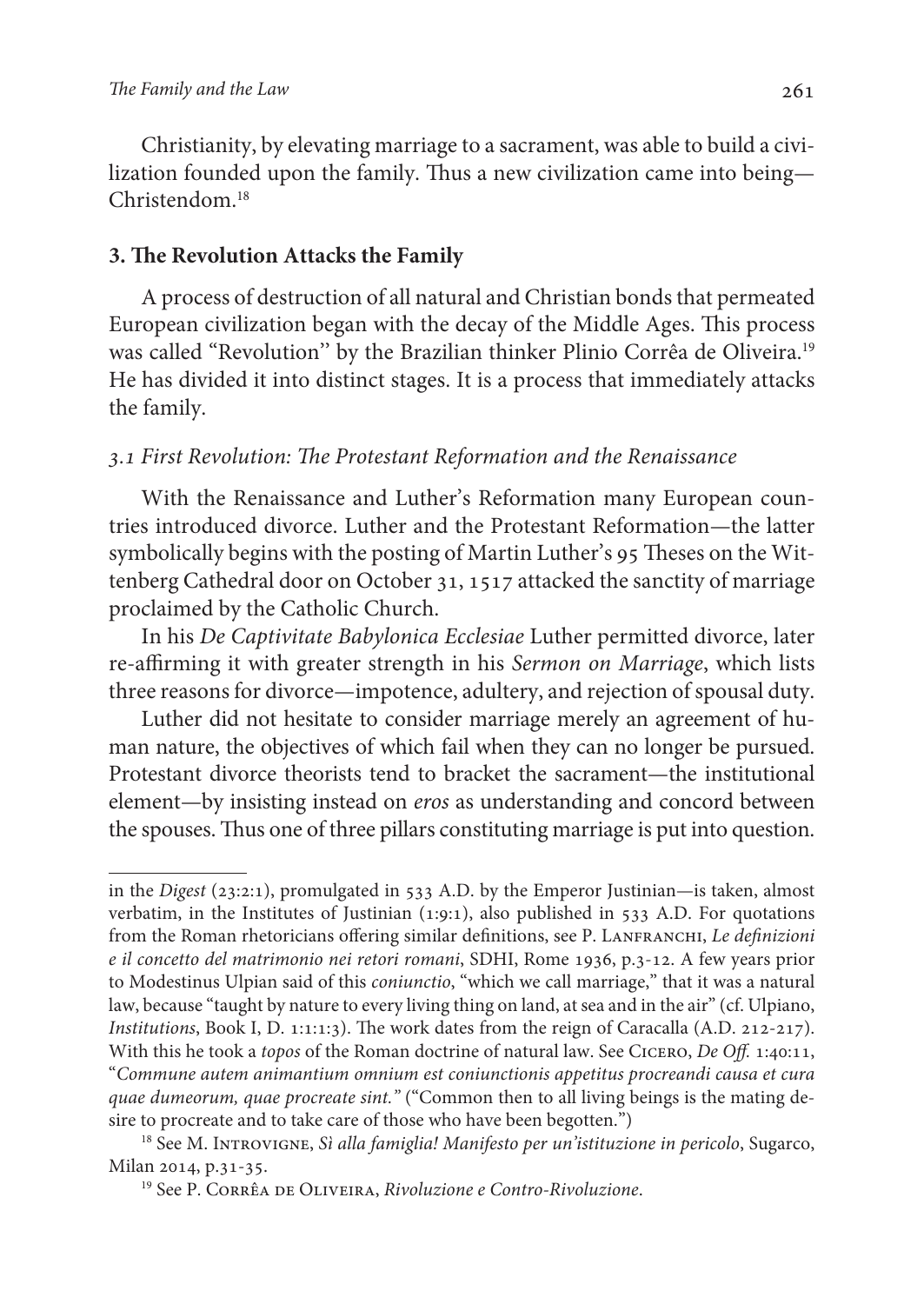## 3.2 Second Revolution: The Enlightenment and the French Revolution

With the Enlightenment and the French Revolution divorce is introduced into new countries. Intermediate bodies interposed between the individual and the state—among which stands the family—are considered harmful and abolished by the Loi Le Chapelier of 1791.

It is during the Enlightenment, in particular, that the family goes from being the basic unit and foundation of society to fertile legal soil for initiating a societal transformation.<sup>20</sup> We find confirmation of this in Cesare Beccaria's On Crimes and Punishments, where an openly ideological perspective on the "traditional" family model is showcased:

Fatal and authorized injustices were approved by even the most enlightened men, and exercised by the freest republics considered society as unions of families rather than as unions of men. There are a hundred thousand men, or else a hundred thousand families each composed of five persons including the head that represents them. If the association is made for families, there will be twenty thousand men and eighty thousand slaves. If the association is one of men, there will be a hundred thousand citizens, and no slaves.

Beccaria continues by stating that,

the first case there will be a republic, and twenty thousand small monarchies composing it. In the second, a republican spirit will cause inspiration not only in the streets and in national meetings, but also in the home, where much of the happiness or misery of men is to be found.<sup>21</sup>

These statements condense the Enlightenment lawyers' and philosophers' claims to free man from the institution of the family, criticized for its hierarchical structure, challenging the husband and father's authority. Moreover, they demanded the emancipation of women and children, as well as claiming the related demand of free choice in love. They desired the assimilation of natural children to their legitimate liberty under the principle of equality. They deleted any element that could somehow reflect the religious spirit of marriage, by considering it solely a legal transaction that bent individual interests to the needs of family institution. Many of these claims were echoed

 $20$  Jean Bodin clearly defined, in the *Déclaration royale* of November 26, 1636, registered in parliament on December 19, "that marriages are the arable land of the States, the source and origin of civil society and the foundation of families make up the republics," in A. LEFEBvre-Teilhard, Le mariage en France du XVI e au XVIII e siècle: l'emprise croissante de l'Etat, Paris 1996, p.256.

<sup>21</sup> C. Beccaria, Dei delitti e delle pene, Giuffrè, Milano 1964, p.121.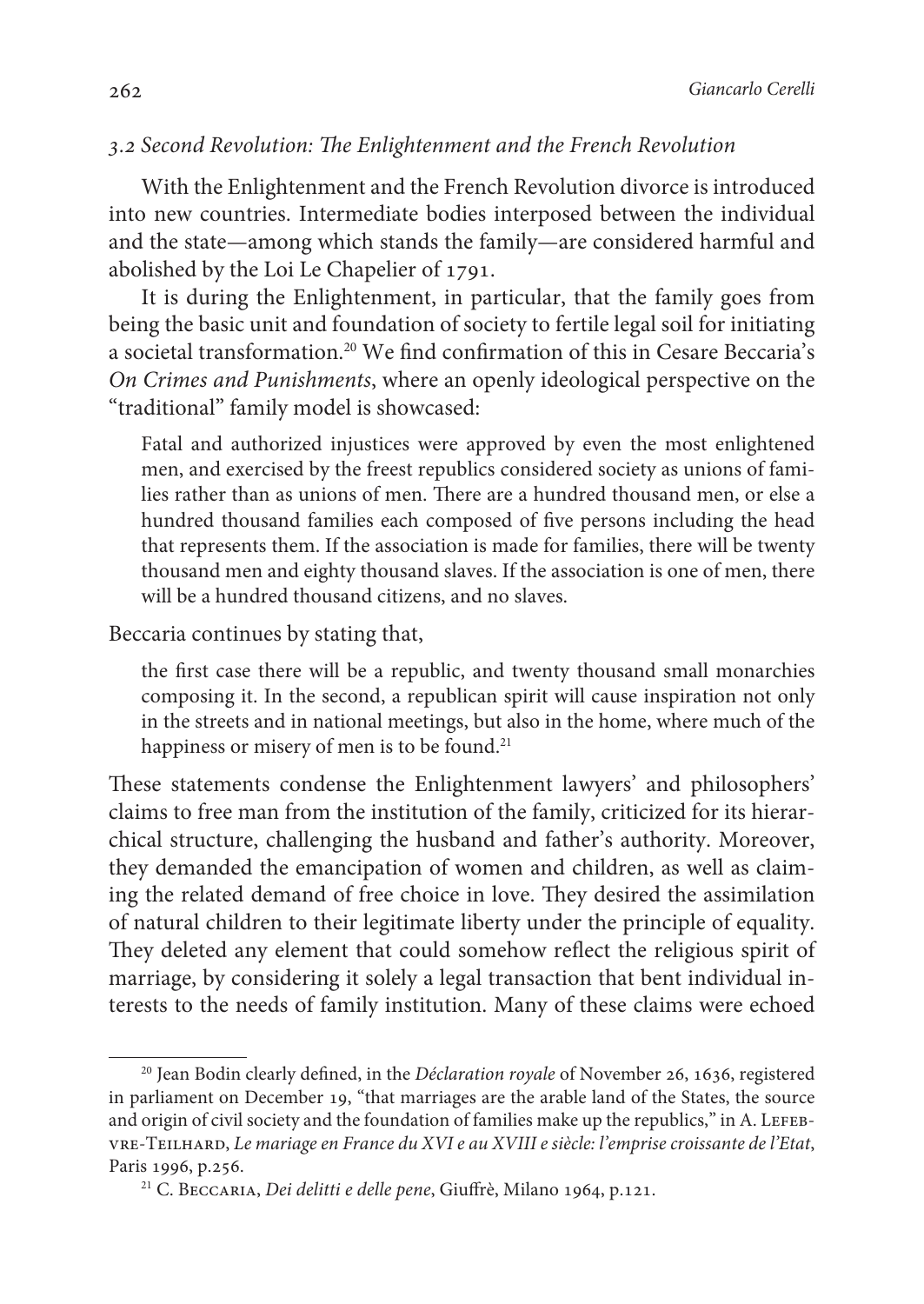during the Revolution of '68, confirming the unity of the revolutionary process we will see later.

It is also true that a complete break between civil and religious marriage arrived with the French Revolution.<sup>22</sup> The revolutionary effort, bent on change (and thus on weakening the social and family structure), took an interest in relationships between parents and their children. Wrapped within a pretext of alleviating an alleged social inequality, the revolutionaries concealed their goal of undermining all social authorities, beginning with the parent. A class struggle ante litteram appeared for the first time within the family itself.

With the Decree of August 28, 1792 paternal power was abolished and replaced by the joint supervision of both spouses together in the interests of the children. The goal was to deprive fathers of their authority in connection with the reform of the inheritance system, along egalitarian lines.<sup>23</sup>

The loss of the father's power to freely dispose of his assets engraved itself deeply upon the relationship between parents and children. Fathers lost not only the right to disinherit but also the freedom to make a will favoring certain children at the expense of others. From this moment onward, a structural transformation of the family began, with consequences of increasing aggression up till the present day. The family thus lost its importance as a social institution in favor of the rights of individual members.

The revolutionary regimes of the late eighteenth century, emancipated completely from religious power, began to rule on the question of divorce. The French Constitution of 1791 declared that the loi ne considère le mariage que comme contrat civil, and divorce by mutual consent was introduced the following year. The Code Napoléon regulated it. At this historical juncture, eros—one of three elements holds marriage together—is now no longer understood as harmony, but rather as a sentimental affection.<sup>24</sup>

#### 3.3 Third Revolution: Communism

Marxism latches onto the Gnostic utopia of the French Revolution in order to build a new world. Marx says that "the history of any society that has existed so far is the history of class struggle."25 Historical materialism "sci-

<sup>&</sup>lt;sup>22</sup> See D. LOMBARDI, Storia del matrimonio dal medioevo a oggi, il Mulino, Bologna (2008), p. 193.

<sup>&</sup>lt;sup>23</sup> See M. CAVINA, Il padre spodestato. L'autorità paterna dall'antichità a oggi, Laterza, Bari 2007, p.242.

<sup>&</sup>lt;sup>24</sup> See M. INTROVIGNE, Sì alla famiglia! Manifesto per un'istituzione in pericolo, ... p.32.

<sup>&</sup>lt;sup>25</sup> See K.MARX, F. ENGELS, *The Manifesto of the Communist Party: Authorized English* Translation Edited and Annotated by Friedrich Engels, Charles H. Kerr & Co., Chicago 1906.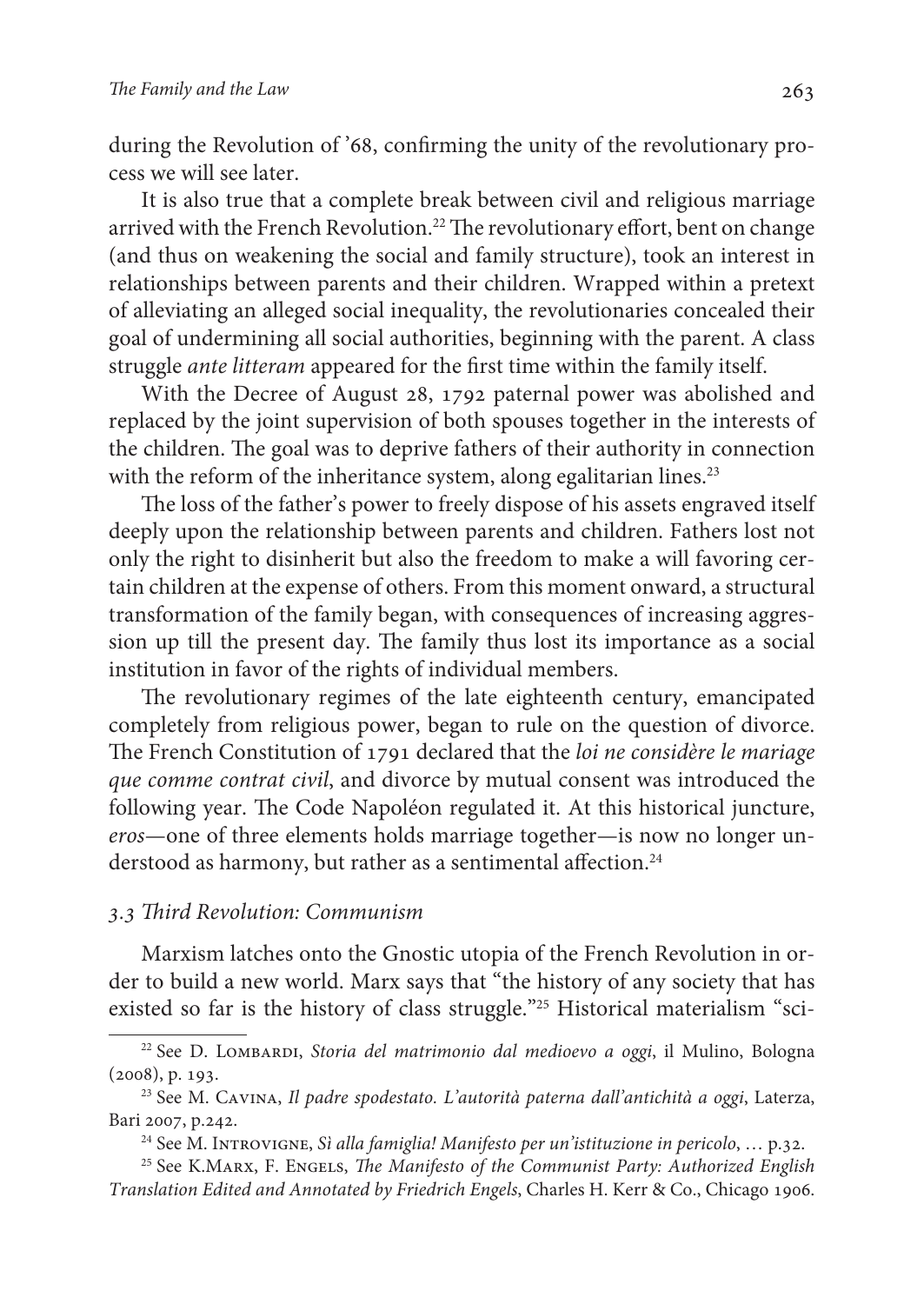entifically" ensures that history marches towards communism. Man is given the task of contributing to historical development, consisting of a negative phase—the destruction of all organizations opposed to communism (family, religion, property, social authority). This is followed by a positive phase—the Communist Eden, a kingdom of happiness in full equality.<sup>26</sup>

In the mid-nineteenth century the fathers of communist ideology theorized about the thesis—formulated by Friedrich Engels and fully shared by Karl Marx—that women's liberation is "the measure of universal emancipation."<sup>27</sup> For the revolutionary this large social group was numerous enough to constitute, or exceed, half of the total population. It was a social group that had suffered under "autocracy," and thus awaited "liberation." Such are the women who bore up under male oppression within the walls of domesticity. Such class struggle within the family had already been theorized upon and had roots in the French Revolution.

Revolutionary Russia in the 1920s pursued the liberalization of marriage and sexual behavior while attenuating the State's intervention in the private sphere, thereby anticipating trends that have gathered strength in several Western European nations in recent years.

Responsibility for marriage and divorce was diverted from the Russian Orthodox Church, and divorce was authorized on the basis of one simple question from the public registrar. Cohabitating unions were treated as registered marriages. Equality between men and women was proclaimed, all distinctions between legitimate and illegitimate children abolished, and abortion was decriminalized. The family codes of 1918 and 1926 respectively proposed an alternative family model to bourgeois patriarchy. It was one founded on the union of "a couple of free and equal workers," and it was a union which could easily be dissolved.<sup>28</sup>

In such a situation even the sentimental dimension of eros was lost, reducing marriage to the undiluted satisfaction of sexual desire. It is worth mentioning that socialist Russia—which in 1926 made divorce an absolute right for each spouse and by 1935 had nearly one divorce for every two marriages was forced to change its policy for demographic and military reasons, subsequently subjecting divorce to more stringent conditions with the Decrees of June 27, 1936. $^{29}$ 

<sup>&</sup>lt;sup>26</sup> For more on these concepts, see F. OCARIZ, Il marxismo ideologia della rivoluzione, Ares, Milan 1997; A. Del Noce, Lezioni sul marxismo, Giuffrè, Milan 1977.

<sup>27</sup> See MEW, 20, 242 and 32, 583.

 $28$  See D. LOMBARDI, Storia del matrimonio dal medioevo a oggi, p.235.

<sup>&</sup>lt;sup>29</sup> See J. GAUDEMET, Il matrimonio in occidente, SEI, Turin 1989, p.317.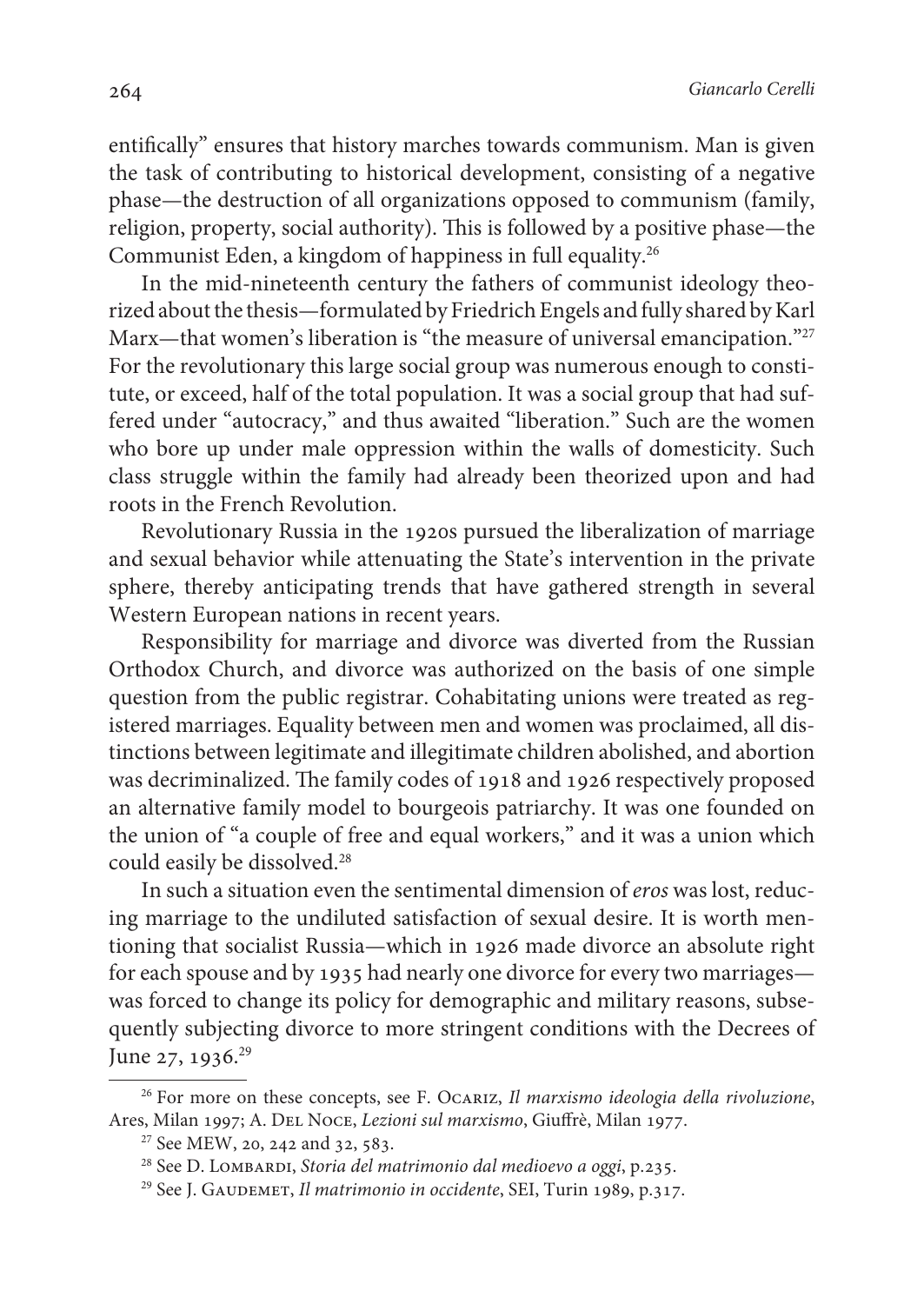#### 3.4 Fourth Revolution: 1968

The Fourth Revolution appeared with the student riots of '68, a cultural revolution proclaiming the primacy of desire. Free abortion and contraception, legalized drugs, and the rejection of any sexual morality became the watchwords of the student movement. It is with this Fourth Revolution that the disruption of marriage and family arrived in Italy.

Italy had resisted revolution against the family with greater resilience than other European countries, thanks to the strong presence of the Catholic Church.

Compared with other European Constitutions, the text of the Italian Constitution defined the structure of the family quite strictly. Article 29 of the Italian Constitution recognizes the rights of the family, defining it as a "natural society'' and identifying its foundation as marriage. While affirming a principle of equality between spouses, it also authorizes the legislature to place limits on equality for the sake of "safeguarding the family unit." By calling it a "natural society," the Constitution means that the family, in its deep structure, is not created by the State but pre-exists it. It is thereby subtracted from the State's manipulative will. It is not subject even to the "spirit of time."

Until the mid-twentieth century (and in Italy till the 1970s), the family was protected as a "group" and bearer of a "superior interest" for individual members. It was important to safeguard the family's stability for the good of the whole society. With 1968, however, a number of "egalitarian" reforms significantly affecting the institution of the family were implemented in various European countries.

#### **4. The Fourth Revolution in Italy: The Law as the Revolution's Tool**

Italy ultimately gave way to such "reforms."

A series of legislative actions of liberal inspiration contributed decisively to redefining the idea of family in Italy. The Law of December 1, 1970, No. 898 introduced the divorce concordat (or rather the dissolution of marriage, or termination of the civil effects of marriage) and was later confirmed by referendum in 1974. This happened more than four centuries after the UK, and almost two centuries after France, inflicting a final blow to the principle of marital indissolubility. There was the reform of family law, the Statute of May 19, 1975 No.151, to which we will return later. The Statute of July 29, 1975, No.405, on family counseling, which under the pretext of ensuring conscious and responsible reproduction, propagated a massive spread of contraceptives.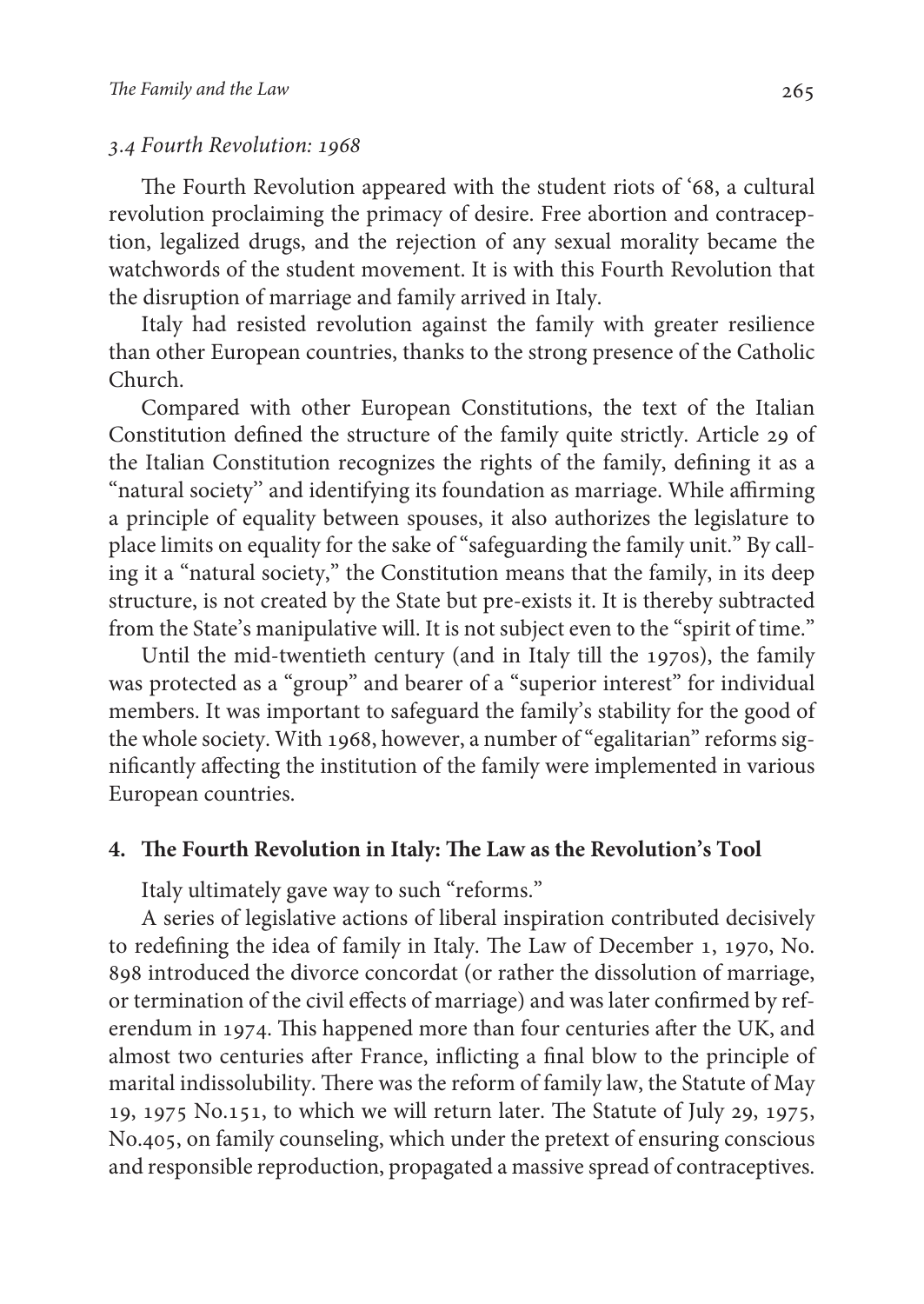It revolutionized behavior and made Italy one of the countries with the lowest birth rates in the twenty-first century. Last but not least was the Statute of May 22, 1978 No.194, which introduced abortion and which was later confirmed by referendum in 1981.

## 4.1 The Family Law Reform of 1975

The family reform law, entitled Statute May 19, 1975, No.151, changed the organization and structure of the family significantly. The family model prior to the 1975 reform privileged the "institutional" aspect of family relationships. It still identified and protected the family model as a social "group." Following the reform, it favored a subjective and individualistic interpretation. Primary importance was given to the rights and interests of individual family members at the expense of the interests of the family as a group. In this sense, the organization of the family structure changed its appearance. Before the 1975 reform the hierarchical aspect based on the marital and parental rights of the householder was primary. A father was responsible for keeping the family group together. By contrast, the 1975 reform favored a diarchy, forcing the legislature to provide for the intervention of the judiciary to resolve any conflicts between spouses that this new family structure might produce. A judge's intervention was designed specifically to protect the child's interest as supreme.

## 4.2 The Child's Interest and Filiation Reform

With the 1968 revolution the "interest of the child" became an imperative even in legal terms. It was a concept of fundamental importance in current family law. Although too imprecise and susceptible to so many varied interpretations, it acquired a central role that it previously never had. In the regulation of relations between parents and children, primacy of place was no longer given to parental rights but rather to their duties to care for and educate their children. "Parental authority" was thus replaced by "parental responsibility."<sup>30</sup>

<sup>&</sup>lt;sup>30</sup> Before the implementation of the 2012 reform, which occurred with the Statute of December 28, 2013, No.154, with the term potestas indicated, the allocation of potestas in relation to a person vis-à-vis another, who in turn assumes, thereby assumes a position of "respect." Parental authority was a functional authority whose finality was the begetting of children, who are minors. This recognized in parents a set of functions which—precisely due to the nature of potestas itself—was of a personal nature, not being delegated to third parties.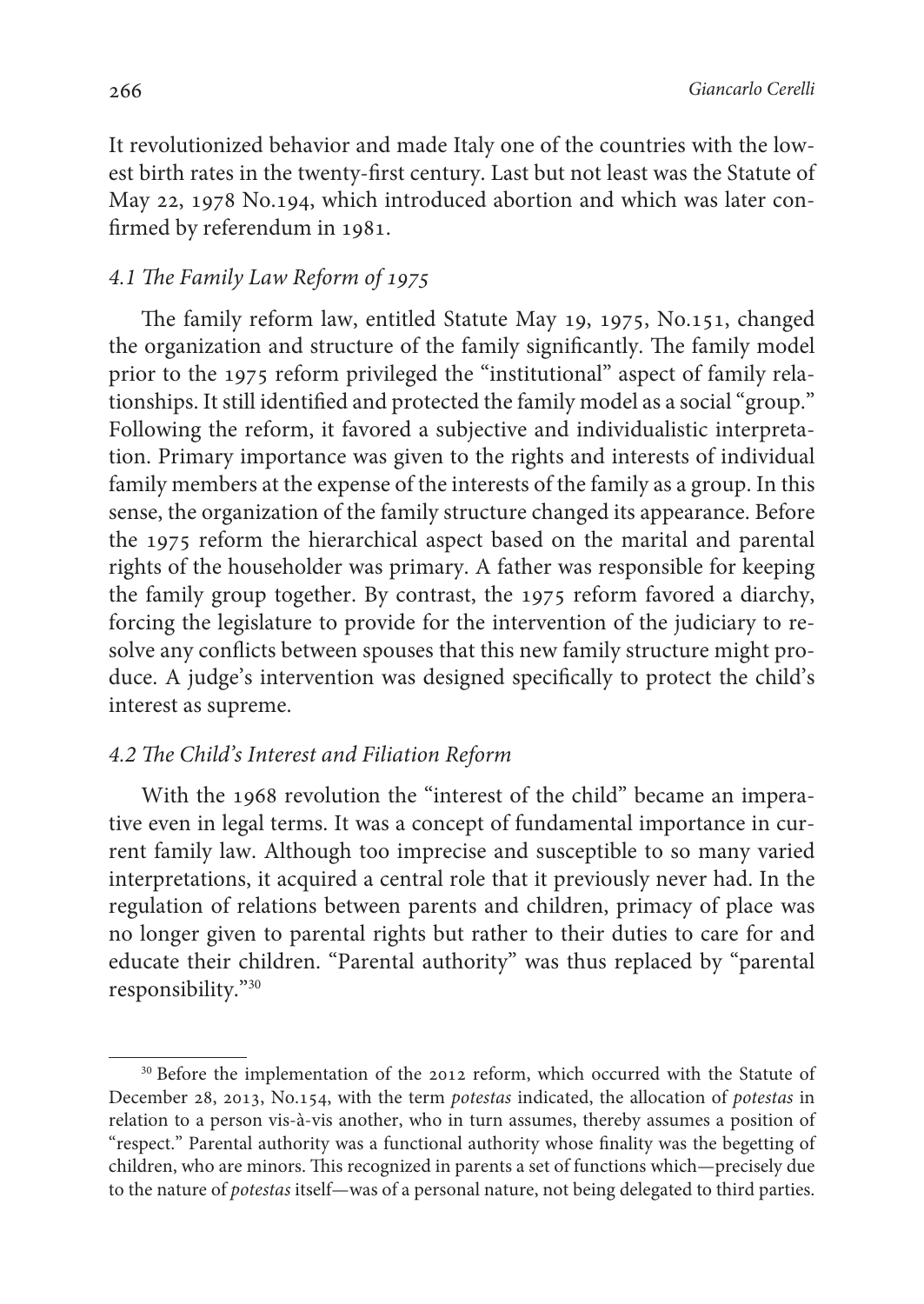Filiation reform, with its underlying purpose of devaluing the family as a family group, verbally reformulated the terminology of "parental authority" to be a character of "office of private law," which the doctrine had already assigned this same power.<sup>31</sup> In this way, it finally abandoned the configuration of authority to the terms of individual rights.

## 4.3 Individual autonomy and the right to self-determination

As noted above, family law reform encouraged individual autonomy and a satisfaction of individual human needs in the face of group interests. This perspective likewise opened a path to the exercise of a "right to self-determination" on the part of each family member.<sup>32</sup>

To understand this reversal of perspective which the family has undergone, it is useful to note how legal separation is understood by the legislator—namely, as a tool for the spouse's self-protection. The spouses may ask to separate when they can no longer stay together, even if there are no specific subjective reasons.<sup>33</sup>

<sup>&</sup>lt;sup>31</sup> The Statute of December 10, 2012, No.219 "proclaimed the principle of the uniqueness of the state of filiation," thus blurring any distinction between legitimate and illegitimate children. The removal of this distinction, hailed by many, favors weakening marriage as an institution, however. It divides filiation and marriage in relation to the child's legal status, protected, in any order of relations, as an autonomous value independent of any bond that may exist between the parents. Dividing filiation from marriage enacts a program aimed at weakening marriage as an institution. Actually, there was a precedent to this — namely, when the Statute of February 19, 2004, No. 40, on the regulation of assisted reproduction, covered, under its Article 5, "life partners" seeking access to medically assisted procreation techniques. A vision of marriage as the locus of procreation was thereby ideologically defeated, with near total indifference.

 $32$  A right to "self-determination" was coined for the first time by the feminist movement in the 1960s. They claim full autonomy for women in sexual and reproductive choices, including abortion. Currently the right to self-determination within the family is associated with the pursuit of "self-realization," self-interest and one's own happiness. It is a right to self-determination often exercised to the detriment of other family members. This right appears as a founding principle of Civil Cassation Judgment No. 2183/2013, recognizing the protection of an individual family member's rights, rather than those of the family community itself, representing a fundamental pivot away from previous case law, which instead protected the "family community." According to the Supreme Court (of Italy), one spouse's disaffection and, in particular, a felt need, after years of unhappy marriage, to pack up and demand separation is sufficient to demonstrate the impossibility of domestic partnership provided in law, and so to allow a constitutionally guaranteed freedom for a spouse to dissolve the union.

<sup>&</sup>lt;sup>33</sup> See P. UNGARI, Storia del diritto di famiglia in Italia, il Mulino, Bologna 2002, p.249.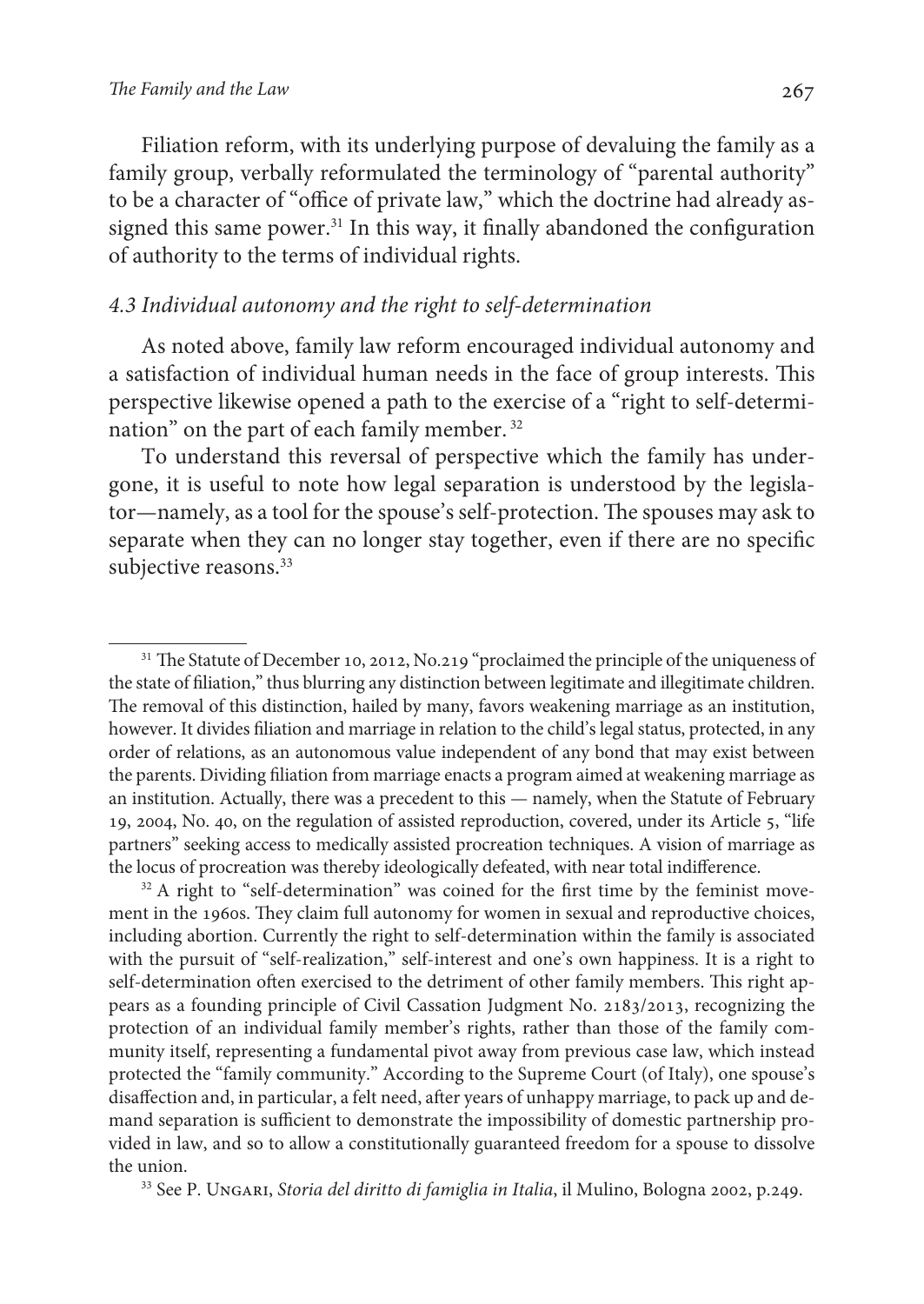So the absence of conjugal affection—which occurs when the will to end domestic partnership can be inferred from the behavior of at least one of the spouses—is sufficient for a right to separate and, later, divorce.<sup>34</sup> The consequence of this over the years has been an increase in the number of separations and divorces, thanks to legislation oriented toward permitting termination of marriage more easily.<sup>35</sup> The introduction of divorce, together with the reform of family law, has achieved a "privatization" of the marital relationship.36 It becomes an interrelationship linked to the permanence of ongoing consensus, <sup>37</sup> aimed at fulfilling individual rather than the family's primary interest.<sup>38</sup> Article 8 of the European Convention of Human Rights and the Charter of Fundamental Rights of the European Union Article 7 reaffirms

<sup>35</sup> This is the case of the recent Italian law No. 55 of 2015, which came into force on May 26, 2015. Accordingly, the dissolution of the civil effects of marriage with the application of the new short-term for the divorce takes just six months if the separation was consensual, and twelve months if the separation was of a judicial nature. Up to this point, separation time that had to pass from the separation to the request for divorce was three years. So-called "easy divorce" must not be neglected, as it essentially privatizes the pathological moment of marriage. It is possible to divorce—under D.L. 132/2014, converted into l. 162/2014—without going through the courts but instead proceeding to so-called assisted negotiation with the aid of attorney, or by going alone to the registrar of the municipality of residence.

<sup>36</sup> In common law countries the privatization process of marriage has been the subject of extensive debate. See M. Grossberg, "How to Give the Present a Past? Family Law in the United States 1950-2000," in Katz, Eekelaar, McLean (eds.) Cross Currents: Family Law and Policy in the U.S. and England, Oxford U.P., UK 2000, p.21; N. Katz, Individual Rights and Family Relationships, IBID, p.621; J. EEKELAAR, The End of an Era, IBID, p.637; G. Doug-LAS, Marriage, Cohabitation, and Parenthood from Contract to Status?, IBID, p.211; W.J. WADLINGTON, Marriage: An Institution in Transition and Redefinition, IBID, p.235; D.D. Meyer, "The Paradox of Family Privacy," in Vanderbilt Law Rev, 2000, p.527. In France, I. THÉRY, Le démariage, Justice et vie privée, Paris 1996; ID., Couple, filiation et parenté aujourd'hui, le droit face aux mutations de la famille et de la vie privée, Paris 1998. In Spain, see E. Roca, Familia y cambio social (De la "casa" a la persona), Madrid 1999.

<sup>37</sup> See L. CARRARO, "Il nuovo diritto di famiglia," in Rivista di diritto civile, I, 1975, p.96. More recently, favor a revolutionary take on reform, see L. Barbiera, "L'umanizzazione del diritto di famiglia," in Rassegna di diritto civile, 1992, p.264.

<sup>38</sup> In this sense see E. Russo, *Le convenzioni matrimoniali ed altri saggi sul nuovo dirit*to di famiglia, 17, Milan 1983, p.45. See also for further considerations and references, A. JANNARELLI, E. QUADRI, "La rilevanza costituzionale della famiglia: prospettive comparatistiche", in A. Pizzorusso, V. Varano (eds.), L'influenza dei valori costituzionali sui sistemi giuridici contemporanei, I, Milan 1985, p.29. Cf. as well V. POCAR, P. RONFANI, La famiglia e il diritto, Bari 1998, p.7; M. SESTA, "Privato e pubblico nei progetti di legge in materia familiare," in Studi in onore di Pietro Rescigno, II, 1, Milan 1998, p.817; L. MENGONI, "La famiglia

<sup>&</sup>lt;sup>34</sup> See E. QUADRI, Divorzio nel diritto civile e internazionale, in Digesto, Discipline privatistiche, sezione civile, UTET, Turin 2012.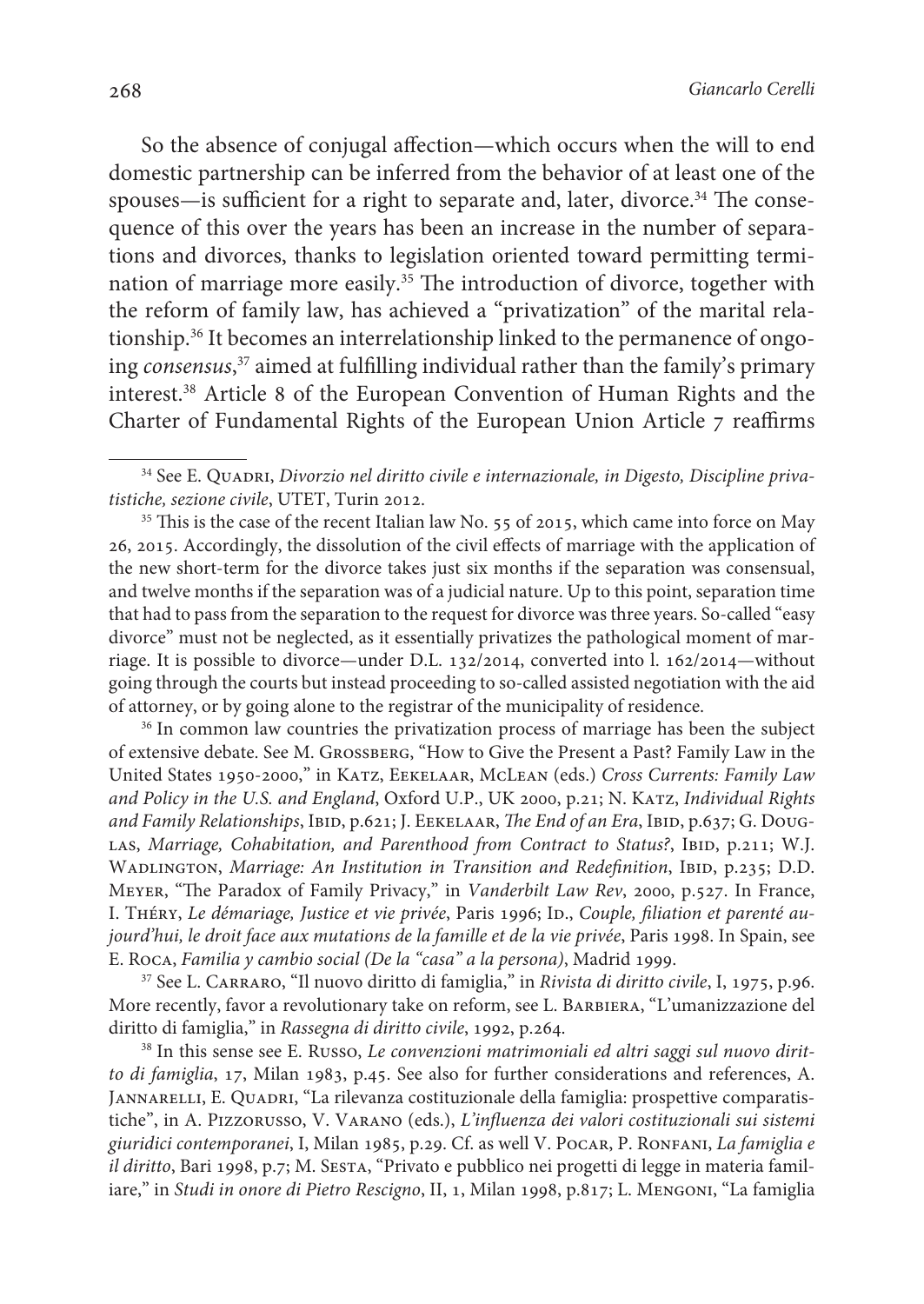this conception of family life as protection of the interest of privacy and freedom of self-determination.

## 4.4 The Courts of Justice and the attempt to redefine the family

In this regard, however, it should be noted that the European courts of justice<sup>39</sup> have attempted to redefine the family by means of "creative"<sup>40</sup> judicial decisions, paving the way for an ideological route to interpret Article 12 of the European Court of Human Rights (ECHR). The latter had provided a man's and woman's right to marry and found a family—in the light of the provisions of Article 8 ECHR, enshrining a right to respect private life and family life.<sup>41</sup> This right, however, is viewed by the courts as an elastic concept unmoored from any natural foundation, which thus ends up having no boundaries whatsoever.

To confirm this, the well-known judgment of ECHR, Schalk and Kopf v. Austria, June 24, 2010 is paradigmatic.42 Here the Strasbourg Court considered it artificial to support heterosexual couples, whereas same-sex couples cannot enjoy family life in accordance with Article 8 of ECHR. Article 8 of the ECHR has become the pillar of the Strasbourg judges' creative jurisprudence and is understood as an elastic concept, an umbrella under which all those

<sup>41</sup> The Court informs us that the "notion of 'private life'... is an elastic concept that includes the right to self-determination and elements such as... sexual identity, sexual orientation and sexual life, and the right to compliance with the decision whether to have or not to have a child" (ECHR Judgment SH and others v. Austria, April 1, 2010).

<sup>42</sup> In that case, according to ECHR, the right to marry would not necessarily be limited to marriage between persons of opposite sex but must be understood in the sense that every man and every woman has a right to marry, without limits and constraints with respect to the spouse's sex.

nell'ordinamento giuridico italiano", in La famiglia crocevia della tensione tra "pubblico" e "privato." Milan 1979, p.286.

<sup>&</sup>lt;sup>39</sup> This pivot has taken place, first and foremost, in the European Court of Human Rights, which, as we know, is not an EU institution and whose judgments are not directly binding on the Member States.

<sup>40</sup> The creative aspect of the law is, in fact, recognized and theorized as such by authoritative representatives of the European Court of Human Rights. Of particular significance for this mentality is the following passage from a lecture by Christos Rozakis at the World Conference on Constitutional Justice held in Cape Town, South Africa, January 22-24, 2009. In this lecture, entitled "The Interaction Between the European Court of Human Rights and the Other Courts," Rozakis, who served as Vice President of the European Court of Human Rights till 2011, says that in the absence "of a legislative and an executive power at the central level, the Courts are almost obliged assume the role of the legislature." The full text is available at: www.venice.coe.int/WCCJ/Papers/ECHR\_Rozakis\_E.pdf [ accessed 5/20/2017.]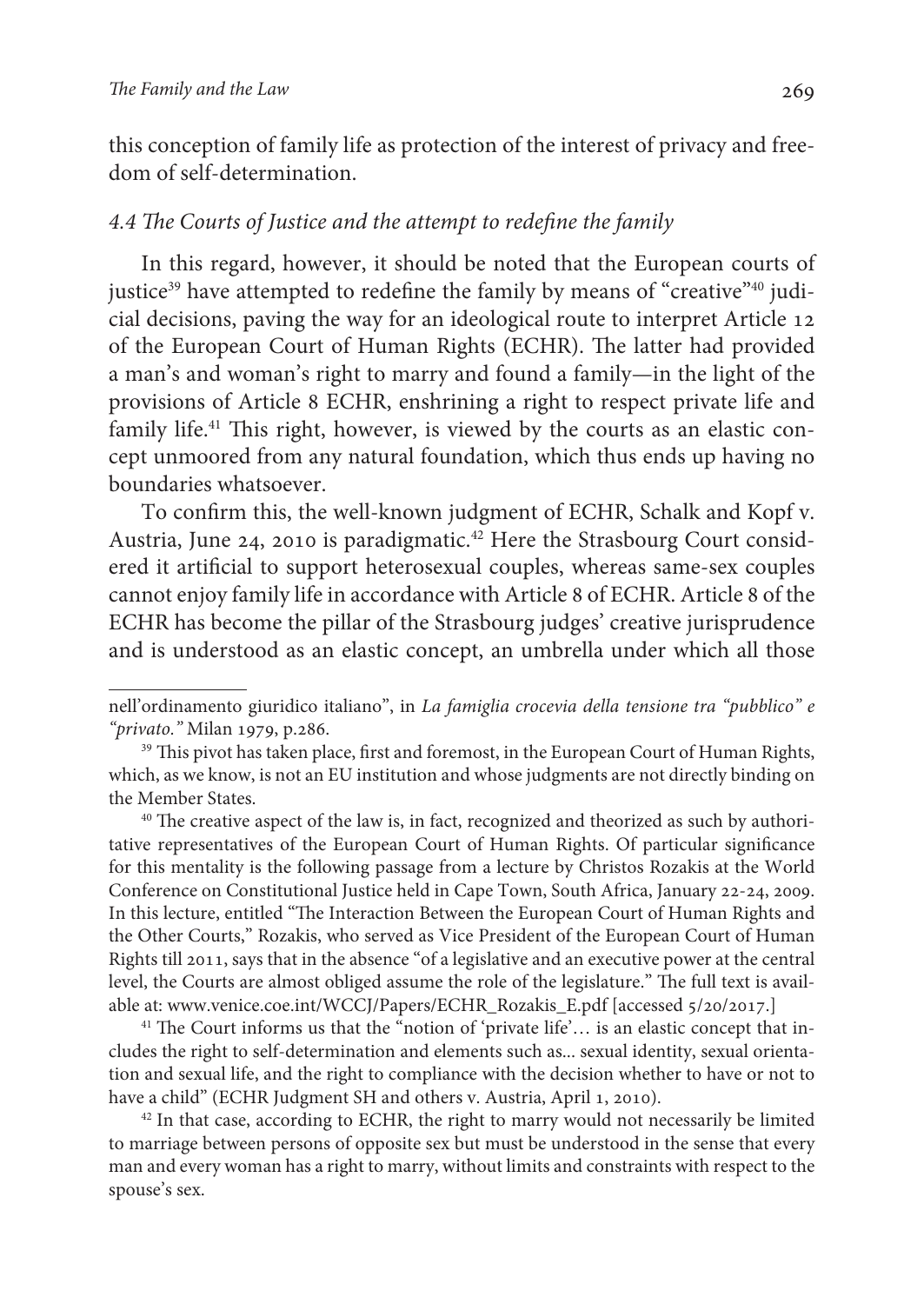who have relations can find as a basis the constitutive, but scarcely legal,<sup>43</sup> category of "affection" for shelter.<sup>44</sup>

Marriage is not a "love contract." The proof of this is that a loveless marriage can still be a legally valid one.<sup>45</sup>

The work of the courts of justice is also crucial in the redefinition of the family. The interpretation that courts give to Article 14 ECHR cannot be neglected. That provision, which deals with prohibitions on discrimination, is interpreted not so much as a protection from persecutory behaviors as a right for everyone—whatever one's subjective and changing sexual orientation—to everything. It includes those institutions, such as marriage and family, that, by their foundational scope as a social consortium, demand objectivity and stability.

In line with this trend, the Charter of Fundamental Rights signed in Nice in 2000, and enforced in 2009, removed all references to the natural datum. Article 9, in fact, guarantees a right to marry and to found a family but without specifying who may do so.

Such endeavors of decomposition and deconstruction of the natural family<sup>46</sup> are implemented with a view to rebuilding it on a new basis, however, contrary to the natural law.<sup>47</sup>

## 4.5 The Influence of Gender Ideology

To pursue its objective, the anthropological revolution makes use of the weapon of law.48 One of the main architects of this revolution—fully embed-

<sup>43</sup> Affection bears no legal significance, being, like friendship, unprovable, unquantifiable, and unmeasurable. If the foundation of marriage and family was affection only, this would legitimize, as unfortunately happens, the ending of a marriage relationship when affection is no longer present.

<sup>&</sup>lt;sup>44</sup> It not only considers the natural fact irrelevant. It is contrived, since the only legally relevant reality is the individual's desire, the mere affection, sufficient to attribute the character of family to any union, regardless of the component's gender identity and sexual orientation (ECHR judgment Gas and Dubois, March 15, 2012).

<sup>45</sup> See G. Dalla Torre, "Una Carta chiarissima," in Avvenire: quotidiano di ispirazione cattolica, June 3, 2015, p.1.

<sup>46</sup> P. Donati, La famiglia nella società relazionale, Franco Angeli, Milan 1994, p.392, speaks of an "emptying" (svuotamento).

<sup>47</sup> See M. Ronco, "La tutela penale della persona e le ricadute giuridiche dell'ideologia di genere," in Cristianità, anno XXXIX, n.359, Jan.-March 2011, p.23-44 and "Identità sessuale e identità di genere" in Quaderni di Iustitia, F. D'AGOSTINO (ed.), Giuffrè, Milan 2012, p.65 ff. See also F. D'AGOSTINO (ed.), Identità sessuale e identità di genere, Giuffrè, Milan 2012, p.1.

<sup>48</sup> See M. Ronco, "Il diritto al servizio della vita o contro la vita?", in Cristianità, 328 (2005), p.5-14.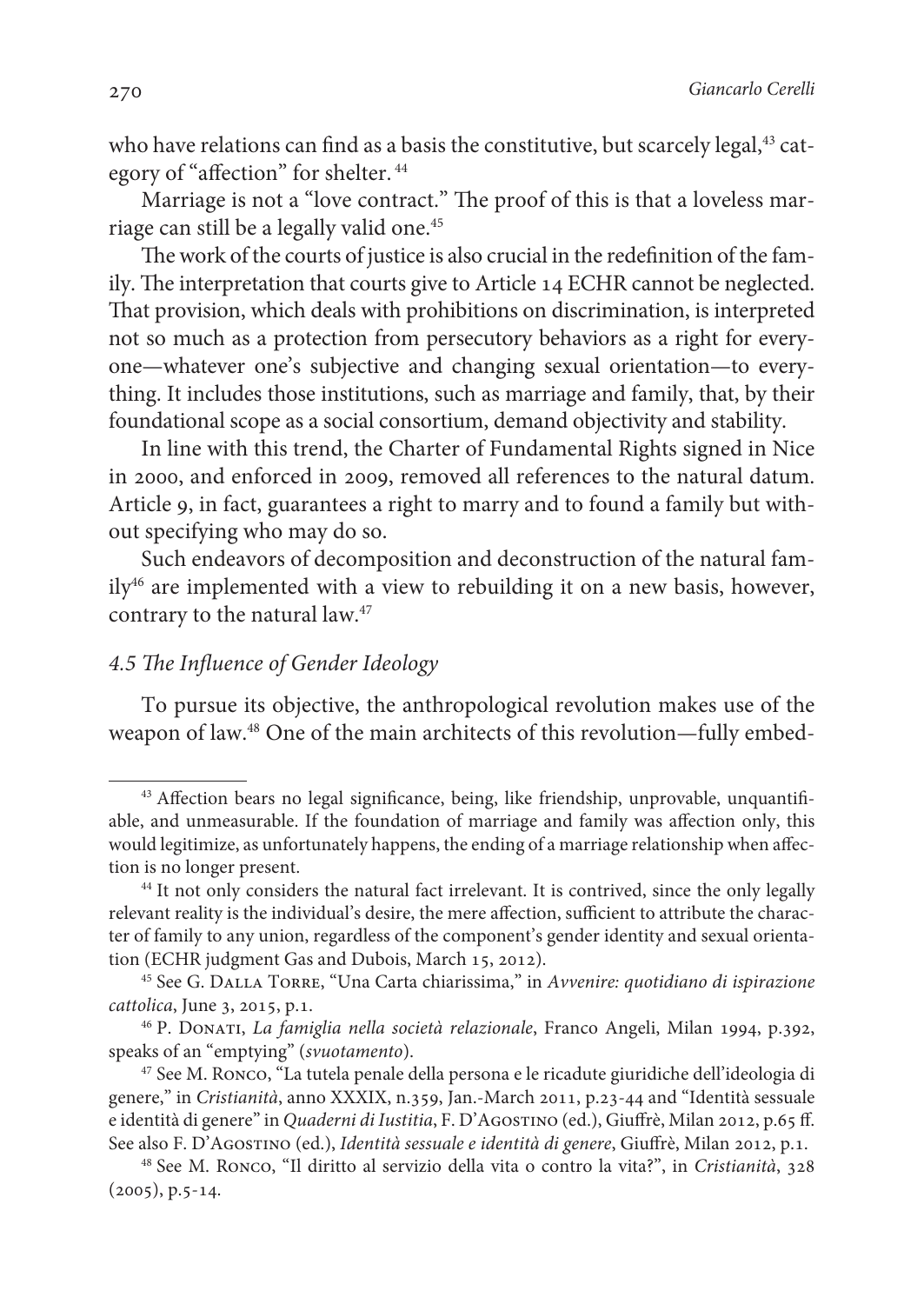ded in the Fourth Revolution—are the promoters of gender ideology<sup>49</sup> and LGBT ideology,<sup>50</sup> both pursuing a formidable symbolic goal.<sup>51</sup> Namely, to render officially same-sex unions equivalent to marriage, which, according to natural law and fundamental constitutional recognitions (Article 29 of the Italian Constitution) constitute the family.<sup>52</sup> The legal strategy so often adopted seeks to impose through judicial decree what is not covered by the statue.

Under the pretext of overcoming alleged gender inequalities, gender ideology profoundly wounds the beauty of sexual difference, substituting for this a sterile neutrality of social roles and relations between the sexes that, at a deep level, rejects that wealth which a human being carries within him or herself.

We mentioned earlier how the law has been transformed from a science that reads nature, the great reality where the canons of right were written, into a tool to manipulate reality. This is achieved by opening the arbitrary road that presents as "rights." These are authentic anti-rights that are contrary to the objective natural order.

<sup>50</sup> See J. Nicolosi, Reparative Therapy of Male Homosexuality: A Reparative Approach, Rowman & Littlefield, Oxford 2004. Also on this theme, see G. GAMBINO, Le unioni omosessuali. Un problema di filosofia del diritto, Giuffrè, Milan 2007, p.83-114.

<sup>51</sup> On the symbolic recognition of same-sex unions, see Sulla valenza simbolica del riconoscimento delle unioni gay, F. D'Agostino, Riconoscere le convivenze? Le scorciatoie delle provocazioni, "La verità sulla famiglia. Matrimonio e unioni di fatto nelle parole di Benedetto XVI", in Quaderni dell'Osservatore Romano, No.77, Vatican City, p.73-74. See also G. Rossi BARILLI, Storia del movimento gay in Italia, Feltrinelli, Milan 1999, p.211-212.

 $52$  It is useful to point out that gays, unlike persons with SSA, are those who identify themselves with a socio-political ideology, according to which SSA is not just normal but fully comparable to heterosexuality. Not all people with same-sex tendencies, however, identify themselves with the LGBT movement. Gays are still a minority, albeit a loud and highly visible one. See R. MARCHESINI, "L'identità di genere," I Quaderni del Timone, Ed. Art, Milan 2007, p.51-52. For detailed discussion of gay thoughts and problems underlying the recognition of samesex unions and the terminological difference between gay, non-gay and queer, see G. Gambino, in particular p.33-40, for a deeper understanding of the semantic meanings of SSA.

<sup>&</sup>lt;sup>49</sup> For a clarification of gender theory, see M.A. PEETERS, Il Gender. Una questione politica e culturale, San Paolo, Cinisello Balsamo 2014; L. Palazzani, Identità di genere come problema biogiuridico, in Identità sessuale e identità di genere, Giuffrè, Milan 2012, p.7; F. D'Agostino, Sessualità. Premesse teoriche di una riflessione giuridica, Giappichelli, Turin 2014, p.67 ff., La teoria del gender e l'origine dell'omosessualità, San Paolo, Cinisello Balsamo 2012; L. PALAZzani, Sex/gender: gli equivoci dell'uguaglianza, Giappichelli, Turin 2011; D. O'Leary, Maschi o femmine? La guerra del genere, Rubbettino, Soveria Mannelli 2006; L. Palazzani, Identità di genere? Dalla differenza alla in-differenza sessuale nel diritto, San Paolo, Cinisello Balsamo 2008. See also, for a clarification of the psychological mechanisms, dynamics, and evolutionary stages affecting the construction of gender identity, J. Nicolosi, Shame and Attachment Loss: The Practical Work of Reparative Therapy, IVP Academic, Downers Grove 2009.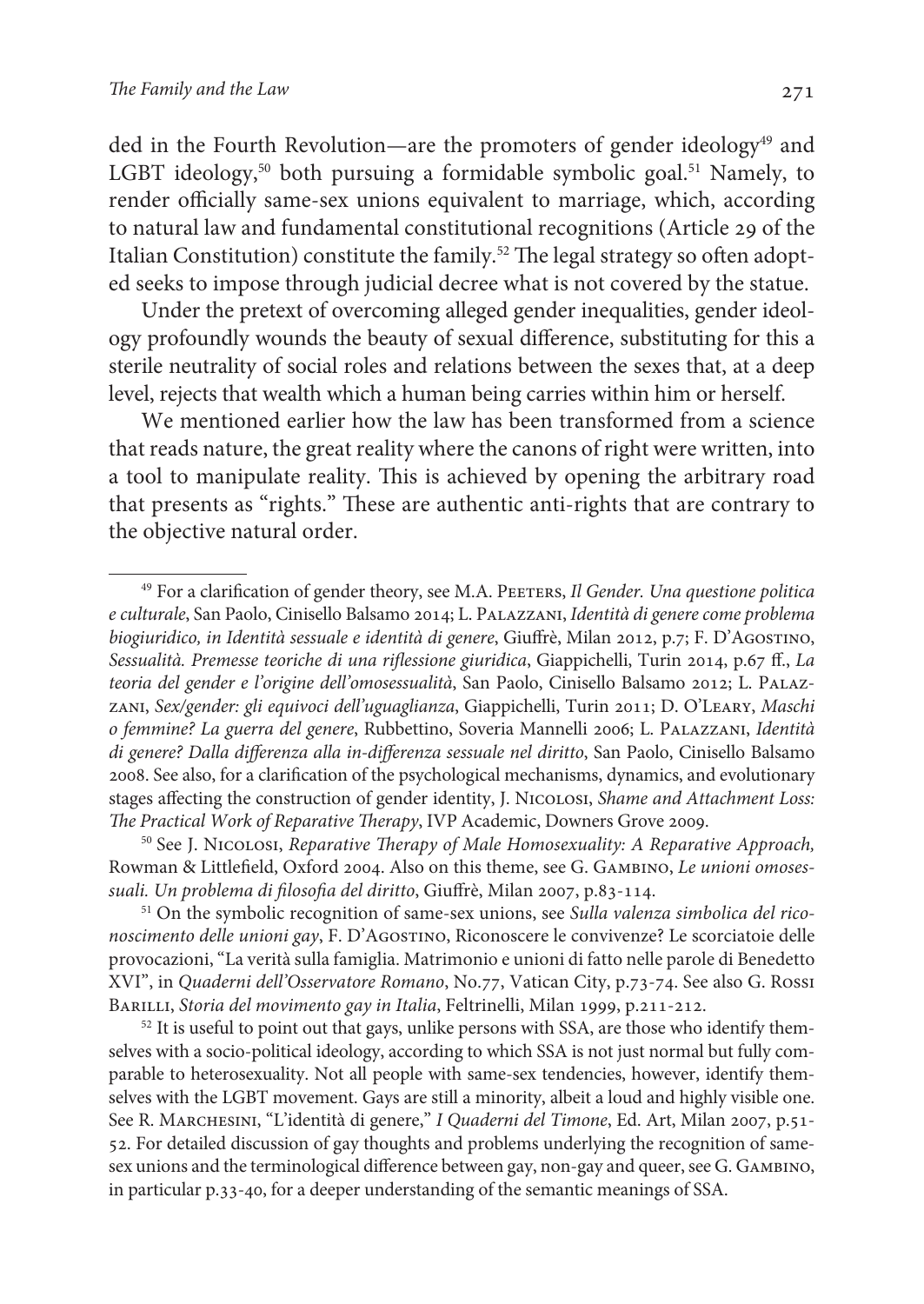## 4.6 The New Paradigm of Human Rights

Beginning in the 1950s, a new paradigm of "human rights" was promoted with the support of the World Health Organization and the World Bank<sup>53</sup> and found a new impetus for implementation at the United Nations Conference of 1994 in Cairo and the United Nations Conference of 1995 in Beijing.<sup>54</sup>

The Cairo Conference laid the foundations of the new ethical model of the "right to reproductive health." The Beijing Conference proposed the concept of "gender" as the normative, political, social and economic pillar of a new world order, inviting governments to "spread the Gender agenda" in every political program, and in every public or private institution. As Mary Ann Glendon has noticed, two factors globally contribute to the rapprochement among systems of family law—the empowerment of women and the affirmation of human rights for the international agenda.<sup>55</sup>

#### 4.7 Can Same-Sex Marriage Exist?

It is by deploying this approach that powerful lobbies have managed to institutionalize same sex marriages and unions in several countries, often with the support of courts of justice at the top of the judicial apparatus.

Same-sex marriage is permitted by the laws of different countries now.<sup>56</sup> Same-sex marriage is one of the primary demands of LGBT lobby. This policy stems from a desire to eliminate legislative differences in the treatment of heterosexual marriages and same-sex unions on the assumption that sexual relationships are an expression of sexuality, and that the right to marriage is an inalien-

<sup>53</sup> See M. Ronco, "Il diritto al servizio della vita o contro la vita?"

<sup>&</sup>lt;sup>54</sup> See M.A. PEETERS, La mondialisation de la révolution culturelle occidentale, Institute for Intercultural Dialogue Dynamics, Paris 2007, especially p.111-196, which masterfully describes this process and the support provided to it by international UN bodies. See D. O'Leary The Gender Agenda: Redefining Equality, Vital Issues Press, Lafayette LA 1997.

<sup>&</sup>lt;sup>55</sup> M.A. GLENDON, The Transformation of Family Law: State, Law and Family in the United States and Western Europe, University of Chicago Press, Chicago 1997.

<sup>&</sup>lt;sup>56</sup> As of this writing two persons of the same sex can marry in the following countries: Argentina, Belgium, Brazil, Canada, Denmark, Finland (in early 2017), France, Greenland, Iceland, Ireland, Luxembourg, Mexico (in the capitol and two states of the Union), the Netherlands, Norway, Portugal, South Africa, Spain, Sweden, the United Kingdom (in much of the country), the United States (in the capitol and in 37 states of the Union), Uruguay and New Zealand. Also, in Malta, Israel, and in the Caribbean countries of Aruba, Curaçao and St. Maartens, although same-sex marriage is not allowed, same-sex marriages conducted elsewhere are registered. Many countries have different ways to render same-sex unions legal. Allowed to marry or not, gays often have access to these kinds of civil union.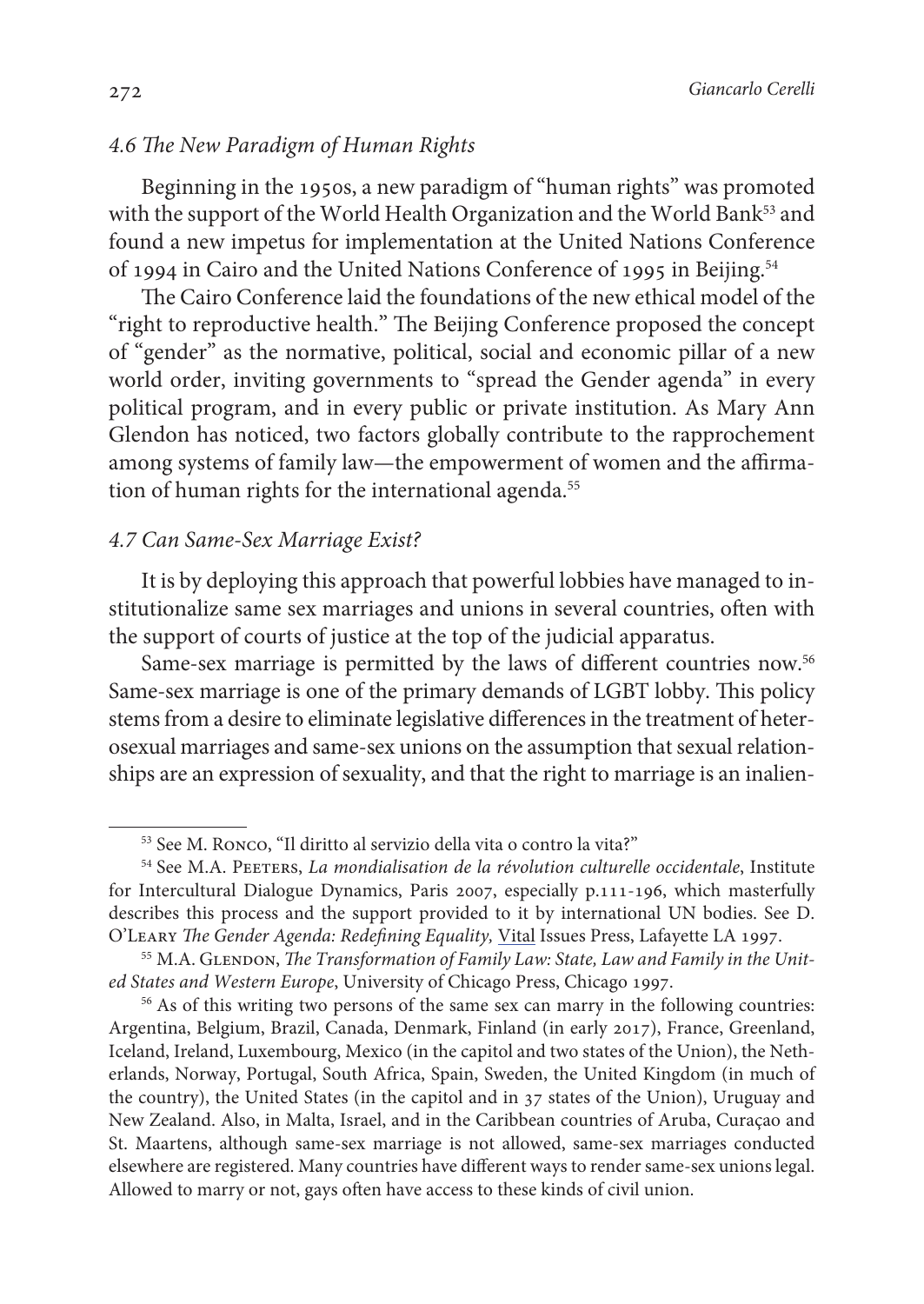able right of the person.<sup>57</sup> This political demand, which has caught Parliament's attention in Italy,<sup>58</sup> conceals a powerfully ideological and symbolic value. It claims, from a perspective dear to "gender" ideology, to overcome sex differences as bearers of inequality and to undermine sexual differentiation, proceeding from its claim to render equivalent the union of a man and woman based on marriage to a union of two persons of the same sex. Among other things, such same-sex unions also make one last symbolic claim—that of rendering samesex parents by law. The laws of countries governing same-sex unions and marriages also provide same-sex partners with a right to adoption—and when they do not, law courts do so. In such cases law is used as a tool to artificially change both the natural datum and the cultures of peoples.

An attentive observer can surely see how community institutions and judges in Strasbourg are forcibly projecting a color and a shade onto the EU Member States' national laws regarding the subjects of marriage and family as well as (given their intimate connections with the same) filiation, fertility and education.

One example is the European Parliament Resolution of May 24, 2012, on the battle against homophobia in Europe, which "believes that the fundamental rights of LGBT people would be better protected if they had access to legal institutions, such as domestic partnership, registered partnerships or marriage. It highlights the fact that sixteen Member States offer these opportunities, and calls on other Member States to consider them.

The real distinction, then, is between gender-friendly legislation and nongender-friendly laws. This likewise applies to those countries wishing to join the

<sup>58</sup> The Cirinnà Bill on same-sex civil union, which in essence is a para-marriage, is being examined in Parliament as of this writing. While employing the term "civil unions," however, the Cirinnà Bill expressly refers in its articles to what our legal regime reserves for matrimonial arrangements. Among other things it contains reversibility of appeal and inheritance rights. It is even expected that so-called stepchild adoption offers a possibility granted samesex partners to adopt a child who is the adopted child a partner. The only right not provided by the bill is full adoption, but European courts have long established that once an EU state approves a law on "civil unions," they are assigned the same status as a marriage between a man and a woman. Through any form of recognition putting them on the same level as marriage, comparable situations must conform to the same regime, with all that this implies. In other words, until the registered partnerships are not introduced into the system, there will be no conditions for Strasbourg judges to invoke respect for the prohibition of discrimination between comparable situations (recognized and marital unions). The risk, then (as has happened in other countries), is that once a step toward civil unions is taken, the slide towars same-sex marriage eventually will be imposed by judicial fiat.

<sup>&</sup>lt;sup>57</sup> See S. RIONDATO, "Diritto penale della famiglia," vol. IV, in PAOLO ZATTI, (ed.), Trattato di diritto di famiglia, Giuffrè, Milan 2011, p.88.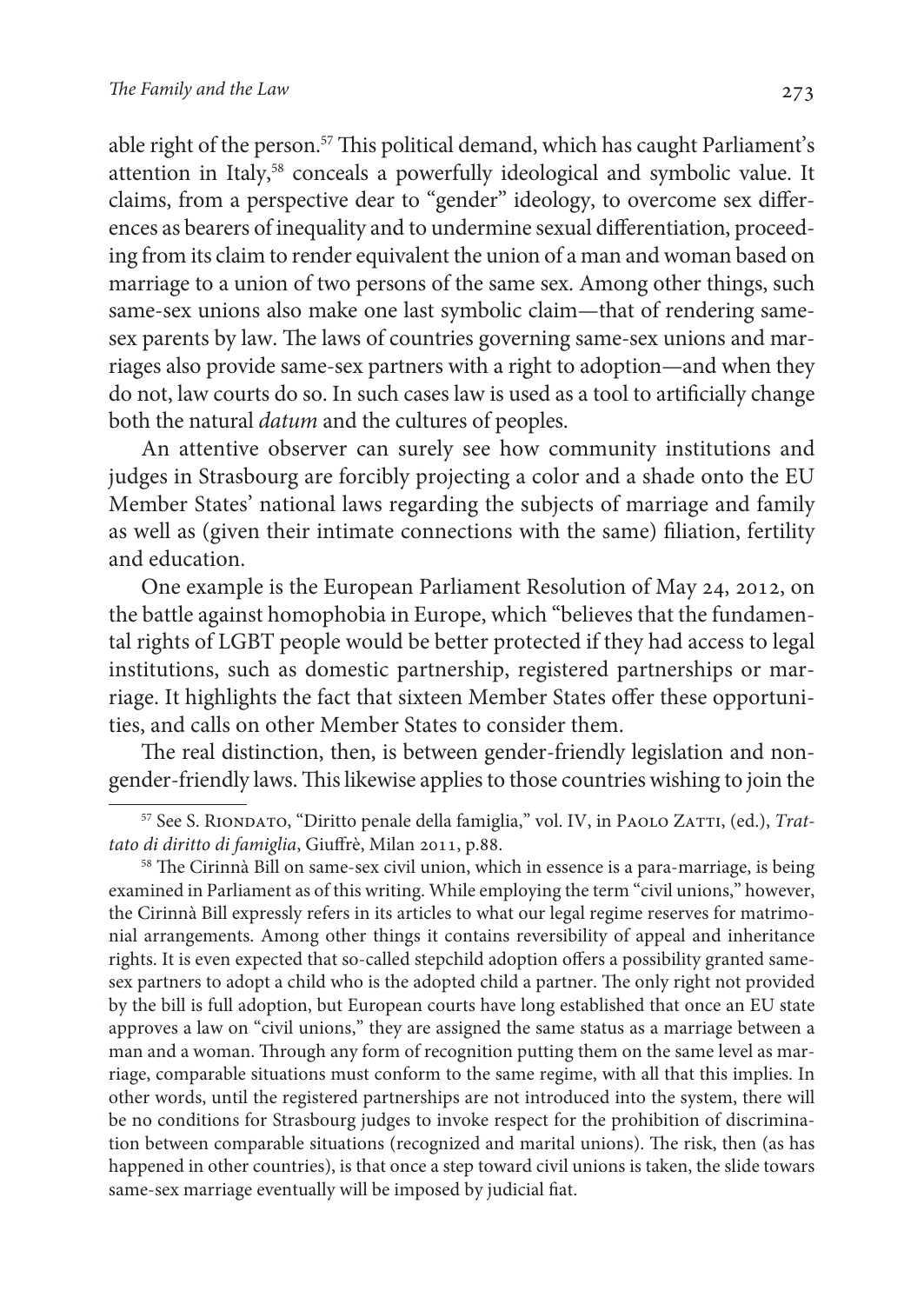European Union, which are obliged to ratify the Convention on Human Rights and, thus, to deal with the creative interpretations of the Strasbourg Court.

Gender should be understood as a new pillar around which not only the discipline of marriage and the family are being reshaped but also adoption, fertilization and educational programs, by introducing a species of neo-legal language ("Parent A" and "Parent B" instead of "father" and "mother"; "gestation for others" instead of "rent-a-womb"; egg "donation" instead of egg "sale" etc.)

It is within this context that anti-homophobia laws have gained such importance in several countries while pursuing a dual goal. On the one hand, the laws aim definitively to remove the perspective of family law anchored in the natural datum and, on the other, to prohibit discrimination such that everyone has a right to everything, reassuming, as in recent slogans, the "right" to a wedding and a child for everybody.<sup>59</sup>

### 4.8 The Redefinition of Marriage

As noted earlier, we are witnessing the privatization and redefinition of the family as an institution. This means that the institutional aspects of family and family status, which have a public significance, are losing ground to a subjectification of the family and marriage, which are considered more and more a private affair.

This leads us to a family prototype that we can define as "on demand." You can freely decide to take and leave one type of family for another, chosen among many models, according to your taste and desire, as often as you like.

It seems we are proceeding toward a type of "liquid" family within an increasingly fluid society, one lacking any points of reference.<sup>60</sup> Increasing emphasis is put on emotion-based relationships, predisposing laws that favor these. As we move towards legislation favorable to a type of marriage based on the tyrannical inconsistency of emotion, there will be no reason for this to be permanent or even limited to two people.

#### 4.9 What is Marriage?

This situation doubtless weakens the family as an institution. In fact, marriage is a peculiar form of union and a lifestyle with basic characteristics that

<sup>59</sup> See D. Airoma, Omofobia, "unioni civili e 'matrimonio' gay nel quadro europeo, consultabile su," http://comunitambrosiana.org/2013/11/01/ omofobia-unioni-civili-e-matrimonio-gay-nel-quadro-europeo-di-domenico-airoma.

<sup>60</sup> See Z. Bauman, Liquid Modernity, Polity Press, Cambridge 2000, and Liquid Love: On the Frailty of Human Bonds, Polity, Cambridge 2003.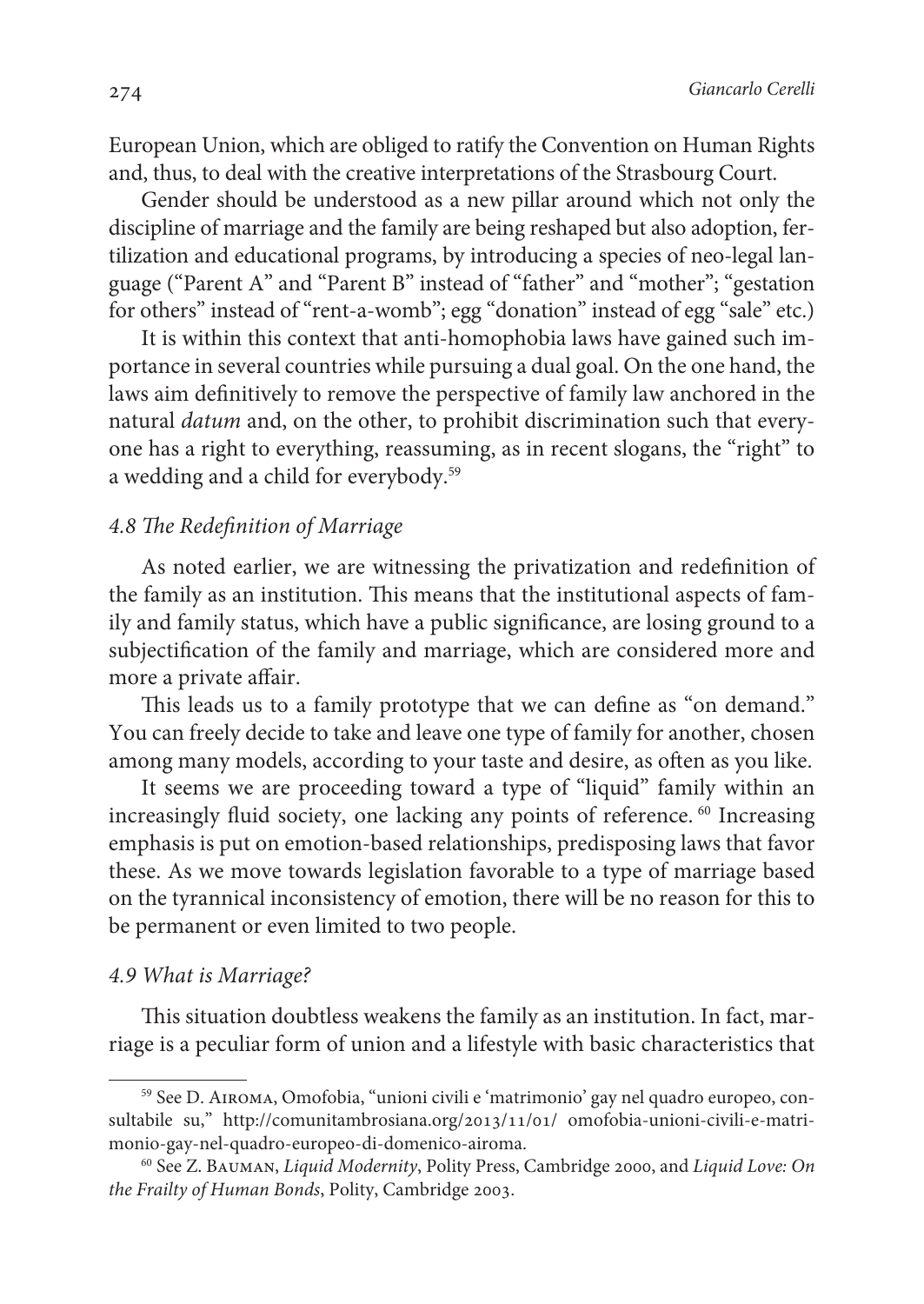do not depend on individual or cultural preferences. In essence, marriage is intended as a union comprising a union of will (through consensus) and of the body (through physical union).<sup>61</sup> It is a union thoroughly ordered to procreation and thus the total sharing implied in family life.

A State thus recognizes a family based on marriage when recognizing that its protection is in the public interest, as an institution bestowing intergenerational order and acting as a source of relationships and status. These principles are all the more relevant at a time when lobbying pressure is intensifying in Italy. They demand the approval of a law governing relationships between persons of the same sex, insisting on the false claim that Europe is seeking to conform Italian legislation to other countries because Italy is discriminating against gay people.

In its decision No. 2400/2015<sup>62</sup> the Italian Court of Cassation claimed that a failure to extend the marital model to same-sex unions could be damaging to the integrated parameters of human dignity and equality.

On the other hand, American journalist and leading activist Michelangelo Signorile lets us in on the "real" reason for pressure in favor of same-sex marriage. Signorile encourages people involved in same-sex relationships to "reclaim the right to marry not as a way of adhering to a social moral code but rather to debunk a myth and radically alter an archaic institution."<sup>63</sup>

Signorile insists people should "fight for same-sex marriage and its benefits and then, once granted, redefine the institution of marriage completely, because the most subversive action that lesbians and gay men can undertake... is to entirely transform the notion of the family."<sup>64</sup>

It is hardly necessary to point out that in the Western world such ideas usually become political programs, with all that this implies.

For this reason, the recognition of same-sex relationships would have negative consequences for the common good, not so much in conferring benefits on these relationships so much as that a redefinition of marriage would take hold in public opinion. A law recognizing the legal status of such unions would transform the family's unique character. If such changes take root in our cul-

<sup>&</sup>lt;sup>61</sup> See S. GIRGIS, R.T. ANDERSON, R.T. GEORGE, What is Marriage? Man and Woman: a Defense, Encounter Books, New York 2012.

 $62$  Court of Cassation February 9, 2015, n. 2400, the sentence states that Europe and the Constitution do not require the legislature to extend the bond of marriage to persons of the same sex, who instead have the right to a protective statute, already operated, with rights and duties of partnerships.

<sup>&</sup>lt;sup>63</sup> M. SIGNORILE, "Bridal Wave" Out 42, December-January 1994, p.68-161.

 $64$  Ihid.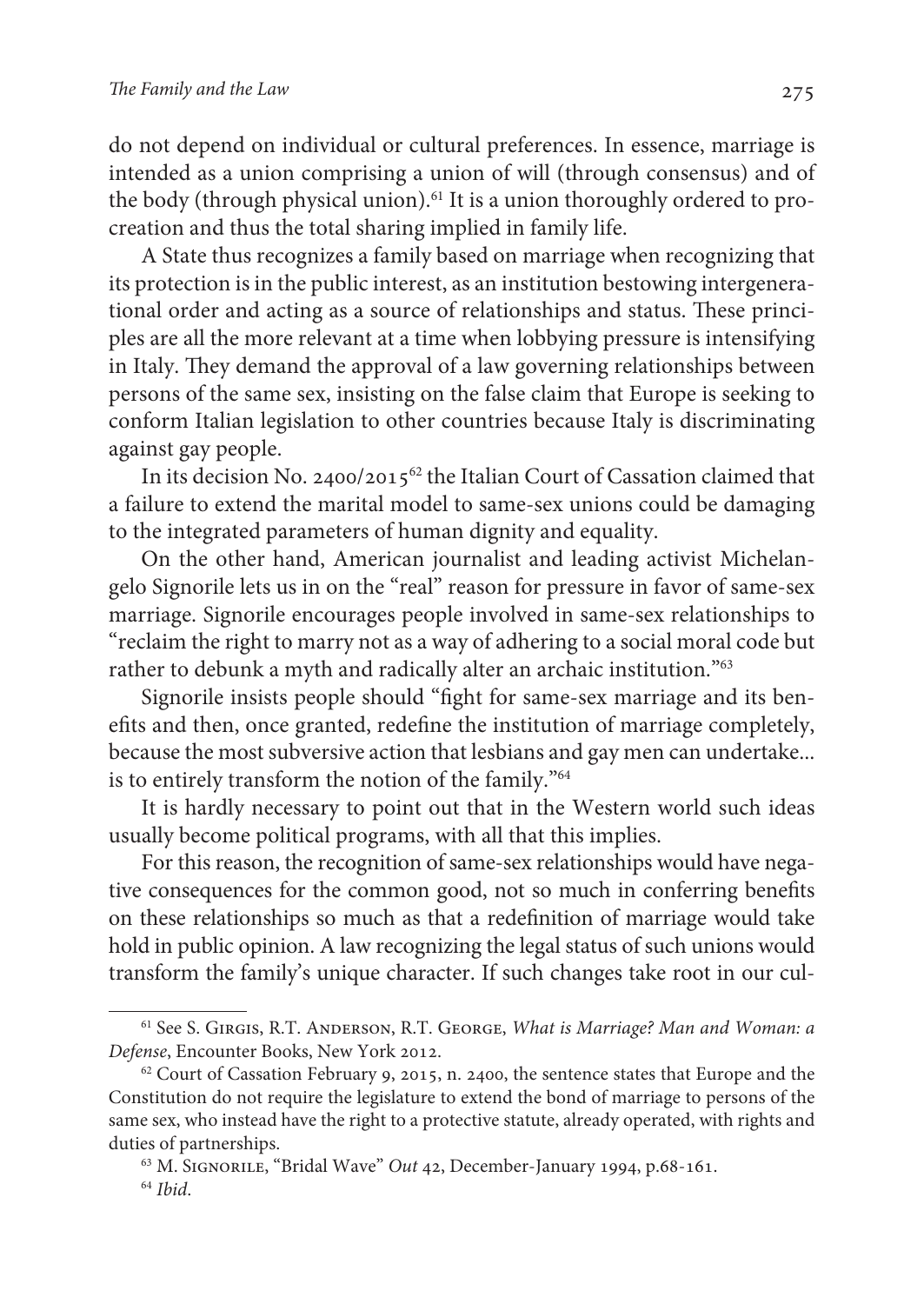ture, then the ordinary relationships implied by marriage would disappear. They would not disappear immediately. Rather they would be transformed into a different form of society expressing one of the many forms of existing ties, and these bonds would be much more easily dissolvable. In a nutshell, it would change the meaning of marriage itself.<sup>65</sup> Legally married couples would be increasingly defined according to what they have in common with same-sex relationships. Marriage as a basic human good would be more difficult to achieve.<sup>66</sup>

#### **5. A Return to Reality**

We began this chapter defining what the law is. Namely, an order inscribed upon physical and social realities that, assuming intellectual humility, can be read and translated into rules for living. At present, though, we have arrived at such a darkening of reason as to think that it is laws which establish the truth of things. It demands that dreams become rights.

In today's highly pluralistic society even the most basic ideas are questioned.<sup>67</sup> The notion of "human good" has been blurred to the point of confusing an individual's desires with the person's fundamental rights. The law cannot grant institutional recognition to simple sexual or emotional attraction but only to a project of life together—something that does not deny the dimension of sexuality and feelings but rather integrates them within an organized and structured whole.

A legal system that would confer rights of marriage upon same-sex unions would commit an injustice because it would treat two different situations as equivalent. Legal systems that equate the two cases have used the law in a technocratic way as a reality-altering tool, yet a law which betrays reality is unjust. The law cannot ignore reality. We must hope for a return to reality.<sup>68</sup> The law cannot deny that its essence is justice, summed up in the maxim render each according to his or her due. Nobody and no majority can, or should, act otherwise. Otherwise, we betray the law.

<sup>&</sup>lt;sup>65</sup> See J. RAZ, "Autonomy and Pluralism," in *The Morality of Freedom*, Clarendon Press, Oxford 1988, p.393.

<sup>&</sup>lt;sup>66</sup> See S. GIRGIS, R.T. ANDERSON, R.T. GEORGE, What is Marriage? Man and Woman: a Defense, p.59.

<sup>67</sup> See J.Hervada, Cos'è il diritto?, p.17.

<sup>68</sup> See G. Thibon, Ritorno al reale, Prime e seconde diagnosi in tema di fisiologia sociale, Effedieffe, Milan 1998.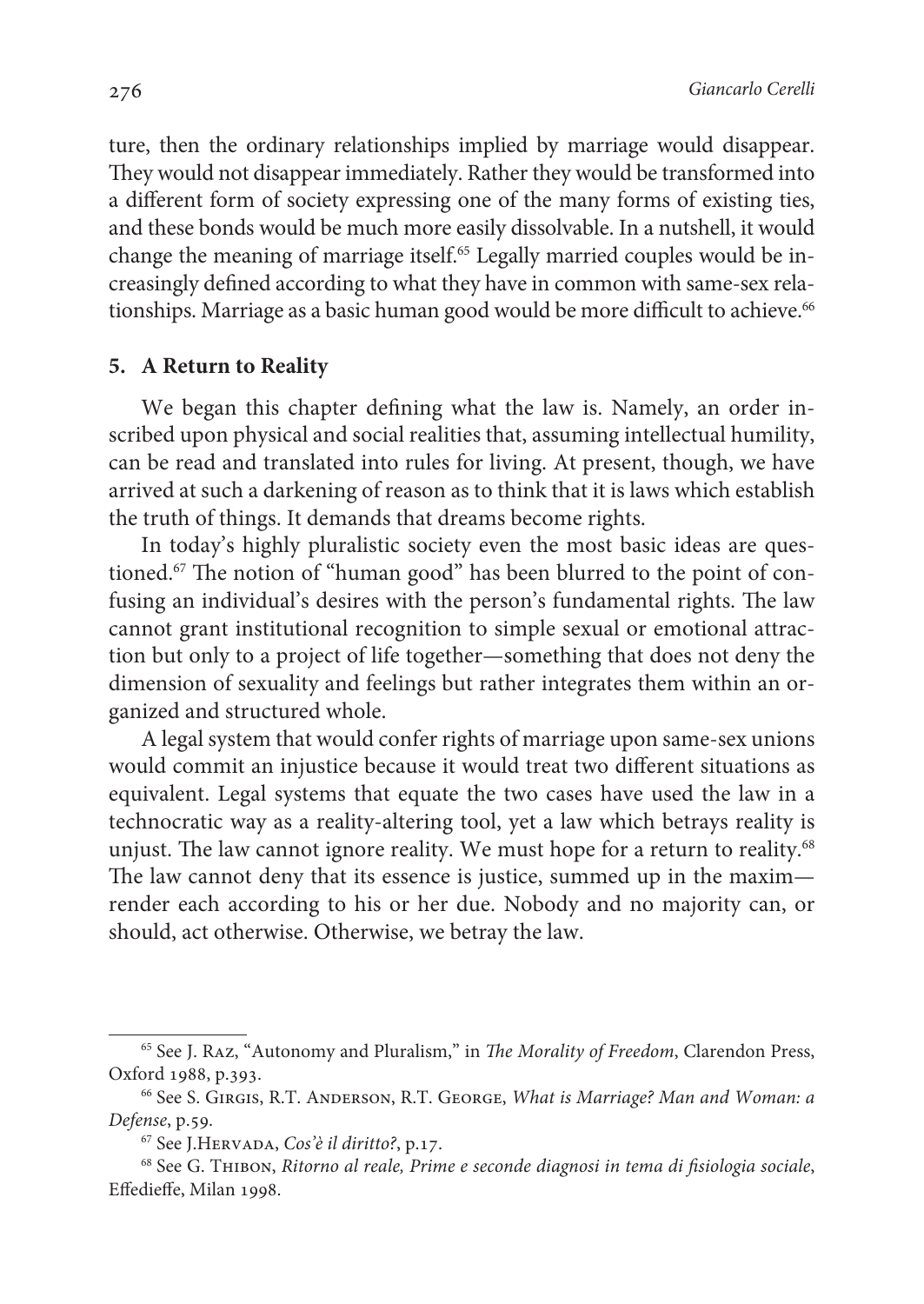#### DONATELLA MANSI\*

# AFFECTIVE-SEXUAL EDUCATION FOR THE YOUTH: THE TEEN STAR PROGRAM

#### **1. Teen STAR: To Love and Be Loved**

Teen STAR (Sexuality Teaching in the context of Adult Responsibility) was devised by Dr. Hanna Klaus in the United States in the 80s, and has immediately proved to be an effective tool for the affective-sexual education of young people. It was so successful that it has spread to more than 40 countries in the last  $35$  years.<sup>1</sup>

Research carried out in December 2014 and published in the U.S. under the title "What Works for Adolescent Sexual and Reproductive Health" verified the results achieved by 100 sex education programs conducted on young people under 18. Teen STAR is one of the first seven programs evaluated positively.<sup>2</sup>

Today a prevailing pansexualism proposes adult behaviors to younger people, when sex drive is still biologically in a latent stage or when teenagers have not yet achieved interpersonal and emotional maturity and lack the skills needed to consider their choices freely. Reduced to purely genital expression within a differentiation between the sexes that is ambiguous, sexuality becomes an end in itself and promises a pleasure that fails to match the depth of one's desire to love and be loved.

The Teen STAR educational method is contained in its logo—a star with five points indicating the inseparable aspects of a person's unity—physical, emotional, intellectual, social and spiritual. In order to grow harmoniously in all these personality dimensions, an adolescent must integrate a newly blossoming sexual ability and a profound desire to love and be loved with his or

<sup>\*</sup> Pedagogy specialist. Director of the Teen STAR program in Italy.

<sup>&</sup>lt;sup>1</sup> The program has operated in Italy since 2004, and collaborated with the Center for Athenaeum Studies and the Family Research Center at the Catholic University of Milan since 2010. As of this writing it is directed by Pilar Vigil, a professor at the Catholic University of Santiago in Chile and formerly a member of the Pontifical Academy for Life.

<sup>&</sup>lt;sup>2</sup> A. STEWART TRUST, M. STEWART TRUST, What Works for Adolescent Sexual and Reproductive Health, Child Trends 2014, in www.childtrends.org/wp-content/uploads/2013/03/ Child Trends-2008 05 20 FS WhatWorksRepro.pdf.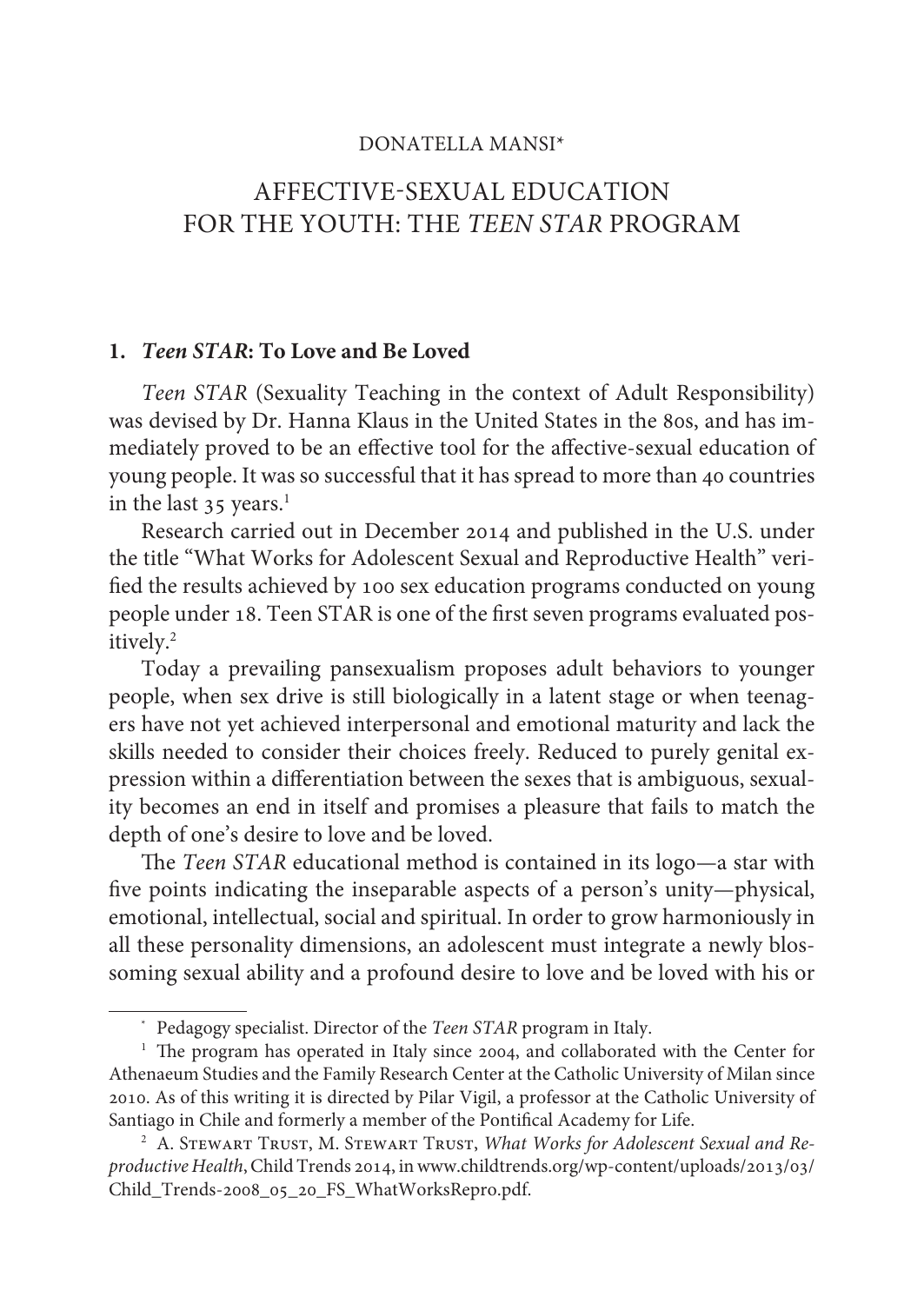her ongoing process of identification. This is a challenge no integral education can ignore.

#### **2. The inductive method: discovering the body**

The affective and sexual education implemented by the Teen STAR program is characterized by an inductive method. It is an educational process responsive to the mode of knowledge and action characteristic of recent generations.

The journey begins with the discovery of biological rhythms within bodies specified by masculine and feminine differences respectively. Even the brain, dating back to intrauterine existence, is "modeled" differently by hormones acting in the formation of brain areas. Sexuality is inscribed within all dimensions of human experience—reason, freedom, affection, etc. Sexual education means educating the whole person to discover love and to recognize and respect the *other* as well as his or her value and dignity.<sup>3</sup>

Experience is the common thread that combines self-awareness with the determination needed to guide behavioral choices. Education, understood as a process of the transmission of experience from person to person, requires accompaniment and a personal relationship. A Teen STAR Tutor is an indispensable figure for this process.<sup>4</sup>

A Tutor has the task of accompanying adolescents in the discovery of their biological rhythms as essential tools to live a mature experience of sexuality in a free and responsible way. This discovery permits the acquisition of a balance built upon the recognition and integration of those layers forming the personality (bodily, sensorial, emotive, imaginative and cognitive-verbal). Through the proposed activities teenagers discover the beauty of reciprocity in love. They grow in the knowledge that the Other is the subject of an encounter, to whom I give myself and from whom I receive the love that helps shape my humanity.

<sup>&</sup>lt;sup>3</sup> L. MELINA, S. GRYGIEL, *Amare l'amore umano*, Cantagalli, Siena 2007.

<sup>4</sup> A tutor accompanies young people towards awareness about their choices. Sexuality is presented as a factor that affects the whole person in his or her physical, emotional, intellectual, social and spiritual dimensions. Young people discover the value of their own corporeality by means of a gradual process. Teen STAR organizes training courses for Tutors aimed at teachers, educators, parents, social workers who work with young people upon request http://teenstar.org/page.asp?DH=12.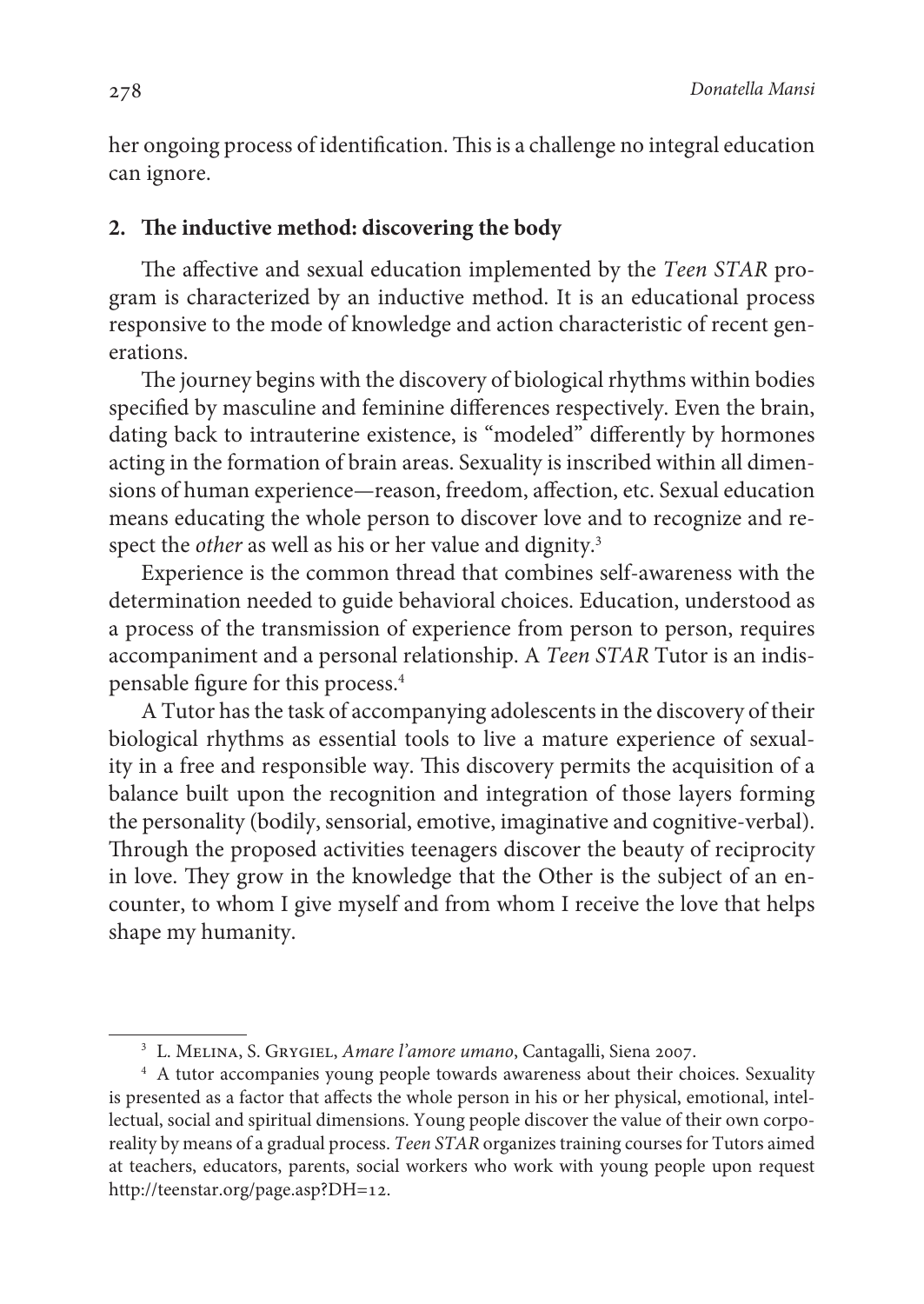### **3. How has the world changed in the digital age?**

To understand the uniqueness of Teen STAR within the current educational landscape it is necessary to observe the way in which adolescents create relationships through social networks.

Engagements with reality have changed, such that adults are often mere spectators, unaware of the consequences impacting their children on the emotive and experiential level.

Until about 20 years ago (the mid-1990s), the cognitive process was deductive and objective, based on universally recognized axioms. Communication included voice, words, expression and gestures, and occurred through relationships in specific physical locations accumulated over time. The physicality of relations radiated emotions, consolidated experiences and affirmed or denied values such as trust, respect, affection, appreciation, dignity, courage, as well as contents learned through an osmotic process more often nonverbal than not.

In the developmental age learning was always mediated by relationships that prescribed value for people and things, empowering a process of identification. Self-discovery occurred through the other, who was physically identifiable, and with whom a dialogical process in the recognition of values was developed. Self-determination was dictated by a hierarchy of priorities clearly situated in social life. This enabled one to make necessary discernment of mature and responsible choices. Education in love was the result of universally recognized, necessary axioms for the purposes of guiding ethical conduct.<sup>5</sup>

The paradigm of cognitive process has morphed in the digital age. New generations "know" inductively. The cognitive process is linked to the subjective experience of each individual. Relationships are disregarded and communication occurs in a "non-place" where the corporeal dimension fades. The mind extends beyond the body's boundaries to withdraw into a screen, far from the tangible modalities of any relation to reality.<sup>6</sup>

Nevertheless, the body continues to present a number of needs, exerting a powerful lure. Teens are "emancipated" on an intellectual level while all the more disoriented, at the mercy of their own disruptive impulses and emotions on an interpersonal and affective level. They lack emotional competence. They do not know how to identify and describe their emotions, and they cannot distinguish between feelings and sensations. Their expressive modes deploy a

<sup>&</sup>lt;sup>5</sup> See M. BENASAYAG, G. SСНІМТ, *L'epoca delle passioni tristi*, Feltrinelli, Milan 2004.

<sup>&</sup>lt;sup>6</sup> See A. Bandura, Self-Efficacy in Changing Societies, Revised ed. Edition, Cambridge University Press, Cambridge 1997.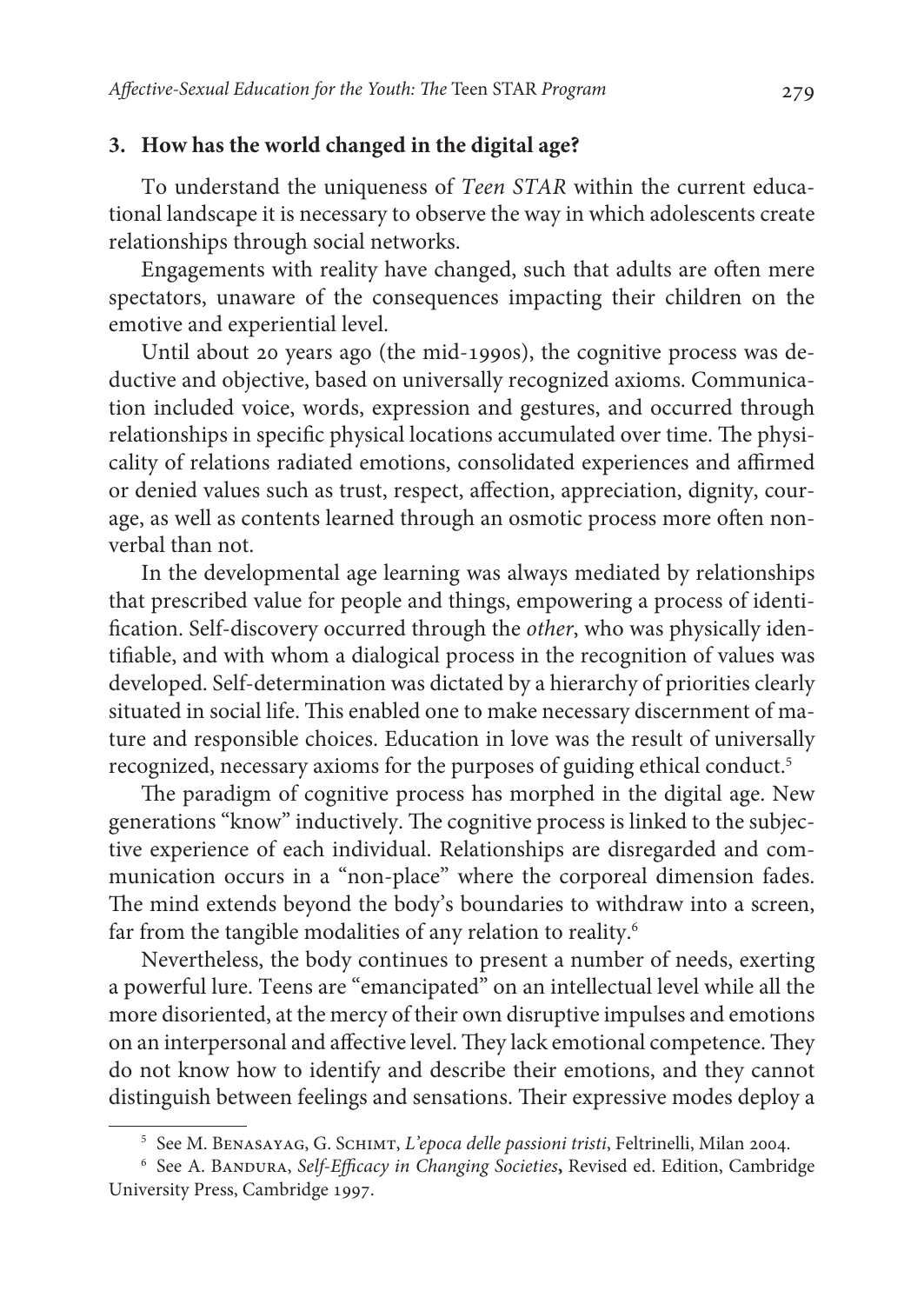concrete, practical and externally-oriented cognitive style that does not foster interior reflection.

In this sense youth identity manifests as an ethereal, constantly evolving and multifaceted identity that changes depending on context and environment. Even when parents experience a similar sense of loss, it is unlikely that a teenager can identify herself through the eyes of the adult who supports her in the growth process.

Frightened and bewildered, they do not take steps to accelerate their transition process, and remain poised between being no longer small but not yet qualifying as "adults."<sup>7</sup>

### **4. Teen STAR, how it works. The subjects covered and the results achieved.**

The program is presented by a Tutor, first to parents and then to teens. When parents are not present, teenagers can choose to join by signing a consent form and eventually seek approval from a parent or educational referee.

Taking into account the different developmental stages, the Tutor sequentially develops those units described in the manual and slides received during training.

The knowledge of their biological dynamics induces an introspective reading, which is followed by a confrontation and dialogue through the teaching units that develop these themes:<sup>8</sup>

- Physiological differences between men and women
- Development of reproductive systems
- Observation of male and female fertility signs
- Sexual desire and behavioral choices
- Desire to love and be loved
- Fertility and the miracle of life
- Cultural influence of ideas and attitudes regarding sexuality
- Stereotypes and media messages about femininity and masculinity
- Sexually transmitted diseases
- Natural fertility regulation and artificial contraceptive methods

Teenagers learn to perceive the harmony governing the rhythms of their bodies, its natural laws, its limitations and its inescapable boundaries inscribed in our being from conception. In observing and describing male and female in their absolute difference, from brain formation to behavior, teens

<sup>&</sup>lt;sup>7</sup> See E. Scabini, R. Iafrate, *Psicologia dei legami familiari*, Il Mulino, Bologna 2003.

<sup>&</sup>lt;sup>8</sup> The contents of the program differ according to different developmental stages.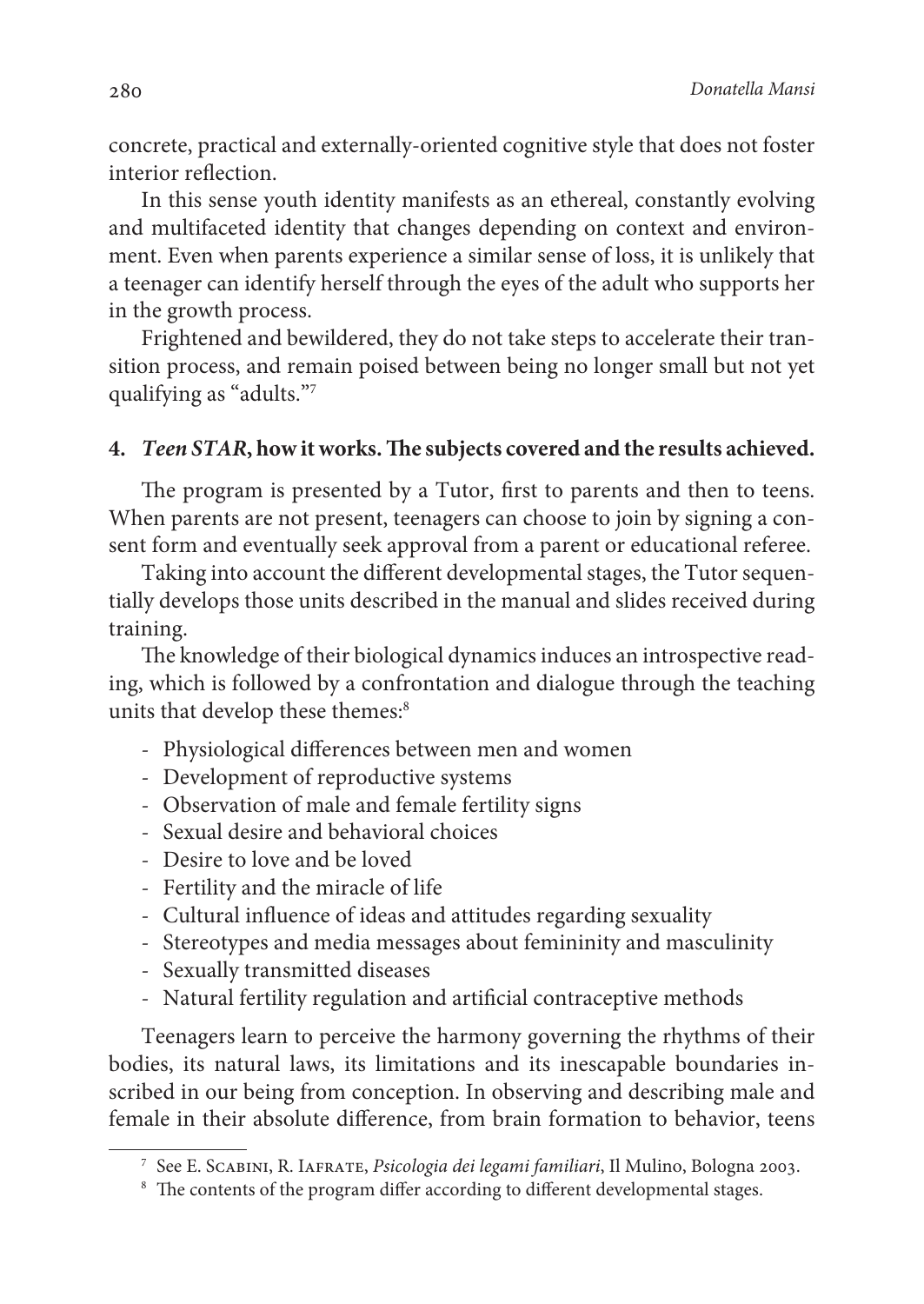discover the presence of that fertility potential inherent in the structure of the person and learn to perceive the order and beauty of an exquisite biological balance.<sup>9</sup>

These findings require a period of accompaniment (which can vary due to age) over a four to seven month period. The time factor is critical for testing the inductive method's effectiveness. Time is required to begin a process of awareness about choices and to experience change. Through activities (described in detail, with instructional sequences in the manual) they come to realize they cannot separate the body from the deep desire to love and be loved that they find in their hearts.

During the final segment of the program each person shares his or her experience. This segment demonstrates that otherness, in its absolute difference, implies a mutual enrichment, a challenge and a resource that emerges in every relationship.

### 4.1 Educating to live sexuality

Young people who have spent a year participating in the sessions are trained to perceive sexuality as an organic whole involving all the dimensions of human experience (reason, freedom and affection). This corrects the tendency to separate the affective dimension from bodily impulses, as well as the notion that actions can imply external resonance with no impact on the psycho-affective dimension.

Reality is the foundation of education. This includes learning to recognize the signs of fertility and all signals that accompany it in one's own body. It includes discovering how deeply related everything is, to the point of discovering the knowledge that human fullness corresponds to the depth of one's desire. This comprises:

- Recognizing fertility through knowledge of biological rhythms
- How to make decisions in a way that is free, independent and self-aware
- How to open up new channels of communication and dialogue with one's parents
- How to be aware of behavioral choices
- How to decrease the teen pregnancy rate
- How to acquire the knowledge needed to decide when to give themselves to another

<sup>9</sup> See M. Ammaniti, V. Gallese, La nascita della intersoggettività: Lo sviluppo del sé tra psicodinamica e neurobiologia, Cortina, Milan 2014.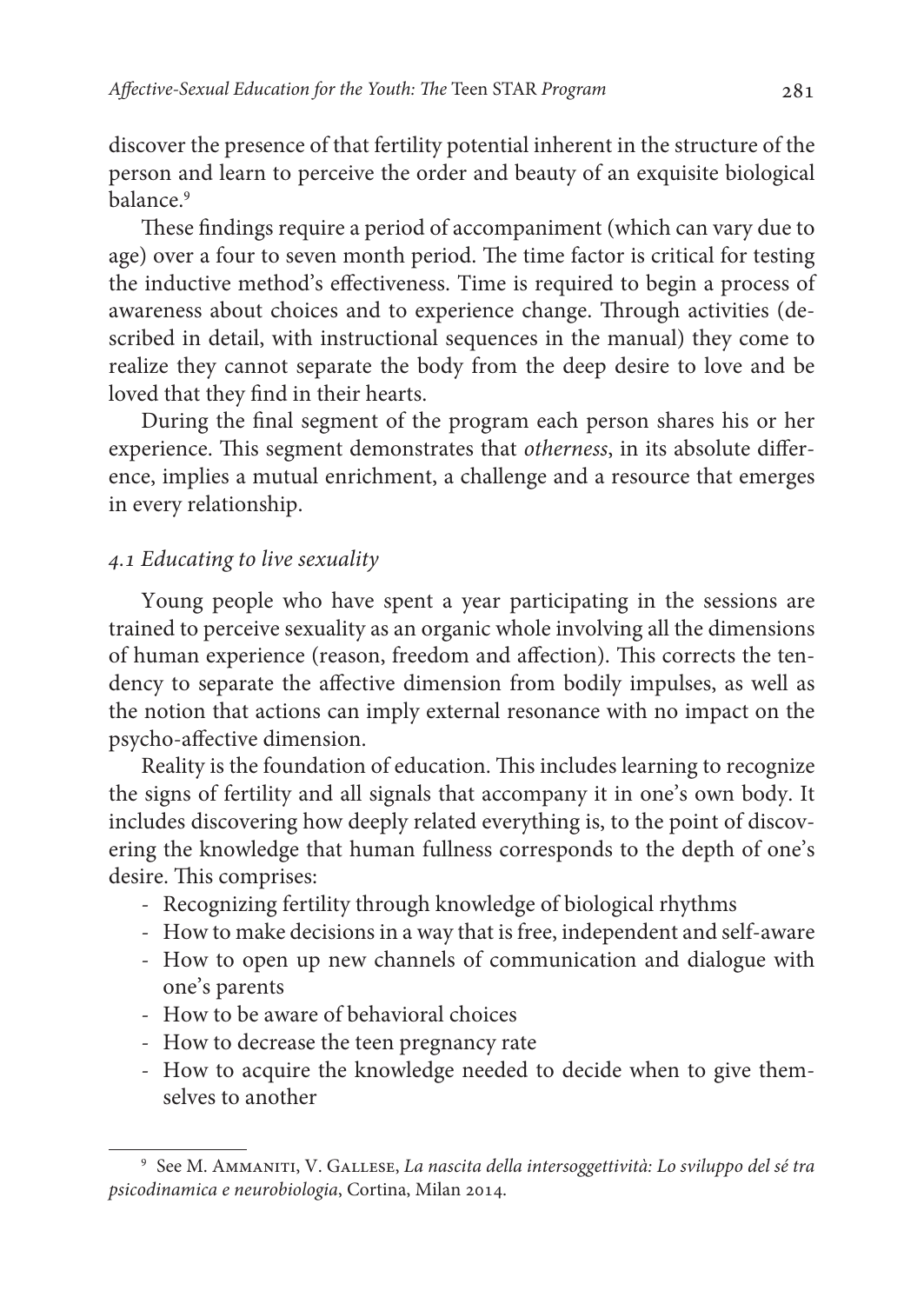- Teens who attend the Teen STAR begin sexual activity later than their peers.

# **5. But what do they think?**

Here are some comments made by students at the end of the course: Sixteen-year-old:

"What comes to my mind when talking about a 'relationship'? The relationship between parents, the relationship between child and parent, relationships between friends, sexual intercourse, same-sex intercourse, one's relationship to religion… In this frantic life how many of us have been able to stop and think about it for a moment? How many teens have never talked with their parents because they were embarrassed? Teen STAR gave me a chance to break down the wall of 'shame' so I can freely express any doubt and uncertainty regarding different kinds of 'relationships,' helping me greatly at this stage of life called adolescence."

Fifteen-year-old:

 "Well, good evening, Professor. Do you remember me? I was in 3-B. I wanted to thank you (although a bit belatedly) for those lessons. I happened to find myself in a simulation in the classroom during your period... Last night I went out with friends, and at one point two friends offered us a 'drag' of something. Some accepted, then it was my turn. I thought back to your lesson, and I said no. I just wanted to thank you, again. Good night."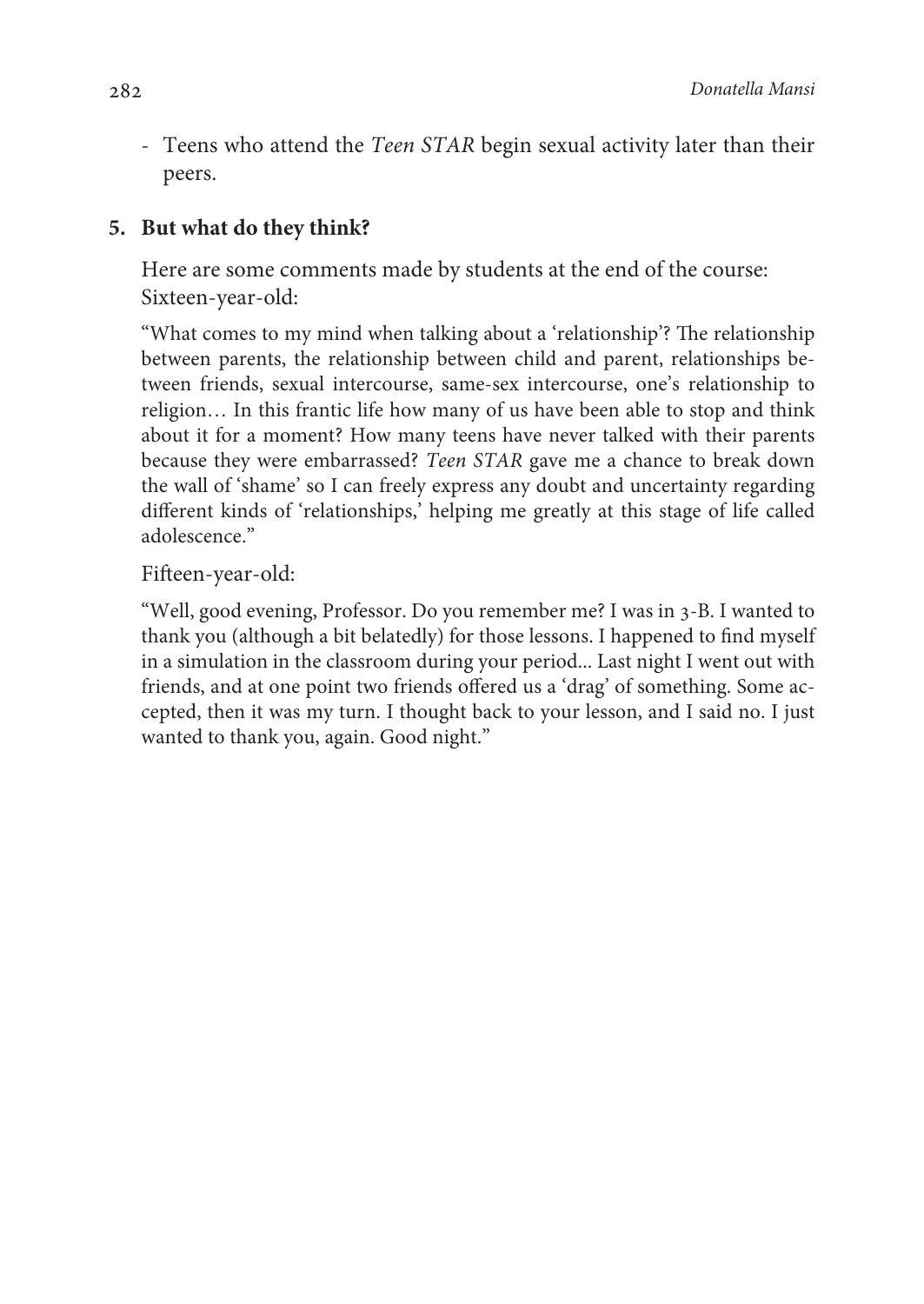### AN INTERVIEW WITH FRANCO NEMBRINI\*

# **Beauty attracts humanity, and this is why there is a driving force that pushes us toward good and beauty. Can we say that beauty possesses an educational value?**

Indeed, perhaps we could even say that in some way only beauty educates. In the sense that it is beauty, the beauty of reality, of a gesture, of a way of living, which attracts human beings, that educates them, draws them out of themselves, inspires them to come out of themselves and encounter something bigger, more beautiful, that is, to grow. As Dante says in a famous passage of the Convivio, humanity comes from heaven, from God, from the supreme beauty, and is created to return there. In every object one sees, even in the smallest thing ("an apple, a little bird," writes Dante), one is seized by the reflection of God's beauty and is attracted to it. Education is precisely this path leading a human being to his fate, from beauty to beauty. We forget this too often, thinking we can educate with threats, reprimands and punishments. Then we wonder why our kids fail to follow what we teach. But it doesn't work that way. It is only attraction to the beauty of a good life that moves the human heart and inspires one to live up to his potential. One of the most shocking experiences I've had in recent years has been the reading of Dante aloud in prisons, where inmate groups are performing wonderful shows. What has prompted change in convicts and murderers? A speech? Just an experience of beauty someone offered them, even behind bars.

# **In some educational approaches there is the risk of implicitly accepting the Gnostic doctrine of self-sufficient human development, viewing human beings as not needing anything, even education. So what role does education play within the constitution of the human person?**

Yes, the Gnostic idea of a divus, a god-man who should simply be left to himself to develop harmoniously, was established during Renaissance hu-

<sup>\*</sup> Professor of Literature. President of La Traccia free school. President of the Federation of Educative Works (Federazione Opere Educative FOE). Member of the National Council of Catholic Schools and National Council of School Pastoral Activity of the Italian Episcopal Conference (CEI). Member of the Commission for School Equality of the Ministry of Education. Author of El Dante.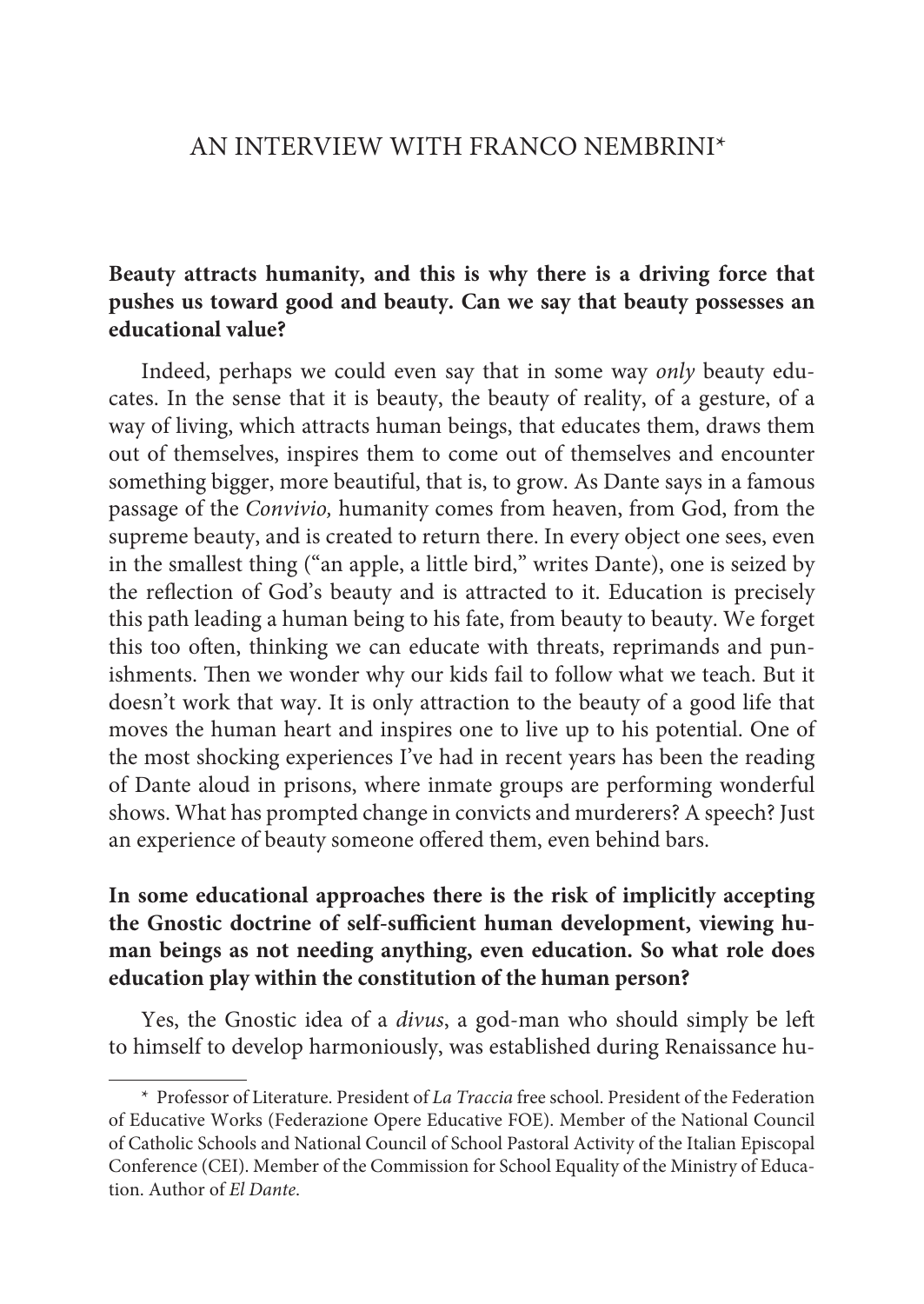manism and continues through today. It was an idea that later in the twentieth century became a common mindset. Beware of prohibiting anything, of setting a higher standard, and the next thing we know we have fifteen-yearold savages, we have no idea as to how to recover, and we're having bullying prevention classes... But if it's true that the ultimate goal of education is a person's development, then the way (the "method" as the Greeks would say, evocative of steps along a journey) is an encounter with reality. It is only through a serious, systematic commitment to reality in all its aspects, with something other than oneself, obliging an effort to change, that the human personality grows. "To always live reality intensely" is the supreme formula for education. At this point an educator's task is to accompany a child in his or her evaluation of reality, supporting him or her in the necessary effort, suggesting to the child a hypothesis to answer those questions that contact with reality raises, and helping the child to verify experientially whether and how the hypothesis suggested "holds together." Each person undergoing education must verify through first-person experience.

# **Does education in the masculine and the feminine possess any validity in view of the development of a person's sexual identity? Is it possible to define the positive and negative aspects of so-called "differential" education?**

 It is a delicate question. On the one hand, for the most part there is no difference. The core of education is the same—to accompany each student through the discovery of reality and, therefore, of his or her own heart, as well as the basic requirements of the person's heart—are the same for males and females. Not surprisingly, from the earliest days of Student Youth (Gioventù Studentesca) in the 50s, Father Giussani educated boys and girls together, even if this choice attracted a lot criticism from a mentality that considered segregation indispensable. On the other hand, one cannot disregard that differences in temperament, sensitivity and rhythm of maturation exist. An education faithful to reality cannot ignore this. From this point of view, a certain mentality now claims to undo these differences and reduces them to a cultural conditioning to be fought and overcome. It is the result of an ideological position striving to erase reality in the name of preconceived notions, whereas the golden rule of education itself—faithfulness to reality—requires recognizing the differences that exist, to accept and value them as different paths toward the same objective.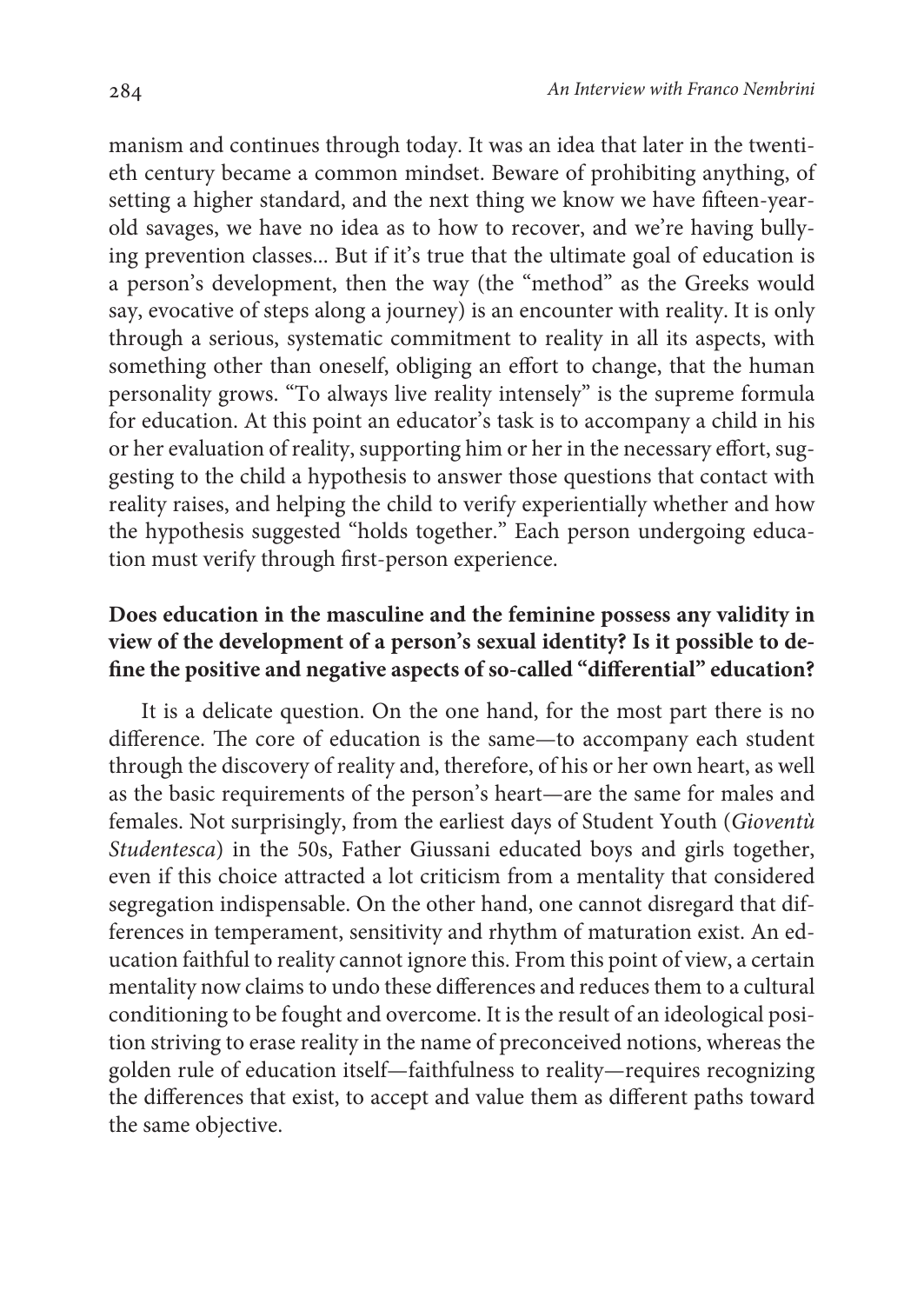# **In light of the urgent educational crisis, more and more parents want to see their rights as the primary teachers and their freedom to educate respected. In Italy, La Traccia educational center is a "free" school. What does that mean?**

Well, a "free" school is kind of a redundancy of terms. By nature, the school is a path for discovering truth, so it cannot but pass through the teacher's and student's freedom. All schools, from the medieval universities to the founding of religious orders, are expressions of free initiatives by socially-minded individuals. Naturally, in a context of the last two centuries in which the state monopolizes and strives to impose an educational regime for all, the term "free school" has taken on a new meaning. It is an expression of a social reality that the founder experiences, and, on that basis, the founder decides to establish freely a school structure to communicate a particular culture or conception of life. Here, I believe that beyond its legal or structural aspects, a free school is one in which a person freely proposes a hypothesis or an interpretation of reality to students (and parents). They, in turn, are invited to stake their liberty on comparing the proposed hypothesis with what I mentioned earlier—the structural requirements of the human heart.